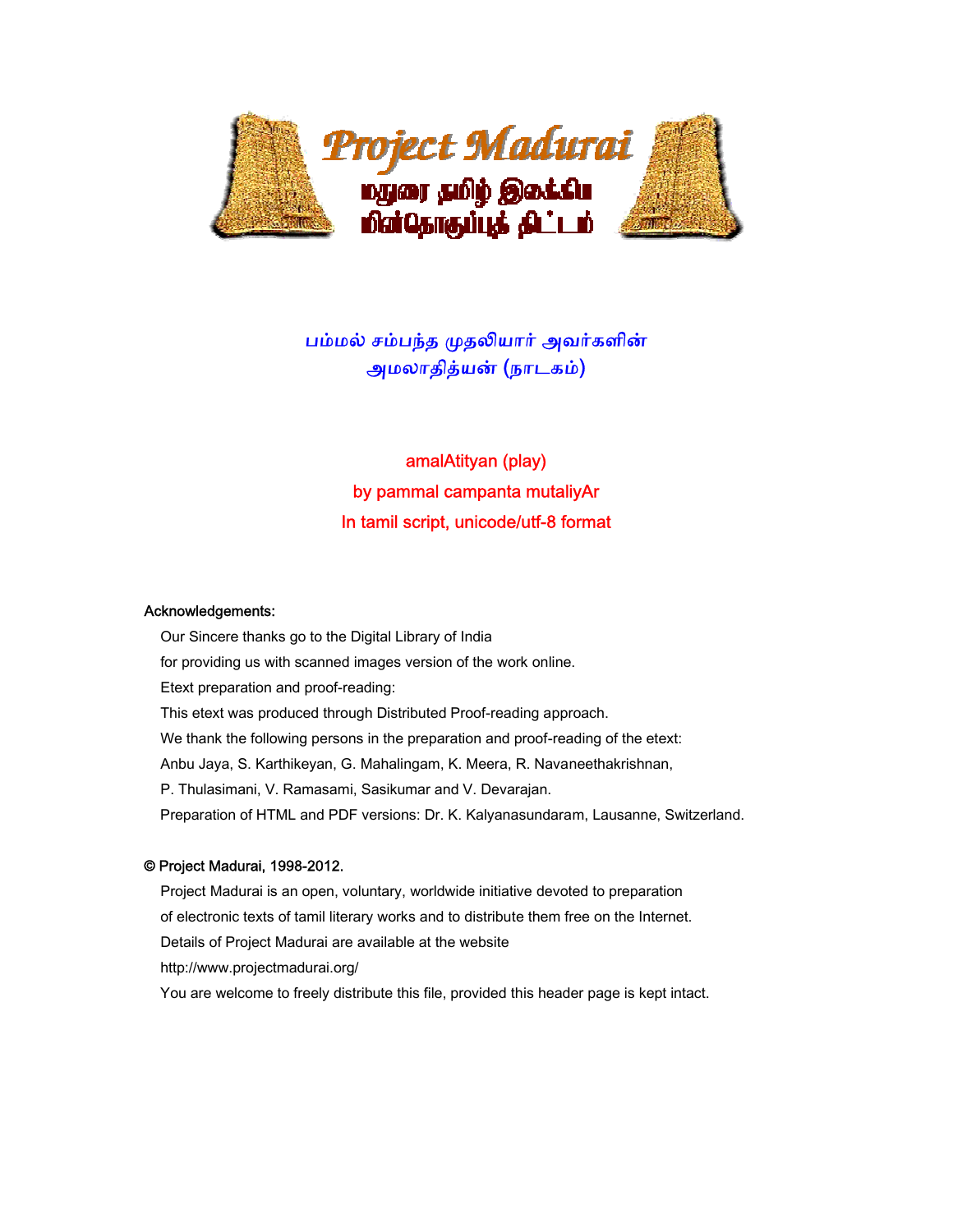## பம்மல் சம்பந்த முதலியார் அவர்களின் அமலாதித்யன் அல்லது குர்ஜரத்து அரசிளங் குமரன் (நாடகம்)

Source:

"அமலாதித்யன்" அல்லது குர்ஜரத்து அரசிளங் குமரன்

 இந்த நாடகம் ேஷக்ஸ்பியர் மஹாகவி ஆங்கிலத்தில் எᾨதிய 'ஹாம்லெட்' என்னும் நாடகத்தை அனுசரித்து

ப.சம்பந்த முதலியார், பி.ஏ.,பி.எல்., அவர்களால் இயற்றப்பட்டது.

( இந்த நூலாசிரியரால் இயற்றப்பட்ட மற்ற நாடகங்கள் :-- "லீலாவதி-சுலோசனை" "கள்வர் தலைவன்", "இரண்டு நண்பர்கள்", "மனோஹரன்". "சத்ருஜித்","சாரங்கதரன்", "யயாதி", "வேதாள உலகம்", "சாலவரிஷி" முதலியன.)

சென்னை டௌடன் கம்பெனியாரால் அச்சிடப்பட்டது 1908 All rights reserved.) (விலை ரூபாய் 1.

INSCRIBED TO THE BELOVED MEMORY OF MY FATHER.

 "He was a man, take him for all in all I shall not look upon his like again" Hamlet

-----------------------------

---------------------------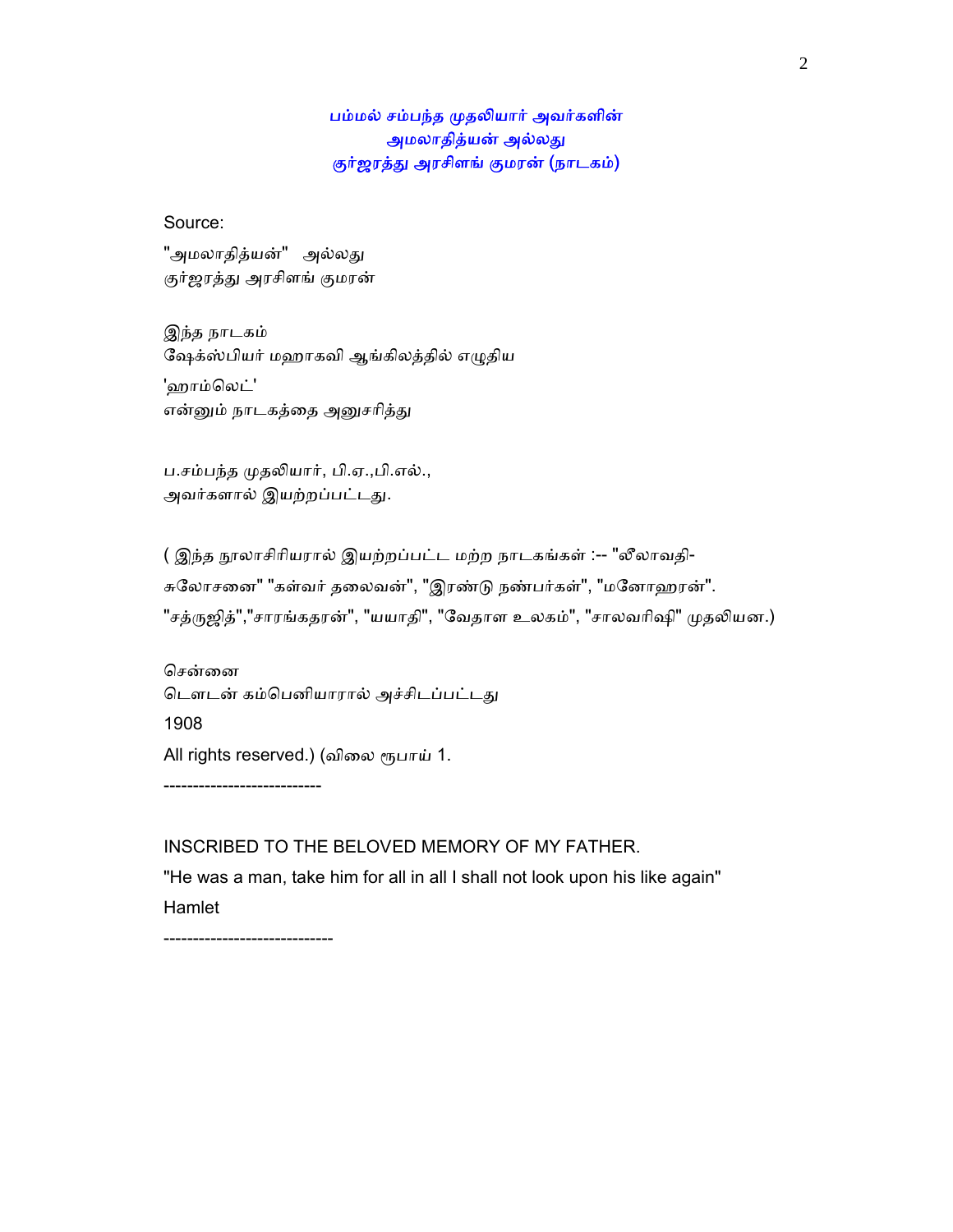#### PREFACE

 I owe an apology to the public for venturing to consider Shakespeare's 'Hamlet' capable of adaptation and by me and into Tamil. In making the attempt I had only two objects mainly in view. The first was, that I may help render accessible in however crude a form the treasures and beauties of Shakespeare to my sisters and brothers of the Tamil land who do not posses the requisite knowledge of English to study and appreciate the original. In the second place, as one who has devoted the best years of his life to an endeavour to resuscitate and elevate the Indian Stage,

 I was prompted by the hope that such adaptations will serve to exalt the dramatic idals current in the country. My friedn Mr V. V. S. seems to think that adaptation is likely to interest even readers to whom the original is not a sealed book. I shall not quarrel with him especially if he happens to be right. The rendering is what I have called it an adaptation and not a translation. Though I have always endeavoured my bets to translate as literally as conditions permitted, I have not heistated to sacrifice literalness in the rendering of what I conceived to be the reproduction of the names of persons and places, allusions and allegories and puns and proverbial sayings so as to suit the Tamil garb of the rendering.

 I am bound to acknowledge that, in my desire to publish the adaptation, I was considerably encouraged by the application of the work generously expressed of some of our eminent men such as Sir S. Subramanai Iyer and The Hon'ble Mr V. Krishnaswami Iyer.

 I shall rest satisfied if my attempt to render Shakespeare results in some measure at least in promoting the objects I had mainly in view.

I must not fail to thanks my friend Mr. V. V. Srinivasan for his introduction.

 MADRAS, 24th November 1908. THE AUTHOR.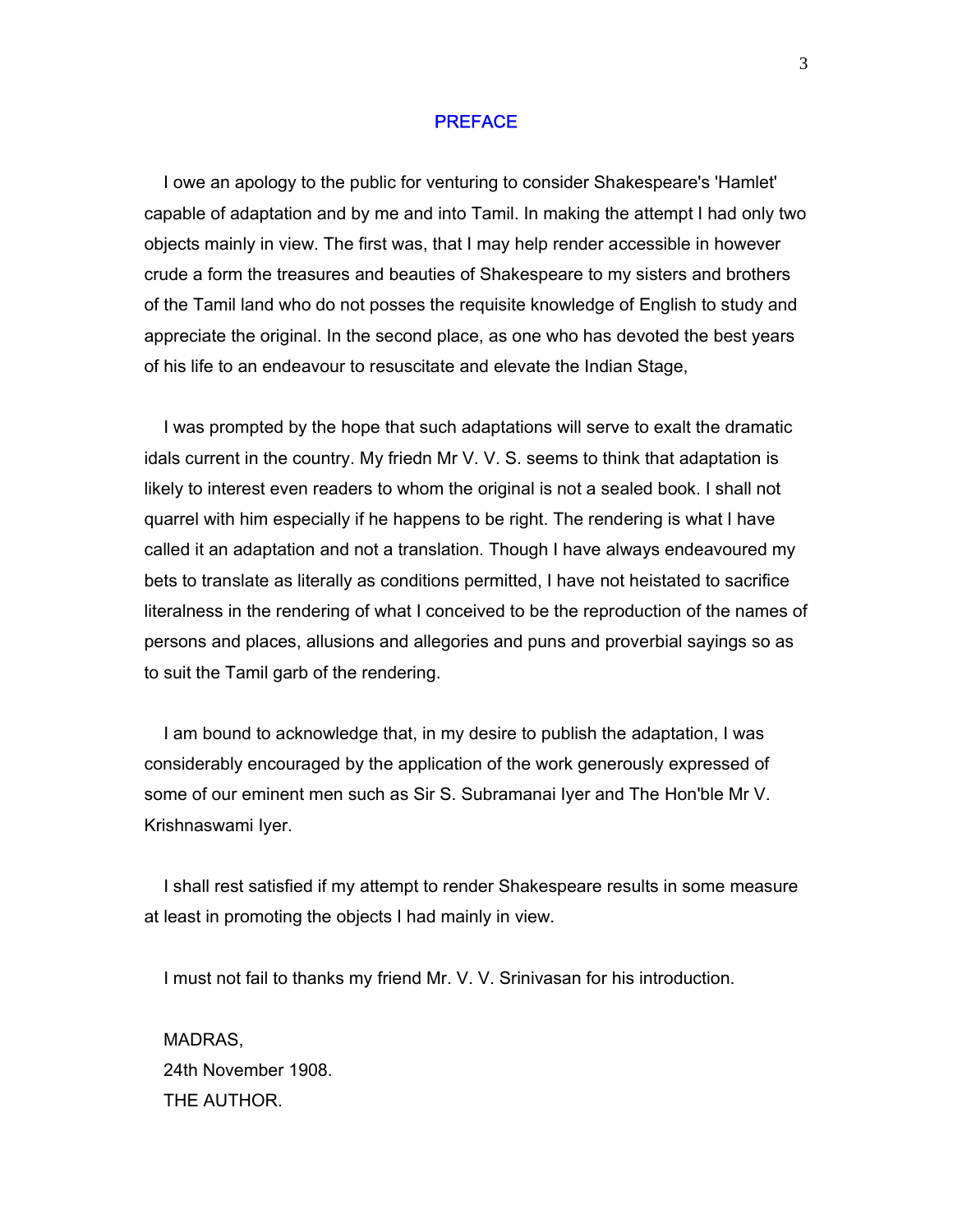### **Introduction**

 It was about sixteen years ago that Mr Sambandam began his career as an author. Endowed with a fine and fetile imagination the ardent and aspiring author would not be content with anything short of original dramas. The conception of a plot was as easy as putting one and two together. The writing of the drama took as long as the physical act of writing down demanded. Scene after scene was written off without

 a single word being scored out and one almost wondered whether it was a point of pride with the budding author.

 So it was in the good old days. Since then Mr. Sambandam has written over two dozen dramas of all degrees of excellence. And it would almost seem that it was not till he was tired of being original that a few years back he took to translating inot Tamil some of the plays of Shakespeare.

 At first sight it does appear to be the reverse of the order of development. Literary talent sharpened by exercise in translation may be expected to be put later to the more arduous task of original production. When however an author after writing original dramas, some of which are of no mean quality, deliberately turns to devote his time and talents to the comparatively degraded and mechanical task of translating and adapting dramas written in other languages, one feels inclined to exclaim that the author's powers must have becaome exhausted and his springs of originality dried up. But it is happily not so. It is not every production to which the term original can be extended that can rank as a literary performance over a translation be its merits however high. Character and quality are not mere matters of class or caste and an unpretentious translation may be a more valuable contribution to a literature and language than a whole library of worthless original productions, so called. And when the translation or adaptation is that of a Shakespeare and is not a miseable caricature who can doubt that the language inot which the translation or adaptation is made would be more richly endowed by the effort than by a hundred, even tolerably good stories, told in dialogue and divided into scenes and acts.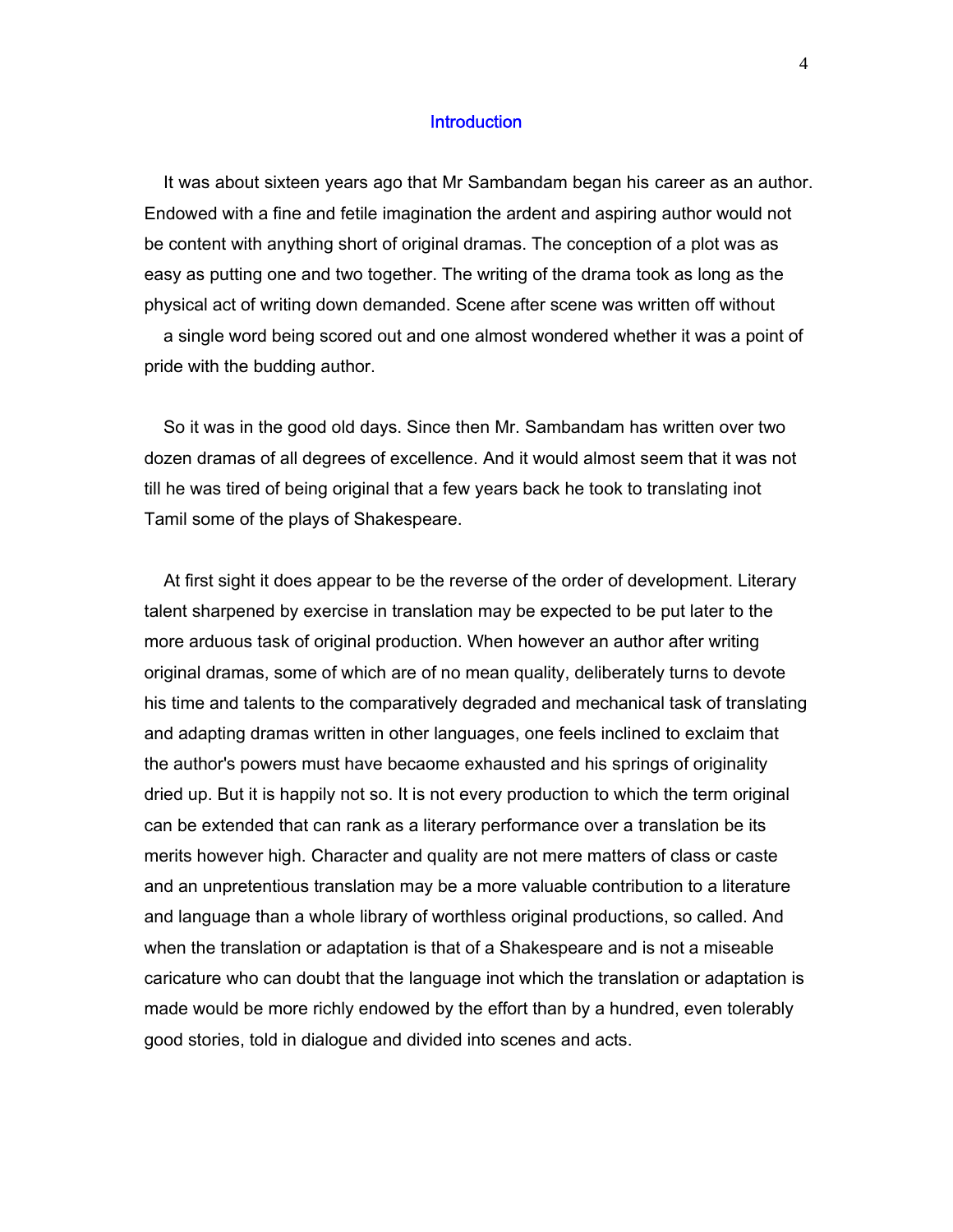It is however beyond my present purpose to estimate the exact value of the contribution to the Tamil language and literature made by Mr. Sambandam in his rendering of Hamlet. My acquaintance with Shakespeare is not that of a scholar and my knowledge of the Tamil language is less than that of an amateur. My chief object however in allowing myself to be induced to write this introduction in English, is, to make for the translation now presented to the public and thereby for such translations generally, a claim that they would abundantly repay perusal even on the part of those who are by reason of their education in a position to study and appreciate original in English. For, the utility of such adaptations to those who are unacquainted with the English language and even to those whose knowledge of it is not sufficient to enable them to understand the finer shades of thought will be readily conceded. It is therefore in respect of persons alone to whom the original work of art, in all its pristine beauty, is accessible and open, that the question will be sure to be asked, of what conceivable use to such can these translations or adaptations be, of what use the copy, at best of doubtful accuracy and merit, to him owns the original painting of the artist, itself. An answer to this question in the affirmative would be seen to involve necessarily the establishment in a measure of the claim of translation to the rank of a separate literary art. It seems to me that it is even a fine art and that when its true nature and function come to be properly recognised, it will be realised how it appeals at once to the refined scholar of language and the student of the art of renderings and re-presentations.

 To some indeed such a claim is apt to sound as extravagant. But it is really not so. It is the function of painting to represent the world through the medium of colour so as to body forth the beauty in it. So it is the function of music to represent the world through the medium of sound and give us a glimpse of the divine pulsations in the heart of existence and the infinite harmony of it. Even so is it the function of the fine art of translation to represent an original production in one language through the medium of another language so as to body forth the beauty of the original.

 The analogy indeed goes even further. As it is to the person who has seen the original of the subject of painting that the painting speaks most eloquently, so is it that a good translation appeals most, not to a person who has never read the original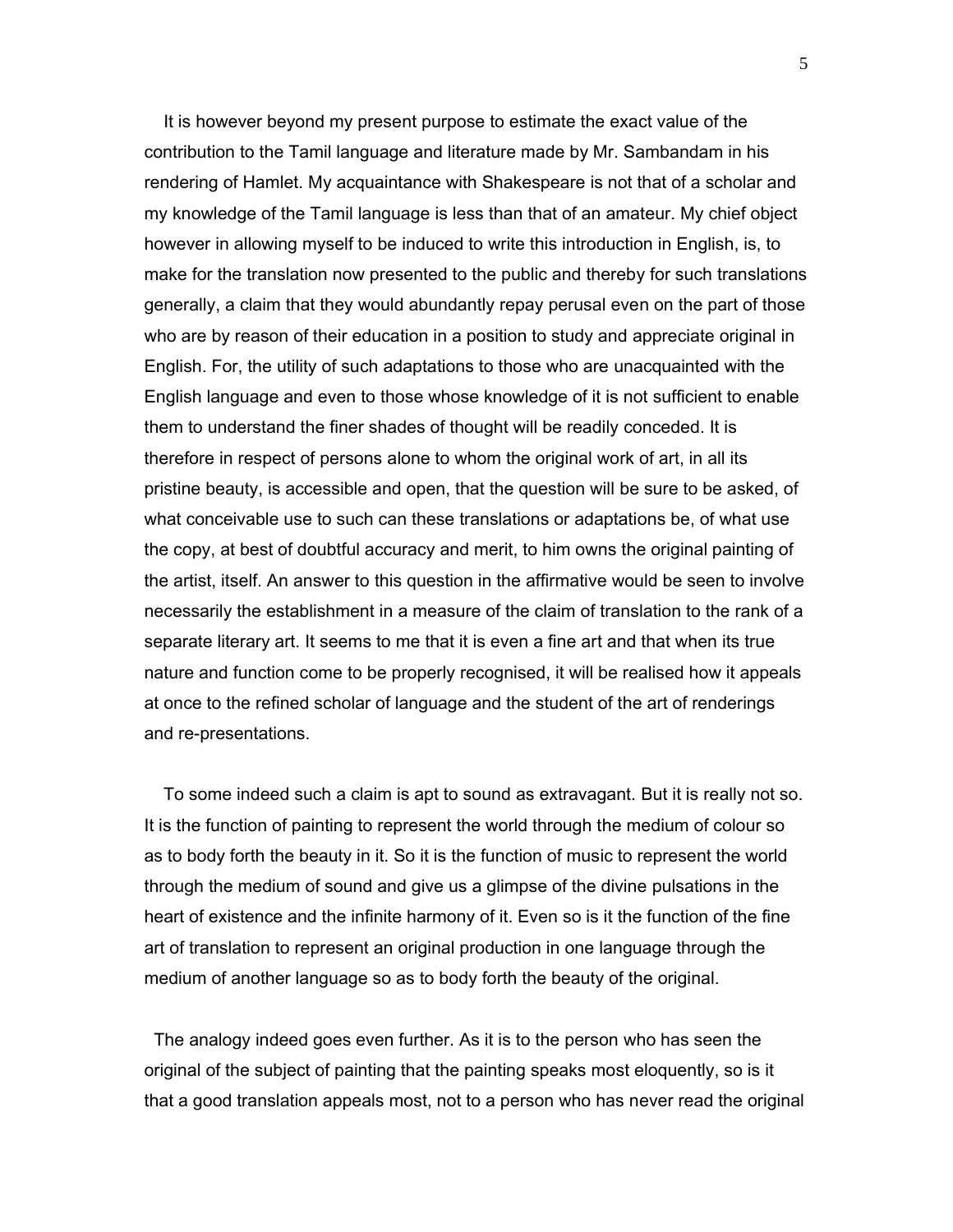but to him that has perused it a hundred times and lovingly dwelt on each word and phrase and on the thousand points of light and shade, of subtle suggestion and inexplicable charm.

 It is therefore a mistake to suppose that the translation of a literary work in one language into a different language, is, as is generally supposed, no better than a copy in colours of an original painting. The comparison would, no doubt, be accurate, if the medium of reproduction were identical, as it is in the case of the illustration. Colour is dead matter, however much life may be imparted to it on the canvas by the skill of the artist and being dead matter, its identity is preserved whenever and however applied as a medium of expression. But it is not so with language. Language is a living medium and every language has a distinct individuality and character of its own. Hence it is that the translation of a work into a different language is claimed to be its re-presentation through a different medium and as bearing more the relation of a painting to the subject of the painting than that of a copy to its original. In the later case, if the original is available, the other becomes unnecessary; but in the former case even to the most practised student of the beauties of nature, the sight of the painting will be calculated to suggest points and aspects which escaped the mind in the act of direct perception. So also is it with a translation into a foreign language. Far from being useless, it is calculated to suggest to the mind points and aspects in the original which might have escaped the most refined and cultured mind critically studying the original. A sense of the difficulties that had to be encountered, and the measure of success achieved, of the countless rejections made and the selection that prevailed, of the significance attaching to forms of expression, succession of sounds, or any given order of words or ideas, of any differences in the resultant impressions are produced, - these are only a few of a large number, that can be mentioned, of the aspects of a translation which enable us to perceive beauties in the original which will not be perceptible on ever so close and critical a study of the original alone. Let me add that this has been my experience and I have no doubt that a large number of those who read this adaptation of "Hamlet" by Mr Sambandam will be inclined to agree with me.

 Of all plays of Shakespeare, 'Hamlet' is perhaps not by any means one of the easiest for purposes of translation and the Tamil language is certainly not the most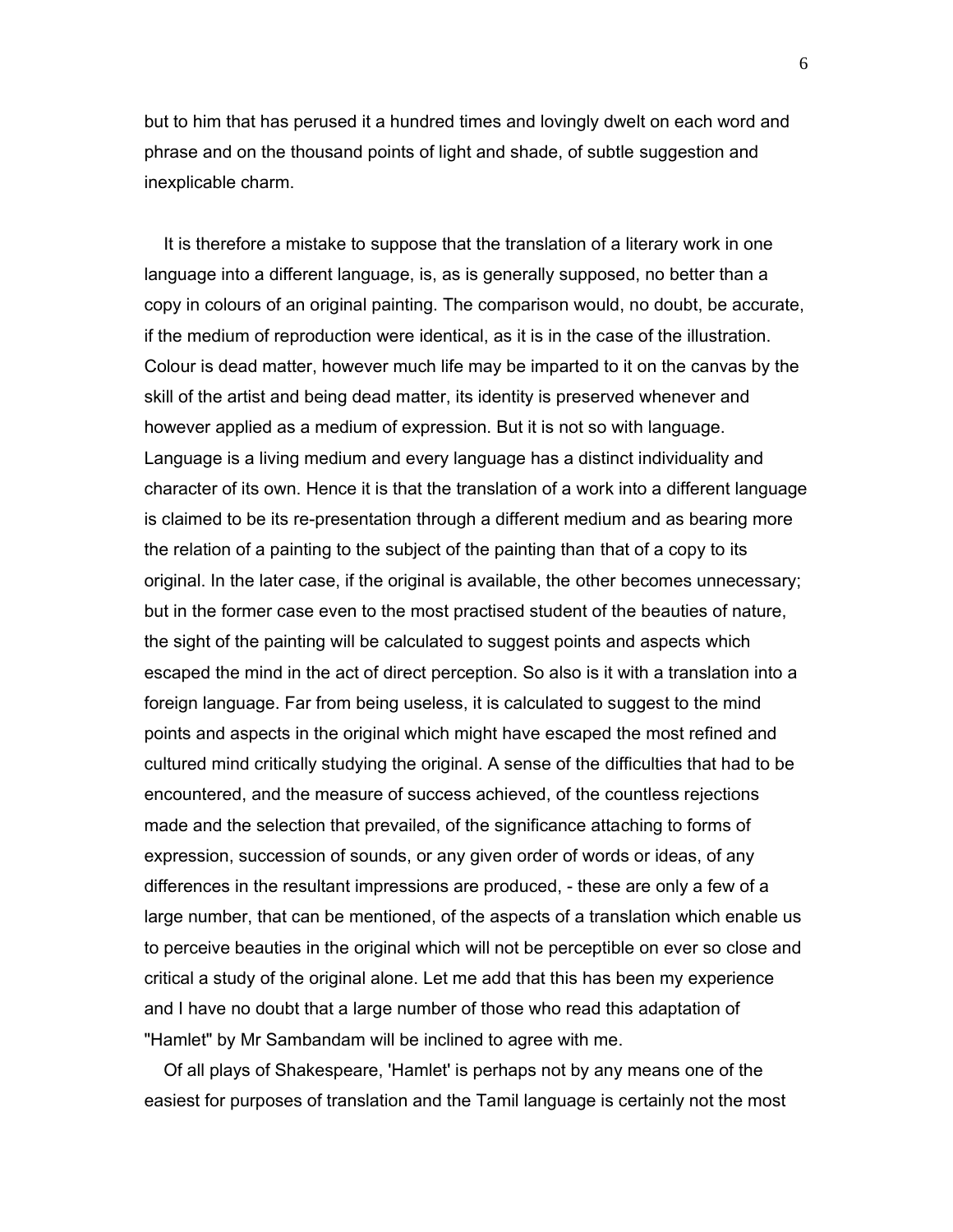adapted for such translation. The vocabulary of Tamil may even be said to be poor in terms of descriptive of mental conditions and feelings so abundant in "Hamlet" with its numerous soliloquies. The phrasing and wording have reached such perfection in the play that the lady really hit it off well, who is stated to have exclaimed on reading it, that it was wholly made up of proverbs and familiar quotations. Such currency of expression is, however, attained mainly by elements which are peculiar to each language and are therefore not susceptible of translation. In the language of its origin and existence, every phrase and every word has a soul, a face and features all its own, and lives and moves clothed in its special character and with its chosen companions. It often contains a hidden figure of speech and carries with it the aroma of its previous history. Vicissitudes of fortune affect its strength, character and outlook. It contracts many alliances and makes numerous friends and enemies in he course of its long life. All thesecannot be translated, however accurately the idea underlying an expression or the meaning of a word may be; and it is just by such elements that the best lines in Hamlet re constituted. Above all, it must be remembered that the highest beauty of literary art consists not so much in what is said as in what is but barely suggested or only remotely hinted at, in a something which is indefinable and whose very charm seems to consist in its eluding definition. This quality is produced for instance by a succession of the same or similar sounds, by the juxtaposition of words, often by a mere trick of grammar, occassionally by an unsuspected pun on the words or conveyed by the etymology of the words used and other devices of a like nature.

 The difficult art of translation would thus be seen not to consist in rendering each passage word for word literally, or in loosely paraphrasing the original and writing a paragraph for a phrase. Accuracy of rendering is indispensable. Beauty of rendering is high merit. But a translation may be literally accurate and even beautiful but fail to produce on the mind that totality of effect, of thought and emotion, which is produced by the original. A translation that possess all these qualities is rare to find. I consider it therefore a privilege to be permitted to introduce to the public, my friend's adaptation of "Hamlet", contained in the following pages. There may be faults in it of sorts and kinds. It may indeed be capable of improvement here, there and elsewhere. But to admit all this, is only to admit that it is the work of a human being. All told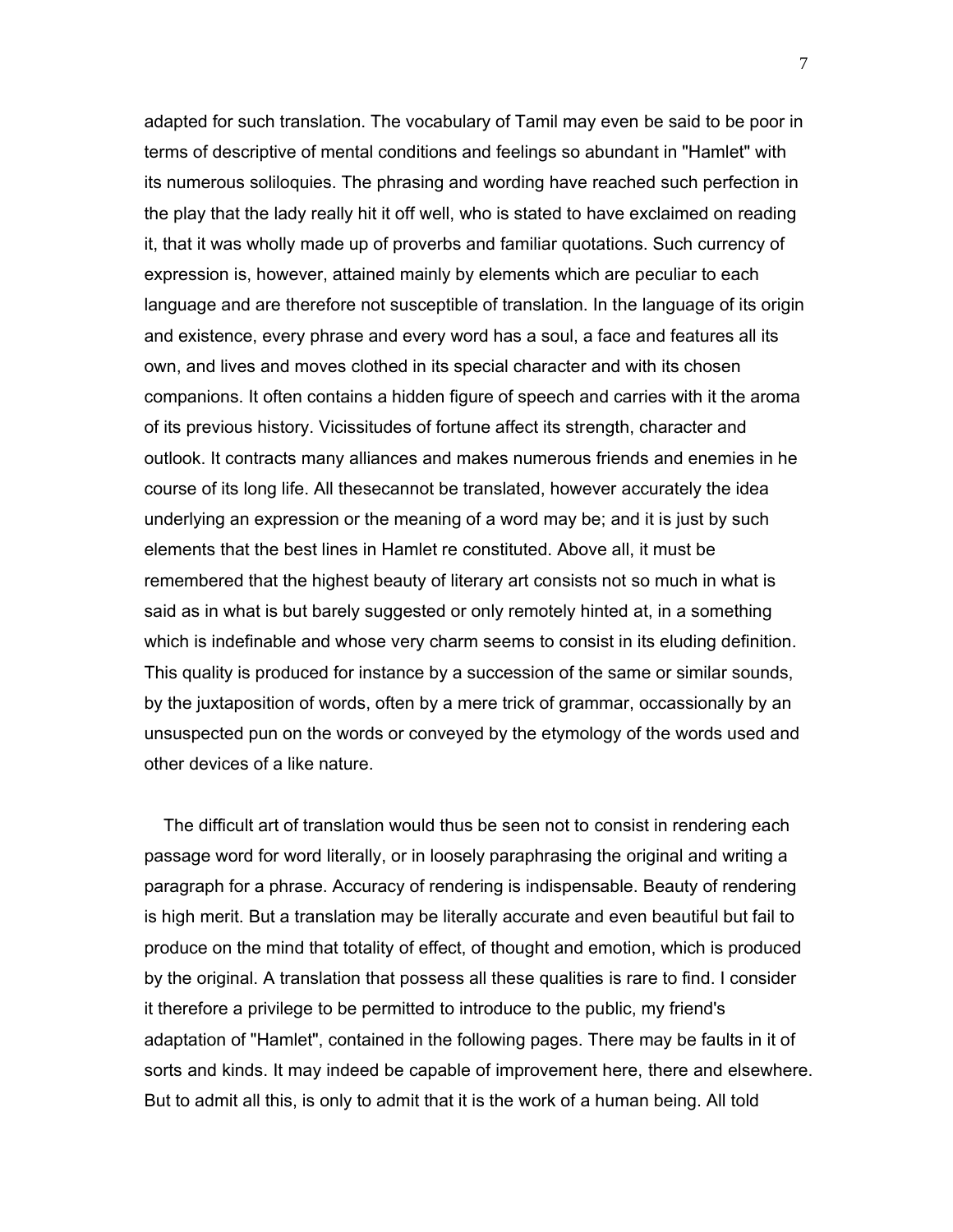however and every deduction made, Mr. Sambandam's rendering of "Hamlet" would for ever remain a specimen of high literary art.

 It revealed to me the possibility of translation attaining to the excellence of fine art. It has impressed me with a sense of the untried capacity of the Tamil language. It has discovered to me new ways of understanding and appreciating Shakespeare. It will serve to indicate the direction in which high and useful literary work may be done in this country and what is more, it has set up an almost ideal standard of excellence for all the workers in the same field. And it seems to me that it will for long remain one of the most noteworthy contributions to Tamil language and literature in modern times.

 I find I have been criticising, theorising, estimating and even judging without really intending to do so, and what is perhaps more to the point, without the necessary knowledge or right. But it will perhaps be remembered that ignorance far from being a disqualification in a judge, is a quality favouring originality in the pronouncements. And having once assumed the role of a judge, I shall not let my own consciousness of my ignorance, very inconvenient if a somewhat uncommon feature, to stand in my way. Mr. Sambandam, has in his original dramas, not merely refused to be bound by the rules of the Sanskrit drama on which Indian dramas are mostly modelled but succeeded in demolishing and destroying all the well-defined land-marks and boundaries of the region of Tamil language and literature by inaugurating a new form of dramatic composition and insisting on writing in unconventional prose. But in the present venture he has, as the result it would seem of long pre-meditation and design, trespassed far beyond the original limits of that language and literature and annexed large and unexplored tracts to it. It is my conviction that such an audacious act of trespass ought not to be allowed to go without being adequately punished and that he should be condemned for the rest of the natural term of his life, which we pray might be very long, to the rigorous task of translating and adapting into Tamil, all the remaining plays of Shakespeare.

VANI VILAS, 25th October, 1908. V. V. SRINIVASAN

-----------------------------------------------------------

8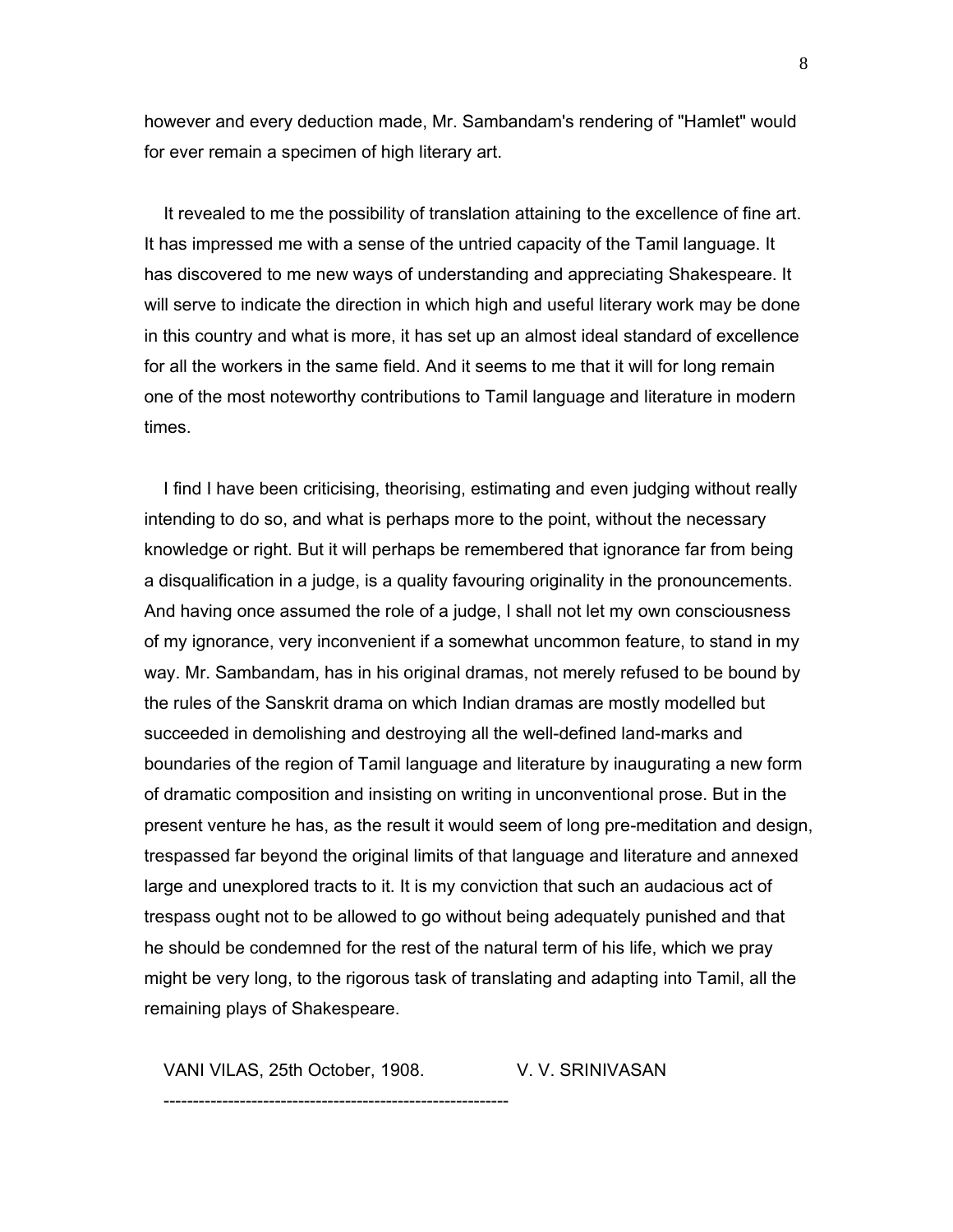## அமலாதித்யன். நாடக பாத்திரங்கள்.

| காலதேவன்  குர்ஜர நாட்டு மன்னன்.       |
|---------------------------------------|
| அமலாதித்யன்  காலதேவன் தமயன் புதல்வன். |
| பாலநேசன்  பிரதான மந்திரி.             |
| ஹரிஹரன்  அமலாதித்யன் நேசன்.           |
| லீலாதரன்  பாலநேசன் புதல்வன்.          |

வாலிதமண்டலன் ..................}

| கருணாலயன் }                |  |
|----------------------------|--|
| ராஜகாந்தன்  }  பிரபுக்கள். |  |
| கிரிதரன்  }                |  |
| அசரன்  }                   |  |

 மாரசீலன் ......................... } உத்திேயாகஸ்தர்கள். பாணதரன் .........................}

பிராணசீலன் ....................... ஓர் போர்வீரன். பார்த்திபநேசன் ..................... பாஞ்சால மன்னன் புதல்வன். ராயநாதன் ......................... பாலேநசன் ேவைலயாள். கௌரீமணி .......................... குர்ஜர நாட் டரசி, அமலாதித்யன் அன்னை. அபலை ............................ பாலநேசன் புதல்வி.

ஓர் பண்டாரம், வேஷதாரிகள், இரண்டு வெட்டியான்கள், பிரபுக்கள், தூதர்கள்,

உத்தியோகஸ்தர்கள், ஓர் ராணுவத் தலைவன், மாலுமிகள்,போர் வீரர்கள், சேவகர்கள்,

சிங்களத்துராய பாரிகள், முதலானவரும், அமலாதித்யன் தந்தையின் அருவமும்.

கைத நிகழிடம்:- குர்ஜரம்.

------------------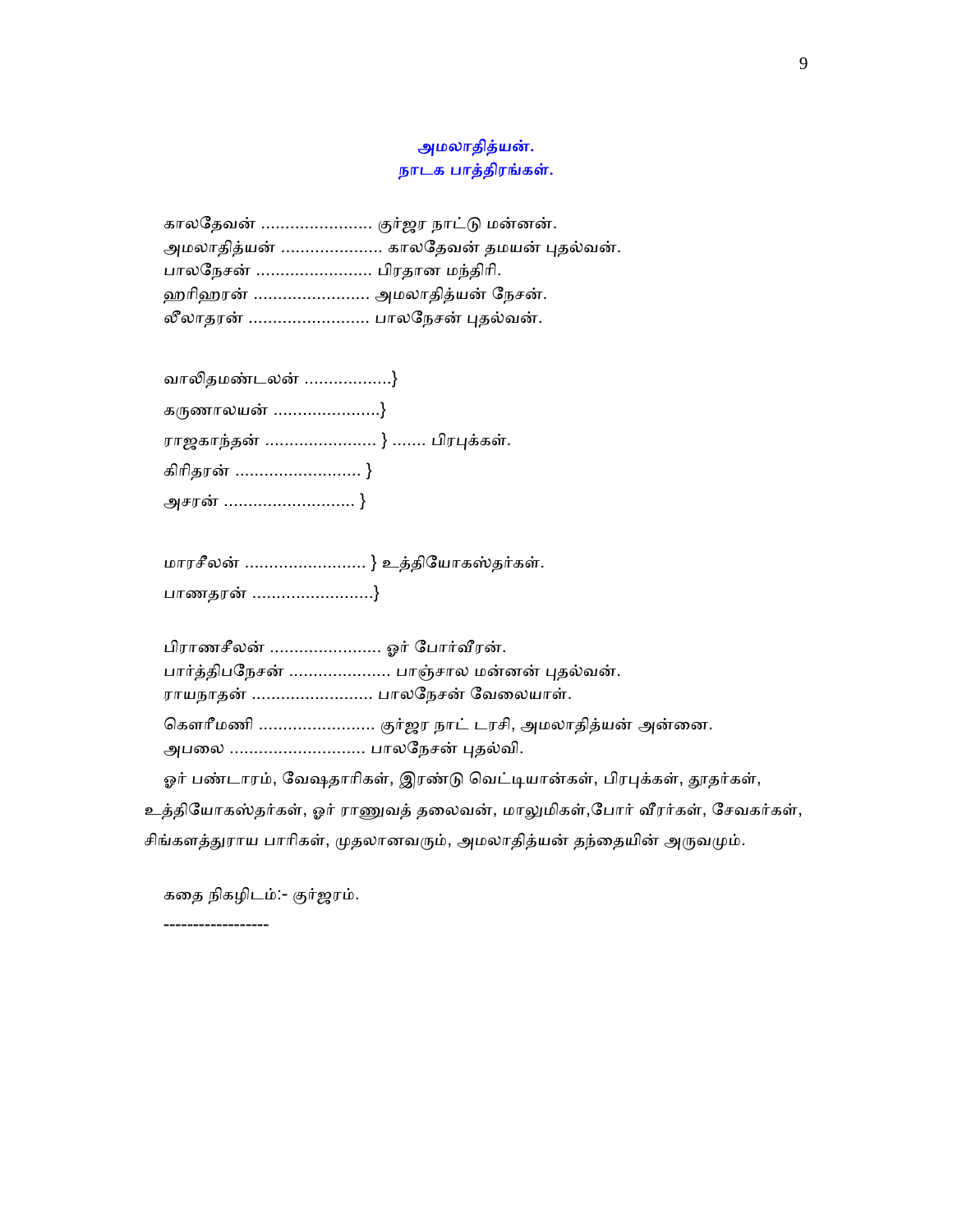### "அமலாதித்யன்" அல்லது குர்ஜரத்து அரசிளங் குமரன். ᾙதல் அங்கம்: ᾙதல் காட்சி

சீலனபுரம். அரண்மனைக் கெதிரிலுள்ள ஓர் கொத்தளம்.

பிராணசீலன் காவலி லிருக்க, மற்றொருபுறம் அவனை ேநாக்கிப் பாணதரன் வᾞகிறான்.

பா. யார் அங்கே?

பி. அப்படி யன்று, எனக் குரை நீயார்: நில் அங்கே, உன்னை வெளியிடு. (வில்ைல வைளக்கிறான்.)

பா. வேந்தர் நெடுநாள் வாழ்வா ராக!

பி. பாணதரா?

பா. அவனே.

பி. உன் நாழிகைப்படி வந்தனை மிகவும் ஜாக்கிரதையாய்.

பா. நாழிகை இப்பொழுது பதினைந்து ஆயது, பிராணசீலா, படுக்கப் போ நீ.

பி. விடுவித்ததற்கு மிகவும் வந்தனம். முளிர் மிகவும் கொடுமையா யிருக்கின்றது, மனமும் வியாகுல மடைந்திருக்கின்ற தெனக்கு.

பா. காவலில் ஏதேனும் கண்டனையோ விசேஷம்?

பி. கோட்டான் கீச்சலும் கேட்டே னில்லை.

பா. சரி, போய்வா. வழியில் ஹரிஹரரையும் மாரசீலரையும் காண்பையேல், கடிதிலனுப் பிங்கு, காவல் அவர்கள் என்னுடன் செய்பவர்கள்.

பி. அதோ அவர்களது அரவம் கேட்கிறதென எண்ணுகிறேன்.- நில் அங்கே! யார் அது?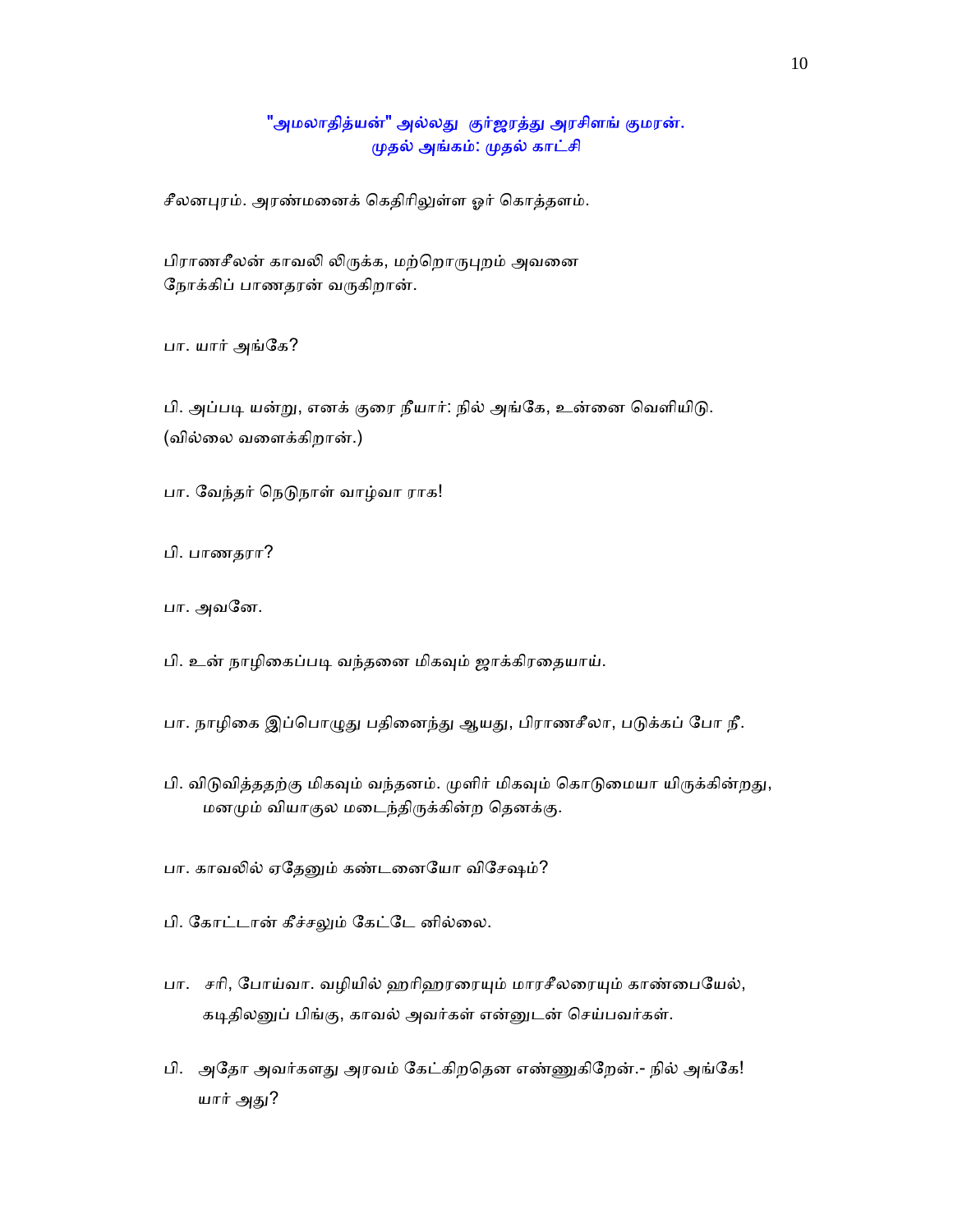(இருவரும் வில்லை வளைக்கிறார்கள்.) ஹரிஹரனும், மாரசீலனும் வருகிறார்கள்.

ஹ. இந்நாட்டினது நண்பர்

மா. ேவந்தர ᾑழியர்.

.

பி. ஆயின் உமக்கு நல் இரவு ஆகுக!

மா. போரஞ்சா வீரனே, போய் வா சுகமாய்: உன்னை யார் விடுவித்தது?

பி. பாணதரன் காவலிருக்கின்றான், நான் வருகின்றேன். (ேபாகிறான்)

மா. ேஹ! பாணதாரா!

பா. ஆம் - என்ன! ஹரிஹரர் இருக்கின்றாரா அங்கு?

ஹ. அவரி லொருக<u>ூறு</u>.

பா. வாரும், ஹரிஹரரே, வாரும், உத்தம மாரசீலரே.

மா. என்ன, இன்றிரவு இது மறுபடியும் தோன்றியதோ?

பா. நான் ஒன்ᾠம் பார்க்கவில்ைல.

மா. இருமுறை நாம் கண்ட இப் பயங்கரமான தோற்றம் நமது மனோப் பிராந்தியெனக் கூறி நம்பேன் என்கிறார் ஹரிஹரர் : ஆகவே இன்றிரவு இவரை, இரவின் ஜாமமெல்லாம் நம்முடன் கண் கொட்டாது கவனித்திருந்து, இத்தோற்றம் மறுபடியும் தென்படுமாயின் நாம் கண்டது மெய்யென ஒப்புக்கொண்டு அதனுடன் பேசிப் பார்க்க, என்னுடன் வேண்டி அழைத்து வந்ேதன்.

ஹ. சீ! சீ! அது தோற்றாது இன்றிரவு.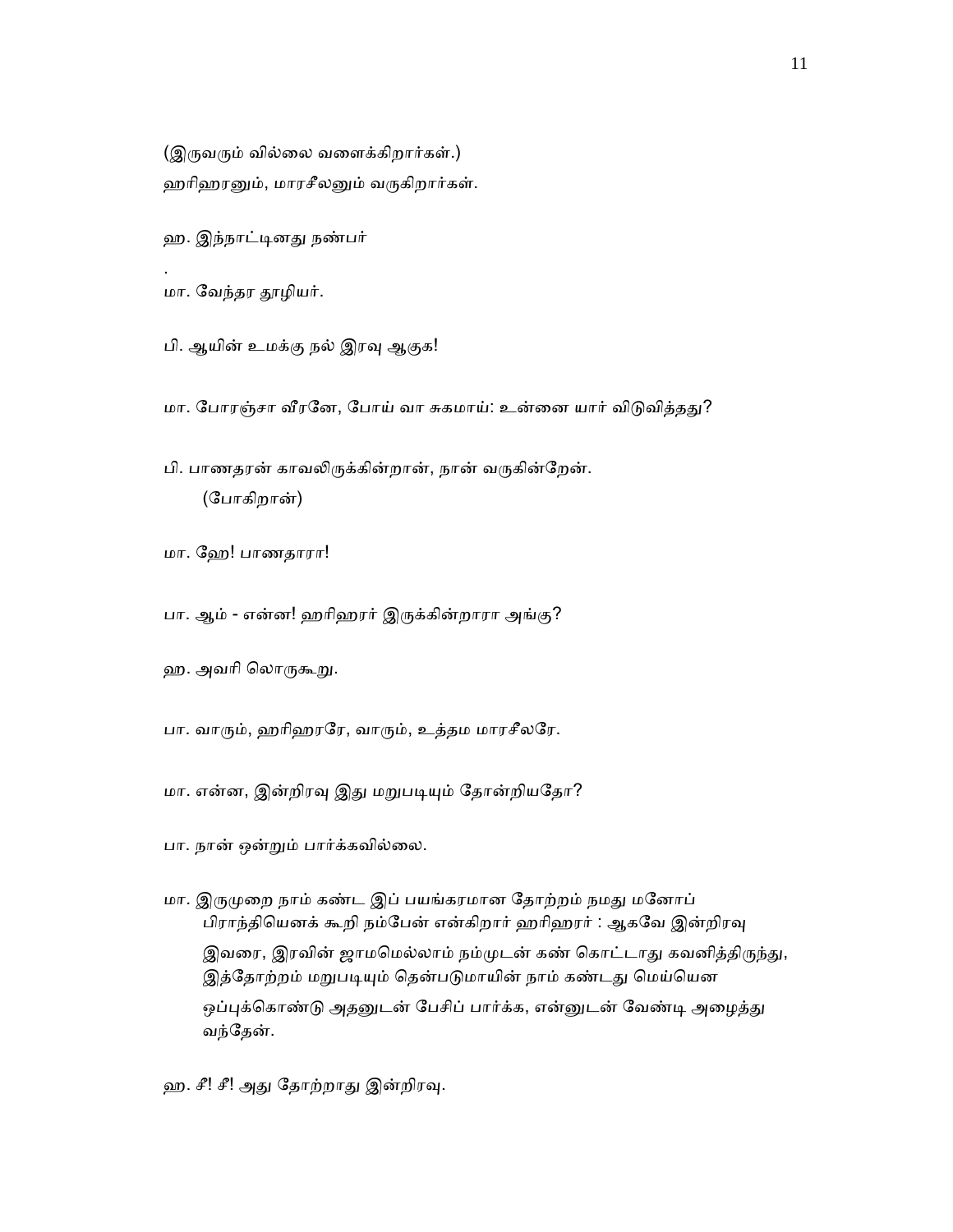பா. சற்றுட்காரு மிப்படி, நாங்கள் கூறியதை நம்பேன் எனும் உமக்கு, இரண்டிரவாய் இங்கு நாங்கள் கண்டதை, இன்னொரு முறை செவிபுகக் கூறுகிறோம்.

ஹ. சரி, உட்காருவோம். பாணதரர் இதைப்பற்றி கூறுவதைக் கேட்போம்.

பா. நேற்றிரவுதான், அதோ தூரத்தில், துருவத்திற்கு மேற்கிலிருக்கும் அதே நட்சத்திரமானது, ஆகாயத்தின்கண் இப்பொழுது எரிவிட் டொளிதரும் இடத்திற்கு வந்தபொழுது, மாரசீலரும், நானும், அர்த்த ஜாம மணி அடிக்க-

அருவம் தோற்றுகின்றது.

- மா. பொறு, நிறுத்து பேச்சை! அதோ பார் மறுபடியும் வருகின்றது!
- பா. அதே உருவம்! மரித்த மகாராஜாவின் சாயையே!
- மா. நீர்தான் படித்தவர். ஹரிஹரரே, அதனுடன் பேசிப்பாரும்.
- பா. அரசரைப்போலவே இல்லையா? உற்றுப்பாரும், ஹரிஹரரே.
- ஹ. அவ்வுருவே. ஆச்சரியமும் அச்சமும் அறுக்கின்றது என்னை.
- பா. தன்னுடன் பேசச் சொல்கின்றதுபோலும்.
- மா. ஹாிஹரேர, வினவிப்பாᾞம்.
- ஹ. நீ என்னை? மடிந்து புதைக்கப்பட்ட குர்ஜரத் தரசர் சில காற்கொண்ட அழகிய போர்க் கோலத்துடன் இந் நள்ளிரவில் துராக்கிரமித்த தென்? தெய்வத்தின்மீது ஆணை வைத்துக் கேட்கிறேன், பேசுவாய்!
- மா. அது கோபித்துக்கொள்கிறது.
- பா. பார், அது ஒதுங்கிவிடுகின்றது.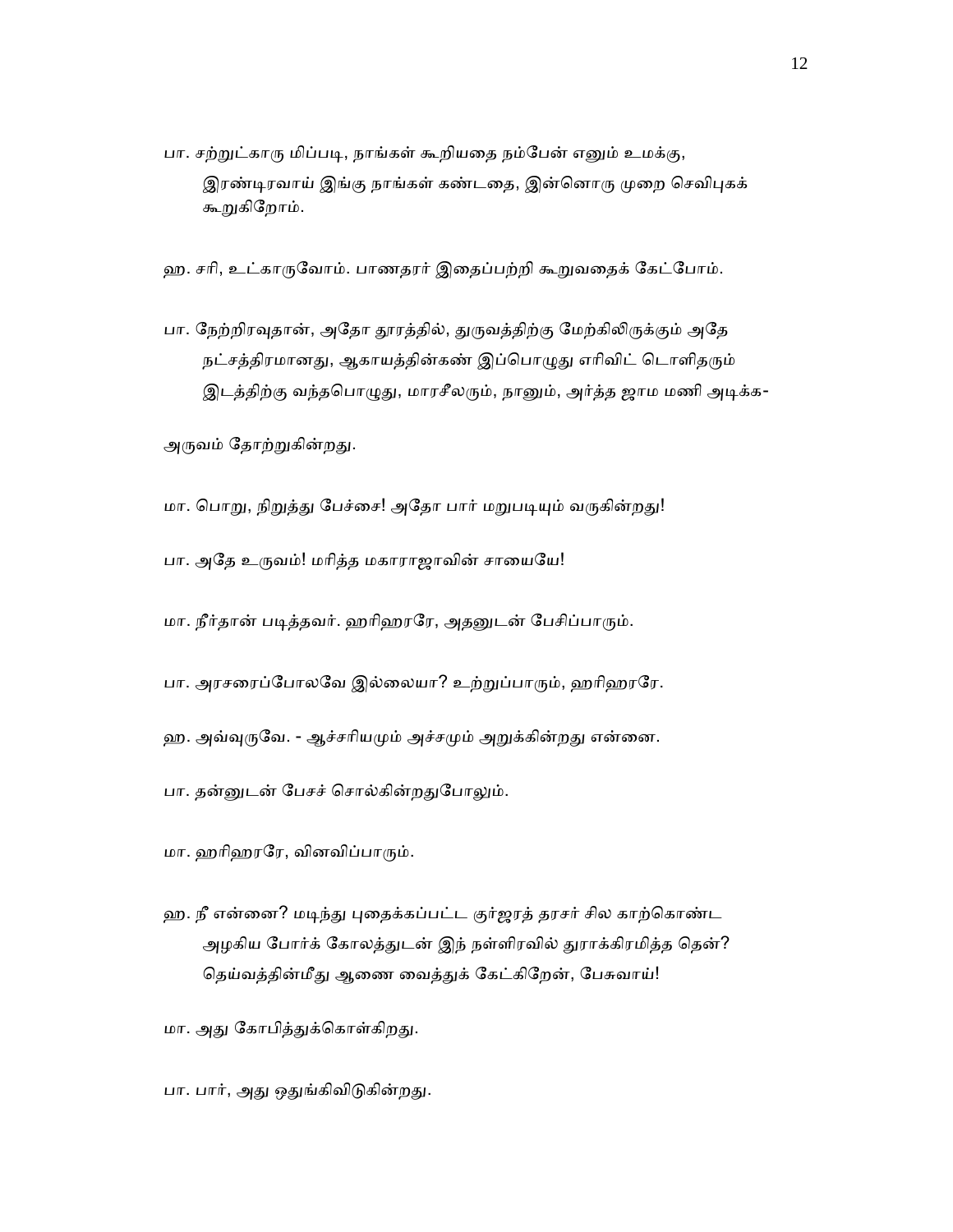- ஹ. நில்! பேசு, பேசு! ஆணையிடுகின்றேன், பேசு! (அருவம் மறைகின்றது.)
- மா. மறைந்தது, மறுமொழி கூறாது.
- பா. இப்பொழுது என்ன சொல்கிறீர் ஹரிஹரரே? உமது உடல் நடுங்குகின்றது, முகம் வெளுத்துக் காட்டுகின்றது. இது வெறும் சித்தப் பிரமையைவிட அதிகப்பட்ட தன்றோ? இப்பொழுது இதைப்பற்றி என்ன நினைக்கின்றீர்?
- ஹ. சுவமியே என்னெதிரில் வந்து கூறியபோதிலும், இதை நான் உண்மையாக என் கண்ணாரக் கண்டிராவிட்டால் நம்பி யிருக்கமாட்டேன்.
- மா. அரசரைப்போ லில்லையா அது?
- ஹ. நீ உன்னை ஒத்திருப்பதைப்போலவே, அது அரசரை ஒத்திருக்கின்றது. பேராசையுடைய பார்த்திபநேசனை எதிர்த்து யுத்தம் புரிந்தபொழுது அவர் அணிந்திருந்த கவச மதுவே. விவாத மொன்றில் வெஞ்சின மூண்டு, பாலிகநாட்டினரைக் குவலயம்படக் கொன்றபொழுது, அவர் புருவ நெளித்து ேநாக்கிய ேநாக்ேக, என்ன ஆச்சாியம்!
- மா. இம்மாதிரி இதற்குமுன் இரண்டு முறை, சரியாய் நள் நிசியில் இந்நேரத்திற் கெல்லாம், போருக் கோலத்துடன் கடந்து சென்றார் எங்கள் காவலை.
- ஹ. இதைக் குறித்து இன்னது எண்ணுவதென்று எனக்குத் தெரியவில்லை; ஆயினும் யோசிக்குமிடத்து, மொத்தத்தில் நமது நாட்டிற்கு நேரிடப்போகின்ற ஏதோ ஓர் பெருங் கேட்டினைக் குறிக்கின்ற உற்பாதம் போலும்.
- மா. சரி, உட்காருங்கள் சற்று, அறிந்தவர் யாரேனும் கூறட்டும் எனக்கு; எதன் பொருட்டு இரவெல்லாம் இக் கடினமான கண் கொட்டாக் காவல்? இரவெல்லாம் இந்நாட்டு ஏழை ஜனங்களை வருத்தி வேலை வாங்குவானேன்? போர் முகப்படையெல்லாம் ஓர் நாளும் விடாது செய்து வருவதேன்? ஆயுதங்களை அயல்நாட்டு வணிகரிடமிருந்து தினம் வாங்குவதேன்? மீகாமரும் மரக்கல வனைஞரும் ஓய்வு நாள் ஒன்றுமின்றி நமது நாவாய்களை யெல்லாம்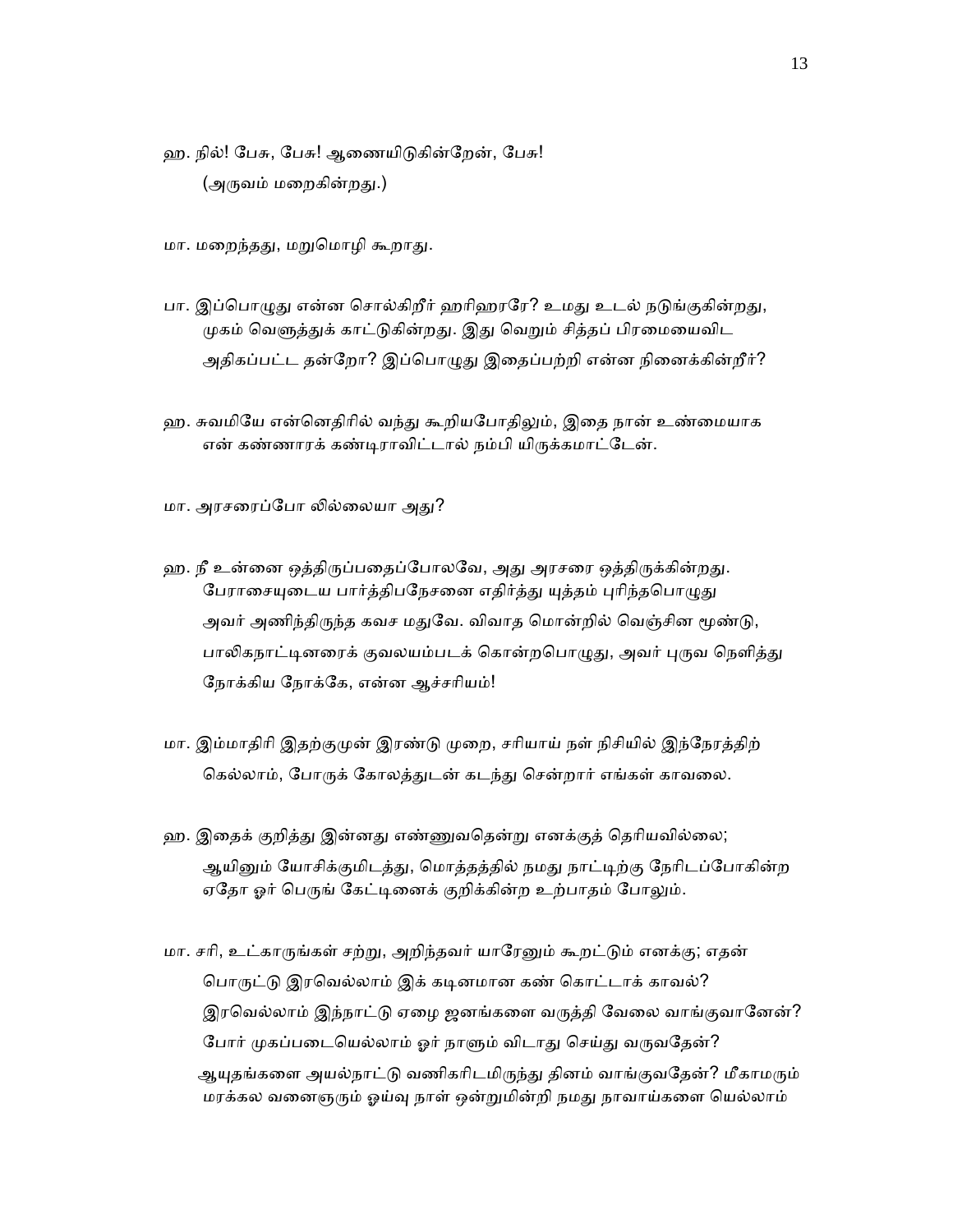ஏன் செப்பனிட்டு வருகிறார்கள், வருவ தென்னாம்? இரவு பகல் இடைவிடாது இவ்விதம் வியர்க்க வியர்க்க ேவகமாய் ேவைல ெசய்வாேனன்? யார் எனக்குச் சொல்ல முடியும்?

ஹ. சொல்ல முடியு மென்னால், நான் செவியுற்ற ரகஸ்யமும் அங்ஙனமாம். சற்று முன்பாக நாம் கண்ணுற்ற அருவாய் மடிந்த மகீபன், பாஞ்சாலன், பார்த்திப நேசனால் தனி வெம்போருக் கழைக்கப்பட்டு, தனது பராக்கிரமத்தைக் காட்டவேண்டுமெனும் தூயதான பௌரஷத்தால் உந்தப்பட்டவராய் ஒப்புக் கொண்ட விஷயம் நீர் அறிந்ததே. அவ்வெஞ்சமரில், உலகத்தார் எல்லோராலும் சுத்த வீரனாய் மதிக்கப்பட்ட சூரனாம் நமது மன்னன், பார்த்திபநேசனைப் பரலோக மனுப்பினார். ஜெயித்தவன் தோல்வி யடைந்தவன் உயிருடன் அவன் உடைத்தாயிருந்த தேசத்தையும் கைப்பற்ற வேண்டுமென்று அவர்களுக்குள் ஏற்படுத்தப்பட்ட, க்ஷத்திரிய தர்மத்திற்கும் ஒத்ததா யிருக்கும் பந்தய உடன்படிக்கையின்படி, பாஞ்சாலன் பாரெல்லாம் நமதரசன் பங்காயது. இதற் கெதிராக நமதரசர் தக்கதோர் பாகத்தைப் பந்தயம் வைத்திருந்தார், பார்த்திபநேசன் ஜெயித்திருந்தால் அவன் பங்குக்குப் போய்ச் சேர்ந்திருக்கும்.அந்தப் பாகம், அவன் தோற்றதினால் அந்த உடன்படிக்கையின் கோட்பாட்டின்படி அவன் பங்கு நமது அரசன்பால் ஆனதுபோல. இப்பொழுதோ, பார்த்திபநேசன் புதல்வன் இளமையின் கொழுமையும் உற்சாகத்தின் சூடுமுடையவனாய் பாஞ்சாலத் தெல்லையிலுள்ள கானக நண்ணி, அங்குள்ள நீதிக் கடங்கா முரட்டு வனவர் முதலானோரை ஒருங்கு சேர்த்து யுத்தத்திற்குச் சித்தப்படுத்திவருகின்றானாம். இது நமதரசாட்சியர் அறிந்திருக்கிறபடி நம்மிடமிருந்து தன் தகப்பன் தோற்ற தேசங்களைப் பலாத்காரமாய் புய வலியால் மீட்கவன்றி வேறொரு காரணம்பற்றி யன்று. இதுதான் நம்முடைய தேசத்தில் இப்பொழுது நடக்கும் ஆயத்தங்களுக்கும், நாமிப்பொழுது காவ லிருப்பதற்கும், நாடெங்கும் குழப்பமாய் விரைவில் யுத்தசன்னாக மாவதற்கும் முக்கியமான காரணமென நினைக்கின்றேன்.

- பா. அதையன்றி வேறு காரணமில்லையென நான் நினைக்கிறேன். நாம் காவலிருக்குமிடம் கவச மணிந்து போர்க் கோலத்துடன் இவ்வருவம் இச்சமயம் வருவது தக்கதாகவே இருக்கின்றது: இந்த யுத்தத்திற் கெல்லாம் அக்காலத்தும் இக்காலத்தும் காரணமாய நமதரசரை ஒத்தே யிருக்கின்றது.
- ஹ. இது எனக்கு மிகுந்த மனக் கவலையை உண்டுபண்ணுகின்றது. பூர்வம் ஒப்புயர் வற்ற இட்சவாகு வம்சத் துதித்த வள்ளலாகிய இராஜேந்திரன் திலீபன் மடியுங் காலத்திற்குச் சற்ᾠᾙன், ᾘதப் பிேரத பிசாசங்க ெளல்லாம் ᾘமி ெயங்கும்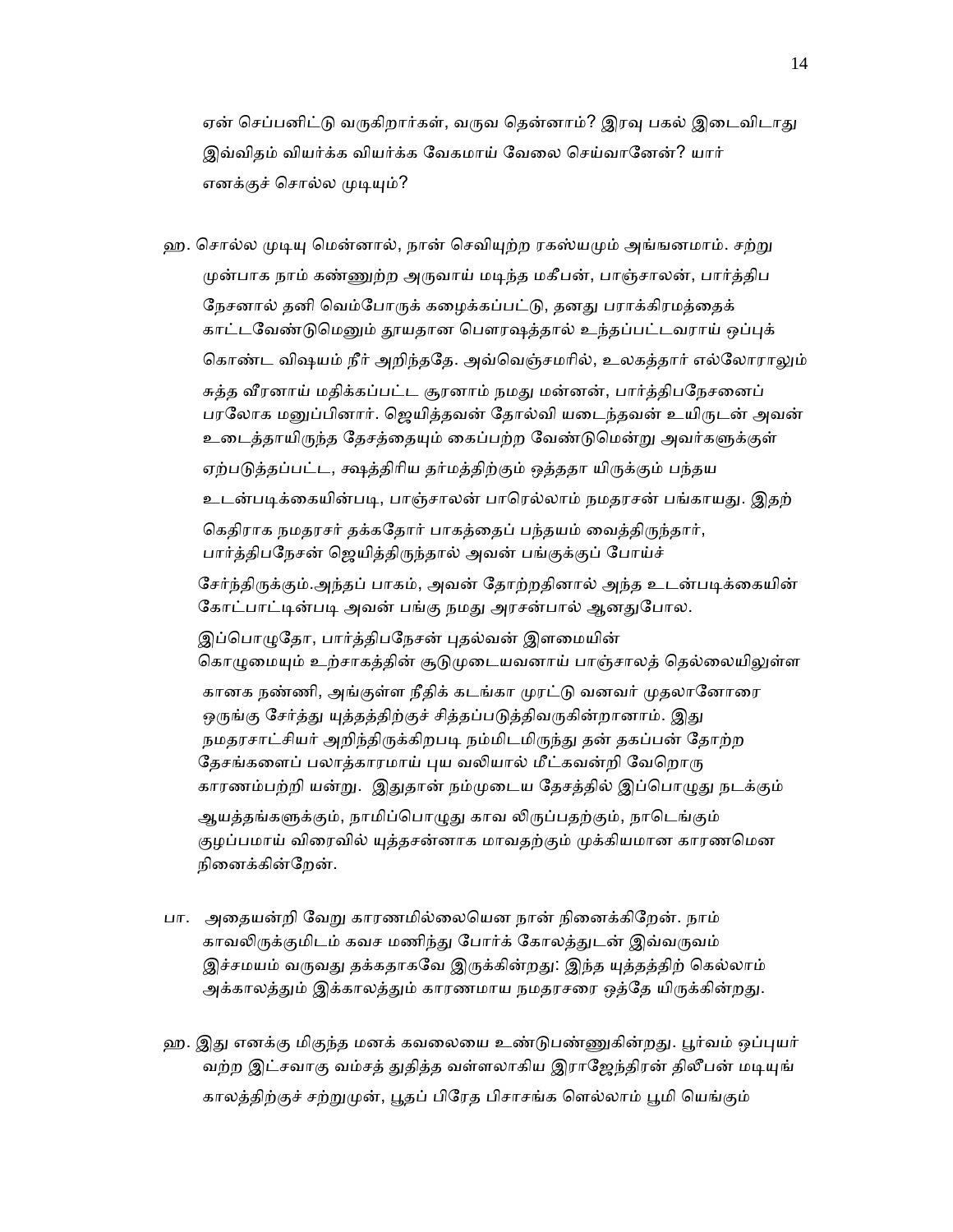திரியத் தொடங்கினவாம்: ஆகாயத்தில் வால் நட்சத்திரங்களும் விண்மீன்களும் தோன்றி உதிர மழை பொழிந்து வரப்போகின்ற உற்பாதங்களை உணர்த்தியவாம், சமுத்திர மண்டலத்தை அடக்கி யாளும் சீதக் கிரணமுடைச் சந்திரனும் கிரகணத்தால் பீடிக்கப்பட்டு யுகாந்த காலத்தி லிருப்பதுபோல் தன்னொளி மழுங்கிக் கறுத்தனனாம், இத்தகைய மகோற் பாதங்கள் இனி வரப் போகின்ற பெருங்கேட்டை உணர்த்துவதேபோல் - பின் வரும் கெடுதியை முன் உணர்த்துஞ் சகுனமாக - ஆகாயமும் பூமியும், நமது நாட்டிற்கும்

நாட்டினருக்கும் அறிவித்திருக்கின்றன்.

அருவம் மறுபடியும் தோற்றுகிறது.

பொறு! அதோ பார்! அதோ மறுபடி வருகின்றது! - எதிரிற் செல்கிறேன், என்னை அறைந்தாலும் சரி! - அலகையே, நில்! உன்னால் வாய் திறந்து பேச முடியுமாயின் பேசு என்னுடன் : உன் துயரத்தை நீக்கி எனக்கு நன்மை பயக்கச் செய்ய வேண்டிய நற்காரியம் ஏதாவது உண்டானால், சொல் என்னிடம்! – முன்பறிந்து விலக்க வல்ல, உன் நாட்டிற்குச் சம்பவிக்கப் போகின்ற கேட்டை ஏதேனும் அறிவையேல், கூறு என்னிடம்! - ஜனங்கள் கூறுகிறபடி, ஆயுட்காலத்தில் அநியாயமாய் அபகரித்துப் புதைத்து வைத்த ஏதேனும் பொருளின் பொருட்டு இவ்விதம் இறந்தபின் அலகை யுருக்கொண்டு திரியவேண்டி வந்தால், அதைப்பற்றி உரை எனக்கு! - நின்று கூறிவிட்டுப் போ! - மாரசீலா, போக விடாதே அதை! [கோழி கூவுகின்றது]

மா. என் வாளால் அதை வீசுவதா?

ஹ. ᾪசு, நில்லாவிட்டால்!

பா. இேதா!

ஹ. இதோ! [அருவம் மறைகின்றது]

மா. மறைந்துவிட்டது! காம்பீரம் பொருந்திய அவ்வுருவை நாம் கத்தியைக் கையிற்கொண்டு கண்டிக்கப்போவது தவறு! வேட்ட வேளியை வெல்வது எங்ஙனம் அசாத்தியமோ, அவ்வாறே இதை வேல்ல நம்மா லாகாது; நாம் வீணாய் வெட்டுவது வியர்த்தமான பிரயத்தனமே!

பா. சேவல் கூவுமுன் பேச வாய் திறந்தது.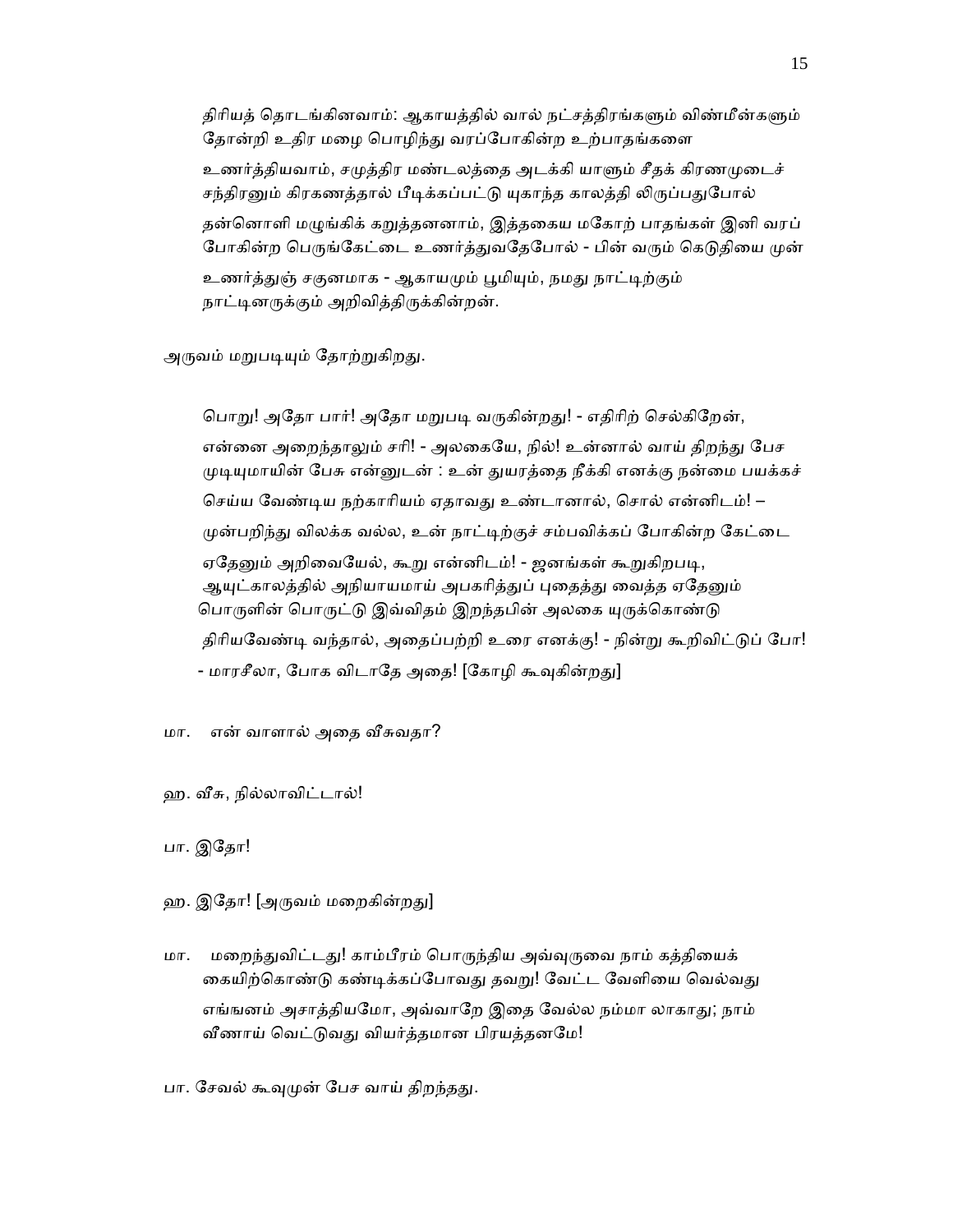- ஹ. அதைக் கேட்டவுடன் நியாயஸ்தலத்திற்கு அழைக்கப்பட்ட குற்றவாளியைப் போல் திடுக்கிட்டது. தினகரன் வரவை எதிர்நோக்கித் தன் தெள்ளிய குரதெடுத்துக் கோழி கூவிய உடன், இரவில் ஆங்காங்கு சஞ்சரிக்கும் பூதப் பிரேத பிசாசங்களெல்லாம், அப்பு பிரித்வி தேயு வாயு ஆகாயமென்னும் பஞ்ச பூதங்களில் எங்கிருந்த போதிலும், தத்தம் இருப்பிடம் போய் உடனே சேரவேண்டுமெனக் கேட்டிருக்கின்றேன் : இவ்வுண்மையை இங்கு தோற்றிய உருவம் உண்மைப்படுத்தியது.
- மா. ஆம், கோழி கூப்பிட்டவுடன் மறைந்தது. ஸ்ரீ கிருஷ்ணன் பிறப்பு கொண்டாடப்படும் காலம் வருடந்தோறும் வாய்க்குங்கால் பறவைகளெல்லாம் இரவு முழுவதும் விடியு மளவும் பாடுகின்றனவென சிலர் கூறுகின்றனர்; அச்சமயத்தில் ேபய் பிசா ெசான்ᾠம் ேவளியில் நாடாதாம், இரெவல்லாம் பய மற்றதாம், கிரஹங்கள் ஒரு கெடுதியும் செய்யாவாம், எத்தெய்வமும் மனிதரை நாடாதாம், எந்த மந்திரவாதியின் உச்சாடனமும் செல்லாதாம். அத்தனைப் பரிசுத்தமும் பரங் கருணையும் கூடிய பருவமாம் அது.----
- ஹ. ஆம் ஆம், அங்ஙனம் நானும் கேட்டதுண்டு, அதை ஒருவாறு நம்பவும் செய்கிறேன். அதோ பார், ஆதித்யன் உதயமாகுமுன் தன் சிவந்த கிரணங்களை முன்பனுப்பி கிழக்கி லுள்ள பர்வதங்களின் சிகரங்களில் தங்கி யிருக்கும் பனியிைனப் பயந்ேதாடச் ெசய்கிறான்.காவல் இனி கைலேவாம். நாம் இன்றிரவு கண்டதை நமது இளம் இராஜகுமாரருக்கு அறிவிப்போம்; என்மீதாணைப்படி கூறுகின்றேன், நம்முடன் பேசாத இவ்வருவம் அவருடன் பேசும். என்ன சொல்லுகிறீர்கள்? உமக் கிது சம்மதம்தானா? இது இராஜ குமாரனிடத்தில் நமது அன்பையும் அறிவிக்கும், கடமைக்கும் அமைந்த தாகும்.
- மா. ஆம், அங்ஙனமே செய்வோமென நானும் வேண்டுகிறேன். இன்று காலை அவரை எங்கு சுலபமாய்ச் சந்திக்கலாமென நான் நன்றா யறிவேன், வாருங்கள். [ேபாகிறார்கள்.]

காட்சி முடிகிறது.

-----------------------------------------------------------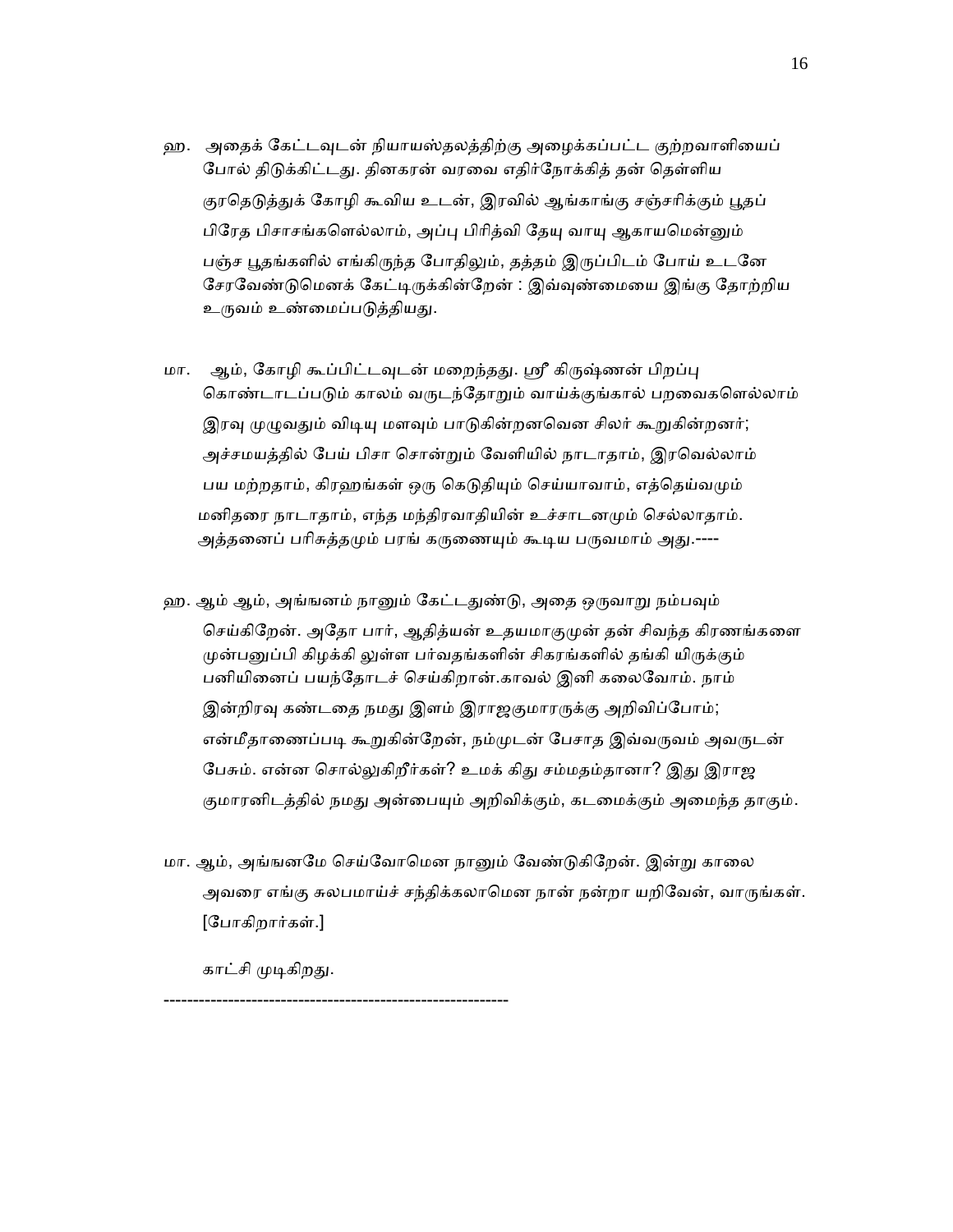### முதல் அங்கம் : இரண்டாவது காட்சி.

அரண்மைனயில் ெகாᾤ மண்டபம்.

 வாத்யேகா ஷம்; காலேதவன், ெகௗாீமணி, அமலாதித்யன்,பாலேநசன், லீலாதரன், வாலிதமண்டலன், கருணாலயன், மந்திரிகள், சேவகர்கள் புடைசூழ வருகின்றனர்.

கா. நமது பிரியமான சகோதரர் இறந்து காலம் சிறிதே கடந்த போதிலும்,

அதன்பொருட்டு மனத்தில் துயரத்தை வகித்தல் முறைமை யாயிடினும், நமது பிரஜைகளெல்லாம் சிந்திய மூக்கும் அழுத கண்ணுமாய்ச் சிந்திக்க வேண்டிய காலமிதுவாயினும்,மானிடப் பிரகிர்திக்கு மனத்துய ரடைதல் சகஜ மாயினும், விேவகத்ைதக் ெகாண்ᾌ அதைன ெவன்ᾠ, நாம் இறந்தார்க்குத் துயருறுதலுடன், இருந்தார் கடனையும் கருதலானோம். அதன்பொருட்டே இதுவரையில் தங்கை முறையாயிருந்த கௌரீமணியைத் தாரமாக்கி, எந்நாளும் ஏதில ரஞ்சும் இந்நாட்டி னரசியாக்கினோம். ஆகவே மழுங்கிய மகிழ்ச்சியுடனும், - அழுத கண்ணில் ஆநந்த பாஷ்பத்துடனும், ஈமச் சடங்கில் இன்பத்துடனும், மணச் சடங்கில் மனத்துயருடனும், இன்ப துனபத்தைச் சம எடையாய்க்கொண்டு. - மணம் முடித்து மனைவி கொண்டோம். இவ்விஷயத்திற்கு இசைந்த உங்கள் இஷ்டத்தைத் தட்டாது. அதன்படியே நடந்து வந்தோம். இதன் பொருட்டு அனைவருக்கும் வந்தனம். பின் வருவது, நீர் அறிந்தபடி பார்த்திபநேசன் புதல்வன் நம்மை அபலனாக அவமதித்தோ, நமது அருமைச் சகோதரன் மடிந்ததுடன் குர்ஜரத்தின் மகிமை மழுங்கி ஐக்கியம் ஒழிந்ததென வெண்ணியோ, இதுவே தனக் கனுகூலமாம் சமயமென இச்சை மேலிட்டவனாய், தன் தந்தை வெற்றி வீரனாம் நந்தமயனுக்கு, சட்டத்தின் கட்டுப்பாட்டின்படி இழந்த நாடு நகரையெல்லாம் மீட்டும் கொடுத்துவிட வேண்டுமென்று பன்முறை கேட்டனுப்பியிருக்கின்றான். அவ்வளவு அவன் பொருட்டு,- நாமிப்பொழுது உங்களை வரவழைத்துச் சந்தித்த விசேஷம் ஈதாகும்; பாஞ்சாலன் புதல்வனது விஞ்சிய சேனை முதலியன அவன் சிற்றப்பன் நாட்டில் தேர்ந்தெடுக்கப்பட்டதால், இனி தன் தமயன் குமாரனுக்கு ஒரு உதவியும் புரியாமல் அவனை அடக்கி ஆளவேண்டும் என்று கண்டிப்பாய்த் திருமுகம் இதோ வகுத்து வரைந்திருக்கின்றோம் அவன் சிற்றப்பனுக்கு. அவன் முதுமை மேலிட்டு பலஹீனனாய்ப் படுக்கையுட னிருப்பதால் இச்சிறுவனது செய்கை அறியான் போலும். ஆகவே கருணாலயா, வாலிகமண்டலா, உங்கள் இருவரையும் இந்நிருபத்துடன் வயோதிகனான பாஞ்சாலனிடம் அனுப்புகிறோம். இந்நருபங்களில் விவரித்திருக்கின்ற விஷயமன்றி அம்மன்ன்னுடன் வேறு நீர்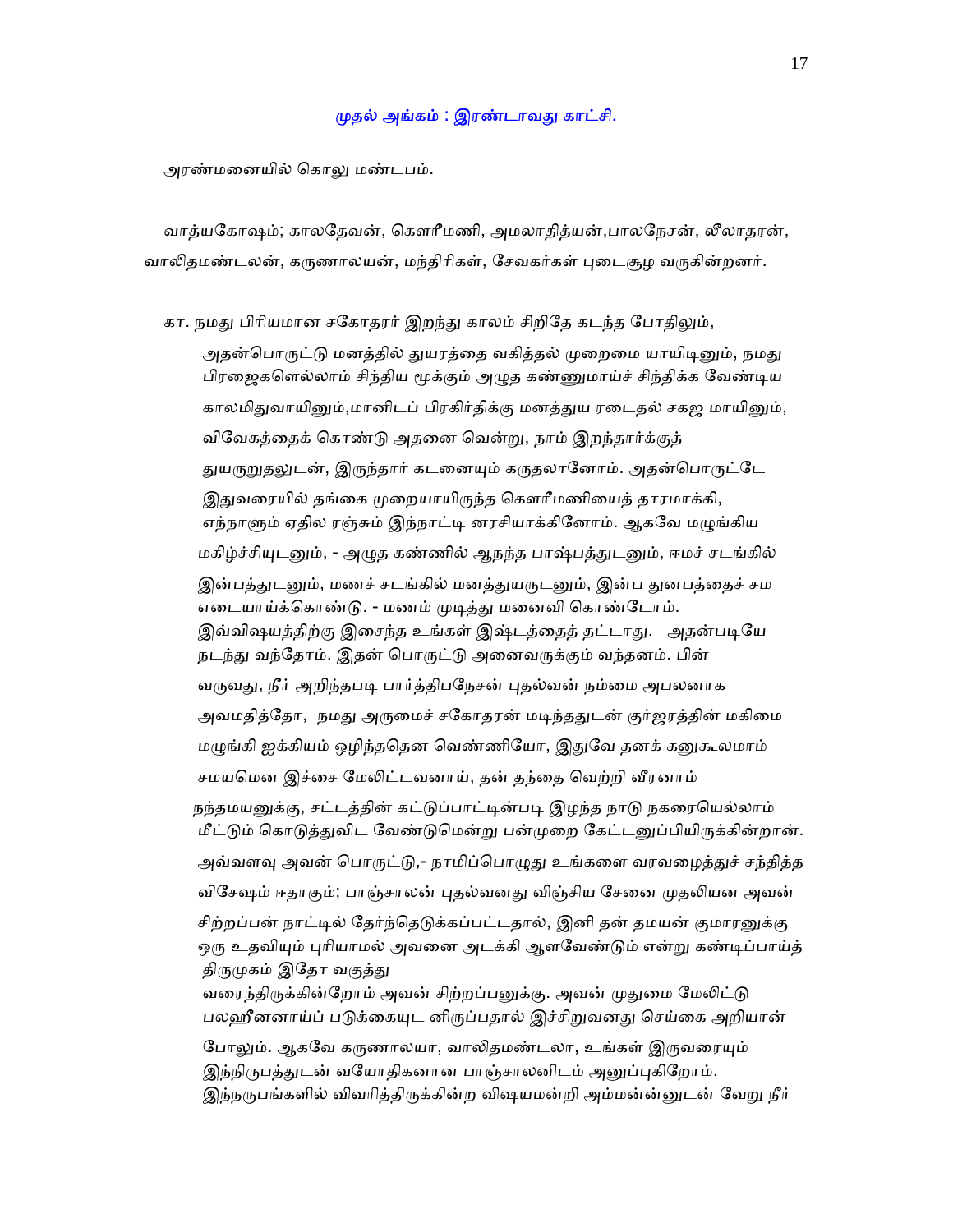பேசி முடித்தற்கு உமக்கு உத்திரவில்லை. போய் வருவீர், விரைந்து சென்று உமது கடைமையை முடிப்பீர்.

கரு-வா. மகாராஜாவின் சித்தம், எமது பாக்கியம், இங்ஙனமே எவ் விஷயத்திலும் எங்கள் கடைமையை நிறைவேற்றுவோமாக!

கா. சந்தேகப்படவில்லை அதில் நாம். சந்தோஷமாய்ப் போய் வாருங்கள்.

[கருணாலயனும் வாலிதமண்டலனும் போகிறார்கள்]

- பிறகு லீலாதரா, உன் சமாசாரம் என்ன? நீ ஏேதா நம்ைமக் ேகட்டைன, என்ன அது? எவனேனும் குர்ஜர மன்னனிடம் குறையினைக் கூறிட அவர் காது கொடாத துண்டோ? நாமாகக் கொடாது நீ கேட்கச் சுதந்திர மில்லாது, நீ எதனை வேண்டக்கூடும்? இச்சைக்கு அறிவு அடிமையா யிருப்பதினும், வாய்க்குக் கை உதவுவதினும், குர்ஜர மன்னன் நின் தந்தைக்குப் பதின்மடங்கு அதிகமாய் உதவுவாரென உறுதியாய் நம்பு. லீலாதரா, என்ன வேண்டு ᾙனக்கு?
- லீ. இராதிராஜனே, கேகய மேகக் கேட்கின்றேன் விடை. அங்கிருந்து இங்கு நான் மனமுவந்து உற்றது, கடமைப்படி தமது மகுடாபிஷேகத்தைக் கண்டு மகிழும் பொருட்டே. ஈண்டு அக்கடன் முடிந்தமையால் மீண்டும் அந்த நன்னா டேக என் மனம் நாடுகின்றமையால் மன்னித்தென்னை விடையளியும்.
- கா. தந்தை தந்தனரோ விடை? பாலநேசர் புகல்வ தென்ன?
- பால. வெகுவா யவன் வேண்ட, கேட்டதற் கிசைந்தேன் வாட்ட மனத்துடன். நானும் வேண்டுகிறேன் உம்மை, விடையளியு மவனுக்கு.
- கா. சமயத்ைதக் ைகவிடாேத, சந்ேதாஷமாய்ப் ேபாய்வா. லீலாதரா, தெய்வம் அனுகூலிக்குமாக! நீ கற்ற கலைகள் கவின் பெறக் கருத்தின் வண்ணங் காலங் கழிப்ைபயால்! [லீலாதரன் ேபாகிறான்.]
- இது நிற்க--- நமது ஆத்ம பந்துவும் அருமை மைந்தனுமான  $\backslash$ அமலாதித்யா,---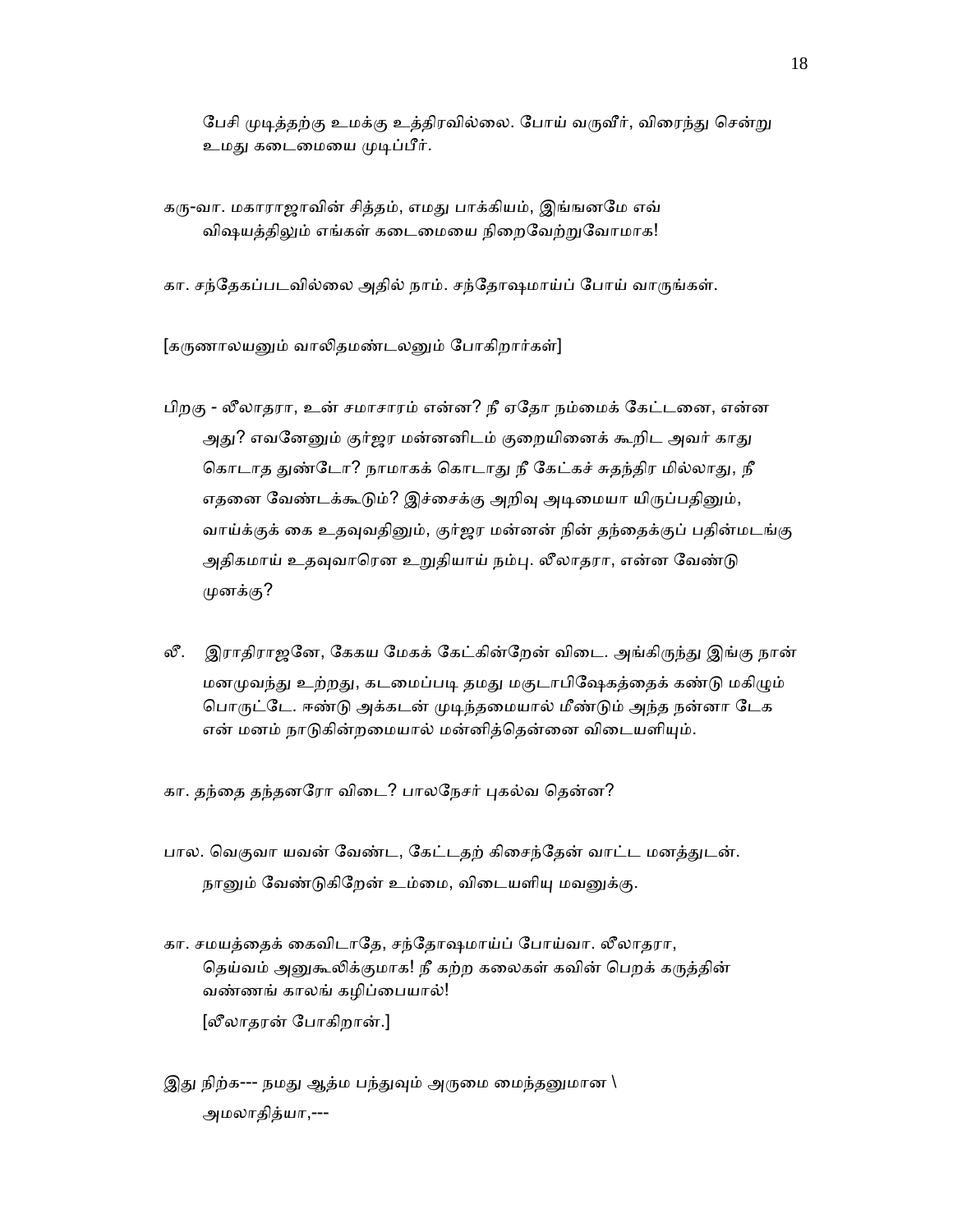அம. [ஒரு புறமாய்] பந்துத்வம் என்னவோ அதிகந்தான், பட்சந்தான் குறைவு! ---

கா. மேகத்தால் மறைப்புண்டதுபோல் உன் முகம் ஏன் இன்னும் மழுங்கி யிருக்கின்றது?

அம. அவ்விதம் அன்று அரசே, வெயிலி லன்றோ வேதனைப் படுகின்றேன்.

கௌ. கண்ணே, அமலாதித்யா, இக் கறுப்பு வேஷத்தைக் களைந்தெறி இனி. குர்ஜரத்தை உனது கண்களால் பரிவுடன் பார்ப்பையால். கவிந்த கண்ணுடன் மடிந்த மகீபரை மண்ணிற்றேடி என்ன பிரயோஜனம்? மாண்டவர் மீண்டும் வருவரோ? சாதல் சர்வ சாதாரண மென்பது யீ அறிந்த்தே. பிரகிர்தியை நீத்துப் பரத்தை யடைய இருப்பதெல்லாம் இறக்க வேண்டு மன்றோ?

அம. நிஜம்தான் அம்மா, நிரம்பᾫம் சாதாரணம்தான்.

கௌ. ஆயின் இதைமாத்திரம் ஏன் ஒரு பொருட்டாகப் பாவிக்கின்றாய்?

- அம. பாவிக்கின்றேன்! அம்மா, இது பாவனை யன்று. பாவிப்பது நான் அறியேன்! என் அம்மணி, கருமாதிகள் பொருட் டணியும் இக்கறுப்புடையும், கம்மலுடன் வரும் இப்பெருமூச்சும், கண்ணது சொரியும் பெரு வெள்ளமும், காந்தி மழுங்கிய என் முக வாட்டமும், இத்தகைய குறிகளும் கோலங்களும் என் உள்ளத்திலுள்ளதை உண்மையாய் உணர்த்துவன வல்ல! இவைக எெல்லாம் பாவனையாம். ஒருவன் இவைகளை யெல்லாம் பாவித்து நடிக்கலாம். வெளியிட ஏலாத தொன்று என்னுள்ளத்தி னுள்ளே இருக்கின்றது. இக்கோலங்க ளெல்லாம் அது தரிக்கும் மேல் வேஷமென வறிவீர்!
- கா. அமலாதித்யா, உன் அருங் குணத்திற்கு அருகாக அழகாய் அமைந்திருக்கின்றது, உயிர் துறந்த உன் தந்தைக்குத் துயர்க் கடன் தீர்த்தல். ஆனால் நீ அறியாத தன்ேற, உன் தந்ைத தன் தந்ைத யிழந்தார். அவர் தந்ைத அவர் தந்ைத யிழந்தார். இறந்தவர்க்காக இᾞந்தவர் ஈமச் சடங்ெகன எண்ணி, சில காலம் துயருறல், மைந்தன் முறைமைக் கேற்ற கடைமையை; இது நிற்க, ஒரே பிடிவாதமாய் ஓயாது ஏக்க முறல் பாபமாம். ஆண் தன்மைக்கு அமைந்த தன்று, ஈசன் விதித்த விதி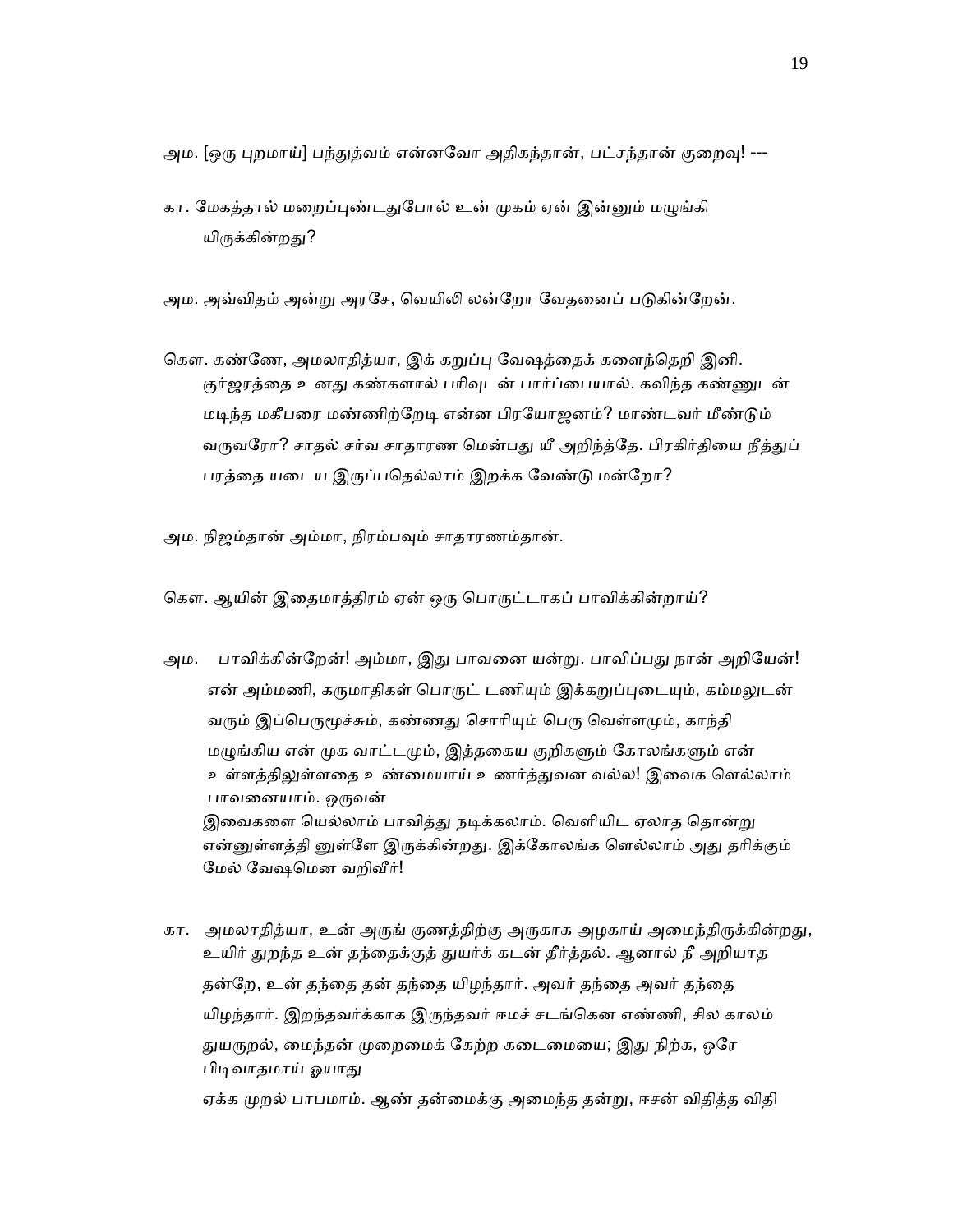தவறெனக் கருதிச் சாதிப்பதாம், மனோ பல மில்லாமையாம், மற்றும் பொறுமை யின்மையாம், கல்விப் பயிற்சி யிலா மௌட்டியமாம். பிறப்பன வெல்லாம் இறத்தல் வேண்டுமென அறிவோம். சாதலினும் சாதாரணம் ஏதும் நாம் இவ்வுலகில் கண்டிரோம். இங்ஙன மிமுக்க வீணாய் வெறுத்து மனத்திடை வெந்துயர் உறுவதேன்? சீ! இது ஈசனுக் கினிப் பாகாது. இது இறந்தவர்க் கேற்றதன்று, உலகம் உவப்ப தன்று, அறிவிற்கு அணுவளவும் அடுத்ததன்று, தொன்றுதொட்டு தந்தை யிறக்கத் தனையன் துன்புறல் அனைவரும் அறிந்ததே; உலகம் உண்டாகி முன் பிறந்தவன் முதல் இன் றிறந்தவன் வரை, விதித்த திதுவென மதி என்றம் கூறி வருகின்றது. ஆகவே பயன்படா இத்துயரத்தைப் பற்றற நீத்து நம்மையே நின் தந்தையாக்க் கருதுவை. நமக் கடுத்து நீயே இவ்வரசுக் குரியவன் என்பதை உலகவர் அறிக நன்றாய். ஒப்பிலாப் பரிவுடை தந்தை தன் காதற் குமரனுக்கு எவ்வளவு மன உவப்புடன் கூறுவனோ, அவ்வாறு கூறுகிறோம். உனக்கு. மறுத்தும் நீ பாடலிபுரம் சென்று கல்வி பயில விரும்பல் நமது கோரிக்கைக்கு முற்றிலும் விருத்தமாகும். ஆதலால் உன்னை நாம் வேண்டுகிறோம், இவ்விடமே இருக்க இச்சிப்பையாக, நமது கண்ணெதிரில், சந்தோஷமாய், சுகமாய், நமது ஆசைக் கருகனாய், நமது மந்திராலோசனைத் தலைவரில் முதல்வனாய், மந்திரியாய், மைந்தனாய் இருப்பை!-

கௌ. அமலாதித்யா, உன் அன்னை வேண்டுகோளை வீணாக்காதே; நான் வேண்டுகிறேன் உன்னை; நமது மருங்கில் தங்கியிருப்பையாக; பாடலிபுரம் போகாதே.

அம. அம்மா, என்னா லாம்வரை உமது கட்டளையை நிறைவேற்றுவேன்.

கா. ஆம், இதுதான் காதற் குமரனுக் கடுத்த கனிவாம் உத்தரம். நம்போலவே இந்நாட்டில் வாழ்வையாக! கௌரீமணி, வா. நாம் பலவந்தியாது தானாக அமலாதித்யன் இவ்விதம் கனிவுடன் ஒப்பியது, என் ஹிருதயத்தை மகிழ்வுறச் செய்கிறது. இப்பெரு மகிழ்ச்சிக்குப் பெருமையாய், ஆகாயம் அதிர்ந்து இடிபோன் முழங்கி பிரதிதொனி செய்யும்படி, நமது அரண்மனையில் முரசொலி முழங்க, மதுபானத்துடன் விழவு கொண்டாடுவோம்! வா போவோம்.

(வாத்யகோஷம்; அமலதித்யன் தவிர மற்றெல்லோரும் போகிறார்கள்)

அம. ஹா! ஐயோ! எனை வருத்தி வாட்டும் தடித்துக் கொழுத்த இவ்வுடலம் தானாய்க்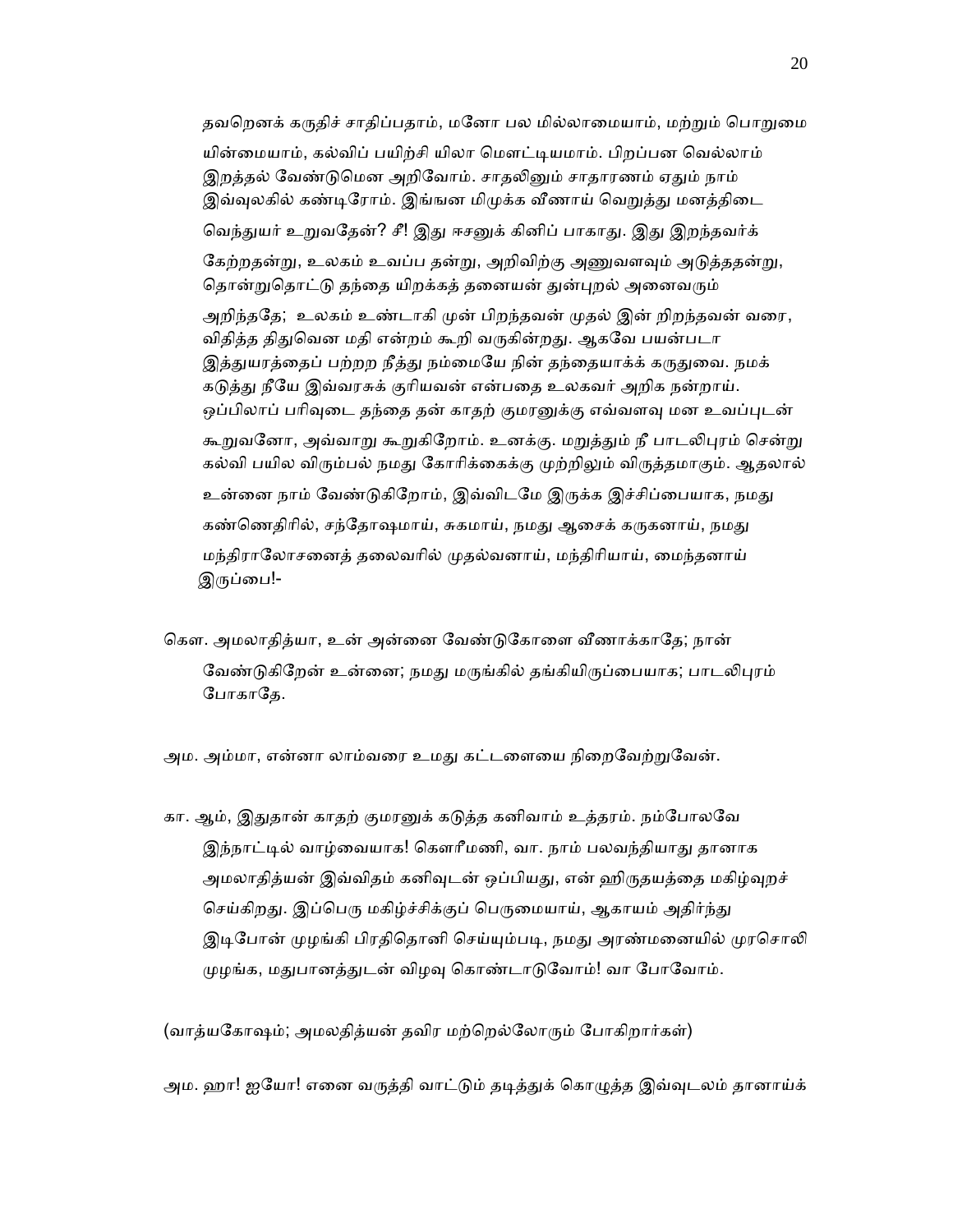கரைந் துருகிக் காற்றுடன் காற்றாய்க் கலக்காதோ? அல்லது ஆத்யந்தரஹிதன் தற்கொலை தவறன்றென வேதாந்த சாஸ்திரங்களில் விதித்திருக்க லாகாதா? - ஈசனே! ஈசனே! இவ்வுலகமும் அதன் விழிகளும் என்ன அற்பமாய், ஆயாசமாய், அருசியாய், அப்பிரயோசனமாய்த் தோற்றுகின்ற தெனக்கு! சீ!சீ! களைபிடுங்காத வயல் கெட்டுக் கரடாவதேபோல் புல்லறிவும் பாதகமுமே

மேலிட்டுப் பாழாகின்றதே இப்பூவுலகம்! இக்கதிக்கும் வந்து சேருமா? இறந்து இரண்டு மாதம்! இல்லை! இன்னும்இரண்டுமாதமும் ஆகவில்லையே! உலகில் உயர் வொப்பில்லா மன்னன்! அவ்வுத்தம புருஷனைக் கண்ட கண்ணால் இவனைக் காணுதல் மதனனைக் கண்டு மந்தியைக் கண்ணுற்றதாகுமே! என் அன்னையிடம் என் காதல் வைத்திருந்தார்! வதனத்தின்மீது தென்றற் காற்று கடிந்து வீசினும் குன்றுவரே தன் மனம்.ஆகாயவாணியே! பூமிதேவியே! மறக்க முடியவில்லையே என் மனத்தில்! -பசி தீர்க்கப் புசிப்பதே அப்பசியினை

அதிகரித்தல் போலும், காணக் காணக் காத லதிகரித்துக் கணமேனும் கைவிட்டுப் பிரியாதிருப்பார்களே!

அங்ஙனமிருந்தும்-ஒரு திங்களுக்குள் - ஐயோ! இச்சிந்தை என்னை விடாதோ?-சஞ்சலமே! உன்னையே ஸ்திரீ என்பர் உலகினர்! ஒரு சிறு மாதம்!- கண்ணீர் ஆறாகப் பெருகத் தன் காதலனாம் கணவன் பிரேதத்தின்பின் நடந்த நோயும் தீர ேநரமில்ைலேய!- இதற்குள் - என் தந்ைதயின் தம்பிைய-நான் பீமேசனைன ஒத்திருப்பதுபோல் என் தந்தையை ஒத்திருக்கும், என் சிற்றப்பனை!மணப்பதா!-ஈசனே! பகுத்தறியும் சக்தியற்ற பசு பட்சியும் தன் பேடைப் பிரிந்திருந்தால் பதறுமே பலநாள், கதறுமே இன்னும் சில காலம்!கபடமாய் அன் றுகுத்த கண்ணீர் வற்றுமுன் கடிமணம் புரிவதோ? மயானத்தினின்றும் மாறாம்

மணவரைக்கு மனம் கூசாது விரைவதோ? இதனில் நலமொன்றுளதோ? பலனேதும் பயந்திடுமோ? ஐயோ! நான் வாயைத் திறக்க லாகாது! உள்ளம் வெடித்தே உயிர் மாள வேண்டும்!-

ஹரிஹரன், மாரசீலன், பாணதரன் வருகிறார்கள்.

ஹ. அரசே, சுப முண்டாகுக!

அம. சந்தோஷம், வாருங்கள்-ஹரிஹரா!-அல்லது என்னை நான் மறந்தேனா?

ஹ. இல்லை அரசே, ஹரிஹரனாம் உம தூழியனே.

அம. அப்பா, தோழா, அப்பெயரை உன்னுடன் மாற்றிக்கொள்ளத் தடையில்லை. ஹரிஹரா, பாடலிபுரம் விட்டு இங்கு வந்ததென்?- மாரசீலா,-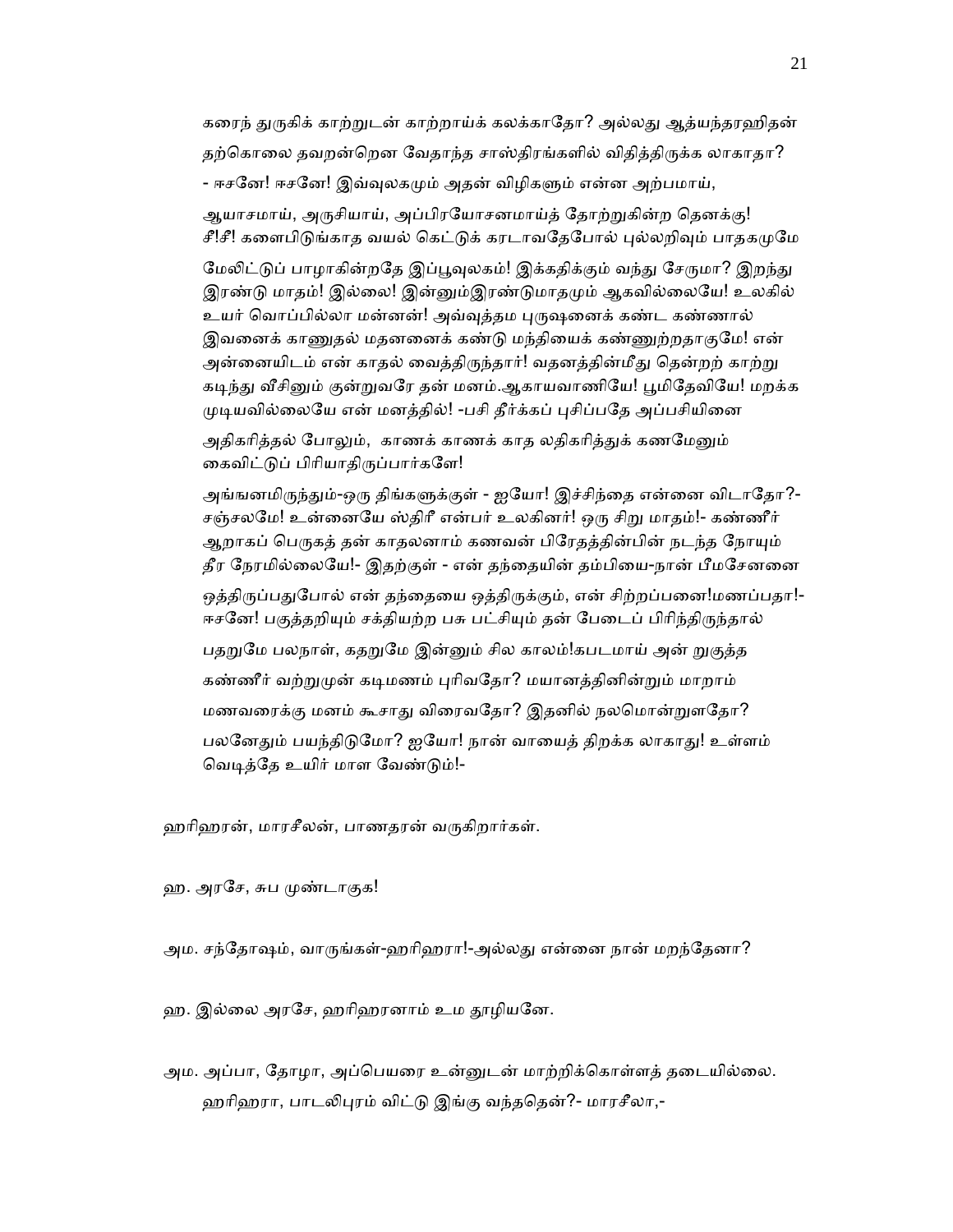மா. இளவரேச, நமஸ்காரம்.

- அம. மிகவும் சந்தோஷம் வாராய்-(பாணதரனுக்கு) சுதினம், ஐயா, வாரும்-என்ன விசேஷம்பற்றி பாடலிபுரம் விட்டு வந்தது இங்கே?
- ஹ. கல்வியிற் கவலையின்றி கரந்து வந்தேன் அரசே-
- அம. உன் பகைவ னதைப் பகர்ந்திடினும் அதைக் கேட்க விரும்பேன். உனக்கு விரோதமாய், நீ கூறுவதை நம்பும்படி என் செவிகளை நீ மோசஞ் செய்யலாகாது. கல்வியை வெறுத்துக் கரப்பவ னல்ல நீ! சீலனபுரம் நாடிய விசேஷம் என்ன? மீண்டும் போவதன்முன் வேண்டியபடி குடிக்கக் கற்கலாமிங்கு.
- ஹ. அரசே, உமது தந்தை கருமாதிகளைக் காண வந்தேன்.
- அம. உடன் பயிலும் நேசனே, வேண்டுவேன் உன்னை. ஏளனம் செய்யாதே என்னை. விதவையான என் தாய் விவாகத்தைக் காணும்பொருட்டு என எண்ணுகிறேன்.
- ஹ. ஆம் அரசே, அதி சீக்கிரத்திற்றான் அது நேர்ந்தது.
- அம. சிக்கினம் ஹரிஹரா, சிக்கினம்! பாலுக்குச் செய்த பணியாரம் ஆறியதும் மங்கலமாய் மண விருந்துக் குபயோக மாயது! - அத்தினம் நான் உயிர் வாழ்ந்த்தை விட இறந்து மடிந்து என் ஜன்மத் துவேஷியைச் சுவர்க்கத்தில் காண இசைந்திருப்பேன்! என் தந்தை!-ஹரிஹரா! என் தந்தையை நான் காண்கிேறன்!-
- ஹ. ஆ! எங்கு இளவரேச?
- அம. என் மனதின் கண்! ஹாிஹரா.
- ஹ. ஒரு முறை நான் பார்த்த துண்டு உத்தமரான மன்னன்.
- அம. மன்ன னிருக்கட்டும், மனிதனாய் மதிப்போம். எவ்விதம் யோசிப்பினும் அத்தைக உத்தமைன ஒத்தவைர இத்தரணியில் எத்தினம்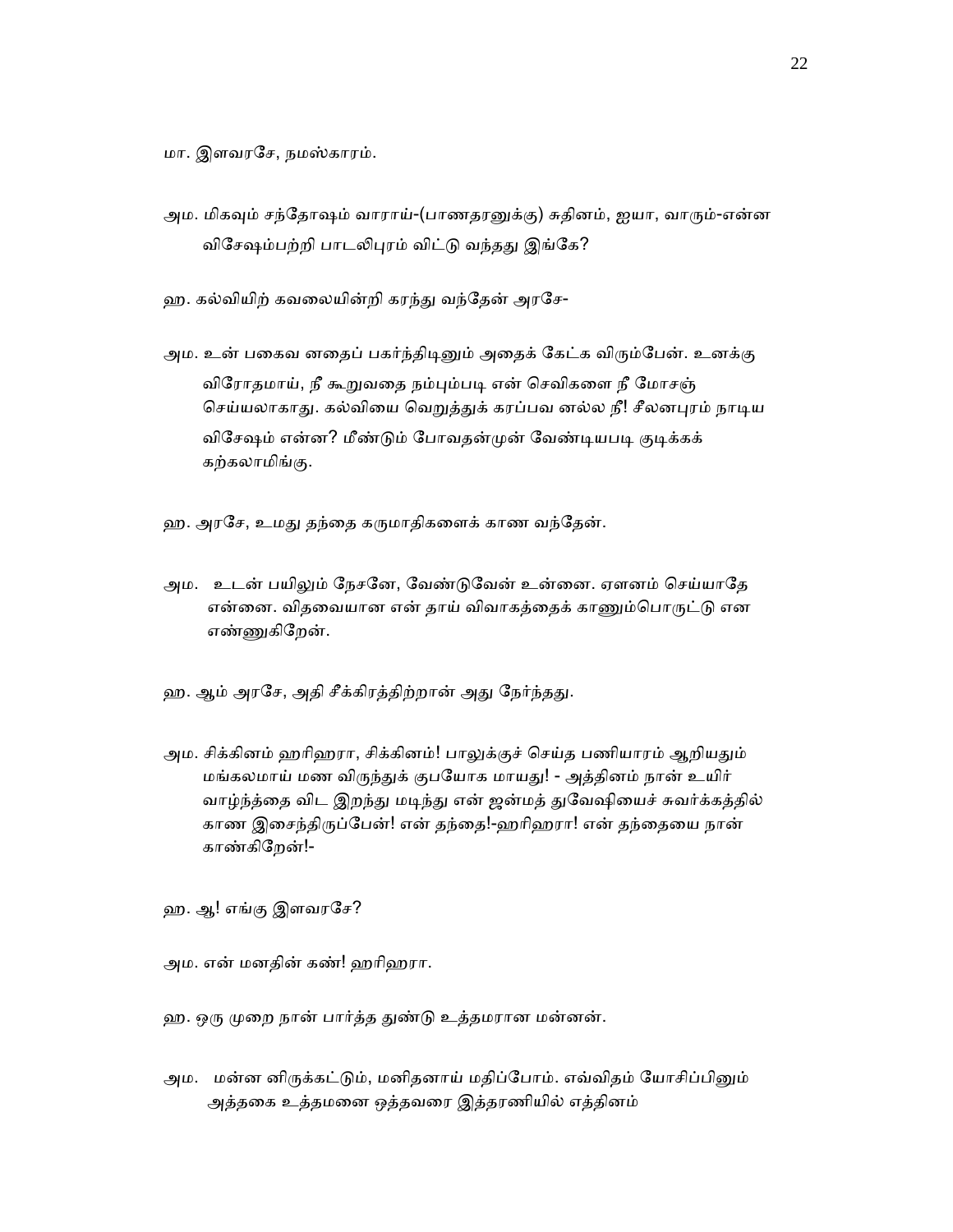ஹ. அரசே, நேற்றிரவு உமது தந்தையைக் கண்டேனென்று நினைக்கின்றேன்.

அம. கண்டைனயா? யாைர?

ஹ. மகாராஜாவை, உம்முடைய பிதாவை!

அம. மகாராஜாவை! என் பிதாவை!

ஹ. உமது ஆச்சரியத்தைச் சற் றடக்கி, இவர்கள் சாட்சியாக நான் கண்டதைக் கூறுமளவும், சற்று செவி சாய்த்துக் கேட்க வேண்டும் இந்த விசேஷத்தை.

அர. ஈசன்மீ தானை! சொல் சீக்கிரம், நான் கேட்கவேண்டும்.

ஹ. இரண்டுமுறை, மாரசீலர், பாணதரர், ஆகிய இவ்விருவரும் காவல் காத்திருக்கையில், நடுநிசியில், காடாந்தகாரத்தில், இதைக் கண்ணுற்றார்கள். உமது தந்தையைப் போன்ற ஓர் அருவம், தலைமுதல் கால்வரை கவச முதலியன வணிந்து, அவர்கள் முன் தோன்றி அவர்கள் அருகாமையில் கம்பீர நடையுடன் கடந்து சென்றதாம்.பயமு மாச்சர்யமுமடைந்த இவர்கள் கண்டபடி, அவர் ைகயில் பிடித்திருந்த செங்கோலின் தூரத்தில் மும்முறை நடந்தனராம். பயத்தினால் நடு நடுங்கிச் சிலிர்த்துப்போன இவர்கள், வாய் திறக்க முடியாது அவருடன் ஒன்றும் பேசவில்லையாம். இவைகளை யெல்லாம் இவர்கள் மிகவும் இரகசியமாய் எனக்குக் கூற மூன்றா மிரவு நானிவர்களுடன் காவல் காத்தேன். அன்றைத் தினமும் அவர்கள் கூறியபடியே ஒவ்வொரு வார்த்தையையும் மெய்ப்பித்து, அதே சமயத்தில் அதே உருவுடன் (அவ்)வருவம் தோன்றியது. அரசே, உமது தந்தையை நான் அறிவேன். அவ்வுருவம் உமது பிதாவை யொத்திருந்ததுபோல்

அம. எங்கே இதெல்லாம் நேரிட்டது?

மா. அரசே, நாங்கள் காவலிருந்த கொத்தளத்தின்மீது.

என் இரு கைகளும் அத்தனை ஒத்திலை.

அம. நீயும் அதனுடன் பேச வில்லையா?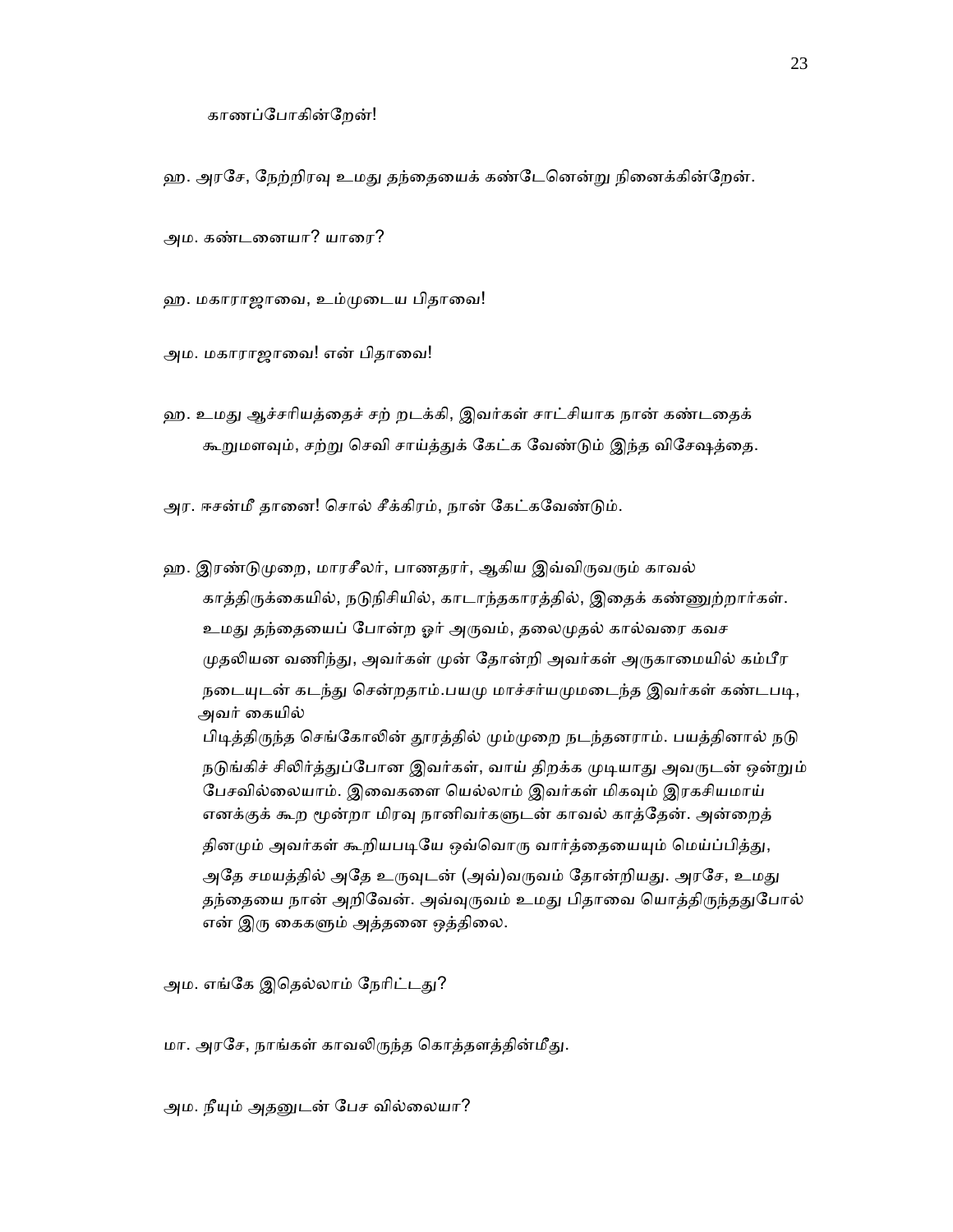ஹ. அரசே, நான் பேசினேன். ஆனால் அதற்குப் பதி லொன்றும் அது கூறவில்லை. ஆயினும் ஒருமுறை தலை தூக்கி வாய் அசைத்துப் பேச முயன்றதுபோல் தோன்றிற்று. அச்சமயத்தில் விடியற்காலத்துக் கோழி உரத்த சப்தத்துடன் கூவ, அச்சப்தம் கேட்டதும் எங்கள் கண்முன் கரைந்து மறைந்து போயது விைரவினில்-

அம. என்ன ஆச்சரியமா யிருக்கிறது!

- ஹ. அரசே, என்னுயிர்மீ தாணைப்படி இது உண்மையே,-உமக்கிது தெரிவிப்பது எமது கடனென வெண்ணினோம்.
- அம. ஆம் ஆம், நிஜந்தான் ஐயா, ஆயிஇனும் இது எனக்கு மனக் கவலையை யுண்டுபண்ணுகின்றது.-இன்றைய காவன் முறை உங்களுடையதோ?

மா-பா. ஆம், அரேச.

அம. கவச மணிந்து இருந்ததாகவா கூறுகின்றீர்கள்?

மா-பா. ஆம், அரசே. கவச மணிந்துதான்.

அம. பாதாதி ேகசம்வைர?

மா-பா. அரேச, தைல ᾙதல் கால்வைர.

அம. ஆனால், அவர் முகத்தைப் பார்க்கவில்லை நீங்கள்?

ஹ. இல்லை பார்த்தோம் அரசே, தன்முக மூடியை மேலே அணிந்திருந்தார்.

அம. என்ன, ேகாபத்ᾐடனா ேநாக்கினார்?

ஹ. கோபத்தினும் துக்கமே அதிகமாய் விளங்கியது முகத்தினில்.

அம. முகம் வெளுத் திருந்ததோ அல்லது சிவந் திருந்ததோ?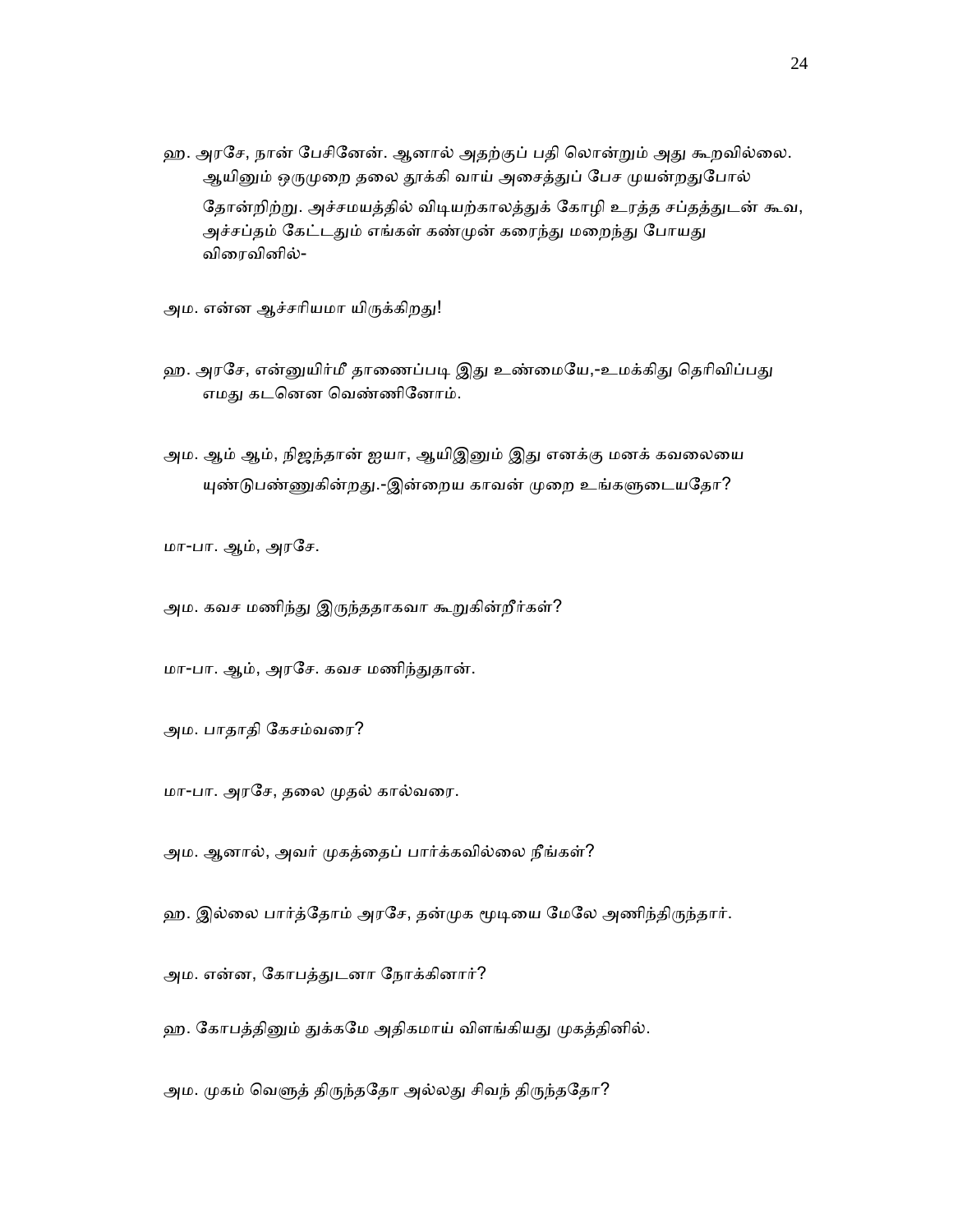- ஹ. இல்லை, மிகவும் வெளுத் திருந்தது.
- அம. உங்கைள உற்ᾠப் பார்த்தனரா?
- ஹ. ஆம், சற்ᾠம் மாறாமல்.
- அம. ஐயோ! அங்கு நா னிருந்திருக்க லாகாதா!
- ஹ. உமக்கு மிகவும் ஆச்சரியத்தை விளைத்திருக்கும்.
- அம. இருக்கும் இருக்கும். அதிக நாழிகை தங்கியதோ?
- ஹ. ஒருவன் சாதாரணமாக நூறு எண்ணும் பரியந்தம்.
- மா-பா. இல்ைல இல்ைல! இன்ᾔம் அதிக ேநரம்.
- ஹ. நான் பார்த்த ெபாᾨதல்ல.
- அம. கேசம் நரைத் திருந்ததா?-இல்லை?
- ஹ. உயிருட னிருக்கும்பொழுது நான் பார்த்த வண்ணம் இருந்தது, கறுப்பும் வெண்மையும் கலந்ததாய்.
- அம. நா னின்றிரவு காவ லிருக்கிறேன். ஒரு வேளை இன்றிரவும் உலாவலாம் அது மறுபடியும்.
- ஹ. அங்ஙனேம ெசய்ᾜம், நான் உத்தரவாதம்.
- அம. என் தந்தை யுருவைக்கொண்டு அது தோற்றுமாயின், மௌனமா யிராவிடின் நரகத்தில் வீழ்த்துவே னென நமனே எதிர்த்துக் கூறினும், நான் அதனுடன் பேசுவேன். இதுவரை இரகசியமாய்க் காப்பாற்றிய துண்மையாயின், இன்னு மப்படியே மௌனம் பாராட்டக் கேட்டுக்கொள்கிறேன் உங்களெல்லோரையும்; எது நடந்தாலு மின்றிரவு, மனத்தாலறிவதன்றி வய்திறந்து கூறாதீர். நீங்கள் செய்யும் நல்லுதவியை நான் மறவேன் என்றும்; ஆகவே விடைபெற்றுக்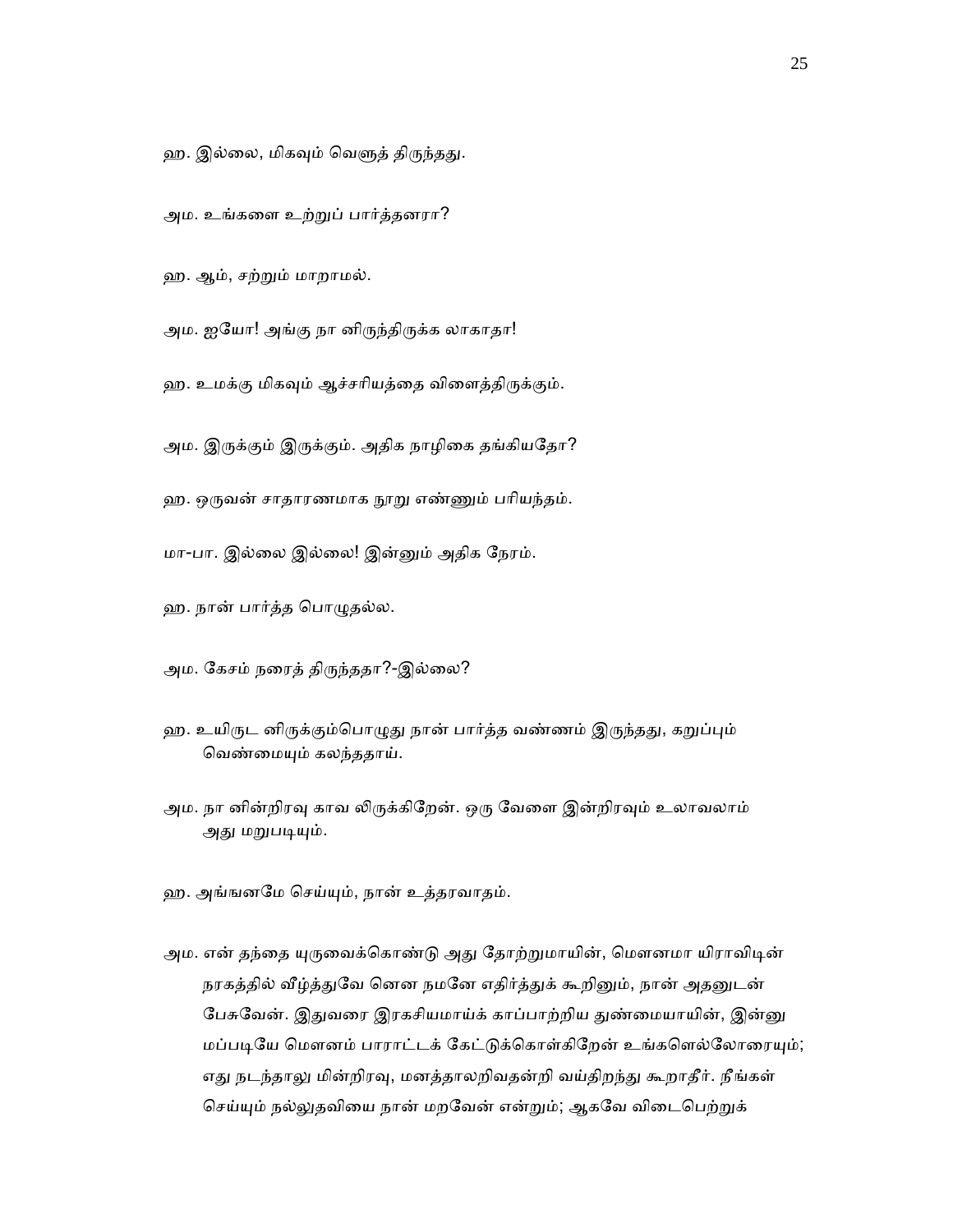கொள்ளுங்கள். பதினைந்து நாழிகைக்கெல்லாம் கொத்தளத்தில் வந்து காண்கிறே னும்மை.

எல்ேலாᾞம். தங்கள் கட்டைள எங்கள் கடைம.

அம. உங்கள் காதல்,-அன்பேர, ேபாய் வாாீர்.

(அமலாதித்யன் தவிர மற்ற மூவரும் போகிறார்கள்.)

என் தந்தை யுரு தரணியில் தோற்றுவதோ போர்க் கோலத்துடன்!-இதி லேதோ விருக்கின்றது! ஏதோ வஞ்சகம் நடந்திருக்க வேண்டும்! இரவு விரைந்து வந்திட

லாகாதா? வருமளவும் மனமே பொறுத்திரு; பாபச் செயல்கள் பாதாளம் புதைக்கப்படினும் பரந் தெழும் மாந்தர் கண்முன் புலப்பட! (போகிறான்.)

காட்சி முடிகிறது.

-----------------------------------------------------------

### முதல் அங்கம்: மூன்றாவது காட்சி.

பாலநேசன் வீட்டில் ஓர் அறை.

லீலாதரனும், அபலையும் வருகிறார்கள்.

- லீ. நாவா யேற்றப்பட்டன என் சாமான்களெல்லாம். தங்கையே, நான் வருகிறேன். காற்று மிசைந்து கப்பலும் ஓடக் கூடிய கடிதனில் வருமாறு கடிதம் உறங்காது நீயும் வரையையாக.
- அப. அதற்குச் சந்தேகப்படுகின்றனையா?
- லீ. இந்த அமலாதித்யருடைய அன்பெனக் காட்டும் அற்பத்தை அதிகமாக மனத்திற் பாவிக்காதே. இதைக் காதலெனக் கருதாதே. அதை ஒரு மாதிரியாக மதிப்பாய், யவ்வனத்தின் விளையாட்டாம். காலத்தில் மலரும் கருநெய்தல் கடிதனில் வாடிக் கந்தம் குறைவதேபோல் கணத்தினில் மாறும் கருத்தென நினைப்பாய்! அவ்வளவே!

அப. அவ்வளᾫதானா?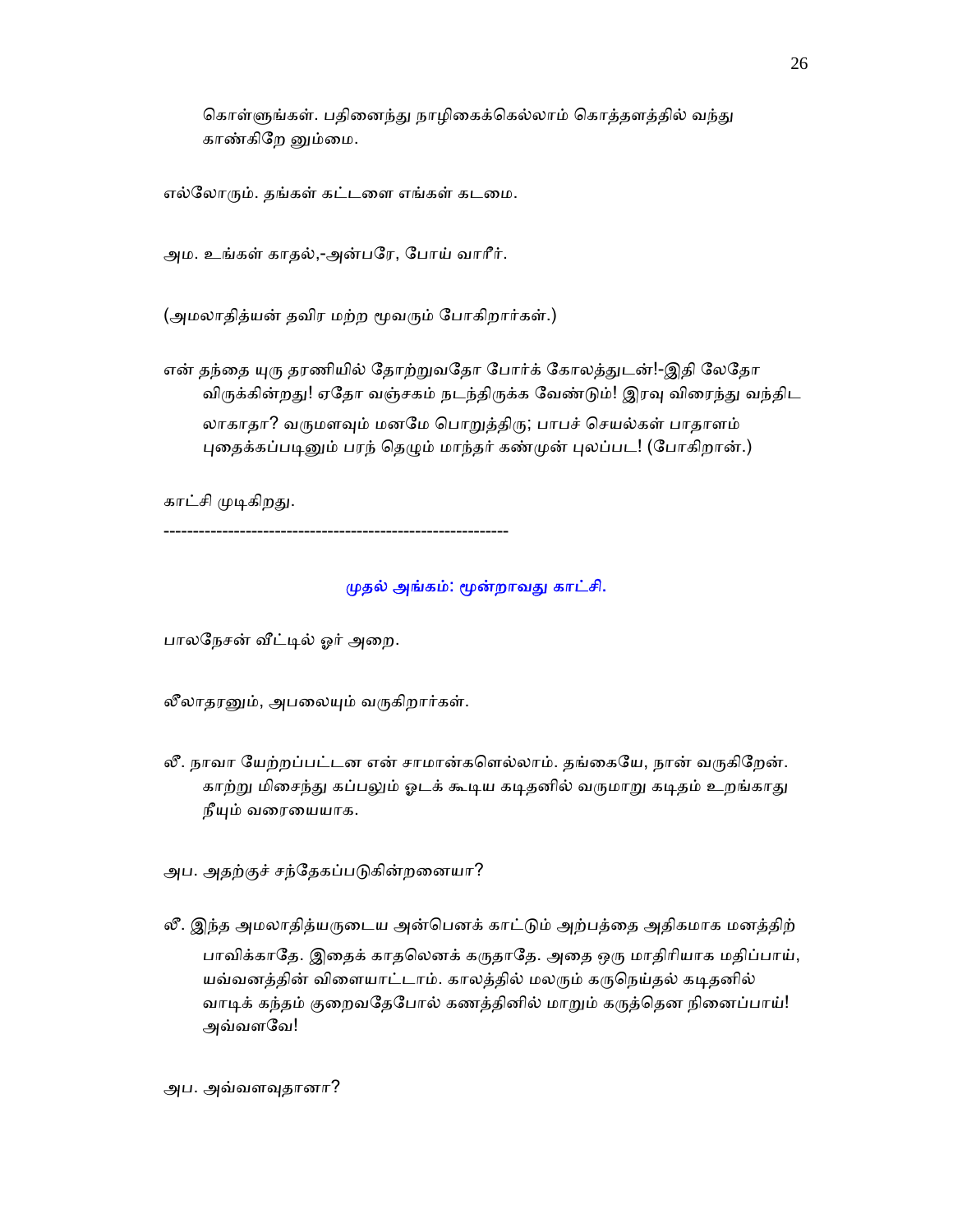லீ. அதைவிட அதிகமாய் எண்ணாதே. இளம் பிறைபோலும் அளம் பருவத்தில்

உடல் மாத்திரம் ஓங்கி வளர்வதன்று; இவ்வாலயம் பெருகுங்கால் அதனுள் ளிருக்கும் ஆன்மாவும் அபிவிர்த்தி யடையு மன்றோ? ஒருகால் உன்மீது இப்பொழுது உண்மையில் காதல்கொண்டிருப்பினு மிருக்கலாம். இப்பொழுது அவரது இச்சையின் நெறியில் மாசு மாறாட்டங்கள் எவ்வளவேனும் இல்லாதிருக்கலாம். ஆயினும் நீ அஞ்ச வேண்டிய தொன்றுண்டு. அவர் உன்னத ஸ்திதியைப் பன்னுங்கால் தன்னுடைய தன்று மன்னன் மனம். தன் குடிப் பிறப்பிற்குத் தான் அடிமைப்பட்டவ ரன்றோ? மன்னனாய்ப் பிறந்தவன்

மற்றவரைப்போல் மனஞ் சென்றவிடத்து மனைவியைத் தேடலாகாது. அரசன் எவ்விதம் மணக்கின்றானோ அதனைப் பொறுத்ததாம் அவனது இராஜ்யத்தின் கேஷமமும் சுகமும். தான் தலைவனாம் தன் இராஜாங்கம் எங்ஙனம்

கூறுகின்றதோ, அங்ஙனமே தன் தலைவியைக் கைப்பிடிக்க வேண்டியவ(ன்) னாகிறான். ஆகவே அமலாதித்யர் உன்மீது அன்பு கொண்டிருப்பதாக அறைந்திடின் அவரது ஸ்திதியையும் குறித்த காரியத்தையும் கருதி, கூறிய வண்ணஞ் செய்ய அவரால் எவ்வளவு கூடுமோ, அதனளவே அவர் மொழியை நீ நம்புதல் உன் மதிக்கு அழகாம். குர்ஜரத்தாரின் சம்மதியின் பலமானது, அவரை எவ்வளவு தூரம் கொண்டு போகுமோ, அவ்வளவுதான் அவர் போகக்கூடும். அவரது பாடல்களுக்கு அதி நம்பிக்கையுடன் செவி கொடுப்பை யாயினும், அல்லது உன் மனத்தை அவர் கவர்ந்து சென்றிடினும், கட்டுப்படா அவர் காதலின் வேண்டுகோளுக்கு உன் கற்பெனும் பேழையைத் திறந்திடினும், உன் மானத்திற்கு என்ன நஷ்ட முண்டாகுமென்று நீயே சீர்தூக்கிப் பார். அதற்கஞ்சுவாய் அபலா, அதற்கஞ்சுவாய்; என் அருமைச் சோதரியே, விருப்பமதின் வேகத்திற்கும் வெப்பத்திற்கு முட்படாதபடி, உன் காதலை வெகு தூரத்தில் அடக்கி வை. கனவிலும் பிறழாக் கற்புடைக் கன்னிகையும் சந்திரன் காணத் தன் சுந்தரத்தை வெளிப்படுத்தின ளாயின் கற்பின் வரம்பினைக் கடந்தவளே யாவாள். அருந்ததியாம் அருங்கற்புடையவளும் அவதூறுக் காளாக்கப்படுகிறாள். பன்முறை வசந்த காலத்தில், இளம் புஷ்பங்கள் நன்றாய் மலரு முன்னே கொடுங் கூற்று அவைகளைக் கெட் டலையச் செய்கிறது. இளம் பருவத்தின் உதய காலத் தரும் பனிநீரை, வற்றச் செய்து வாட்டிவரும் கொடுங் காற்றுகள் அதிக முண்டு ஆகையால் ஜாக்கிரதையா யிரு. சிறந்த பாதுகாப்பு செறிந்த பயத்தினி லுண்டு. வேறொன் றருகி லில்லாவிடினும் வெவ்விய யவ்வனம் தனக்குத் தானாய் ஆளுகையை மீறும்.

அப. நீர் கூறிய புத்தி மதிகளின் சாராம்சத்தை எந்நாளும் மறவாது என் இதயத்தைக் காக்கும் காவாலாகக் கொள்கிறேன். ஆனால் அண்ணா, கரடுமுரடாம் முத்தி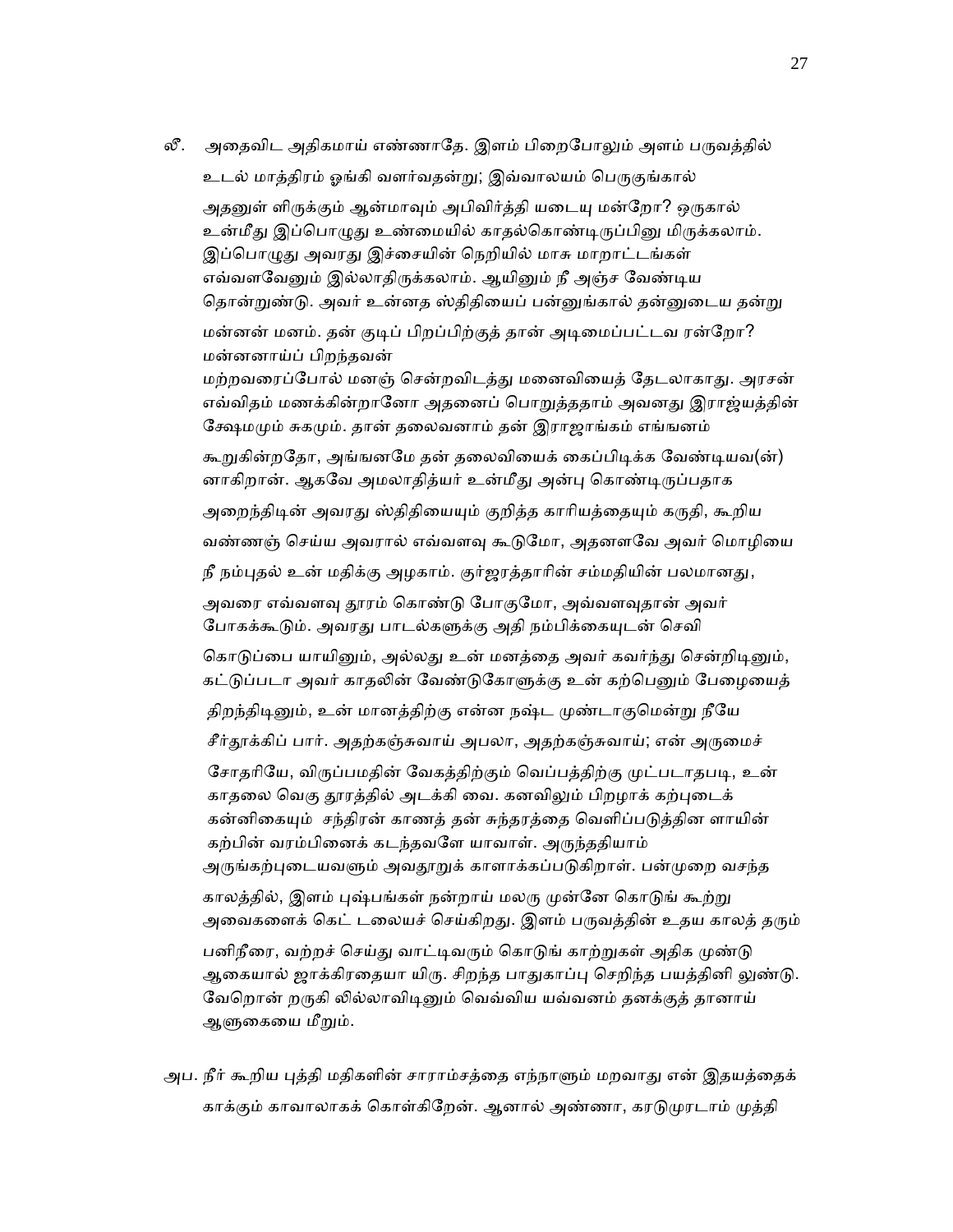மார்க்கத்தை மாணவனுக்குக் காண்பித்து, தான் தன் மனம்போனபடி மதித்து மதி மறந்து மிருதுவாம் மலர்பூத்த அச்சிற்றின்ப மார்க்கத்தால் அடையுங்கதி அறியாது காமுகனாய்ச் செல்லும் குணமிலாக் குருவினைப்போல், எனக்கொரு வழி கூறி நீ ஒரு வழி செல்லாதே.

லீ. ஓ! அப்படி யொன்றும் பயப்படாதே. வெகு நேரம் நின்று விட்டேன்,- இதோ பிதா வᾞகின்றார்.

பாலநேசன் வருகிறான்.

இருமுறை ஆசி பெறுவது இரட்டிப்புப் புண்ணியமாம். இரண்டாம் முறை விடை பெற இத் தருணம் வாய்த்தது என் அதிர்ஷ்ட வசமே.

பால. இன்னும் இங்கா? லீலாதரா! புறப்படு, புறப்படு, பார்த்தவர் நகைப்பார்! காற்றுத் தாக்கிக் கறை முகத்துக் கப்பல் காத்திருக்கின்றது உனக்காக. இதோ என்னாசி உனக்குத் துணையாம். இதோ நான் கூறிடும் சில மதிகளை மனத்தில் மறவாது வரைந்திடுவாய். மன தெண்ணுவ தெல்லாம் வாய்திறந்து வெளியிடாதே. மனத்தில் முழுவதும் எண்ணாது எக்கருமமுந் துணியாதே. அன்யோன்யமா யிருக்கலாம், ஆனால் அநாகரீகமாய் நடவாதே. நன்றாய்ப் பரீட்சித் தறியாது நட்புச் செய்யாதே; நட்டபின் நண்பனைவிட் டெந்நாளும் அகலாதே. ஆராய்ந் தறியாது நேர்ப்பட்டவனை யெல்லாம் நேசனெனக் கருதி உன் நாணயத்தைக் கெடுத்துக் கொள்ளாதே. சச்சரவிற் புகுவதில் ஜாக்கிரதையாயிரு; புகுந்தபின், பின்வாங்காதே- எதிரி ஏங்கிட எதிர்ப்பாய். எல்லோர் மாட்டும் உன் செவியினைக் கொடு; சிலருக்கே வார்த்தையைக் கொடுப்பாய்; எவர் குறையினையும் ஏற்றுக்கொள். ஆனால் உன் தீர்மானத்தை வெளியிடாதே. கை யிருப்புக் கேற்ற கலையைத் தரி. உள்ளம் செல்லுமாறு உடுக்காதே. ஆடம்பரமா யில்லாது அந்தஸ்துக் கேற்றதா யிருக்கவேண்டும் உைட. ஏெனனில் உடையினால் உடுப்பவனை அறியும் உலகம். அதுவும் நீ போகும் பிராணேச புரத்தில் பெரிய மனிதன் என்றால் தாராளமாய்ச் செலவழித்துத் தகுந்த ஆடை உடுப்பவனே! கடனும் வாங்காதே கடனும் கொடாதே. கடன் கொடுத்தையேல் கடன் போவதன்றி உடன் செல்வான் உன் நேயனும். கடன் வாங்குவையேல் உன் கருத்தின் கூர்மை மழுங்கும். எதனிலும் மேலாய் இதை எண்ணுவாய்; உன்றனுக்கே நீ உண்மையா யிருப்பாய்! அங்ஙனம் இருப்பாயாயின், இரவு பகலைப் பின் தொடர்வதேபோல், திண்ணமாய் உலகினில் ஒருவனுக்கும் நீ பொய்க்கமாட்டாய். என் ஆசீர்வாதத்தால் இவை உன் மனத்தில் உைறக்குமாக! ேபாய்வᾞவாய்.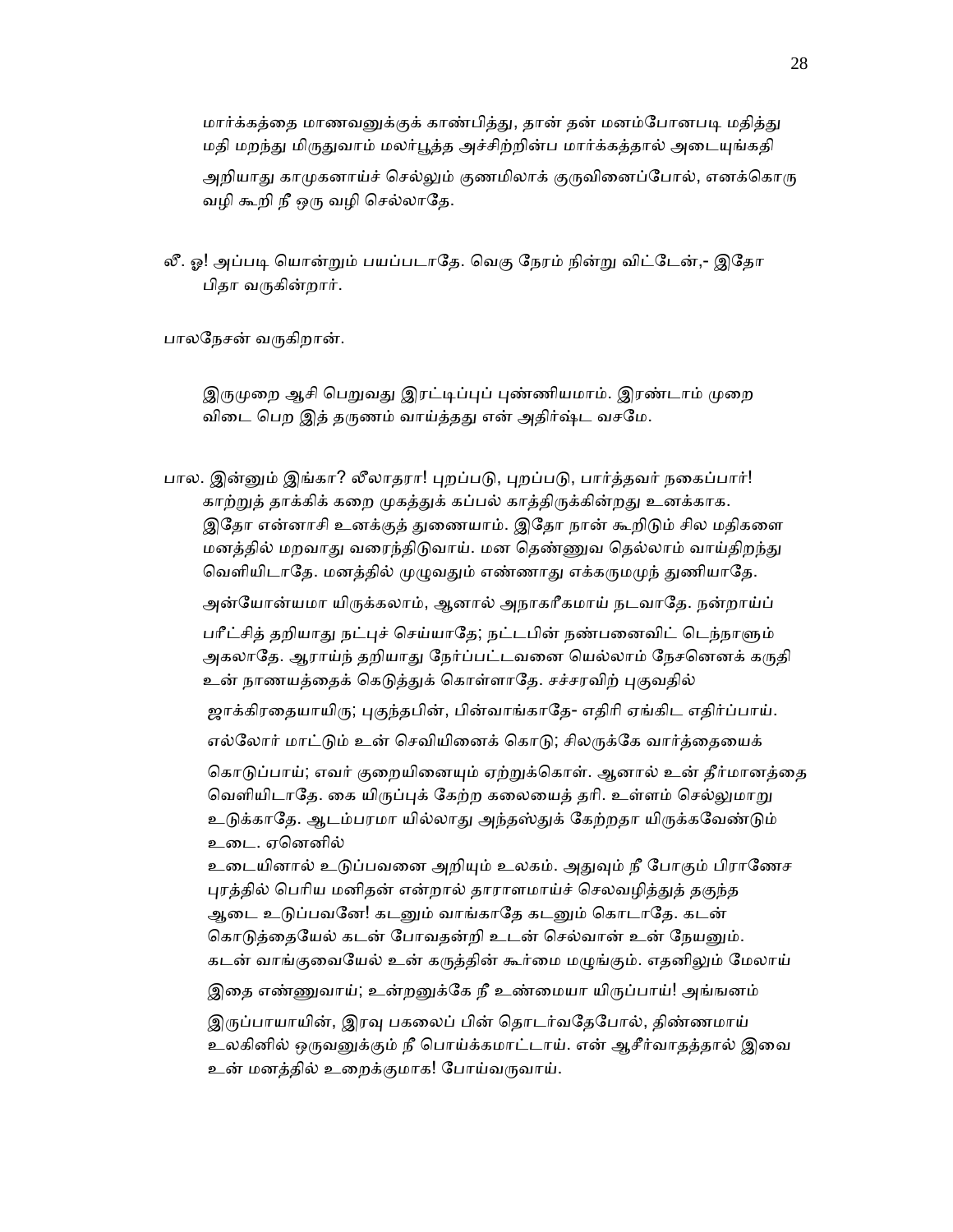லீ. ஐயனே, விடை பெற்றுக் கொள்ளுகிறேன் மிகுந்த வணக்கத்துடன்.

பால. கால மாயது காத்திருப்பார் காவலாளிகள் போ.

- லீ. அபலா, நான் வருகின்றேன். நான் கூறியது நன்றாய்க் கியாபக மிருக்கட்டும்.
- அப. நீ கூறிய புத்திமதியை என் மனதெனும் பேழையில் வைத்துப் பூட்டி யிருக்கின்றேன். அதனை மறவா வண்ணம் இதன் திறவுகோலை உன்னிடமே ஒப்புவிக்கின்றேன்.
- லீ. நான் போய்வருகிறேன் [போகிறான்]

பால. என்ன கூறினான் அபலா, உன்னிடம் அவன்?

அப.ஒன்ᾠமில்ைல, ஏேதா இளவரசர் அமலாதித்யைரப்பற்றி-

பால. ஆ! நன்றாய்க் கியாபகம் வந்தது! எனக்குச் சொன்னார்கள், சில நாளாக அவர் உன்னை அடிக்கடி அந்தரங்கமாய்ப் பார்த்து வருகிறாராம், நீயும் அட்டியில்லாது தாராளமாய் அவரைக் காண்கின்றனையாம். அப்படியிருக்குமாயின்- அங்ஙனம் நான் கேள்விப்பட்டேன்.-அதுவும் ஜாக்கிரதையாக - நான் உனக்குச் சொல்ல வேண்டும். உன்னை நன்றாய் அறிகிலை இன்னும் என் பெண்ணாயதற்கும் உன் கௌரவத்திற்கும் ஏற்றது இஃதென அறிகிலை. உங்களிருவருக்குள் விசேஷம் என்ன? உரைத்திடுவாய் உண்ைமைய என்னிடம்.

அப. சில நாளாக அவர் என்மீது காதல் கொண்டிருப்பதாகக் காண்பித்து வருகிறார்.

பால. காதல்! சீ! கேட்டினை விளைக்குங் காரியங்களில் பகுத்தறியும் அறிவிலாப் பேதையைப் போல் பேசுகின்றாய் நீ! அவர் காதல் கொண்டிருக்கின்றார் என்று கூறுகின்றனையே அதை நம்புகின்றனையா நீ?

அப. என்ன எண்ணுவது நான், என்று எனக்கு ஒன்றும் தெரியவில்லை.

பால. சரி, நான் சொல்லுகிறேன் தெரிந்துகொள். பித்தளையைக் கண்டு பொன்னென மயங்கிடும் பேதையாம் சிறு குழந்தையென மதிப்பாய் உன்னை. மேன்மையாய் மதித்திடுவாய் உன்றனை. இல்லாவிடின் அந்தப் பழமொழிக்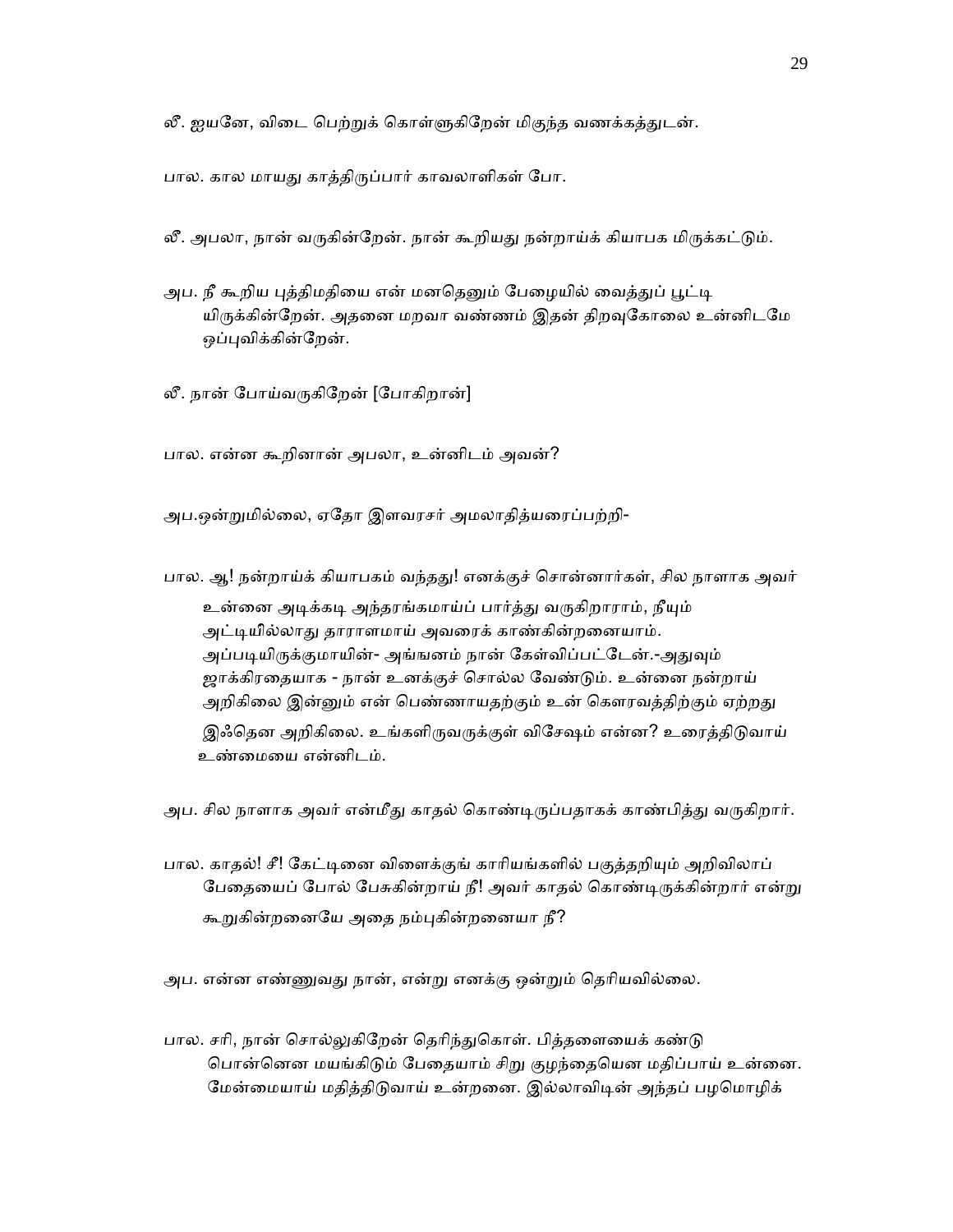கேற்றபடி உன் பெயரைக் காப்பாற்றாவிட்டால், எனக்கு ஒரு பேரனைப் பெற்றுக் கொடுப்பாய், பத்திரம்.

அப. அண்ணா, அவர் கௌரவமாங் காதல் நெறியிலேயே என்னை வேண்டினார்.

பால. எல்லாம் ெநறிதான் என்ᾠ நிைனக்கலாம் நீ. ேபா, ேபா.

அப. சொன்னதுமாத்திர மன்று அண்ணா, அதனை நம்பும்படி ஏறக்குறைய எல்லாத் தெய்வங்களின்மீதும் ஆணையிட்டுச் சத்தியம் செய்திருக்கிறார்.

பால. ஆமாம், மீன் பிடிக்கத் தூண்டி லிட்டதுபோ லாம், மோகந்தலைக் கேறினால் மனிதன் வாய்க்கு வந்தவிதம் தாராளமாய்ச் சத்திஞ் ெசய்வாெனன நான் அறிேவன். இப்பிமாணங்கெளல்லாம் மின்னல்ேபால் உஷ்ணத்ைதவிட அதிக ஒளியைத் தருவனவாம்; தோன்றுமுன் மறைந்திடும்; காதலாம் அனலெனக் கருதாதே. இது முதல் கன்னிகையாம் உன்னை அவர் அடிக்கடி காணவிடாதே. அவர் பேசவேண்டின், உன்னைக் கட்டளையிடுவதைவிட, அதிகமாய் வேண்டும்படி, உன் கௌரவத்தை மேன்மையாய்க் காப்பாற்றிக்கொள். இதை உறுதியாய் நம்பு, இளம் பருவத்தவர் இளவரசர் அமலாதித்யர், அவர் இச்சை வழிச் செல்ல ஏற்கு மிவ்வுலகம்; உனக் கது ஏலாது. விவரித்துக் கூறுவானேன்? அபலா, அவர் வார்த்தையில் நம்பிக்கை வைத்திடாதே. மேலுக்குக் காட்ᾌவேதேபால்

உள்ளே யிராத வெளி வேஷமாம்; எளிதினில் மோசஞ் செய்யும்பொருட்டு பரிசுத்தமான சத்தியங்களைப்போல் மேலுக்குக் காட்டும், கற்பினை அழித்திடக் கருதும், வேண்டுகோளாம். முடிவினில் கூறுவேன் எல்லாவற்றிற்கும் – வெளிப்படையாய்ச் சொல்லுமிடத்து,- இது முதல் அமலாதித்யருடன் வார்த்தையாடுவதில் உன் காலத்தில் கணப்பொழுதையும் கழித்து இழிவு படுத்துவது எனக்கிஷ்டமில்லை. இதை கவனிப்பாய், நான் உனக்குக் கட்டளை யிடுகிறேன். வா போவோம்.

அப. அண்ணா, கட்டளைப்படி நடக்கின்றேன். [ேபாகிறார்கள்]

காட்சி முடிகிறது. \*\*\*\*\*\*\*\*\*\*\*\*\*\*\*\*\*\*\*\*\*\*\*\*\*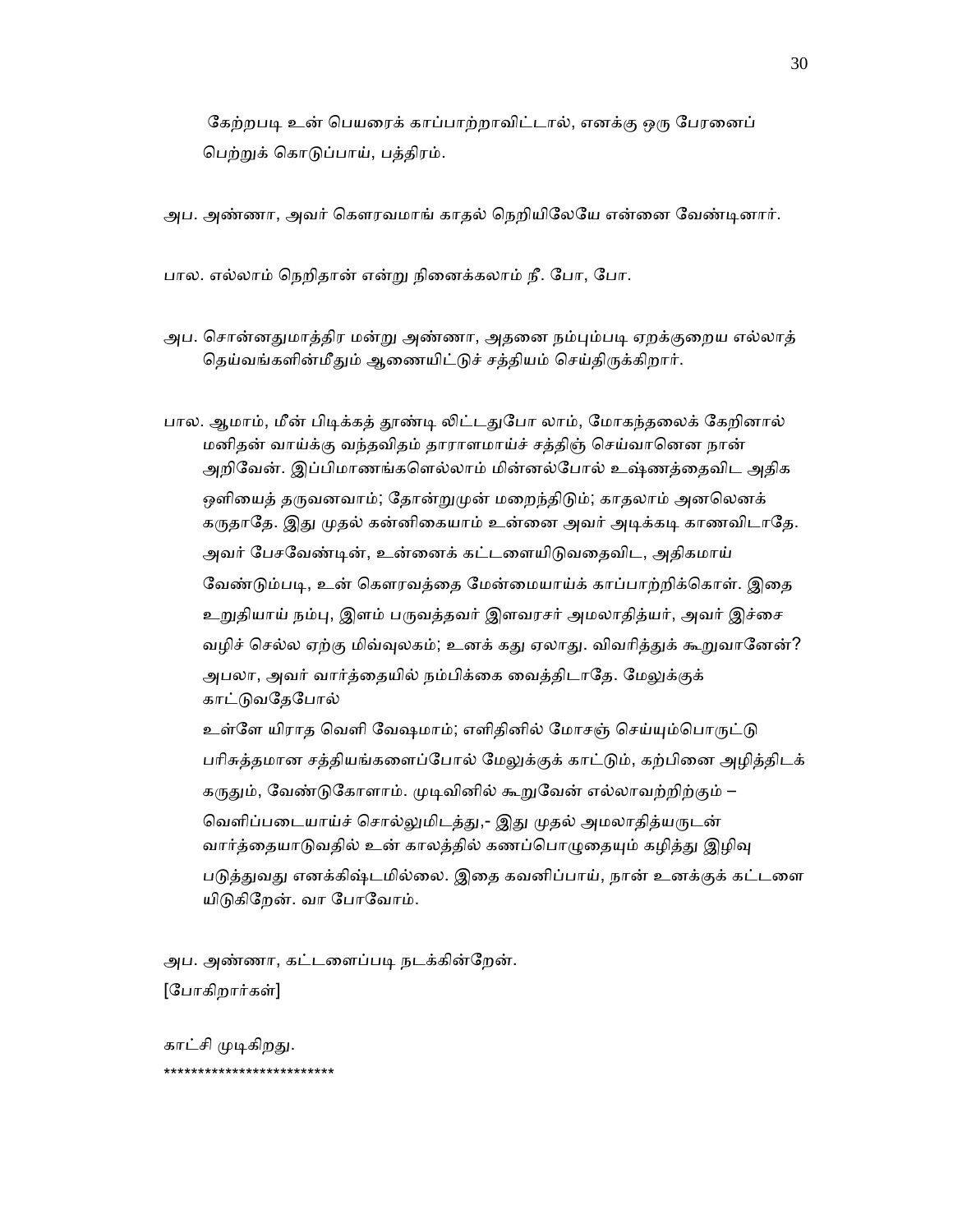### ᾙதல் அங்கம்: நான்காவᾐ காட்சி.

ெகாத்தளம்.

அமலாதித்யன், ஹரிஹரன், மாரசீலன் வருகிறார்கள்.

- அம. கடிப்பதுபோல் காற்று வீசுகின்றது; மிகுந்த குளிராய் இருக்கின்றது.
- ஹ. வெட்டுவதுபோல் வீசுகின்றது வேகமாய் இக்காற்று.
- அம. என்ன நாழிகை இப்பொழுது?
- ஹ. பதினைந்து நாழிகைக்குச் சற்று குறையுமென்று நினைக்கின்றேன்.
- மா. இல்லை அர்த்த ஜாம மணி அடித்துவிட்டது.
- ஹ. அப்படியா? நான் அதைக் கேட்கவில்லை. ஆனால் அவ் வருவம் வழக்கமாய்க் குலவும் காலம் நெருங்கிவிட்டது.
- (உள்ளே வாத்ய கோஷமும் வெடி ஓசையும் கேட்குன்றன.) அரேச! அெதன்ன சப்தம்?
- அம. மகாராஜா மதுபான கேளிக்கையுடன் கண் விழித்து இரவைக் கழித்து மகிழ்ச்சி கொண்டாடுகிறார். அவர் இவ்வாறு ரேணு நகரத்துச் சாராயத்தைக்

குடித்திடுங்கால், அவரது வார்த்தையின்படி செய்து முடித்த ஜெயத்தை, பேரிகையும் சங்கமும் உலகத்திற்குத் தெரிவிக்கின்றன.

- ஹ. இப்படி வழக்க முண்டா?
- அம. ஆம் இதுவும் ஒரு ஆசாரமாம். ஆயின் நான் இந் நாட்டில் பிறந்து அவ்வழக்கத்தில் வளர்ந்தவ னாயினும், எனக்குத் தெரிந்தவரை, அனுசரிப்பதனாலன்றி இவ்வாசாரம் அனுஷ்டியாமையால் பெருமை

பெற்றுளது! இந்தத் தலைகால் அறியாத் தடுமாற்றம், நான்கு திக்கிலுமுள்ள நானா தேசத்தாரும் நம்மைக் குற்றத்திற் குட்படுத்திக் குறை கூறச் செய்கின்றது. குடிவெறி கொண்டவர் எனக் கூறுகின்றாரவர் நம்மைந பன்றியெனப் பெயரிட்டு பல குணங்களையும் பாழாக்குகின்றனர். நாம் உழன்று ஈடேறச்செய்யும் உன்னதமாம் முயற்சிகளினின்றும், நமக் குரித்தாம் நம்முள்ளிருக்கும் உத்தம குணத்தை, அறவே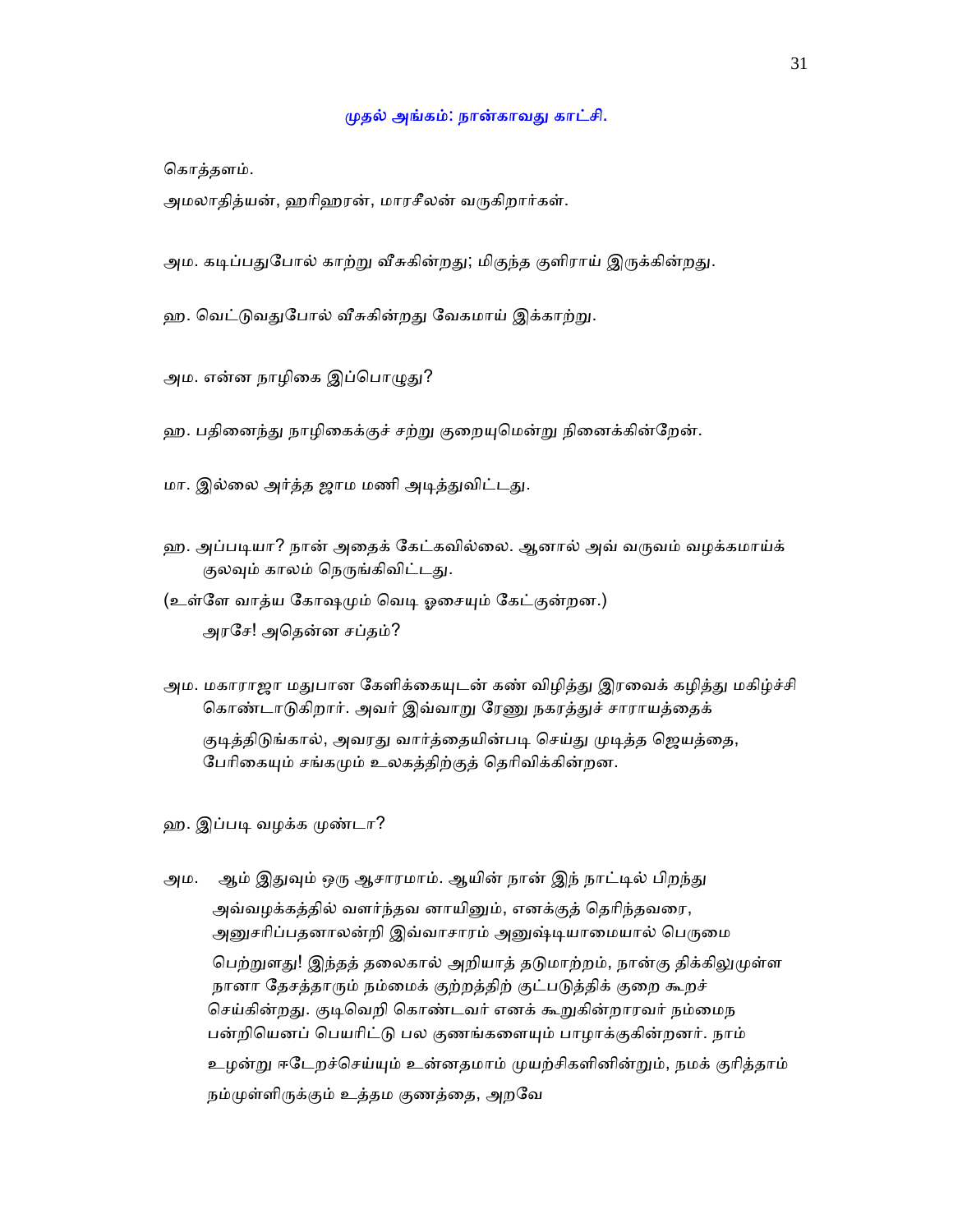அழிக்கின்றது. இங்ஙனமே சில மாந்தர்களுக்குச் சங்கடம் சம்பவிக்கின்றது. பல்கால், சுபாவத்தில் உண்டான அசுத்தமாம் மருள் விர்த்தியடைந்து நிறத்தை மாறச்செய்து மதியின் மதில்களையும் அரண்களையும் மடித்துத் தள்ளுகின்றது; குடிப் பிறப்பைக் கருதுவோம், இது ஒருவனது குற்றமல்லவே, எங்கு உற்பவிப்போம் என்பது ஒருவன் இச்சை வழியன்றே; அல்லது, மேலுக்குச் சரியெனக் காட்டும் நடவடிக்கைகளின் ரூபத்தை விஸ்தரித்து வேறாகக் காட்டும் யாதா மொரு வழக்கத்தினால்,-சுபாவத்தில் வந்த மீப்போர்வையோ, அல்லது, அதிர்ஷ்ட வசத்தின் மச்சமோ, யாதேனுமோர் குறையின் குறியைத் தம்மேற்கொண்டு நடக்கும் இம்மாந்தர்கள்-மற்ற குணங்கள் கடவுளது கருணையைப்போல் மாந்தர் வகிக்கக் கூறியபடி கறையின்றியும் களங்கமின்றியும் இருப்பினும், அந்த ஒரு குற்றத்தினால் உலகத்தோரால் தூற்றப்பட்டு அழிவை அடைகின்றனர்; நாழிகை சாராயம் எல்லா நற்பொருள்களையும் கெடுத்து தனக்கே கெட்ட பெயரையும் கொண்டு வருகின்றது.

அருவம் தோற்றுகிறது.

ஹ. அரசே! அதோ பாரும் அது வருகின்றது!

அம. ஈசனே! கருணைக் கடவுளே! எமைக் காத்தருளும்! நீ க்ஷேமம் விளைக்கும் பூதமாயினு மாகுக! கெட்டழிந்த பிரேதப் பிசாச மாயினு மாகுக! விண்ணின் றிழிந்தாலு மொன்றே, வெவ்விய நரகினின்றும் வந்த<u>ாலு</u>ம் மொன்றே! துன்ப மிழைக்கத் தோன்றினாலும் சரி! நன்மை பயக்க நாடினாலும் சரி! கேவலம் இக்கோலத்தில் உன்னைக் கண்டபின் உன்னுடன் பேசியே தீரவேண்டும் நான. அமலாதரரே! இராஜாதி ராஜனே! எந்தையே! குர்ஜரமன்னா, என அழைக்கின்றேன்! எனக்கு விடை யளியும், விடை யளியும்! அறியாமையால் உள்ளம் வெடித்து அழிய விடாதீர்! பூமியில் புதைக்கப்பட்ட உமது உடல் அதைப் பிளந்துகொண்டு ஏன் வெளி வந்தது? ஈமச் சடங்குடன் இடுகாட்டில் சமாதி நிஷ்டையில், அமைதியுடன் வைக்கப்பட்ட உமது பிரேதம் பூதலம் விட்டு இவ்வாறு வெளிவந்து உழல்வா னேன்? மடிந்த உமது உடல், மறுபடியும், முற்றிலும் கவச மணிந்து, நள்ளிருளில் கண்டோர் நடுங்கும்படி நடமாடுவானேன்? எங்கள் மனத்துக் கெட்டா மாய்கையால், பேதை மாந்தர்களாகிய நாங்கள் மருட்சி யடைவா னேன்? கூறும்! இது ஏன்? எதன் பொருட்டு? என்ன செய்யவேண்டும் நாங்கள்?

(அருவம் அமலாதித்யனை அழைக்கின்றது.)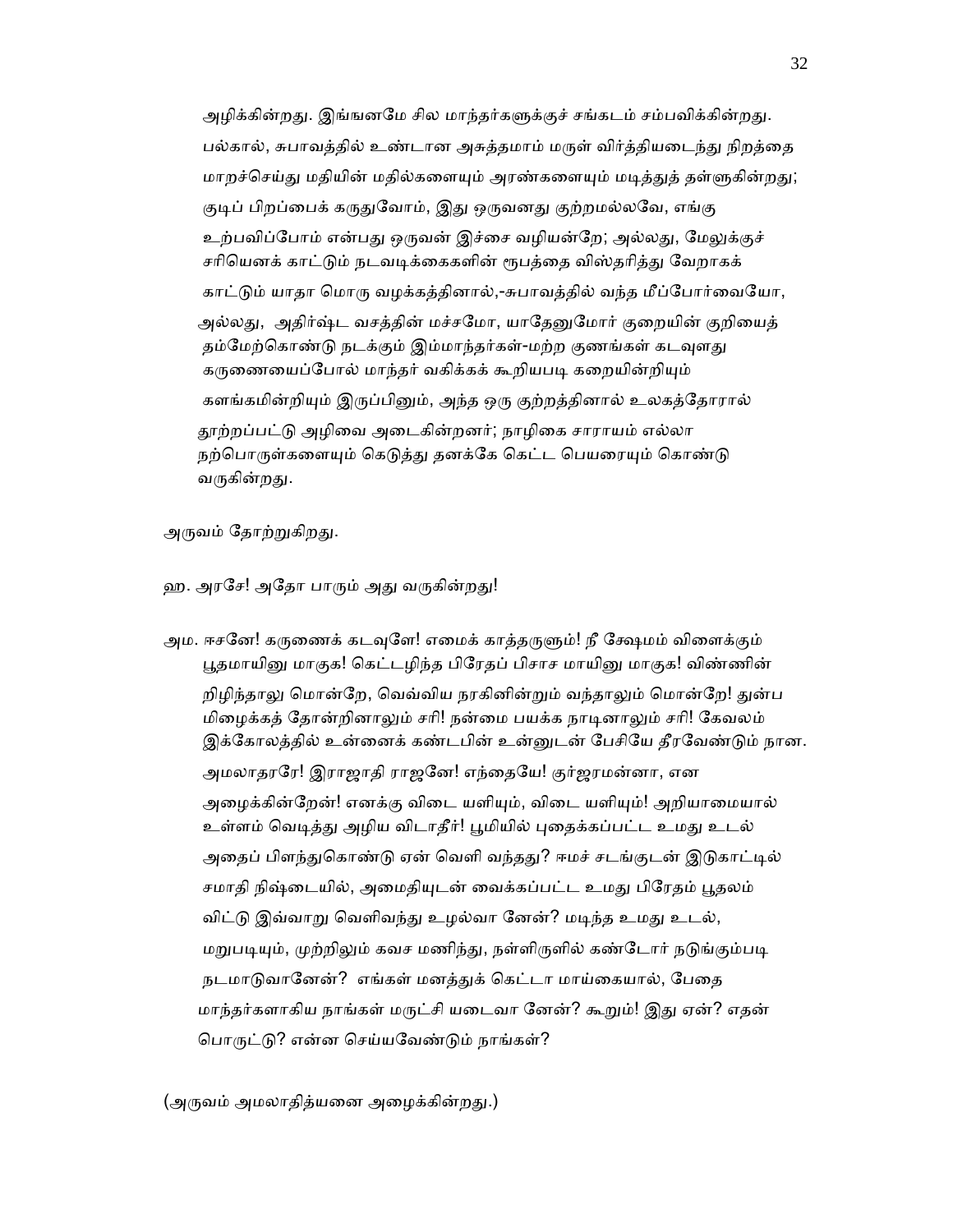- ஹ. உடன் நீர் போக அழைக்கின்றது உம்மை, உம்முடன் தனியாய் உரைத்திட ஏதோ விரும்புவதேபோல்!
- மா. எவ்வளவு மரியாதையா யழைக்கின்ற தும்மை தனியாய் வேறிடம் தன்னுடன் ஏக! ஆயினும் போகாதீர் அதனுடன்.
- ஹ. வேண்டாம், போக லாகாது.
- அம. அது பேசாதிருக்கின்றதே; நான் போகத்தான் வேண்டும்.
- ஹ. ேவண்டாம் அரேச.
- அம. ஏன், இதில் பயமென்ன? எள்ளளவும் என்னுயிரை எண்ணிய வனன்று நான்; அதனைப்போலவே என்றும் அழியா என் ஆன்மாவை அது என் செய்யக்கூடும்? மறுபடியும் கைகாட்டி அழைக்கின்ற தென்னை! நான் பின் ெதாடர்ேவன் அைத!
- ஹ. அரசே, ஒருவேளை உம்மை அகழியின் அருகில் அழைத்துச் சென்றால்? அல்லது சமுத்திரக் கரையோரம் செங்குத்தாய் நிற்கும் அம்மலைச் சிகரத்தருகில் அழைத்துச் சென்று, பிறகு இவ்வுருவை மாற்றி, கோரமான வேறொரு ரூபம் கொண்டு, உம்மை மயங்கிடச் செய்து உமது மதியை மாற்றினால்? அதை யோசித்துப்பாரும்: அவ்வுயர்ந்த உச்சியில் நின்று கடலின் அலைகள் அதிக தூரம் கீழே மோதுகின்ற சப்தத்தைக் கேட்டலே எவனுடைய மனத்தையும் கலக்கி, காரணம் வேறின்றி, கடுஞ் செயல்களைக் கருதிடச் செய்கிறது.

அம. இன்னும் அழைக்கின்ற தென்னை.-போவீர்; வருகின்றேன் பின்பாக!

மா. அரேச, நீர் ேபாகக்கூடாᾐ.

அம. எᾌ உன் ைகைய!

ஹ. சொல்வதைக் கேளும்; நீர் போகக்கூடாது.

அம. என் விதி யழைக்கின்றது, எனது ஒவ்வொரு அவயவத்திற்கும் வாயுவின்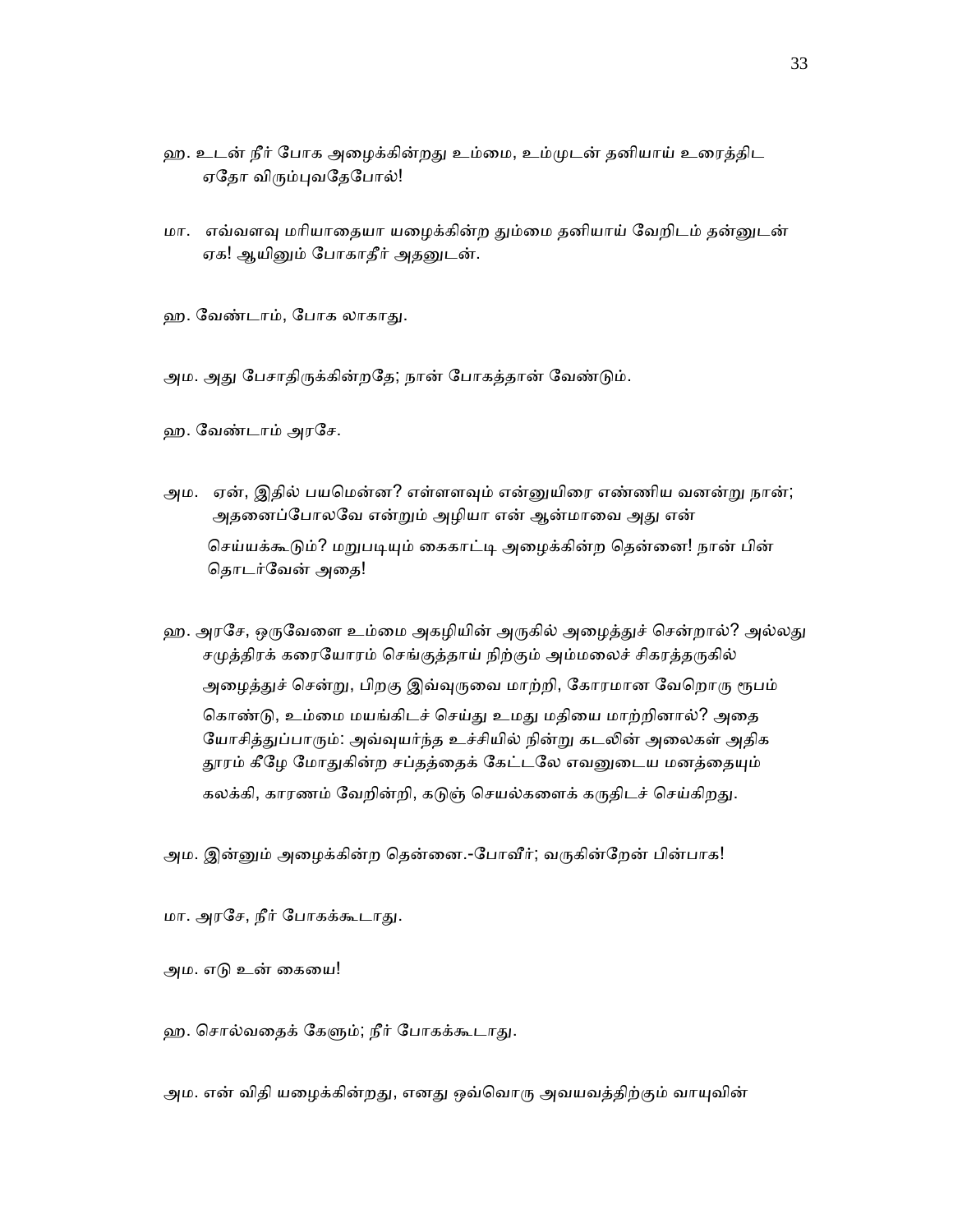மைந்தன் வலியினும் பதின்மடங்கு பலத்தைக் கொடுக்கின்றது! இன்னும் அழைக்கின்றது என்னை. எடுங்கள் கையை! இல்லாவிடில் ஈசன் மீ தாணைப்படி என்னைத் தடுப்பவனை இட்சணம் கொன்று அருவ மாக்குவேன்! விடுங்க ளென்னை!-போம்; இதோ பின் தொடருகின்றேன்!

(அருவமும் அமலாதித்யனும் போகிறார்கள்)

ஹ. ஐயோ! பித்தம் அதிகரித்துப் பிரமை கொண் டிருக்கின்றார்!

- மா. நாமும் போவோம்; இவ்விஷயத்தில் அவர் சொல்லுக் கடங்கி நடப்பது நியாயமன்ᾠ.
- ஹ. வா போவோம். ஐயோ! இது எங்ஙனம் முடியப்போகின்றதோ?
- மா. குர்ஜரத்தில் ஏதோ கெட்டுப்போ யிருக்கின்றது.
- ஹ. சுவாமி யிருக்கின்றார் சரிப்படுத்த!

மா. அப்படி யல்ல, நாமும் போவோம்.

(இருவரும் போகிறார்கள்.)

காட்சி முடிகிறது.

-----------------------

### ᾙதல் அங்கம்: ஐந்தாவᾐ காட்சி.

கொத்தளத்தில் ஒதுக்கமான மற்றொரு புறம். அருவமும், அமலாதித்யனும் வருகிறார்கள்.

அம. இன்னும் எங்கே அழைத்துச் செல்கிறாய்? கூறு; இதைக் கடந்து வாரேன்.

அரு. கவனித்துக் கேள்.

அம. அப்படியே ஆகட்டும்.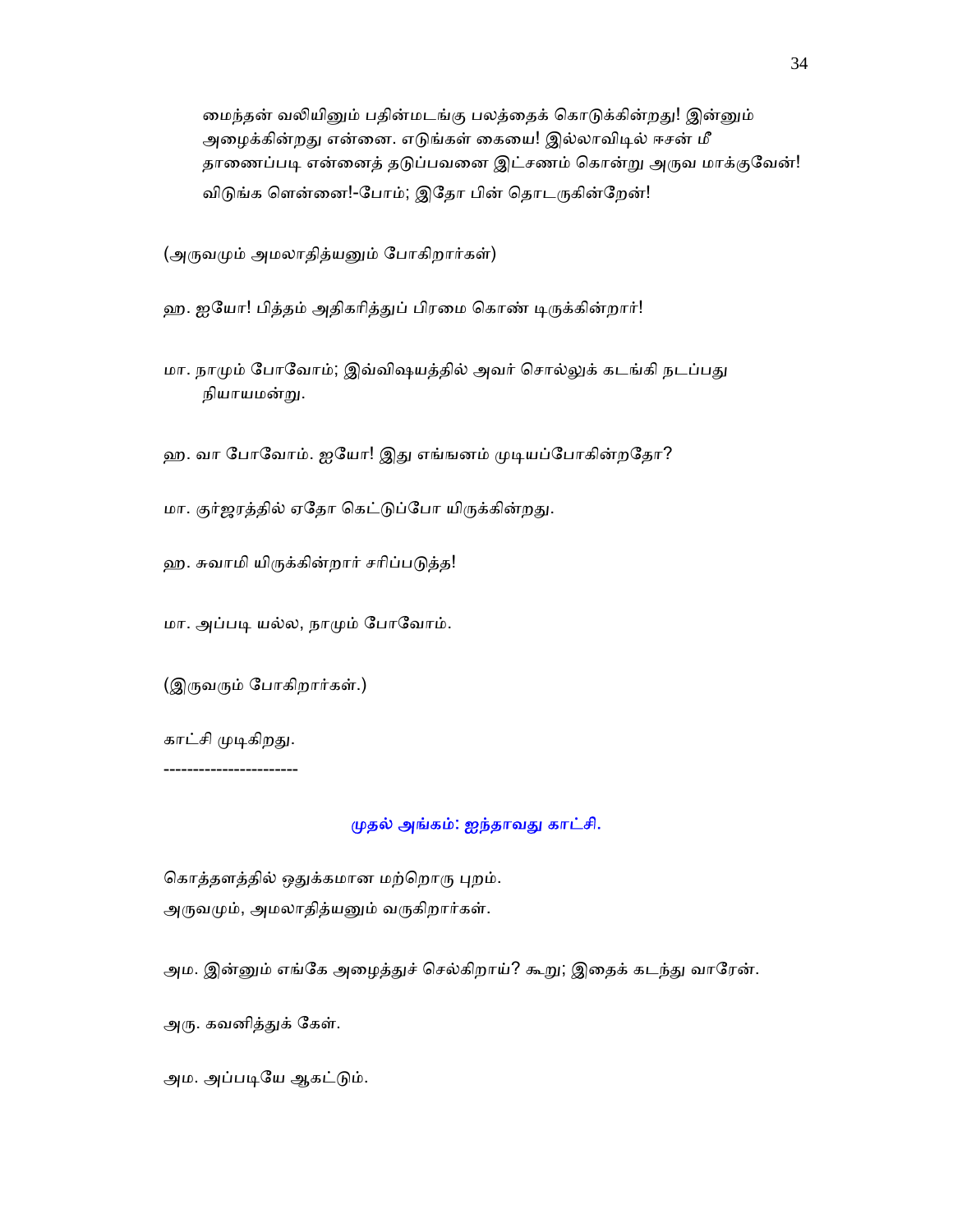அரு. எமவாதனைப்பட எரிவாய் நரகிற்கு நான் ஏகவேண்டிய காலம் வந்துவிட்டது.

அம. அந்தோ! பேதை அருவமே!

அரு. பரிதாபப்படுவது இருக்கட்டும், கவனித்துக் கேட்யையாக நான் ெவளியிடப்ேபாகிறைத!

அம. ெசால்ᾤம்; நான் ேகட்கக் கடேவன்.

அᾞ. அங்ஙனேம பழி தீர்க்கக்கடவாய், ேகட்டபின்!

அம. என்ன?

அரு. நான் உன் தந்தையின் அருவம். இரவிற் சிறிதுபொழுது இங்கு நடமாடி, பகற்பொழு தெல்லாம் படுவாய் நரகில் நான் பாரினிற் செய்த பாபங்களெல்லாம் போய்ப் பரிசுத்தமா மளவும், வேதனைப்பட சிட்சிக்கப் பட்டிருக்கிறேன். நான் சிறைப்பட்டிருக்கும் பரலோக ரகசியங்களைப் பாரினிலிருக்கு முனக்குப் பகரலாகாது. இல்லாவிடின் அவற்றுள் சிறிது பகர்ந்திட்டாலும் நீ மன மருண்டு, மதி கலங்கி, முள்ளம் பன்றியின் முட்களைப்போல் மயிர்க் குச்செறிந்து மயிர்க்கால் தோறும் வியர்த்து, உடல் முழுதும் குளிர்ந்து தம்பித்துப்போய், உன் இரு கண்களும் பிரமையினால் பிதுங்கிடச் செய்வேன். உடலுட னிருக்கும் உனது செவிக்கு உரைத்திட லாகாது நான் பரமாம் இவ்விரகசியம். கேள் கேள்! நான் கூறுவதைக் கேள்!-உன் தந்தைமீது காதல் எப்பொழுதாவது உடையவனாயின்-

அம. ஐேயா, ஜகதீசேன!

அரு. பழி வாங்குவாய்! அவரை மோச வழியில் அதர்மமாய்க் கொன்ற கொலையை!

அம. கொலையா?

அரு. வெறுங் கொலையாயினும் கொடியதேயாம், இதுவோ மனத்துக்கெட்டா மாபாதகமாம் ேமாசக் ெகாைலயாம்!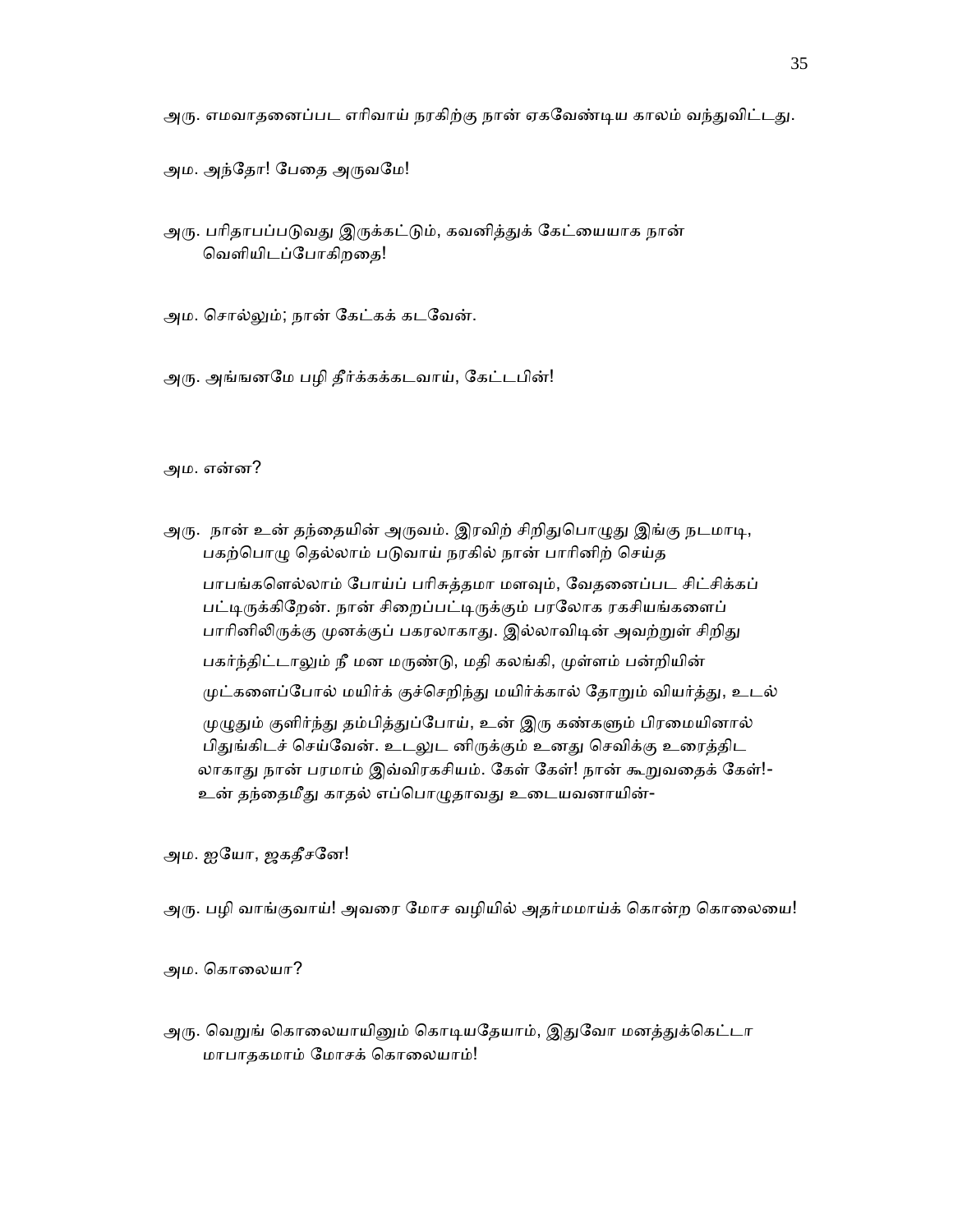அம. விரைவிற் கூறு மதனை எனக்கு, காதலர் கருத்தைப்போல் கடிந்து மனோ வேகமாய் விரைந்தோடி ஒரு க்ஷணப் பொழுதிற் பழிவாங்குகின்றேன் நான்!

அரு. சரி! நீ தக்கவனே, அறிந்தேன்! இதைக் கேட்டும் மனத்தில் வெகுண்டெழா திருப்பையாயின் உன்னினும் ஜடமான ஜன்மம் இம் மண்ணுலகி லில்லையென மதித்திருப்பேன். இதோ, அமலாதித்யா, கேள்; நந்தவனத்தில் படுத்துறங்கும் பொழுது ஓர் நாகம் தீண்டி நான் இறந்ததாக வல்லவோ வெளியில் வார்த்தை வழங்கப்படுகிறது; இந்தப் பொய்யைச் செவி கொண்டே குர்ஜர தேசத்தவரெல்லாம் மோசம் போயினர் நான் மடிந்த மாதிரியைப்பற்றி; உத்தம குமரா! உன் தந்தையைக் கொன்ற அரவம் அவர் முடியினைத் தரித்திருக்கின்ற திப்பொழுதென அறிவாய்!

அம. ஹா! அப்பொழுதே நினைத்தேன், நினைத்தேன்! என் சிறிய தந்தை!-

அரு. ஆம், அம் முறை கெட்ட விபசாரக் கழுதை! மேலுக்கு மிகவும் கற்புடையவள்போல் மினுக்கிய என்னரசியை மோச வார்த்தையாடி, பாதகமாம் பரிசுகளைக் கொடுத்து மதியை மயக்கித் தன் மோக வலைக்குளகப்படச் செய்தான்! ஹா! அமலாதித்யா, என்ன கதிக்கு இழிந்தாள்! கடிமணம் புரிந்த காலை செய்த சத்தியத்தினின்றும் கணமும் தவறாது மேன்மையாம் காதல் கொண்டிருந்த என்னைவிட்டு, எனக்குமுன் அற்பத் துரும்பை யொத்த அப்பாபியின்மீது ஆசைப்பட்டனளே! கற்புடைய ஸ்திரீயின் மனம் தேவர்கள் வந்திடினும் எப்படிக் கலக்கப்படாதோ, அவ்வண்ணமே விபசாரி வேனில் நாதனுக்கே வாழ்க்கைப்பட்டு, பரமாம் பஞ்சணையாலும், பாழுக்கிடங் கொடுப்பாள்! பொறு, விடிவதுபோலும் வாசனை வருகிறது!-விரைவில் கூறி முடிக்கின்றேன் நான். நந்தவனத்தில் நான், என் வழக்கப்படி மத்தியான காலத்தில் கவலையின்றி நித்திரை செய்யும்பொழுது, உன் சிற்றப்பன் ஒருவரு மறியாதபடி வந்து, வெவ்விய விஷ\*த்தை ஒரு கிண்ணத்திற் கொணர்ந்து என் செவியின் புரைக்குள் வார்க்க, அப்பாழும் விஷமானது பாதரசத்தைப்போல் என் உடல் முழுதும் பரவி என் தேகத்திலிருந்த சுத்த இரத்தத்தை யெல்லாம் க்ஷணப்பொழுதில்

புரையிட்ட பாலைப்போல் முறித்துக் கெடுத்து, என் அழகிய மேனியெல்லாம் குஷ்டம் போன்ற தேமல் படையொன்றைப் பரவச்செய்து அழித்தது! இவ்விதம் என் தம்பியின் கரத்தால், உறங்கும்பொழுது, என் ஆவியையும் என் அரசையும், என் அரசியையும், அந்நொடியில் இழந்தேன். நானிழைத்த பாபங்களெல்லாம் பரிஹரித்துப் போகும் வழிக்கு, புண்ணிய கருமங்கள் செய்து முடிக்கு முன்னம், பரலோக மனுப்பப்பட்டேன் பாவியால். அமலாதித்யா! பாதகம்! பாதகம்!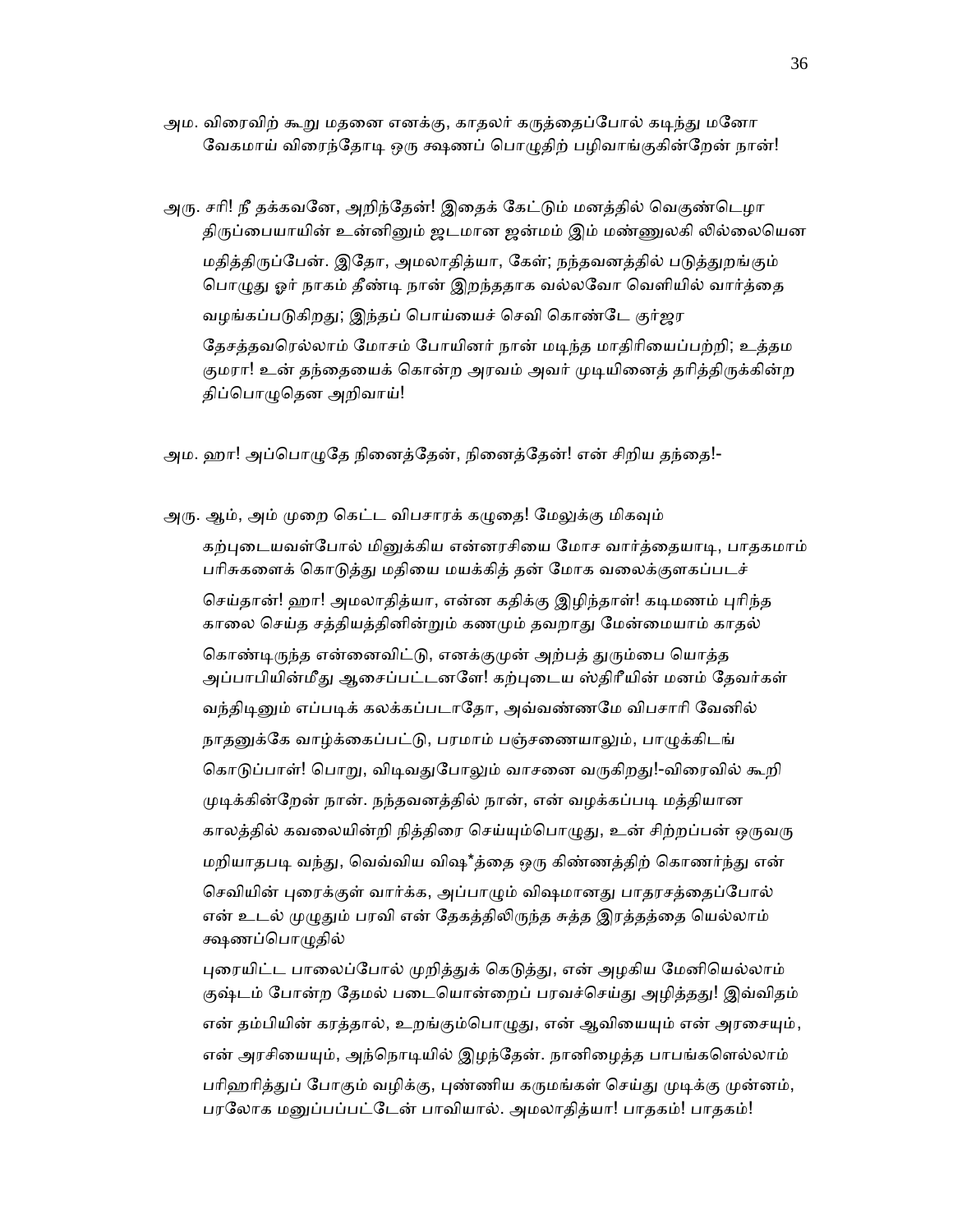அகோர பாதகம்! உன்னிடமு மானிடப் பிரகிர்தி அணுவளவ<u>ேன</u>ு

மிருக்குமாயின், இதனைப் பொறுத்திராதே! சிறப்புற்ற குர்ஜரதேயத்து இராஜ சயனத்தில் உன் சிற்றப்பனாம் விபசாரன் வீற்றிருக்க விடாதே!- நீ எவ்விதத்தில்

இவ்வேலையை முடிக்க முயன்றபோதிலும் உன் மனத்தை மழுங்கவிடாதே; அன்றியும் உன் அன்னைக்குக் கேடு சூழக் கருதாதே! ஈச னிருக்கின்றார்

அவளைத் தண்டிக்க, அன்றியும் அவளது குற்றமாம் முட்களே அவளது நெஞ்சத்திற் குத்தி வருத்தும். நான் போய் வருகின்றேன் விரைவில்! மின்மினியின் காந்தி குறைவதினால் அருணோதய காலம் ஆய்விட்டதெனத் தெரிகின்றது. வருகின்றேன்! வருகின்றேன்! வருகின்றேன்! மறவாதே என்னை!

(மறைகின்றது)

அம. ஆகாயவாணியே! பூமிதேவியே! இன்னும் என்ன? பாழ் நரத்தையும் சேர்த்துக் கூறுவதா?-சீ! ஹிருதயமே பொறு! பொறு! உடலமே! க்ஷணப்பொழுதில் தளர்வினை எய்யாது உறமாய்த் தாங்குவா யென்னை!- உன்னை மறப்ப தாவது! ஐயோ, பேதை அருவமே! அலங்கோலமாய்க் கலக்கப்பட்ட என் மனத்தில் கியாபக சக்தி நென்பது சிறிதேனு மிருக்க மளவும் மறப்பேனோ?-மறப்பாதாவதுன்னை! - ஆம், இட்சண முதல் என் மனதென்னும் பவகையினின்றும், இது

வரையில் நான் புத்தகங்களினின்றும் கற்ற புத்திமதிகளையும், எல்லா உருவங்களையும், இளமையில் நான் கண்டதும் கேட்டதுமான எல்லா அற்ப விஷயங்களையும், அடியுடன் துடைத்துவிடுகின்றேன். என் மனதென்னும் புத்தகத்தில் மற்றென் னெறியுடனும் கலக்கப்பட்டுத் தாழ் வடையாது உன் கட்டளை யொன்றே வரையப்பட்டு நிற்கும். இது சத்யம்! ஈசன்மீ தாணைப்படி! – கேடு கெட்ட பாதகி!-பாதகா! பாதகா! புன்சிரிப்புடை கொடிய பாதகா! என் புத்தகத்தி லிதை எழுதிவைத்தல் நலம். புன்னகை முகத்தினிற் பொன்றா திருப்பினும் மனத்தினி லவனே மாபாதகனா யிருக்கலாகும்! எப்படியும் குர்ஜரத்திலாவது அப்படி யிருக்க்கூடும் என்பதற்கு ஐயமில்லை. (எழுதிக் கொண்டே) சிற்றப்பா! இதோ இருக்கின்றாய் நீ! நான் மறவா மொழியென்? 'வருகிறேன், வருகிறேன்! மறவாதே என்னை.' நான் சத்யம் செய் தாயது!

மா-ஹ. (உள்ளேயிருந்து) அரசே! அரசே!

மா. (உள்ேளயிᾞந்ᾐ) அமலாதித்யேர!

ஹ. (உள்ளேயிருந்து) ஜகதீசன் இரட்சிப்பாராக அவரை!

அம. அங்ஙனேம ஆகுக!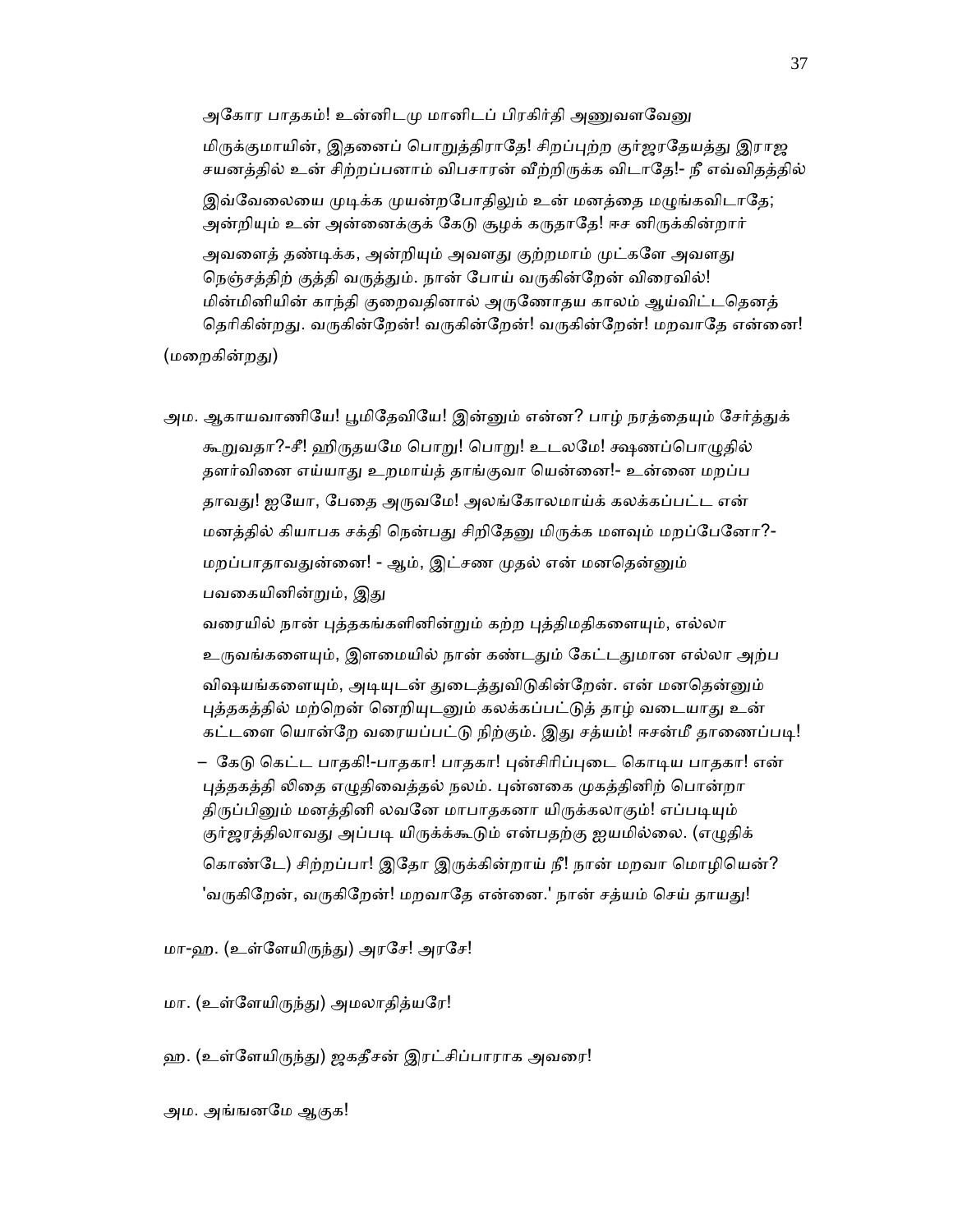ஹ. (உள்ளேயிருந்து) ஐயா! அரசே! அரசே!

அம. ஐேயா! ஆம் ஆம்! ைபயா! வா! பட்சிேய! வா!

ஹரிஹரனும் மாரசீலனும் வருகிறார்கள்.

மா. எப்படி யிருக்கின்றது, அரசே?

ஹ. என்ன சமாசாரம், அரேச?

அம. ஹா! ஆச்சாியம்!

ஹ. என்ன அரேச, ெசால்ᾤமைத.

அம. மாட்டேன்; சொன்னால் நீர் வெளியிடுவீர்.

ஹ. அரசே, ஒருகாலும் வெளியிடேன், ஆணைப்படி.

மா. நாᾔம் ெவளியிேடன், அரேச.

அம. உங்களுக் கென்ன தோற்றுகிறது? மனிதன் மனத்தால் எண்ணி யிருக்கக்கூடுமோ இவ்வண்ணம்? ஆயினும் நான் கூறுவதை நீர் இரகசியமாய் ைவத்திᾞப்பீரா?

ஹ-மா. ஆம், ஆணைப்படி, அரசே.

அம. குர்ஜரதேசத்தில் வசிக்கும் ஒவ்வொரு பாதகனும் ஆணவம் பிடித்த கொடியவனே!

ஹ. இதை எமக்குக் கூறப் பூதமொன்று வரவேண்டுமோ புவிமீது?

அம. ஆம், சரி; நீ கூறுவது சரிதான்; ஆகவே, நாம் வேறு கதையொன்றும் பேசாது, ஒருவரை யொருவர் வணங்கிப் பிரிவோமினி. நீங்கள், உமது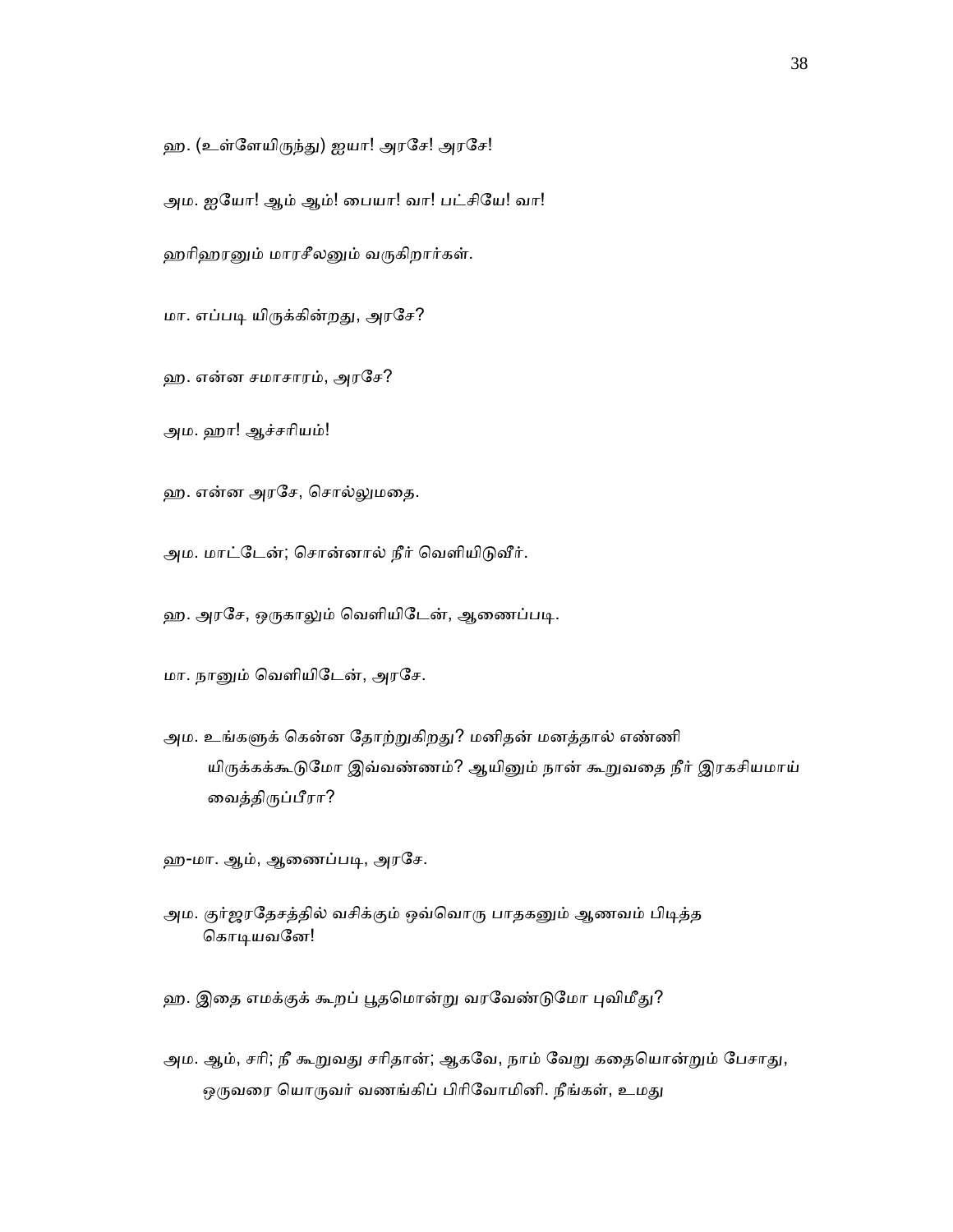வேலையின்படியும் விருப்பத்தின்படியும் செல்லுங்கள்; உலகில் ஒவ்வொருவனுக்கும் வேலை யென்றும் விருப்பம் என்றும் வகைப்படி இருக்கின்ற தல்லவா? ஏழ்மையுடைய நான்-உம்-போய் ஈசனை வழிபடுகின்றேன்.

- ஹ. இதென்ன அரசே, இவைகளெல்லாம் பயனற்ற பிரமையுடைய மொழிகள் போலும்.
- அம. என் மொழிகள் உம்மை வருத்துவது எனக்கு மனக் குறையாயிருக்கின்றது; ஆம், உண்ைமயில்.
- ஹ. இதி ெலன்ன வᾞத்தம் அரேச?
- அம. இல்லை, ஹரிஹரா! இருக்கின்றது! முருகன் ஆணை, நிஜமாய் இருக்கின்றது! நிரம்ப வருத்தம்.- இங்கு தோற்றிய இவ்வருவைப்பற்றி,அது மெய்யே கூறுகின்றது; அதில் சந்தேகமில்லை. அவ்வளவு கூறட்டும் நான் உமக்கு: எம்மிருவருக்குள் நடந்த விஷயத்தை யறிய விரும்பும் உமது ஆசையை எவ்விதமாயினும் அடக்கிக் கொள்ளுங்கள். ஆகவே, என் நற்றோழர்களே! நீங்கள் என் நண்பர்கள், கற்றறிந்தவர்கள், வீரர்கள், ஆகவே எனக்கொரு எளிய வரமளிக்கவேண்டும்.
- ஹ. என்ன அது? அரசே, அப்படியே ஆகட்டும்.
- அம. இன்றிரவு கண்டதை என்றும் வெளியிடாதீர்.
- ஹ-மா. எம் மரசே, என்றும் வெளியிடுவ தில்லை.
- அம. அப்படியன்று, சத்தியஞ் செய்யுங்கள்.
- ஹ. உண்மையாக நான் வெளியிடுவதில்லை.
- மா. நாᾔம் ெவளியிᾌவ தில்ைல, சத்திய மாக.
- அம. என்னுடைய வாளின் மீது சத்தியஞ் செய்யுங்கள்.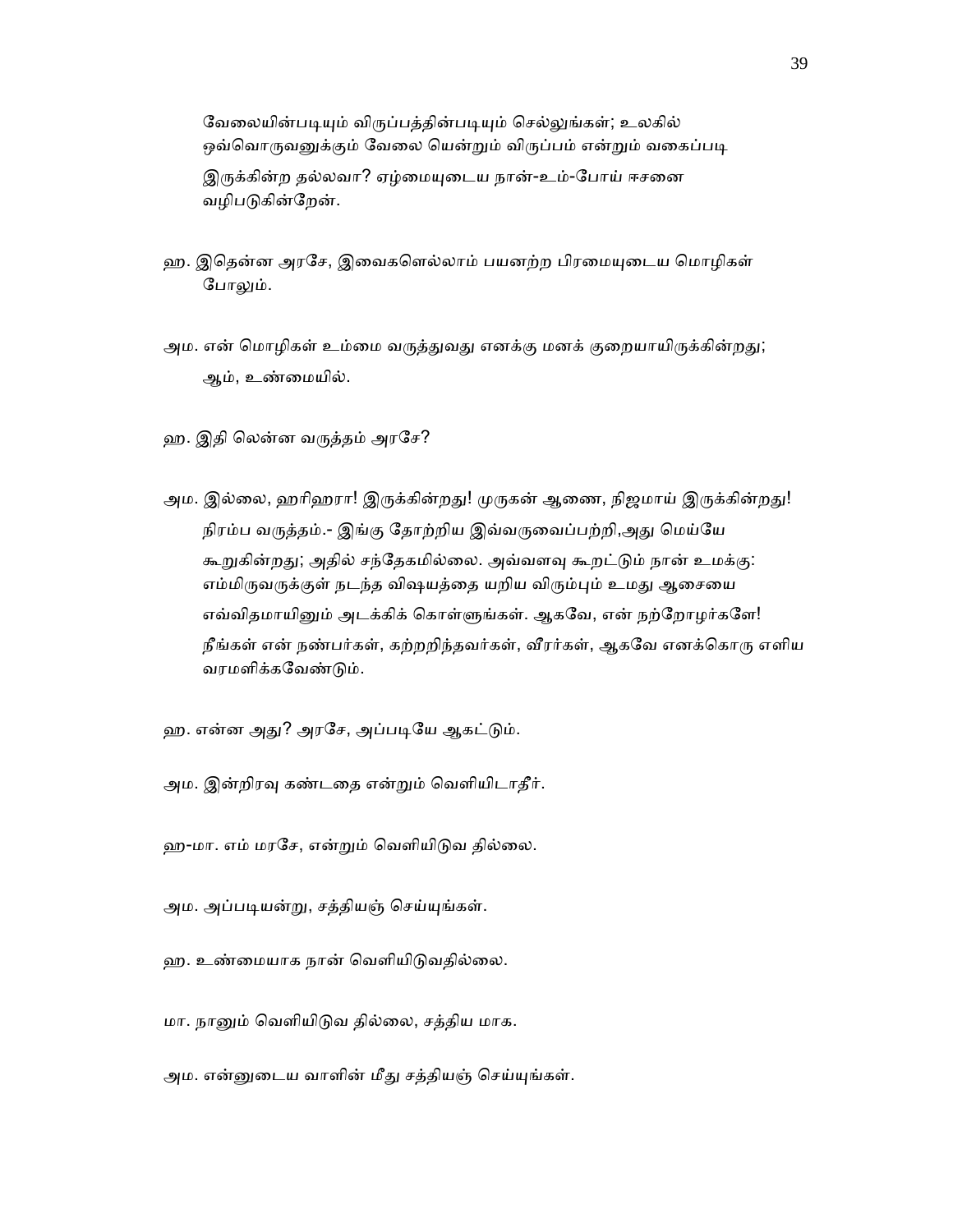மா. நாங்கள் இப்பொழுதுதான் சத்தியஞ் செய்தோம்.

அம. அப்படியன்று, என்னுடைய வாளின்மீது.

அரு. (கீழிருந்து) சத்தியம் செய்யுங்கள்!

அம. ஆ! ஹா! பயலே! அப்படியா சொல்கிறாய்! அங்கா இருக்கின்றாய் நாணயக்காரா?- வாருங்கள்- நிலவறையிலிருக்கும் இவன் குரல் கேட்கின்றதா உமக்கு? - சத்தியம் செய்ய ஒப்புக் கொள்ளுங்கள்.

ஹ. எப்படி சத்தியம் செய்யவேண்டுமோ சொல்லும், அரசே.

- அம. கண்டதை இன்று, கூறுவதில்லை என்றும், என, என் உடைவாளின் மீது சத்தியம் ெசய்ᾜங்கள்.
- அரு. (கீழிருந்து) சத்தியம் செய்யுங்கள்!
- அம. அப்படியா சமாசாரம்? இங்கும் வந்தனையா? ஆனால் இவ்விடம் விட்டுப் பெயர்வோம். இப்படி வாருங்கள் நண்பர்களே, உங்கள் கரத்தை என் கத்தியின்மீது வைத்து, கேட்டதையென்றும் கூறுவதில்லையென்று சத்தியம் செய்யுங்கள்.
- அரு. (கீழிருந்து) சத்தியஞ் செய்யுங்கள்!
- அம. நன்றாய்ச் சொல்லினை, கிழப் பெருச்சாளியே! பூமியின் கீழ் அவ்வளவு துரிதமாய்த் துளைக்க முடிகின்றதோ உன்னால்? தேர்ந்த ஆள்தான். இன்னும் சற்று அப்புறம் போவோம் வாருங்கள், தோழர்களே.
- ஹ. என்ன இரவு பகல்! இது புதுமையாம் விந்தையே!
- அம. புதிதாய் வருவதைப் புதிதா யறிந்து நல் வரவு அழைப்பாயாக! இகலோகத்திலும் பரலோகத்திலும் உனது வேதாந்த சாஸ்திரங்களிற் கனவிலும் காணப்படாத விஷயங்கள் அநந்தங் கோடி யிருக்கின்றன, ஹரிஹரா!— அதிருக்கட்டும் வாருங்கள்--, இங்கே முன்போல்-- ஒரு பொழுதும், ஈசன்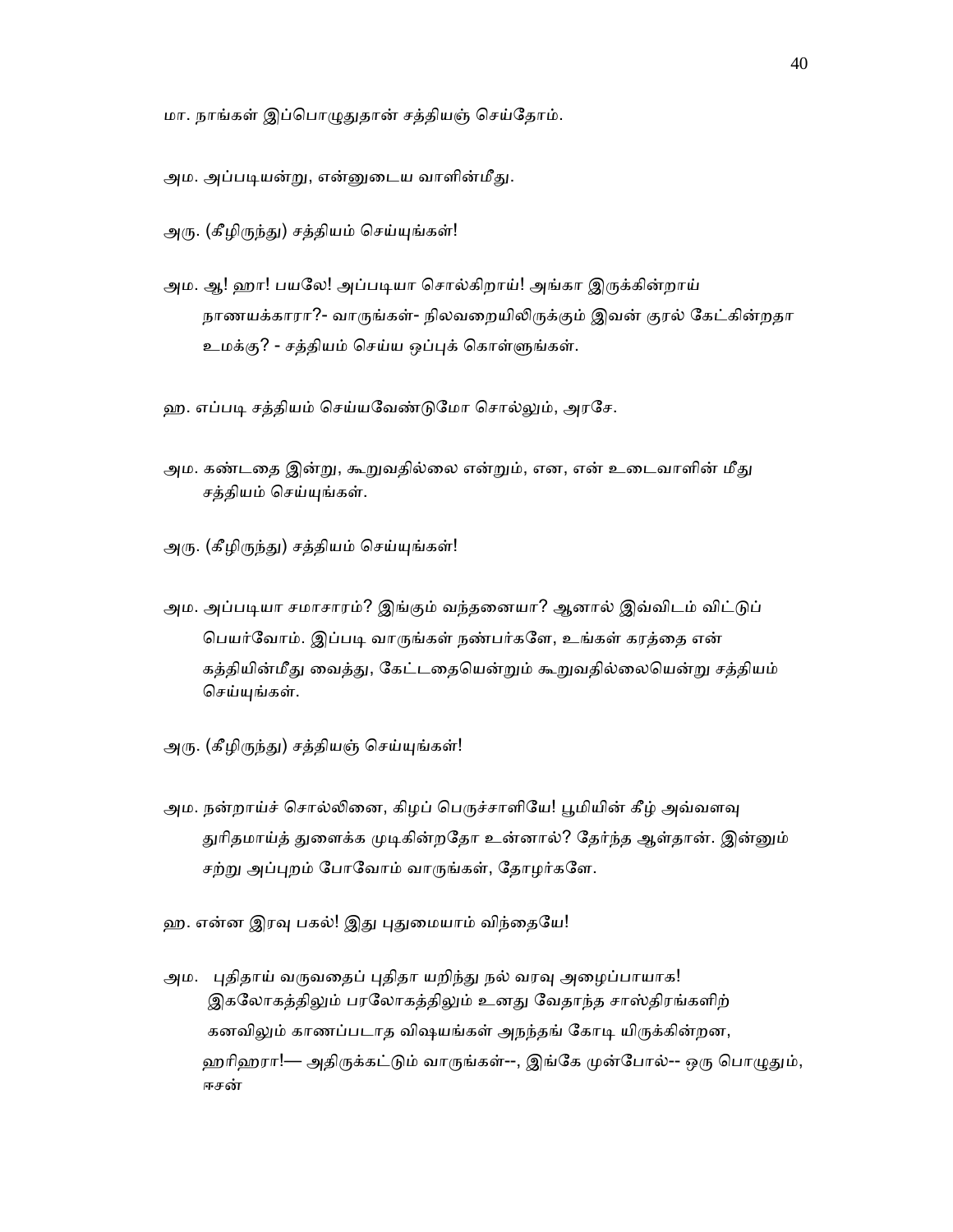கருணையின்மீ தாணைப்படி, விபரீதமாகவும் ஆச்சரியகரமாயும் நான் எவ்விதம் நடந்துகொண்ட போதிலும்-- ஒருவேளை நான் இனிமேல் ஒருவாறாக நடக்கவேண்டுமென்று தீர்மானித்தாலும் தீர்மானிப்பேன்.-- அச்சமயங்களில் என்னைப் பார்த்து, இவ்வாறு கையைக் கட்டிக்கொண்டு, அல்லது தலையை மெதுவாய் அசைத்து, அல்லது "சரிதான் சரி தான் தெரியும் எங்களுக்கு" அல்லது "மனம் வைத்தால் முடியும் எங்களால்"-- அல்லது "நாங்கள் வாயை மாத்திரம் திறப்போமாயின்"-- அல்லது "இருக்கும், அப்படியிருந்தால்" இவ்வாறான சந்தேகத்திற் கிடமான வார்த்தையைக் கூறி, என் விஷயத்ைதப்பற்றி நீர் ஏேதா அறிந்தவர்போலக் காட்டிக்கொள்ள லாகாது. அப்படிச் செய்வதில்லையென்று உமது ஆபத்துக் காலத்தில் உதவும்படி எந்த ஈசனைப் பிரார்த்திப்பீர்களோ அவராணைப்படி சத்தியஞ்செய்யுங்கள்.

அரு. [கீழிருந்து] சத்தியம் செய்யுங்கள்!

ஹ. பொறு பொறு! நிம்மதி யற்ற அருவே! அவர்கள் சத்தியஞ் ெசய்கிறார்கள்.]

ஆகவே, தோழர்களே! நான் உம்மீது அன்பு பாராட்டுவதுபோல் நீரும் என்மீது அன்பாயிருப்பீரென நம்புகிறேன்; எளிய அமலாதித்யன் தன்னால் உமக்கென்ன உபகாரம் செய்யக்கூடுமோ நேசம் பாராட்ட முடியுமோ, அதனைத் தடையின்றிச் செய்வானென உறுதியாய் நம்பும். நாம் ஒன்றாய்ப் போவோம், ஜாக்கிரதை! வாயை மாத்திரம் திறவாதீர்! உம்மை வேண்டிக் கொள்ளுகிறேன்; காலம் கெட் டிருக்கின்றது. அதைச் சரிப்படுத்த வேண்டி என் தலையில் எழுதியிருக்க வேண்டுமா பாழாகிய என் ஊழ்வினை! இல்லை வாருங்கள், எல்லோரும் போவோம் ஒன்றாய்.

(ேபாகிறார்கள்.)

காட்சி முடிகிறது. -------------------------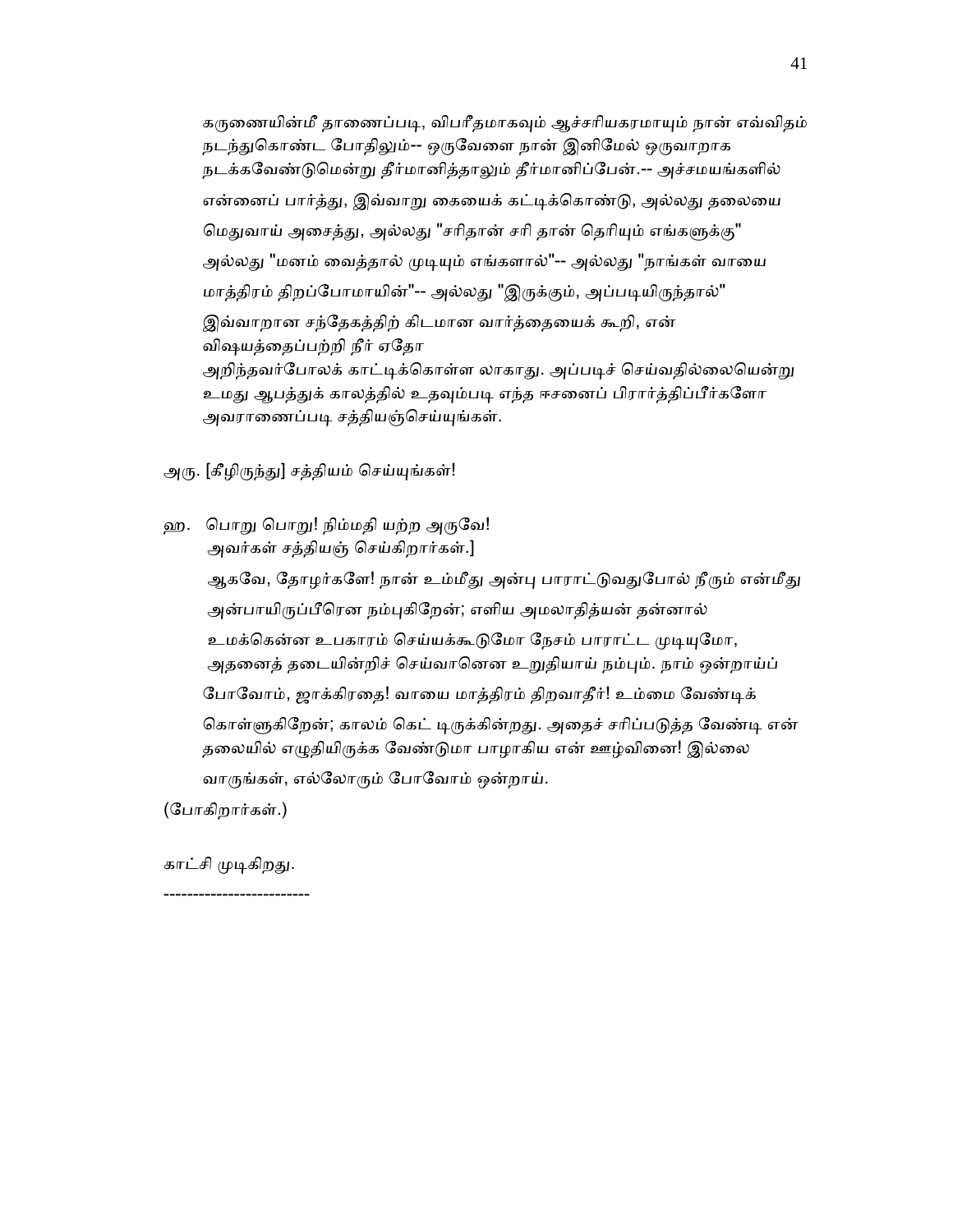## இரண்டாவது அங்கம்: முதல் காட்சி.

பாலநேசன் வீட்டில் ஓர் அறை.

பாலநேசனும், ராயநாதனும் வருகிறார்கள்.

பால. அவனிடம் இந்தப் பணத்தையும் இந்தப் பத்திரங்களையும் கொடு, ராயநாதா.

ராய. அப்படியே செய்கின்றேன், ஐயனே.

பால. அப்பா, ராயநாதா, நீ யவனைக் காணுமுன், அவனது நடவடிக்கையைப்பற்றி விசாரிப்பையாயின், அது ஆச்சரியமான புத்தி சாதுர்ய மாம்.

ராய. ஐயனே, நான் அப்படியே செய்திட எண்ணினேன்.

பால. சரி,நன்றாய்ச் சொல்லினை;மிகவும் நன்றாய்ச் சொல்லினை, அப்பா, இதோ பார்; நீ எனக்காக முதலில், பாடலிபுரத்தில் எத்தனைக் குர்ஜர தேசத்தர்க-ளிருக்கிறார்கள், அவர்கள் யார் யார், அவர்களுடைய ஸ்திதி யென்ன, எங்கே வசிக்கிறார்கள், அவர்களுடைய சிநேகிதர்கள் யார், என்ன செலவழிக்கிறார்கள், இதை யெல்லாம் விசாரிக்கவேண்டும். இம்மாதிரி கேள்விகளின் சூழ்ச்சியினாᾤம் தோரணையினாலும், என் மகனைப்பற்றி அவர்கள் அறிந்திருப்பதை நீ தெரிந்துகொண்டு, நேராக அருகிற் சென்று எவ்வளவு அறியக்கூடுமோ அதை

விட சுற்று வழியில் இன்னும் நெருங்கிச் சென் றுணரலாம். அவனைப்பற்றி ஏதோ கொஞ்சம் தூரமாய் அறிந்துதிருப்பது போல் காட்டவேண்டும் நீ, 'அவனுடைய தகப்பனாரும், சிநேகிதர்களும் எனக்குத் தெரியும், அவனையும் கொஞ்சம் அறிவேன்', என்பது போல, கவனிக்கின்றனையா இதை, ராயநாதா?

ராய. ஆம், நன்றாய்க் கவனிக்கிேறன், ஐயேன.

பால. 'அவனையும் கொஞ்சம் அறிவேன், ஆனால்,' இப்படிச் சொல்லலாம் நீ, 'அவ்வளவு நன்றாய்த் தெரியாது, ஆயினும் நான் எண்ணுகின்ற அந்த ஆசாமியாயிருந்தால், அவன் பெரிய போக்கிரி, அவன் இம்மாதிரி அம்மாகிரி'யென்று உன் மனத்திற்குத் தோற்றிய குற்றங்களை யெல்லாம் அவன்மீது ஏற்றிக் கூறலாம்.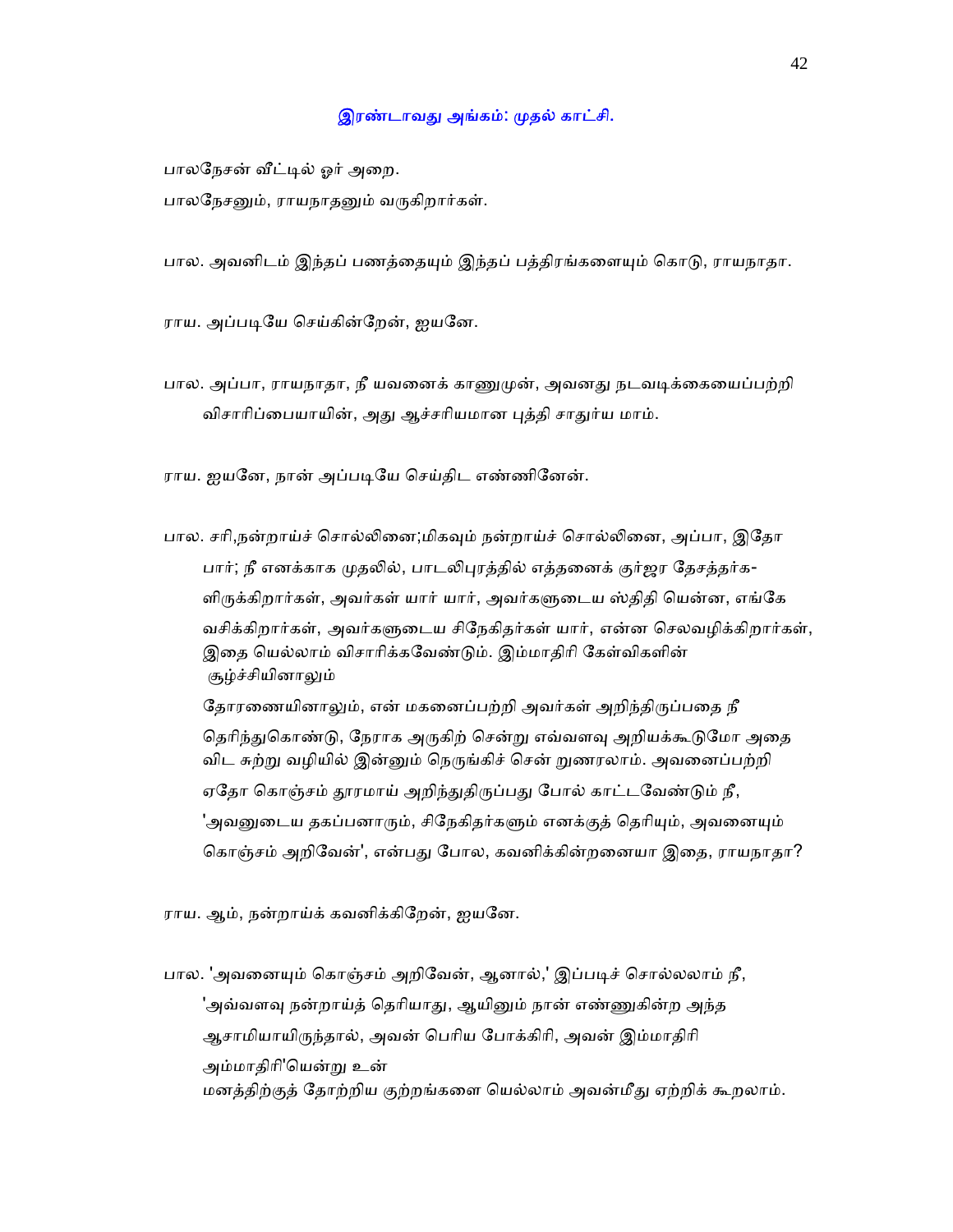ஆனால் ஒன்று, அவனுக்கு அவமனத்தை யுண்டுபண்ணத் தக்க எதையும் கூற லாகாது. அதை ஜாக்கிரதையாய்க் கியாபகத்தில் வை; சுயேச்சையாய்த் திரியும் யவ்வனத்திற்குச் சகஜமென எல்லோரும் சாதாரணமாய் அறிந்திருக்கும் முறைகளையும் குற்றங்களையும் எடுத்துக் கூறலாம் நீ.

ராய. சூதாடுதல், என்பது போல்.

பால. ஆம், அல்லது மதுபானம் செய்தல், கோல் விளையாடல், சபதஞ் செய்தல், சண்டை போடுதல், அதுவரைக்கும் தோகலாம் நீ.

ராய. ஐயனே, அது அவருக்கு அவமானத்தை யுண்டுபண்ணுமே.

பால. இல்லை, உண்டுபண்ணாது; குறையை நீ எடுத்துக் கூறுவதில் பக்குவப் படுத்திவிடலாம். ஸ்திரீ விஷயத்திலும் தவறி நடக்கிறாறென்று அந்தக் குற்றத்தையும் அவன்மீது சாற்ற லாகாது நீ; அதன்று என்னுடைய அர்த்தம்: சுயேச்சையாய்த் திரிவதினா லுண்டாம் கெடுதிகள் போலவும், அடுங்காத் தன்மையுடைய மனத்தின் அத்து மீறி நடக்கும் சேஷ்டைகள் போலவும், வணக்கப்படாத யவ்வனத்தின் கொழுப்பெனவும் தோற்றும்படி அவ்வளவு சாதுர்யமாய், நீ அவனது குற்றங்களை எடுத்து ஓதவேண்டும்.

ராய. ஆயினும், ஐயனே,-

பால. என்ன காரணம்பற்றி நீ இவ்விதம் செய்யவேண்டும்?

ராய. ஆம், ஐயனே, அதை அறிய விரும்புகிறேன்.

பால. நல்லது, அப்பா, என் தாற்பரியம் இது; இந்த யுக்தியினால் காரியம் எப்படியும் சித்தி யாகுமென்று நினைக்கிறேன்; உபயோகத்தில் ஏதோ கொஞ்சம் அழுக்குற்ற ஒன்றைப்போல், என் குமாரன்மீது இச்சிறு குற்றங்களைச் சாற்றுவதினால், இதைக் கவனிப்பாய் நீ---- உன்னோடு வார்த்தையாடுகின்ற ஆள், யாரை ஆழ்ந்து பார்க்கின்றாயோ அவன், நீ பேசும் வாலிபனை, முன்னே குறிக்கப்பட்ட குற்றங்கள் செய்யும்பொழுது எப்பொழுதாவது கண்டிருப்பானாயின், இந்த விதமாய் உன்னுடன் கலந்து கொள்வா னென்று உறுதியாய் நம்பு; 'வாஸ்தவம் ஐயா', அல்லது 'நண்பனே', அல்லது 'கனவானே',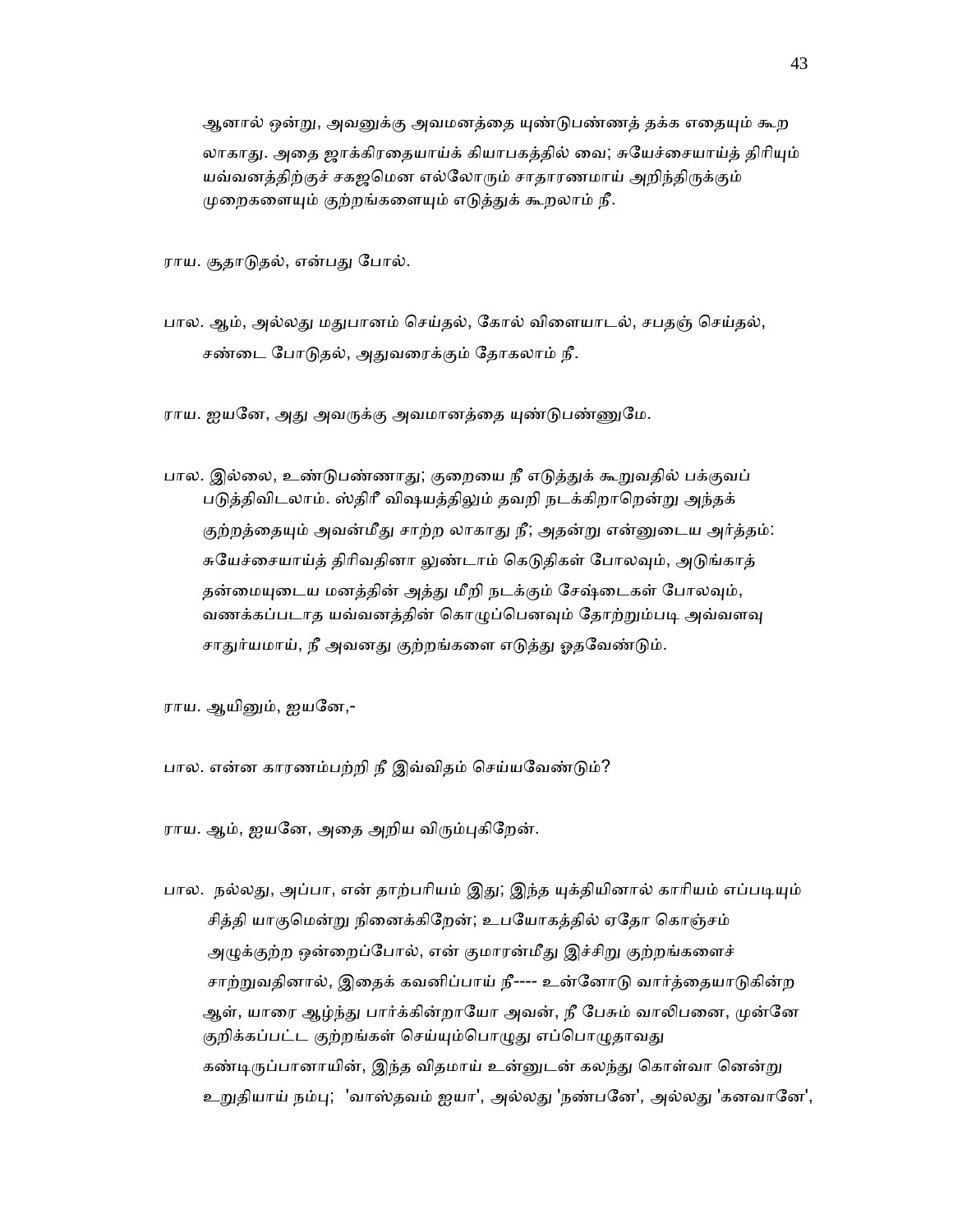அந்தச் சந்தர்ப்பத்திற்கும் அல்லது மனிதனுக்கும், தேசத்திற்கும் தக்கபடி சேர்த்துக்கொண்டு---

ராய. மிகவும் நல்லது, ஐயனே.

பால. அதற் கப்புறம் அவன் இதைச் செய்கிறான்---அவன் செய்கிறான்--- நான் என்ன சொல்ல வந்தேன்? எங்கப்ப னாணை! நான் ஏதோ சொல்ல இருந்தேன் -

--

நான் எங்ேக விட்ேடன்?

- ராய. முடிவில் 'கலந்து கொள்ளுகிறான்', அல்லது 'நண்பன்', அல்லது 'கனவான்', அப்படி---
- பால. ஆம், வாஸ்தவம் 'முடிவில் கலந்து கொள்ளுகிறான்' என்கிற இடத்தில்; அவன் இப்படி கலந்து கொள்கிறான் உன்னுடன்; 'அந்தக் கனவானை எனக்குத் தெரியும் நேற்றைத்தினம் அல்லது அன்றைத்தினம் பார்த்தேன் அல்லது அப்பொழுது, அல்லது அச்சமயத்தில், அல்லது இன்னாரோடு, இன்னாரோடு, நீ சொல்லுகிற

பிரகாரம் சூதாடினான்; அல்லது மது கேளிக்கையில் கண்டுபிடித்தேன், அவன் பந்து விளையாடுகையில் சண்டை போடும்பொழுது பார்த்தேன்; அல்லது ஒருவேளை அந்த விலைமாதின் வீட்டில், அல்லது தேவடியாளின் வீட்டிற்குள், அல்லது தட்டுவாணியின் வீட்டிற்குள், நுழையும் பொழுது பார்த்தேன்'---அப்படி வரும்.

இப்பொழுது தெரிகிறதா உனக்கு? நீ தூண்டிலி லிட்ட பொய்யானது இந்த உண்மையான மீனைப் பிடிக்கும்; தெள்ளறிவும் தீர்க்காலோசனையு முடைய நாம் இவ்வாறு சுற்று மார்க்கங்களாலும், கோணிய பாதைகளாலும், குறுக்கு வழிகளாலுங் கண்டறிகிறோம் சரியான பாதைகளை; அதுபோலவே நான் முன்பு கூறிய பிரசங்கத்தினாலும் புத்திமதியினாலும், என் பிள்ளையைக் கண்டறிவாய் நீ. என் எண்ணத்ைத அறிந்தைன அல்லவா நீ?

ராய. ஆம், ஐயேன, அறிந்ேதன்.

பால. ஜகதீசன் உனக்குத் துணையா யிருப்பாராக! சுகமாய்ப் போய்வா.

ராய. அப்படியே, ஐயனே.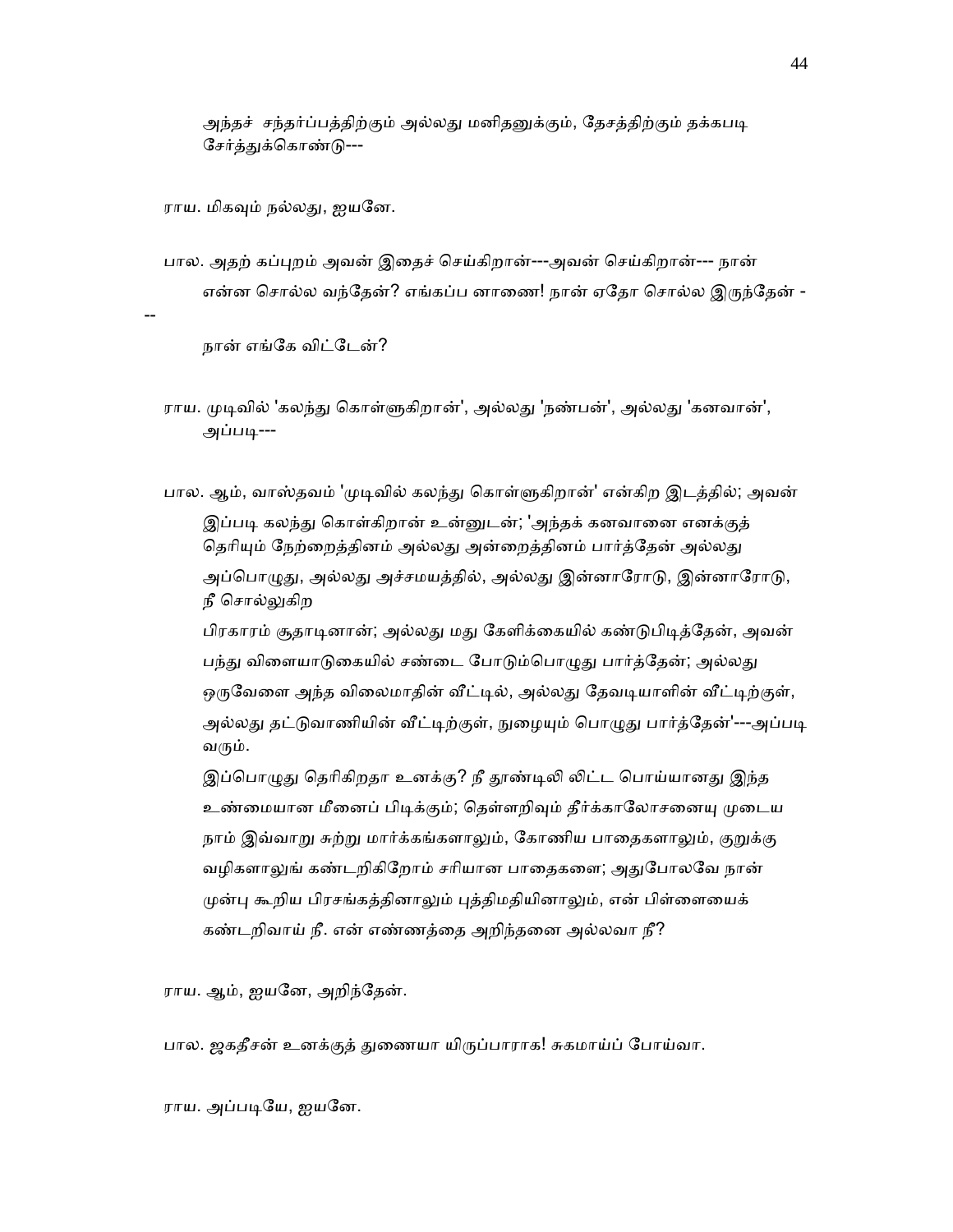பால. உன் உள்ளத்ைதக் ெகாண்ᾌ அவன் மனம் ேபாகிற வழிைய ஆராய்வாய்.

ராய. ஆகட்ᾌம், ஐயேன.

பால. பிறகு அவன் பாடுகிற பாட்டு பாடட்டும்.

ராய. சாி, ஐயேன.

பால. ேபாய் வா. (ராயநாதன் ேபாகிறான்.)

அபலை வருகிறாள்.

என்ன அபலா? என்ன விேசஷம்?

அப. அந்தோ! அண்ணா! நான் மிகவும் பயமடைந்தேன்!

பால. ஈசனாணை!- எதைக்கண்டு?

அப. அண்ணா, நான் என் அறையில் உட்கார்ந்து வீணை வாசித்துக் கொண்டிருந்தேன். திடீரென்று இளவரசர் அமலாதித்யர் தலைமுடி ஒரு புறம் அவிழ்ந்து தொங்க, தா னணிந்த உடை தாறுமாறாய், அணி முடியின்றி அலங்கோலமாய், முகம் வெளுத்துக் காட்ட, முழங்கால் தள்ளாட, அங்கு நடக்கும் கோரங்களைக் கூறிட அந்தக னுலகினின்றும் வந்தவர் போலப் பார்த்தவ ரெல்லாம் பரிதாபப்படும்படியான பார்வையுடன், என்முன் ேதான்றினார்.

பால. உன்மீ துள்ள காதல் வெறியினாலோ?

அப. அண்ணா, எனக்குத் தெரியாது; ஆயினும் அப்படித்தானிருக்க வேண்டுமென்று அஞ்சுகின்றேன்.

பால. அவர் ெசான்ன ெதன்ன?

அப. ஒரு கையால் என் கரத்தைக் கெட்டியாய்ப் பிடித்துக் கொண்டு, தன்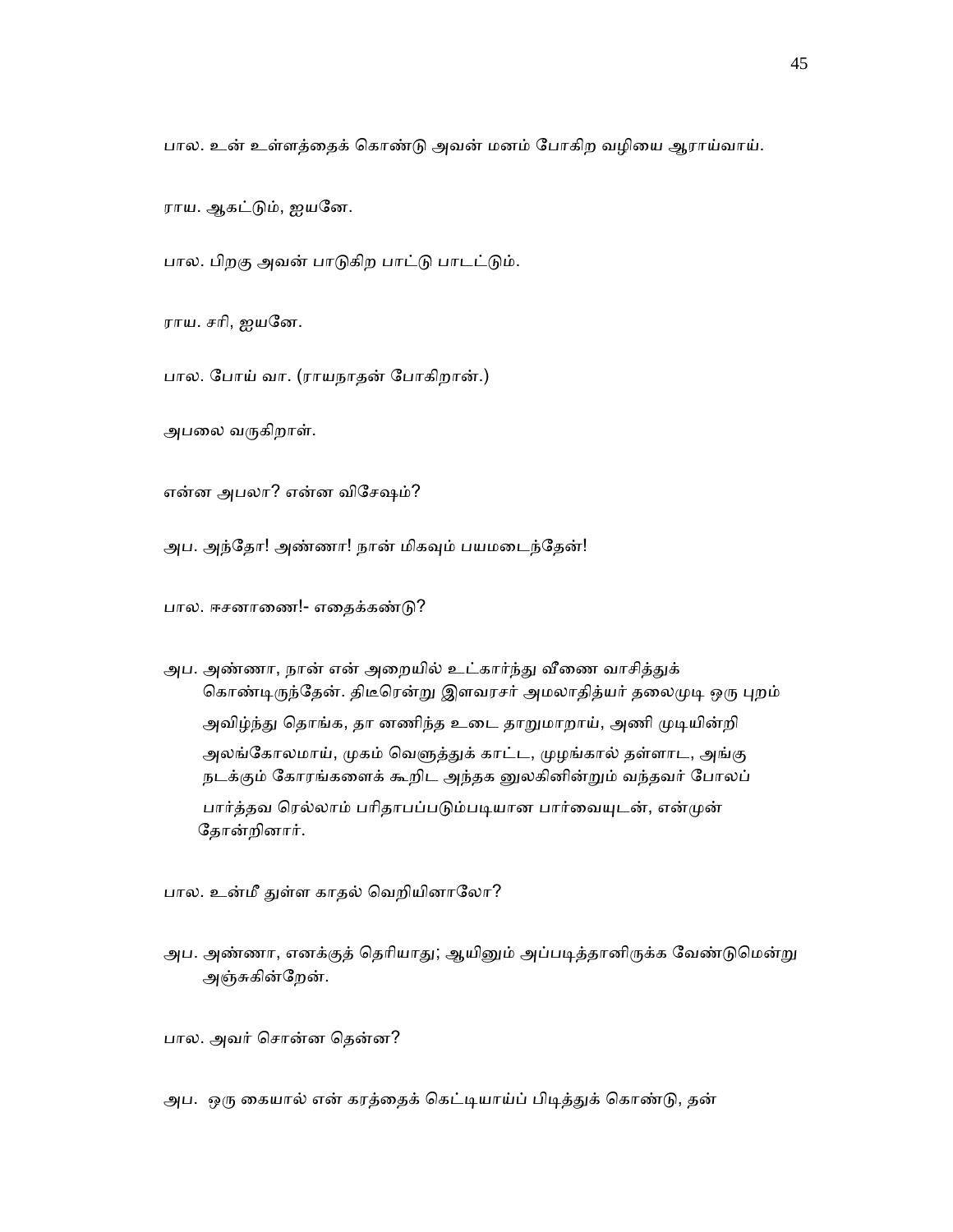கரத்தினளவு தூரம் பின்னுக்கு வாங்கி, மற்றொரு கையைத் தன் நெற்றியின்மீது இப்படி வைத்தவராய், என் முகத்தை வர்ணிப்பதுபோல் உற்ᾠப் பார்த்த வண்ண மிᾞந்தார். நெடு நாழி இவ்வண்ணமே அசைவற்றிருந்தார். பிறகு நான் என் கரத்தைச் சற்று அசைக்க, மூன்று முறை தன் தலையை இப்படி மேலும் கீழுமாய் அசைத்து, தன் உடலெல்லாம் குலுங்க, ஆவியே பிரிவது போல் பரிதாபமாகப் பெருமூச்செறிந்தார். பிறமு என் கரத்தை விட்டுவிட்டுத் தன் தோளின்மீது தலை சாய்த்தவராய், கண்ணிழந்தவர்போல், போகும் வழியைப் பாராமலே, வாயிலைக் கடந்து சென்றார் கடைசிவரை கண்ணொளி என்மீது சாய்த்த வண்ணேம.

- பால. நீ வா என்ᾔடன், நான் மகாராஜாைவக் கண்ᾌ ேபசுகின்ேறன். கைர மீறின காதலாம் இது; காலம் வருமுன் கடுகிச் செய்வதே அதன் கொடுங் குணமாம்; இவ்வுலகில் மானிடப் பிரகிர்தியைப் பீடிக்கும் மற்றெல்லாத் துர்க்குணத்தையும் போல், கண்டெதெல்லாம் செய்ய உந்தும் மனத்தை. எனக்கு வருத்தமா-யிருக்கின்றது. என்ன, நீ கொஞ்சம் நாட்களுக்குள் ஏதாவது அவரைக் கோபித்து ெமாழிந்தைனயா?
- அப. இல்லை, அண்ணா,- ஆனால் நீங்கள் கட்டளை யிட்டபடி, அவர் எனக்கனுப்பிய நிருபங்களை யெல்லாம் திருப்பிவிட்டேன். அவரும் என்னை அணுக லாகாதென மறுத்துவிட்டேன்.
- பால. அதுதான் பயித்தியம் பிடிக்கச் செய்தது! சீ! அமலாதித்யரை நன்றாய்க் கவனியாது விட்டேன். ஏதோ உனது மதியை மயக்கி மோசஞ் செய்ய எண்ணினதாக நினைத்தேன். சீ! புத்தி யற்ற சந்தேகங் கொண்டேன். யவ்வனத்தில் யோசனையின்றி எக்காரியமும் செய்தல் எப்படி சகஜமோ, அவ்வாறே முன்பின் பாராமல் சந்தேகங் கொள்ளல் முதுமைக்குச் சகஜமா யிருக்கின்றது. வா, நாம் மாகாராஜாவிடம் போவோம். இதை அவருக்குத் தெரிவிக்கவேண்டும்; அறிந்தால் கொள்ளும் வெறுப்பைவிட, அறியாதகடி மூடிவைப் பதா லுண்டாம் துக்கம் அதிகமாம். வா போவோம்.

(ேபாகிறார்கள்)

காட்சி முடிகிறது.

------------------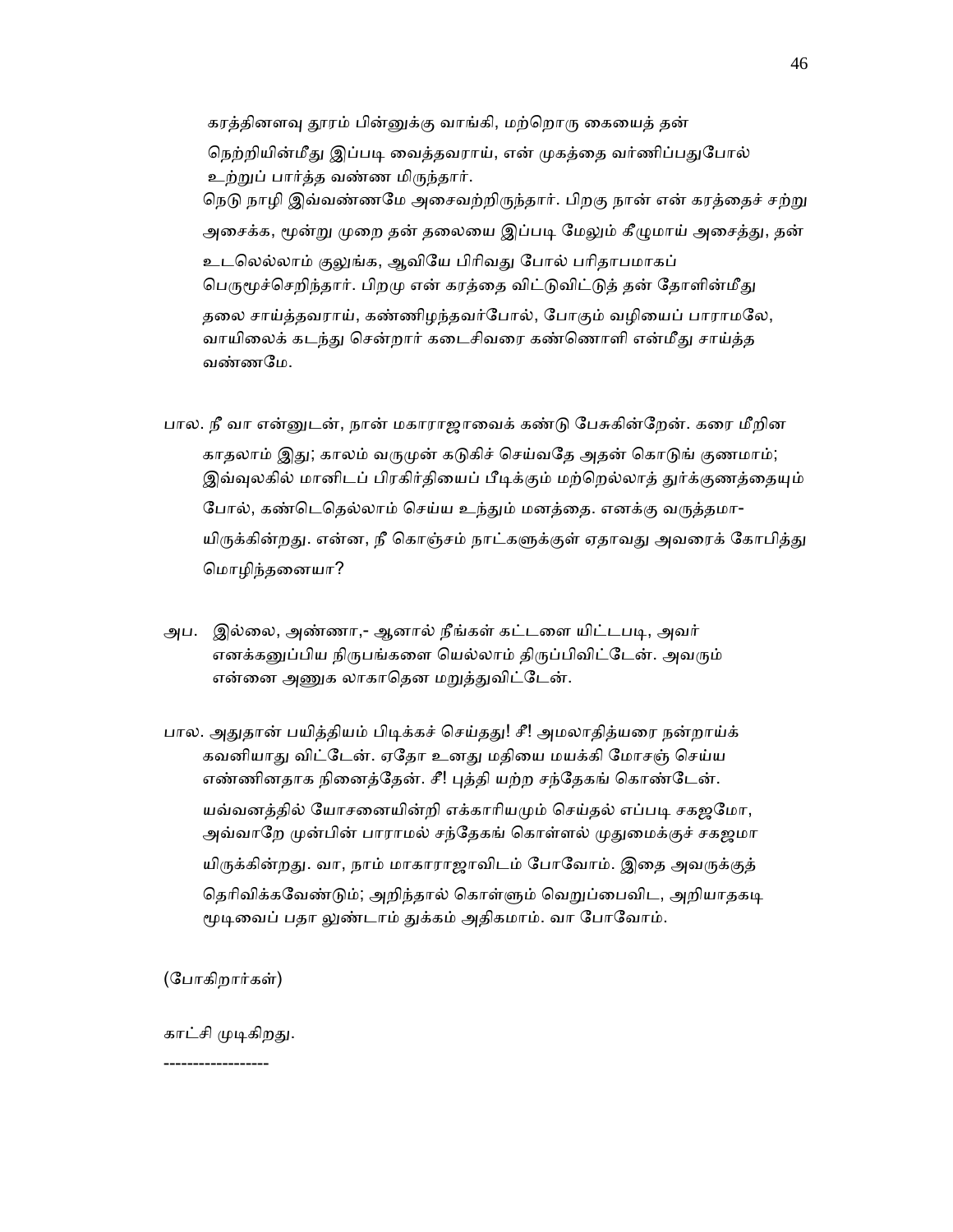## இரண்டாவது அங்கம்: இரண்டாவது காட்சி.

அரண்மைனயில் ஓர் அைற.

காலதேவன், கௌரீமணி, ராஜகாந்தன், கிரிதரன், சேவகர்கள் வருகிறார்கள்.

 கா. வாராய் இனிய ராஜகாந்தா! வாராய் கிாிதரா! அேநக நாட்களாய் உம்ைமப் பார்க்க மிகவும் ஆவல்கொண் டிருந்தோம், அன்றியும் உம்மா லாகவேண்டிய தொன்றுளதுபற்றி உம்மை விரைவில் வரவழைத்தோம். அமலாதித்யன் மாறுபாட்டைப் பற்றி சிறிது நீங்கள் கேள்விப்பட் டிருக்கலாம். அதை மாறுபாடென்றே அழைக்கின்றேன், ஏனெனில் வெளி யுருவும் மாறியிருக்கின்றது, உட் குணமும் மாறியிருக்கின்றது. இரண்டும் முன்பிருந்ததுபோ லில்லை. இவ்வித மவன் தன்னை யறியாது மாறும்படி, தகப்பனா ரிறந்தது தவிர, தரணியில்

வேறெக் காரண முளதெனக் கனவிலும் அறிகிலேன் நான். உங்க ளிருவரையும் வேண்டிக் கொள்ளுகின்றேன். சிறு வயது முதல் அவனுடன் சிநேகமாய்ப் பழகி வளர்ந்தமையாலும், அவனைப்போல் யவ்வன முடையவர்களாய் அவனது குணாதி சயங்களை யெல்லாம் அறிந்தவர்க ளாகையாலும், சின்னாளிங்கு, நம தரண்மனையில் தங்கி யிருப்பீராக; இருந்து, அவனுடன் பழகி, அவன் மனத்தை வினோதத்தின்மீது திரும்பச்செய்து, நாம் அறியாம லிருக்கும், அறிந்தால் அதைப் போக்கவல்ல சிகிச்சை யேதேனும் தேடக்கூடிய, அவன் மனத்தை வாட்டுகின்ற துய ரேதேனு முளதேல், அதை நீங்கள் சமயோசிதமா யறிந்து, எமக் குரைப்பீராக.

கௌ. அப்பா, உங்களைப்பற்றி அவனு அடிக்கடி வார்த்தையாடி யிருக்கின்றான். உம்மைவிட அவ னதிகமாய் அன்பு வைத்த இருவர் இவ்வுலகி லில்லையென்றே நம்புகின்றேன். உமது நற்குணத்தையும் உமக்கு எம்மிட மிருக்கும் பிரீதியையும், காட்ட விருப்ப முடையவராய்ச் சில காலம் எங்களுடன் இங்கிருந்து, நாங்கள்

சொல்லுகிறபடி நடந்து, எங்கள் கோரிக்கையைப் பூர்த்தி செய்து, பயன்படச் செய்வீராயின், உங்கள் வரவை மகாராஜா மறவாது தக்க பிரதி செய்வார்.

ரா. இராஜாதிராஜனே, இராஜமகிஷீ, நீங்க ளிருவரும் உமது ஊழியராகிய எங்களை, உமது விருப்பத்தைச் செய்து முடிக்க வேண்டுவதைவிட, கட்டளை யிடலா மன்ேறா!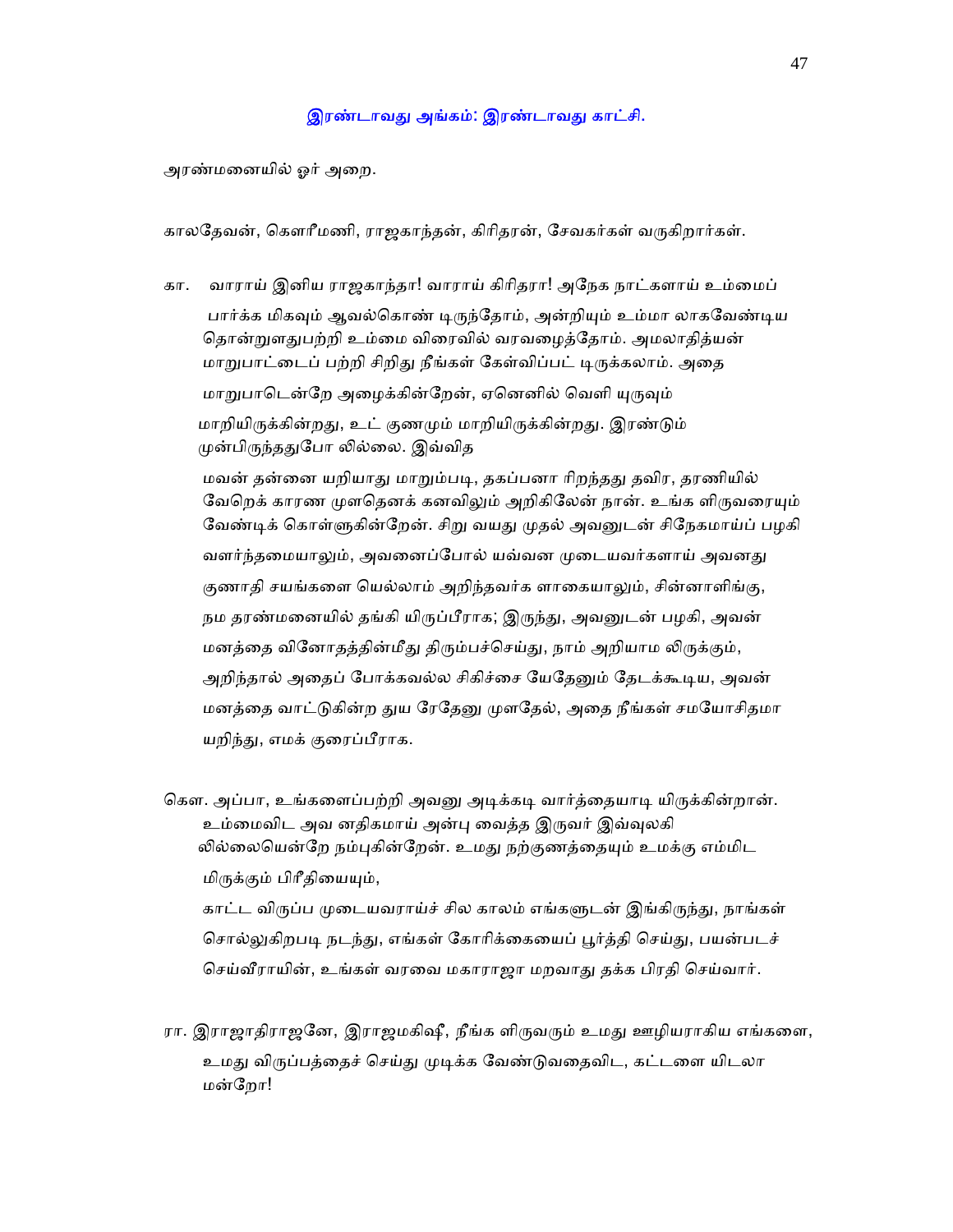- கி. கட்டளைப்படி நிறைவேற்றுகிறோம். காத்துக்கொண் டிருக்கின்றோம், காலா ᾢட்ட ேவைலையக் கᾞத்ᾐடன் பணிந்ᾐ ெசய்ய!
- கா. மிகவும் சந்தோஷம், ராஜகாந்தா, இனிய கிரிதரா, உடனே புறப்பட்டுப் போய் மாறுபட்டிருக்கும் எம் மைந்தனைப் பார்க்கும்படி கேட்டுக் கொள்கிறேன்.-சேவகர்களே, உங்களில் சிலர் இவர்களை அமலாதித்ய னிருக்குமிடம் அழைத்துச் செல்லுங்கள்.
- கி. நமது வரவும் வழிபாடுகளும் அவருக்குச் சுகத்தையும் சந்தோஷத்தையும் உண்டாக்குக!

கௌ. அப்படியே ஆகுக!

(சில சேவகர்களுடன் ராஜகாந்தனும் கிரிதரனும் போகிறார்கள்)

பாலநேசன் வருகிறான்.

- பால. பாஞ்சாலம் போயிருந்த ராயபாரிகள், எம்மிறையே, சந்தோஷத்துடன் திரும்பி வந்திருக்கிறார்கள்.
- கா. நமக்கு நீர் எப்பொழுதும் நற் செய்தியையே கொண்டு வருகிறீர்.
- பால. நான் கொணர்கின்றேனா, நாதனே? என் நல்லரசே, உண்மையாய் நம்பும், என் ஈசனுக்கும் அரசனுக்கும் எனது ஆன்மாவை அர்ப்பணம் செய்ததுபோல் எனது கடைமையையும் அர்ப்பணம் செய்கிறேன். நான் எண்ணுவ தென்னவென்றால் - இது தவறா யிருக்குமாயின் என் புத்தியானது இராஜாீகத்தின் அᾊச்சுவைட ᾙன்ேபால் அத்தைனக் கவனமாய்ப் பின் ெதாடராத தாகும்-அமலாதித்யர் பயித்தியத்தின் ஆதி காரணத்தைக் கண்டுபிடித்துவிட்டேன் என்பதே.
- கா. ஆ! ஆனால் அதைக் கூறும். அதைக் கேட்க ஆவலா யிருக்கிறேன்.
- பால. ராயபாரிகள் உள்ளே வர, முதலில் உத்தர வளியும். அந்தப் பெரும் விருந்திற்குக் கடைசியில் புசிக்கும் பஞ்சாமிர்தமாகும் நான் பகர்வது.
- கா. ஆனால் நீரே அவர்களுக்கு ஆசி கூறி, அழைத்து வாரும்.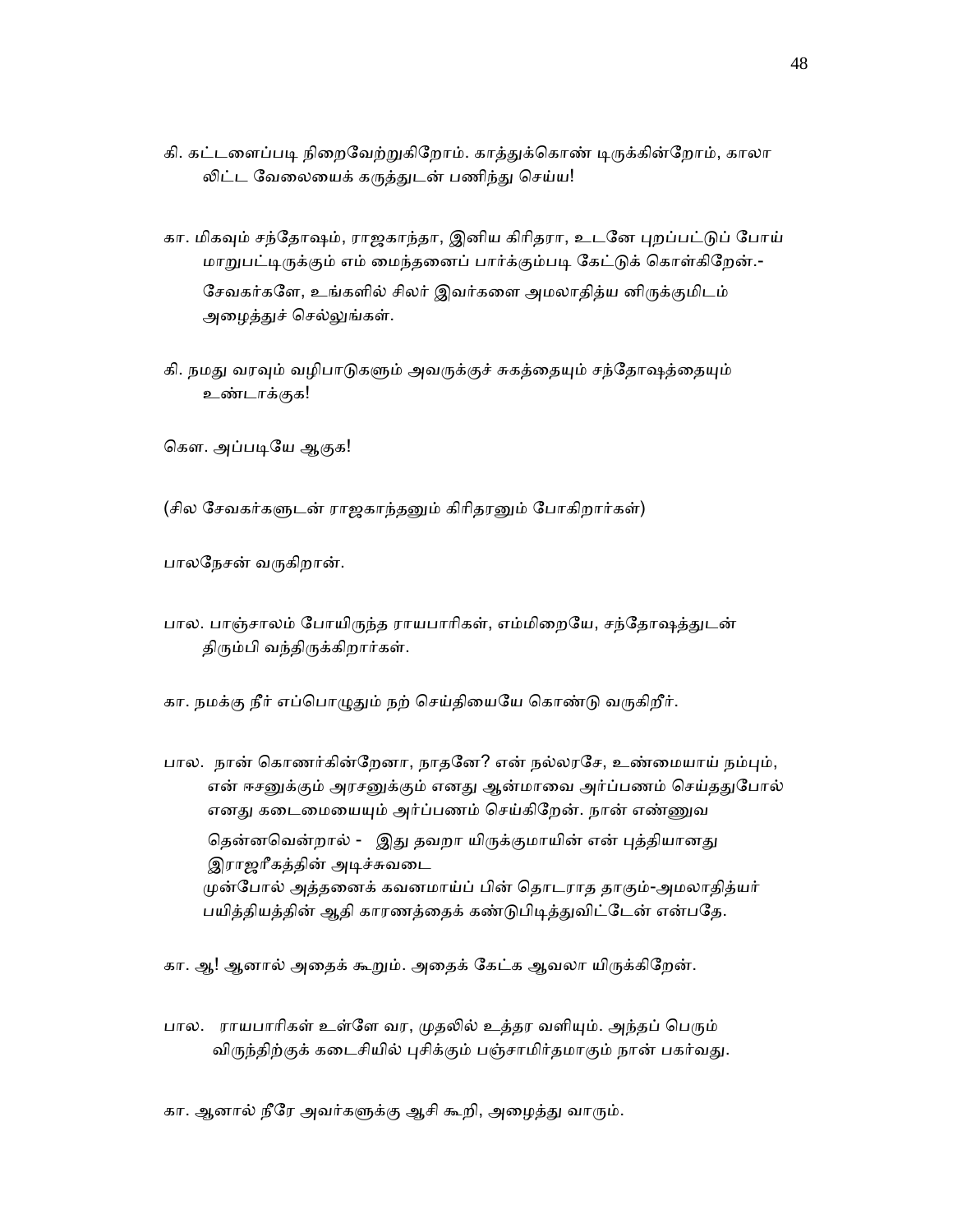(பாலேநசன் ேபாகிறான்)

என் இனிய அரசியே, உனது குமாரனுடைய புத்தி மாறாட்டத்தின் ஆதி காரணத்ைதத் தான் அறிந்ததாக எனக்குக் கூᾠகிறான்.

கௌ. அவன் தந்தை மரித்ததும், நாம் அதி விரைவில் மணந்ததுமே, அதற்கு முக்கிய காரண மன்றி, வேறொன் றில்லையென எண்ணுகிறேன் நான்.

கா. சாி, அவைன ஆய்ந்ᾐ பார்ப்ேபாம்.

 (பாலேநசன், வாᾢதமண்டலன் கᾞணாலயன் இவர்கைள அழைத்துக் கொண்டு மறுபடியும் வருகிறான்.) வாருங்கள் என்து நண்பர்களே; வாலிதமண்டலா, நமது சகோதரனாய அரசனிடமிருந்து என்ன செய்தி, உரைத்திடு.

வா. தாம் அனுப்பிய ஆசிகளையும் கோரிக்கைகளையும், தமக்கே திருப்பி விடுத்தனர் விமரிசையாய். நாங்கள் முதலில் பார்த்ததும், தனது தமையன் மகனது நூதன சைனியங்களை அடக்கும்படி ஆட்களை அனுப்பினார். அவர்கள் பாலகேசர்மீது படையெடுத்தவராய் முதலில் அவருக்குக் காணப் பட்டபோதிலும், பிறகு உற்று நோக்குங்கால், இங்கு சமஸ்தானத்தின்மீது சன்னத்தமானவர்களாய், உண்ைமைய அறிந்தார். அதன்ேமல் துக்கக்கிராந்தராய்-தனது பிணியும், மூப்பும், வீரிய மின்மையும், மோசவழியில்

இவ்வாறு கையாளப்பட்டதாய்க் கருதினவராய்-பார்த்திபநேசனைப் பந்தித்து வரும்படி படைஞரை அனுப்பினார்.

 சுᾞக்கிச் ெசால்ல, அப் பார்த்திபேநசன் அதற் குடன்பட்டவனாய், பாஞ்சால அரசனது குற்றச்சாற்றுதலுக்குட்பட்டான்; முடிவில் தனது சிற்றப்ப னெதிரில், இங்கு மகாராஜாவின்மீது இனி படை யெடுப்ப தில்லையென்று, சத்தியம் செய்தான்; அதன்மீது வயோதிகனான பாஞ்சால அரசன் ஆநந்த பூரிப் படைந்தவராய் வருட மொன்றிற்கு மூவாயிரம் பொன் கொடுத்து, பாலகேசர்மீது முன்பவன் சேகரித்த சைனியத்தை உபயோகிக்கும்படி உத்தரᾫம் அளித்தார்.

(ஒரு நிருபத்தைக் கொடுத்து)

இதில் கண்டிருக்கிறபடி அச் சைனியங்க ளெல்லாம், ஒரு குறையுமின்றி க்ஷேமமாய் உமது தேசத்தின் வழியாய் இவ் வேலையை முடிக்கும் வண்ணம் போகத் தாம் கருணையுடன் உத்தர வளிக்க வேண்டுமென்று விண்ணப்பமும்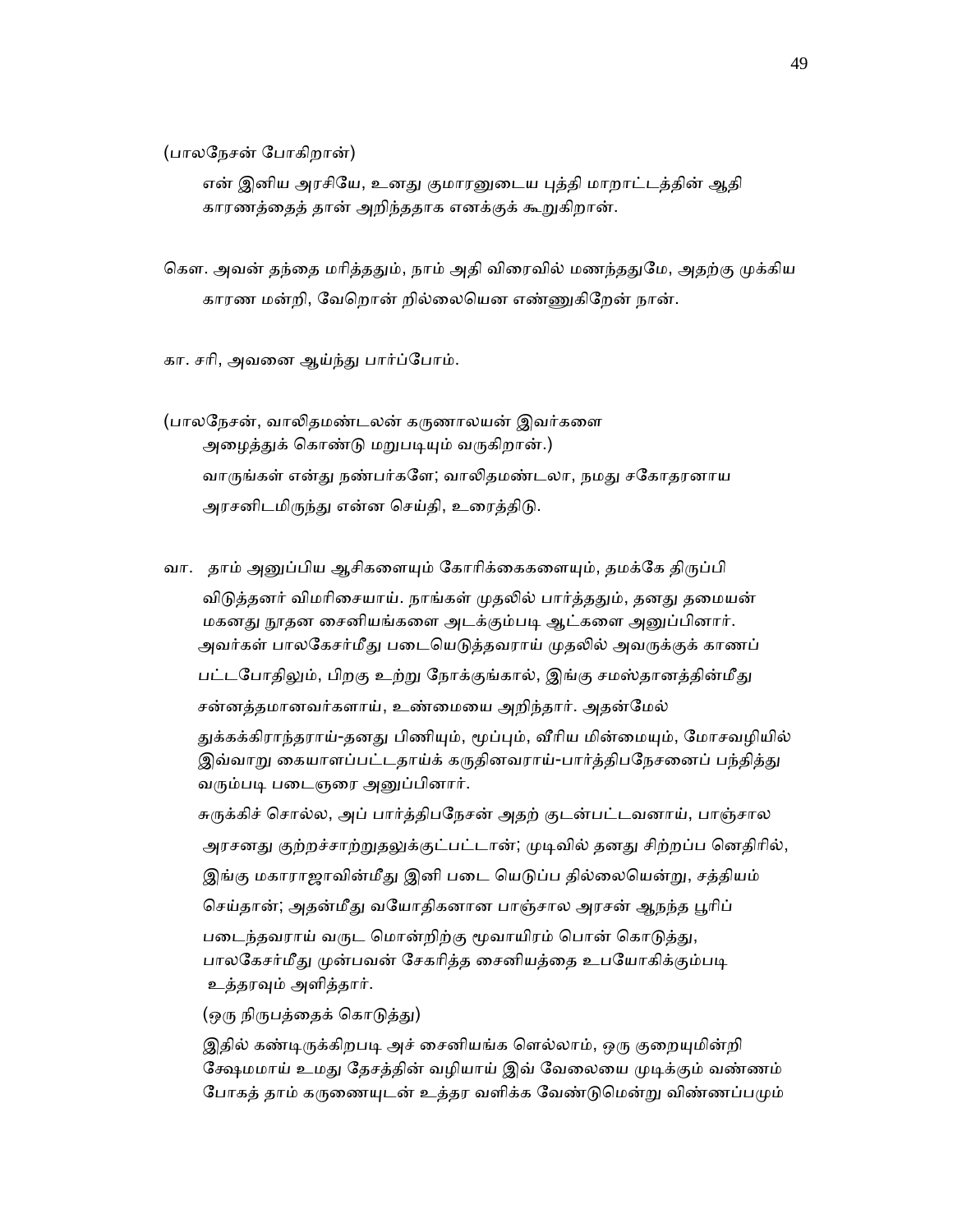செய்கிருக்கிறார், இதில் விவரித்திருக்கும் வண்ணம்.

கா. இது நமக்கு மிகவும் சம்மதமா யிருக்கிறது; நமக்கு இன்னும் அதிக அவகாச மிருக்கும்பொழுது அதைப் படித்துப் பார்த்து, உத்தரம் வரைந்து, பிறகு இவ் விஷயத்தைப்பற்றி யோசிப்போம். அதனிடையில், நன்கு பூர்ணம் செய்த உமது முயற்சிக்காக உமக்கு வந்தன மளிக்கின்றோம். போய் இளைப்பாருங்கள். இன்றிரவு நாம் ஒன்றாய் விருந் துண்போம். நீங்கள் வந்து சேர்ந்தது மிகவும் சந்தோஷம்.

(வாலிதமண்டலனும், கருணாலயனும் போகிறார்கள்.)

பால. இந்த வேலை முடிந்தது சரியாய். பிறகு, இராஜராஜனே, இராஜமகஷி, ஒரு விண்ணப்பம். ராஜரீகம் என்பது இன்னது, இராஜர்களுக்குரிய கடைமை யென்பது இன்னது, பகல் பகலாவானேன், இரவு இரவாக ஆவானேன், வேளை வேளையாயிருப்பானேன், என்று இவைகளை யெல்லாம்பற்றி விரித்துரைத்தல், இரவு, பகல், வேளை எல்லாவற்றையும் விருதா வாக்குவாதம். ஆகவே சுருக்கிச் சொல்லுதலே சூட்சும புத்திக் கழகு, விவரித் துரைத்தல் வெளி யலங்காரம், என்றபடி நான் சுருக்கமாய்ச் சொல்லுகிறேன். தங்கள் குமாரᾔக்குப் பயித்தியம் பிடித்திருக்கின்றது, பயித்திய மென்றே கூறுகின்றேன் அதை; ஏனெனில் உண்மையில் பயித்தியமென்றால் என்ன, பித்த மதிகரித்தலே!-அதிருக்கட்டும்.

கௌ. விஷய மதிக மாகவும், வர்ணனை கொஞ்சமாகவும் இருக்கட்டும்.

பால. அம்மணி, வர்ணனையை உபயோகிப்ப தில்லையென்று சத்தியம் செய்கிறேன். அவருக்கு பயித்தியம் பிடிதுதிருக்கின்றது வாஸ்தவமே: வாஸ்தவமாய் அது துக்கமான விஷயமே; துக்கமா யிருக்கின்றது என்பது வாஸ்தவம்; அது வாஸ்தமா யிருக்கின்றது என்பது துக்கமான விஷயம்: வீண் வார்த்தை! ஆகவே அது வேண்டா மினி, வர்ணனையை நான் உபயோகியேன். ஆகவே, அவருக்குப் பயித்தியம் பிடித்திருக்கின்றது என்று ஒப்புக்கொள்வோம். இப்போது நாம் முடிவிற்குக் காரணம் கண்டுபிடிக்க வேண்டும்; அதாவது இந்தக் குறைவிற்குக் காரணம். ஏனெனில், இந்த முடிவு குறைவா யிருப்பதற்கு ஒரு காரணம் வேண்டுமே! இப்படி இருக்கின்றது முடிவு, முடிவா யிருக்கின்ற திப்படி. ஆகவே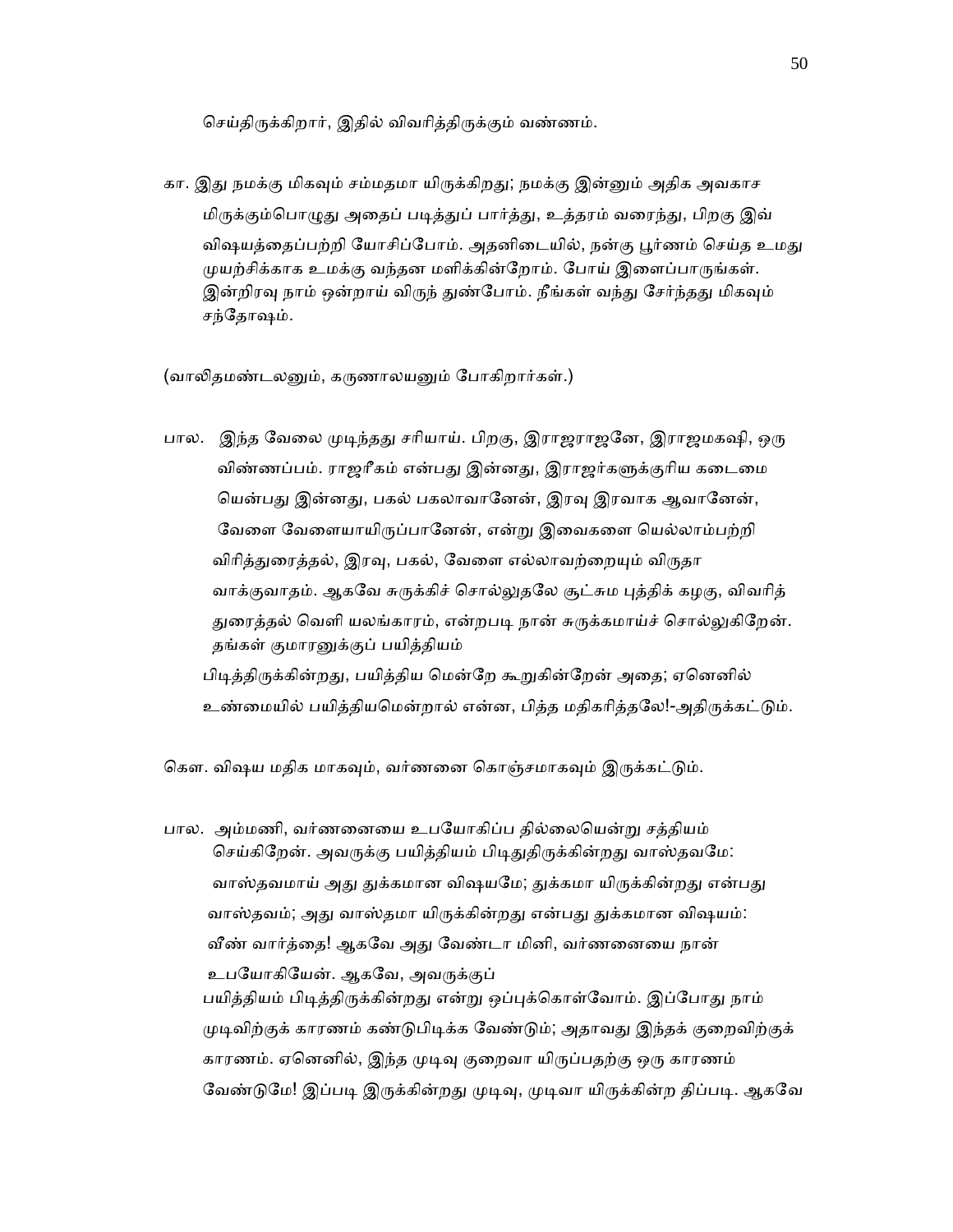யோசியும்; பெண்ணொருத்தி எனக்கிருக்கின்றாள். என்னிட மிருக்குமளவும் என் பெண்தான். அவள், தன் கடைமையின்படியும் என் கட்டளைப்படியும், இதைக் கவனியுங்கள், இதை என்னிடம் கொடுத்திருக்கிறாள். இதைக் கேளுங்க ளினி, கேட்டு ஊகியுங்கள் - (படிக்கிறான்.) 'அந்தரத்தும் ஒப்புயர் வில்லா என் ஆருயிர்க் காதற் கிளியாகிய அபலைக்கு,'- இெதன்ன வார்த்ைத! காதற்கிளி! அசங்கியமான பேச்சு! ஆயினும் கேட்கவேண்டும். பிறகு, [படிக்கிறான்.] அவளது 'தங்கக் கலச நிகர் தனத்திடை' அப்படி அப்படி, போகின்றது.

கௌ. அமலாதித்யனா அவளுக்கு அப்படி எழுதி விடுத்தான்?

பால. என் நல்லம்மணி, சற்று பொறுங்கள், உள்ளபடி உரைக்கின்றேன் நான். [படிக்கிறான்]

'தினகரன் றானும் தெற்குதித் தாலும் திக்குக ளெல்லாம் மாறிய வேனும் கனமதா ெமய்ᾜம் ெபாய்யா னாᾤம் காதல ெதன்ᾠம் குன்ᾠவேனா நான்.

"என் கண்ணே! அபலா! கவி பாடல் கடினமா யிருக்கின்ற தெனக்கு. என் துயரத்தை அளவிட எனக்குச் சக்தியில்லை. ஆயினும் உன்மேல் நான் காதல் கொண்டிருப்பது உண்மையென, உத்தமியான அபலா, உᾠதியாய் நம்ᾗ, இங்ஙனம். உத்தமிேய, இவ்ᾫடல் தனக் குள்ளᾫம் உன்ᾔைடய ஊழியனான அமலாதித்யன்."

இதை என் பெண் கடையைப்படி என்னிடம் காண்பித்தாள். அன்றியும் ஆங்காங்கு அந்தந்தச் சமயங்களில் அவர் வாயினின்றும் வந்த வேண்டுகோள்களையும் என் செவிபடக் கூறியிருக்கின்றாள்.

கா. அவன் காதைல அபைல எத்திறம் அங்கீகாித்தனள்?

பால. என்னை என்னவென்று நினைக்கின்றீர்கள்?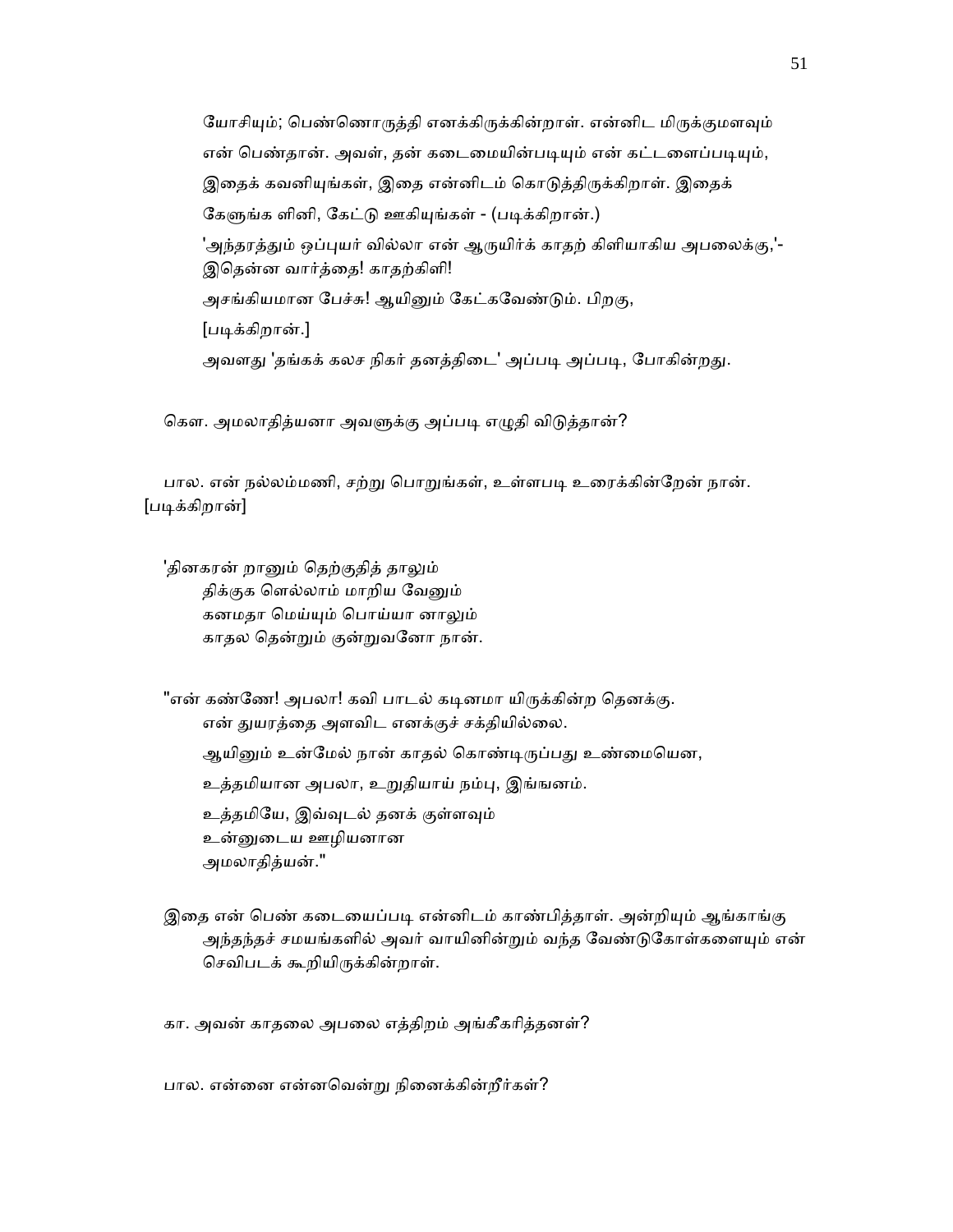கா. மிகுந்த மரியாதையுள்ள மனிதன் என்றும், நன்றி மறவாத ஊழியனென்றும் நம்புகிறோம்.

பால. அதை இதோ நான் ரூபித்துக் காட்ட விரும்புகின்றேன். இந்த ஆத்திரப்படும் அடங்காக் காதலை நான் கண்டறிந்தவுடன் - இதை என் பெண் எனக்குக் கூறு முன்னமே, நான் கண்டறிந்தேன்; அதை உமக்குக் கூற வேண்டும் - நான் வாய் மூடிக் கண் பொத்தி மௌனமாய் அறிவில்லா ஜடத்தைப் போல் பராமுகஞ் செய்திருப்பேனாயின், அல்லது இக்காதலைக் கண்ணாற் கண்டும் கவனியா திருப்பேனாயின், நீங்களும் எமது தேவியாகிய உம தரசியும் என்ன நினைத்திருப்பீர்கள் என்னைப்பற்றி? இவ்விஷயம் புலப்பட்டவுடன், புறப்பட்டேன் வேலைக்கு! உடனே என் இளம் பெண்ணிடம் சென்று, 'அமலாதித்யர் அரசகுமாரர், உன் அந்தஸ்திற்கு மேலானவர்; இது உதவாது:' என்று கண்டிப்பாய்க் கூறி, அவர் பாராதபடி உள்ளே யிருக்க வேண்டுமென்றும், அவரனுப்பும் தூதுகளையும் பராமுகஞ் செய்ய வேண்டு மென்றும், அவரிடமிருந்து எதையும் பெற லாகாதென்றும் புத்திமதி கூறினேன். இவ்விதம் நான் சொல்ல அந்த புத்திமதிகளை அங்கீகரித்தாள்; அவரோ இவ்வாறு வெறுக்கப்படவே - கதையைச் சுருக்கிச் சொல்லுமிடத்து - துக்கப்பட்டார், உணவை விட்டார், கண் கொட்டார், பல மட்டார், புத்தி மட்டாய்; இவ்வாறு படிப்படியா யிழிந்து, மதி கெட்டார், இதுதான் அவர் பித்தம் பிடித்துப் பிதற்றுவதற்குக் காரணம், நாம் வருந்துவதற்கும் காரணம்.

- கா. இப்பᾊத்தா னிᾞக்குெமன்ᾠ நிைனக்கின்றைனயா?
- கௌ. இருந்தாலு மிருக்கலாம் ஒரு வேளை.
- பால. நான் 'இப்படித்தான்' என்று உறுதியாய்க் கூறின பிறகு அப்படி ஆகாமற் போன காலமும் ஒன்றுண்டோ, அதை நான் அறியவேண்டும்?
- கா. எனக்குத் தெரிந்தவரையி லில்லை.
- பால. (தன் தோளையும் தலையையும் குறிப்பிட்டு) இது நான் கூறிய வண்ணமில்லாவிடின், இதினின்றும் இதை எடுத்து விடுங்கள். உள்ளுக் குள்ளாய் ஒளிந்திருந்தபோதிலும் உண்மையை அறிந்து விடுவேன். காலம் மாத்திரம் வாய்த்தால்.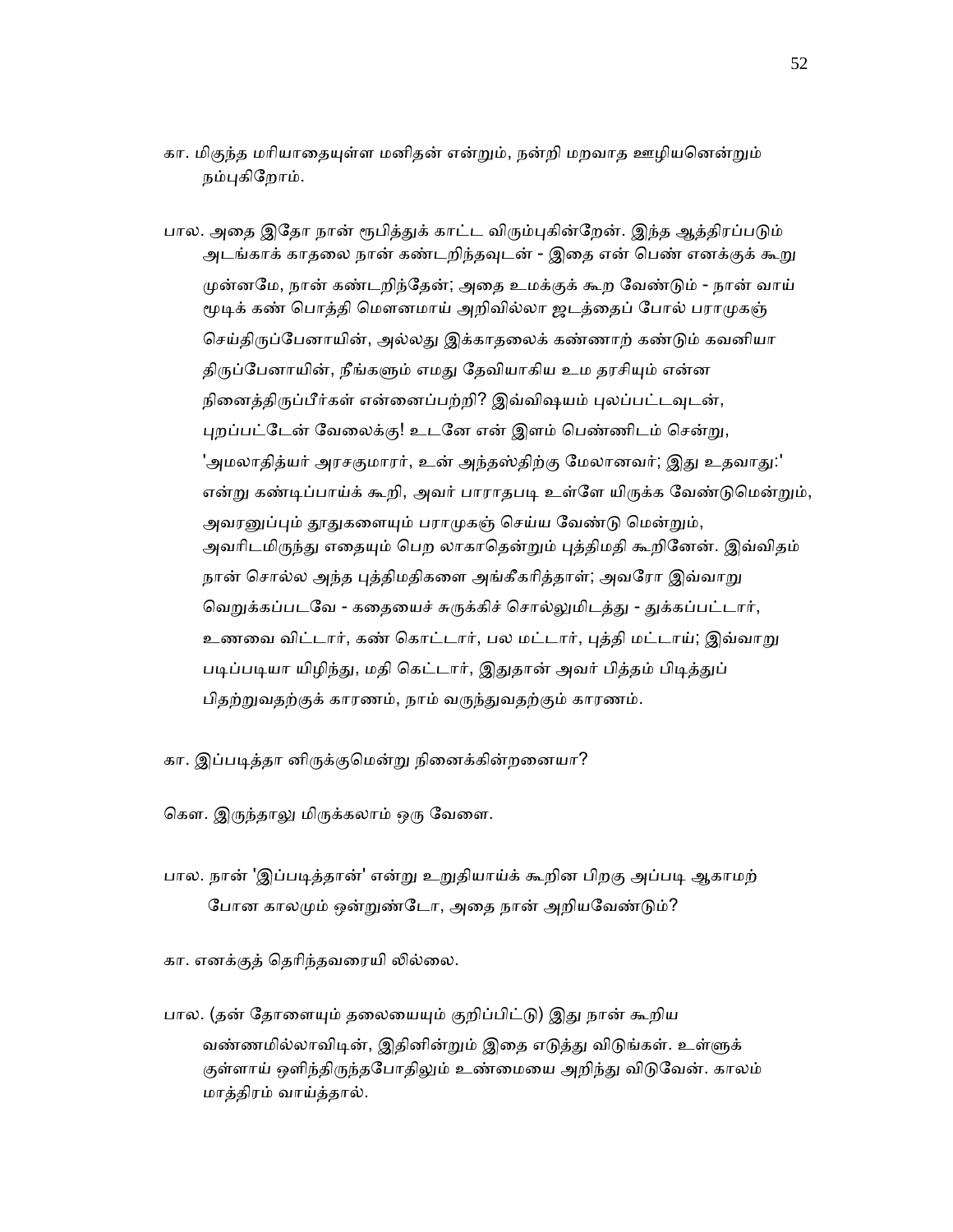கா. இத னுண்மை நாம் நன்றா யறிவ தெப்படி?

பால. இவ்விடத்தில் அவர் எந்நேரமும் உலாவுகிற வழக்கம் தெரியுமா உமக்கு?

ெகௗ. ஆம், அப்பᾊத்தான் ெசய்கிறான்.

பால. அந்தச் சமயம் பார்த்து என் பெண் அவரைச் சந்திக்கச் செய்கிறேன் நான்: காத்திருந்து திரைக்குள் கவனிப்போம் நாமிருவரும் அவர்கள் சந்திப்பை. அவள்மீது காதல் கொண்டவராய் அதனால் அறிவு கலங்கினவராய்க்

 காட்டாவிட்டால், நான் இராஜாங்கத்தில் மந்திாி ேவைலைய விட்ᾌ, கழனியில் மாடு ஓட்டும் தொழிலை ஏற்றுக்கொள்ளுகிறேன்.

கா. இைதப் பார்ப்ேபாம் நாம்.

- கௌ. அதோ பாரும்! ஐயோ! பார்த்தவர் பரிதாபப்படும்படியான முகத்துடன் ஏதோ படித்த வண்ணம் வருகிறான் பேதை.
- பால. போங்கள்! நீங்க ளிருவரும் போங்கள், நான் வேண்டிக் கொள்கிறேன். நான் போய்ப் பேசுகிறேன் அவருடன் உடனே - எனக் குத்தரவளியும். [காலதேவனும் கௌரீமணியும் பரிவாரத்துடன் போகிறார்கள்.] அமலாதித்யன் பᾊத்த வண்ணம் வᾞகிறான். இளவரசருக்குத் தேகம் எப்படி யிருக்கின்றது?

அம. சுகந்தான். சுவாமியி னருள்.

பால. அரசே, என்னை அறிவீரா?

அம. அறிவேன் நன்றாய்; மீன் பிடிப்பவ னன்றா நீர்?

பால. அல்ல, அரசே.

அம. ஆனால் அவ்வளவு யோக்கியனா யிருப்பீரெனக் கோருகிறேன்.

பால. ேயாக்கிய னாகவா, அரேச?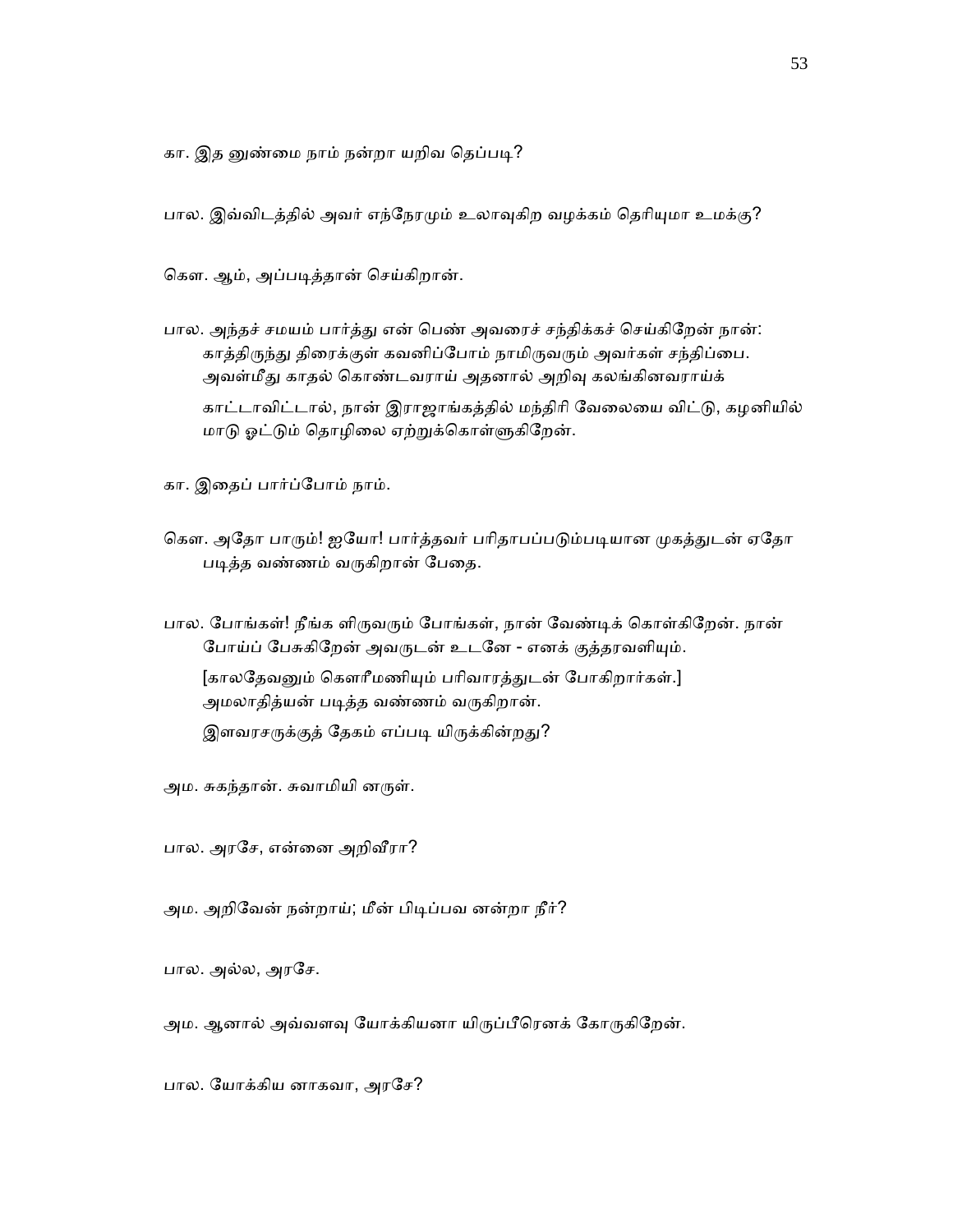அம. ஆம், ஐயா; யோக்கினா யிருப்பதென்றால் உலக வழக்கின்படி பதினாயிரத்தி லொருவனா யிருக்க வேண்டும்.

பால. அது மிகவும் மெய்தான், இளவரசே.

அம. ஆதித்ய னொளியினால் ஆவி போன நா யுடலத்திலும் அற்பப் புழுக்க ளுண்டானால், அந்தத் தேவதையே அற்பப் பிணத்தை முத்தமிட்டால்,-உமக்கொரு பெண் இருக்கின்றாளா?

பால. இருக்கின்றாள், அரசே.

- அம. வெயில் படும்படி வெளியே போகவிடாதீர் அவளை : கருதுதல் நல்லதுதான் : ஆயினும் தோழனே, உமது பெண் கரு தரித்தால் கஷ்டமாய் முடியும்; ஜாக்கிரதையாய்ப் பார்த்துக் கொள்ளும் அதை.
- பால. (ஒரு புறமாக) இதற்கென்ன சொல்லுகிறது? எந்நேரமும் என் பெண்ணே கவலை : ஆயினும் முதலில் என்னைக் கண்டு பிடிக்க வில்லை; என்னை மீன் பிடிப்பவனென் றல்லவோ கூறினார் : பயித்தியம் முத்திவிட்டது, முத்திவிட்டது. எனது யவ்வனத்திலும் காதலின்பொருட்டு அதிக கஷ்ட மனுபவித்தேன் நானும் இதைப்போல் சற் றேறக்குறைய மறுபடியும் பேசிப் பார்க்கிறேன் அவருடன். – அரசே, என்ன படிக்கின்றீர்?

அம. பதங்கள், பதங்கள், பதங்கள்.

பால. என்ன சமாசாரம், அரேச?

அம. யாᾞக்குள்?

பால. இல்லை, அரசே, என்ன சமாசாரம் படிக்கின்றீர் என்று கேட்டேன்.

அம. வீண் தூஷணை ஐயா! துஷ்டக் கவி பரிஹாசம் செய்கிறான் பாரும். கிழவர்களுக்கெல்லாம் தாடி நரைத்திருக்கின்றதாம், முகம் திரைத்திருக்கின்றதாம்,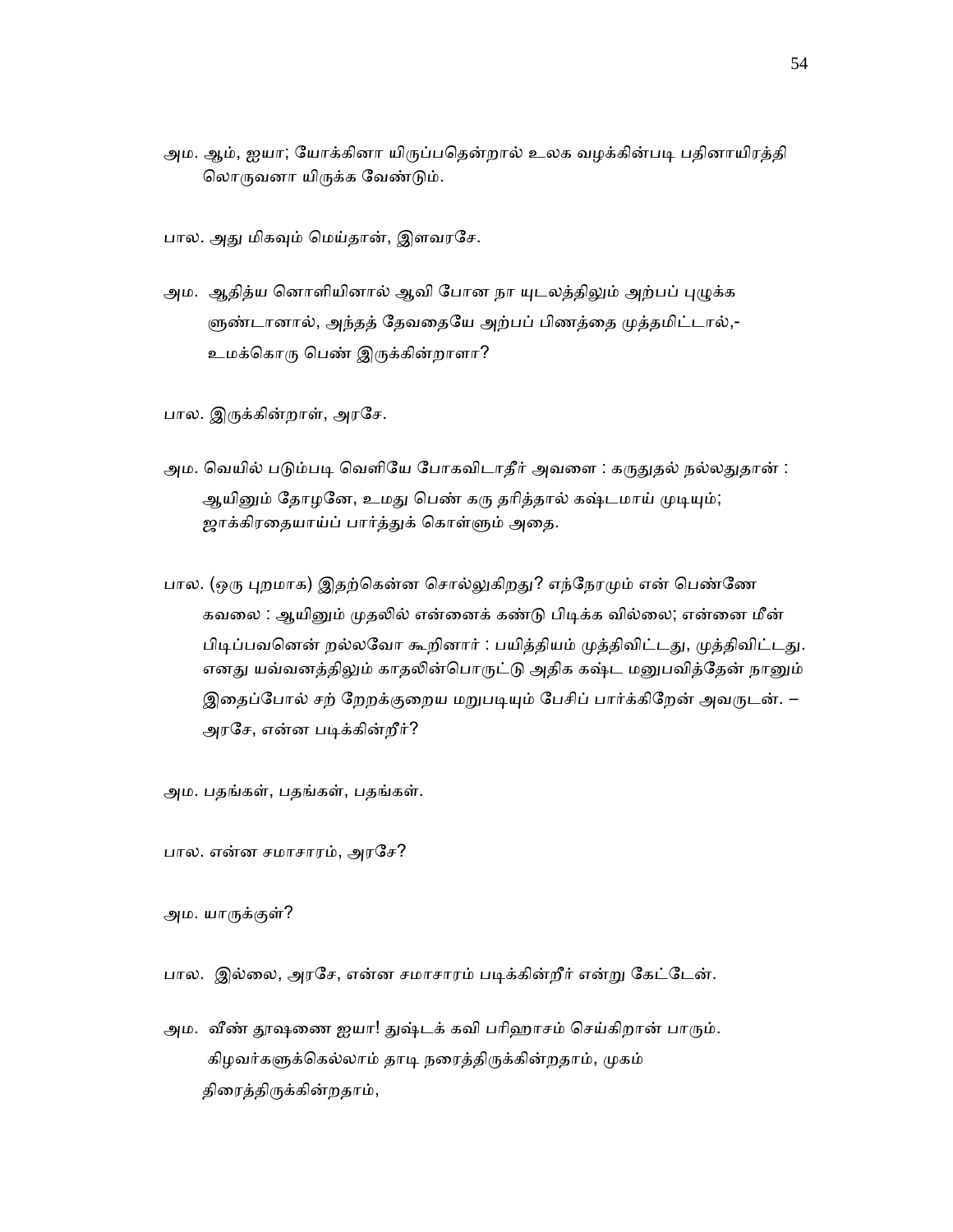கண் பிசின் மரத்தைப் போல் பீளை யுடைத்தா நிருக்கின்றதாம், மார்பின் பலம் குறைவாயும் மதிசூன்யம் மாத்திரம் அதிகமாயு மிருக்கின்றதாம்; இவைகளை யெல்லாம் நான் உறுதியாய் நம்பியபோதிலும், இப்படி எழுதுதல் தர்ம மல்ல வென்று எண்ணுகிறேன்; ஏனெனில் நீரும் நண்டைப்போல் பின் செல்லக் கூடுமாயின் என் வயதுக்கே வருவீர்!

பால. (ஒரு புறமாக) வெறியா யிருந்தபோதிலும் வழி யொன் றிருக்கின்றது இதில். – அரசே, காற்றில்லா விடம் வருகின்றீரா?

அம. என் சமாதிக்கா?

- பால. ஆம், காற்றில்லா விடந்தா னது! [ஒரு புறமாக] அவர் அறைந்திடும் பிரதி யுத்தரங்களில் எவ்வளவு அர்த்தம் அடங்கியிருக்கின்றது சில வேளை! இவ்வர்த்த சங்கேதமானது பயித்தியத்தில் பன்முறை படுகின்றது, அறிவிற்கும் புத்திக்கும் அத்தனை அழகாய் அமைவது கடினம். நான் இவரை விட்டுப் போய் திடீரென்று அவர் என் பெண்ணைச் சந்திக்கும்படி செய்கின்றேன். - என் அரசே, வணக்கத்துடன் விடை பெற்றுக் கொள்ளுகிறேன் உம்மிடமிருந்து.
- அம. பெற முடியுமா தென்னிடமிருந்து நீர் வேறெதையும் இதனிலும் சந்தோஷமாய் : என்னுயிர் தவிர - என்னுயிர் தவிர - என்னுயிர் தவிர!
- பால. நான் வருகிறேன் அரசே.
- அம. கிழத் தொனுப்புகள்!

ராஜகாந்தனும், கிரிதரனும் வருகிறார்கள்.

- பால. நீங்கள் அமலாதித்யரைப் பார்க்கப் போகிறீர்கள்; அதோ இருக்கின்றார் அவர்.
- ரா. உமக்கு வந்தனம், ஐயா. [பாலேநசன் ேபாகிறான்.]
- கி. இளவரசே! -
- ரா. எம்மிைறேய!-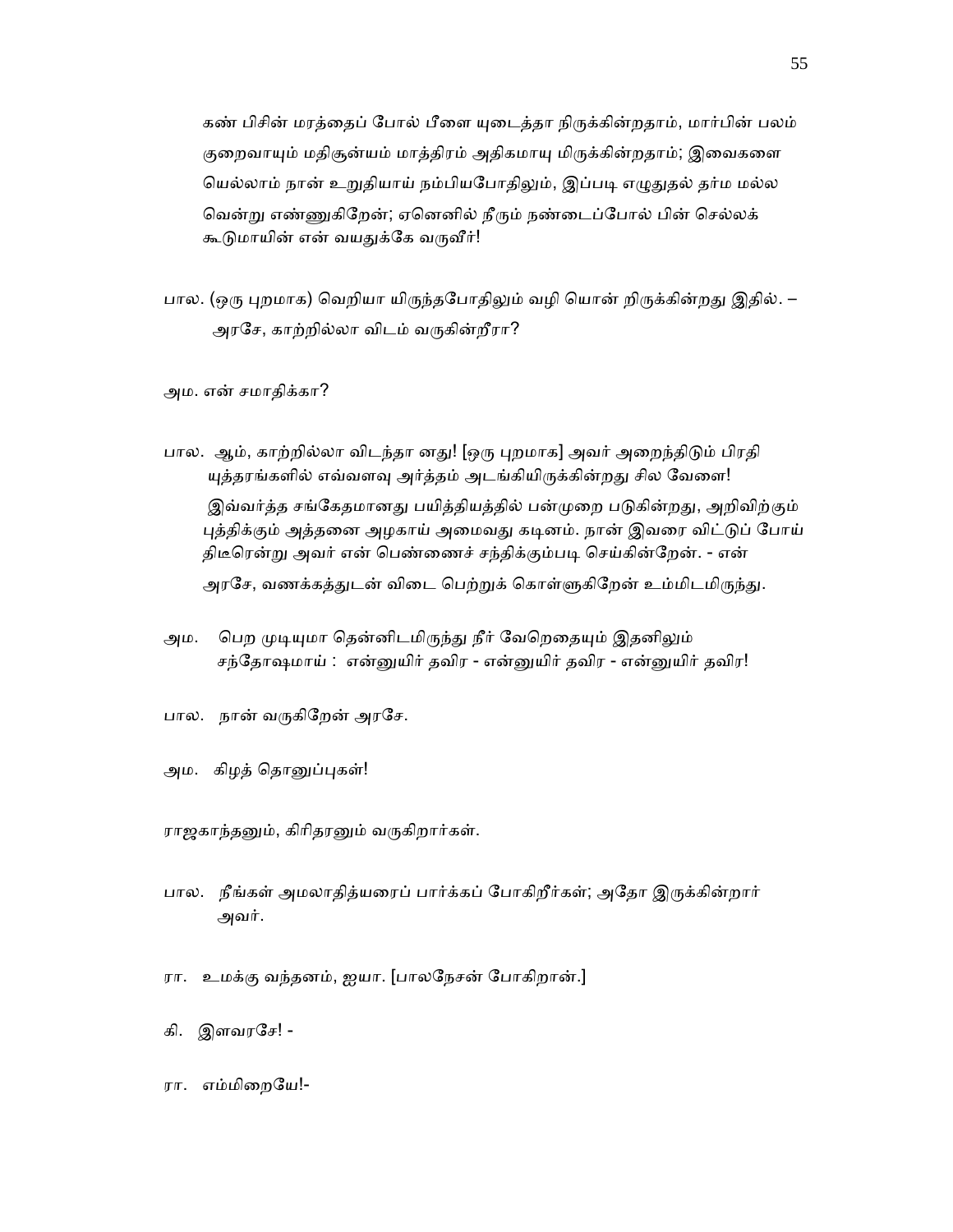- அம. என் சிறந்த நண்பர்காள்! எப்படி யிருக்கின்றாய் கிரிதரா? ஆ! ராஜகாந்தா! ஏனப்பா, எப்படி இருக்கின்றீர்கள் இருவரும்?
- ரா. உலகத்தவர் எல்லோரையும்போல் ஏதோ இருந்துகொண்டிருக்கிறோம்.
- கி. மிதமிஞ்சின சந்தோஷ ஸ்திதியி லில்லையென்று சந்தோஷிக்கிறோம், லட்சுமி கடைக்கண்ணாற் பார்க்கும் ஸ்திதியிலு மில்லை.
- அம. காலா லுதைக்கும் ஸ்திதியிலு மில்லை
- ரா. இரண்ᾌம் இல்ைல, அரேச.
- அம. ஆனால் இடையி லிருக்கின்றீர்போலும், அவளது கடாட்சத்தின் மத்தியில், அதிருக்கட்டும், -சமாசாரம் என்ன?
- ரா. வேறொன்று மில்லை, உலகம் நல் வழிக்குத் திரும்பி விட்டது.
- அம. ஆனால் பிரளயம் அணுகிவிட்டது தான்; ஆயினும் நீர் உரைத்திடும் சங்கதி உண்மையன்று. இன்னும் விவரமாய்க் கேட்டறிகிறேன். உம்மை தோழர்களே, எந்தக் கிரஹசார பலத்தால் இந்தச் சிறைச்சாலைக்கு வரும்படி உங்களுக்கு நேர்ந்தது?
- கி. இளவரசே, சிறைச்சாலையா?
- அம. குர்ஜரம் ஒரு சிறைச்சாலையே!
- ரா. ஆனால் உலகேம ஒன்ᾠதான்.
- அம. அது பெருஞ் சிறைச்சாலையாம்; அதில் அநேகம் இருட்டறைகள், சிற்றறைகள், கெவிகள் முதலிய விருக்கின்றன, குர்ஜரம் என்பது அவற்று ளெல்லாம் கேடுகெட்டது.
- ரா. நாங்கள் அப்படி எண்ணவில்லை, அரசே.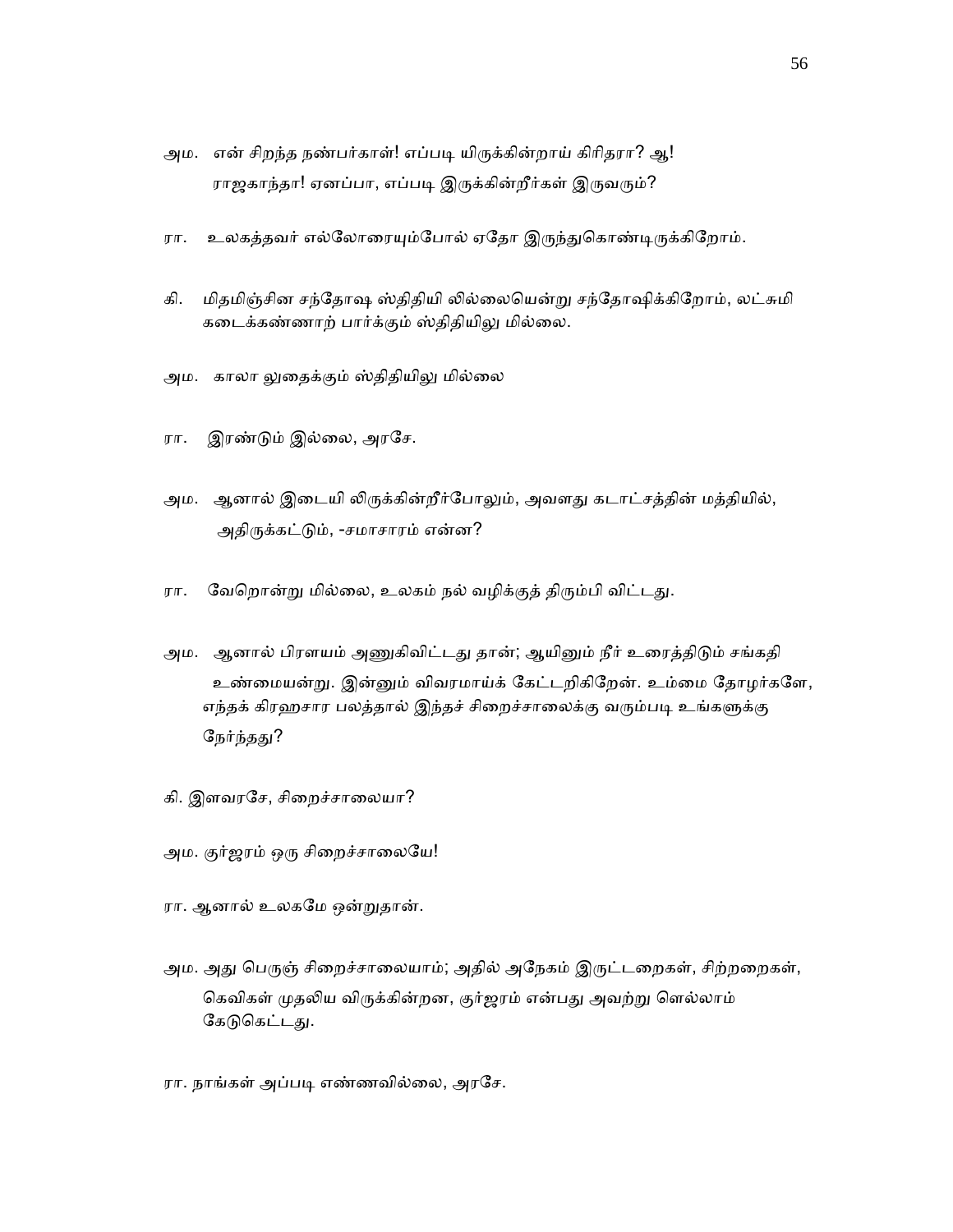- அம. ஆனால் உங்களுக் கப்படி யிராது. நல்லது என்பதும் அல்லது என்பதும் நம் மனத்தா லன்றி மற்றொன்றாலில்லை; எனக்கிது சிறைச்சாலையே.
- ரா. உமது ஆசைப் பெருக்கம் உமக்கு அப்படித் தோற்றச் செய்கிறது, உமது பெரிய மனத்திற்கு அது சிறுத்துக் காட்டுகின்றது.
- அம. ஈசனே! ஈசனே! என் மனம் மாத்திரம் கெட்ட கனவுகளால் பீடிக்கப்படாது நிம்மதியா யிருக்கு மாயின், மா வித்துக்குள்ளிருந்தும் மண்டலாதிபனென மகிழ்ந்திᾞப்ேபேன.
- கி. நிம்மதி யில்லா திருப்பதே பேராசையாம். ஏனெனில், பேராசைக்காரர்கள் தேடும் பொருள் எல்லாம் கனவின் சாயலேயாம்.
- அம. அக்கனவுகளே கணத்தில் மாறும் சாயையாம்.

--------

ரா. உண்மையே, ஆகவே நான் பேராசையை சாயையின் சாயையாக, அத்தனை இலேசும் அற்பமுமான விஷயமாக மதிக்கிறேன்.

இரண்டாவது அங்கம்: இரண்டாவது காட்சி

- அம. அங்ஙனமாயின் நமது பிச்சைக்காரர்களை உடல்களாகவும், பெரும் மன்னர்களையும் பேர்பெற்ற வீரர்களையும் அவர்களது சாயையாகவும் கொள்ளல் வேண்டும். அரண்மனைக்குப் போவோமா நாம்? என் ஆவிமீ தாணை, என் ஆராய்ந்தறியுஞ் சக்தி அதிக பலஹீனப்பட்டிருக்கிறது.
- ரா-கி. காத்திருக்கின்றோம் உங்கள் உத்தரவிற்கு.
- அம. அப்படி வேண்டாம். எனது காவலாளிகளுடன் உம்மையும் கணக்கிட எனக்கு விருப்ப மில்லை. உண்மையை உம்மிடம் கூறுமிடத்து, என்னைக் கடுங்காவலில் வைத்திருக்கின்றனர். ஆயினும் நமது பழைய நேய மார்கத்தில் கூறுங்கள், ஏது நீங்கள் சீலனபுரம் நாடியது?
- ரா. உம்மைக் காணும்பொருட்டு, அரசே ; வேறொரு காரணமில்லை.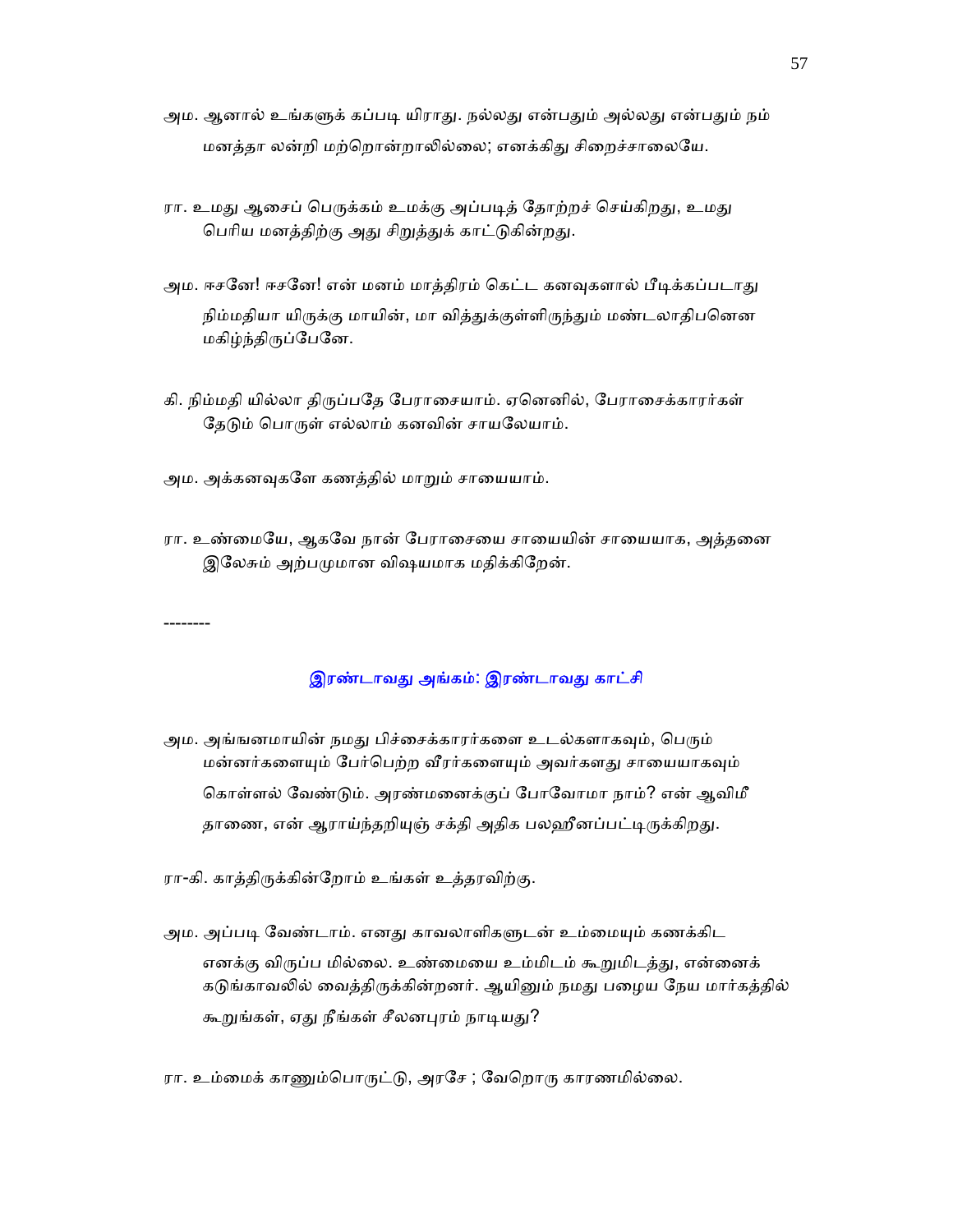அம. எல்லா மிழந்தவ னாயினும் நல் வார்த்தையிலும் நல்கூர்ந்தவனானேன் ! ஆயினும் உமக்கு வந்தனம் செய்கிறேன், உண்மை யில், பிரியநேயரே, என் நல்ல வந்தனம் உமக்கு நாணய மற்றதாகும். நீங்கள் வரவைழக்கப் பட்டீர்களல்லவா ? நீங்களாக வந்ததா, சுயேச்சையாக ? - வாருங்கள். உண்மையைக் கூறுங்கள் என்னிடம். வாரும், அது உதவாது, கூறும் !

கி. நாங்கள் என்ன சொல்லட்டும், அரசே?

அம. எது வேண்டினும், விஷயம் வெளியாகவேண்டும் அவ்வளவே ! நீங்கள் வரவழைக்கப்பட்டீர்கள். மறைக்க முயன்றும் மெய்ப்பிக்கின்ற ததை உமது முகம், உமது உள்ளத்தில் கள்ளத்தன மில்லை அதை முற்றிலும் மூடிட ; நமது நல்லரசரும் அரசியும் உம்மை வரவழைக்கார்கள், தெரியு மெனக்கு.

ரா. எதன் பொருட்டு அரசே?

- அம. ஆ ! அதை நீங்கள் எனக்குக் கூறவேண்டும். ஆயினும் நமது தொன்றுதொட்டு வந்த தோழமையின் பொருட்டும், இளமையின் ஒருமையின் பொருட்டும், அந்நாளிலிருந்து ஆதரிக்கப்பட்ட அன்பின் ஆணையின் பொருட்டும், என்னிலும் வல்லா னொருவன் உமக்கு எடுத்துக் கூறவல்ல எதன் பொருட்டும், உம்மீது ஆணைப்படி உண்மையைக்கூறும் நேராய், நீங்கள் வரவைழக்கப்பட்டீர்களா இல்ைலயா?
- ரா. [ஒருபுறமாக கிரிதரனுக்கு] நீ என்ன சொல்லுகிறாய்?
- அம. [ஒரு புறமாக] இது உதவாது, உம்மீது ஒரு கண்ணாகத்தானிருக்கின்றேன். என்மீது பிரிய மிருக்குமாயின் தூரத்தில் நில்லாதீர்கள்.
- கி. அரேச, உண்ைமேய, நாங்கள் வரவைழக்கப்பட்ேடாம்.
- அம. ஏனென்று கூறுகின்றேன் நான், நீங்கள் வெளியிடா வண்ணம் நானே முன்பு கூறிவிடுகின்றேன், மகாராஜாவும் மகாராணியும் உம்மிடம் கூறிய ரகசியமும் சிறிதுங் கெடாது. சில காலமாக - அது என்ன காரணம் பொருட்டோ அறியேன் நான் - மன மகிழ்ச்சி மட்டானவனாய், வேடிக்கை வினோதமெல்லாம் வெறுத்திருக்கின்றேன் ; மழுங்கிய என் மனத்திற்கு எல்லாம் மாறுபட்டுத்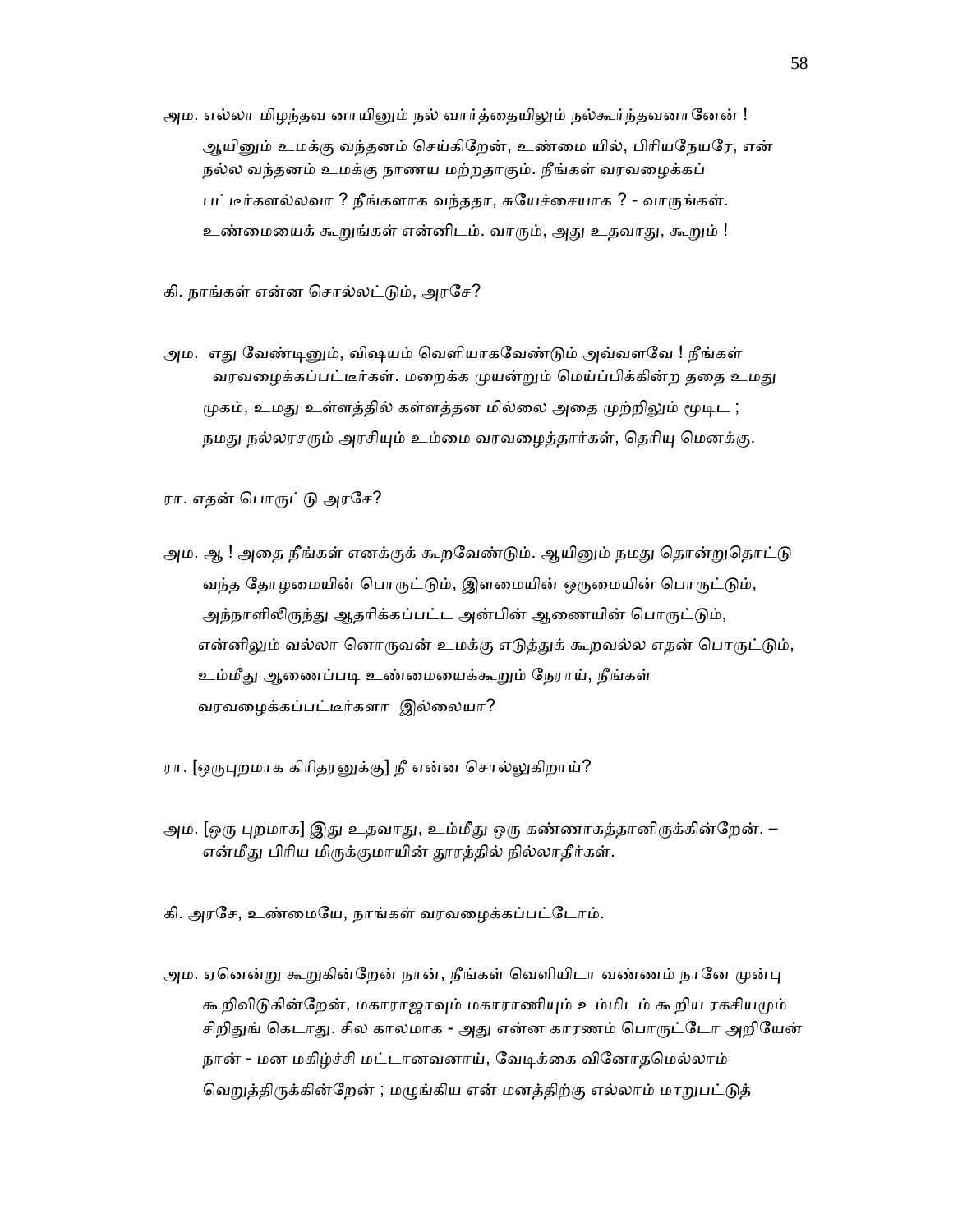தோன்றுகின்றது, இவ்வழகிய பூமண்டலம், இப்பூமி, கட்டாந்தரையாம் மூலையைப் போலவே காண்கிறது. இதனைக் கவர்ந்திருக்கும் ஒப்புயர் வற்ற இவ்வாகாயம், இவ் வாயு மண்டலம், கவின் பெறக் கவிந்து நிற்கு மிக ககனம், பொன்போற் பிரகாசிக்கும் நட்சத்திரங்கள் பொருந்திய வையத்திற்கோர் கூரைபோன்ற இவ்வானம், நோயும் நாற்றமும் நிரம்பிய ஆவிப் பெருக்கம் போலும் புலப்படுகின்றது என் கண்ணில். என்ன விசித்திரமான சிருஷ்டி இந்த மனிதன் ! புத்தியில் என்ன பெருமை பெற்றவன் ! கரை காணாத் திறமை யுடையவன் ! உருவத்திலும் சலனத்திலும் என்ன அருமையும் அழகு ᾙைடயவன் ! ெசய்ைகயில் ேதவைதேய ேபான்றவன் ! அறிவினில் சர்வக்ஞனாகிய சர்வேஸ்வரனுக்கும் எவ்வளவு ஒப்பாகின்றான் ! உலகத்திற் கோர் திலகம் ! ஜீவராசிகளுக்குச் சிகரம் போன்றவன் ! ஆயினும் எனக்கு மண்ணா மிம் மனிதன் என்னாம்? மனிதைனக் கண்ᾌ மகிழ வில்ைல என் மனம் : மாதைரக் கண்ᾌம் மகிழவதன்ᾠ, உங்கள் ᾗந்நைகயினால் நீங்கள் அவ்வாறு எண்ணுதாகத் தோன்றியபோதிலும்.

- ரா. அரசே, அப்படிப்பட்ட விஷயம் என் எண்ணத்தில் ஏது மில்லை.
- அம. பிறகு ஏன், நான் 'மனிதனைக் கண்டு மகிழவில்லை என் மனம்' என்று கூறியபொழுது நகைத்தீர்கள்?
- ரா. மனிதனே உமக்குத் திருப்திகரமா யில்லாவிட்டால், வேஷதாரிகள் உம்மிடம் என்ன மாியாைத ெபறப்ேபாகிறார்கெளன்ᾠ எண்ணிேனாம்; வழியில் அவர்களைச் சந்தித்தோம், தங்களைக் கண்டு வழிபாடு செய்ய இங்கு வருகிறார்கள் அவர்கள்.
- அம. அரசன் வேடம் புனை பவனுக்கு அதிக நல்வரவு கூறுவேன், பகுதிப் பணத்தைக் பெறுவார் அப்பார்த்திபன் என்னிடமிருந்து; கடும் போரஞ்சா வீரன் தன் கத்தியையும் கேடயத்தையும் உபயோகித்துக் காட்டுவான்; காதலனது கவலையும் கண்ணீரும் வீணாய்ப் போகாது; பரிஹாசக்காரன் தன் பாடத்தைத் தடங்களின்றி முடிப்பான்; விதூஷகன் அனைவரையும் வயிறு குலுங்கும்படி நகைத்திடச் செய்வான்; ஸ்திரீ வேஷம் தரிப்பவன் தன் மனத்தை வெளிப்படையாய்ச் சொல்லட்டும், இல்லாவிடின் அதன்பொருட்டு அகவல் நிற்கவேண்டி வரும் என்ன வேஷதாரிகள் இவர்கள்?
- ரா. தாங்கள் அதிகமாய் மெச்சிச் சந்தோஷ மடைந்த பட்டணத்து கீர்த்திபெற்ற ேவஷதாாிகேள.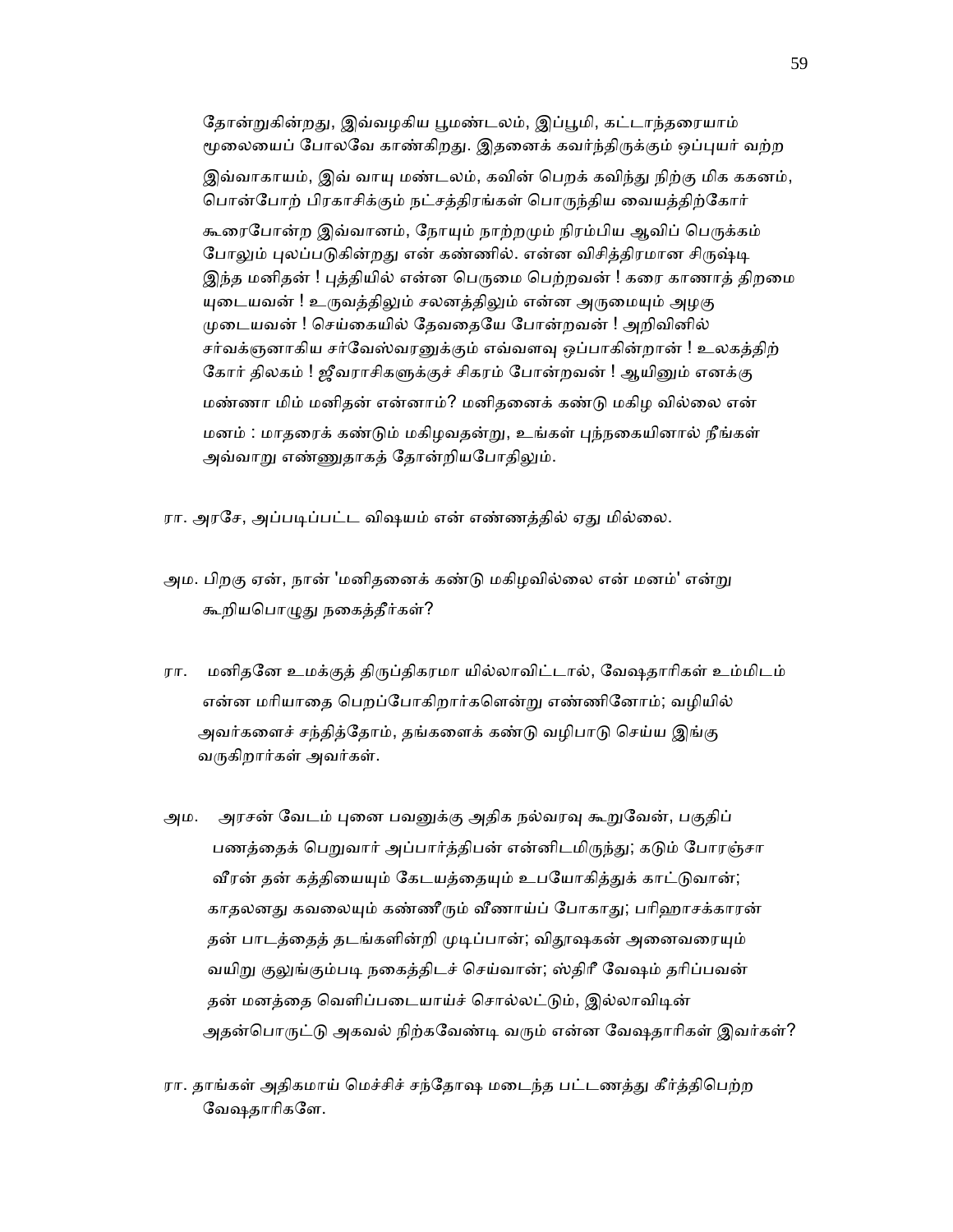- அம. அவர்கள் வெளிப் பிரயாணம் போம்படி எங்ஙனம் நேர்ந்தது? கௌரவத்திலும் வரும்படியிலும் இரண்டிலும் அவ்விடமே மேம்பட்டிருந்தனரே!-
- ரா. புதிதாய் வந்த ஏற்பாட்டினால் அவர்கள் அவ்வூரைவிட்டு வெளியே ஏகவேண்டி வந்தெதன, எண்ᾎகிேறன்.
- அம. நான் அவ்வூரி லிருந்தபொழுது மதிக்கப்பட்டதுபோல் அவ்வளவு மதிக்கப்படுகின்றனரா? அவர்களைப் பார்க்கவேண்டி ஜனங்கள் ஆவலுடன் ேபாகின்றனரா?
- ரா. இல்லை, அப்படி யில்லை.
- அம. அது எப்படி நேர்ந்தது? துருப்பிடித்துப் போயினரா என்ன?
- ரா. இல்லை, அவர்கள் என்னவோ முன்புபோல்தான் முயற்சி யுடையவர்களா யிருக்கின்றனர்; ஆயினும் அரசே, இப்பொழுது சிறு பிள்ளைகளின் சபை யொன்று ஏற்பட்டிருக்கின்றது; சிறிய மொட்டைகள்; கீச்சுக் குரலினால் கூச்சலிட்டுப் பேசுகின்றனர், அதன்பொருட்டு அவர்கள் பெறும் கரகோஷம் கொஞ்சம் அல்ல; இவர்கள்தான் இப்பொழுது மோப்பம்; மேடையின் மீதேறி இவர்கள் கூக்குர லிடுவதினால், கூர்மையான வாட்களை யேந்தும் பழய வேஷதாரிகளும், மரக்கத்தியைக் கையிற் பிடிக்கும் இப்பிள்ளைகளுக் கஞ்சி, அங்கே தலையெடுக்கின்ற தில்லை.
- அம. என்ன, சிறு பிள்ளைகளா அவர்கள்? கவர்களை யார் காப்பாற்றுகின்றது? அவர்கள் குரல் மாறிய பிறகும் இக்கூத்தாடுந் தொழிலைப் புரிவார்களா? நல்ல வயதாய பிறகும் நாடக மாடுந் தொழிலையே மேற் கொண்டிருப்பார்களாயின் - வரும்படி அதிகம் வராவிட்டால், வெகுவாய் அவ்விதமே செய்வார்களென நம்புகிறேன் - தாங்கள் இனி யடையப்போகின்ற ஸ்திதியைக் குறித்து, தங்களைக் கொண்டே இழித்துப் பேசும்படி ெசய்கின்றனெரன அவர்கைளப் பழியார்களா?
- ரா. உண்மையில், இரண்டு பக்கத்திலும் சச்சரவிற் குறை வில்லை, தேசத்தார்களும் அவர்களைச் சண்டை போடும்படி தூண்டி விடுவதில் பின்வாங்குவ தில்லை.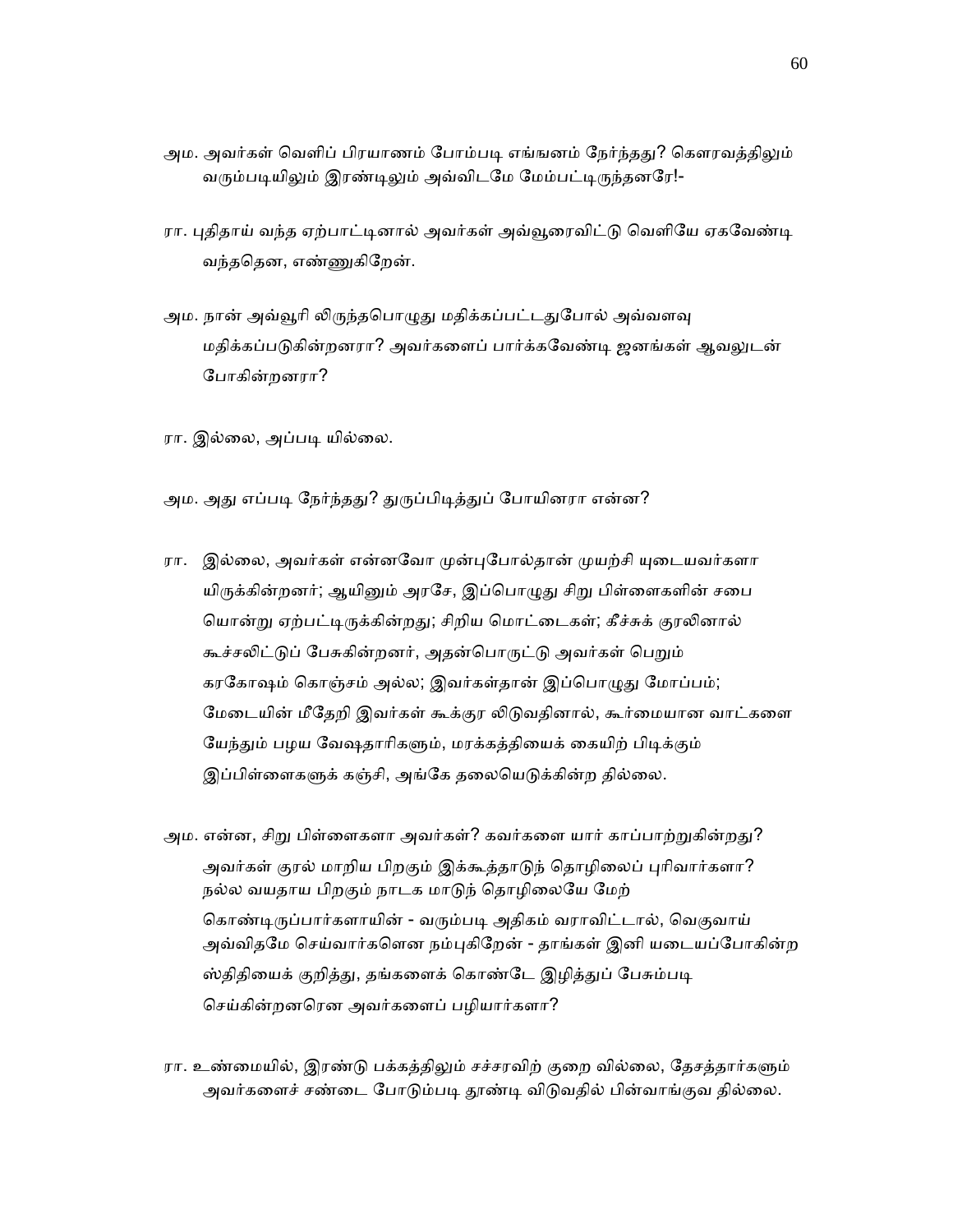கொஞ்ச காலம் நாடக கர்த்தாவும், வேஷதாரியும் இவ்விஷயத்தைக் குறித்து நடுத்தெருவில் சச்சரவிட்டா லொழிய, நாடகத்தைக் கவனிப்பார் ஒருவரு மில்லா திருந்தது.

அம. இப்படியும் இருக்குமா?

- ரா. ஓ! இவ்விவாதத்தில், தலை மண்டைகள் வேண்டியமட்டும் உருண்டன.
- அம. சாதாரணமாக சிறுபிள்ளைகளே ஜெயிக்கின்றனரா?

ரா. ஆம், அப்படித்தான் அரசே; பீமசேனன் தடுத்தாலும் பிரயோஜன மில்லை.

- அம. அது அவ்வளவு ஆச்சரியமன்று. ஏனெனில், எனது சிற்றப்பன் குர்ஜரத்தின் மன்னனாய பிறகு, முன்பு என் தந்தை உயிரோடிருந்தகால் அவரை நங்கு காட்டி நகைத்த ஜனங்கள், இப்பொழுது அவரது சிறிய படமொன்றிற்கு இருபது, நாற்பது, ஐம்பது, நூறு பொன் விலை கொடுத்து வாங்குகின்றனர். ஈசன்மீதாணைப்படி, சுபாவத்திற்கு மேலான சூட்சுமம் இதில் ஏதோ இருக்கின்றது, கலைஞானம் அதைக் கண்டுபிடிக்கக் கூடுமாயின்! [உள்ளே தாரை சப்தம் கேட்கின்றது.]
- கி. அேதா ேவஷதாாிகள்.
- அம. தோழர்களே, நல்வரவு அழைக்கின்றேன் உம்மைச் சீலனபுரம் வாருங்கள், உமது கைகளைத் தாருங்கள்; நல்வரவின் மேல்வேஷம் இம்மரியாதை யெல்லாம். இவ்வேடமெல்லாம் நான் பூணவேண்டும், இல்லாவிடின் வேஷதாரிகளுக்கு நான் கடைமைப்படி வெளிப்படையாய் நல் வரவு கூறும்பொழுது, உம்மை விட அவர்களுக்கு அதிக மரியாதை செய்வதுபோல் தோன்றும்; வாருங்கள்---- ஆனால் சிற்றப்பனாகிய தந்தையும் சிற்றன்னையாகிய மாதாவும் மோசம் போயிருக்கின்றார்கள்.

கி. எதில், எமதரேச?

அம. வட மேற்கில் மாத்திரம் வெறி பிடித்திருக்கின்றது எனக்கு; தென்றல் வருங்கால் தெரிவேன் கழுகுக்கும் கைவாளுக்குமுள்ள பேதம்.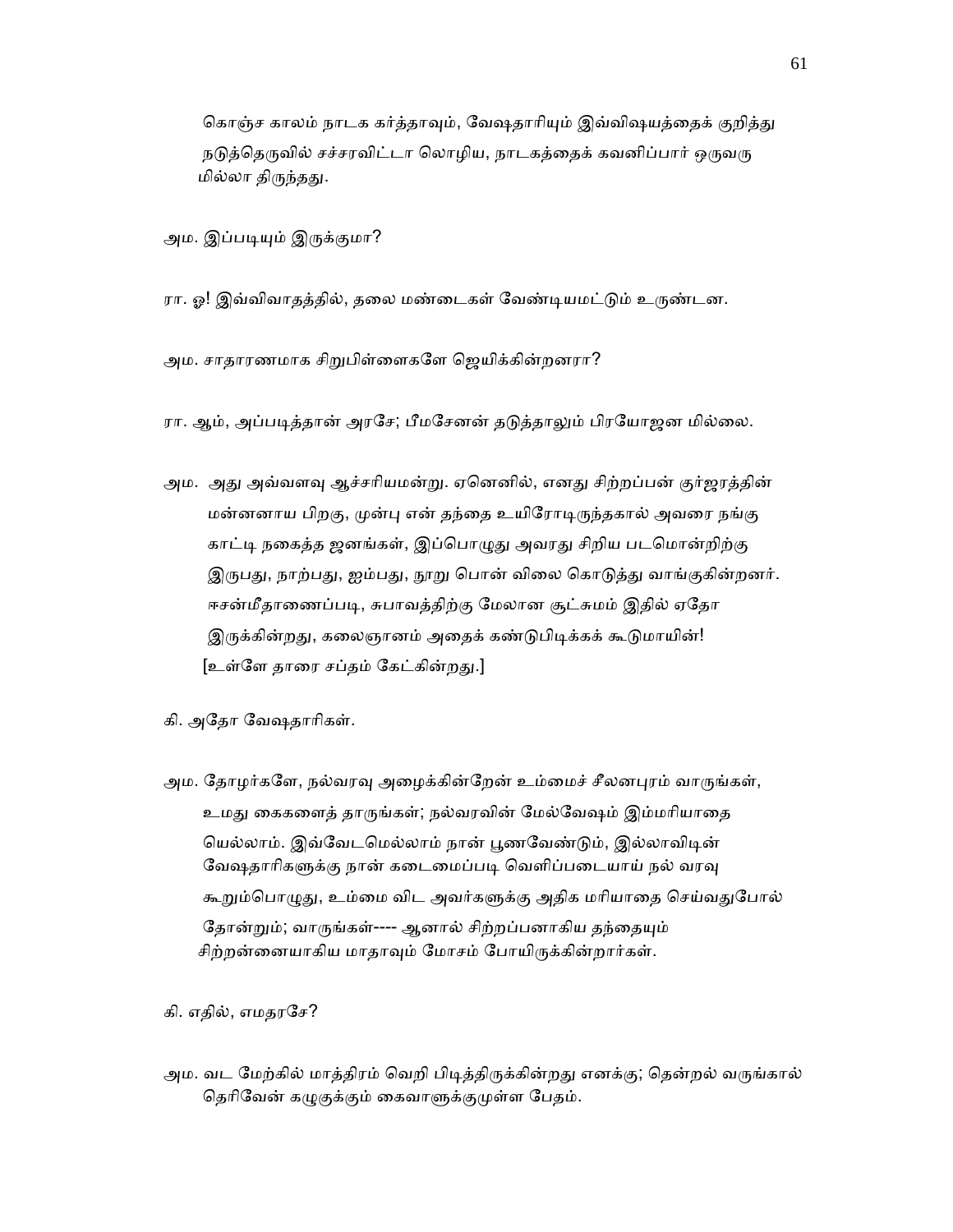மறுபடியும் பாலநேசன் வருகிறான்.

பால. நேசர்களே! உமக்கு நல்வரவு.

- அம. கேள் கிரிதரா, நீயும் ராஜகாந்தா, ஒவ்வொரு காதருகில் ஒருவன்; அதோ பெரிய குழந்தை யொன்று வருகின்றதே கண்டீரா? அது இன்னும் சப்பாணிப் பருவத்தில்தா னிருக்கின்றது.
- ரா. கிழவனானால் மறுபடியும் சப்பாணி யாகவேண்டியதுதான் குழவிக ளாகிறார்கள் கிழவர்கள் இரண்டாம் முறை என்று கூறுகிறார்களே.
- அம. நான் ஜோசியம் சொல்லுகிறேன் பாருங்கள், வேஷதாரிகளைப் பற்றிப் பேச வருகின்றார் அவர். - நீ கூறுவது சரியே: திங்கட்கிழமை காலைதான்; அப்பொழுதுதான், சந்தேகமில்லை.

பால. அரசே, உமக்கு ஒரு சமாசாரம் சொல்ல வந்தேன்.

- அம. ஐயா, உமக்கு ஒᾞ சமாசாரம் ெசால்ல வந்ேதன். காளிதாசன் காலத்திேல ேவஷதாாிகள்,-
- பால. வேஷதாரிகள் இங்கு வந்திருக்கின்றார்கள், அரசே,
- அம. புஸ்! புஸ்!-
- பால. சத்தியமாய், அரேச,-

அம. ஒவ்வொரு வேஷதாரியும் தன் கழுதைமீ தேறி வந்தான்,-

பால. உலகத்தில் நாடகத்தில் இவர்கள் ஒப்புயர் வற்றவர்கள், சோக ரசத்திலாவது, ஹாஸ்ய ரசத்திலாவது, வீர ரசத்திலாவது, சோக வீர ரசத்திலாவது, வீர ஹாஸ்ய ரசத்திலாவது, சோஹ ஹாஸ்ய வீர ரசத்திலாவது, எது வேண்டினும் ஆடுவார்கள். காட்சி பார்க்கத் தக்கது, கானம் கேட்கத் தக்கது. ஒரு காளிதாசன் என்ன, பவபூதி என்ன, கஷ்டமல்ல அவர்களுக்கு. எழுதியவாறே பேசுவதற்காவது வாயில் இஷ்டப்படி இசைப்பதற்காவது இவர்கள்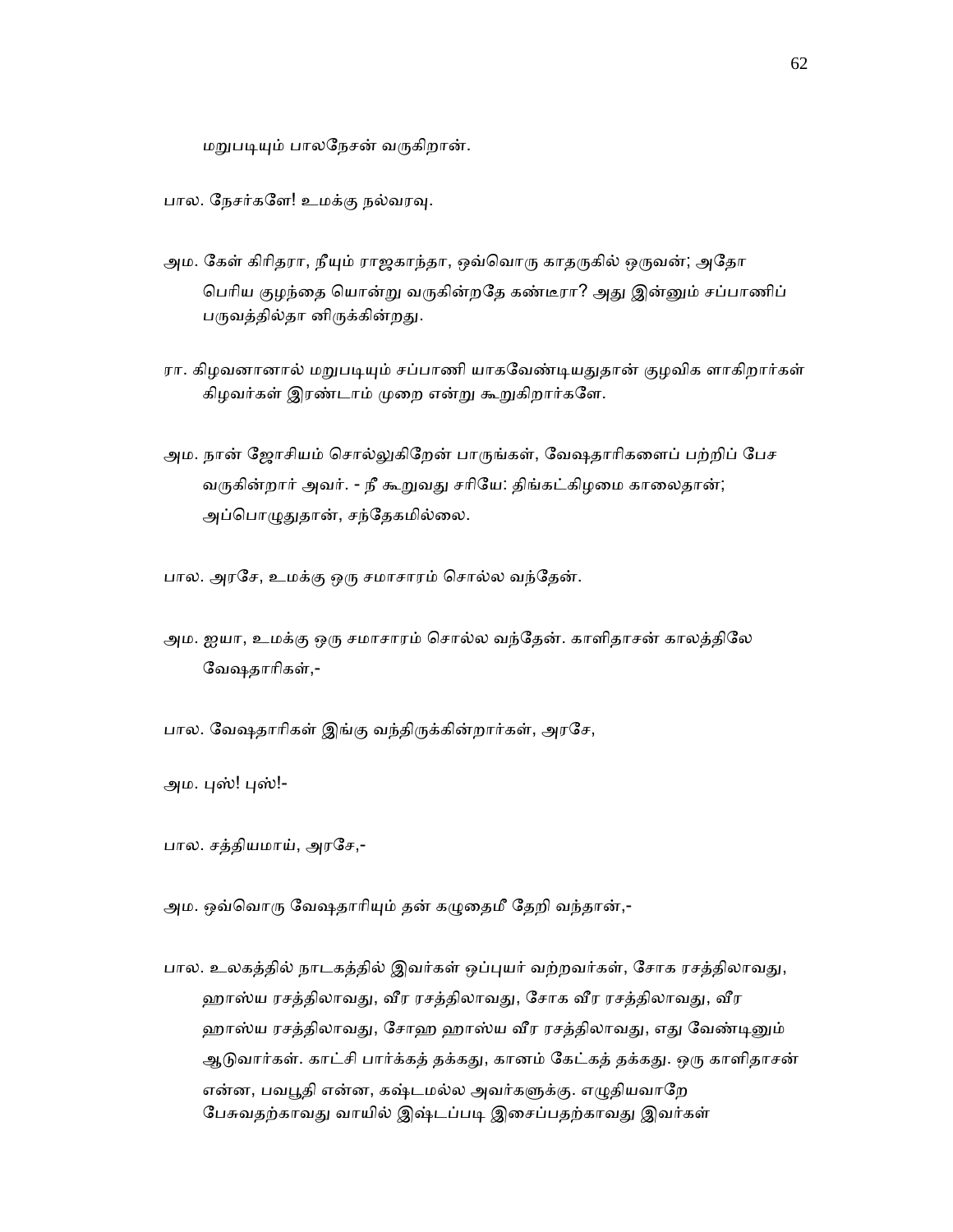இைண யில்லாதவர்கள்.

அம. ஆ குற்றால மன்னா! நீ, ெபற்றேத பாக்கியம்!

பால. என்ன பாக்கியம் ெபற்றான், அரேச?

அம. ஏன்?

"கன்னியொருத்தியே காதலர் வேறிலை தன்னுயி ரெனவே, தரணியிற் காத்தான்."

பால. [ஒரு புறமாய்] எந்நேரமும் என் பெண்தான்.

அம. ஏன் குற்றாலமன்னா, கூறிய துண்மைதானே?

பால. குற்றால மன்னனென வென்னைக் கூறுவதானால், தன்னுயிரெனவே தரணியிற் காக்கும் பெண்ணொருத்தி யிருக்கின்றாள் எனக்கு.

அம. அப்படி யிருக்கவேண்டிய அவசிய மில்லை.

பால. பிறகு எது அவசியம் அரசே?

அம. ஏன்!-

"அயனார் விதித்த பயனே யாக" அதற் கப்புறம் உமக்குத் தெரியுமே, ஐயா-"வருவது வந்தது, கருதிய வண்ணம்." அதற் கப்புறம் அந்த அகவலை எடுத்துப் பார்த்தால் தெரியும், அதோ பாரும் எனது சுருக்கம் வருகின்றது.

நான்கு ஐந்து வேஷதாரிகள் வருகிறார்கள்.

வாருங்கள், ஐயா! வாருங்கள் எல்லோரும்; மிகவும் சந்தோஷம், கேஷமந்தானே? வாருங்கள் நேசர்களே! ஓகோ! என் பழய நேசனே, முன்பு பார்த்ததற்கு இப்பொழுது முகத்தில் உனக்கு ஒன்று அதிகமா யிருக்கின்றதே, குர்ஜரத்தில் செலுத்த வேண்டிய தீட்சை ஏதாவதுண்டோ? ஆஹா! வாரும், அம்மா, வாரும். முன்னைவிட தாங்கள்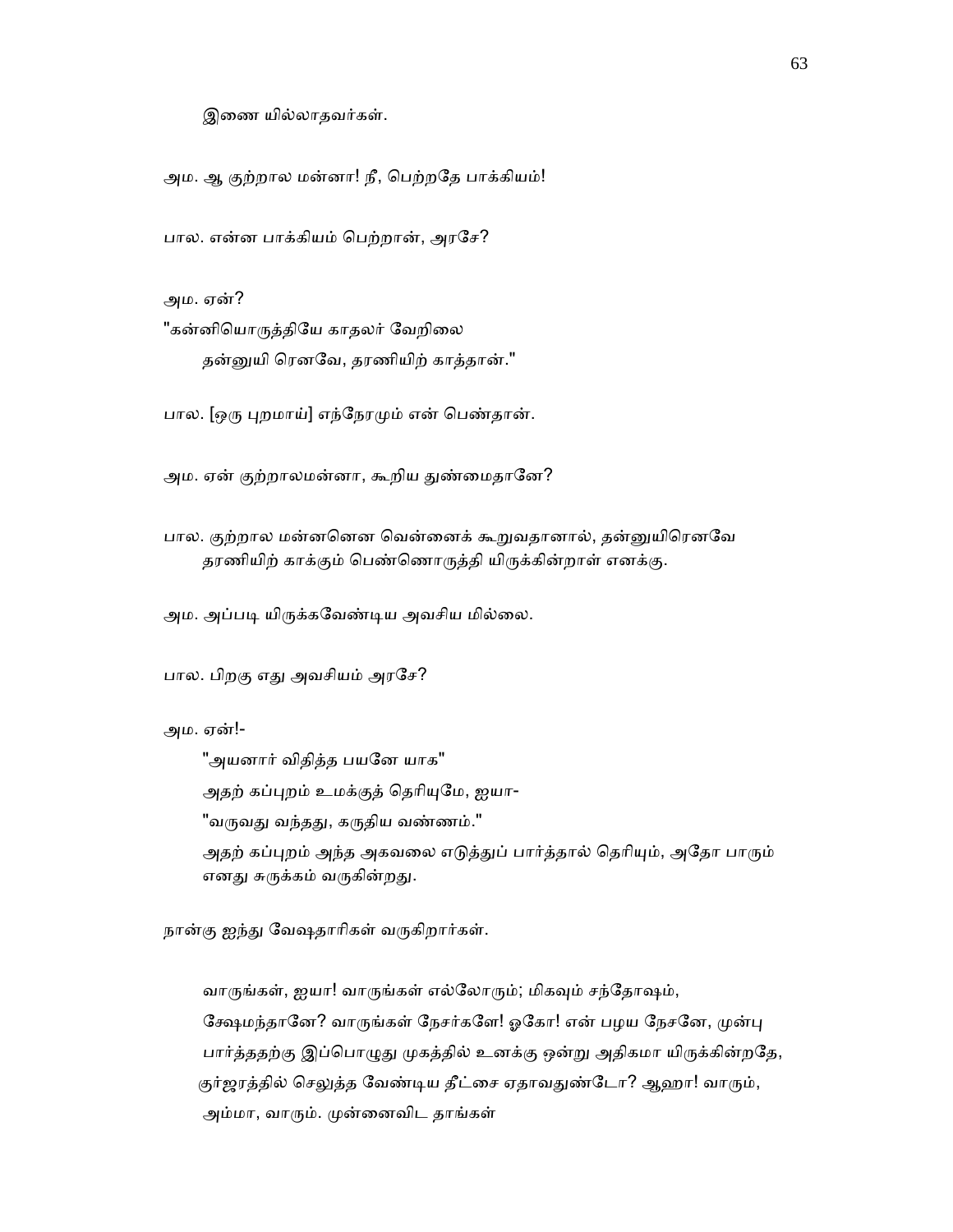இரண் டங்குலம் உயர வளர்ந்திருக்கின்றாற்போ லிருக்கின்றதே. குரல் எப்படி யிருக்கின்றது? முன்புபோ லிருக்கின்றதா, ஏதாவது உடைந்து விட்டதா? வாருங்கள் எல்லோரும், உடனே ஆரம்பிப்போம். ஏதாவது ஒன்று சொல்லும், பிராணேசபுரத்து பைரி விடுபவர்களைப்போல் கண்டதின்மீ தெல்லாம் பாய்வோம். உடனே ஏதேனும் கேட்போம்; ஏதோ பார்ப்போம் உங்கள் திறத்தை, ஆரம்பியுங்கள், நல்ல ரச மடங்கிய அகவல் ஒன்று.

மு.வே. எம்மிறையே, எதைக் கேட்க விரும்புகின்றீர்?

அம. என்னிடம் ஒரு முறை ஒப்புவிக்கக் கேட்டிருக்கின்றேன் ஒரு அகவல்,

ஆனால் அது ஆடப்படவில்லை; ஒரு வேளை, ஒரே முறை, ஆடி யிருக்கலாம்; அந்நாடகம் பலருக்கு ருசிக்கவில்லை. ஆனால் நானறிந்தபடியும் என்னிலும் சான்றோர் கூறியபடியும், சிறந்தவோர் நாடகம்; அங்கங்களெல்லாம் அழகாய் வகுக்கப்பட்டு மிகுந்த புத்தி சாதுர்யமாய் எழுதப்பட்டது. எனக்குக் கியாபக மிருக்கின்றது, ஒருவன், வசனத்தில் உப்பில்லை ருசிக்க, நாடக கர்த்தாதான் ரசிகன் என்று காண்பித்திட இன்னும் அலங்கார வர்ணனை அதிகமாய் எழுதியிருக்கவேண்டும், உள்ளபடி உண்மையாய் வர்ணித் திருக்கின்றது, இனிமையாயும் ஒழுங்காயும் அதிக அழகாயிருந்த போதிலும் ரசமாயில்லை என்று கூறினான். அந்நாடகத்தில் ஒரு பாகம் எனக்கு மிகவும் விருப்பமா யிருந்தது. சஞ்சயன் திருதராஷ்டி ரனுக்குக் கூறுவது, பதினைந்தாம் நாள் யுத்தத்தைப்பற்றி, துரோணர் இறந்தவுடன் அஸ்வத்தாமன் செய்கையைப்பற்றி, அது உனது கியாபகத்தி லிருந்தால் சொல். இங்கிருந்து ஆரம்பம் ெசய் - உம் - கியாபகப்பᾌத்திப் பார்க்கின்ேறன்.

அடேல றைனய அஸ்வத் தாமன்

விடவே பிதாவுயிர் விளைந்த தெனுமொழி,-

அப்படியல்ல, அஸ்வத்தாமன் என்றுதான் ஆரம்பிக்கின்றது:-

அடேல றைனய அஸ்வத் தாமன்

கடலேழு மொன்றாய்க் கறங்குவ போலும் அழுதன னரற்றினன் புழுதியிற் புரண்டனன் மண்ணிடை வேந்தர்கள் வாய்விட் டழுதனர் விண்ணிடைத் தேவர்கள் வெதும்பியே சோர்ந்தனர் இங்ஙன மாகப் போங்கு மனத்தினைத் தேற்றின னெழுந்தான் கூற்றெனக் கொதித்கான் வானவர் வாழ்ᾫம் ைவயᾙ மின்ேற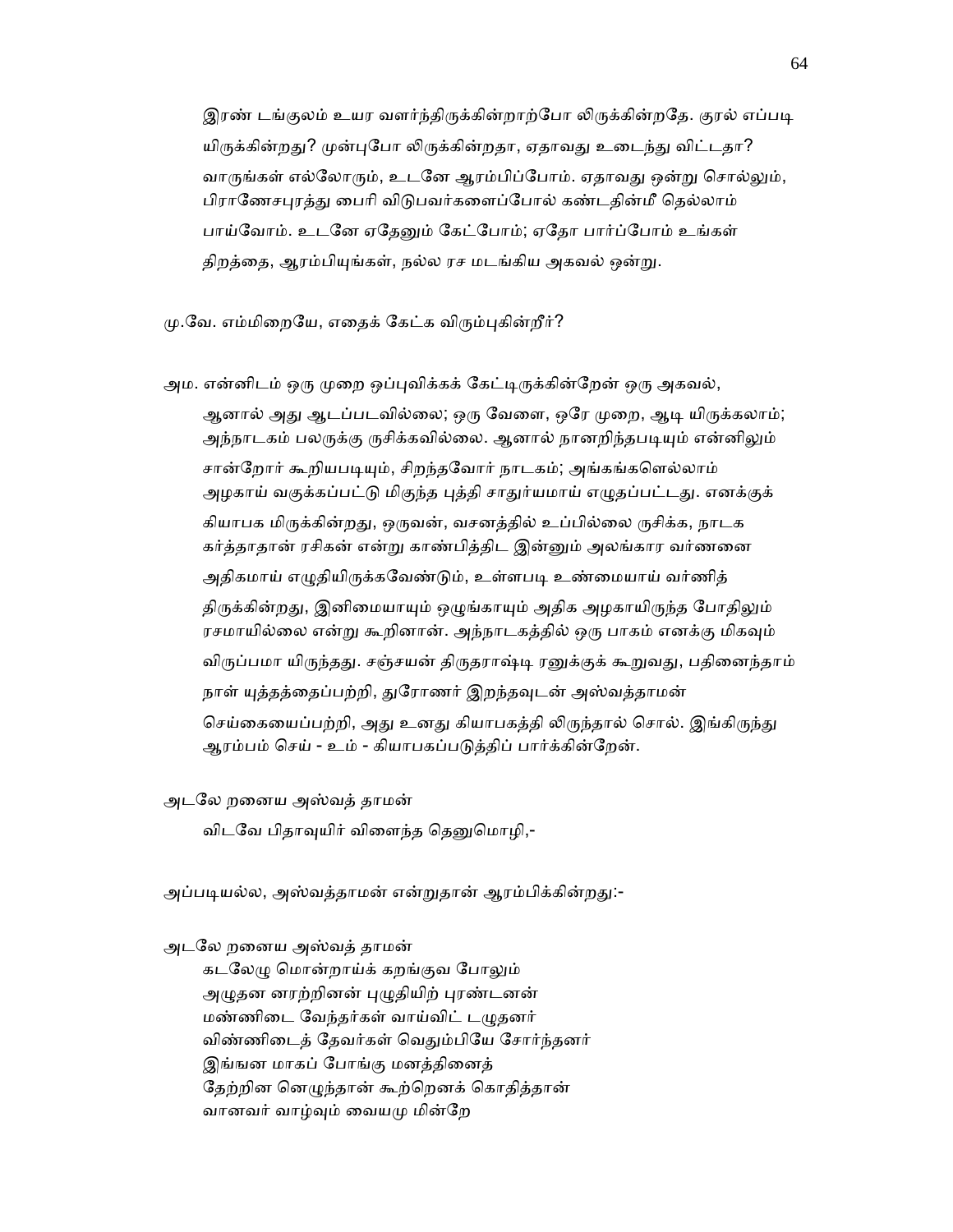கானமாக் காண்ேபன் கணமதி னின்ேற ஈரேழ் புவனமும் இதோமுடித் தேனெனக் காரேழு மொன்றாக் கலந்திழி வதுபோல் அச்சுற எவருங் கைச்சிலை யேந்தி

 ஏதிலா ெனந்ைதையச் சூதினிற் ெகான்ற திருட்டுத் தூய்மன் சிரமுடற் பிரித்தே உருட்டி யெறிவேன் இருட்டுமுன் என்றே கந்தேன ெயன்ன வந்தனன் ேபார்க்களம்.

அதற் கப்புறஞ் சொல்.

பால. அரசிளங் குமரா, நன்றாய் ஒப்புவித்தீர், திருத்தமாய் அர்த்தம் வெளிப்பட.

 ᾙ.ேவ. இங்ஙனம் தாமன் ெபாங்கு மனத்தனாய்ப் போர்முக நாடிக் கார்முகம் வளைத்தான் ஏற்றின னாைண சீற்றமீக் ெகாண்டான் அம்பரத் தும்பர் தம்பித் திருந்தனர் ஈண்டீ தறிந்த பாண்டவர் கலங்கிப் பரந்தா மன்பாற் பயந்தன ரடைந்து ஐயவீ தென்னோ அறைகுதி யென்ன ெசய்வைக ெதாிவான் ெசப்ᾗவன் தாமன் தாதை யிறக்கவும் வேதை மிகுந்திடக் கோதிலா லுமையெலாங் கொல்லவே நாடினன் சாக்கிரதை நீவிர் சாக்கிரதை யென்ன காக்க ᾫயிர்ேபாற் கண்ண னிᾞந்திட ஏக்க நமக்ேக ெனன்ன ெவண்ணிேய களக்கமி ெனஞ்சினர் களத்திைடச் ேசர்ந்திடக் கண்டனன் தாமன் கண்களிற் ெபாறிெயழ எண்டிசை பொடிபட அண்டமும் அதிர்தர அாிேய ெறனேவ ஆர்ப்பாித் தனன்பின் சிரித்தனன் இன்னது தெரிந்தவ ணிருந்த சாகர மென்னச் சந்தித்த சேனை யோகத் திருப்பபோல் யூகத் தசைவற நின்றது வீரர் குன்றின ராவி நெற்றிக் கண்ணனாற் பற்றலர் புரந்தீப் பற்றிஉ யழித்தருள் தற்பர னிவனே பாராழி காலம் நேர்ந்ததோ வின்று எவாிவ ைனத்தᾌத் ெததிர்த்திட வல்லார் சிவன்செய லிதுவோ செப்புவ தென்னென சிந்தித் தசைவற் றந்தரத் தும்பர்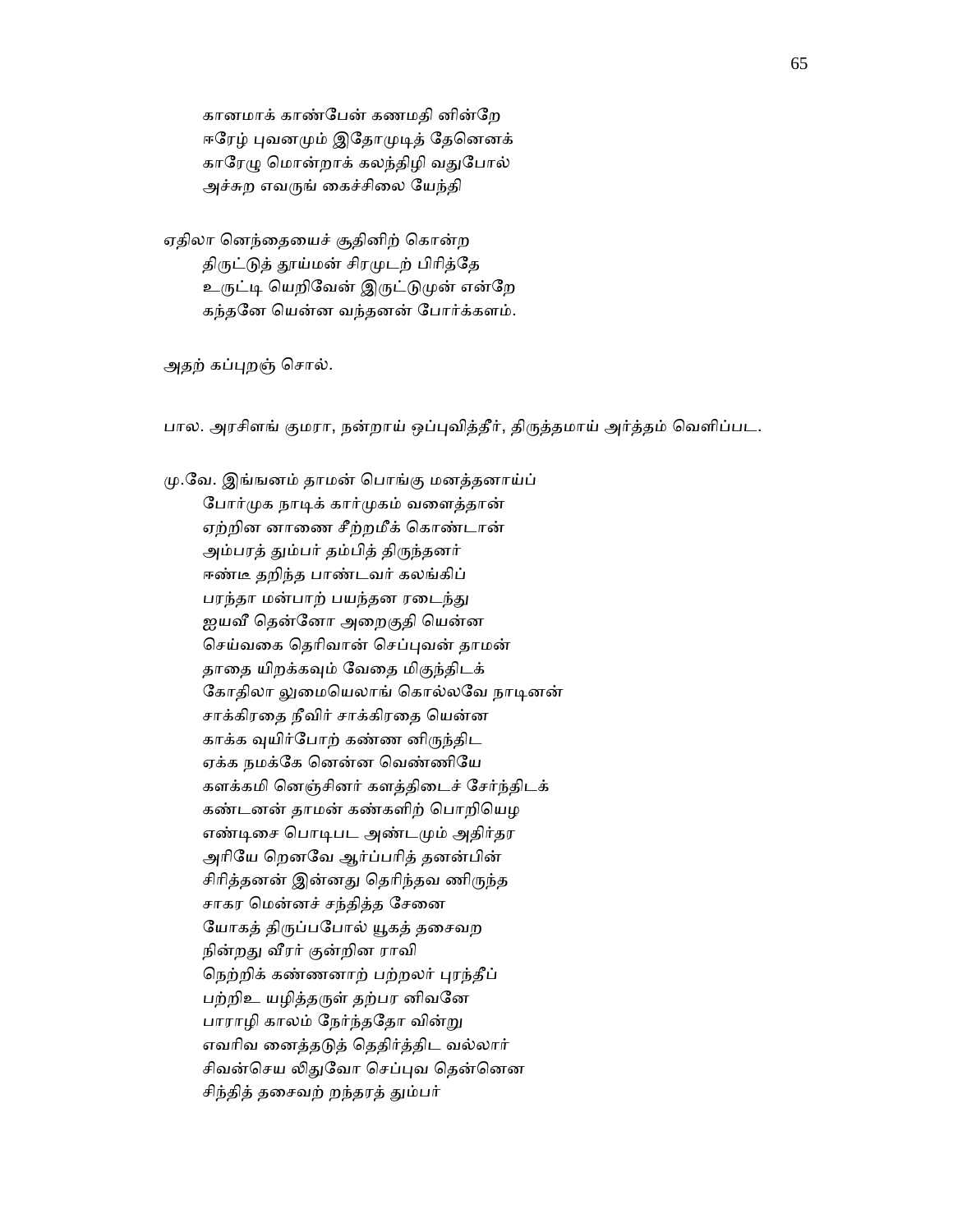நின்றனர் வீரங் குன்றா வீரன் கண்டாித் தாமன் காலாக்னி ெயன்ன மண்ᾊய சீற்ற மாறா னரவக் கொடியோன் றன்னைக் கடிதடைந் தையகேள் பாண்டவ ரைவரும் பாரினி லின்று மாண்டிடாப் பழிசெய் மதிகெடுந் தூய்மனும் நால்வகைச் சேனையும் கால்வழி யுடனே ஆலகா லந்தைனப் ேபாலேவ யாமிக் கோலமா ருக்கிரக் கொடியநா ராயணம் என்னுயர் வாளியா லொன்னல ராவியை யேற்றுவேன் வானிடை யேற்கரு மென்றுயர் மாற்ᾠேவ ெனன்னச் சாற்றினன் மாற்றம்.

பால. இது மிகவும் பெரிதா யிருக்கின்றது.

- அம. ஆனால் உமது தாடியுடன் அம்பட்டனிடம் அனுப்புவோம், அதை நீ சொல் அப்புறம். அவர் விரும்புவது ஒரு டப்பான், அல்லது டம்பாச்சாரி கதை, இல்லாவிட்டால் அவருக்குத் தூக்கம் வரும். சொல் அப்புறம், அஸ்வத்தாமன் வᾞமிடத்திற்கு வா.
- மு. வே. பரிவுள தந்தையி னருமுயிர் பிரியவும் விரிதரு தன்றுயர் தரணியிற் றாளான்.

அம. 'தரணியிற் றாளான்' !

பால. நன்று நன்று ! 'தரணியிற் றாளான்' என்று கூறியது மிக நன்று.

மு. வே. கோதிலாத் தாமன் ஒதிய கேட்டு வணங்கா முடியோன் றணிந்தனன் றன்றுயர் கணங்கொள் கௌரவர் கல் என வொலித்தார் இன்னது நிற்க முன்ன ரெழுந்திடுங் கொல் லரித்தாமன் பல்லினைக் கடித்து வெல்லத் துடிக்க வில்லை யெடுத்து மெல்ல வளைத்து விளங்குநாண் பூட்டி சொல்லரு முக்கிரத் தூயநா ராயண அத்திரந் தன்னைக் கைத்தலம் பிடித்து நினைவினிற் பூசை கனிவிற் புரிந்துதன் குரவனைக் கொன்ற கரவ னிறக்கவும் பஞ்சவ ரைவரும் பஞ்செனப் பறக்கவும் ஆங்கவர் படையுயிர் நீங்கி யழியவும்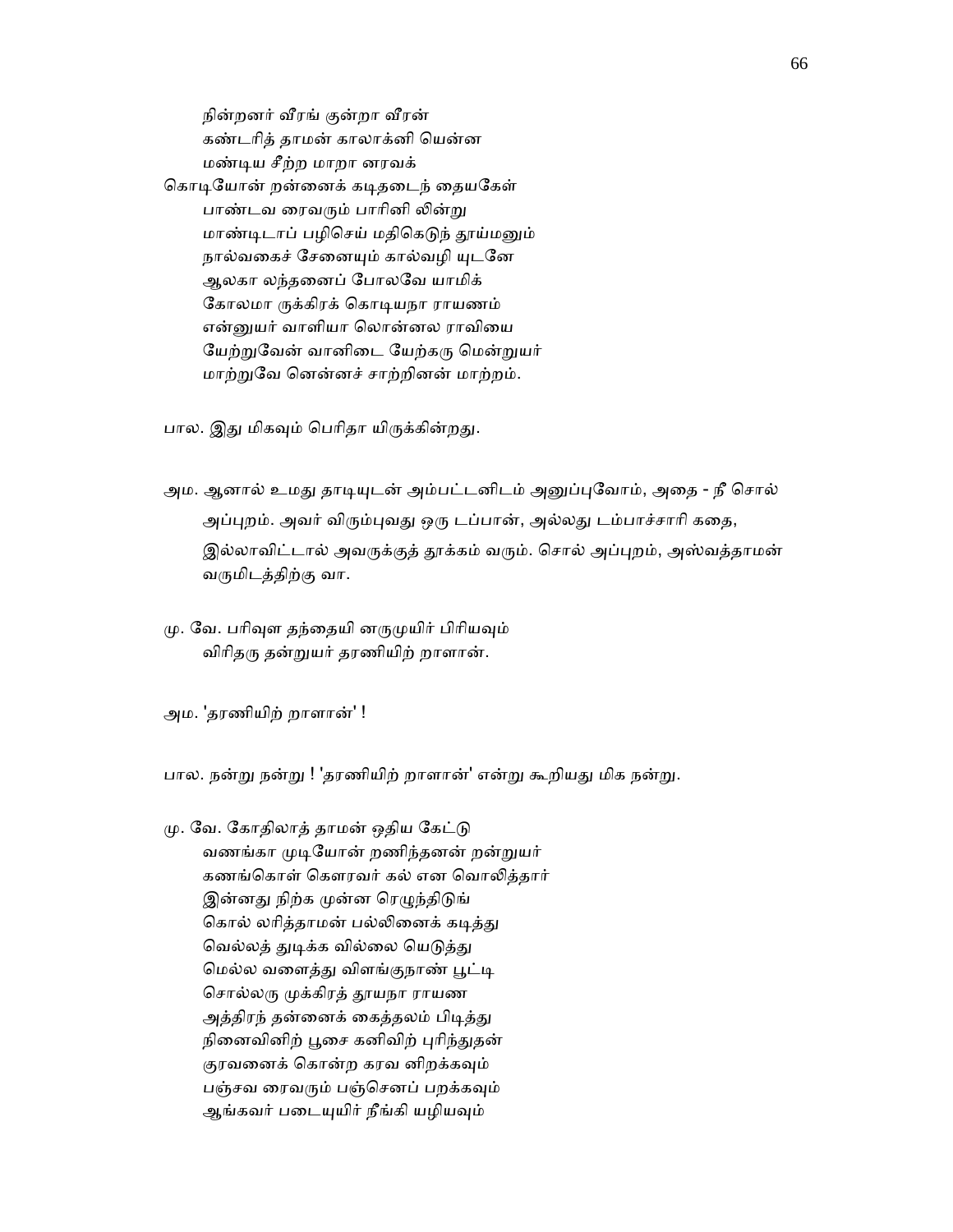துன்னி விடுத்தனன் என்னென வியம்புவேன் தந்தைமாட் டன்னவன் மைந்தன்செ யுத்தம் விண்ணிைடத் ேதவர் வியர்த்தனர் நின்றார் மண்ணிைட மாந்தர் மᾊந்தன ெரண்ணிலர் இவ்வணம் போரினைச் செவ்வனே செய்து மகனாய்ப் பிறந்த தகபய னாக பழியினைத் தீர்த்தா னழிவிலாப் புகழோன்.

பால. அதோ பார்! வேந்தன் மைந்தன் வெளுத்தனன் முகம், கண்களில் ததும்புகின்றது. நீர். போதும், நிறுத்து.

அம. நன்றா யிருக்கின்றது. மற்றதைக் கேட்பேன் சற்றே பொறுத்து,-ஐயா, பாலநேசரே.-நல்ல வெகுமதி யளியும், வேஷதாரிகளுக் கெல்லாம். கேட்கிறதா, நல்ல மரியாதை செய்யும். ஏனெனில் அவர்கள், காலத்தின் சாரமும் சுருக்கமாம் சரித்திரமும் ஆனாவர்கள். நீர் இறந்தபின் கெட்ட பெயர் வந்தாலும் பெரிதல்ல, இருக்கும்பொழுத இவர்களால் தூற்றப்படாமல் பார்த்துக் கொள்ளும்.

பால. அரசே, அவர்கள் நோக்கதைக்குத் தக்கபடி மரியாதை செய்கின்றேன் நான்.

அம. புத்திசாலிதான் நரம்ப! நன்றாக மரியாதை செய்யும். உலகத்தில் ஒவ்வொருவனும் தன் யோக்கியதைக்குத் தக்கபடி அடைவ தென்றால், செருப்படி தப்புவோர் யாவர்? உம்முடைய அந்தஸ்திற்குத் தக்கபடி அவர்களுக்கு மரியாதை செய்யும். அவர்கள் யோக்கியதை எவ்வளவு குறையா யிருக்கின்றதோ அவ்வளவு மேம்பட்டு விளங்கும் உமது தயாளத்வம். அவர்களை அழைத்துப்போம் அரண்மனைக்குள்.

பால. வாᾞங்கள், ஐயா!

அம. போங்கள், அவருடன், நாளைத்தினம் ஒரு நாடகம் கேட்போம். [பாலநேசன், முதல் வேஷதாரிதவிர, மற்றவர்களுடன் போகிறான்.] அப்பா, தோழா, இங்கே வா. உங்களுக்குக் கானசேகரன் கொலை ஆடத் தெரியுமா?

மு.வே. தெரியும், அரசே,

அம. நாளைத்தினம் இரவு அந்நாடகம் வைத்துக்கொள்வோம். ஒரு சந்தர்ப்பத்தில்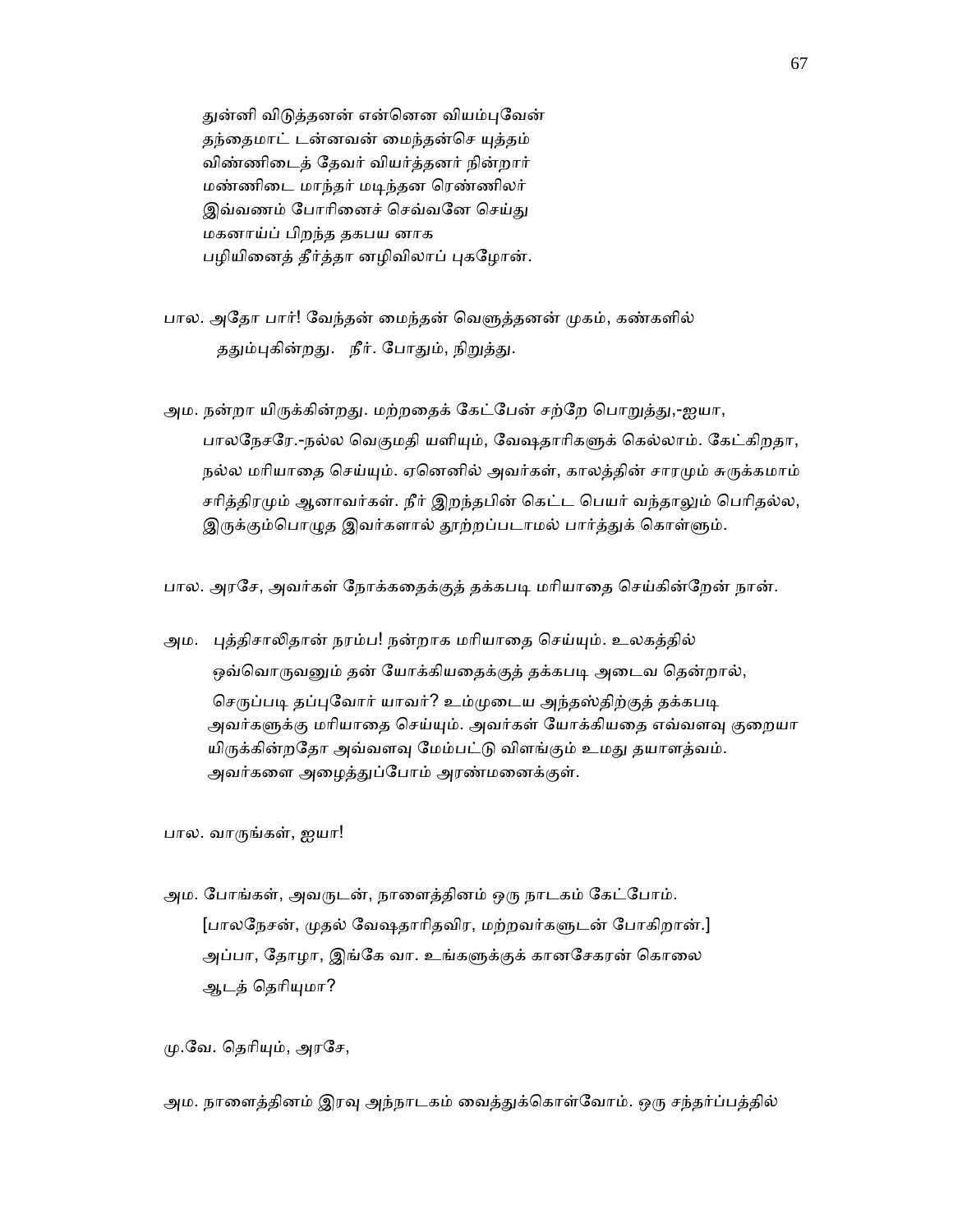நான்கு ஐந்து விருத்தங்களை நான் எழுதிக் கொடுத்தால் அதை, நடுவில் பாடம் செய்து ஒப்புவிக்க முடியுமா? முடியாதா?

மு.வே. முடியும், அரசே.

அம. நல்லது, அதோ அவருடன் போ. அவரை ஏளனம் செய்யாதே, ஜாக்கிரதை! [ᾙதல் ேவஷதாாி ேபாகிறான்.] நண்பர்களே, இரவு வரையிலும் உங்களை நான் விட்டுப் பிரிந்திருக்க ேவண்ᾌம். நகரத்திற்கு நல்ல சமயத்தில் வந்தீர்கள்.

ரா. ஆம், அரேச.

அம. ஆமாம், போய் வாருங்கள்.

[ராஜகாந்தனும், கிரிதரனும் போகிறார்கள்.]

இப்பொழுதோ நான் தனியா யிருக்கிறேன். சீ என்ன பாதகன் நான், என்ன பண்ணை யடிமை நான்! இது ஆச்சர்யம் அல்லவா? இந்த வேஷதாரி, பொய்யாய் நடிப்பதில், கனவெனத்தக்க துக்கத்தில், அத னறிகுறியாக முகமெல்லாம் வெளுத்திடவும், கண்களில் நீா் ததும்பவும், மனம் நிலை தடுமாறவும், எண்ணத்திற் கேற்றபடி அவயவங்க ளெல்லாம் எடுத்துக் காட்டᾫம்,

தன் ஆன்மாவை யுந்தச் சக்தியுடையவனா யிருக்கின்றான்! எல்லாம் ஒரு காரணமு மின்றி! துரோணரின் பொருட்டா? துரோணர் இவனுக் கென்? அல்லது இவன் துரோணருக் கென்? அவா் பொருட் டிவன் அழுவதற்கு? துக்கப்பட எனக்கு கிருக்கும் காரணமும் நியாயமும் அவனுக் கிருக்குமாயின் அவன் என் செய்வான்? நாடக சாலை முழுவதும் முழுகிப் போகும்படி கண்ணீா் விட்டழுவான்; கேட்பவா் செவிக ளெல்லாம் பிளந்துபோம்படி கடூர வார்த்தைகளால் கதறுவான்; குற்றவாளிகள் பித்தம் பிடிக்கவும், ஏனையோர் நடுநடுங்கிப் போகவும், மூடா்கள் மதி மயங்கவும், கண்ணும் செவியுமாகிய புலன்களையே பிரமித்துப் போகவும் செய்வா னன்றோ!-இங்ஙன மிருந்தும் நான்,- ஒரு மொத்துகட்டைத் தடியனைப்போல், எனக்கிருக்கும் காரணத்தை மேற் கொள்ளாதவனாய், வாய் திறந்து பேசவும் முடியாதவனா யிருக்கிறேன்! ஆம், தன் பொருளையும் தன் னாருயிரையும் ஓா் பாதகனுக்குப் பறிகொடுத்த ஓா் அரசன் பொருட்டும், என்னால் ஒன்றும் செய்ய முடியவில்லை! நான் பயங்காளியா? என்னைப் பாதகனென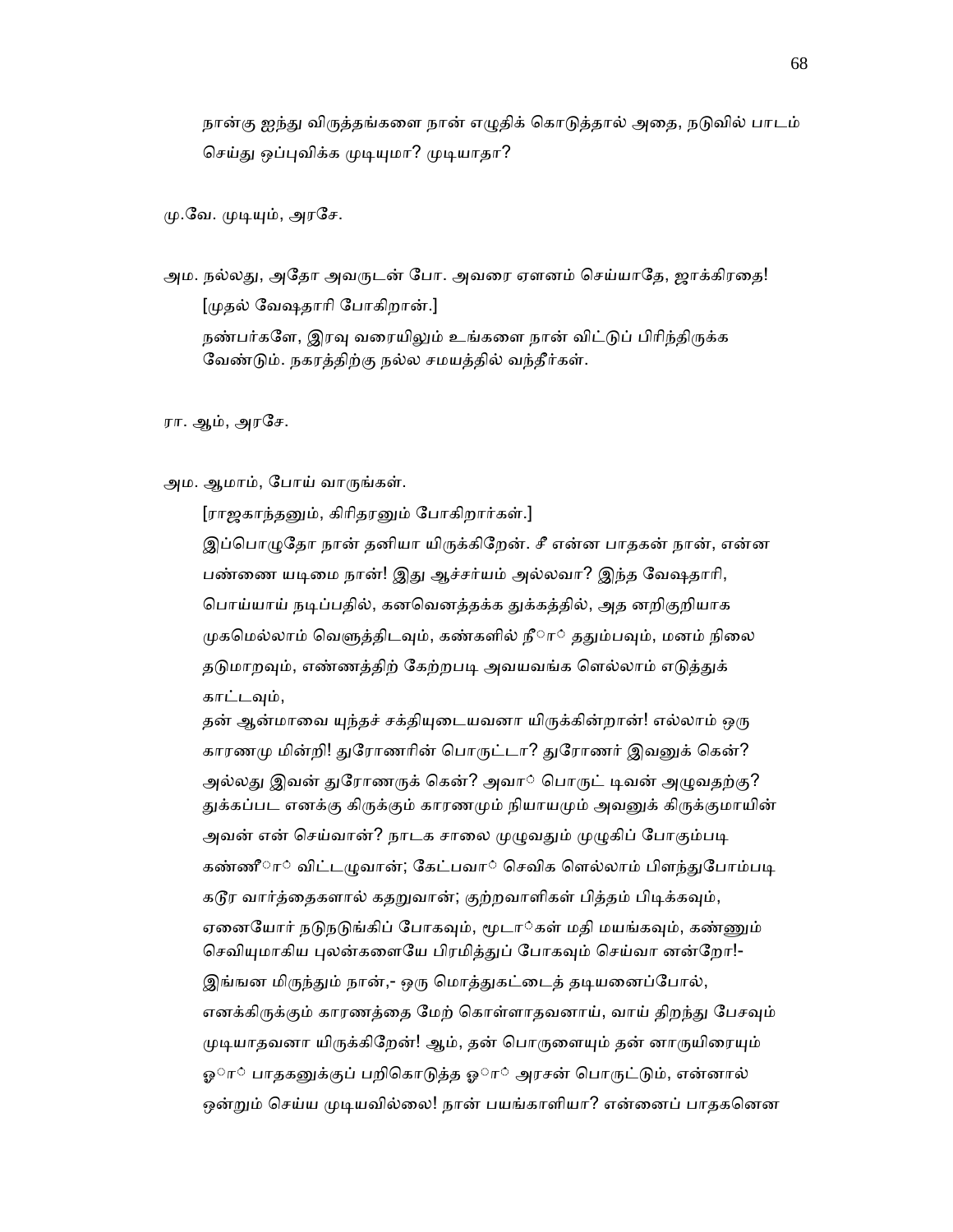வழைத்து, என மண்டையைக் குறுக்காகப் பிளந்து, என் தாடியைப்பற்றி யிழுத்து, என் முகத்தில் காரியுமிழ்ந்து, என் காதைப்பிடித்துக் கிள்ளி, என் நாபி வரையில் நான் கூறியது அசத்திய மெனப் புகட்டி, இப்படி யெல்லாம் செய்கிறானா எவனாவது? ஹா! ஈசன்மீ தாணைப்படி நான் அவைகளை யெல்லாம் பொறுக்க வேண்டியதே! புரவத்தைப்போல தைரியமற்ற பயங்காளியே நான். என்னை ஹிம்சிப்பவரை வருத்தமுறச் செய்ய என்னிடம் ஆணவமில்லை. இல்லாவிடின் இதற்கு முன்பே, கோடி கழுகுகளைக் கொழுக்கச் செய்திருக்க வேண்டுமன்றோ இம்முறியனது நிணத்தினால்? பாதகன்! பரத்தையைப் போன்ற மஹா பாதகன்! பச்சாத்தாப மில்லாத் துரோகி! காமாᾐரக்காதகன்!

பரிவிலாப் பழி யஞ்சாப் பாபி! பழி தீர்க்க வேண்டும் நான் இவன்மீது!-இதென்ன? என்ன மூடக் கழுதையா யிருக்கின்றேன்! இது மிகவும் சௌரியந்தான்! கொல்லப்பட்ட அருந் தந்தையின் மைந்தனாகிய நான், விண்ணினாலும் மண்ணினாலும் பழிவாங்க உந்தப்பட, என் கோபத்தை, கேவலம் பாத்தையைப் போல், வீண் வார்த்தைகளால் அவிழ்த்து வெளியிட வேண்டும்! வேசி மடையா்களைப்போல், வைய ஆரம்பிக்கவேண்டும்! சீ! காரியுமிழவேண்டும் இதனை!- ஆரம்பி!-மனமே! குற்றஞ் செய்த மனிதா்கள், நாடகசாலையிலுட் கார்ந்திருக்கும்பொழுது, அங்கே உள்ளபடி நடிக்கப்படும் காட்சியைக் கண்டு, உள்ளத்தில் ைதக்கப்பட்டவா◌்களாய், தாங்கள் ெசய்த குற்றங்கைள உடேன வெளி யிட்டிருப்பதாக நான் கேள்விப்பட் டிருக்கின்றேன். ஏனெனில் கொலை யானது, வாய்திறந்து பேசச் சக்தி யற்றதாயினும், எப்படியாவது ஆச்சரியகரமாய் வெளியாகிவிடும். இந்த வேஷதாரிகளை, எனது சிற்றப்பனுக் கெதிரில், என்ன தந்தையின் கொலையைப் போன்ற ஏதாவ தொன்றை ஆடம்படி செய்கின்றேன். அவனது முகத்தைக் கவனித்துப் பார்க்கின்றேன்; ஏதாவது உறைக்கின்றதா பார்க்கின்றேன். கொஞ்சமாவது கோணுவனாயின் நான் செய்ய வேண்டியது எனக்குத் தெரியும். நான் பார்த்த அருவமானது பிசாசமா யிருக்கலாம். பிசாசானது நல்ல உருவத்தை எடுத்துக் கொள்ளச் சக்தி வாய்ந்ததே. ஆம் - என்னுடைய பலஹீனத்தினாலும் சோகத்தினாலும் என்னை நிந்தித்து நாசமாக்கப் பார்க்கலாம்.

இப்படிப்பட்ட மாந்தரிடம் அதன்பலன் அதிகமாய்ச் செல்லும். இதைவிட தக்க நியாயங்கள் எனக் கிருக்கவேண்டும். நான் அரசனுடைய ஆன்மாவைப் பிடிக்க நாடகமே சாியான பொறி!

 (ேபாகிறான்.) காட்சி முடிகிறது.

-----------------------------

69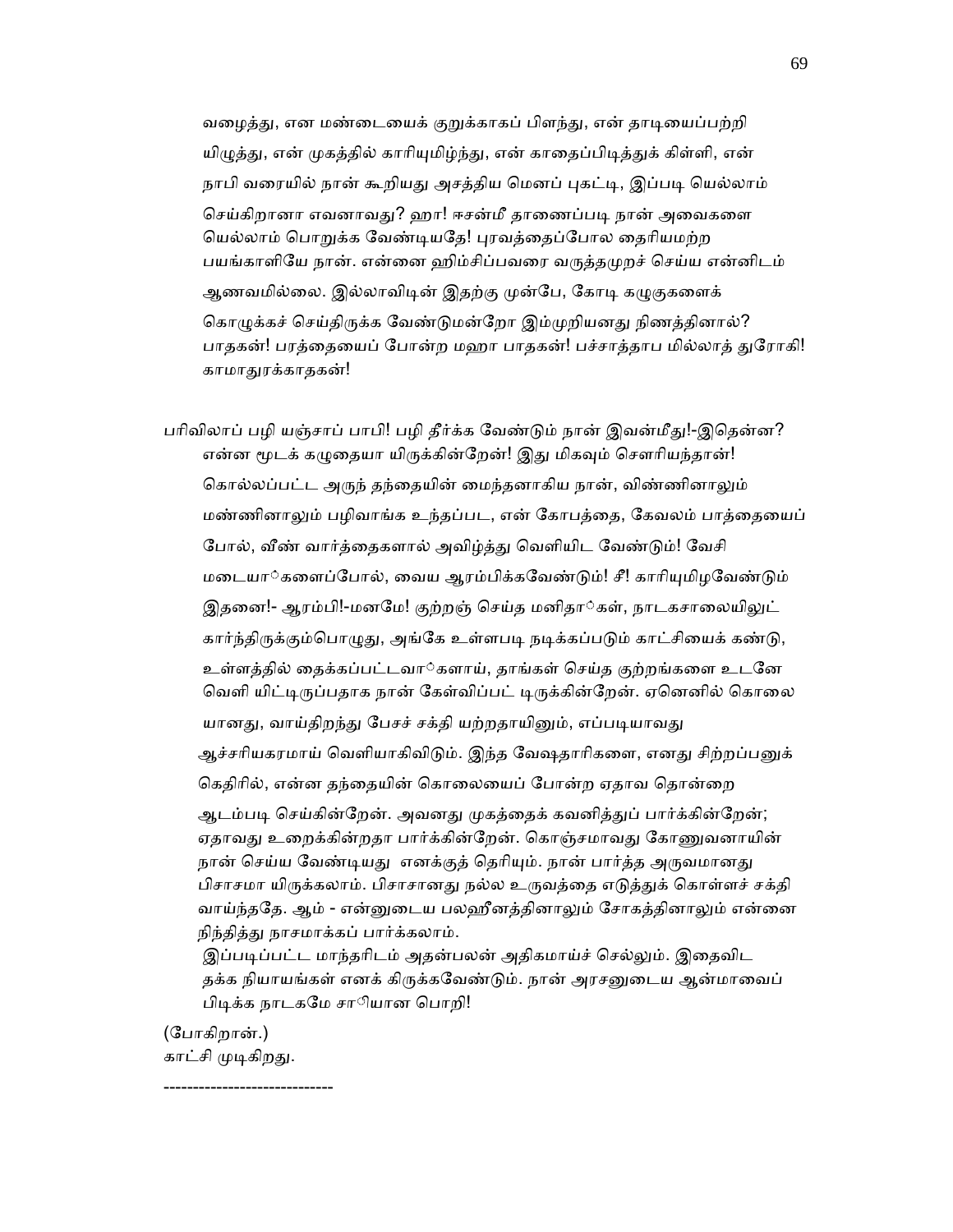## மூன்றாவது அங்கம்: முதல் காட்சி

அரண்மைனயி ேலார் அைற.

காலதேவன், கௌரீமணி, பாலநேசன், அபலை, ராஜகாந்தன், கிரிதரன் வருகிறார்கள்.

- கா. தன் நாட்கைள ெயல்லாம் சுகமாய்க் கழிக்காᾐ, விபாீதத்திற்கிடமான அபாயகரமான பயித்தியத்தை ஏன் மேற்கொண்டிருக்கின்றான் என்று எந்தப் போக்கிலாவது, பேச்சைக் கொடுத்து அவனிடமிருந்து கண்டறிய ᾙᾊயவில்ைலயா உங்களால்?
- ரா. தன் மனம் சஞ்சலப்பட் டிருக்கிறதாகத் தனக்கே தெரிகிற தென்று ஒப்புக் ெகாள்ᾦகிறார் ; இன்ன காரணம்பற்றி என்பைத மாத்திரம் சொல்லுகின்றாரில்லை எவ்விதத்திலும்.
- கி. நாங்கள் அவரை ஆழ்ந் தறிவதற்கும் இடங்கொடுக்கின்றாரில்லை. அவரது உண்மையான நிலையைப்பற்றி நாங்கள் அவரை ஏதாவது பேசும்படி கொண்டுவருந் தருணத்தில், பயித்தியம் பிடித்தவர்போல் பாசாங்கு செய்து மாற்றிவிᾌகிறார் வார்த்ைதைய.

ெகௗ. உங்கைள மாியாைதயாக வரவைழத்தனனா?

- ரா. மிகுந்த மரியாதை பாராட்டினார்.
- கி. ஆனால் முயன்றார்போலும் தன மனத்தை அவ்வா றிருத்த.
- ரா. ேகள்வி அதிகமாய்க் ேகட்பதில்ைல, ேகட்பதற்குப் பதில் மாத்திரம் ஏராளமா ᾜைரப்பார்.

கௌ. ஏதாவது வினோதத்தின்மீது மனம் போகிறதா என்று பார்த்தீரா?

ரா. அம்மணி, அகஸ்மாத்தாய் நாங்கள் வருகிற வழியில் சில வேஷதாரிகளைச் சந்தித்ேதாம். அவர்கைளப்பற்றி அவாிடம் ெசான்ேனாம். இைதக் ேகட்க ஒருவிதமான சந்தோஷ முற்றவர்போல் எங்களுக்குத் தோன்றியது. அவர்கள் இப்பொழுது அரண்மணைக்கு வந்திருக்கிறார்கள். இதற்குள் தன்முன்பாக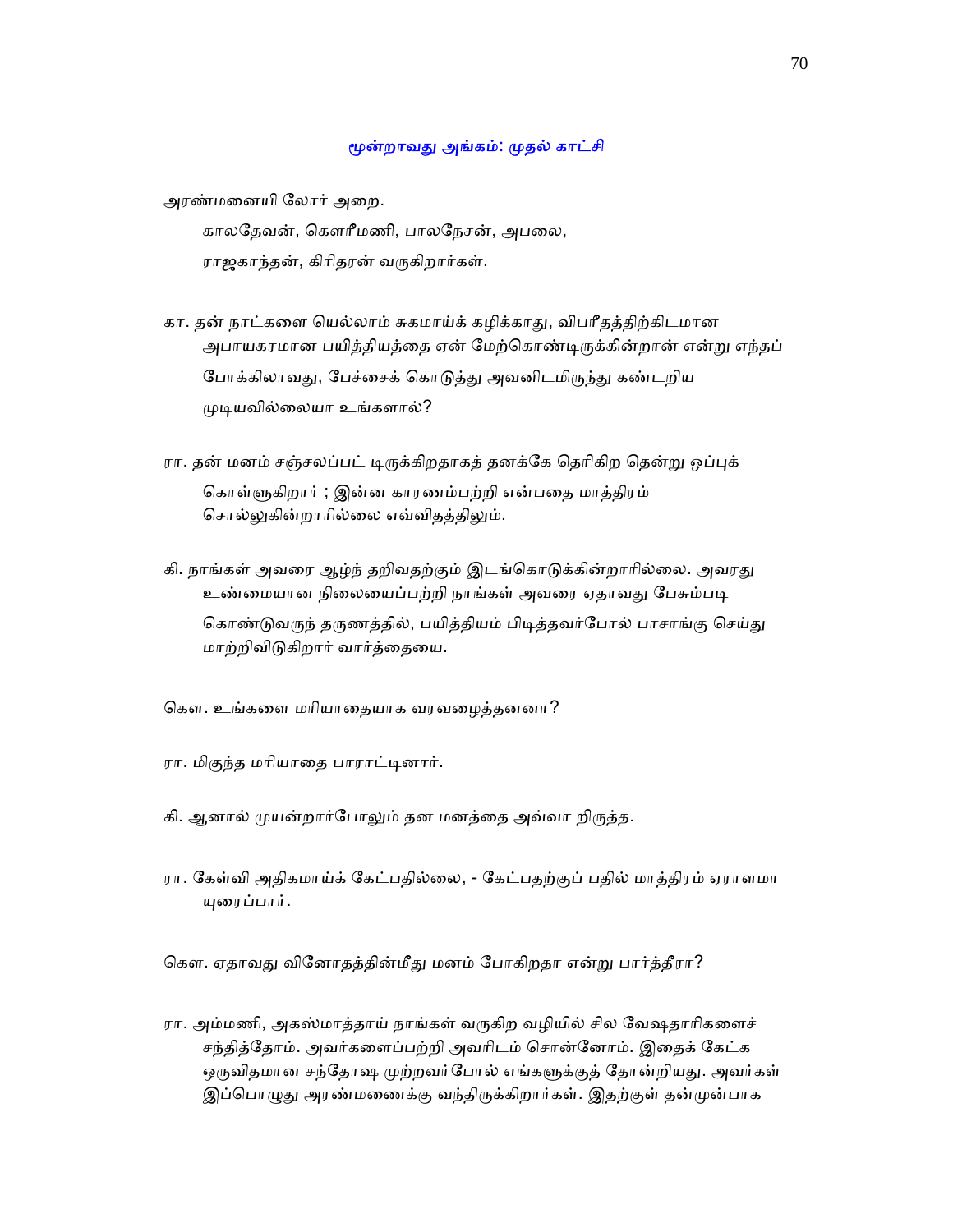இன்றிரவு நாடக மாடும்படி உத்தரவு செய்திருக்கிறார் என்று நினைக்கிறேன்.

பால. அது மிகவும் உண்மையே. தாங்களிருவரும், விஜயஞ்செய்து நாடகத்தைக் கண்டு கேட்டு களிக்கும்படி வேண்ட என்னைக் கேட்டுக்கொண்டார்.

கா. மனப் பூர்வமாய் அப்படியே செய்வோம். அவன் மனம் இவ்வாறு திரும்பியது எனக்கு மிகவும் திருப்திகரமா யிருக்கின்றது. ராஜகாந்தா, கிரிதரா, இவ்வினோதங்களின்மீது அவன் எண்ணஞ் செல்லும்படி நீங்கள் இன்னுங் சொஞ்சம் தூண்டவேண்டும்.

ரா. அப்படியே, செய்கிறோம் அரசே.

[ராஜகாந்தᾔம் கிாிதரᾔம் ேபாகிறார்கள்.]

கா. கண்ணே, கௌரீமணி, நீயும் எங்களைவிட்டு சற்று அப்புறம் போயிரு. நாங்கள் இரகசியமாய் அமலாதித்யனை வரும்படி செய்திருக்கிறோம், ஏதோ அகஸ்மாத்தாய்க் கண்டதுபோல் இங்கே அவன் அபலையைச் சந்திக்குமாறு. அவளது தந்தையும் நானும் ஒளிந்திருந்து நடக்கின்றதை யெல்லாம், அவன் பாராவண்ணம் பார்த் தறிகிேறாம்,-இதில் தவெறான் றில்ைல,- அவன் இப்பொழுது வருந்துவது, தன் காதலின் துயரமா அல்லவா, என்கிற விஷயத்தை அவனிடமிருந்தே இவர்களிருவரும் சந்திக்கும்பொழுது, அவனது நடத்தையைக் கொண்டு உண்மையா யறிந்து தீர்மானிக்கின்றோம்.

கௌ. உமது உத்தரவின்படி செய்கின்றேன். - அபலா, உனது சிறந்த ரூபலாவண்யமே அமலாதித்யனுடைய சித்ததிற்குப் பித்தம் விளைத்ததற்கு சந்தோஷகரமான காரணமா யிருக்குமாக! உனது நற்குணமே அவனை முன்புபோல், நல்வழியிற் கொண்டுவந்து நீங்க ளிருவரும் சுகமாய் வாழும்படிச் செய்யுமாக!

அப. அம்மா, அங்ஙனேம ஆகுமாக ! [ெகௗாீமணி ேபாகிறாள்.]

பால. அபலா, இங்கே உலாவிக்கொண் டிரு.- மகாராஜா, தங்கள் சித்தப்படி நாம் ஒளிந்து கொள்வோம். - [அபலைக்கு] இந்தப் புத்தகத்தை வாசித்துக்கொண்டிரு. அவ்வாறு வாசிப்பது போலிருந்தால் நீ இங்கே தனியா இருப்பதற்குத் தக்கதோர் போக்காகும். பக்தி சிரத்தையோ டிருப்பத்தோல் பாசாங்கு செய்து சர்வக்ஞருடைய கண்களிலேயே மண்ணைப்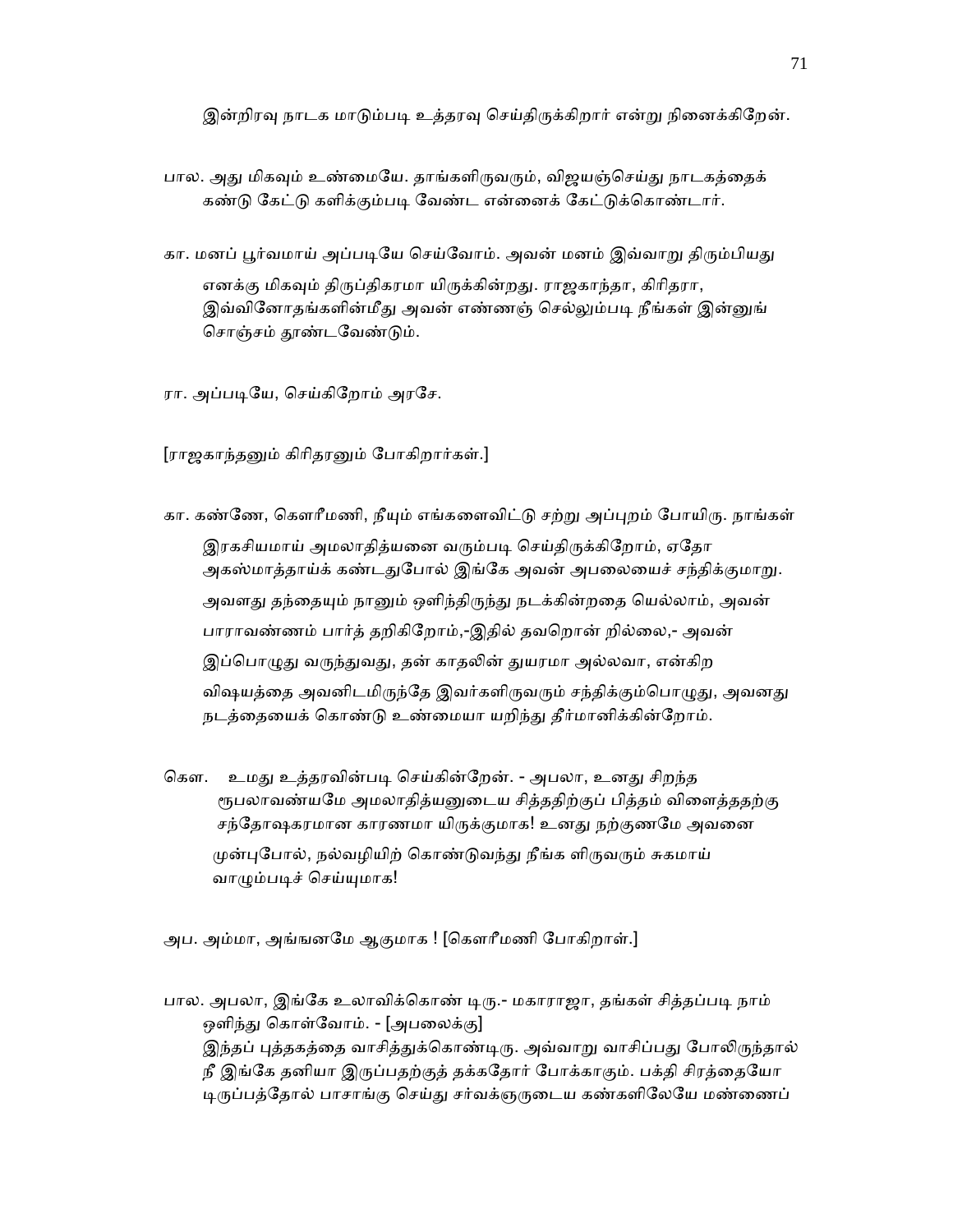போட முயல்வது தவறாயினும் உலகத்தில் மனிதர்களுக்குச் சாதாரணமே.

- கா. [தனக்குள் ஒருபுறமாக] ஐயோ ! உண்மையே ! உண்மையே ! என் குற்றத்தை எனக் கெவ்வாறு சுரீலென உறுத்திக் காட்டுகின்றது அம்மாற்றம் ! மை தீட்டிய கணிகையின் கண்களுக்கும் அவள் புரியும் அசங்கியமான ஆசாரத்திற்கும் எவ்வளவு பேதமுண்டோ அத்தனைப் பேத மிருக்கின்றது, என் கபட வார்த்தைகளுக்கும் நான் புரியும் காதகத் தொழிலுக்கும் ! என்ன கஷ்டம் ! என்ன கஷ்டம் !
- பால. அதோ அவர் வருகிற சப்தம் கேட்கிறது. நாம் மறைந்திருப்போம் மகாராஜா. [மைறந்ᾐ ெகாள்ᾦகிறார்கள்.]

அமலாதித்யன் வருகிறான்.

அம. இருப்பதோ, இறப்பதோ, ஈதாம் கேள்வி:- தௌஷ்டியமான துரதிர்ஷ்டம் நம்மீ தெய்யும் கவண்களையும் கணைகளையும் தூய மனத்துடன் பொறுப்பதோ, அல்லது கடலின் திரைகளென வந்திடும் கஷ்டங்களுடன் மன்றாடி முடிப்பதோ ? இறப்பது ? - உறங்குவது ? - அவ்வளவே ! அப்படி உறங்குவதினால் மனத் துயரங்களையும் உடலுடன் பிறந்த எண்ணுதற்கரிய இயற்கையி லுண்டாம் துன்பங்களையும், எல்லாம்விட்டொழிகின்றோ ெமன்கிற இம்ᾙᾊᾫ எல்ேலாᾞம் ஆவலோடு விரும்பத் தக்கதே ! உயிர் துறப்பது - உறங்குவது - உறங்குவது! ஒரு வேளை கனவு காண்பதோ? ஹா! அதோ இருக்கின்றது கஷ்டம். நாம், இவ்வுடலாகிய பாசத்தை நீக்கியவுடன், உயிர் துரத்த லென்னும் உறக்கத்தில், என்னென்ன கனவு காண்போமோ என்பதே நம்மை நிதானிக்கச் செய்கிறது. இந்த ஒரு காரணம்பற்றியே, நமக்கு நேரும் எல்லாக் கெடுதிகளோடும் நாம் நெடுநாள் உயிர் பொறுக்கின்றோம்: எவ னொருவன் கால கதியா லுண்டாம் கஷ்ட நிஷ்டூரங்களையும், அடக்கி ஆள்பவரின் அக்கிரமத்தையும், மதம் பிடித்தவர்களா லுண்டாம் மான பங்கத்தையும், வெறுக்கப்பட்ட காதலின் வெந்துயர்களையும், நியாயஸ்தலங்களில் நேரிடும் காலக் கழிவையும், அதிகாரிகளின் கர்வத்தையும் யோக்கியதை ஏது மில்லாரிடமிருந்து யோக்கியர்கள் பொறுமையுடன் அனுபவிக்கும் அவமானங்களையும், பொறுத்திருப்பன் இப்புவியில்? - இந்த அலைச்ச லெல்லா மின்றி தனக்குத் தானாகத் தன் ஆயுளை முடித்து அமைதி அடைய, வெறும் ஊசியும் போதுமானதா இருக்க? இவ்வுலகவாழ் வென்னும் சுமையைத் தாங்கி வியர்த்துக் களைத்து

ᾙᾠᾙᾠத்ᾐத் தன் வாழ்நாட்கைள எவன் கழிப்பான்? இறந்தபின் என்னாம்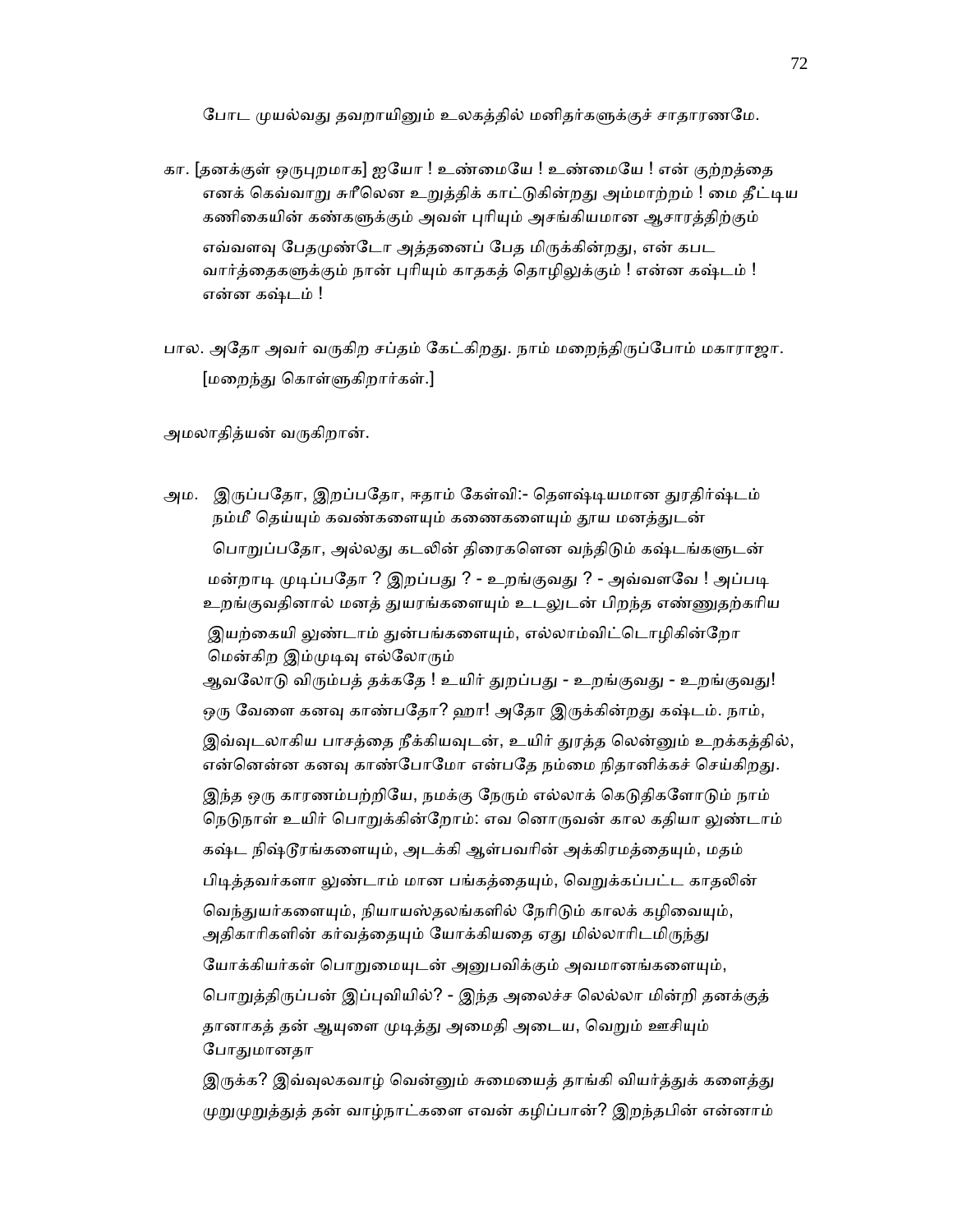என்னும் பயமே, ஒருவரு மறியாத, மாண்டவர் எல்லையை மீண்டும் கடவாத் தேயத்தின் எண்ணமே, நமது மனத்தைக் கலக்கி, நாம் அறியாத துன்பங்களில் வீழ்வதைவிட, நாம் அனுபவிக்கும் துன்பங்களையே பொறுத்திடச் செய்கிறது. நம்முடைய நெஞ்சமே இவ்வாறு நம்மையெல்லாம் நடுங்குறச் செய்கிறது. இதனாலேயே நமது சங்கற்பங்க ளெல்லாம் தம்மொளி மழுங்கி, நோயுற்றவாறு யோசனைக்கு இன்றியமையா வெளுப்புறுகின்றன. நமது முக்கியமாம் மேன்மை யுடைய பெரு முயற்சிக லெல்லாம் இவ்வாறே கலக்கப்பட்டு, கரை தடுமாறி, செய்கை யழிந்து, காரியமேன்னும் பெயரையு மிழக்கின்றன.-பொறு சற்றே!-அழகிய அபலை!-அணங்கே, நீ தியானம் செய்யுங்கால் எனது பாபங்களை

அப. என் அரசே, நெடுநா ளாயின; தாங்கள் எப்படி யிருக்கின்றீர்கள்?

ெயல்லாம் மன்னிக்கும்பᾊ பிரார்த்திப்பாய்!

- அம. விசாரித்ததற்காக உனக்கு வந்தனம் செய்கிறேன். சுகமாயிருக்கிறேன், சுகமாய்!-சுகமாய்!-
- அப. அரசே, தங்களுடைய கியாபகத்தின்பொருட்டு தாங்கள் எனக்குக் கொடுத்த இப்பொருள்களை யெல்லாம் தங்களிடம் மீட்டும் கொடுத்துவிடும்படி நெடு நாள் கோரியிருந்தேன். இதோ அவைகளைத் தயவு செய்து பெற்றுக் கொள்ளும்.
- அம. வேண்டாம், மாட்டேன் நான்.-உனக் கொன்றும் கொடுக்க வில்லை நான்.
- அப. உத்தம அரசே, உமக்கு நன்றாய்த் தெரியும் நீர் கொடுத்தது. இவைகளைக் கொடுக்குங்கால் என்ன இனிய மொழிகளுடன் கொடுத்தீர், இவைகளை நான் ஆயிரம்மடங்கு அதிகமாய் மதிக்கும்படி! அந்த வாசனை போனபின் இவைகள் எனக்கு எதற்கு? நீரே வாங்கிக்கொள்ளும். உத்தமர்களுக்கு கொடுத்தவர் மனம் கோணினால் கொடுத்த பொருள் விலை கூறமுடியா தனவாயினும் வெறுக்கத்தக்கனவாம். அரசே, பெற்றுக் கொள்ளும் இைவகைள, இேதா.

அம. ஆ! ஆ! நீ கற்புடையவளா?

அப. அரேச!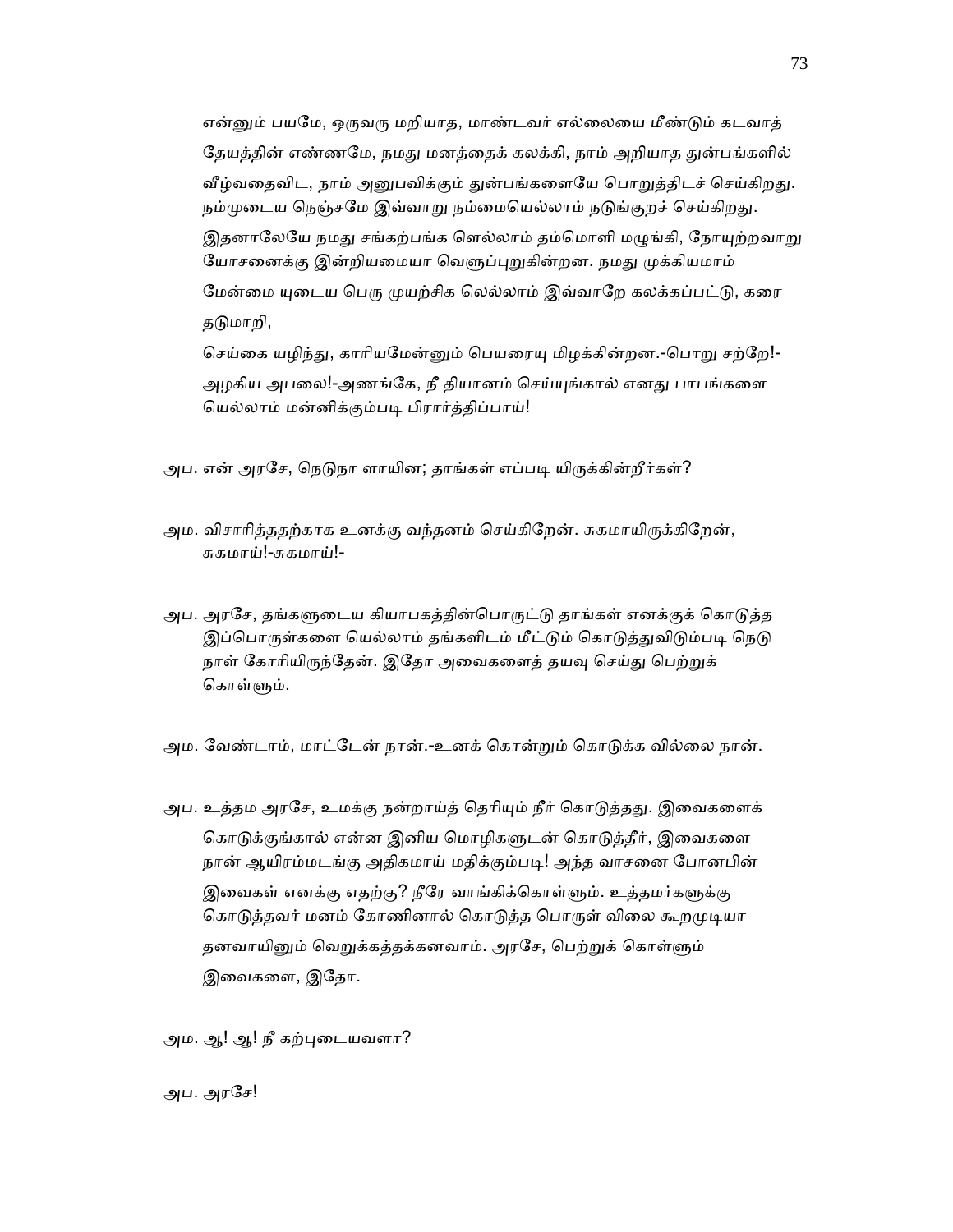அப. அரசே, நீர் கூறுவதொன்றும் எனக்கு அர்த்தமாக வில்லை.

அம. உன்னிடம் கற்பும் அழகும் இருப்பதனால் உன்னுடைய கற்பானது அழகினிடம் அணுகவிட லாகாது.

அப. அரசே, கற்புடனன்றி அழகிற்கு நலமாம் வியாபாரம் வேறுண்டோ?

- அம. ஆம்; உண்மையில்; அழகானது கற்பை அறை க்ஷணத்தில் அழித்து அதன் உரு மாறச் செய்யும், கற்பிற்கோ அழகைற்றித் தன்னைப்போ லாக்க வல்லமை இல்லை. இது வரையில் இது எனக்கு விருத்த வாசகமா யிருந்தது, இக்கலிகாலம் இப்பொழுது இதனை நிரூபிக்கின்றது. – உன்மீது காதல் கொண்டிருந்தேன் ஒருகால்.
- அப். ஆம், அரசே, என்னை அங்ஙனம் நம்பும்படி செய்தீர்.
- அம. நீ என்னை நம்பியிருக்க லாகாது. நர்குணமானது நமது மானிட ஜன்மத்தில் எவ்வளவுதான் ஊறியபோதிலும் நமக்கு அழகி லிருக்கும் அபிருசியை அடியுடன் அழிக்கமாட்டாது. உன்மீது காதல் கொண்டே னில்லை நான்.
- அப. அப்படியாயின் அதிக மோசம்போனேன்.

அம. போய்விடு கன்யாமாடத்திற்கு ! பாவிகளை ஏன் பெருகச் செய்ய வேண்டும் நீ ! என்னைச் சீல முடையவன் என்று தான் சாதாரணமாகச் சொல்லுவார்கள். ஆயினும் என் குற்றங்களை யெல்லாம் நானே எடுத்துச் கூறப்புகின் என் தாயார் என்னைப் பெறாதிருந்தால் நலமெனத் தோற்றும். நான் மிகுந்த கர்வமுடையவன், பழிவாங்குபவன், பேராசைக் காரன், எனக்காளா யிருக்கும் என்னிடத்துள்ள துர்குணங்களை யெல்லாம்பற்றி நான் யோசிக்கவும் என் மனத்திற்றிறமில்லை, எடுத்துரைக்கவும் சொற்கலில்லை, அவைகளை அப்யாசிக்கவும் அவகாச மில்லை. என்ைனப்ேபான்ற பாபிகள் இம்மண்ணிற்கும் விண்ணிற்கும் இைடயில் புழுவைப்போல் ஏன் நெளியவேண்டும் ? நாங்கள் எல்லோரும் கேடு கெட்டவர்ளே ; எங்களுள் ஒருவரையும் நம்பாதே. போ, வழி பார்த்து ஒரு கன்யா மடத்திற்கு ! - எங்கே உன் தந்தை ?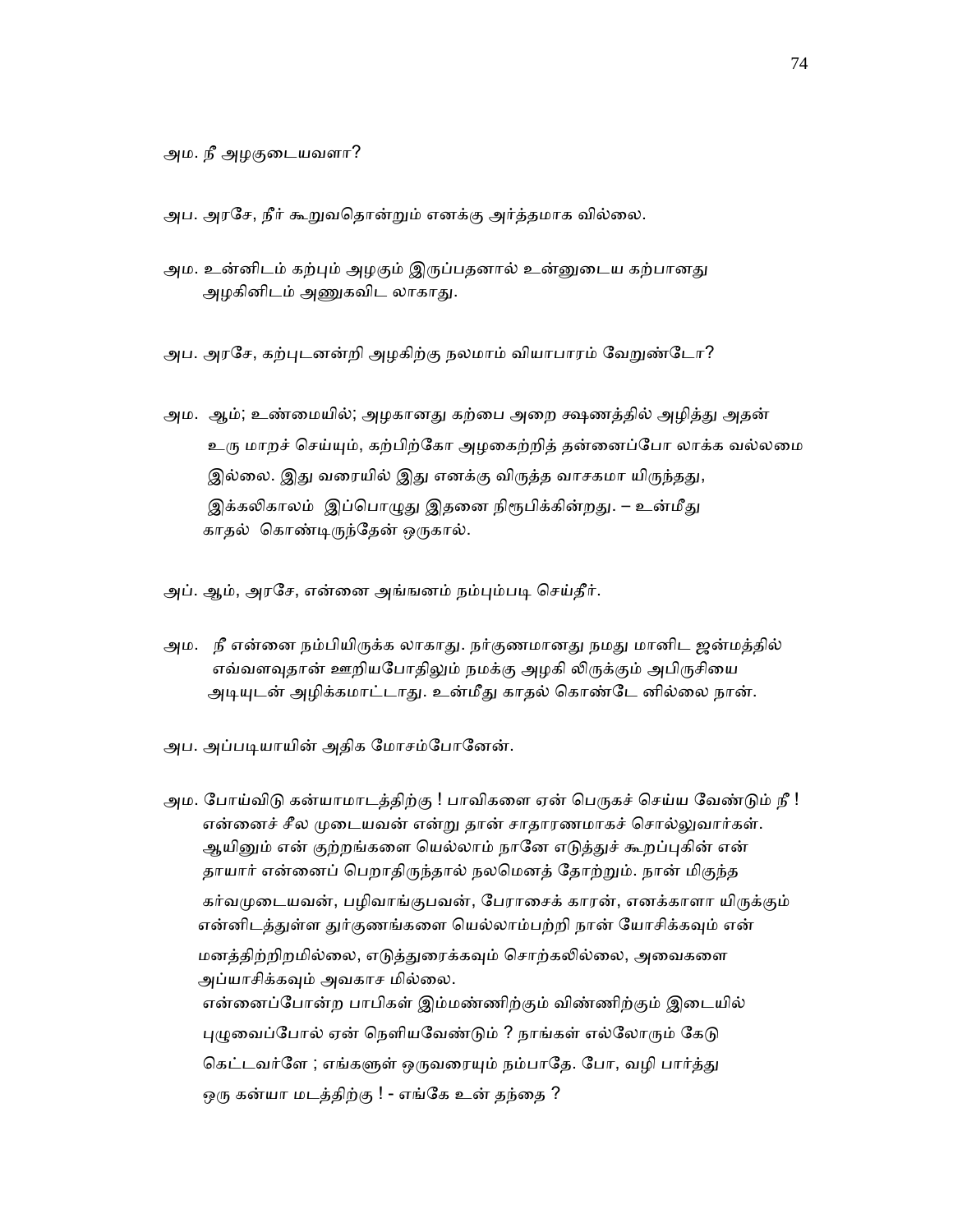அப. வீட்டி லிருக்கின்றார், அரசே.

- அம. வீட்டிலேயே கதவைச் சாத்திவை அவரை, வீட்டிலேயே அந்தப் பயித்தியம் இருக்கட்டும், வெளியிலும் வந்து வெறியாடவேண்டாம். நான் வருகிறேன்.
- அப. ஈசனே! ஜகதீசனே! அவரைக் காப்பாற்றுவீராக!
- அம. நீ கடிமணம் புரிவதானால் இந்த கல்லெடுப்பைத் தான் உனக்கு ஸ்திரீதனமாகக் கொடுப்பேன். அருந்ததியைப்போல் அத்தனை அருங் கற்புடையவளா யிருந்தபோதிலும். அவதூறுக்கு எப்படியும் ஆளாக்கப்படுவாய். ேபாய்ச் ேசர்

ஒரு கன்யா மடத்திற்கு, நான்வருகிறேன். அல்லது எப்படியும் மணம் புரியவேண்டுமென் றிருந்தால் ஒமு மடையனை மணம்புரி. சிரிதேனும் மதியுடையவர்க ளறிவார்கள் நன்றாய் அவர்களை நீங்கள் செய்யும் ேகாலத்ைத! ேபா உடேத கன்யா மடத்திற்கு. ேபா உடேன! நான் வருகின்றேன்.

- அப. ஈசனே! ஜகதீசனே! இவர் மதியை மீளச் செய்வீராக!
- அம. நீங்கள் செய்து கொள்ளும் அலங்கோலங்களையெல்லாம் பற்றி நான் கேட்டிருக்கிறேன்; ஈசன் உமக்கொரு முகத்தைக் கொடுக்க, வேறொன்றாய் ஆக்குகிறீர்க ளதை நீங்களே! குலுக்குகின்றது, குலாவுகின்றது, கொஞ்சுகின்றது, குறள் பெயரிட் டழைக்கின்றது, பிடிவாதம் செய்துவிட்டுப் பேதமை

யென்கிறது; அப்பா! போது மெனக் கிது! எனக்குப் பித்தம் பிடிக்கச் செய்து விட்டது. வேண்டாம் விவாக மென்பதே வேண்டா மினிமேல். இப்பொழுது

விவாகஞ் செய்துகொண்டிருப்பவர்களுக்குள், ஒருத்தி தவிர, மற்றவர்களெல்லாம் வாழட்டும். மற்றவர்களெல்லாம் கன்னிகைகளாகவே காலம் கழிக்கட்ᾌம். ேபா கன்யாமடத்திற்கு! [ேபாகிறான்]

அப. ஐயோ! எப்படிப்பட்ட உத்தமமான இவரது மனம் இப்படிப் பாழாய்விட்டதே! போர்வீரனுடைய பராக்கிரமமும், கற்றுணர்ந்தவ னறிவும், அரண்மனைவாசியின் அருஞ்சொற் றிறமையும், எல்லாம் மாண்டதே! இவ்வழகிய அரசின் பெருமையும் மகிமையும் உருக்கொண்ட தொத்த உத்தமர், கவிஞனுக்குக் கண்ணாடி போன்றவர், வனப்பே வடிவு கொண் டது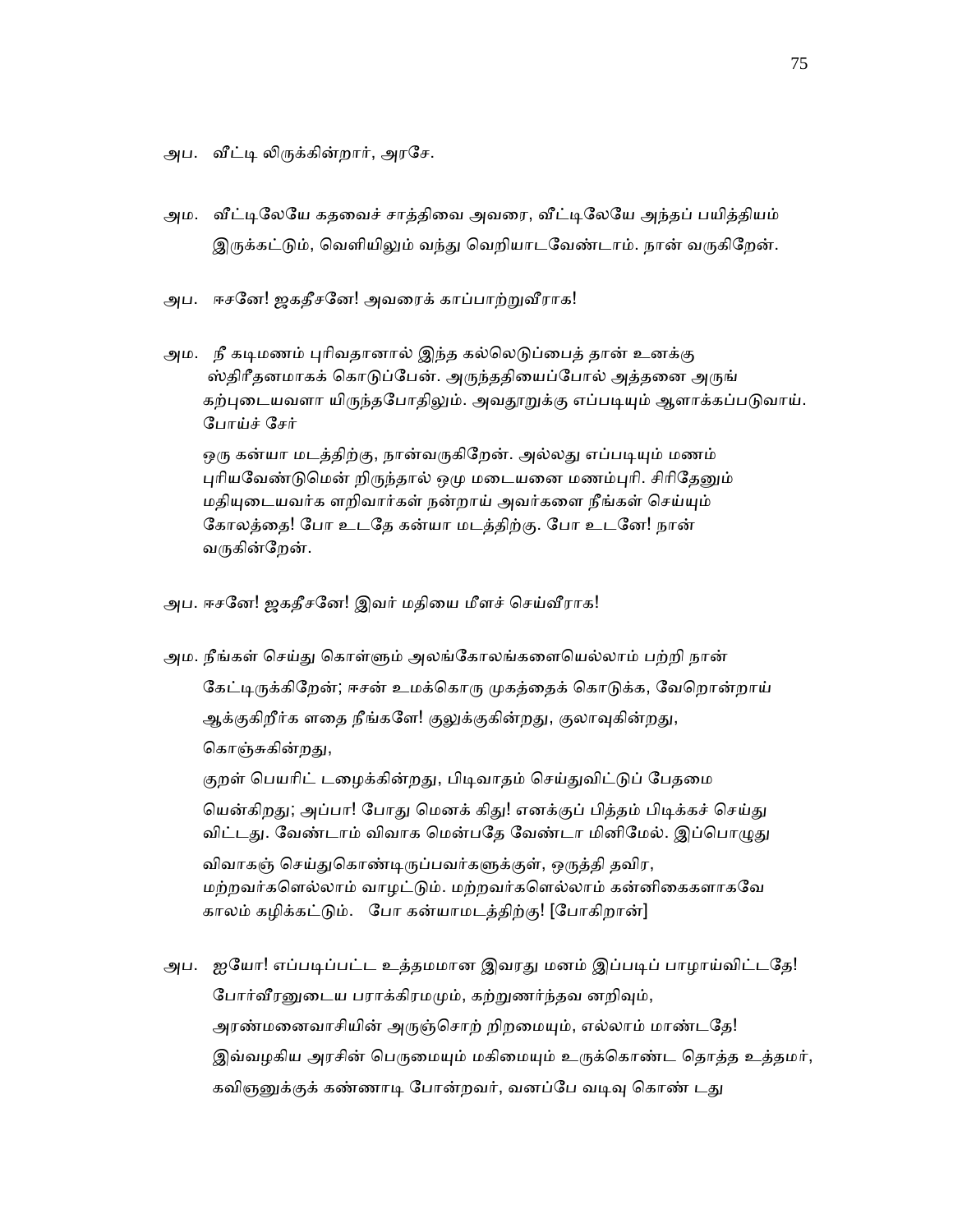போன்றவர், ஆராய்ந் தறிபவர்க் கோர் அருமையாம் நிதர்சனமானவர், ஐயோ! இக்கடைப்பட்ட கதிக்கு வரவேண்டுமோ? அவரது காதலின் கனிரசத்தைப் பருகிய காரிகையர்க்குள் கடைப்பட்டவளாகிய காதகி நான், பூவுலகில் புகழுதற் கரிய

அவரது புத்தி தடுமாறி அவர் வாக்கினின்றும், இனிய நாதமுடைய

வீணையாயினும் சுருதி கலைந்தால் அபசுரம் பேசுவதுபோல், காதுக்கு வெறுப்பான கடூரமான மொழிகளைக் கேட்கும்படி நேரிட்டதே. வடிவிலும் உருவத்திலும் ஒப்பிலா இவரது யவ்வனம் பயித்தியத்தினால் இங்ஙனம் பாழாகிப் ேபானைத நான் பார்க்கேவண்ᾊ வந்தேத! ஐேயா! என்ன தௌர்பாக்கியசாலி நான்! முன்பிருந்த ஸ்திதியைக் கண்ட கண்களால் இக்கோலத்தையும் கண்டு உயிர்தரிப்பதோ நான்!

காலதேவனும், பாலநேசனும் மறுபடியும் வருகிறார்கள்.

கா. காதல்? அவன் சிந்தை அவ்வழிச் செல்வதாகத் தோற்றப் படவில்லை. ஆயினும் அவன் பேசிய வார்த்தைகளில், சிறிது மாறுபாடிருந்த போதிலும் அதைப் பயித்தியம் என்று கூறலாகாது. அவன் மனத்தில் ஏதோ குறை குடி கொண்டிருக்கின்றது; அதைப்பற்றி எந்நேரம் சிந்திப்பதால் இவ்வாறு ஒருவாறாய்

இருக்கின்றான். அவ்விஷயம் வெளியாகுங் காலத்தில் ஏதாவது விபரீதம் சம்பவிக்குமென்றே எனக்குச் சந்தேகமா யிருக்கின்றது. அதைத் தடுக்கும் பொருட்டு இவ்விதம் நான் விரைவில் தீர்மானம் செய்திருக்கின்றேன். நமக்குப் பாக்கியா யிருக்கின்ற கப்பத்தை வாங்கிவரும் பொருட்டு அவன் உடனே சிங்களத்திற்குப் புறப்படட்டும். ஏதோ இவன் மனத்தில் குடி கொண்டிருப்பதைப்பற்றி இவன் எந் நேரமும் யோசித்துக் கொண்டே

யிருப்பதனால் இவன் இவ்வாறு சுபாவம் மாறி இருக்கச் செய்கிறது; திரைகடலின் மீது சென்று நானா தேசங்களையும் அவைகளிலுள்ள அநந்தமான வஸ்துக்களையும் காண்பானாயின் அது அவன் மனத்தை விட்டு நீங்கினாᾤம் நீங்கலாம். நீ என்ன நிைனக்கின்றாய் இைதப்பற்றி?

பால. அது ஒரு நல்ல யோசனைதான். ஆயினும் அவரது துயரத்திற்கு ஆரம்பமும் ஆதிகாரணமுமா யிருப்பது கைகூடாக் காதலே என்று கட்டாயமாய்

நம்புகின்றேன். - என்ன அபலா? அரசகுமாரர் அமலாதித்யர் கூறியதை எங்களிடம் சொல்ல வேண்டியதில்லை. எல்லாவற்றையும் நாங்களே கேட்டோம். - மகாராஜா, தங்க ளிச்சைப்படியே செய்யலாம் ; ஆயினும் தங்களுக்குச் சம்மதமானால் நாடகமானவுடன் அவருடைய தாயாராகிய மகாராணியே, தனியாக வரவழைத்தவரை, அவரது துயரத்தின் காரணத்தைக் கேட்டறி யட்டும். மகாராணியவர்கள் நேராகவே நன்றாய்க் கேட்கட்டும்.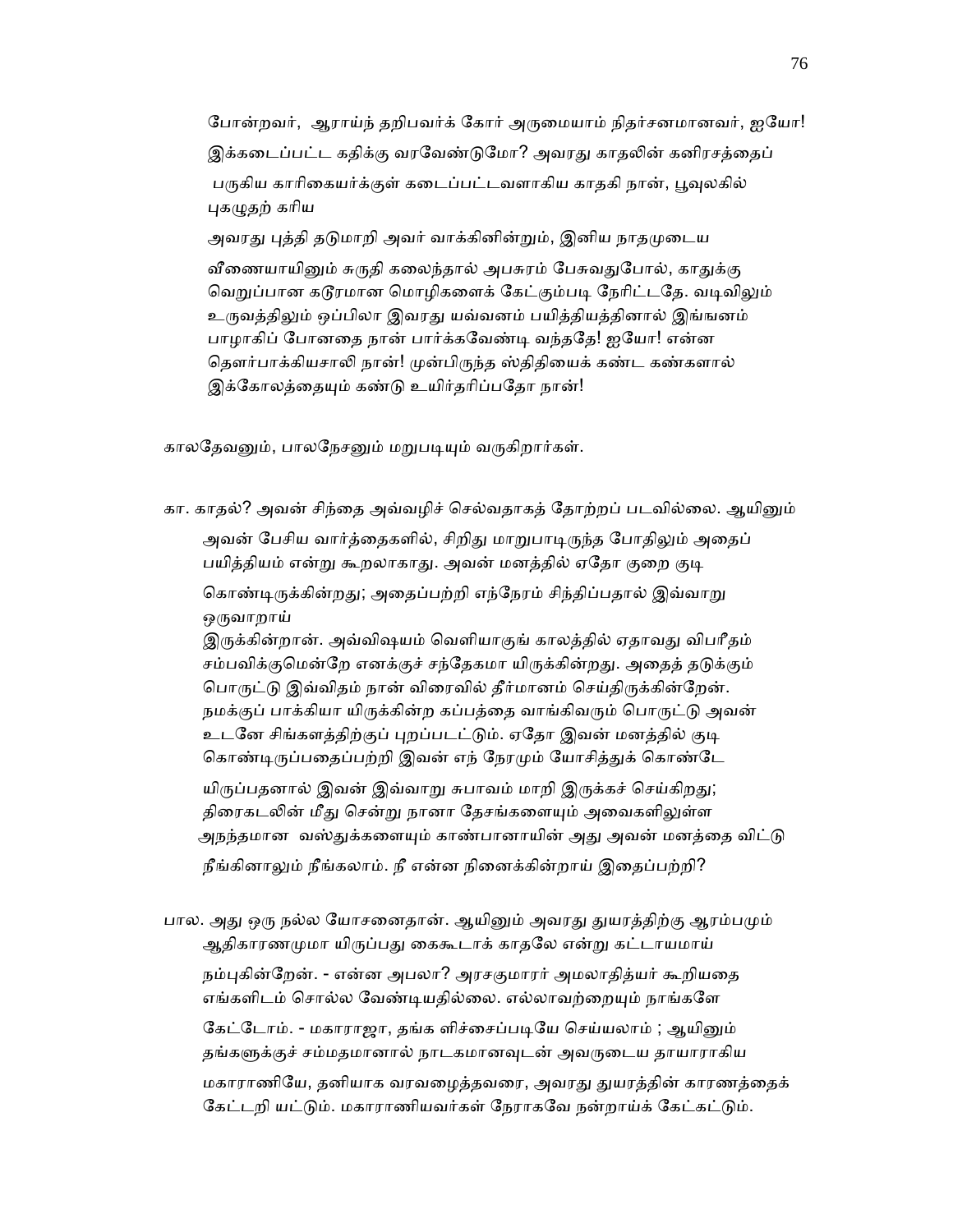உங்கள் உத்தரவின்மீது நான் அவ்விடத்தில் மறைந்திருந்து அவர்களுக்குள் நடக்கும் சம்பாஷனை யெல்லாம் செவி கொடுத்துக் கேட்கிறேன். அவர்களாலும் அவர் மனத்தை யறிவ தசாத்தியமானால் பிறகு சிங்களத்திற் கனுப்பும், அல்லது தங்கள் சித்தத்தின்படி எவ்விடத்திலாவது காவலில் இருத்தும்.

கா. அப்படிச் செய்தலே தகுதி ! உத்தமர்களுக்கு உன்மத்தம் பிடித்தால் உடனே பரிஹாரம் தேடாவிடின் விபரீதம் உண்டாம்.

[ேபாகிறார்கள்.]

காட்சி முடிகிறது.

---------------------------

## மூன்றாவது அங்கம்: இரண்டாவது காட்சி

அரண்மைனயி ேலார் அைற.

அமலாதித்யனும், மூன்று வேஷதாரிகளும் வருகிறார்கள்.

 அம. நான் வகுத்த வண்ணம் உமᾐ வசனங்கைள நாவினில் நயம் பட வழங்கும்படி உம்மை வேண்டுகிறேன். உங்களுள் அநேகர் உரைப்பதுபோல் அவ்வசனங்களை வாய்விட்டுக் கத்துவீராயின் அதைவிட பட்டணங்களில் பறை சாற்றும் வெட்டியானைக்கொண்டு நான் வரைந்ததைப் பகர்ந்திடச் செய்ய நான் விரும்புவேன். காற்றை வெட்டுவதேபோல் உமது கையினால்

அதிகமாய் அபிநயிக்காதீர், அபிநயம் அனைத்தும் அமைந்ததா

யிருக்கவேண்டும். இடிபோன் முழங்கி, சண்ட மாருதமென வரும் உமது

ரௌத்திரம் முதலிய ஆவேசங்களிலும், ஓர்வித அடக்கத்தை வகித்தவராய், அத்து மீறாது ஒழுங்கினை உடையவரா யிருத்தல் வேண்டும். ஆ ! புஜகீர்த்தி யொன்றைப் புனைந்த கொட்டாப்புளியைப் போன்ற வேஷதாரி யொருவன்

ஆவேசம் கொண்டவனாய், அட்டகாசம் செய்து, பெரும்பாலும் அர்த்த மில்லா அபிநயங்களையும் ஆரவாரக் கூச்சல்களையுமே அதிகமாய் விரும்பும் அற்ப

ஜனங்களின் காதுகள் பிளந்து போம்படி கத்துவதைக் காணுங்கால், என் மனமெல்லாம் புண்படுகின்றது.

இராட்சதர்களைத் தோற்கடிக்கச் செய்யும் அப்படிப்பட்ட ஒருவனை துடப்பத்தால் அடித்துத் துரத்த விரும்புவேன் நான். அது இரண்யகசிபை எளிய குளறுடையவ னாக்குவதாகும். உமமை வேண்டுகிறேன், அதை விட்டொழியும்.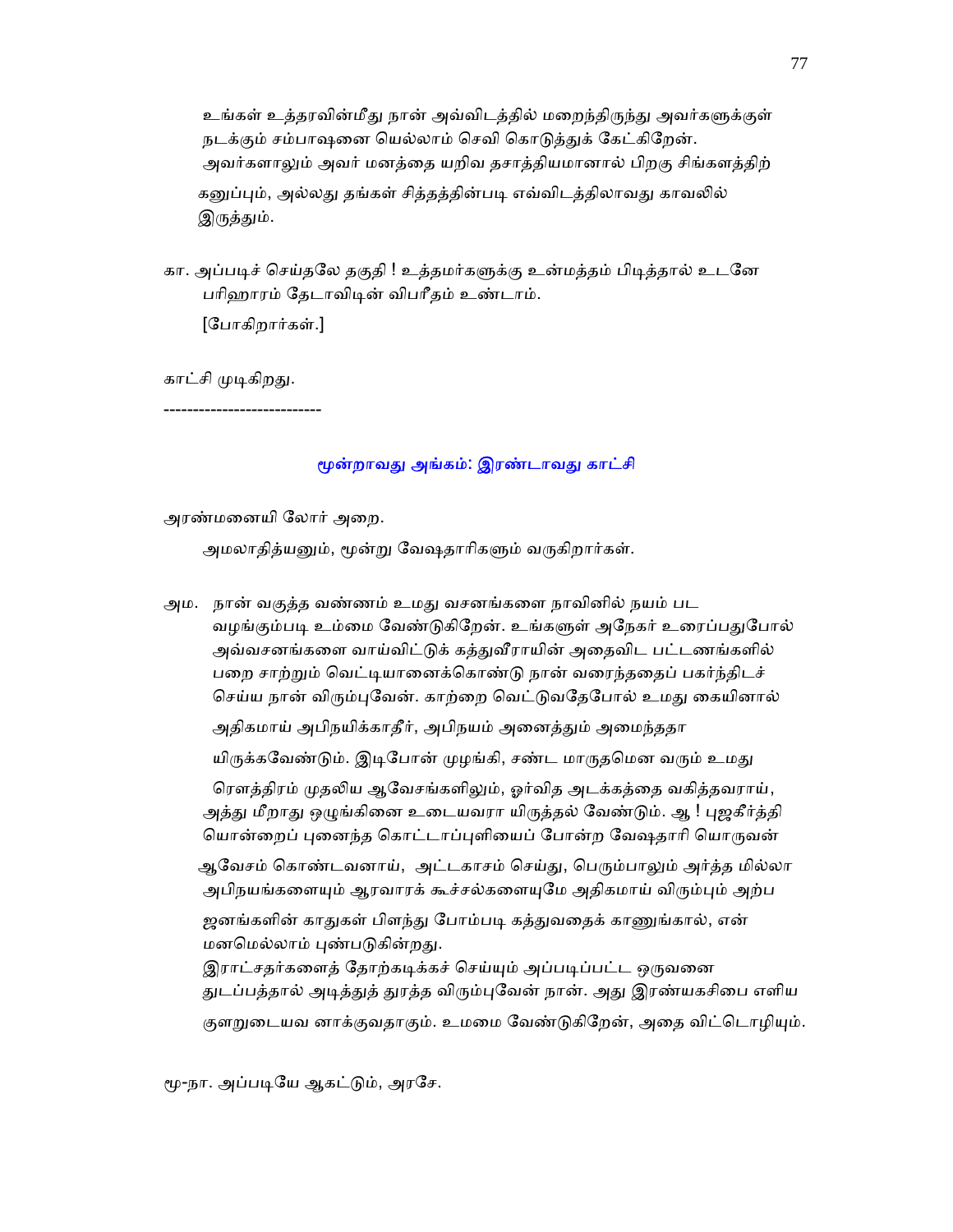அம. ஒன்றும் செய்யது தடிபோலும் நிற்கவேண்டாம். உமது பகுத்தறியும் அறிவே உங்களுக்கு உபாத்தியாயரா யிருக்கட்டும். வார்த்தைக்குத் தக்கபடி அபிநயம் இருக்க வேண்டும், அபிநயத்திற்கு அமைந்தபடி வார்த்தை வழங்க வேண்டும். இதில் நீர் முக்கியமாய்க் கவனிக்க வேண்டியது, சுபாவத்தின் அத்து மீரிப்போகாமையே ; ஏனெனில் அவ்வாறு அத்து மீறிப் போவது நாடக மாடுவதின் தாற்பரியத்திற்கே முற்றிலும் விருத்தமாகும். முற்காலத்தில் நாடக மாடுவதின் முக்கியமான முடிபெல்லாம் உலகத்தில் உள்ளபடி நடப்பதைக் கண்ணாடியில் எடுத்துக் காட்டுவதுபோல் காட்டுவதாகவே யிருந்தது, தற்காலத்திலும் அப்படித்தானிருக்கின்றது. நற்குணத்திற்கு அதன் உருவம் இப்படிப் பட்டதென்றும், வெறுப்பிற்கு அதன் பிம்பம் இத்தகைய தென்றும், அந்தந்தக் காலத்து ரூபங்களையும் நடத்தைகளையும் அப்படி அப்படியே எடுத்துக் காட்டுவதே அதன் கருத்தாகும். இதைச் செய்வதில், அத்து மீறினாலும் அளவிற்குக் குறைந்தாலும், பாமர ஜனங்களுள் பலரினை நகைத்திடச் செய்தபோதிலும், புத்திசாலிகளுடைய சித்தத்தை வருத்த மடையச் செய்யும். அறிவுடையோன் ஒருவன் அது தகாது எனும் ஒரு மொழியே, அறிவிலா ஆயிரம் பெயர் கொண்டாடுவதைவிட, மேலானதென உம்மால் கொள்ளப்பட வேண்டும்.

அந்தோ ! சில நாடகத்தை ஆடும் வேஷதாரிகளை நான் பார்த்திருக்கிறேன். – அவர்களை ஏனையவர் புகழவும் கேட்டிருக்கிறேன், அதுவும் அதிகமாய் ; அதிக தூஷணமாய்க் கூறாவிடத்து, அவர்களிடம் நம்மவரது குரலுமில்லை, நடையுமில்லை ; நம்மவரைப்போலுமில்லை, நாகரீக மற்ற மிலேச்சர்களைப்போலு மில்லை, மனிதர்களைப் போலுமே யில்லை ; இப்படிப்பட்டவர்கள் கூச்சலிட்டுக் கூத்தாடுவதைக் காணுங்கால் பிரம்மதேவன் வேண்டுமென்று மனுஷ்ய ஜன்மத்திற்க்குத் திருஷ்டிப் பரிகாரமாய் அதற்கு மாறுபாடாய் இவர்களை சிருஷ்டித் திருக்கவேண்டுமென்று நினைத்திருக்கிறேன். மனுஷ்ய சுபாவத்தைபோல் நடிப்பதில் அத்தனை ஆபாசம் ெசய்தார்கள்.

- மூ-நா. ஏறக்குறைய அவற்றையெல்லாம் எங்களுள் திருத்திவிட்டோமென எண்ணுகிறேன்.
- அம. முற்றிலும் திருத்திவிடும் அதை ; உங்களுக்குள் விதூஷகன் வேஷம் தரிப்பவர்கள், அவர்கள் எவ்வளவு பேசவேண்டுமென எழுதியிருக்கிறதோ அதற்குமேல் ஒன்றும் பேசவேண்டாம். அவர்களுள் சிலரைப் பார்த்திருக்கிறேன், அவர்கள் பாமர ஜனங்களுள் சிலர் நகைத்திடும் வண்ணம், ஒரு காரணமுமின்றி தாங்களே நகைக்க ஆரம்பிப்பார்கள், இதனால் நாடகத்தின் முக்கியமான பாகம்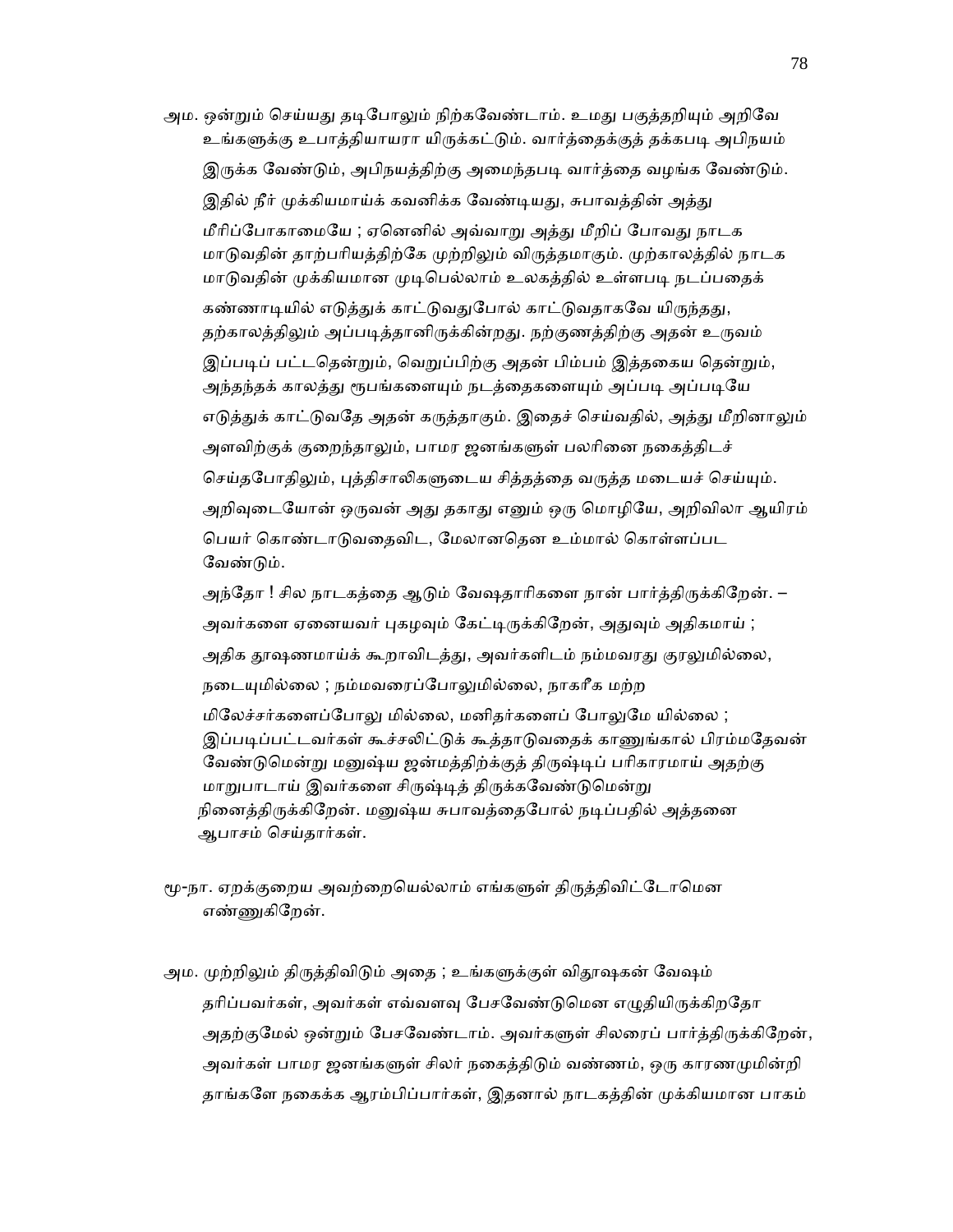ஏதாவ தொன்று தடைபட்டு நிற்கும் அதற்குள் ; இது பெரும் மூடத்தனமாம், அப்படிச் செய்யும் அந்த விதூஷகனுடைய, தன்னைக் காட்டிக் கொள்ள வேண்டுமென்னும் அற்பத்தனமான பேராசையை அது காட்டுகிறது. போவீர், சீக்கிரம் சித்த மாᾪர் - [ேவஷதாாிகள் ேபாகிறார்கள்.]

பாலநேசன், ராஜகாந்தன், கிரிதரன் வருகிறார்கள்.

என்ன, ஐயா, ேகட்கப் ேபாகின்றாரா மகாராஜா இந்தக்கைதைய ?

பால. ஆம், மகாராணியுங்கூட, அதுவும் உடனே.

அம. ஆனால் ஆட்டக்காரர்களை அவசரப்படுத்தும். [பாலேநசன் ேபாகிறான்.]

நீங்களும் பொய் துரிதப் படுத்துகின்றீர்களா இவர்களைச் சற்று?

ரா-கி. அப்படியே ஆகட்டும் அரசே. [போகிறார்கள்.]

 அம. யார் அங்ேக ? ஹாிஹரா ? [ஹாிஹரன் வᾞகிறான்.]

ஹ. இதோ இளவரசே, காத்துக்கொண் டிருக்கின்றேன்.

அம. அப்பா, ஹரிஹரா, நான் இதுவரையில் சம்பாஷித் தறிந்தவர்களுக்குள் உன்னைவிட உத்தமனைக் கண்டே னில்லை.

ஹ. ஐேயா, என் இளவரேச, -

அம. அப்படியல்ல, நான் உன்னை முகஸ்துதி செய்கிறேன் என்று எண்ணாதே, உணவும் உடையும் உதவ இருக்கும் வரும்படி யெல்லாம் சந்தோஷ முள்ள மனம் ஒன்றே உடைத்தாயிருக்கின்ற, உன்னிட மிருந்து நான் அடையலாம் எனக் கோரும் பலன் என்னுளது ? ஏழைகளுக்கு முகமன் இயம்புவதேன் ? அர்த்தமில்லா ஆடம்பரத்திடஞ் சென்றுதே னொழுகும் நாவுடையவர் நய வஞ்சகம் பேசட்டும்; முகஸ்துதி பேசி முன்னுக்கு வரக்கூடிய இடங்களில்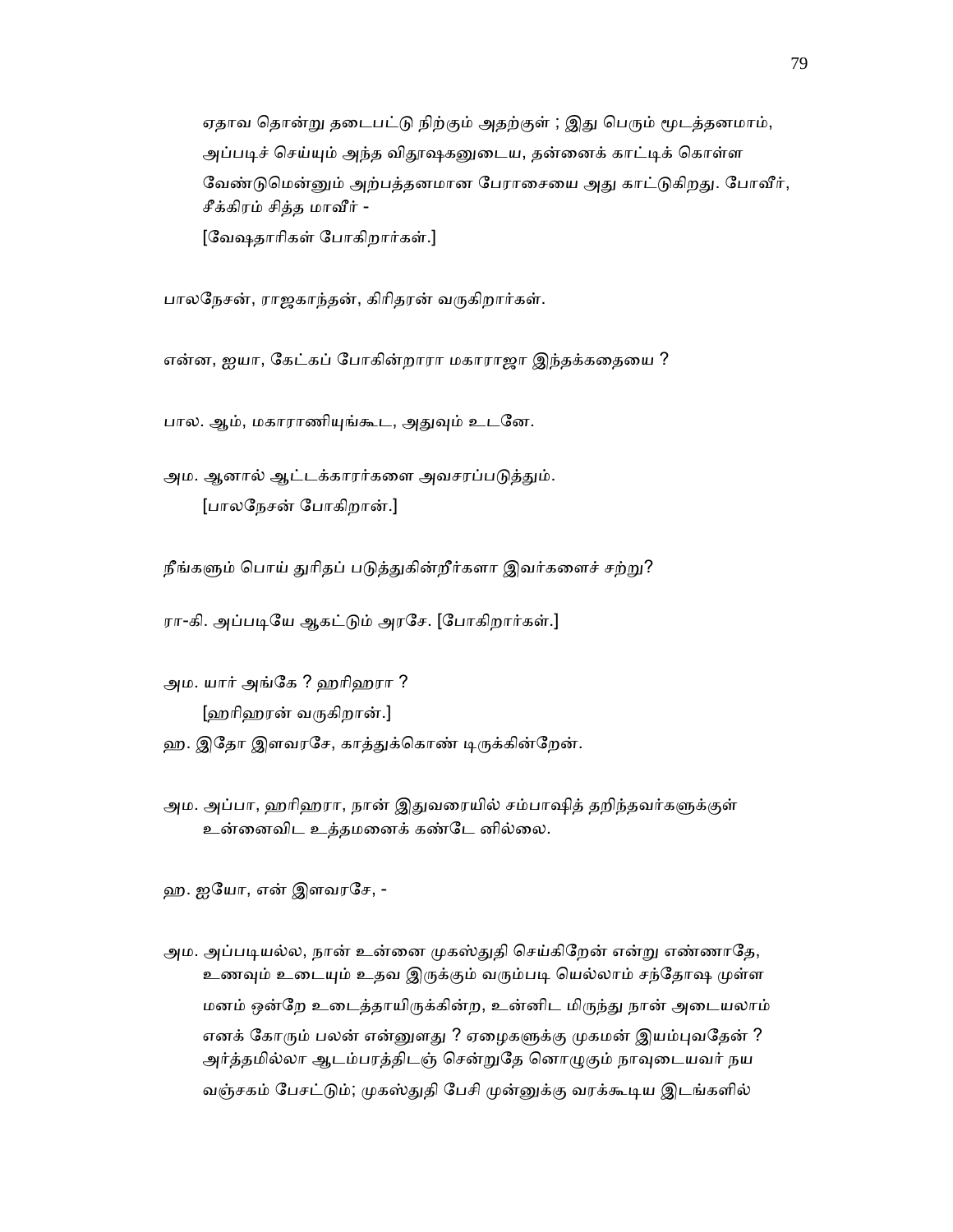முழந்தா ளிட்டுப் பணியட்டும். நான் சொல்வது கேட்கிறதா ? விரும்பியதை வரிக்கச் சுதந்தர முண்டானதுமுதல், மனிதர்களைப் பகுத் தறியுஞ் சக்தி யுண்டானபின், என் னாருயிரானது உன்னையே தனக்குச் சொந்தமாக நாடியது. ஏனெனில் நீ எல்லாத் துன்பங்களையும் அனுபவித்தும் ஒன்றையும் அனுபவியாதவன் போலிருக்கிறாய். இன்ப துன்ப மிரண்டையும் சமமாகப் பொறுத்துச் சந்தோஷிக்கின்றாய். அதிர்ஷ்டமானது தன் இச்சைப்பட ஆட்டுவிக்க இடங் கொடுக்காமல், ஆசைப் பெருக்கமும் அறிவும் ஒருங்கே ஐக்கிய மாகிய மனிதர்களே சுகிகள் ; மனம் போனவழி மதியைச் செலுத்தாத மனிதனை எனக்குச் காட்டு, அவனை என் ஹிருதயத்தில், என் ஹிருதயத்தின் ஹிருதயத்தில், வைத்துப் பூசிக்கின்றேன் உன்னைப் பூசிப்பதுபோல். இப்பொழுது நான் சொல்ல வந்த விஷயத்திற்கு இதெல்லாம் அதிகம். இன்றைய தினம் மகாராஜாவின் முன்பாக ஒரு நாடகம் நடக்கப் போகின்றது. அதில் ஒரு பாகம் என் தந்தை மரித்த விஷயத்தைப்பற்றி உன்னிடம் நான் உைரத்திᾞக்கின்ேறேன, சற்றேறக் குறைய அதைப்போலவே யிருக்கும். நான் உன்னை வேண்டிக் கொள்வது, அந்தப் பாகம் நடக்கும்பொழுது உன் அந்தராத்மாவைக் கொண்டு என் சிறிய தந்தையை நீ கவனிக்கவேண்டும் என்றே. அவர் மனத்தில் மறைத்து வைத்திருக்கும் அவரது குற்றமானது எந்த விதத்திலாவது அவர் வாய் வழியாக வெளியாகா விட்டால், நாம் பார்த்த பேய் பேசிய தவ்வளவும் பொய் யென்று ஒப்புக்கொண்டு, என் கெட்டுப்போயிருக்கும் புத்தியையும் கொல்லனது உலைக்கடத்திற்கு அனுப்பலாம். அவரை நன்றாய் கவனித்துப் பார். நானும் ஆணி யரைந்ததுபோல் அவரது முகத்தைவிட்டு என் கண்களை எடுக்காது பார்த்துவருகிறேன். பிறகு, அவர் முகக் குறிப்பினால் நா மறிந்ததைப் பற்றி கலந்து பேசுவோம்.

- ஹ. ஆகட்டும் அரசே, நாடகம் நடக்கும்பொழுது அவர் முகத்திலிருப்பதை நான் கண்டுபிடியாது கைசோர விடுவே னாயின் காணாமற் போனதற்கு நான் உத்தரவாதம் ெசய்கிேறன்.
- அம. அதோ நாடகத்திற்கு எல்லோரும் வருகிறார்கள். நான் ஒருவாறா யிருக்க வேண்டும். ஓர் இடம் பார்த்துக் கொள் உனக்கு -

சங்கீதம். காலதேவன், கௌரீமணி, பாலநேசன், அபலை, ராஜகாந்தன், கிரிதரன், மந்திரிகள், வருகின்றனர். சேவகர்கள் பந்தம் பிடித்துக்கொண்டு வருகின்றனர்.

கா. நம திளவரசன் அமலாதித்யன் எப்படி யிருக்கின்றான்?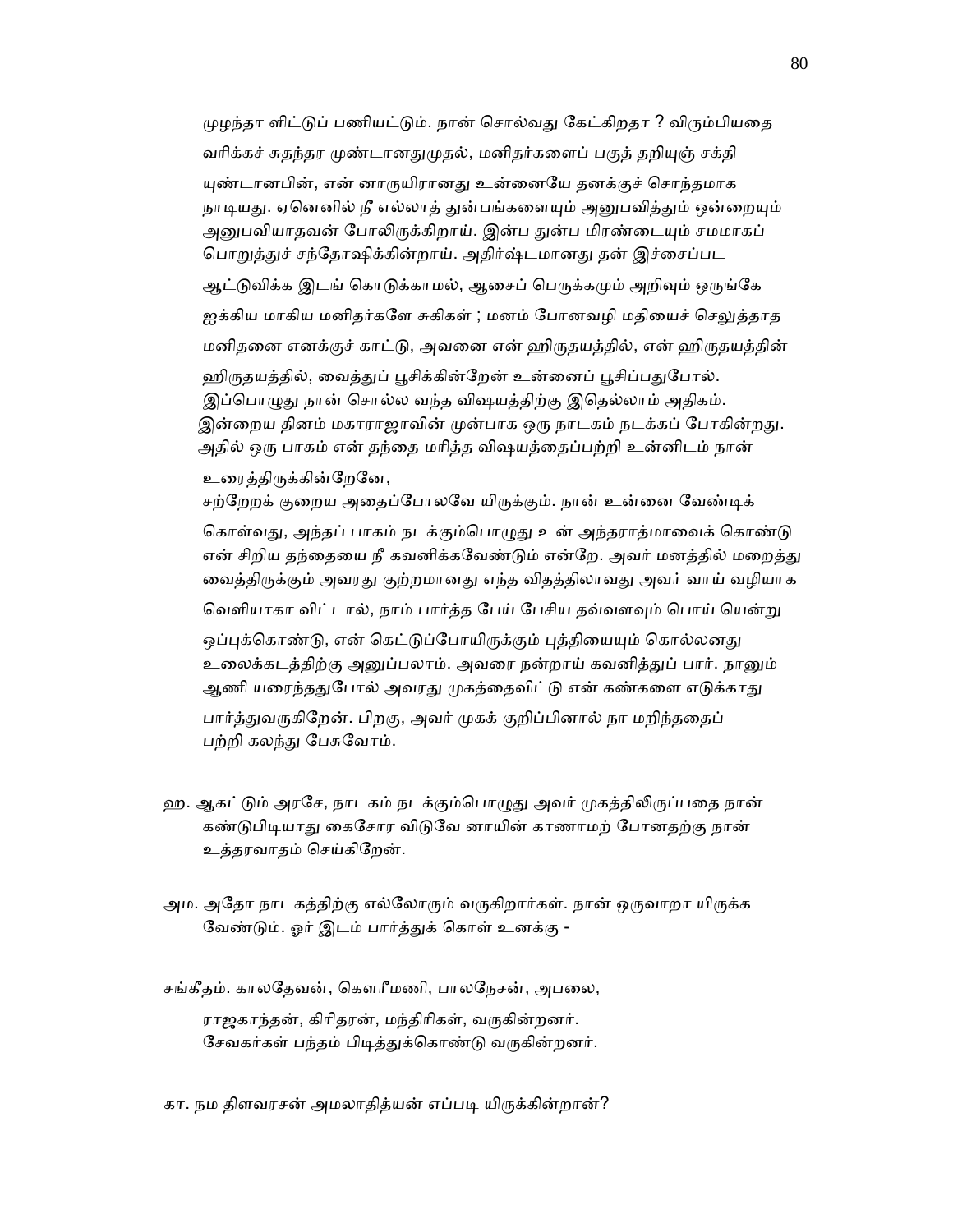- அம. மிகவும் நன்றாய் இருக்கின்றான், மூச்சு விட்டுக்கொண்டு. வாய்வு பட்சணம் வயிறு வீக்கம்.- வான் கோழியைப்போல்.
- கா. இந்தப் பதிலுக்கும் எனக்கும் சம்பந்த மில்லை அமலாதித்யா, இந்த வார்த்ைதகள் என்ᾔைடயைவ அல்லேவ?
- அம. அல்ல, என்னுடையவு மல்ல இப்பொழுது.- [பாலநேசனுக்கு] ஐயா, தாங்கள் ஒரு முறை கலா சங்கத்தில் நாடக மாடியதாகவா சொல்லுகிறீர் ?
- பால. ஆம் அரசே, அங்ஙனமே செய்தேன் ; நான் ஆடியது நன்றாய் இருந்தது என்று எல்ேலாᾞம் ெசான்னார்கள்.
- அம. என்ன நᾊத்தீர் நீர் ?
- பால. நான் ஹிரன்யனாக நடித்தேன். மகாவிஷ்ணு நரசிம்மாவ தாரம் எடுத்து என்ைனக் ெகான்றார்.
- அம. அடடா ! இப்படிப்பட்ட ஹிரண்யாசுரனைக் கொல்வதற்கு அவர் அத்தனைக் கஷ்டப்பட்டது தவறு.- நாடக பாத்திரங்களெல்லாம் சித்தமா இருக்கின்றார்களா ?
- ரா. ஆம், அரசே; தங்களுடைய உத்தரவுக்காக காத்திருக்கிறார்கள்.
- கௌ. கண்ணே, அமலாதித்யா, இப்படி வா. என் பக்கத்தி லுட்கார்.
- அம. இல்லை அம்மணி, என்னை மன்னிக்கவேண்டும். என்னை வலிக்கும் காந்தம் இதோ இருக்கின்றது.
- பால. [அரசனிடம்] உம் உம் ! கவனித்தீரா அைத ?
- அப. அரசே, என்ன மிகவும் உற்சாகத்தோ டிருக்கின்றீர் ?

அம. யார் ? நானா?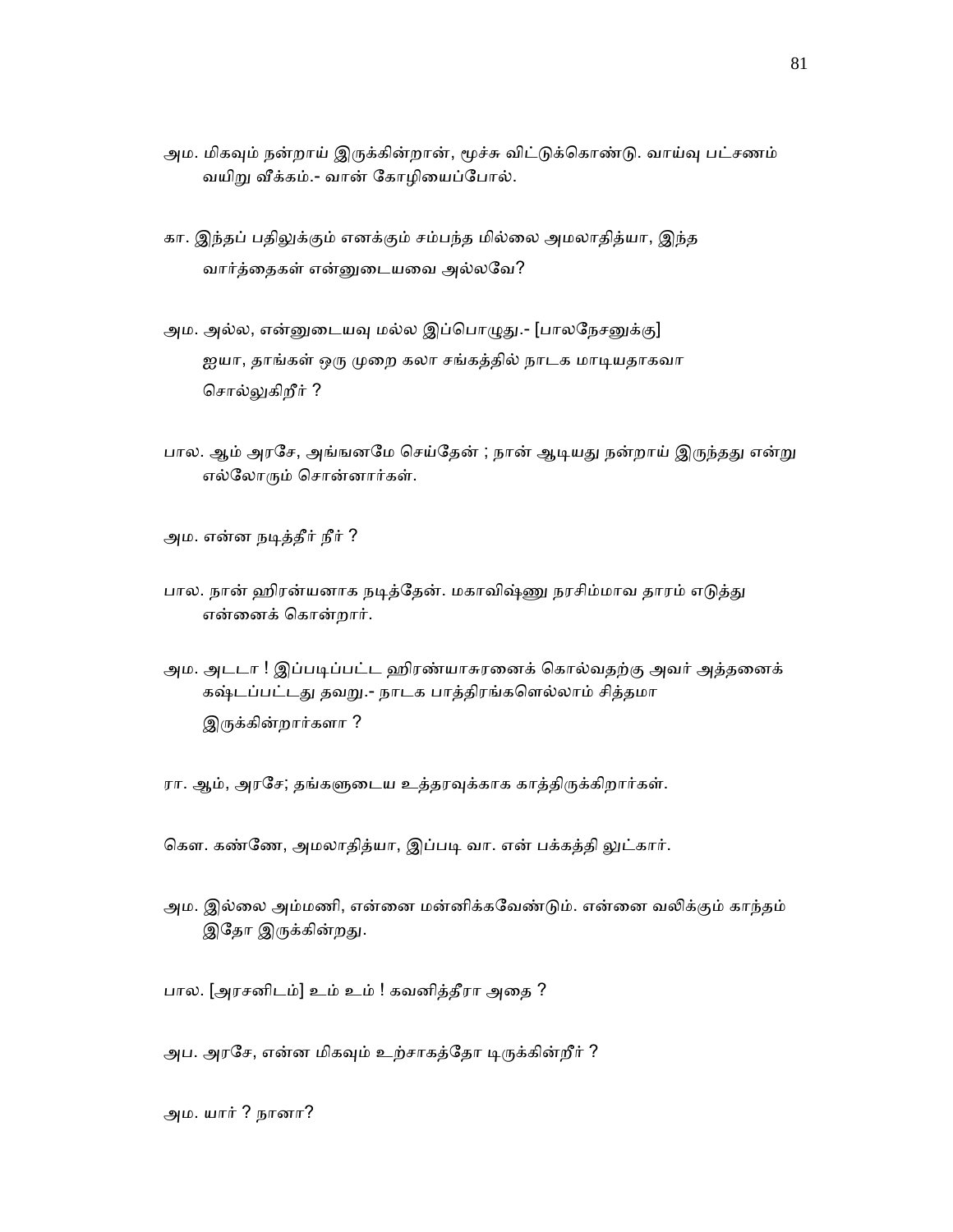அப. ஆம், அரேச.

- அம. ஈசனே ! ஈசனே ! நான் ஒரு அகஸ்யக்காரன்தானே ! நர மனிதன் நகைத்த வண்ண மிராது வேறென்ன செய்யக் கூடும் ? அதோ பார், என் தந்தை இறந்து இரண்டு நாழிகை யாகவில்லை, என் தாயார் என்ன சந்தோஷமா யிருக்கின்றார்கள். -
- அப. இல்லை அரசே, இரண் டிரண்டு நான்கு மாதங்க ளாயினவே.

அம. அவ்வளவு நா ளாய்விட்டதா ? ஆனால் இந்த அலங்கோல மென்னத்திற்கு, நான் நல்ல ஆடை யாபரணங்களை அணிய வேண்டியதுதான் ! ஈசனே ! இரண்டு மாதங்களுக்கு முன் இறந்தவரை இன்னும் மறவா திருப்பதா ? இப்படியானால் மகாத்மா யாரவது மரித்தால் அவர் கியாபகம் மண்மீது ஆᾠமாதம் வைரக்கும் நிைலத் திᾞக்குெமன்ᾠ எண்ணலாம். ஆனால் அவர் கோயில்கள் கட்டவேண்டும், இல்லாவிட்டால் மரித்த மண் குதிரையை மறந்திடுவதேபோல் அவரையும் மறந்துபோவார்கள் ஜனங்கள் !

[சங்கீதம், அபிநயம், ஒரு அரசனும் அரசியும் மிகுந்த காதலோடு வருகிறார்கள். ஒருவரை ஒருவர் கட்டி அணைக்கின்றனர். அவள், பாதத்தில் பணிந்து, தான் மிகவும் ஆசையோ டிருப்பதாகத் தெரிவிக்கின்றாள். அவன் அவளை வாரி எடுத்து தன் தலையை அவள் கழுத்தின்மீது சாய்க்கின்றான். பிறகு புஷ்ப சயனத்தின்மீது படுத்துக் கொள்ளுகிறான். அவள், அவன் உறங்குவதைக் கண்டு விட்டுப் பிரிகிறாள். உடனே ஒருவன் வந்து, அரசனது மகுடத்தை வாங்கி, அதற்கு முத்தமிட்டு அரசன் காதில் ஓர் விஷயத்தைச் சொரிந்துவிட்டு, வெளியே போகிறான். அரசி வந்து, அரசன் இறந்து கிடப்பதைக் கண்டு, தேம்பித் தேம்பி அழுவதுபோல் அபிநவிக்கின்றாள். விஷதாரி இரண்டு மூன்று ஊமைகளுடன் வந்து அவளுடன் துக்கப்கடுவதுபோல் காட்டுகிறான். சவத்தை எடுத்துக்கொண்டு போய்விடுகிறார்கள். விஷதாரி அரசிக்கு வெகுமதிகள் கொடுத்து தன்னை மணக்கும்படி வேண்டுகிறான். முதலில் விருப்ப மில்லாதவள்போற் காட்டி, முடிவில் அவன் காதலியாக ஒப்புக் கொள்ளுகிறாள். [போகிறார்கள்]

அப. அரேச, இதற்கு அர்த்த ெமன்ன?

அம. இதுவா? இது கண்கட்டி வித்தை யென்று பெயர்; கபடம் என்று அர்த்தம்.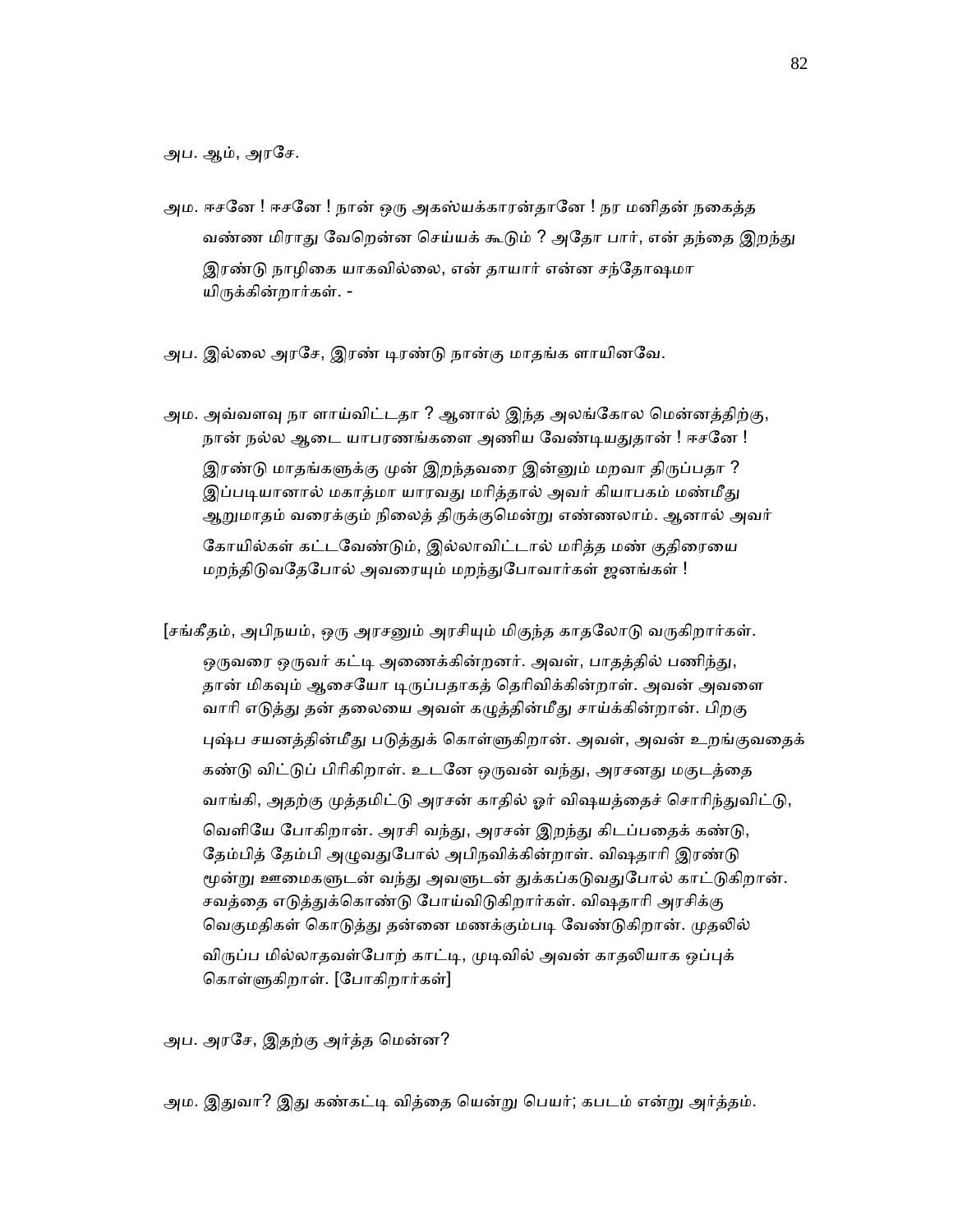அப. ஒரு வேளை நடக்கப்போகின்ற நாடகத்தின் கதையின் குறிப்பா யிருக்கலாம்.

சூத்திரதாரன் வᾞகிறான்.

- அம. இதோ இவனால் நாம் அறிவோம், வேஷதாரிகள் இரகசியமா யிருக்க முடியாது, அவர்கள் எல்லா வற்றையும் சொல்லி விடுவார்கள்.
- சூ. எம் பொருட்டும் எமது நாடகத்தின் பொருட்டும், இங்கே தயவு செய்ய உம்மை வணங்கி, கவனமாய்க் கேட்க, வேண்டிக் கொள்ளுகிறோம்.

[ேபாகிறான்]

- அம. இெதன்ன நாந்தியா? நல்லதங்காள் பாட்டா?
- அப. சுருக்கமா யிருக்கிறது அரசே.
- அம. காாிைகயின் காதைலப் ேபால்.
- அம. இரண்டு வேஷதாரிகள் அரசனும் அரசியுமாக வேடம்பூண்டு வருகிறார்கள்.
- வே- அ. பிரிய சகி ! நம் மிருவருக்கும் விவாகம் என்கிற யாதொரு கல்யாணமாகி, சௌரமான வர்ஷக் கணக்கில் சுத்தமாய் முப்பதும் சாந்திரமான மாசக் கணக்கில் சகஜமாய் பன்னிரு முப்பதும் ஆய்விட்டது என்பதை நீ அறிந்திருக்கிறா யல்லவா ? இப்பொழுது நீ என்ன தெரிவிக்கின்றாய் ?
- வே-அரசி. பிராணநாத் ! அன்னவர்களான சூர்ய சந்திரர்கள் மறுபடியும் அத்தனை முறை இப்பூப் பிரதட்சணம் செய்தபோதிலும் நம்முடைய ஆசையானது கேவலம் குறையப் போகின்றதில்லை. ஆயினும் பிராணநாத் ! அடியாள் என்ன சொல்லபோகின்றேன். முன்புபோ லில்லாமல் வர வர உமது முகமானது வாடி இருக்கின்றது. அதைப் பார்க்க அடியாள் எனக்கு மிகவும் பயமா இருக்கின்றது. ஆயினும் பிராணநாத் ! ஒரு விஷயம். எனக்குப் பயமா இருக்கின்றதே என்று தாம் கிலேசம் கொள்ள லாகாது. யாது காரணம் பற்றி யெனில் ஸ்திரீகளுக்கு கவலை யென்னப்பட்டதும் காதல் என்னப்பட்டதும் அதிகமா யிருந்தபோதிலும் யாதொரு சமமா யிருக்கின்றது. அடியாள் தம்மீது கொண்டிருக்கும் யாதொரு
	- காதலின் அளவு தமக்குத் தெரிந்தே யிருக்கின்றதல்லவா ? அந்த யாதொரு காதல் எவ்வள விருக்கின்றதோ அவ்வளவே யாதொரு பயமு மிருக்கின்றது. யாதொரு காதல் அதிகமா யிருக்கு மிடத்தில்கிஞ்சித் சந்தேகத்திற் கிடம்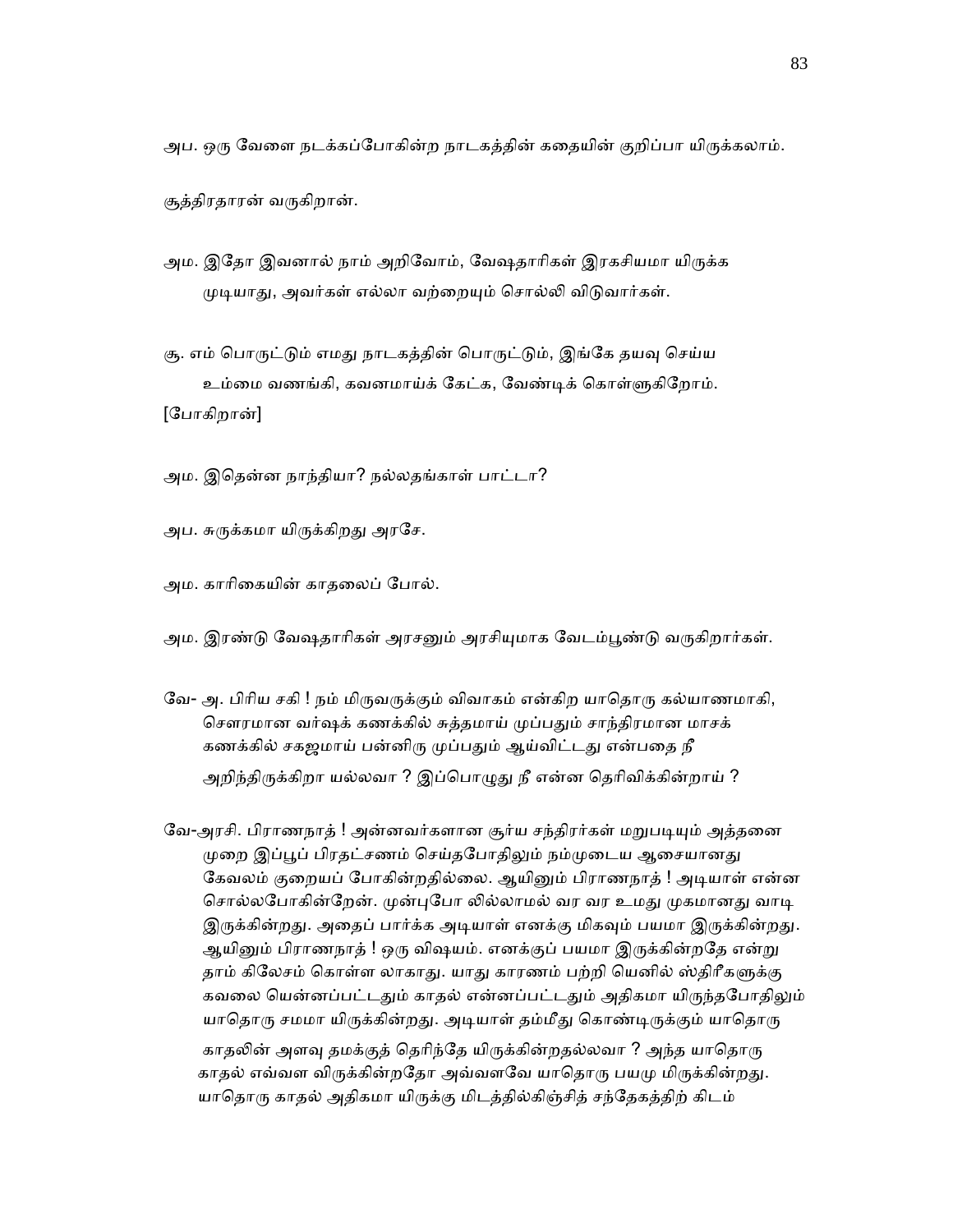கொடுத்தாலும் அதானது யாதொரு பயத்தைத் தருகின்றது. இவ்வாறு அற்ப விஷயங்கேள அதிக பீதிைய விைளப்பதானால் அவ்விடத்தில் அடங்காக் காதல் அபரிமிதமா யிருக்கின்றதென்று அன்னவர் கூறியபடி உறுதியாய் நாமும் கூறக்கூடும்.

- வே-அ. அஸ்து ! ஆயினும் என்ன செய்வேன் பிரியசகி ! உன்னை விட்டு நான் பிரியவேண்டும். அதுவும் சீக்கிரத்தில் ; எனது நாடி, நரம்பு, நிணம், தோல், கொழுப்பு, தசை, என்னப்பட்ட இவையானதுக எெல்லாம் தம் தம் நிலை தளர்ந்து போயிருக்கின்றன. ஆகவே எனக்குப் பிற்காலம் இவ்வுலகமாகிய பூமியின் கண் நீ, நீடூழிகாலம் சுகமாய் வாழ்வாயாக ! என்னைப்போன்ற காதல் குன்றாக் கணவ னொருவனையும் பெற்று-
- வே-அரசி. சிவ ! சிவ ! போதும் நிறுத்தும் அதை பிராணநாத் ! என்ன வார்த்தை தெரிவித்தீர்கள் ! அடியாள் கனவிலும் அப்படிப்பட்ட காதகமாகிய பாதகத்தை மனசார ஸ்மரிக்க மாட்டேன் என்பது நிச்சயம். மறுமுறை நான் யாதொரு கணவனை வரிப்பேனாயின் மண்மீது நான் நாசமாய்ப் போகட்டும், மற்றொரு கணவனை வரிப்பவள் யாதொரு முதல் கணவனைக் கொன்றவளே என்பதற்குக் கொஞ்சமேனும் சந்தேக மில்லை.

அம. [ஒரு புறமாக] ஐயோ பாவம் ! ஐயோ பாவம் !

- வே-அரசி. யாதொரு முதல் கணவன் மடிந்தபின் மற்றொரு கணவனை யாதொரு காரிகை கோருவா ளாயின் அது காதலினால் அன்று, வேறு யாதொரு அற்பக் காரணத்தா லிருக்கவேண்டும். ஏவஞ்ச, மற்றொரு கணவனைப் பஞ்சணையில் நான் முத்தமிடுவே னாயின் மடிந்த யாதொரு கணவனை மறுபடியும் கொல்பவ ளாவேன்.
- வே- அரசி. அஸ்து ! அப்படியே இருக்கட்டும், ஆயினும் நீ கூறுகிறபடியே இப்பொழுது நினக்கின்றாயென்று நானும் நம்புகிறேன், அட்டியில்லை. ஆயினும் ஒரு வார்த்தை, நாம் செய்யும் தீர்மானங்களிலிருந்தும் நாம் எத்தனை முறை தவரிப்போகிறோமென்று நீ யோசிக்க வேண்டியது. திடசித்தமானது கியாபக சக்திக் கடிமை ; மூர்க்கத்தினின்றும் பிறந்ததாயினும் வன்மையிற் குறைந்ததாம். காயானது மரத்தினில் நிற்கும், பழுத்தவுடன் தானைக் கீழே விமும், அதுபோல இதுவும். நமக்கு நாமே கொடுக்கவேண்டிய கடனை நாம் மறந்திட வேண்டியது அதி அவசியமே. கோபாவேசத்தில் நாம் செய்யவேண்டுமென நாம் கோருகிற ஓர் விஷயம், அக் கோபம் ஆறியவுடன், அக் கோரிக்கையும்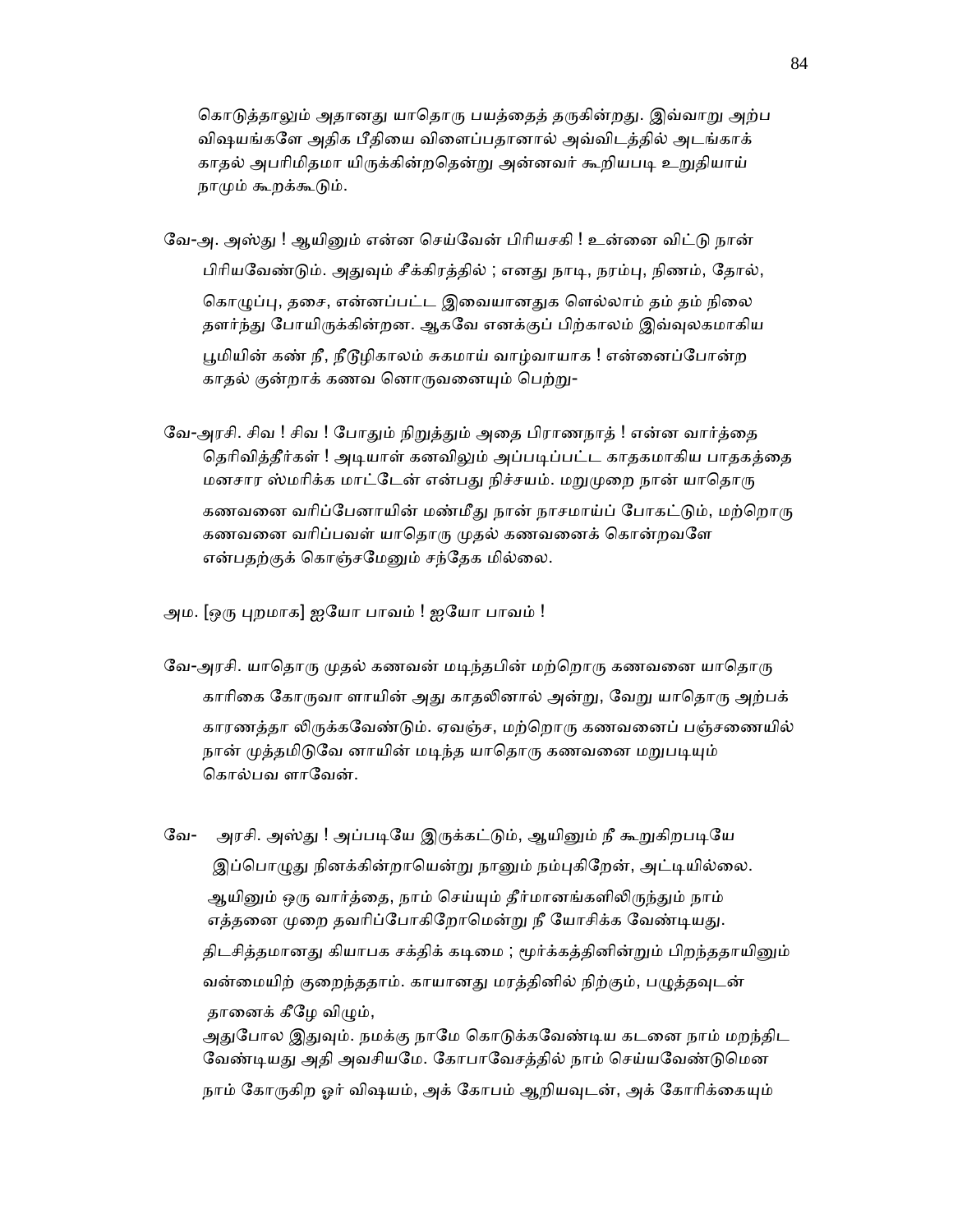இழக்கின்றது ; யாதொரு சந்தோஷமோ துக்கமோ, அதன் கொடுமையினாலேயே

அது சம்ஹரிக்கப்படுகின்றது. சந்தோஷம் அதிகமாயிருக்குமிடத்து, துக்கமும் அதிகமாய்ப் பாராட்டப்படுகின்றது. அற்ப விஷயங்களி லெல்லாம், துக்கம் சந்தோஷ மடைகிறது, சந்தோஷம் துக்க மடைகிறது. இவ் வுலகமானது என்றும் நிலையானதன்று. ஆகவே, நமது ஆசையும் நமது அதிர்ஷ்டத்துடன் மாறுவது ஆச்சரியகர மன்று, ஏனெனில், ஆசையானது அதிர்ஷ்டத்தைப் பின் தொடருகின்றதோ, அல்லது அதிர்ஷ்டமானது ஆசையைப் பின் தொடருகின்றதோ, என்னும் கேள்வி, கேவலம் மனிதரால் இன்னும் தீர்மானிக்கப் படவில்லை. சம்பத்துடையான் ஒருவன் அதனை இழப்பானாயின் அவனது சகல நண்பர்களும் அவனை விட்டுப் பறந்தோடுகின்றனர் என்பதை நீ காண்பாய். வறிஞன் ஒருவன் செல்வமுடையவ னாயின், அவனது விரோதிகளும் அவனுக்கு நண்பர்களா-கின்றனர் விரைவினில், ஆகவே இவ்வாறு ஆசையானது அதிர்ஷ்டத்தைப் பொறுத்த தாகின்றது. குறையொன்று மில்லாருக்குச் சிநேகிதர்கள் குைறவில்ைல,

கேடுற்ற கால் கிளைஞரை நாடுபவன், உடனே அவர்களைத் துவேஷிகளாக மாற்றுகிறான். ஆகவே ஒழுங்காய் நான் ஆரம்பித்த இடத்தில் முடிக்கு மிடத்து, அன்னவர் கூறி யிருக்கிறபடி நாம் எண்ணுவ தோர் விதம், ஈசன் எழுதியதோர் விதமாய் முடிகின்றது. ஆகவே தாற்பர்யம் யாது? நமது எண்ணங்களால் பயனில்லை; முதலில் யோசிப்பது நம்முடைய தொழில், முடிவில் முடிப்பது அந்த ஈசன் தொழில். ஆகவே தற்காலம் இப்பொழுது நீ இரண்டாம் கணவனை கடிமணம் புரியமாட்டோமென்று கருதுகிறாய். முதல் கணவனுடன் அந்த எண்ணம் முழுவதும் மாண்டுபோகும் என்பதற்கு யாதொரு சந்தேகமு மில்லை.

வே-அரசி. அடியாள் ஒருமுறை கைம்பெண்ணானபின் மறுபடியும் யாதொரு

மணப்பெண்ணாவே னாயின், அடியாள் உண்ணும் உணவே உதவவேண்டா ெமனக்கு. அன்னவர்களான இச்சூாிய சந்திரர்கள் எனக் ெகாளிதர ேவண்டாம். எண் கண்களுக்கு நித்திரை என்பதே இல்லாமற் போகட்டும். என் கோரிக்கை-களெல்லாம் பாழாகட்டும். என் எண்ணங்களெல்லாம் கெடட்டும். சிறையிலிடப்பட்ட யாதொரு துறவியைப்போல் நான் துன்ப மனுபவிக்கட்டும்.

அடியாள் எதை விரும்பியபோதிலும், இன்பத்தை யெல்லாம் பாழாக்குந் துன்பமே அதனிடம் குடிகொண்டு அதைக் குன்றச் செய்யட்டும். பிராணநாத் ! இவ்வுலகத்திலும் மறு உலகத்திலும் அடியாள் மாலாதசஞ்சலத்திற்கு மீளாது ஆளாக்கப்படட்டும்!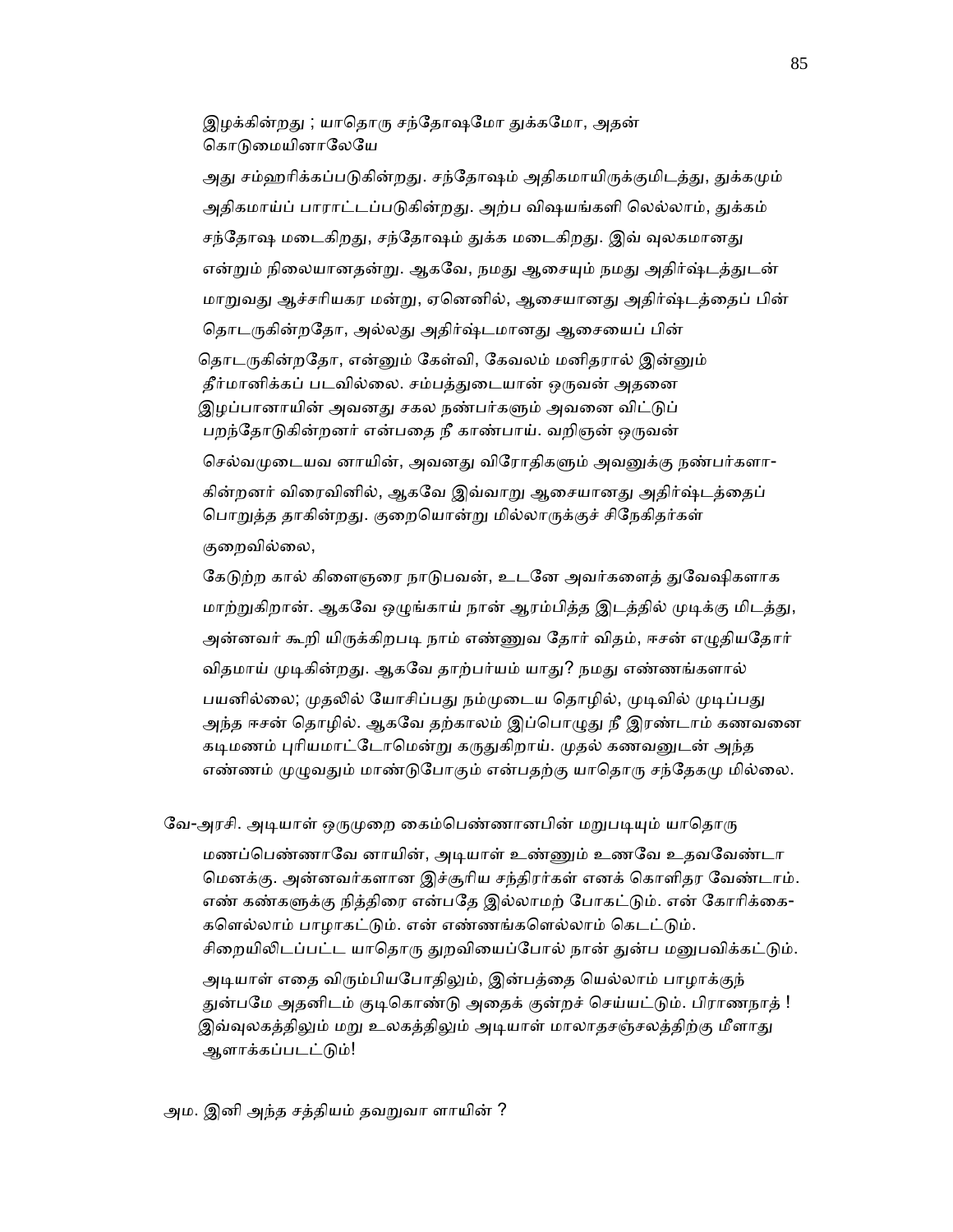- வே-அ. மஹத் சந்தோஷம், சபாஷ் ! நன்றாய்ச் சத்தியம் செய்திருக்கிறாய் ! கண்மணி ! இங்கே நான் சற்று தனித் திருக்கின்றேன். எனக்கு என்னமோ ஒருவாறா யிருக்கின்றது. சற்றே நித்திரை செய்து நீடித்திருக்கும் இப்பொழுதைப் போக்க இச்சசைப்படுகின்றேன். [படுத் துறந்குகின்றான்.]
- வே-அரசி. சுகமாய் நித்திர செய்வீராக ! எக்காலமும் துரதிர்ஷ்டமானது நம்மிருவரையும் பிரிக்கா திருக்குமாக ! [போகிறாள்.]
- அம. அம்மா, எப்படி இருக்கின்றது உமக்கு இந்த நாடகம் ?
- கௌ. அவள் அதிகமாய் பாசாங்கு செய்கிறாள் என்று தோற்றுகின்ற தெனக்கு.
- அம. ஏ ! எப்படியும் அவள் வார்த்தை தவறமாட்டாள்.
- கா. கதை முழுவதும் கேட் திருக்கின்றனையா ? இதில் ஒன்றும் தவறான விஷயமில்ைலேய ?
- அம. இல்லை இல்லை, விளையாடுகிறார்கள், அவர்கள் விளையாட்டாக விஷமிடுகிறார்கள். அதில் தவறென்பதே யில்லை தரணியின் மீது.
- கா. இந்த நாடகத்தின் பெய ரென்ன ?
- அம. எலி பிடிக்கும் பொறி, ஏன் என்பீர்களோ ? ஒரு அலங்காரம் பற்றி. வீணா நகரத்தில் நடந்த ஒரு கொடுங் கொலையைப் பற்றிய கதை. அந்த அரசன் பெயர் கானசேகரன். அவனது மனைவி பாபவதி. எல்லாம் விவகாரமாய்ப்

 பார்ப்பீர் விைரவில்.- மிகுந்த அநியாயமான விஷயம், அதனால் என்ன ? மகாராஜாைவᾜம் எங்கைள ெயல்லாம் ேபான்ற மாசற்ற

மனமுடையவர்களுக்கு ஆவதென்ன அதனால் ?

குற்ற முள்ள நெஞ்சே குறு குறு என்னும், குனசாலிகளாகிய நமக் கென்ன கெடுதி !

லோகநேசன் வருகிறான்.

இவன் லோகநேசன் என்பவன், அந்த அரசன் தமையன் புதல்வன்.

அப. அரசே, தாம் சூத்திரதாரனைவிட மேலாக இருக்கின்றீரே !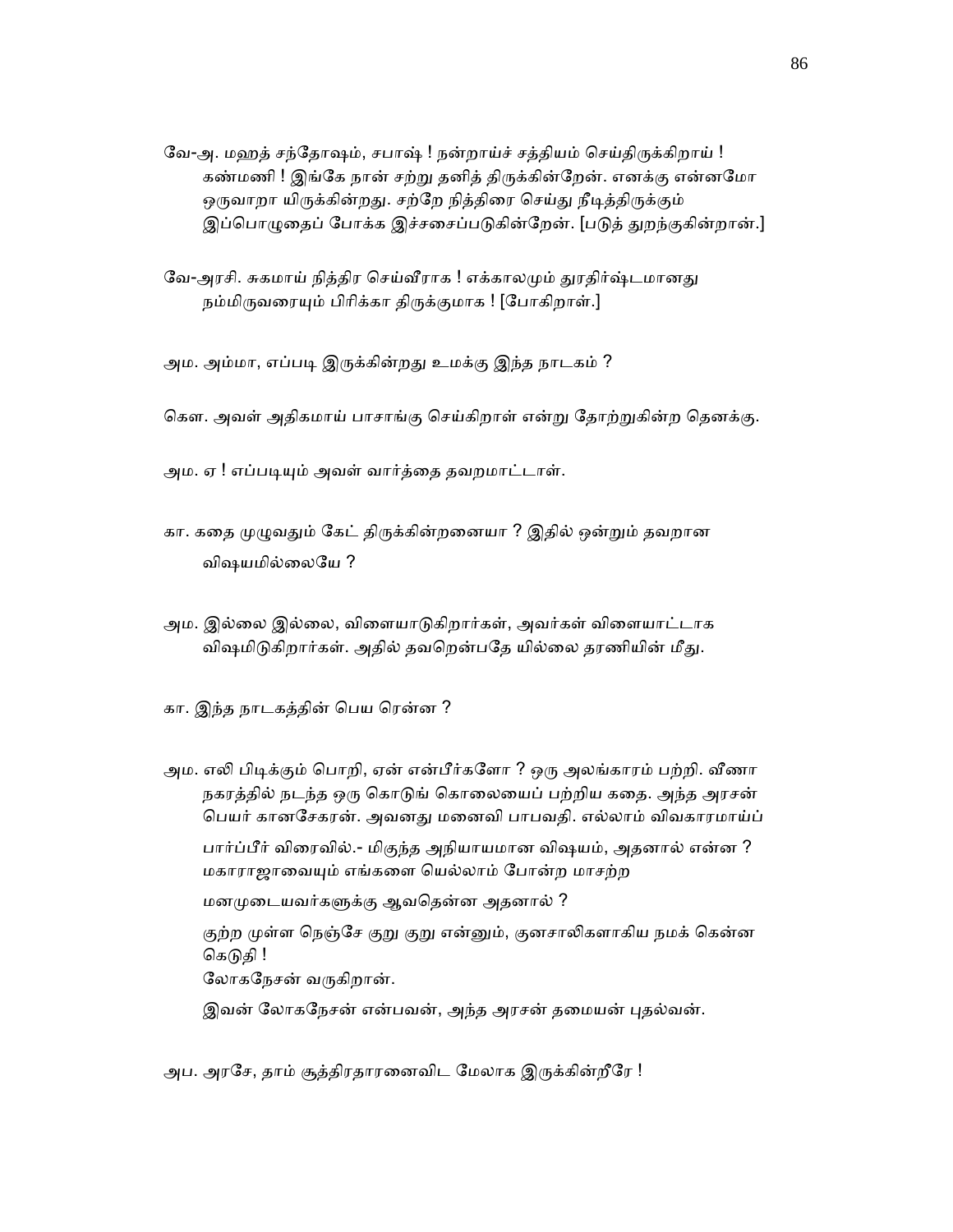- அம. பொம்மைக் கூத்தாடுவதைக் காண்பேனாயின் உனக்கும் உன் கா<u>தலு</u>க்கும் உள்ள அர்த்தத்ைத உைரப்ேபன்.
- அப. ஒரு விஷயத்தில் மேம்பட்டது மற்றொரு விஷயத்தில் கீழ்ப்பட்ட \*\*\*\*\*
- அம. அப்படித்தான் உங்கள் கணவரையும் நீங்கள் மதிக்கவேண்டும். ஆரம்பி, கொலைக் கஞ்சாக் கொடும்பாபி, முகத்தைச் சுளிப்பது அப்புறம் இருக்கட்டும், ஆரம்பி-வா - பிணத்தைப் பிடுங்கித் தின்ன பேய்க ளெல்லாம் ெகாக்காிக்கின்றன.
- லோ. ஈர மில்லா நெஞ்சம், ஏற்றதான கைகள், தகுந்த ஔஷதம், காலம் கைகூடியது, கவனிக்க வேறு பிராணி யில்லை ! தக்க சமயம் ! எல்லாம் ஒருங்கே வாய்த்தது ! கிரஹண காலத்தில் கரும் பாம்புகள் கக்கிய கால விஷத்தை யெல்லாம் கலந்து மூன்று முறை புடம் போட்டு, மூன்று முறை காய்ச்சி, அதன் சாரத்தைத் தேர்ந்தெடுத்த ஆலகால விஷமே ! ஆருயிரை அறை க்ஷணத்தில் கவர வல்ல அருமையாம் உன் வேலையை அதி விரைவிற் செய்து முடிப்பாய் !

[விஷத்தைத் தூங்குபவன் காதில் விடுகின்றான்.]

அம. நந்தவனத்தில் விஷமிடுகிறான், அவனுடைய இராஜ்ஜியத்தைப் அபகரிக்கும் பொருட்டு, அவன் பெயர் கானசேகரன். இந்தக் கதை தற்காலத்தில் வழங்கி வருகின்றது. நல்ல சமஸ்கிருத பாஷையில் எழுதி யிருக்கின்றது. இந்தக் கொலைபாதகன் பிறகு கானசேகரன் மனைவியின் காதலை எப்படிப் பெறுகிறான் என்பதை இனிமேல் பார்ப்பீர்.

அப. மகாராஜா எழுந்திருக்கிறார் !

அம. என்ன? எதாவᾐ தீ என்ᾠ பயந்தா ?

கௌ. என்ன பிராணநாதா ! உடம்பென்ன ?

பால. ஆட்டத்தை நிறுத்துங்கள் !

கா. கொஞ்சம் வெளிச்சம் கொண்டுவாருங்கள்-போங்கள் !

எல்லோரும். வெளிச்சம் ! வெளிச்சம் ! வெளிச்சம் !

[அமலாதித்யன் ஹரிஹரன் தவிர மற்றவர்க ளெல்லோரும் போகிறார்கள்.]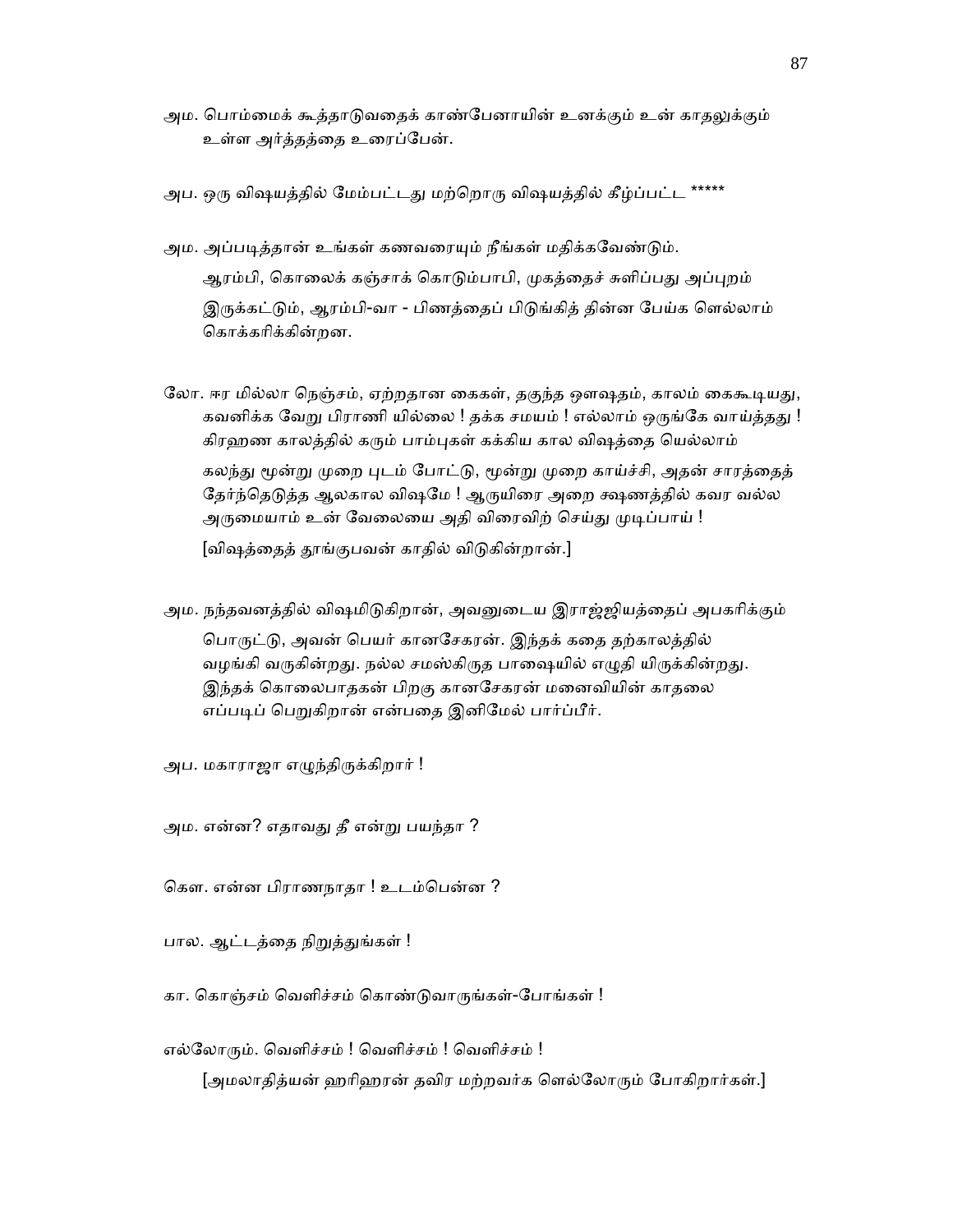அம. தப்பித்த மான் தலைவிரித் தாடட்டும்,

புண்பட்டமான் புலம்பட்டும்,

 உறங்குவார் உறங்குங்கால் காப்பார் காத்தல் ேவண்ᾌம் ; உலக வழக்கேம இதாகும் உத்தமேன.

அப்பனே ! என்னுடைய பாக்கிய மெல்லாம் பறந்தோடிப் பாழாய்ப் போனாலும், இந்தப் பாட்டும், கையிலொரு கங்கணமும், காதில் இரு குழையும், வேஷதாரிகளுக்குள் என்னையும் ஒரு பங்குக்காரனாகச் சேர்த்துக் கொள்ளச் செய்யாகோ ?

ஹ. பாதி பங்கு கிைடக்கும்.

அம. முழுப் பங்கு பெறுவேன் நான்.

ஆருயிர் நண்பனே அறிவாயே நீதானும்

பேருலகந்தனில், பீடுற்ற இவ்விராஜ்யத்தின் அருமையாம் அரசன்மாள அவன் பின்னாலின்று கழுதையாம் - இவனாலக் காலம் வாய்ந்ததந்தோ !

ஹ. எருமையாம் என்று எதுகையுடன் கூறி முடித்திருக்கலாமே ?

அம. நேசா ! ஹரிஹரா ! பேய் கூறிய வார்த்தை மெய்யென்று ஆயிரம் பொன் பந்தயம் கட்டுவேன் ; கவனித்தனையா நீ?

ஹ. நன்றாய் கவனித்ேதன் அரேச.

அம. விஷ மிடுவதைப்பற்றி பேச் செடுத்தவுடன். -

ஹ. நான் மிகᾫம் குறிப்பாய்க் கவனித்ேதன் அவைர.

அம. ஹா ! ஹா ! எதோ கொஞ்சம் சங்கீதம் ! வரட்டும் வாத்தியம் ! விᾞப்பமிதில் ேவந்தற்கு இல்லா விட்டால் வெறுப்பதற்குக் காரணமொன் றுண்டா மன்றோ ! -ஏேதா, ெகாஞ்சம் சங்கீதம் !

ராஜகாந்தனும், கிரிதரனும் மறுபடியும் வருகிறார்கள்.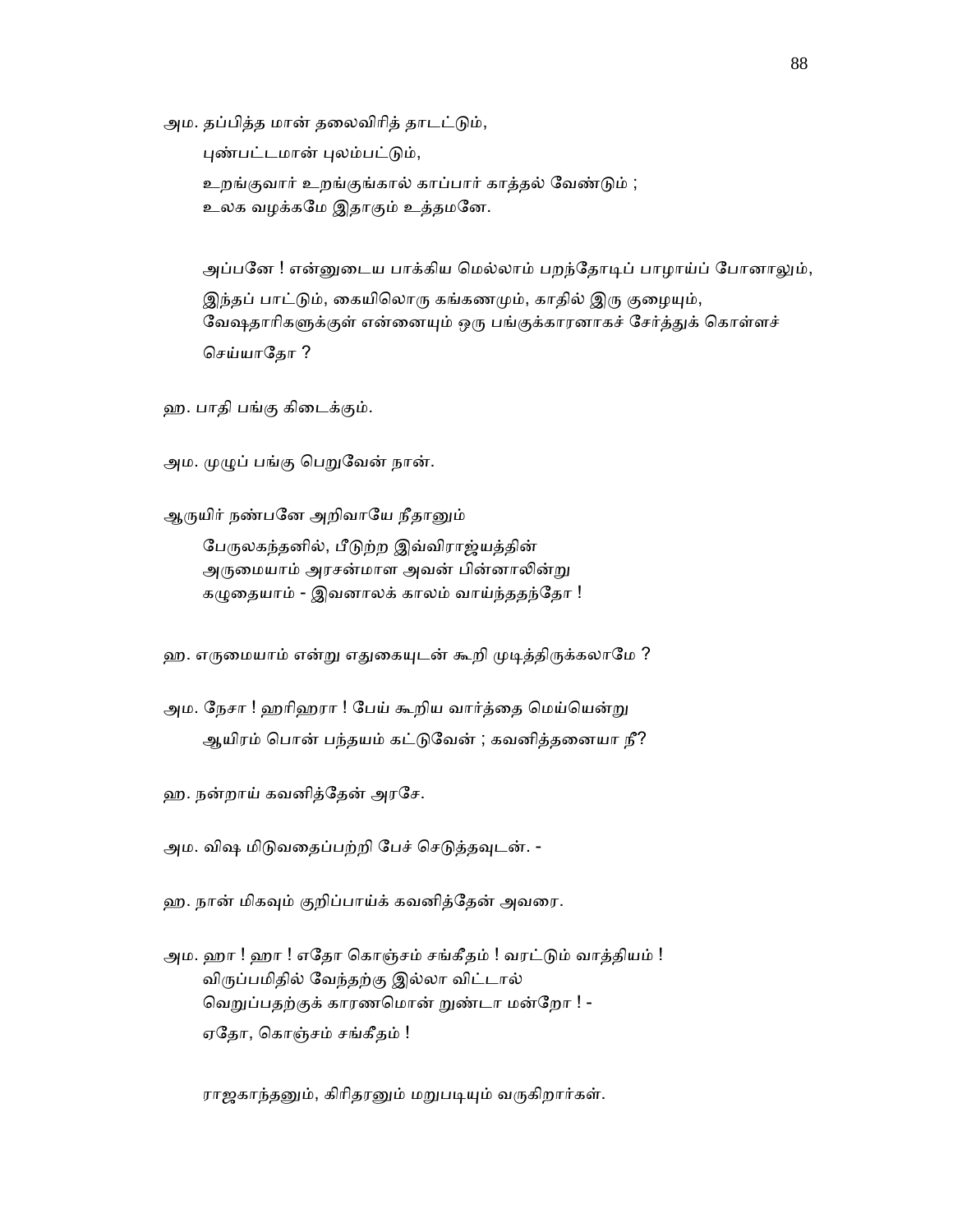கி. என் அரசே, ஒரு வார்த்தை கொஞ்சம் தயவு செய்ய வேண்டும் என்னிடம்.

அம. ஐயா, ஒரு பாரத முழுவதும்.

கி. மகாராஜா அவர்கள் -

அம. ஆம், என்ன, மகாராஜா அவர்களுக்கு ?

கி. இங்கிருந்து சென்றவுடன் மிகவும் குணம் மாறி யிருக்கின்றார்.

அம. குடி வெறியினாலா ?

கி. இல்லை அரசே, கொஞ்சம் பித்தத்தினால் என்று சொல்ல வேண்டும்.

- அம. நீ இந்த விஷயத்தை வயித்தியனிடம் போய்த் தெரிவித் திருந்தால் உன் புத்தியின் கூர்மை இன்னும் அதிகமாய் வெளியாகும். ஏனெனில் நானவருக்கு விரோசனம் கொடுப்பதானால் அவருக்குப் பித்தம் ஒரு ேவைள இன்ᾔம் அதிகாிக்கும்.
- கி. இளவரசே, உமது வார்த்தைகளில் ஏதாவது ஒழுங்கிருக்கட்டும், நான் சொல்வதை விட்டு வேறென்னவோ விஷயத்திற்கு இவ்வாறு ஓடாதீர்.

அம. நான் ஒன்ᾠம் ேபசவில்ைல, ெசால்.

கி. மகாராணி யவர்கள் - தங்கள் தாயார் - மிகுந்த பெரும் மன வருத்தத்துடன், என்ைனத் தங்களிடம் அᾔப்பினார்கள்.

அம. சுகமாய் வரலாம்.

கி. இல்லை அரசே, இந்த மரியாதை தகுந்தபடி யானதன்று. நான் கேட்பதற்குத் தக்க பதில் உரைப்பதனால் தங்கள் தாயாரின் கட்டளையை நிறைவேற்றுகின்றேன். இல்லாவிடின் நீர் மன்னிப்பதும் நான் திரும்பிப் போவதுமே நான் வந்த வேலையின் முடிவாகும்.

அம. ஐயா, என்னால் முடியாது.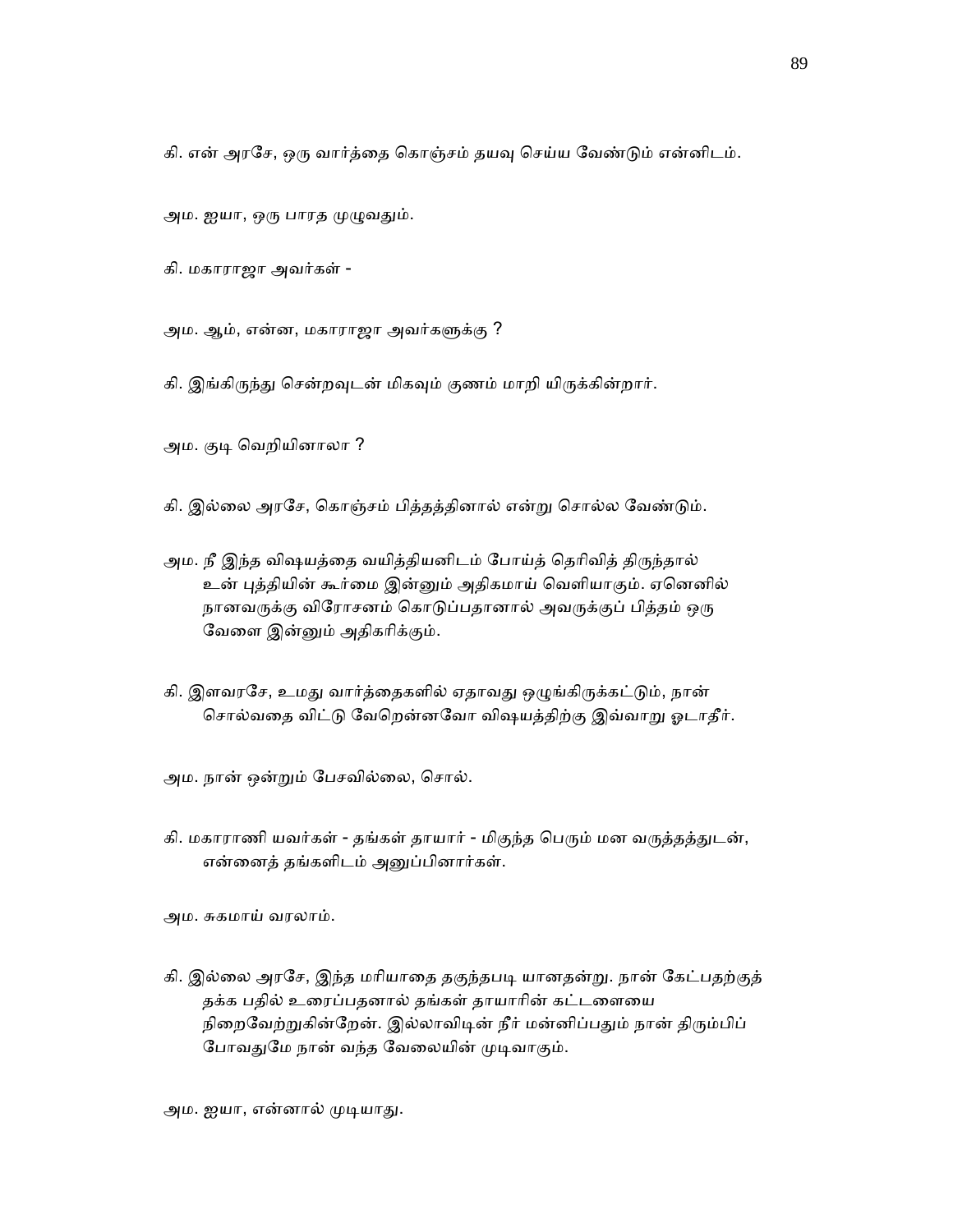கி. என்ன முடியாது அரசே?

- அம. உனக்குத் தக்க பதில் சொல்ல; என் புத்தி சற்று கெட்டுப் போயிருக்கின்றது. ஆனால் என்னால் என்ன பதில் உரைக்க முடியுமோ அதை நீ பெறலாம். – அதாவது நீ சொல்லுகிற பிரகாரம் என் தாயார் பெறலாம்- ஆகவே மற்றதை யெல்லாம் விட்டு சங்கதிக்குப் போவோம். என் தாயார் என்ன சொல்லுகிறார்கள்?
- ரா. இவ்வாறு சொல்லுகிறார்கள். தங்களுடைய நடவடிக்கை யானது அவர்களுக்கு அதிக ஆச்சரியத்தையும் விந்தையையும் உண்டுபண்ணி யிருக்கின்றது.
- அம. ஆஹா! என்ன ஆச்சரியமான பிள்ளை! இப்படித் தன் தாயாரையே பிரமித்துப் போகச் செய்பவன்! ஆனால் அன்னையின் அந்த ஆச்சரியத்தைப் பின் தொடர்ந்து விஷயமொன்று மில்லையா? தெரிவியும்.
- ரா. தாங்கள் நித்திரைக்குப் போகுமுன் உம்மை அந்தப்புரத்திற் கண்டு பேச வேண்டுமென்று விரும்புகிறார்கள்.
- அம. அப்படியே செய்வோம். இன்னும் பதின்மடங்கு நமது தாயாரா யிருந்த போதிலும், நம்மிடம் இன்னும் ஏதாவது வியாபாரம் உண்டோ?
- ரா. அரசே, ஒரு காலத்தில் என்மீது பிரியமா யிருந்தீர்.
- அம. இப்பொழுதும் அப்படியே இருக்கின்றேன், இக் கன்னம் வைக்கும் கரத்தின்மீ தாணைப்படி.
- ரா. இளவரசே, தாங்கள் குணம் மாறி யிருப்பதற்குக் காரண மென்ன? உமது துயரத்தை உமது நண்பனிடம் தெரிவிக்காவிட்டால் அத் துயரத்தினின்றும் தப்பித்துக் கொள்ளும்படியான மார்க்கங்களை ெயல்லாம் அைடத்ᾐவிᾌகின்றீர் நிச்சயமாக.
- அம. என்னுடைய தற்கால ஸ்திதி எனக்குத் திருப்திகரமா யில்லை.
- ரா. அது ஏ னப்படி? குர்ஜரத்தை அவருக்குப்பின் ஆள்வதற்கு மகாராஜாவின் வாக்ேக உமக் கிᾞக்கின்றேத?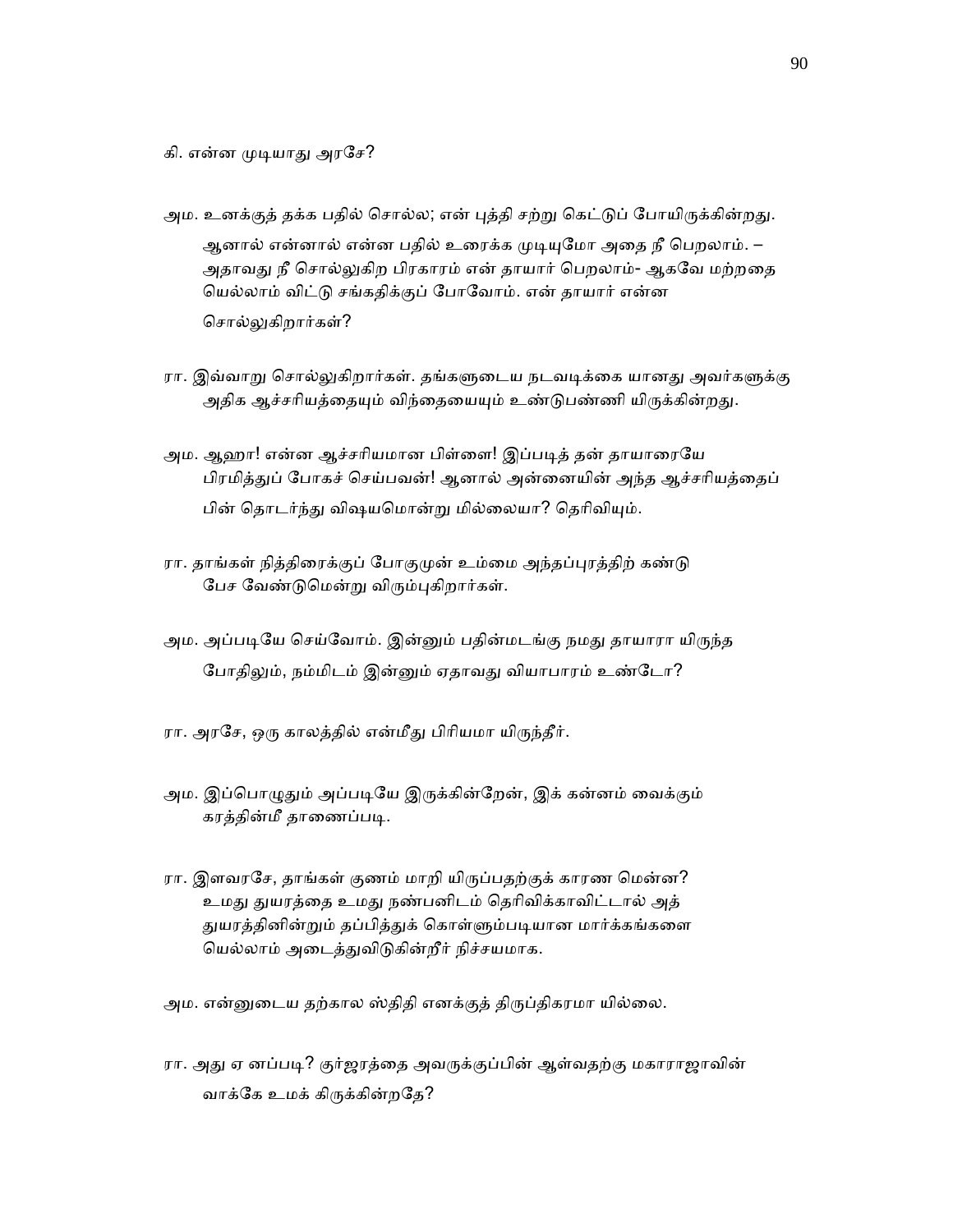அம. ஆமாம்! இருந்தாலும், "அண்ண னிருக்கிற வரையில்-" அந்தப் பழமொழி கொஞ்சம் கியாபக மறதியா யிருக்கின்றது.

மறுபடியும் வேஷதாரிகள் சில குழல்களோடு வருகிறார்கள்.

- ஓ! இதோ குழல்கள்.-ஏதோ ஒன்றை நான் பார்க்கட்டும்,- வாருங்கள் ஒரு பக்கமாய் - ஏன் நீங்க ளிருவரும் என்னைப் பின் தொடர்ந்து திரிகிறீர்கள், என்னை ஏதாவது வலையில் சிக்கச் செய்யவேண்டுமென்பதேபோல் ?
- கி. இளவரசே, என் கடைமை அதிக வெளிப்படையாக விருந்தால், என்னுடைய அன்பானது நன்னடக்கையை மிகவும் அறியாம லிருக்கின்றது.
- அம. அது எனக்கு நன்றாய் அர்த்தமாக வில்லை. இந்தக் குழலைக் கொஞ்சம் வாசிக்கின்றாயா?
- கி. அரசே, என்னால் முடியாது.
- அம. நான் கேட்டுக் கொள்ளுகிறேன்.
- கி. என் வார்த்தையை நம்பும், என்னால் முடியாது.
- அம. நான் வேண்டிக் கொள்ளுகிறேன் உன்னை.
- கி. அரசே, அதில் ஒரு சுரமும் எனக்குத் தெரியாது.
- அம. நிரம்ப சுலபம், பொய் பேசுவதைப் போல்! இந்தத் துவாரங்களை உனது விரல்களால் மூடிக்கொள், இதை உனது சுவாசத்தினால் ஊது, உடனே உத்தமமான சங்கீத நாதத்தை உண்டு பண்ணுமிது. இதோ பார், இைவகள்தான் சுரஸ் தானங்கள்.
- கி. ஐயோ! இந்தச் சுரங்களை யெல்லாம் வயப்படுத்தி சங்கீதமுண்டுபண்ண எனக்குச் சக்தி யில்ைலேய! அந்த ஞானம் எனக் கில்ைல.

அம. ஏன்! இதோ பார்! என்னை என்ன ஹீனமான வஸ்துவாக்கி விடுகின்றாய்!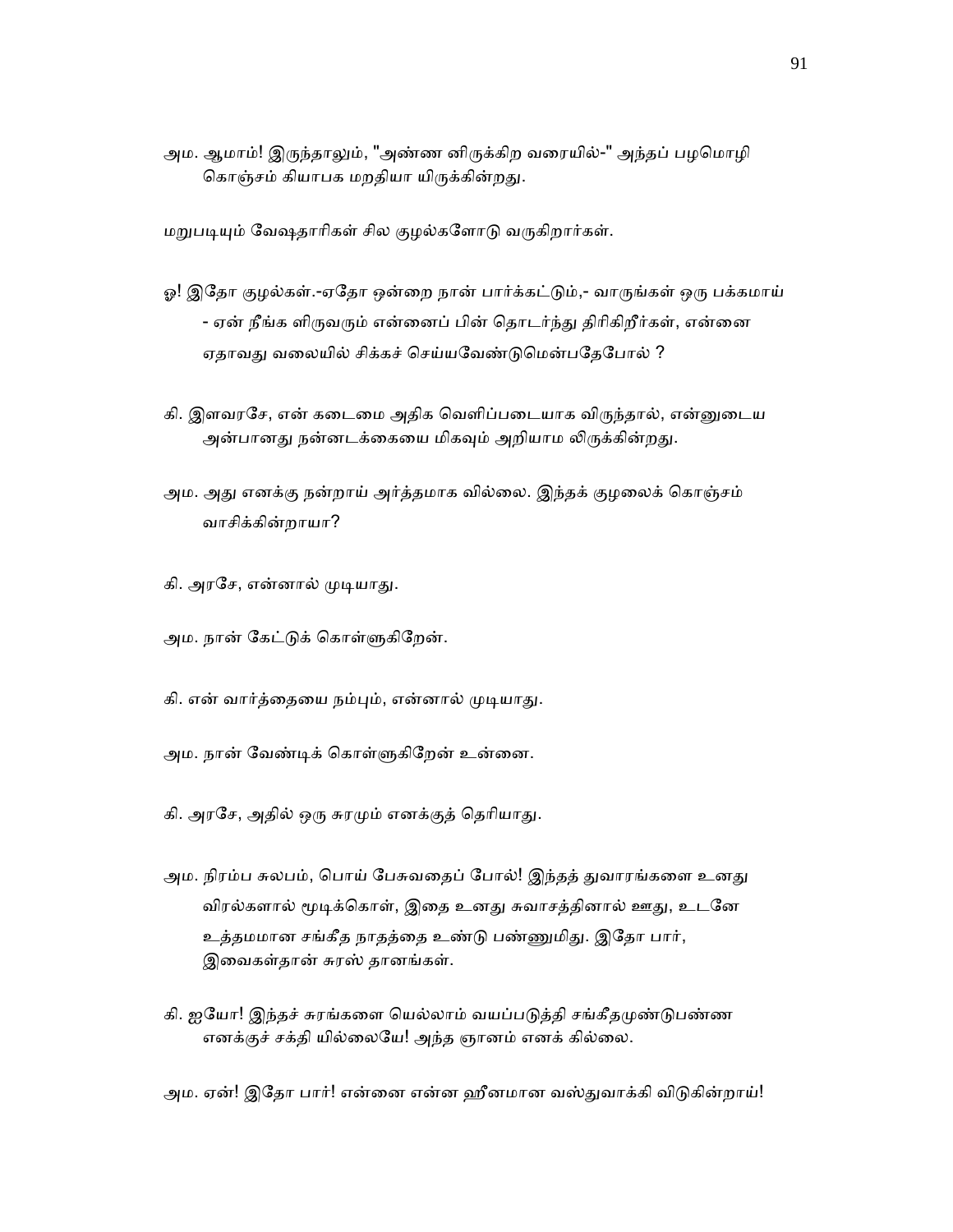என்னை வாசித் தறிய விரும்புகிறாய். என் குணத்தை யெல்லாம் அறிந்தவன் போல் காண்கிறாய். என் ஹிருதயத்திலுள்ள இரகசியத்தைத் தோண்டி எடுக்க விரும்புகின்றாய். என்னால் என்ன முடியுமென்பதை யெல்லாம் ஆதியோ டந்தமாக அறிய இச்சைப்படுகிறாய். இந்தச் சிறிய குழலில், நல்ல சங்கீதம், உத்தமமான ஒலி யிருக்கின்றது. ஆயினும் அதை வாசித் தறிய உனக்குச் சக்தி யில்லை. ஏனப்பா, குழலை வாசிப்பதைவிட என்னை வாசிப்பது சுலபம் என்று நினைக்கின்றாய்போலும்! என்னை எந்த வாத்திய மென்றாவது பெயரிட் டழை, என்னை நீ கஷ்டப் படுத்தலாமே ெயாழிய உன்னால் வாசித் தறிய லாகாᾐ.

பாலநேசன் வருகிறான்.

ஐயா! தங்களுக்கு நூ றாயுள்!

பால. அரசே, மகாராணி அவர்கள் தங்களுடன் பேச விரும்புகிறார்கள் உடனே.

அம. அதோ இருக்கின்றதே மேகம், சற் றேறக் குறைய ஒரு ஒட்டகத்தைப்போல், ெதாிகிறதா உமக்கு?

பால. அப்பன் ஆைண! அச்சம் ஒட்டகந்தான்.

அம. கொஞ்சம் ஆமை ஜாடையா யிருக்கின்றதென நினைக்கின்றேன்.

பால. முதுகு ஆமையைப்போ லிருக்கிறது.

அம. அல்லᾐ திமிங்கலம் ேபாலேவா?

பால. ஏறக் குைறய திமிங்கலந்தான்!

 அம. ஆனால் உடேன என் தாயாைரப் ேபாய்ப் பார்க்கின்ேறன். [ஒருபுறமாக] என்னை அசல் பயித்தியக்கார னாக்குகிறார்கள்:- நான் உடனே வந்துவிட்டேன்.

பால. அப்படியே தெரிவிக்கின்றேன். [போகிறான்]

அம. 'உடனே' என்று சொல்வது எளிதாம்.-தோழர்களே, உத்தரவு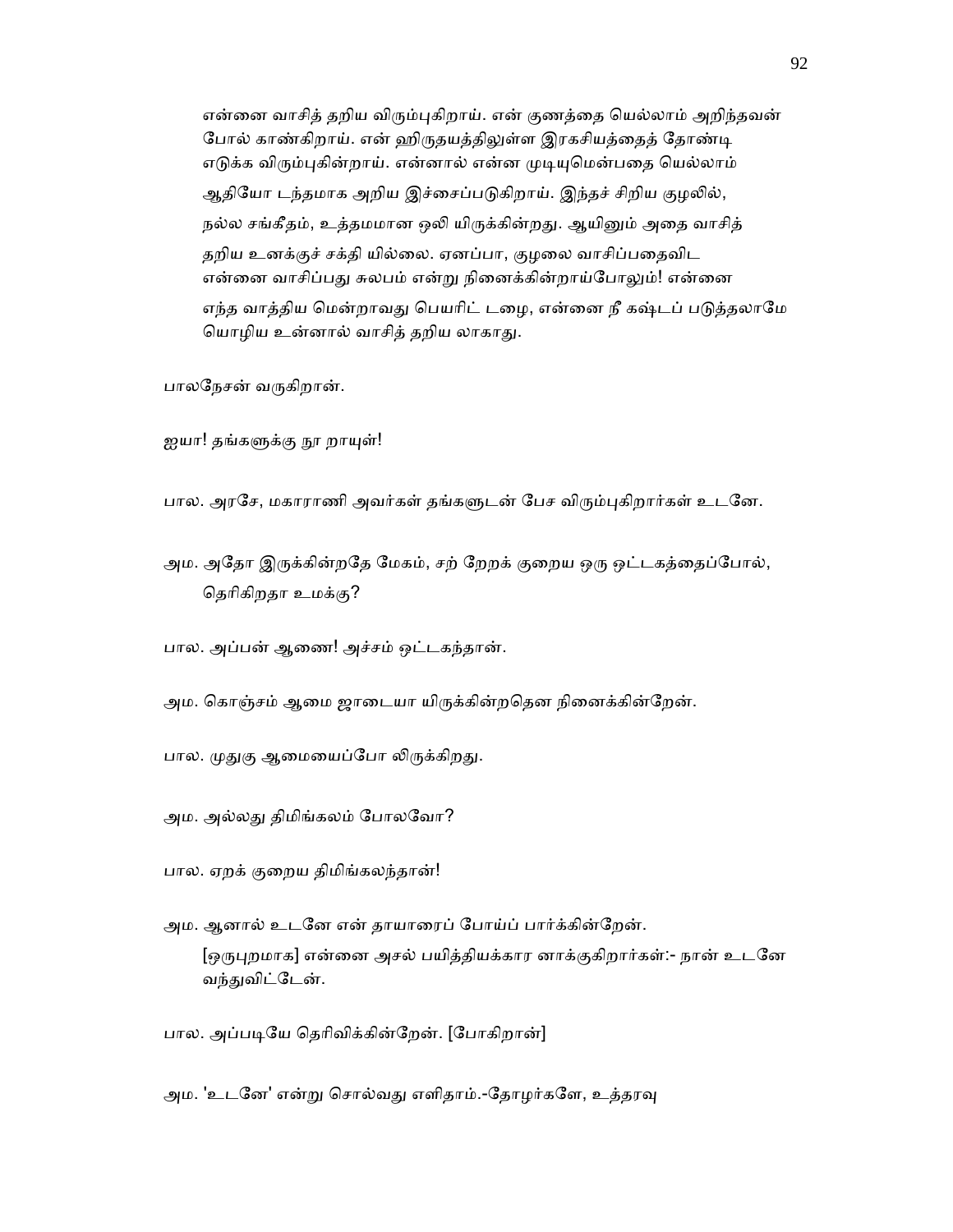பெற்றுக் கொள்ளுங்கள்.

[அமலாதித்யன் தவிர, மற்றெல்லோரும் போகிறார்கள்.]

பிசாசுகளுக் குரிய பாதி இராத்திரி யிப்பொழுது, பேய்களெல்லாம் சுடுகாட்டில் வாய் திறந்து வாவுகிற சமயம்! நரக பாபங்களெல்லாம் நானிலத்தைப் பீடிக்கும் வேளை! இப்பொழுது சுடச்சுட பச்சை இரத்தத்தையும் குடிப்பேன் நான். பகற் காலம் பார்த்துக் குலை நடுங்கும்படியான குரூர கிர்த்தியம் செய்வேன். பொறு! தாயாரிடம் போகவேண்டும் நான்.- மனமே!-உன் சுபாவ மிழக்காதே. பரசுராமனைப்போல் பரிதாப மற்ற குணம் இந்த ஹிருதயத்திற் புகவேண்டாம். நான் குரூரனா யிருந்தபோதிலும் மானிடப் பிரகிர்திக்கு மாறான காரியம்

செய்யாம லிருப்பேனாக! கத்தியைப்போல் வெட்டிப் பேசுகிறேன், ஆனால் அதை உபயோகிக்கமாட்டேன். என் மனமும் வாக்கும் இதில் மாத்திரம் மாறுபட் டிருக்கட்டும். என் வார்த்தைகளால் எவ்வளவுதான் என் தாயாரை வதக்கியபோதிலும் அவரது உயிரைப் போக்கமாத்திரம் என் உள்ளம் உடன்படாᾐ! [ேபாகிறான்.]

காட்சி முடிகிறது.

மூன்றாவது அங்கம்: மூன்றாவது காட்சி.

அரண்மைனயி ேலார் அைற.

காலதேவன், ராஜகாந்தன், கிரிதரன் வருகிறார்கள்\*

-----------------------------------------------------------

- கா. அவன் ஸ்திதி எனக்குத் திர்ப்திகரமா யில்ைல. அவன் பயித்தியத்ைத அதிகரிக்க விடுவது நமக்கு ஷேமகர மானதன்று. ஆகவே நீங்கள் ஆயத்தப்படுத்துங்கள். நான் உங்களுடைய திருமுகத்தை உடனே அனுப்புகின்றேன். அவனும் உங்களுடன் சிங்களத்துக்குப் போவான். அவனது பயித்தியத்தினின்றும் மணிக்கு மணிக் குண்டாகின்ற பயங்கரமான இடையூறுகளை நமது இராஜரீகத்துக்கு அருகாமையில் வளர விடுவது அபாயகரமாம்.
- கி. நாங்கள் ஆயத்தப்படுகின்றோம். தம்மைக்கொண்டு உயிர்பெற்று உஜ்ஜீவிக்கின்ற உலகத்தவர்களை யெல்லாம் பாதுகாக்க வேண்டுமென்கிற பயமானது தெய்வத்திற்கு உவப்பானதும் உத்கிருஷ்டமானது மாகும்.
- ரா. ஒவ்வொரு உயிரும் உலகினில் ஒரு கஷ்டமும் தன்னை வந்தணுகாதபடி அறிவே கவசமாக அதன் பலத்தைக் கொண்டு காப்பாற்றிக் கொள்வது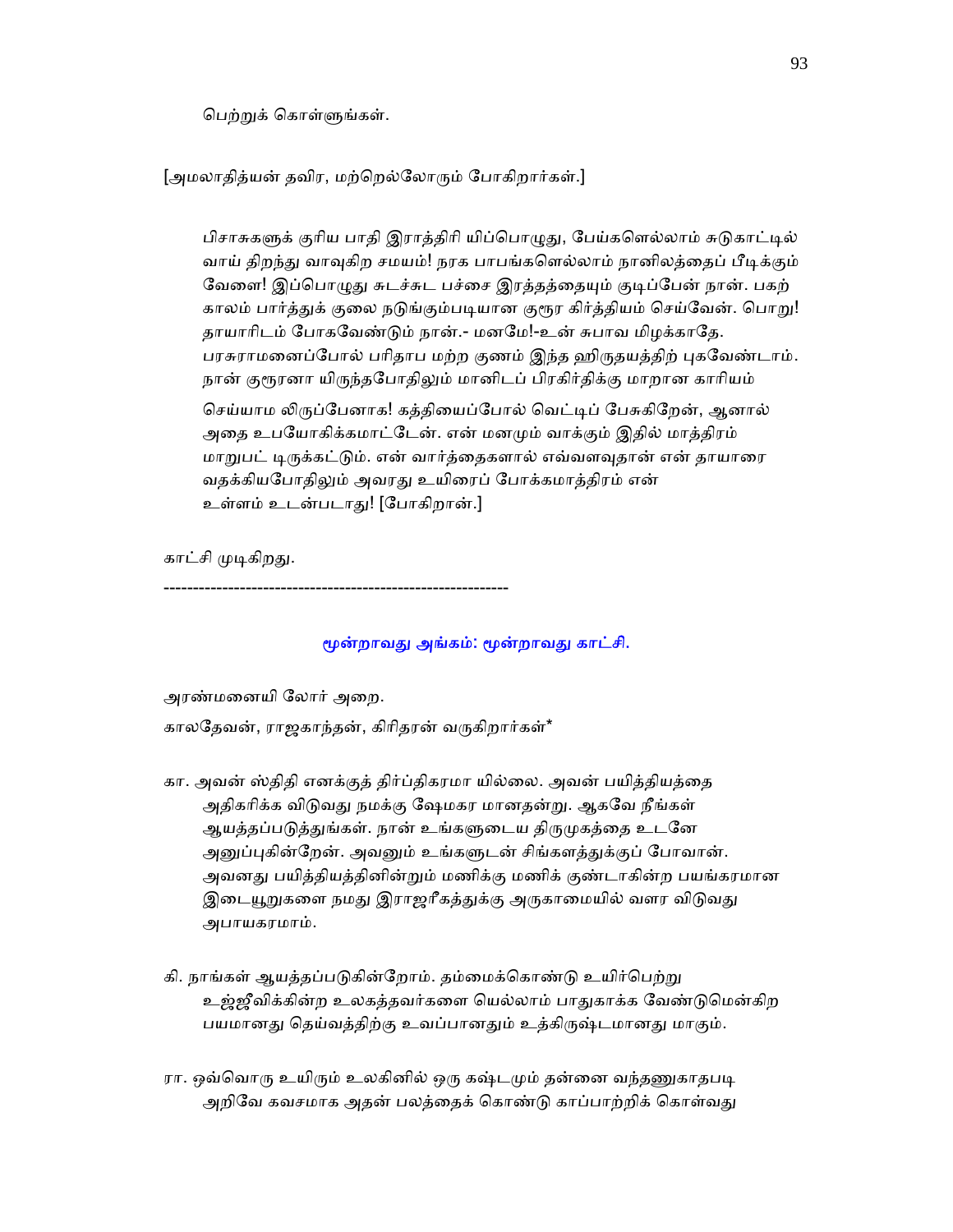கடைமையாகும். அப்படி யிருக்க மன்னுயிரின் ஷேமமெல்லாம் தன்னுயிரைப் பொறுத்ததா யிருக்கின்ற அரசன் அவனுயிரைக் காப்பது அதிக அவசிய மாகும். அரசன் அழிவதென்றால் அவன் மாத்திரம் அழிவதன்று; சுழலானது சுற்றிலு முள்ளதை இழுத்துக்கொள்வதேபோல் அவ னருகிலுள்ள அனைவரும் அழிகின்றனர். பிரம்மாண்டமான தன் இலைகளுடன் பல்கோடி சிறு வஸ்துக்கள் விட்டு பிரியாதபடி கட்டப்பட் டிருக்கும், உன்னதமான மைலயின் உச்சியில் நாட்டப்பட்ட, மகத்தான சக்கரம் ஒன்ைறப் ேபாலாம்; அது விழுந் தழியுங்கால், அதனுடன் கட்டப்பட் டிருக்கின்ற ஒவ்வொரு அற்பப்பொருளும் அதனுடன் அழிகின்ற தன்றோ? அரசன் பெருமூச் செறிந்தால் அகில மெல்லாம் பெருமூச் செறிகின்றது.

கா. இந்தப் பிரயாணத்திற்கு உடனே சன்னத மாகும்படி உங்களைக் கேட்டுக் கொள்ளுகிறேன். எதேச்சையாய் அடங்காது திரியும் இந்த அபாயத்தை அடக்கி, காலில் விலங்கிட்டுக் காவலி லிருத்தவேண்டும் நாம்.

ரா.கி.உடனே நாங்கள் துரிதப்படுகின்றோம்.

[இருவரும் போகிறார்கள்]

பாலநேசன் வருகிறான்.

- பால. மகாராஜா, இளவரசர் அவரது அன்னையின் அந்தரங்க அறைக்குப் ேபாகின்றார். நான் திைரக்குப் பின்னால், அங்ேக நடக்கின்றைதக் ேகட்டறிய, ஒளித்திருக்கின்றேன். மகாராணி யவர்கள் எப்படியும் நன்றாய்க் கேட்பார்கள் என்று நான் உறுதியாய்க் கூறுவேன்.அன்றியும் தாங்கள் சொன்னபடி, மிகுந்த புத்தி சாதுர்யமாய்ச் சொன்னபடி, எப்படி யிருந்தாலும் தாயாருக்குப் பிள்ளை என்கின்ற பட்சபாதம் போகா தாகையால் அவர் கூறுவதை மூன்றாவது மனிதன் ஒளிந்திருந்து கேட்டறிதலே தகுதியாகும். எம திறையே, நான் விடைபெற்றுக் கொள்ளுகின்றேன்; தாங்கள் சயனத்திற்குப் போகுமுன் நான் வந்து தங்களைக் கண்டு நான் கேட்டதைத் தெரிவிக்கின்றேன்.
- கா. சந்தோஷம், போய் வாரும் ஐயா. [பாலநேசன் போகிறான்.] ஐயோ! என் குற்றமானது பெரும் பாதகமாம். விண்ணுலகம்வரை கொளுத்தும் கொடுமையாம். உடன் பிறந்த உத்தமனைக் கொன்ற கொடும் காதகத்திலும் காதகமாமே. ஈசனைக் குறித்துப் பிரார்த்தனை செய்ய என்னா லாகவில்லை, என் மனமானது என்னை எவ்வளவு வலிவுடன் உந்தியபோதிலும்! நான் செய்த பஞ்சமா பாதகத்தின் பலமானது என் மனோ திடத்தைப் பறந் தோடிப் போகச் செய்கிறதே. இரண்டு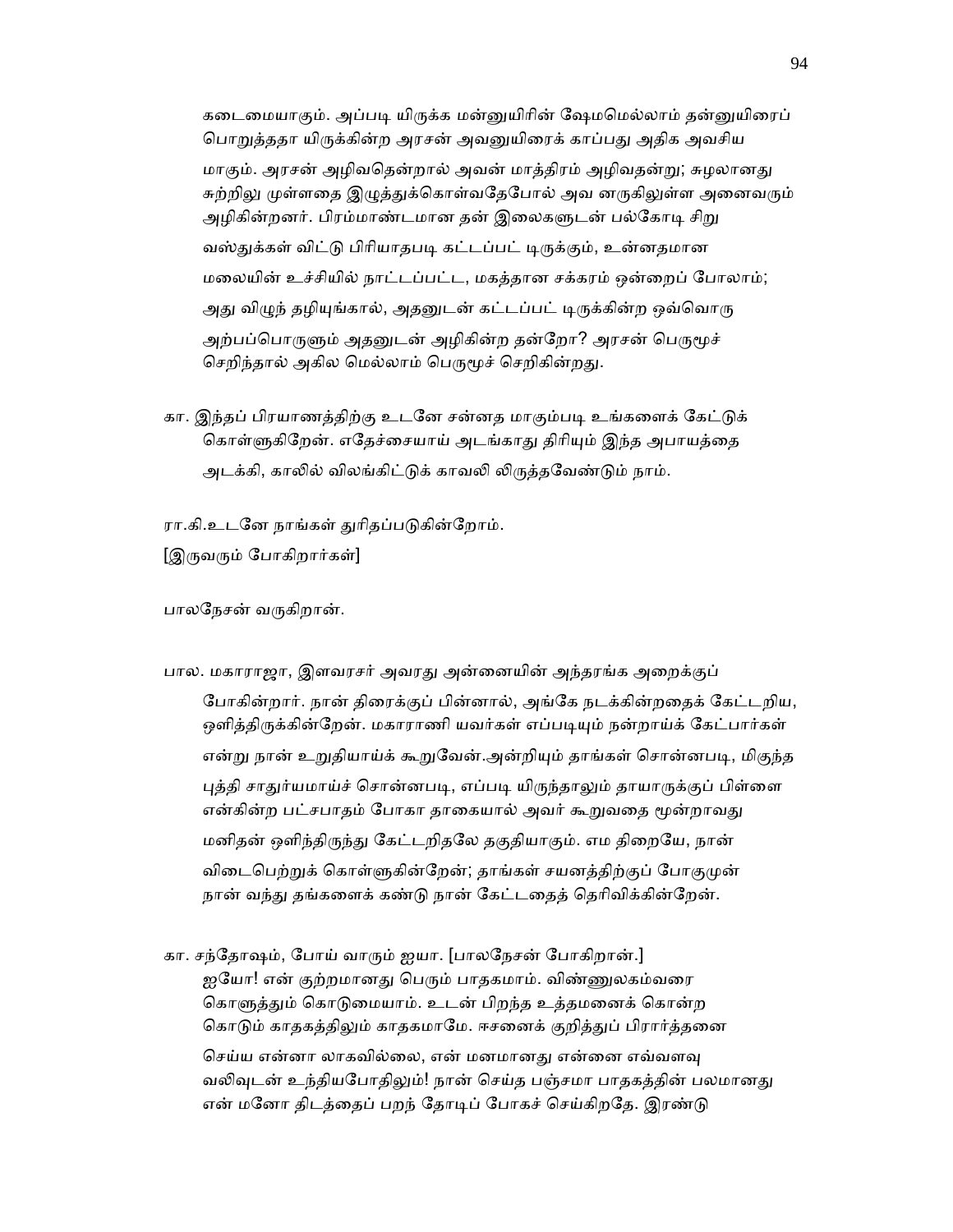கருமங்களை ஏக காலத்தில் செய்து முடிக்கவேண்டு மென்னும் கருத்தை யுடையவன்போல், இங்கு ஆரம்பிப்பது என்பதை யறியாது, ஏங்கி ஒன்றும் செய்யாம லிருக்கின்றேன் இந்தப் பாழாய்ப் போன கையில் மடிந்த சகோதர அரசன் இரத்தம் படிந்திருந்தா லென்ன? பரமேஸ்வரன் கருணை யென்னும் மழை பொழிந்தால் இது கரைந்து பனிக்கட்டியைப் போல் பரிசுத்தமாகாதா? காதகத்தை நேராக எதிர்த்துக் கரையச் செய்வதற் கன்றி கருணை என்பது எதற்காக விருக்கின்றது? நாம் பாழில் வீழ்வதன்முன் நம்மைத் தடுப்பதும், வீழ்ந்தபின் கரையேற்றுவதும் இவ்விரண்டுமின்றி நமது பிரார்த்தனை களெல்லாம் என்ன பலனைத் தருவனவாம்? நா மினியாவது நற்கதி யடையு மார்க்கக்தை நாடவேண்டும். நெடுங்கால மாயது நான் அபராதம் இழைத்து, ஐயோ! ஆயினும் அப்பெரும் பழியைப் போக்க நான் என் னென்று பிரார்த்தைன ெசய்ேவன்? உடன் பிறந்த உத்தமைனக் ெகான்ற பாதகத்ைத மன்னியும் என்பதா? ஐயோ! இது உதவாதே! நான் எதற்காக இக்கொடுங்

கொலை புரிந்தேனோ, என் மகுடம், என் பேராசை, என் மனைவி, இவைகளை யெல்லாம் நான் அனுபவித்துக்கொண் டிருக்கின்றேனே! தா னிழைத்த பாதகத்தின் பலனை விடாது

ஒருவன் மன்னிப்புப் பெற முடியுமோ? அதர்ம வாறுகளுக் கிடமான இந்த வனியாய உலகின்கண் குற்றவாளியின் கைப்பொருளானது தர்மத்தையே

ஒரு புறமாகத் தட்டிவிடக்கூடும்; பாபத்தினாற் சம்பாதிக்கப்பட்ட பொருளே நியாயத்தை விலைக்கு வாங்கி விடுவதை நாம் பன்முறை

பார்த்திருக்கின்றோம்; மேலுலகத்தி லவ்வா றன்றே! அவ்விடம் மாறுபாடு

ஒன்றும் உதவாது, ஒவ்வொரு

வழக்கும் உண்மையில் விசாரிக்கப்படும், நமது பாப கீர்த்தியங்களைப்பற்றி நாமே நமக்கு விரோதமான சாட்சிகளாய் அணுவும் ஒளியாது உண்மையை

உரைக்க வேண்டிவரும். அப்பொழுது என்னாம்? என்ன மிகுதியாம்? இப்பொழுதே நான் செய்த பிழையை ஒப்புக்கொண்டு பிரார்த்தனையினால்

என்ன பல னுண்டாகிறதெனப் பார்க்க வேண்டும். அதனால் எதுதான் ஆகாது? ஆயினும் ஒருவன் அவ்வாறு பிரார்த்திப்பதே அசாத்தியமானால் என்ன

பலனடையக்கூடும்? ஐயோ! என்ன தௌர்ப்பாக்கியமான ஸ்திதி! அந்தகார இருளடைந்திருக்கின்றதே என் ஹிருதயம்! பாபமாகிய சேற்றி லமிழ்ந்த என் ஆன்மா அதை விட்டு நீங்க முயன்று இன்னும் அதிகமாய் அமிழ்கின்றதே! ஈசனே! எனக் குதவி செய்வீராக! நான் முயல்கின்றேன். வணங்காத என் முடியை உமது பாதத்தில் வணங்குகின்றேன். இரும்புபோன்ற என் இருதயத்தை இளங்குழவியின் நரம்பினைப்போல் இளகச் செய்கிறேன். எல்லாம் சுபமாய் முடியினும் முடியலாம்!

[ஒரு புறமாய்ப் போய் முழந்தாளிட்டுப் பணிகின்றான்.]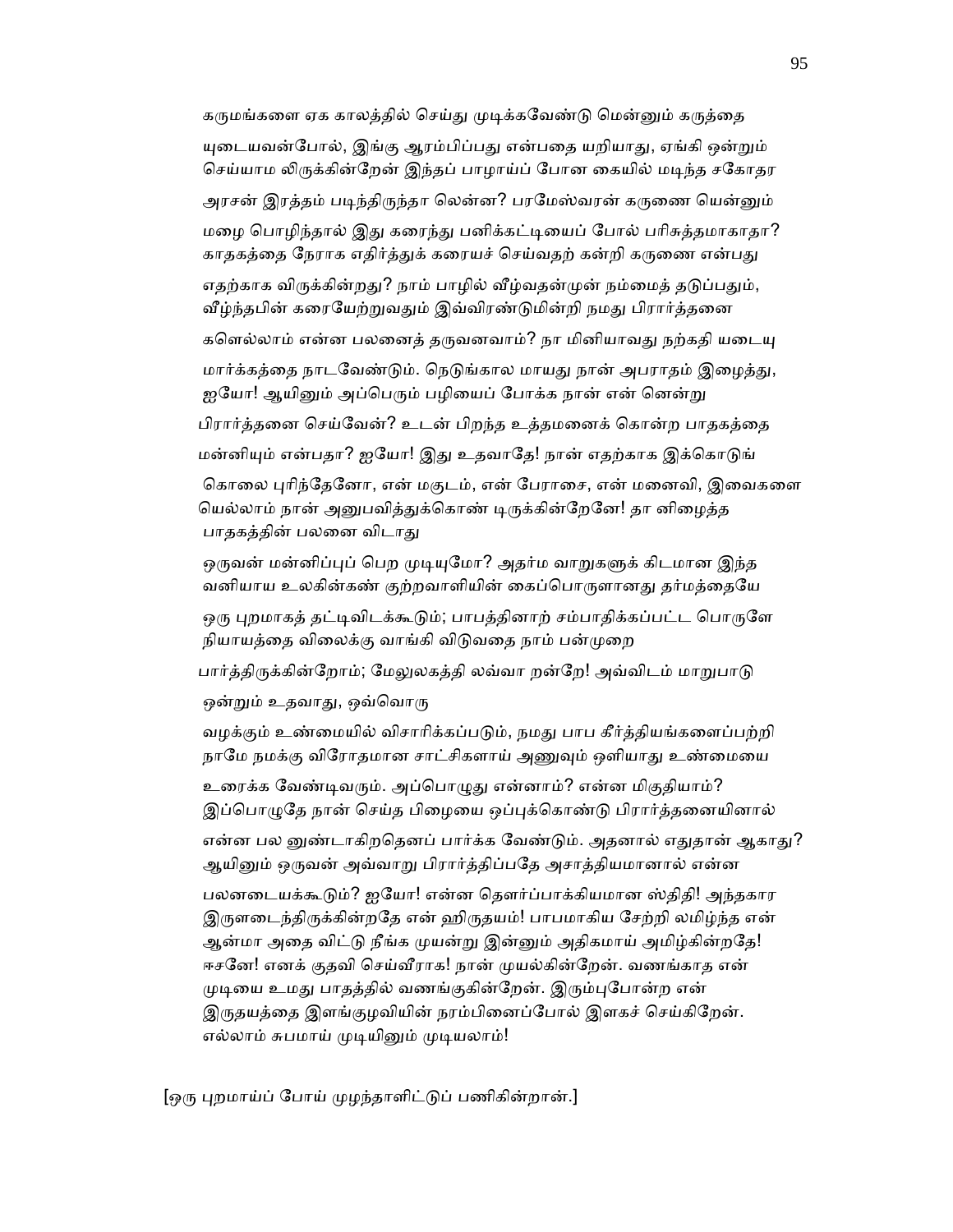அமலாதித்யன் வருகிறான்.

- அம. அஞ்சலியஸ்தனா யிருக்கின்றான், அப்படியே கொன்று விடலாம் அரை க்ஷணத்தில்! அப்படியே கொல்கின்றேன் - சுவர்க்கத்துக் கனுப்புகின்றேன்! என் பழியைத் தீர்த்தவ னாவேனோ இதனால்? இது நன்றாய் ஆராயவேண்டிய விஷயம். ஒரு பாதகன் என் தந்தையைக் கொல்கிறான். அதற்காக அவரது ஏக புத்திரனாகிய நான் இப்பாபிஷ்டியைச் சுவர்க்கம் அனுப்புகின்றேன்! ஐயோ! இது கூலி கொடுத்து உபகாரம் செய்வதாம்; பழி வாங்குவ தாகாதே. இவன் என் தந்தையை, இரத்த புஷ்டியுடனும் அவர் செய்த பாபங்க ளெல்லாம் பரவி நிற்ைகயில், அநியாயமாய்க் ெகான்றான். அதற்குப் பிராயச்சித்தம் அந்த ஈசன் ஒருவனுக்குத்தான் தெரியும். நமது மனதின் ஆராய்ச்சிக் கெட்டியவரையில் அது பெரும் பாதகமாம். அப்படி யிருக்க, இப் பாபியை, பரமனை நோக்கித் தியானம் செய்து, தன் பாபங்களை யெல்லாம் கழித்துப் பரலோகம் செல்லச் சித்தமாகும் சமயத்தில் கொல்வேனாயின், நான் தக்கபடி பழி வாங்கினவ னாவேனோ? சீ! இது தவறு. கட்கமே! பொறு! இந்தத் துராத்மாவைத் தக்கபடி வதைக்கவேண்டிய சமயம் தேடு. குடிவெறியில் மயங்கி உறங்கும்பொழுதோ, கோபாவேசத்தில் இருக்கும் சமயத்திலோ, கள்ளப் புணர்ச்சியில் கட்டி யணைத்திருக்கும் வேளையோ, சூதாடும் பொழுதோ, தெய்வத்தைத் தூஷிக்கும் சமயமோ, புண்ணியமென்பது சிறிதேனுமில்லா வெந்தொழில் எதையாவது புரியும் தருணமோ, விண்ணவர் இவனை உதைத்துக் கீழே தள்ளவும், இவனது ஆன்மா இவன் போக வேண்டிய கொடு நரகத்தைப்போல் கடும் பாபம் நிரம்பியதா யிருக்குஞ் சமயம் பார்த்துக் கொல்! ---- என் தாயார் காத்துக் கொண்டிருக்கிறார்கள். நான் தாமதஞ் செய்வதெல்லாம் உன் கஷ்ட காலத்தை அதிகப்படுத்தும் பொருட்டே! [ேபாகின்றான்.]
- கா. [எழுந்திருந்து வெளிவந்து] என் வார்த்தைகள் மாத்திரம் மேலே பறக்கின்றன, என தெண்ணங்க ளெல்லாம் கீழே கிடக்கின்றன. முழு மனத்துடன் சொல்லா வார்த்தைகள் வானுலகஞ் செல்லா! [போகிறான்.]

காட்சி முடிகிறது.

----------------------------

மூன்றாவது அங்கம்: நான்காவது காட்சி.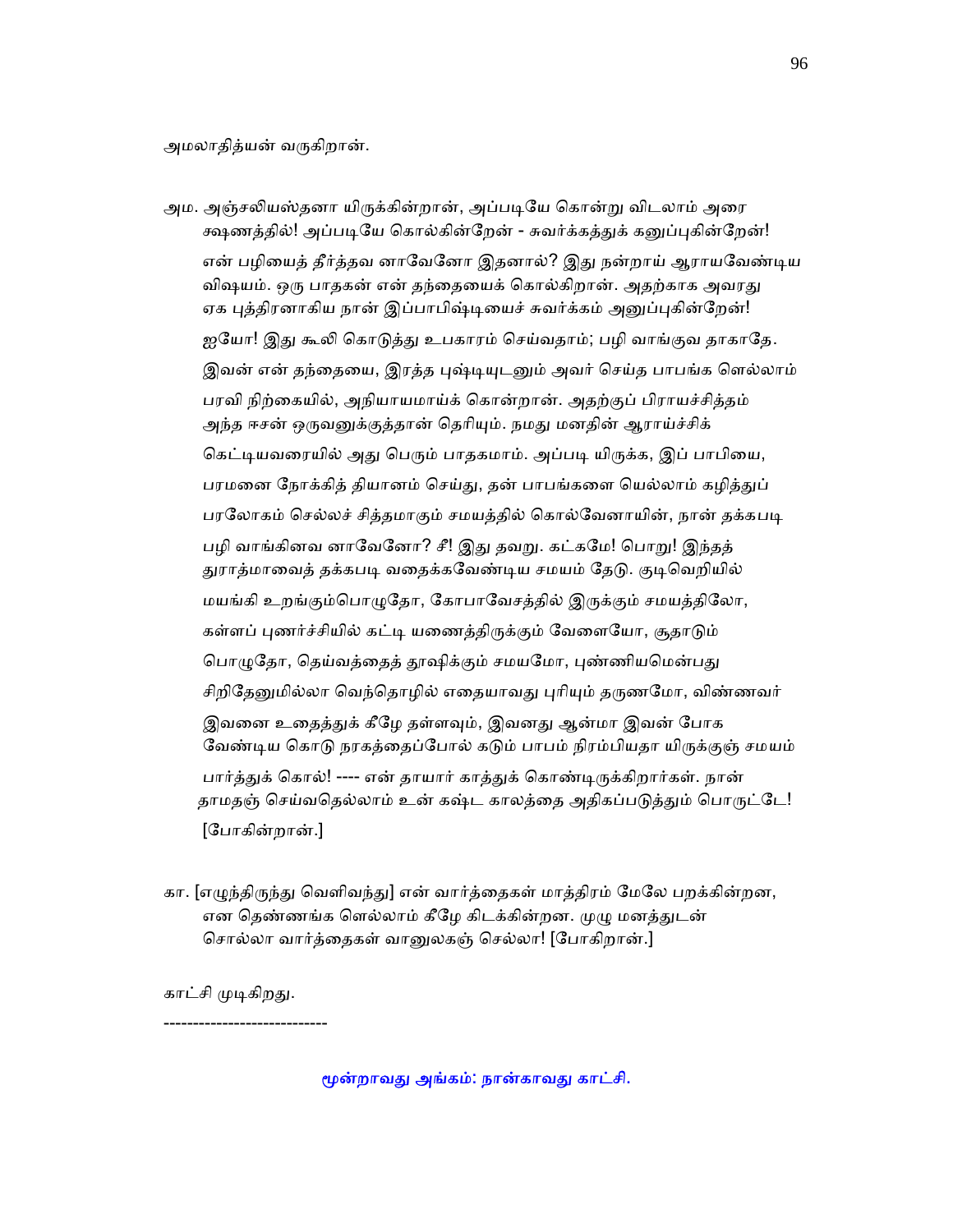இடம் - மகாராணியின் அந்தரங்க அைற.

கௌரீமணியும், பாலநேசனும் வருகிறார்கள்.

- பால. அவர் உடனே வருவார். நன்றாய்க் கேட்டுப் பாருங்கள் அவரை. அவரது சேஷ்டைகள் பொறுக்க முடியாதபடி பெருத்துப் போயினதாகக் கூறும். தயவோடு தாங்கள் நடுவில் தடையாய் நின்று, அவர் அதிக கஷ்டத்திற்கு ஆளாகாதபடி காத்ததாயும் கூறு மவரிடம். நா னிங்கேயே ஒளிந்திருக்கின்றேன். மரியாதை பாராது நன்றாய்க் கேட்கும்படி வேண்டிக் கொள்ளுகின்றேன்.
- அம. (உள்ளிᾞந்ᾐ) அம்மா, அம்மா, அம்மா!
- கௌ. என் வார்த்தையை நம்பும், நீர் ஒன்றும் பயப்படவேண்டாம்: ஒளிந்து கொள்ளும், அவன் வருகிற சப்தம் கேட்கிறது.
- (பாலநேசன் திரைக்குப்பின் ஒளிந்து கொள்ளுகிறான்) அமலாதித்யன் வருகிறான்.

அம. என்ன அம்மணி, என்ன விேசஷம்?

கௌ. அமலாதித்யா, உன் தந்தைக்கு நீ மிகவும் கோபத்தை விைளத்திᾞக்கின்றாய்.

அம. அம்மணி, என் தந்தைக்கு நீர் மிகவும் கோபத்தை விளைத்திருக்கின்றீர்கள்.

கௌ. வா,வா, இதென்ன அர்த்த மில்லா வார்த்தை உரைக்கின்றாய்.

அம. ேபாம், ேபாம், இெதன்ன ெகட்ட ேகள்வி ேகட்கின்றீர்கள்.

கௌ. என்ன, என்ன இது அமலாதித்யா?

அம. என்ன விசேஷம் இப்பொழுது?

ெகௗ. என்ைன இன்னாெரன்ᾠ மறந்தைனேயா?

அம. இல்லை, வேலாயுதத்தின்மீ தாணை, அப்படி யில்லை! தாங்கள் தான்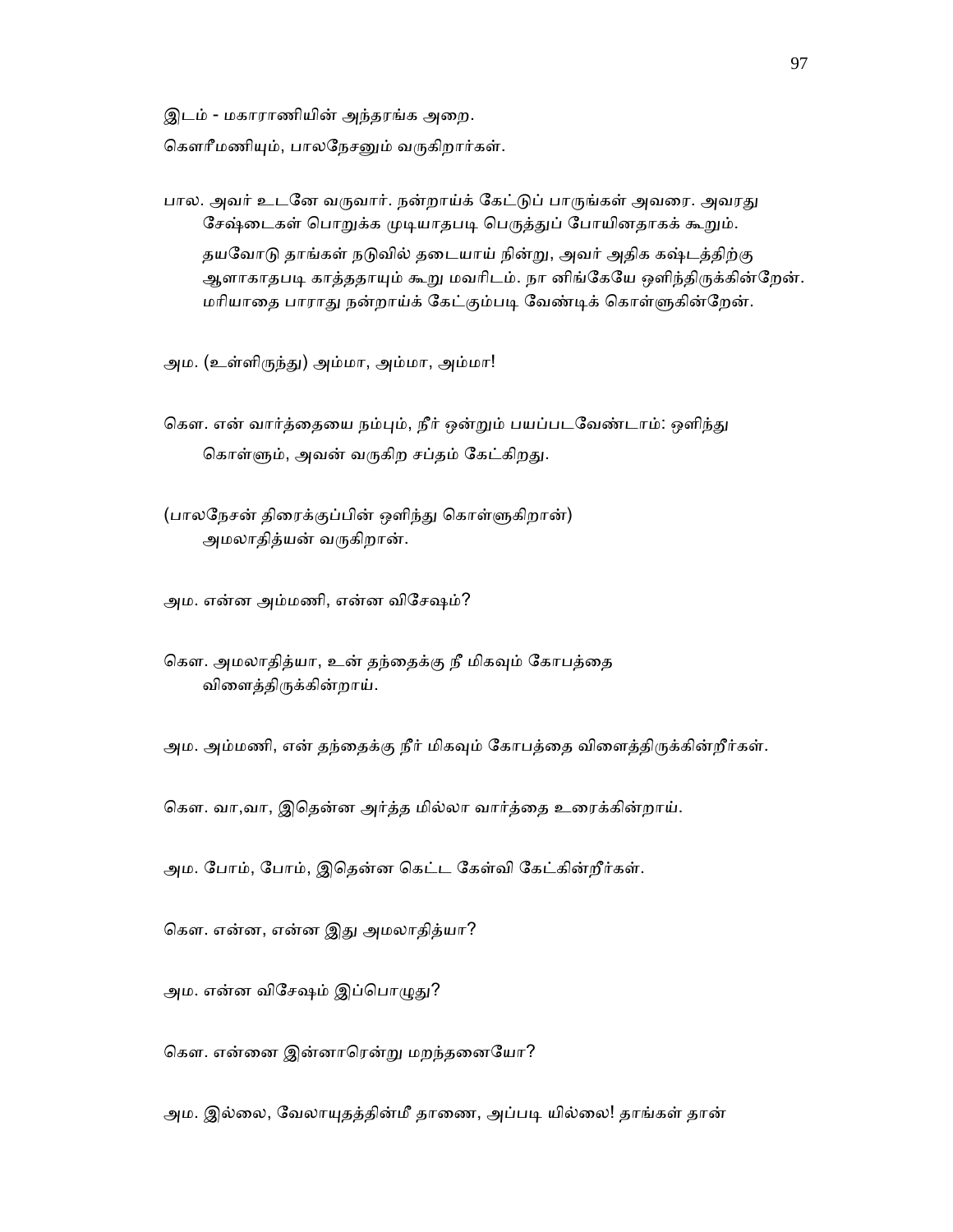பட்டமகிஷி, உமது கணவனுடைய சகோதரன் மனைவி; அன்றியும்-அந்தோ அங்ஙன மில்லா திருக்க லாகாதா?- தாங்கள் என் தாயார்!

- கௌ. ஆஹா! அப்படியானால் உன்னிடம் பேசவேண்டியவர்களை உன்னிடம் அனுப்புகின்றேன்.
- அம. வாரும், வாரும், இப்படி உட்காரும், இதை விட்டுப் பெயராதீர்; உமது மனத்திற்கு உள்ᾦக் குள்ளா யிᾞப்பைத ெயல்லாம் கண்ணாᾊயில் பார்ப்பதுபோல் உமது கண்ணெதிரில் நான் காட்டுமளவும் நீர் இவ்விடம் விட்டுப் போகலாகாது.
- கௌ. என்ன செய்யப் போகின்றாய் நீ? என்னைக் கொல்ல மாட்டாயே? ஐயோ! யார் அங்கே, யார் அங்கே?

பால. (பின்னிருந்து) ஐயோ! என்ன! என்ன!

அம. (கத்தியை உருவி) என்ன அது? எலியா? தீர்ந்தது வேலை, தீர்ந்தது! (திரைக்குள் குத்துகின்றான்.)

- பால. (பின்னிருந்து) ஐஐயோ! நான் கொல்லப்பட்டேன். (கீழே விழுந்து சாகின்றான்.)
- ெகௗ. ஐேயா! என்ன காாியம் ெசய்தைன நீ?
- அம. இல்லை, எனக் கொன்றும் தெரியாதே. மகாராஜாவா அது?
- கௌ. ஹா! என்ன கடூரமான கொடுங் கொலை இது!
- அம. கொடுங் கொலை! என் அம்மணி! ஒரு அரசனைக் கொன்று அவன் தம்பியை மணஞ் செய்துகொள்வது எவ்வளவு கொடியதோ ஏறக் குறைய அவ்வளவு கொடியதுதான்!

கௌ. ஒரு அரசனைக் கொன்றா!

அம. ஆம், அம்மா, அதுதான் நான் கூறிய வார்த்தை. (திரையைத் தூக்கிப் பார்த்து பாலநேசனைக் கண்டு)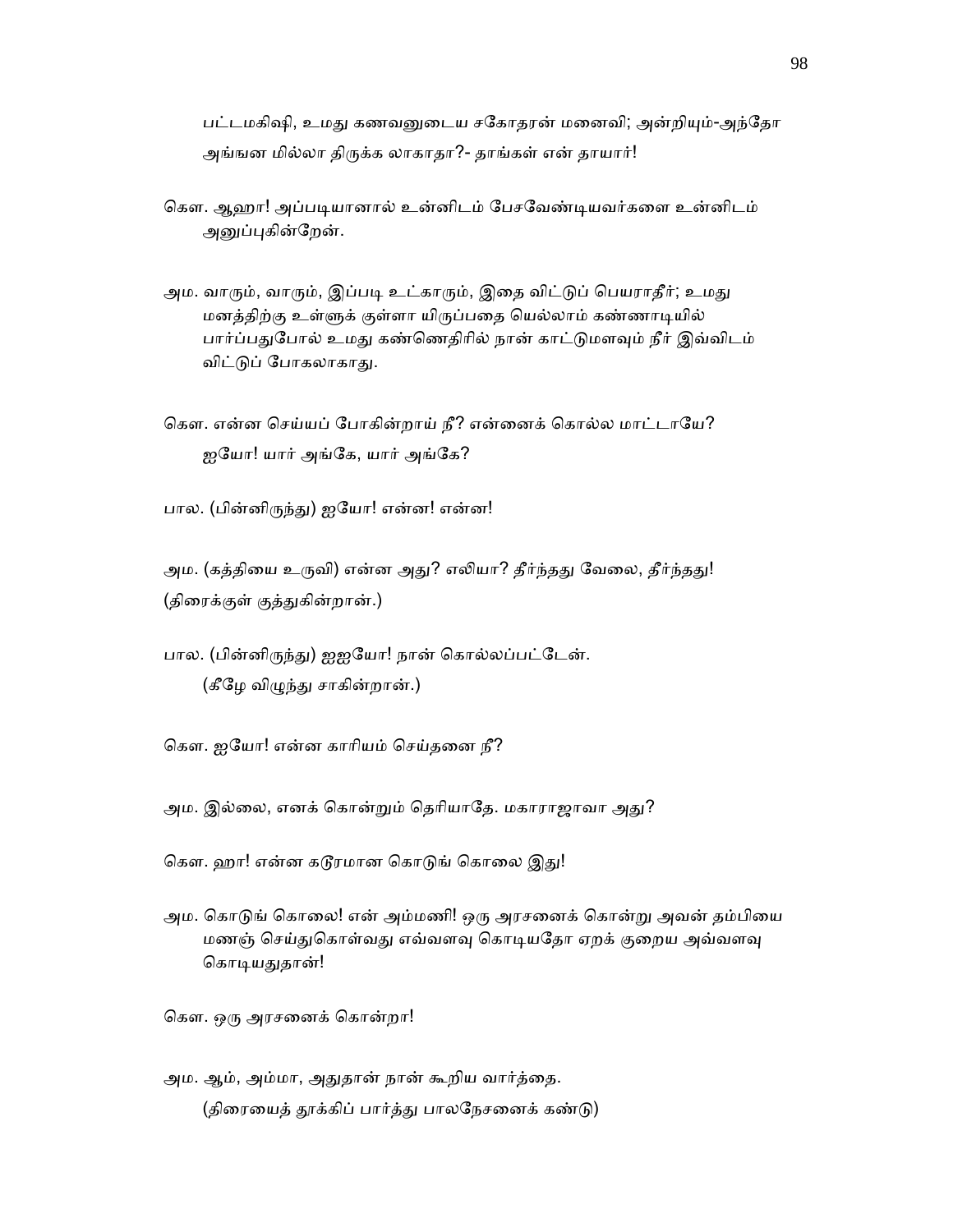அழையாத காரியத்தி லெல்லாம் ஆத்திரத்துடன் நுழையும் முழு முண்டமே, மடிந்தனையா? உன்னை உன்னிலு முயர்ந்தோன் என எண்ணினேன். சரி! உன் அதிர்ஷ்டத்தை அனுபவி, இப்பொழுதாவது தெரிகின்றதா, நமக் கடுக்காத காரியத்தில் பிரவேசித்தல் அபாயகரமானதென்று ?- கையைப் பிசைந்தது போதும் நிறுத்தும்! உட்காரு மிப்படி, உமது மனத்தைக் கசக்கிப் பிழிகின்றேன். நியாயம் என்பது நுழைய இடங் கொடுக்குமாயின்,

## அறிவென்பது

அணுகாதபடி ஓ ரரண்போல் கொடிய வழக்கத்தால் உமது மனம் கடினமா யிராவிட்டால், எப்படியும் அவ்வாறு இளகச் செய்வேன்.

கௌ. நான் என்ன செய்தேன், என்னெதிரில் நீ இவ்வாறு மரியாதையின்றி என்னைத் தூஷித்துச் கூச்சலிட உனக்குத் தைரிய முண்டாகும்படி?

அம. இப்படிப்பட்ட செய்கை! கற்பையே வெட்கத்தால் தலைவணங்கிக் கருத் தழியச் செய்து, நற்குணத்தையே பொய் வேடமென வழைத்து, காதலின் கவினைக் கெடுத்து கணிகையர் உறவாக்கி, கடிமணத்திற் செய்த கட்டுறுதி யெல்லாம் கவறாடுபவர்கள் வாக்கிற்படும். அசத்தியத்திற்கு இணையாக்கும் படியான பாதகத்திலும் பாதகமான காரியம் செய்தீர்! விவாகம் என்பதின் உயிர் நிலையை வேருடன் பறித்தெறிந்து, நமது மதத்தின் மந்திரங்களை யெல்லாம் மடையர்கள் குளறலாகச் செய்யும் காதகத்திலும் காதகத்தைச் செய்தீர்! அதைக் கண்டு ஆகாயவாணியும் அவமானப்படுகின்றதே! அம்மட்டோ? அகிலத்தையும் பொறுக்கும்படியான இப் பூமிதேவியும் இச்செய்கையை நினைத்து யுகாந்த காலத்தில் வாடி வதங்குவதேபோல் வதங்கிய முகத்தை யுடையவளா யிருக்கின்றனளே!

கௌ. ஐயோ! பீடிகையே இவ்வாறு பயங்கரமாய் இடிபோல் முழங்குகின்ற அப்படிப்பட்ட பாதகம் நான் என்ன செய்தேன்?

அம. இதோ பாரும்! இந்தப் படத்தையும், இதையும், அச்சில் வார்த்ததுபோல் அப்படியே எழுதப்பட்ட இரண்டு சகோதரர்களின் உருவங்கள், பாரும், இந்த முகத்தில் என்ன களை தங்கியிருக்கின்றது! ஸ்ரீ கிருஷணனுடைய கேசம்! ஸ்ரீ ராமனே என்று சொல்லும்படியான காம்பீர்யம்! அதி சூரனான அர்ஜுனனுடைய கண்கள், பய முறுத்துதற்கும் கட்டளை யிடுவதற்கும்! ஆகாயத்தை அளாவிய கந்தமாதனத்தின்மீது கந்தசுவாமி வீற்றிருந்த கோலம்!

தேவதைக லெல்லாம் சேர்ந்து தங்கள் அழகினை யெல்லாம் ஒருங்கு திரட்டி உலகத்திற்கோர் உத்தமமான மனுஷ்ய உருவைக் கொடுத்தது போன்றவர்! இவர் உமது கணவனாக-இருந்தவர்! இதோ பாரும் இந்தப் புறம் என்ன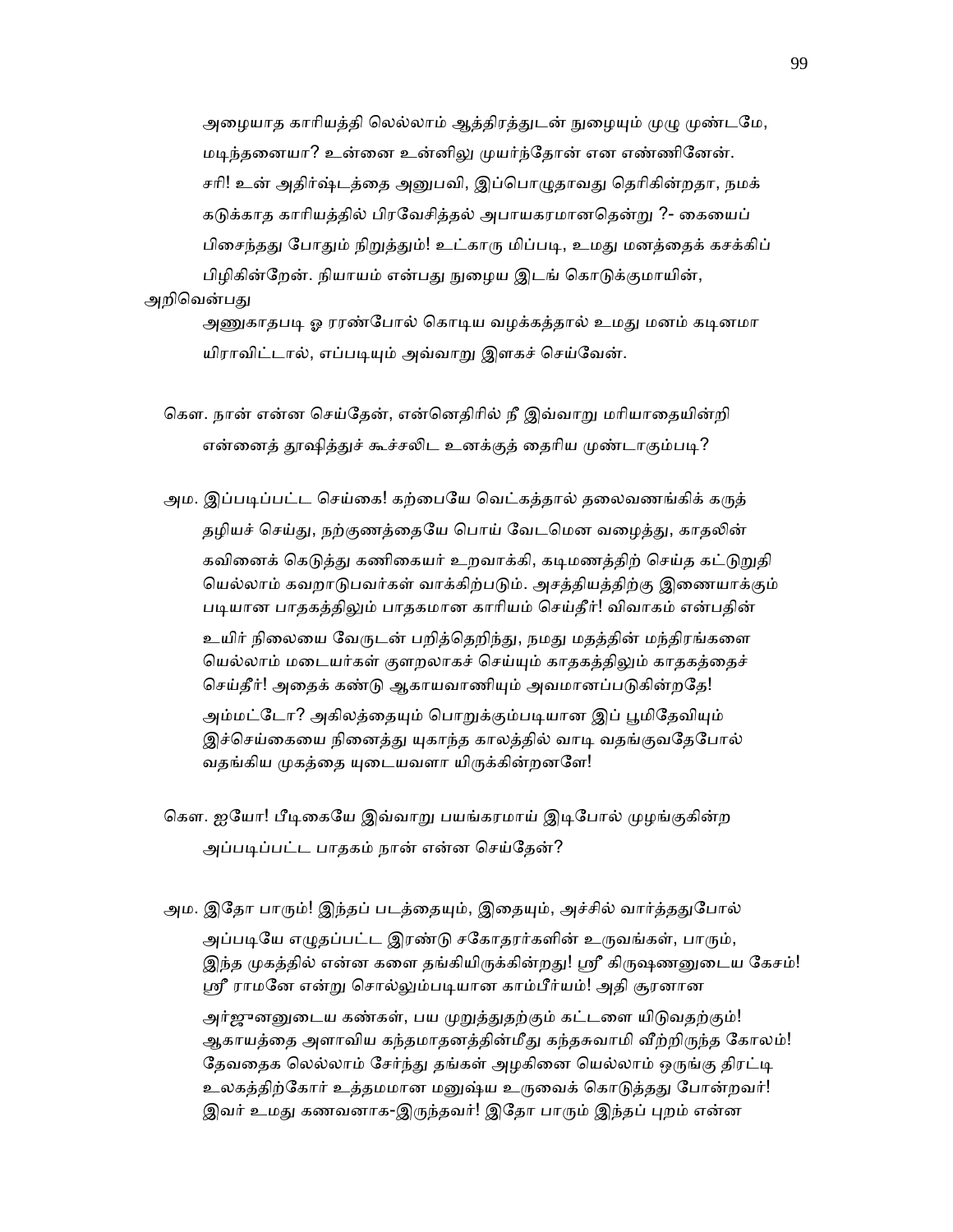இருக்கின்றதென்று, இதோ உமது கணவனாக இருக்கின்றவன்! அமிர்தத்துடன் ஆலகால விஷம் உதித்தது போல அவருடன் பிறந்த பாதகன்! உமக்குக் கண்களில்லையா? இந்த மகம்மேருவில் சுகித் திருப்பதைவிட்டு இந்த மாடு மேய்க்கும் கழனியில் வீழ்ந் துழல்வீரா? ஐயோ! உமக்குக் கண்களிருக்கின்றனவா? இதைக் காதலெனக் கூற முடியாதே நீர்? இந்த வயதில் இரத்தத்தின் கொழுமை யெல்லாம் அடங்கி மனமானது அறிவிற்கு வழிபட்டு நடக்க வேண்டிய காலமாயிற்றே! எந்தப் பாழான அறிவு உம்மை இதைவிட்டு இதைப் பற்றும்படி போதித் திருக்கும்? உமக்கு அறி வென்பது இல்லாமற் போக வில்லையே! அவ்வாறு இல்லாமற் போமாயின் ஆசை யெங்ஙனம் பிறந்திருக்க்கூடும்? ஆயினும் அந்த அறிவானது ஒளிமழுங்கி யிருக்கவேண்டும்! என்னதான் பித்தம் பிடித்தாலும் இப்படிப்பட்ட பிழைக்கு இடங் கொடுக்குமா? கேவலம் மோகத்திற்கு அறிவானது எவ்வள வுதான் அடிமைப்பட்டபோதிலும் இப்படிப்பட்ட தாரதம்ய மிருக்கு மிடத்தும் பகுத் தறியுஞ் சக்தி யில்லாமற் போகுமா? எந்தப் பேய் இவ்வாறு உமது கண்களை மூடி உம்மை மோசம் செய்தது? உமது கண்கள் உணர்ச்சியின்றிப் போயினவா? உமது உணர்ச்சி இது அறியாமற் போயிற்றா? உமது காதுகளும் அடைந்து போயினவா? உமது பஞ்சேந்திரியங்களும் பாழாகிப் போயினவா? இல்லாவிடின் உண்மையில் எந்த அறிவாவது சிறிதேனும் இருந்தபோதிலும் இவ்வாறு அநியாயமாய் மோசம் போகமாட்டீரே? வெட்கக்கேடு! எங்கே உமது நாணம்? பாழ் நரகமே! முதிர் வய தடைந்த மாதர்களே இவ்வாறு அத்து மீறி நடந்தால் நல்ல யவ்வனத்தின் முன்பாக கற்பானது அதன் தீட்சணத்தினாலேயே அனலி லிட்ட மெழுகைப்போல் உருகி அழியு மன்றோ? அறிவே இச்சைக்கு உட்பட்டு முதுமையே இவ்வாறு தகிப்பதானால், ஒன்றுக்கு மடங்காக யவ்வனம் உந்துங் காலத்தில் அதை நாம் குற்றமெனவே கூறலாகாதே!

- கௌ. ஹா! அமலாதித்யா! இனி ஒன்றும் பேசாதே! எனது ஹிருதயத்திற்குள் ளிருக்கும் இரகசியங்களை யெல்லாம் பார்க்கும்படி செய்கிறாயே! அங்கு நான் காணும் கருமையான மாசுகளின் வர்ணத்தை மாற்ற என்னால் முடிய வில்லையே!...ஐயோ! இனி ஒரு வார்த்தையும் கூறவேண்டாம் என்னிடம். இந்த வார்த்தைக ளெல்லாம் என் செவியில் நாராசம்போல் புகுகின்றனவே! இன்னும் வேண்டாம்! கண்ணே, அமலாதித்யா!
- அம. கொடும் பாபி! கொலைக் கஞ்சாப் பாதகன்! உமது கணவனாயிருந்த உத்தமனுடைய ஆயிரத்தி லொரு பங்கு ஆகாத அடுமை! மகாராஜாவைப்போல் வேடம் பூண்டு நடிக்கும் வேஷதாரி! இந்த மகாராஜ்ஜியத்தின் விலையிலா மகுடத்தை மாடத்திலிருந்து திருடிப் புனைந்த மோசக்காரன், முழுப் புரட்டன்!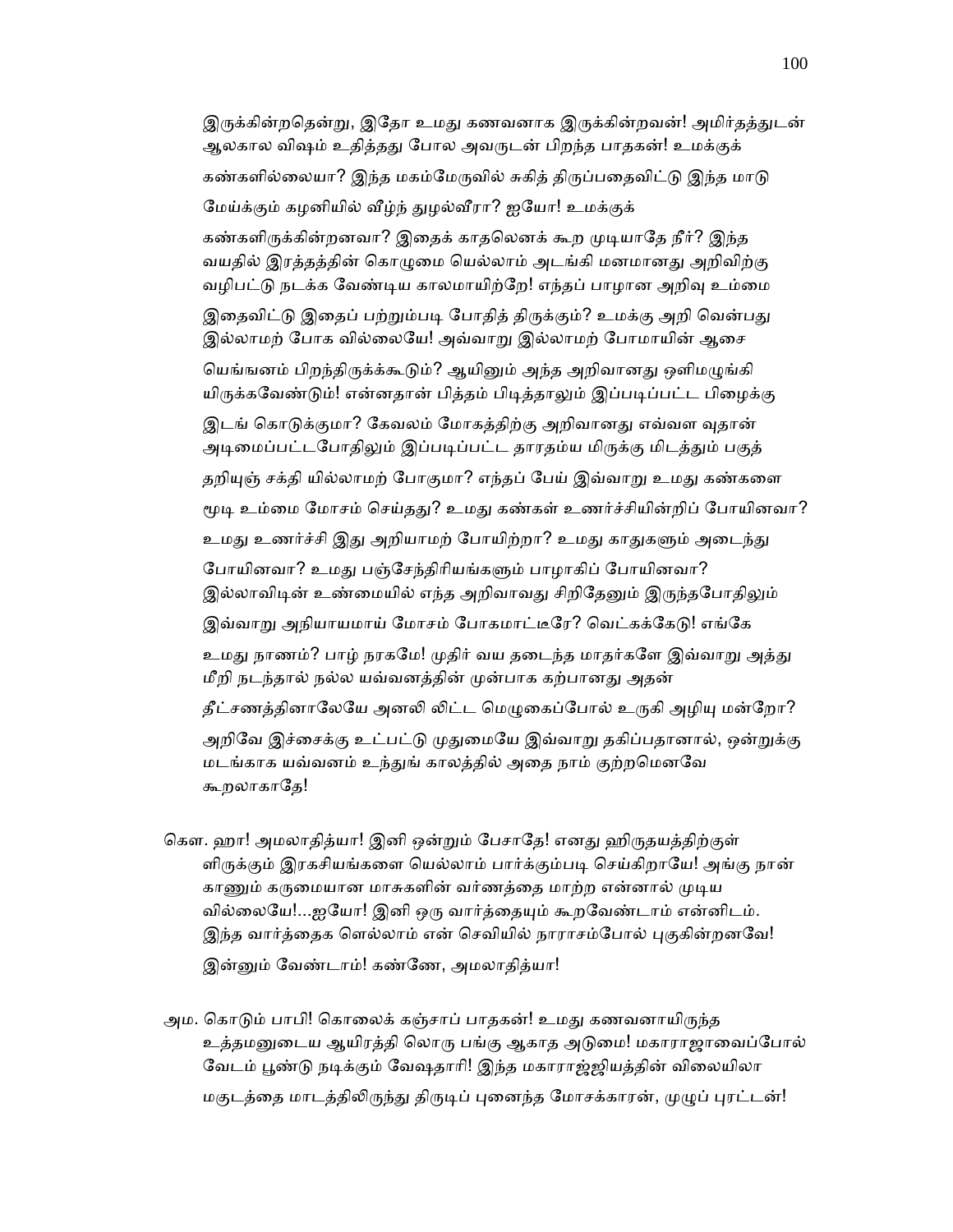கௌ. போதும்! போதும்!

அம. வைக்கோலினாலும் வாழை நாரினாலும் ஆக்கிய புல்லாடவன்,-

அருவம் தோற்றுகின்றது.

ஈசனே! ஜகதீசனே! அடியேனைப் பாதுகாத்து இரட்சிப்பீ ராக!-என்ன வேண்டும் தங்களுக்கு?

கௌ. ஐயோ! பயித்தியம் பிடித்துவிட்டதே இவனுக்கு!

அம. உமது பயங்கரமான கட்டளையை விரைவில் முடிவுக்குக் கொண்டு வராது கோபத்திற் கிடங் கொடுத்து காலத்தை விருதாவில் கழிக்கின்ற உமது மைந்தனைக் கடிந்து கொள்வதற்காக அல்லவா தாம் வந்திருக்கின்றீர்? சொல்லும் சொல்லும்!

அரு. மறவாதே; நான் மறுபடியும் வந்தது மழுங்கிப்போன உன் தீர்மானத்தை உன் மனத்தில் வற்புறுத்தும் பொருட்டே. அதோ பார், உனது அன்னை மனமு தடுமாறி மௌனமாய் இருக்கிறாள்; மன்றாடும் அவளுக்கும் அவள் ஆன்மாவுக்கும் இடையில் மத்யஸ்தமாய் நிற்பாய். குன்றிய தேகத்திலேயே மேனா சஞ்சலம் அதிகமாய்ச் ெசய்ᾜம் ெகாᾌைம. அமலாதித்யா, அவளுடன் பேசுவாய்.

அம. அம்மணி, எப்படி யிருக்கின்றது உங்களுக்கு?

கௌ. ஐயோ! உனக் கெப்படி யிருக்கின்றது? வெட்ட வெளிச்சத்தை ஏறெடுத்துப் பார்த்து, வெறும் ஆகாயத்துடன் சம்பாஷிக்கின்றனையே? உன துயிரே உன் கண் வழியாய் வெளியில் வருவதுபோல் வெருண்டு பார்க்கின்றனையே? நித்திரை செய்யும் ரணவீரர்களுக்கு படை யொலியைக் கேட்டுப் பயந் தெழுங்கால் உண்டாவதுபோல், உனது ரோமமெல்லாம் உயிருள்ளன போன்று சிலிர்த்து நிற்கின்றனவே! அப்பா, என் கண்மணி, உனது ஆக்கிரஷத்தின் கொடுமையையும் தாபத்தையும், பொறுமையினால் சற்ேற தணியச் ெசய்! - எதைன நீ பார்க்கின்றாய்?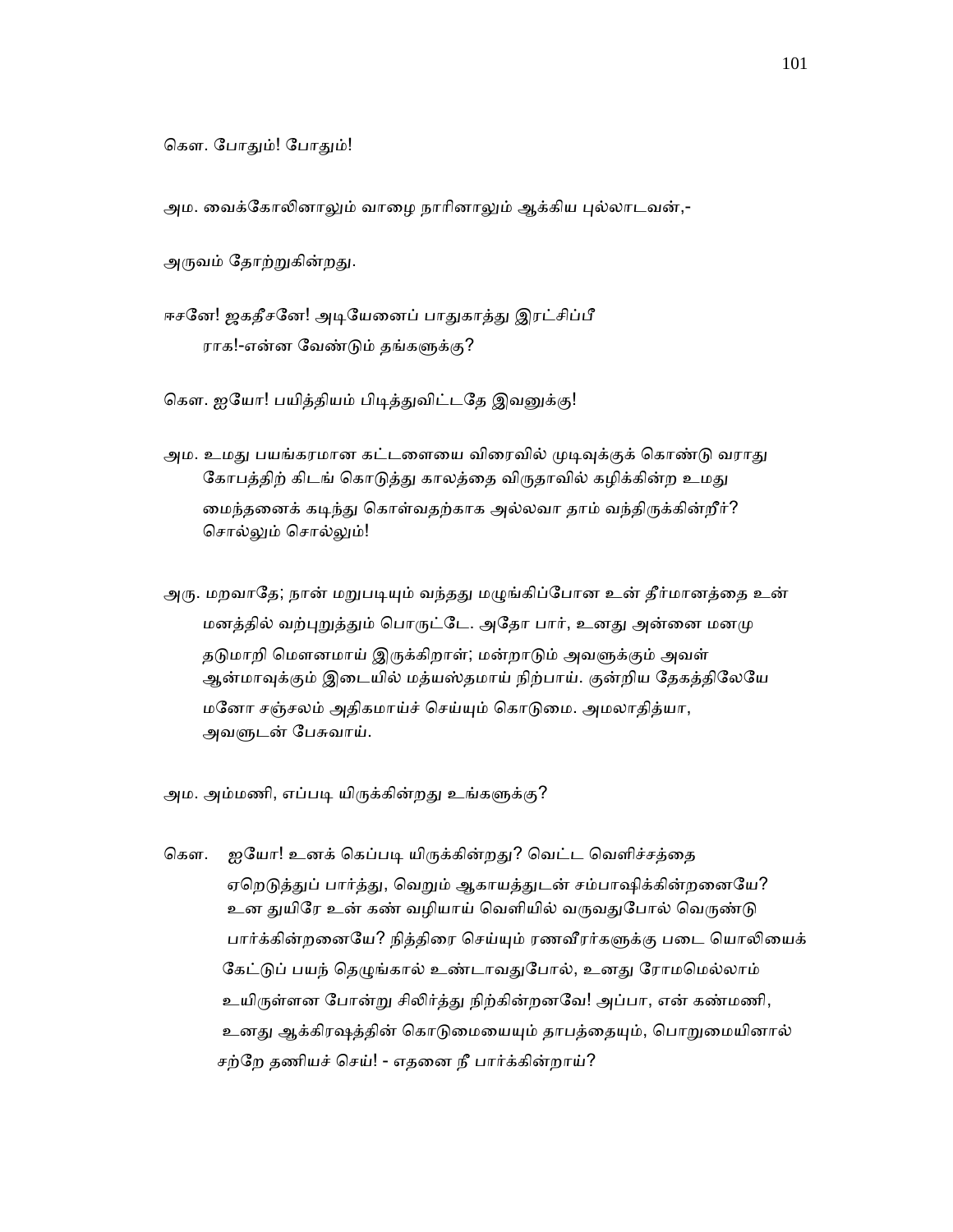- அம. அவரை! அவரை! அதோ பாரும்! என்ன வெளுத்துக் காட்டுகின்றது அவர் முகம்! அவரது அருவமும் அவர் படும் துயரமும் ஒருங்கு சேர்ந்து கற்களுக்குப் போதிக்கு மாயினும் அவைகளும் பழி வாங்கும் சக்தியைப் பெறுமே.- பாராதீர் என்னை அவ்விதம்; பரிதாமான உமது பார்வையால் எனது திடச் சித்த மெல்லாம் மாறிப்போம்;பிறகு நான் செய்ய வேண்டிய கருமமானது, உண்மையான ஒளி மழுங்கிப்போம்; இரத்தத்தைச் சிந்துவதை விட்டு நான் கண்ணீர் சிந்தும்படி நேரிடும்.
- கௌ. ஐயோ! இதை யாரிடம் கூறுகின்றாய்?
- அம. அேதா அங்ேக உமக்கு ஒன்ᾠம் ேதாற்ற வில்ைலயா?
- கௌ. ஐயோ! ஒன்று மில்லையே; ஆயினும் அங்கிருக்கும் வஸ்துக்களெல்லாம் தெரிகின்றது எனக்கு.
- அம. உமக்கு ஒன்ᾠம் ேகட்க வில்ைலயா?
- கௌ. நமது இருவருடைய குரலன்றி வேறொன்றும் கேட்கவில்லையே!
- அம. ஏன்!-அதோ அங்கே பாரும்! பாரும், எப்படி மெல்ல மறைந்து போகின்றது! எனது தந்தை, உயிருடன் இருந்த உடையுடன்! பாரும், அதோ போகிறார், இப்பொழுது, வாயிலுக்கு வெளியே!

(அருவம் மறைகிறது)

- கௌ. ஐயோ! இது உன் புத்தி மாறாட்டத்தினா லுண்டாம் தோற்றம்; பயித்தியமானது இவ்வாறு உருவ மில்லாத அருவங்களை யெல்லாம் உண்ᾌபண்ண வல்லைம வாய்ந்தேத.
- அம. பயித்தியம்! எனது நாடியைப் பாரும், உமது நாடியைப் போல் ஆரோக்கியத்துடன் ஒரே நிதானமாய்த்தான் ஓடிக் கொண்டிருக்கின்றது. நான் பேசியது பயித்திய மன்று! பரிசோதித்துப் பாரும் வேண்டுமென்றால்; ஒரு வார்த்தை தவறாது நடந்த விஷயத்தை மறுபடியும் அப்படியே ஒப்பு விக்கின்றேன்; பயித்தியம் பிடித் திருந்தால் அதை விட்டு வாய்க்கு வந்தபடி பிதற்றுவே னன்றோ? அம்மா, ஈசன் கருணையின்மீது, உமது பாபத்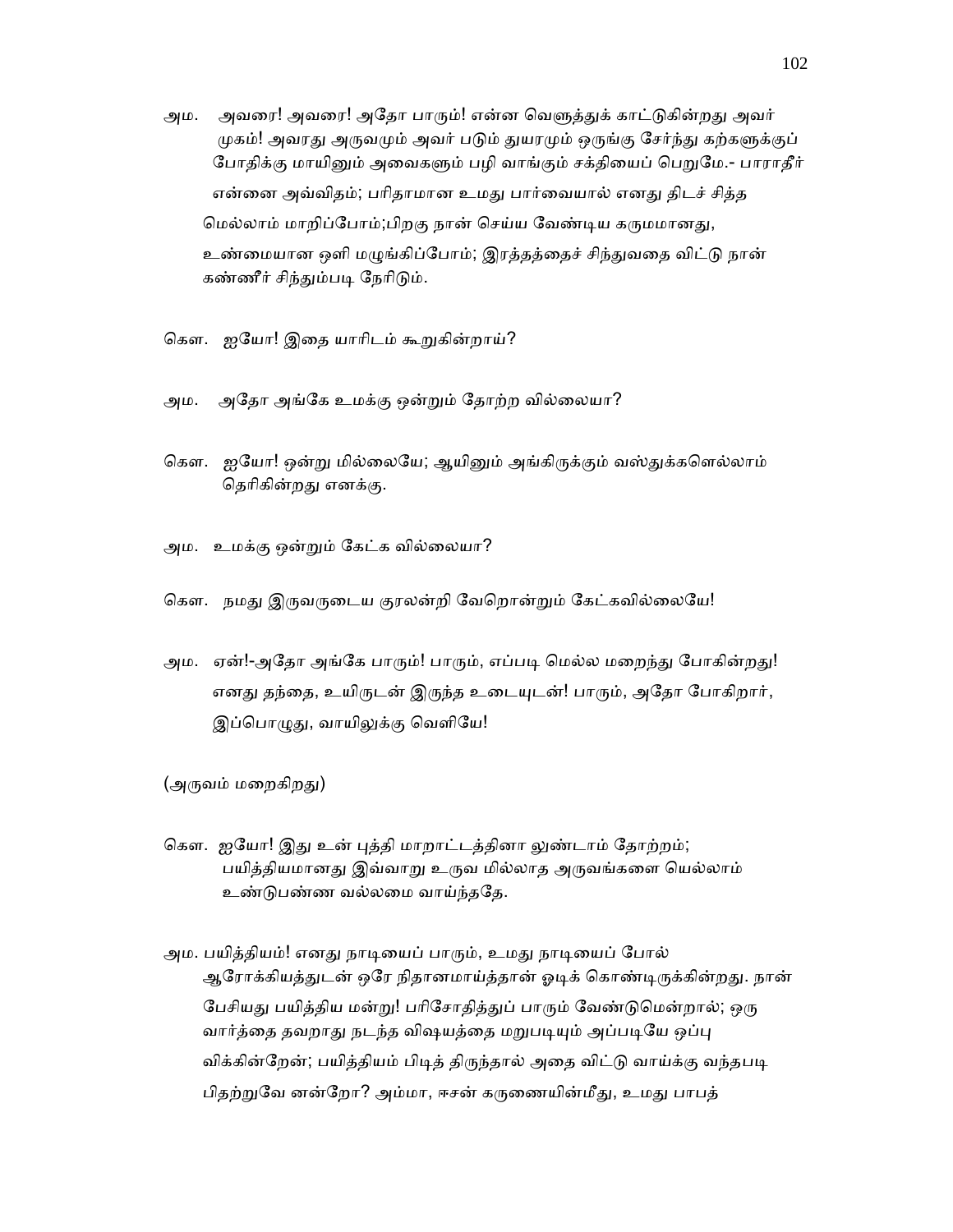தொழிலாலன்றி எனது பயித்தியத்தினால் நான் இவ்வாறு பேசுகின்றேன் என்று உமது ஆன்மாவை முகஸ்துதியால் மோசஞ் செய்யாதீர்! உள்ளுக்குள்ளே தின்றுகொண்டு மேலுக்குத் தெரியாதபடி அழுகிக்கொண்டு போக, உள் ளிருக்கும் புண்ணை மேலுக்குமாத்திரம் மூடியதாகும். ஜெகதீசனுடைய பாதத்தில் வீழ்ந்து மன்னிப்புக் கேளும். செய்த பாபத்திற்குக் பிராயச்சித்தம் செய்யும். இனிமேல் வருவதற் கிடங் கொடாதீர்! புண்ணை மேலுக்குப் பொதிந்து இன்னும் புழுக்கச் செய்யாதீர்!-ஈசனே! ஈசனே! இவ்விஷயத்தில் என்னை மன்னிப்பீராக! இக் கடை கெட்ட கலிகாலத்தில் நற்குணமே தீமையிடம் சென்று, அதற்கு நல முண்டாக்கும் பொருட்டு, தாழ்ந்து வணங்கி நல்ல வார்த்தை பேசி, அதன் தயவைக் கேட்கும்படி யிருக்கின்றது.

கௌ. அப்பா, அமலாதித்யா, என் ஹிருதயத்தை இரண்டாகப் பிளந்து விட்டைனேய!

அம. ஆனால் அதன் கெட்ட பாகத்தைத் திட்டெனவே யெறிந்து விட்டு நற்பாகத்துடன் நாணயமாய் வாழும். நான் வருகின்றேன். என் சிற்றப்பன் படுக்கையைக் கிட்டாதீர், கருத்தினிலில்லாவிடினும் கற்புடையவள்போல் காட்டும் மேலுக்காவது! எல்லா அறிவினையும் அழித்திடும் பழக்கம் என்னும் பூதமானது, பிசாசின் துர்க்குண மெல்லாம் உடையதாயினும் இந்த ஒரு நற்குணம் மாத்திரம் உடையதாயிருக்கின்றது. நற்குண நற்செய்கைகளைப்போல் மேலுக்குக் காட்டும் தொழில்கள், அதற்குத் தக்கபடி மேல் வேடமும் எளிதில் பூணச் செய்கிறது.-இன்றிரவு போகா திரும்; அதுவே மறு நாள் போகா திருப்பதற்கு மார்க்கத்தைச் சுலபமாக்கும், அதற் கப்புறம் அதனிலும் சுலப மாகும். வழக்கமானது மனுஷ்ய சுபாவத்தின் முத்திரையையே மாற்றி, பைசாச குணத்தை அடக்கி ஆளும், அல்லது அக்குணமிருக்குமிடத்து அதைப் பலாத்காரமாய் அப்புறப்படுத்தினும் படுத்தும். நான் வருகின்றேன். அம்மணி,நீர் ஆசீர்வதிக்கப்பட வேண்டுமென்று விரும்பும் காலத்தில் நான் உம்மிடம் ஆசீர் வசனம் விரும்பிக் கேட்பேன். இந்த மந்திரியைப்பற்றி (பாலநேசனைக் குறிப்பிட்டு) மன வருத்த மாகத்தா னிருக்கின்றது எனக்கு. இவரை நான் தண்டிக்க வேண்டுமென்றும், இவரால் நான் தண்டிக்கப்பட வேண்டு மென்றும் இங்ஙனம் ஈசன் திருவுள்ளங் கொண்டார். ஆகவே சிட்சை செய்பவனும் நானே, சிகிச்சை செய்ய வேண்டியவனும் நானே ஆகவேண்டும். இவரை எங்கேயாவது கொண்டுபோய்ச் சேர்ப்பிக்கின்றேன்; இவரைக்கொன்ற பழிக்குத் தக்கபடி நான் சமாதானம் சொல்லுகின்றேன். ஆகவே நான் வருகின்றேன் அம்மணி. நான் குரூரனா யிருக்க வேண்டும், பட்சம் பாராட்டும் பொருட்டு. இங்ஙனம் கெடுதி ஆரம்பிக்கின்றது. இன்னும்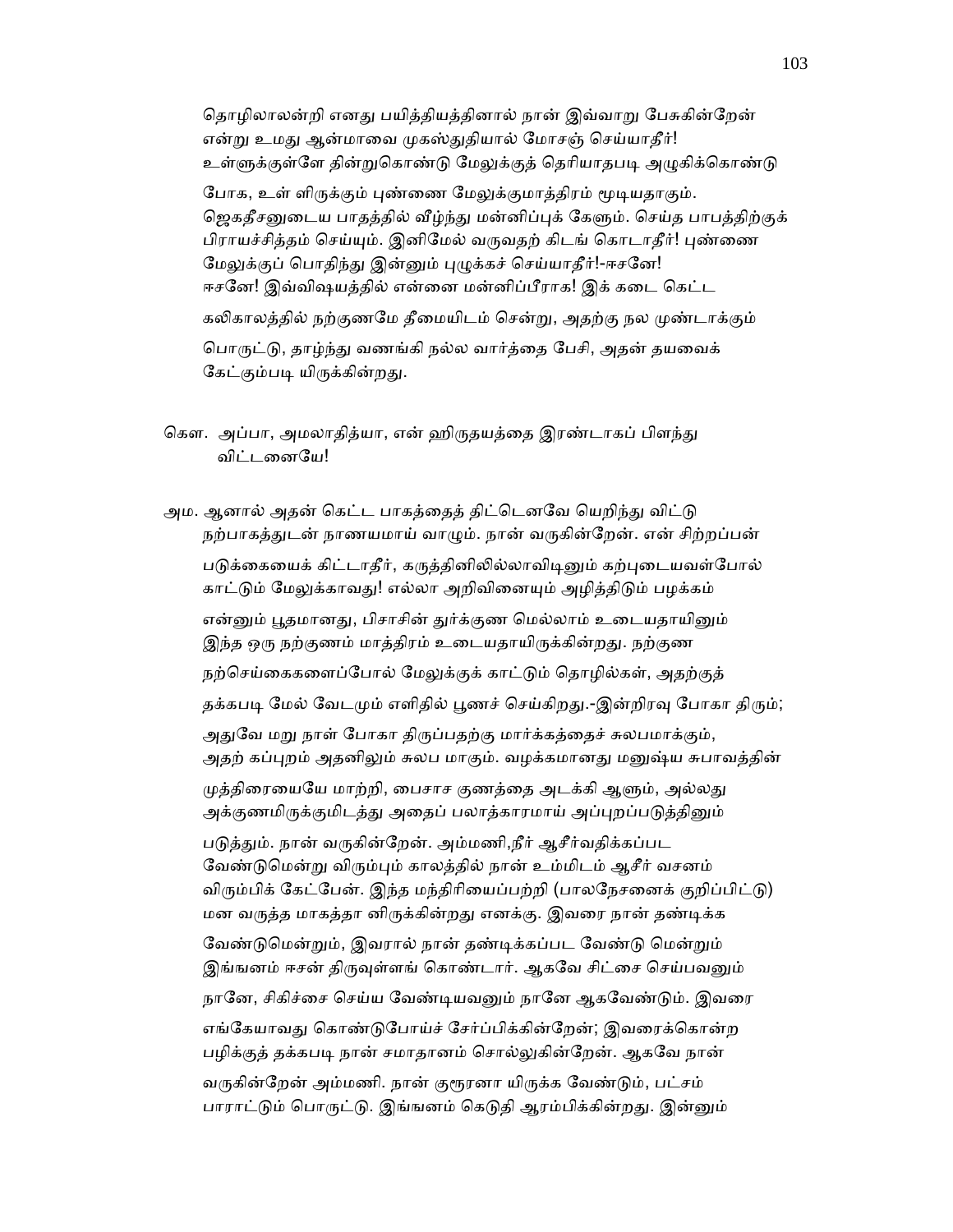கெடுதி பின்னே இருக்கின்றது. என் அம்மணி, இன்னும் ஒரு வார்த்தை.

கௌ. நான் என்ன செய்யவேண்டும் ?

அம. இப்பொழுது செய்யும்படி கேட்கிறேனே அதை மாத்திரம் எப்பொழுதும் செய்யாதீர் ! இந்த மதம் பிடித்த மன்னன் சயனக் கிருகத்திற்கு, உமது மதியை மயக்கி, மறுபடியும் அழைத்துப் போகவிடும் ; தனது கிள்ளையென வழைத்து உமது கன்னத்தைக் கிள்ளிவிடும் ; தனது ஊகத்தை நாறும் வாயால் இரண்டு முத்தம் கொடுத்து அல்லது தன் காதாகக் கரத்தால் கழுத்தில் நெருடி, நான் பயித்தியக் காரனைப்போல் பாசாங்கு செய்கிறேனே யொழிய, வாஸ்தவத்தில் பையித்தியம் பிடித்தவ னல்ல வென்பதை வயணமா யரியட்டும் உம்மிட மிருந்து. தாங்கள் இதை யெல்லாம் அவர் அறியும்படி சொல்வது மிகவும் நலமாம். இப்படிப்பட்ட இரகசியமான விஷயங்களை, புத்தி விசாலமும் பொறுமையும் பேரழகும் வாய்ந்த எந்த இராணி யொருத்தி ஒரு மந்தியிடமாவது, மண்டுகத் திடமாவது, கண்டுபூனை யிடமாவது மறைத்து வைப்பாள் ? யார் அப்படிச் செய்வார்கள் ? வேண்டாம், மானமும் மரியாதையும் கிடக்கட்டும் ; கூரையின்பேரில் கூண்டை எடுத்துக் கொண்டுபோய் வைத்துப் பட்சிகளைத் திறந்து பறக்கவிட்டு, தானும் பறக்க வெண்ணித் தலையை நுழைத்து, கழுத்தை முறித்துக்கொண்ட கருங் குரங்கினைப்போல், நீரும் சங்கதியை வெளியிட்டுச் சாகும்.

கௌ. வார்த்தைகள் சுவாசத்தா லாகி, சுவாசமே உயிர் நிலையாவ தானாளும், நீ சொன்னதை உச்சரிக்க எனக் குயி ரில்லையென்று உறுதியாய் நம்பு.

அம. நான் சிங்களம் போகவேண்டும், தெரியுமா அது உமக்கு?

கௌ. ஐயோ! அதை மறந்தேன். அப்படித்தான் தீர்மானமாயிருக்கின்றது.

அம. உத்தரங்க ளெல்லாம் முத்திரையிடப்பட் டிருக்கின்றன. பல் பிடுங்கப்படாத படு சர்ப்பங்களை எப்படி நம்புகின்றேனோ அப்படி நான் நம்புகின்ற, எனது பள்ளிக்கூடத்து சிநேகிதர்கள் இருவர் இருக்கின்றாரே அவர்கள் வசந்தான் ஒப்புவிக்கப்பட் டிருக்கின்றது அந்த ஆக்கினை. அவர்கள் எனக்கு முன்னே நடந்து, வழியைச் சுத்தம் செய்து, கொடுந் தொழிலுக்குக் கொண்டுபோக வேண்டும். அதன் வேலை ஆகட்டும்; பொறி வைத்தவனே பொறியில் வீழச் செய்வதுதான் வேடிக்கை!அவர்கள் எனக்குக் குழி தோண்டுங்கால் அதனிலும்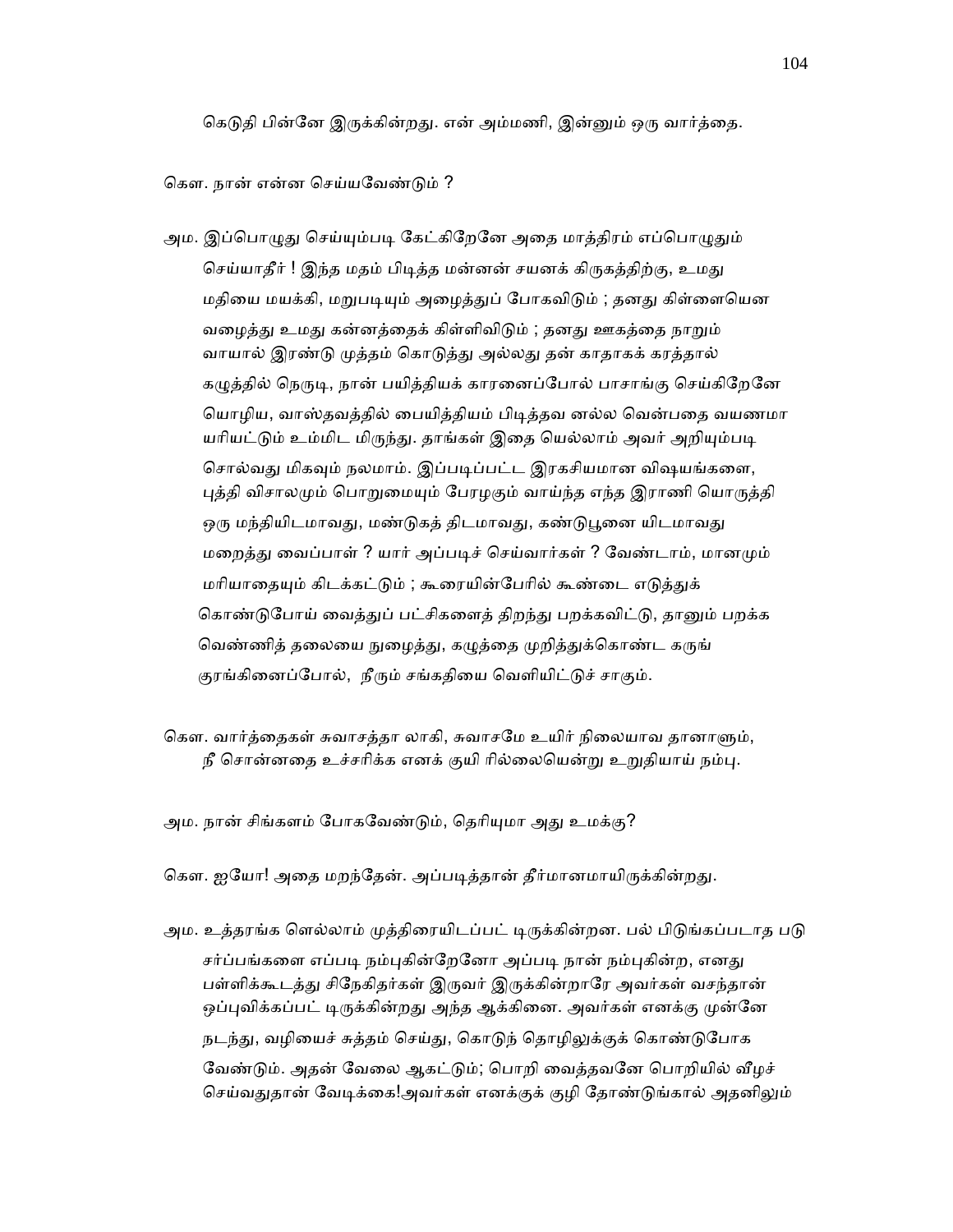ஆழமாய் அவர்கᾦக்குப் பின்னால் ேதாண்ᾊ அதில் அவர்கைள அடக்கம் செய்யாவிட்டால் என் பாடு கஷ்டந்தான். மோசத்துடன் மோசம் நேராய் எதிர்க்கும் பொழுதுதான் மிகுந்த சுவாரஸ்யம்! - இந்த ஆள் என்னைப் பிரயாணத்திற்கு ஆயத்தப்படுத்துவார். இந்த சவத்தைக் பக்கத் தறைக்கு வலித்துக்கொண்டு போகிறேன்.அம்மா, நான் வருகிறேன். உயிருடன் இருந்தபொழுது உளறிக்கொண் டிருந்த இந்த உன்மத்த மந்திரி, இப்பொழுது என்ன அசைவற்று நிர்மலமாய், தீர்க்காலோசனையி லிருப்பதுபோல் மௌனம் சாதிக்கின்றார்.- வாரும் ஐயா, போவோம் உமது முடிவிற்கு - நான் வருகின்றேன் அம்மணி.

(கௌரீமணி ஒரு புறமாய்ப் போகிறாள், அமலாதித்யன், பாலநேசன் உடலை உள்ளே இழுத்துக்கொண்டு மற்றொரு புறமாய்ப் போகிறான்.)

காட்சி முடிகிறது.

--------------------------

## நான்காவது அங்கம்: முதல் காட்சி.

அரண்மைனயி ேலார் அைற.

காலதேவன், கௌரீமணி, ராஜகாந்தன், கிரிதரன் வருகின்றனர்.

கா. இந்த விம்முதல்களில் ஏதோ விசேஷ மிருக்கின்றது; இந்தப் பெருமூச்சுகளின் அர்த்தத்தை அறிந் துரைக்கவேண்டும் நீங்கள், அதை நாம் அறிய வேண்டியது நமக்கு அவசியம். எங்கிருக்கிறான் உனது மகன்?

கௌ. நாங்களிவ்விடம் சற்றே தனித் திருக்க விரும்புகிறோம்.

[ராஜகாந்தனும் கிரிதரனும் போகிறார்கள்]

ஆ! பிராணநாதா, என்னவெல்லாம் கண்டேன் இன்றிரவு.

கா. என்ன கௌரீமணி? எப்படி யிருக்கிறான் அமலாதித்யன்?

கௌ. கடலும் காற்றும் யார் பலசாலியென்று எதிர்த்துப் போராடுவதே போல், புத்தி மாறாட்டங்கொண் டிருக்கிறான். நீதியற்ற தடுமாற்றத்தில், திரைக்குப்பின் ஏதோ அசைவதின் சப்தத்தைக் கேட்டு, கத்தியை வெளியில் உருவினவனாய், 'எலி! எலி!' எனக் கூவி, மனத்தில் அம் மருட்சியைக்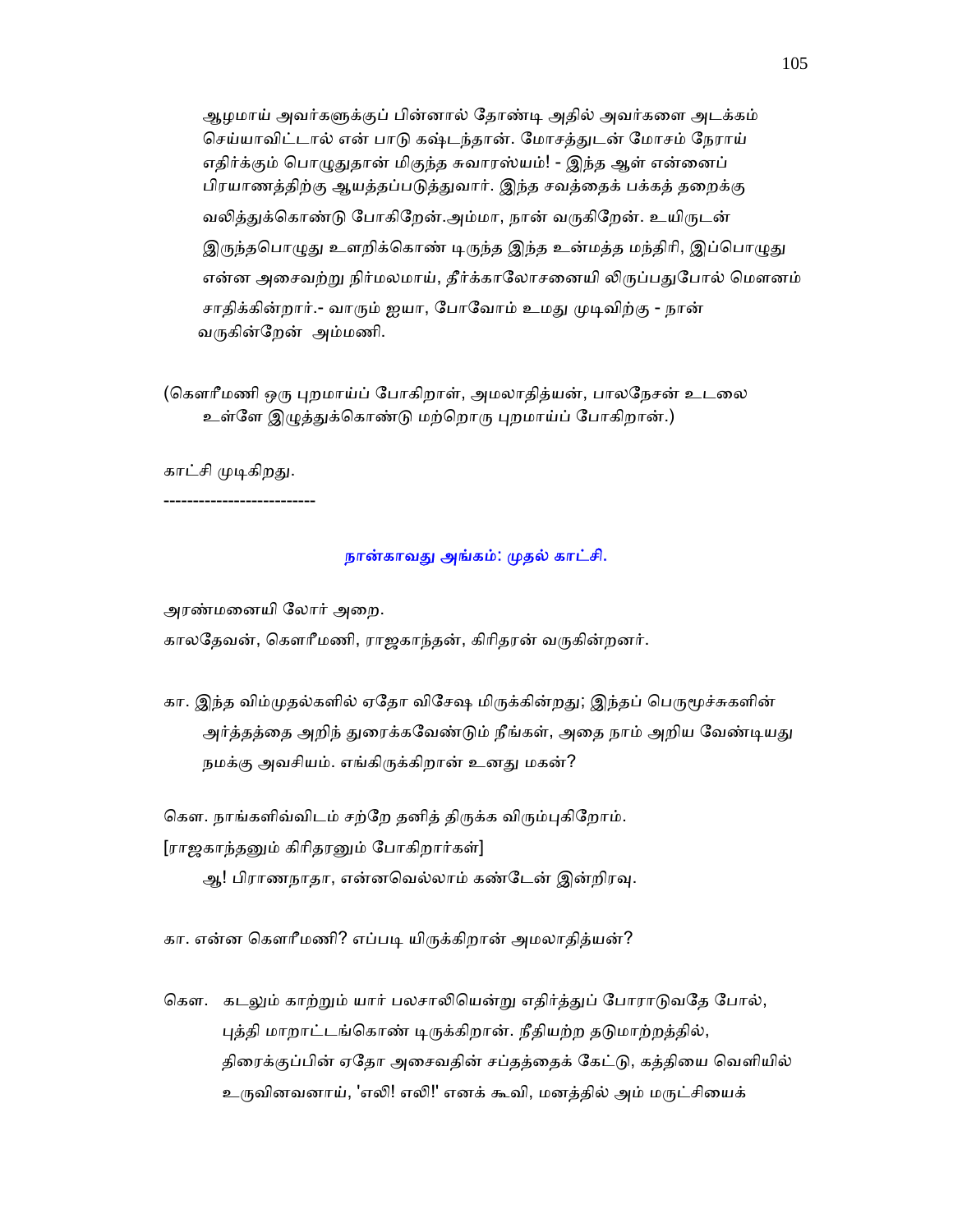கொண்டவனாய், கொன்றான் மறைந் திருந்த கபட மற்ற வயோதிகனை!

- கா. என்ன கொடுங் கொலை! நாம் அங் கிருந்திருப்போ மாயின் நமக்கும் அக்கதிதான்! அவனை எதேச்சையாய்த் திரிய விடுவது அதிக பயத்திற் கிடமாம் அனைவருக்கும், உனக்கும், நமக்கும், நம்முள் ஒவ்வொருவருக்கும், அந்தோ! இக் கொடுங் கொலையைப்பற்றி கேட்பவர்களுக்கு நாம் என்ன பதில் கூறுவது? இப்பழி நம்மீது சாற்றப்படும்; நமது முன்யோசனை இந்தப் பித்தம் பிடித்த பிள்ளையை, அத்துக்குள் அடக்கி, சஞ்சார மில்லாத இடத்தில் கட்டுப்படுத்தி யிருக்க வேண்டும். ஆயினும் நாமோ, நமது அன்பின் பெருக்கில், எது மிக்க உசிதமானது என்பதை அறியாது வாளா விருந்தோம்; அசங்கியமான வியாதியையுடைய ஒருவன் எப்படி அதை வெளியிடாது உள்ளே மூடி, அது தன் உயிரையே உண் டமிக்கும்படி விடுவானோ, அங்ஙனம் விட்டோ மிவனை. எங்ேக ேபாயிᾞக்கின்றான் அவன்?
- கௌ. தான் கொன்ற சபத்தை எங்கோ ஒளித்திடக் கொண் டேகியிருக்கிறான். தாழ்ந்த லோகங்கள் மத்தியில் காந்தியுடைய தொன்று தனியாய்ப் பிரகாசிப்பதேபோல், அவனது மதி மயக்கமானது அவர் விஷயத்தில் எடுத்துக் காட்டுகிறது; கண்ணீர் சொரிகின்றான் செய்த கர்மத்தின் பொருட்டு.
- கா. ஆ! கௌரீமணி, வந்துவிடு. ஆதித்தன் அஸ்தமன கிரியை அடையுமுன் அனுப்பிவிட வேண்டும் அலை கடன்மீ தவனை. நாம் நம தரசுரிமையாலும் அருமையாம் யுக்தியினாலும், இக்கொடுந் தொழிலை மறைத்துப் போக்குக் கூறேவண்ᾌம்.- யார் அங்ேக, கிாிதரா?

ராஜகாந்தனும், கிரிதரனும் வருகிறார்கள்.

நேயர்களே, நீங்க ளிருவரும் உம்முடன் இன்னும் கொஞ்சம் உதவி புரிபவரைச் சேர்த்துக் கொள்ளுங்கள். அமலாதித்யன், பித்த வெறியில் பாலநேசனைக் கொன்று, தன் தாயாரின் அறையி லிருந்து அவ னுடலை இழுத்துக்கொண்டு போயிருக்கிறான். நீங்கள் சென்று அவனைக் கண்டுபிடித்து, அவனுடன் நேராய் எடுத்துப் பேசி, சமாதிக்கு அந்தச் சவத்தைக் கொண்டுவந்து சேர்க்க வேண்டும். நான் உங்களை வேண்டுகிறேன், இதில் துரிதப்படவேண்டும் நீங்கள்.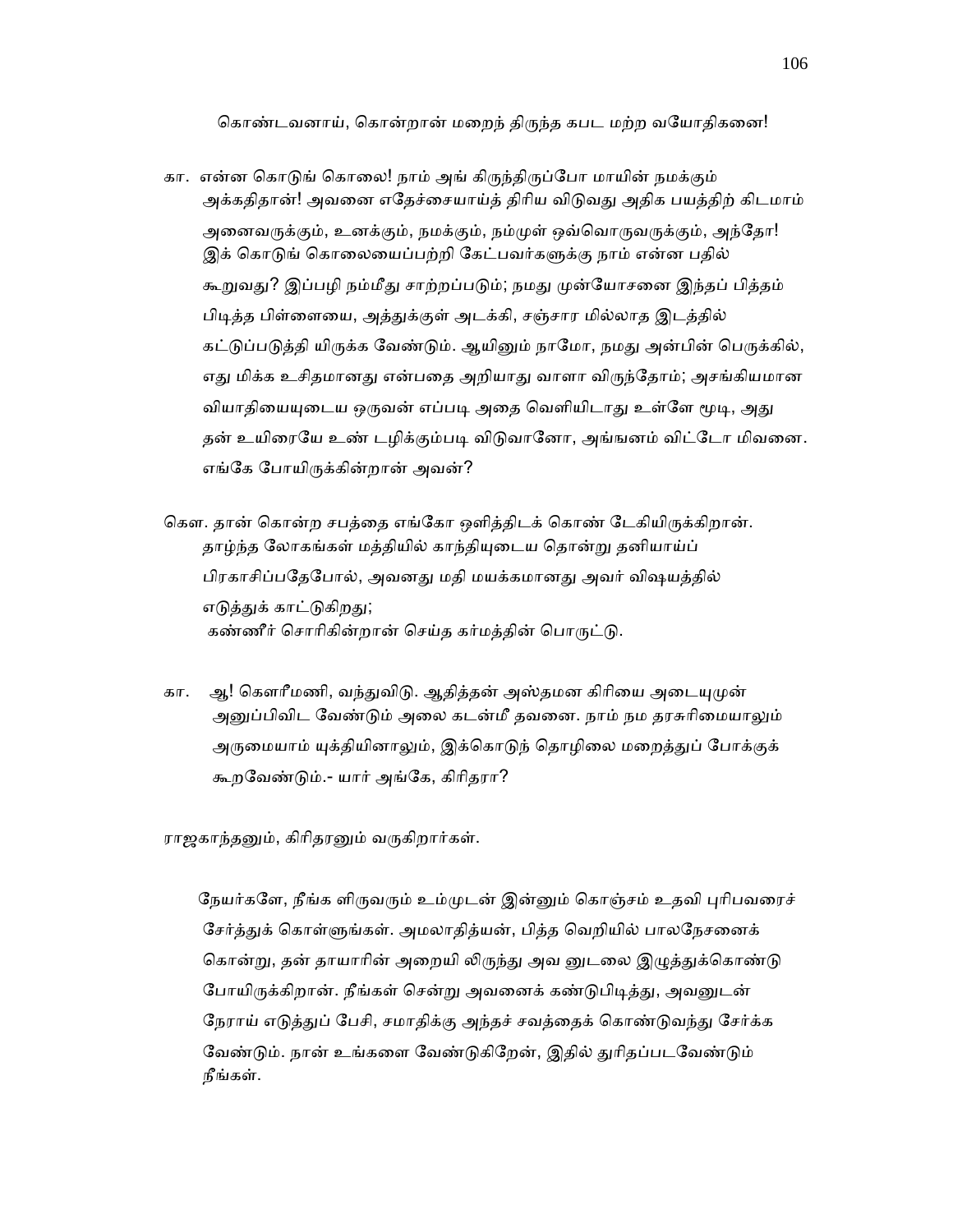[ராஜகாந்தனும் கிரிதரனும் போகிறார்கள்]

வா கௌரீமணி, நாம் நமது ஆப்த நண்பர்களை யெல்லாம் வரவழைத்து, அகாலமாய் நடந் தேறியதையும், நாம் அவ்விஷயத்தில் நடக்கப்போகின்ற மார்க்கத்தையும் அவர்களுக்குத் தெரிவிப்போம்.- பீரங்கியிலிருந்து புறப்படும் கொடு விஷத்தைக் கொண் டேகும் குண்டானது, எப்படி தன் குறியினைப் போய்த் தாக்குகின்றதோ, அப்படியே நேராகச் சென்று, நமது பெயரை அழிக்காமல், காயம்படாக் காற்றினை அவர்களது இரகசிய வார்த்தையானது உலகத்தை ஊடுருவிச் சென்று அடிக்கட்டும். ஆ! வந்துவிடு! என் மனத்திலெல்லாம் குழப்பமும் கலக்கமுமா யிருக்கிறது. [ேபாகிறார்கள்]

காட்சி முடிகிறது.

-----------------------------

## நான்காவது அங்கம்: இரண்டாவது காட்சி.

 அரண்மைனயி ேலார் அைற. அமலாதித்யன் வருகிறான்.

அம. பத்திரமாய் அடக்கம் செய்துவிட்டேன்.

ரா.கி. [உள்ளிருந்து] அரசே! இளவரசே!

அம. பொறு. என்ன சப்தம்? யார் அமலாதித்யனை அழைப்பது? ஓ! இதோ வருகிறார்கள்.-

ராஜகாந்தனும், கிரிதரனும் வருகிறார்கள்.

ரா. இளவரேச, அந்தப் பிேரதத்ைத என்ன ெசய்தீர்?

அம. மண்ணுடன் சேர்த்துவிட்டேன் அதை, அவ் விரண்டிற்கும் நெருங்கின பாத்தியம்!

ரா. அது எங்கே யிருக்கின்றதென்று சொல்லும் எங்களுக்கு, நாங்கள் அதை அவ்விடமிருந்து இடு காட்டிற்கு எடுத்துச் செல்லவேண்டும்.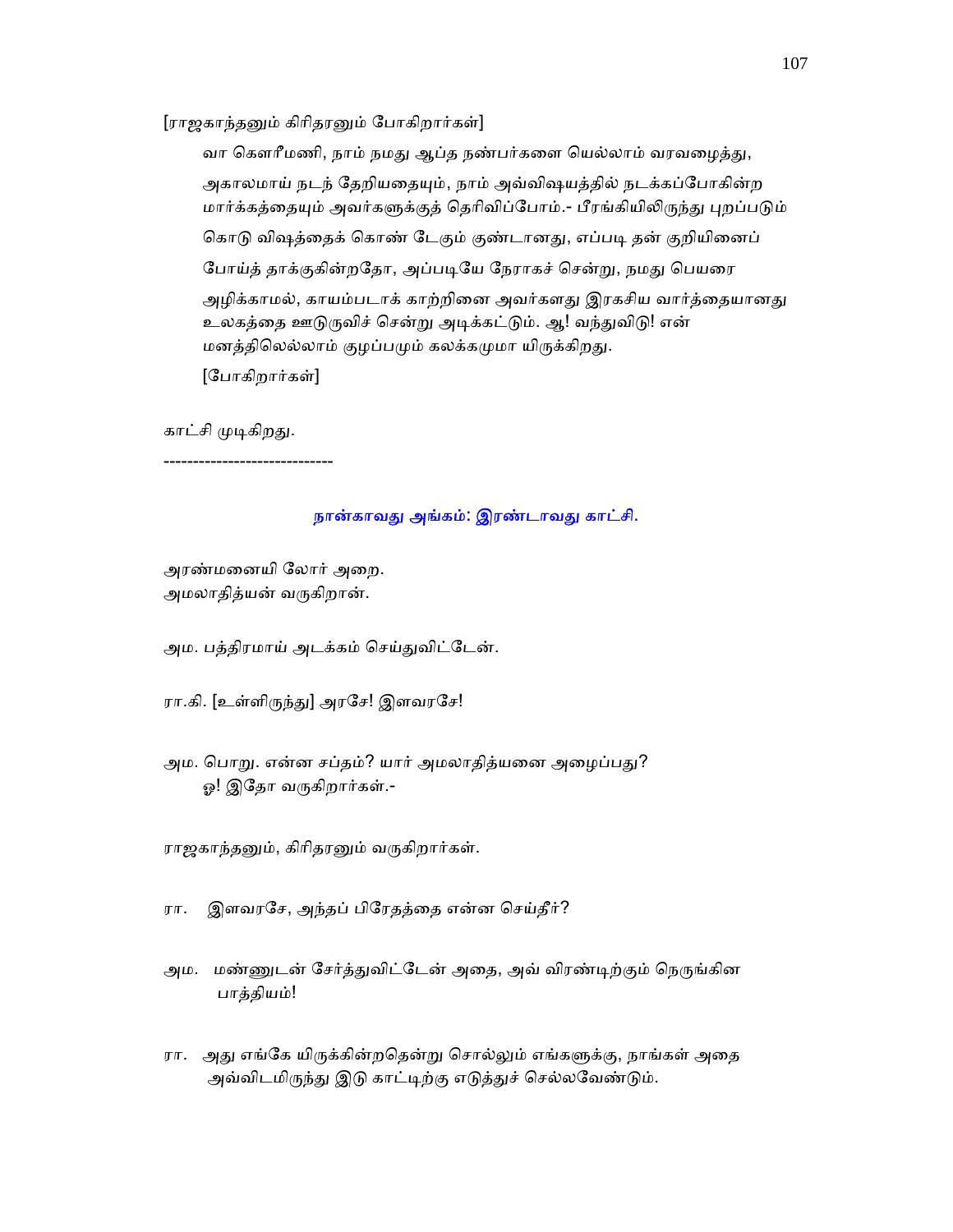ரா. எதை நம்புவது?

- அம. உன் இரகசியத்தைக் காப்பாற்ற முடியும் என்னால். ஆனால் என் இரகசியத்தைக் காக்க முடியாது என்பதை! அதல்லாமல் ஒரு தக்கை நம்மைக் கேட்பதா? மகாராஜாவின் மைந்தனால் என்ன பதில் உரைக்க ேவண்ᾌ மதற்கு?
- ரா. அரசே, என்னைத் தக்கை யாகவா எண்ணுகிறீர்?
- அம. ஆம், ஐயா! மகாராஜாவின் முகத்தை எதிர் பார்த்து அவரது ஐஸ்வர்யம் ஆக்கினை எல்லாவற்றையும் அபகரிக்கும் தக்கைதான். ஆனால் அப்படிப்பட்டவர்களால்தான் அதிக பிரயோஜனம் முடிவில் அரசருக்கு! தாடையில் மந்தி அடக்கி வைப்பதுபோல் அவர்களை ஒருபுறம் சேகரித்து வைக்கிறார், முதலில் சேகரம் செய்தது கடைசியில் விழுங்கப்படுவதற்கு! நீங்கள் அபகரித்தது அவருக்கு வேண்டிய காலம் வாய்க்குங்கால் சற்றே கசக்க வேண்டியதுதான்,உடனே தக்கையே பழய ஸ்திதிக்கு வந்துவிடுவாய் நீ!
- ரா. அரசே,நீர் கூறுவது எனக்கு அர்த்த மாக வில்லை.
- அம. சந்தோஷம், கடுத்த வார்த்தை படுத்துறங்கும் பாமரன் செவியில்.
- ரா. அரசே,தாங்கள் பிரேதம் எங்கே இருக்கின்றது என்பதை எங்களுக்குத் தெரிவித்து,எங்களுடன் மகாராஜாவிடம் போகவேண்டும்.
- அம. உடல் மகாராஜவிடமிருக்கின்றது,ஆனால் மகாராஜா உடலிடம் இல்லை. மகாராஜா ஒரு வஸ்து---
- கி. என்ன அரசே? வஸ்துவா?
- அம. ஒன்றுமில்லாததா லாயது! என்னை அழைத்துப் போங்கள் அவரிடம். முதலில் நரியை மறை, பிறகு எல்லாம்! [ேபாகிறார்கள்.]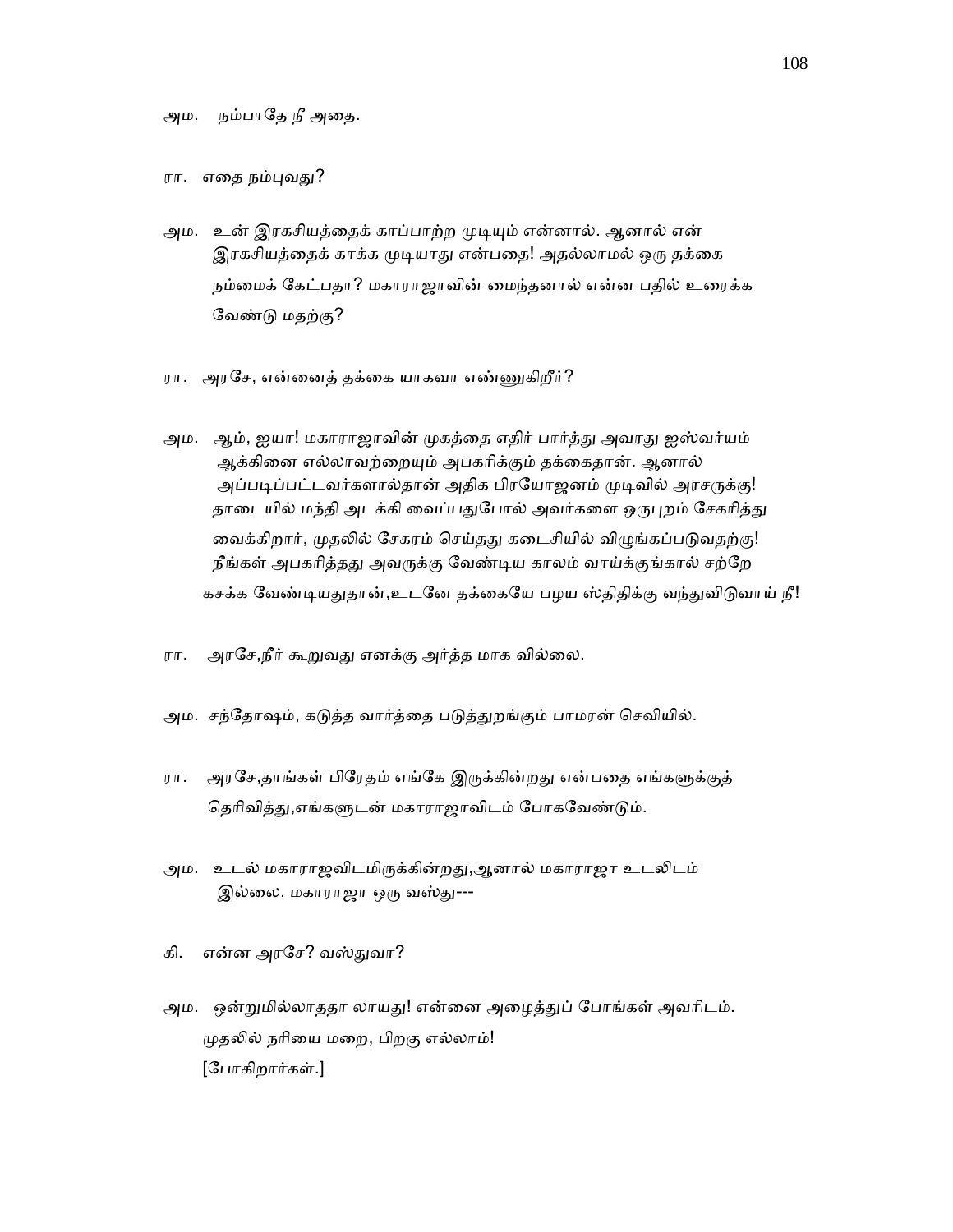காட்சி முடிகிறது.

------------------------

நான்காவது அங்கம்: மூன்றாம் காட்சி.

அரண்மனையி லின்னொரு அறை.

காலதேவன் பரிவாரங்கள் புடைசூழ வருகிறான்.

கா. அமலாதித்யனை அழைத்துவரும்படி ஆட்களை அனுப்பியிருக்கின்றேன், பிரேதத்தையும் கண்டுபிடிக்கும்படி உத்தர வளித்திருக்கின்றேன். இப்படிப்பட்டவன் எதேச்சையாய்த் திரிவது என்ன அபாயகரமான விஷயம்! ஆயினும் நாம் அவனை அதிக கடூரமான நிபந்தனைக்கு ஆளாக்கல் ஆகாது. ஆழ்ந்த அறிவைக்கொண்டு ஆராயாது பார்வையால் பரிசோதிக்கும் சபல சித்த முடைய ஜனங்க ளெல்லாம் அவன்மீது அதிக பிரேமை வைத்திருக்கின்றனர். அவ்வா றிருக்கும் நிலையில் குற்றவாளியின் தண்டனை கொண்டு பாராட்டப் படுகின்றதே யொழிய, குற்றமானது எப்பொழுதும் உற் றுணரப் படுவதில்லை. எல்லாவற்றையும் சரியாய்ச் சமப்படுத்துவதற்கு, இப்பொழுது திடீரென்று அவனை அனுப்பிவிடுதல், தீர்க்காலோசனையால் செய்ததுபோல் தோற்றப்பட வேண்டும். வியாதி யதிகமாய் முற்றிவிட்டால் அதற்குத் தக்கபடி சிகிச்சையாவது தேடவேண்டும், இல்லாவிடின் தீராதெனக் கைவிடவாவது வேண்டும். --

ராஜகாந்தன் வᾞகிறான்.

என்ன விசேஷம்? என்ன நேர்ந்தது?

- ரா. மகாராஜா, அந்தப் பிரேதத்தை எங்கே அடக்கம் செய்து வைத்திருக்கின்றார் என்பதை அவரிடமிருந்து எங்களால் அறிய முடிய வில்லை.
- கா. அவன் எங்கே இருக்கின்றான்?
- ரா. வெளியே யிருக்கின்றார் மகாராஜா, தங்கள் சித்தத்தை யறியும்படி காவᾢல் ைவத்திᾞக்கிேறாம்.
- கா. நமது சந்நிதானத்தில் அழைத்து வாருங்கள் அவனை.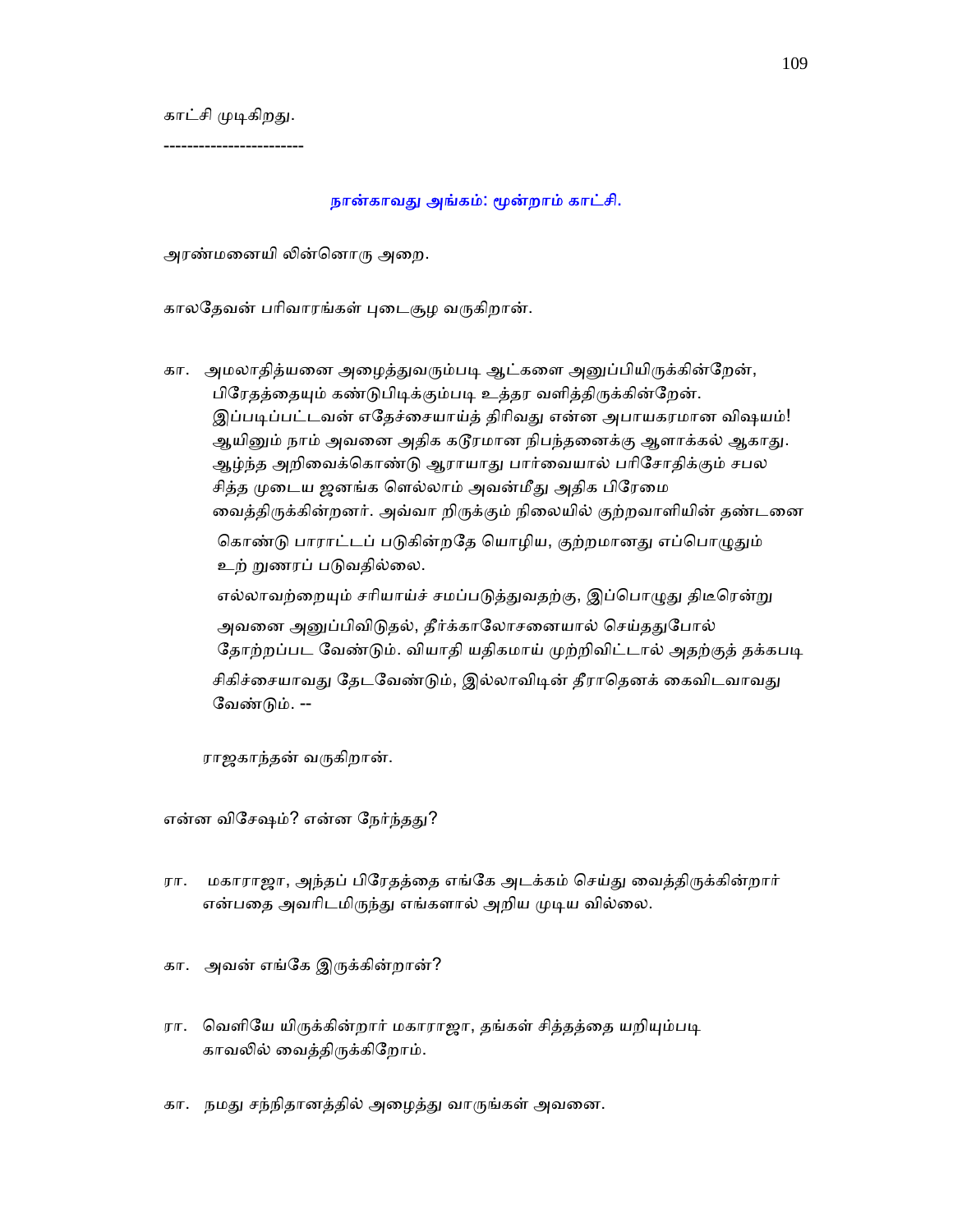ரா. ஏ ! கிரிதரா! இளவரசை உள்ளே அழைத்துவா.

அமலாதித்யனும், கிரிதரனும் வருகிறார்கள்.

- கா. அப்பா, அமலாதித்யா, பாலேநசன் எங்ேக ?
- அம. போஜனத்திலிருக்கிறார்.
- கா. போஜனத்திலிருக்கிறாரா? எங்கே?
- அம. அவர் பசிக்கு மிடத்தி லல்ல; அவர் புசிக்கப்படும் இடத்தில் சில புத்தியாலியான புழுக்கள் ஒரு சங்கமாய்க்கூடி அவரை விசாரித்துக் கொண்டிருக்கின்றன. உங்கள் கிருமியார் ஒருவர்தான் போஜன விஷயத்தில் சக்கிரவர்த்தி! நம்மைக் கொழுக்கச் செய்யும் பொருட்டு நாம் மற் றெல்லா ஜந்துக்களையும் கொழுக்க வைக்கின்றோம். நாம் கொழுப்பது இந்தக் கிருமிகள் பொருட்டு! கொழுத்த கோமகனும் வற்றலாய் உலர்ந்த வறிஞனும் வெவ்வேறு விதமான பரிமாறுதல்தான். ஒரே போஜனத்தில் உடகொள்ளும் இரண்டு விதமான பட்சணம் முடிவு இதுதான்.
- கா. அந்ேதா! அந்ேதா!
- அம. ஒரு மகாராஜாவின் உடலில் தின்று கொழுத்த ஒரு புழுவைக்கொண்டு ஒருவன் தூண்டிலிடலாம்; அந்தப் புழுவைத் தின்ற மீனை அவன் தின்று விடலாம்.
- கா. இப்பᾊப் ேபசுவதினால் உன் எண்ணம் என்ன?
- அம. வேறொன்று மில்லை, ஒரு மகாராஜா இம்மாதிரியாக ஒரு பிச்சைக்காரன் வயிற்றின் வழியாய் ஊர்கோலம் போகலாமென்று உமக்குக் காண்பிக்கவே.
- கா. பாலநேசன் எங்கே?
- அம. தெய்வ லோகத்தில்; யாரையாவது அனுப்பிப் பார்க்கச் சொல்லுங்கள் அங்கே; உம்முடைய தூதன் அங்கே அவரைக் காணாவிட்டால் தாங்கள் நேராக மற்றோ ரிடத்திற்குப் போய்த் தேடிப்பார்க்கலாம். ஆயினும் இந்த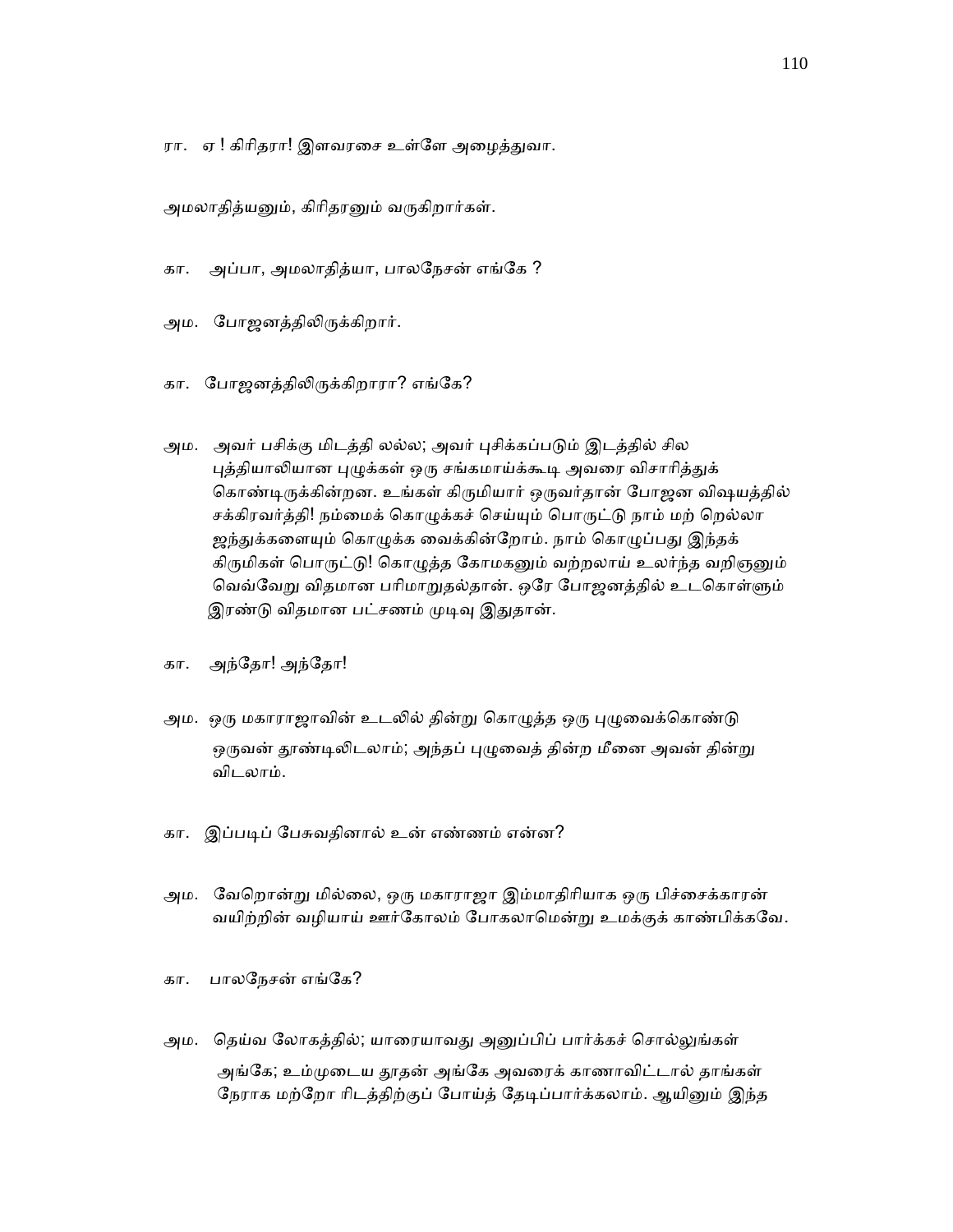மாதத்திற்குள்ளாக நீர் அவரைக் கண்டுபிடியாவிட்டால் மேல்மாடிக்குப் போகிற படிக்கட்டின் கீழ் அவர் வாசனை உமக்கு வரும்.

கா. (சில சேவகர்களுக்கு) அங்கே போய்த் தேடிப்பாருங்கள் உடனே.

அம. அவர் ஓடிப்போகமாட்டார், நீங்கள் போ மளவும் காத்திருப்பார். (சில ேசவகர்கள் ேபாகிறார்கள்.)

- கா. அமலாதித்யா, நீ செய்த காரியமானது நம்மை அதிக துக்கத்தில் மூழ்த்திய போதிலும், உன் பிராணனை முக்கியமாய்க் காப்பாற்றும்பொருட்டு இந்த அதிகாரப் பத்திரத்தைக் கொடுக்கின்றோம், இதனால் நீ வாயு வேகம் மேனா ேவகமாய் இந் நாட்ைடவிட்ᾌச் ெசல்லேவண்ᾌம். ஆகேவ உடனே சித்தப்படு, உனது கப்பலும் ஆயத்தமா யிருக்கின்றது. காற்றும் அனுகூலமா யிருக்கின்றது; உன்னுடன் செல்லவேண்டிய நண்பரும் காத்திருக்கின்றனர், சிங்களம் போக எல்லாம் சித்தமா யிருக்கின்றது.
- அம. சிங்களத்திற்கா?
- கா. ஆம், அமலாதித்யா.
- அம. நல்லது.
- கா. எமது எண்ணத்தை அறிவாயாயின் அப்படித்தா னிருக்கும்.
- அம. அதைத் தெரிந்த ஒரு தேவதை என் கண்ணுக்குத் தெரிகின்றது. சரி வாரும்.-சிங்களத்திற்கு! - என் பிரியமுள்ள அன்னையே, போய்வருகின்றேன்.
- கா. உன் பிாியᾙள்ள தந்ைத அமலாதித்யா.
- அம. என் தாயார்; தகப்பனும் தாயும் புருஷனும் பெண்சாதியும், புருஷனும் பெண்சாதியும் ஒரே உடல்; ஆகவே என் தாயார்.- வாரும் சிங்களத்திற்கு! (ேபாகிறான்.)
- கா. உடனே பின் தொடர்ந்து செல்லுங்கள்; துரிதத்தில் பிரயாணப்படும்படி சொல்லிப் பாருங்கள்; அதைத் தாமதிக்காதீர்; இன்றிரவே அவன் இந் நாட்டை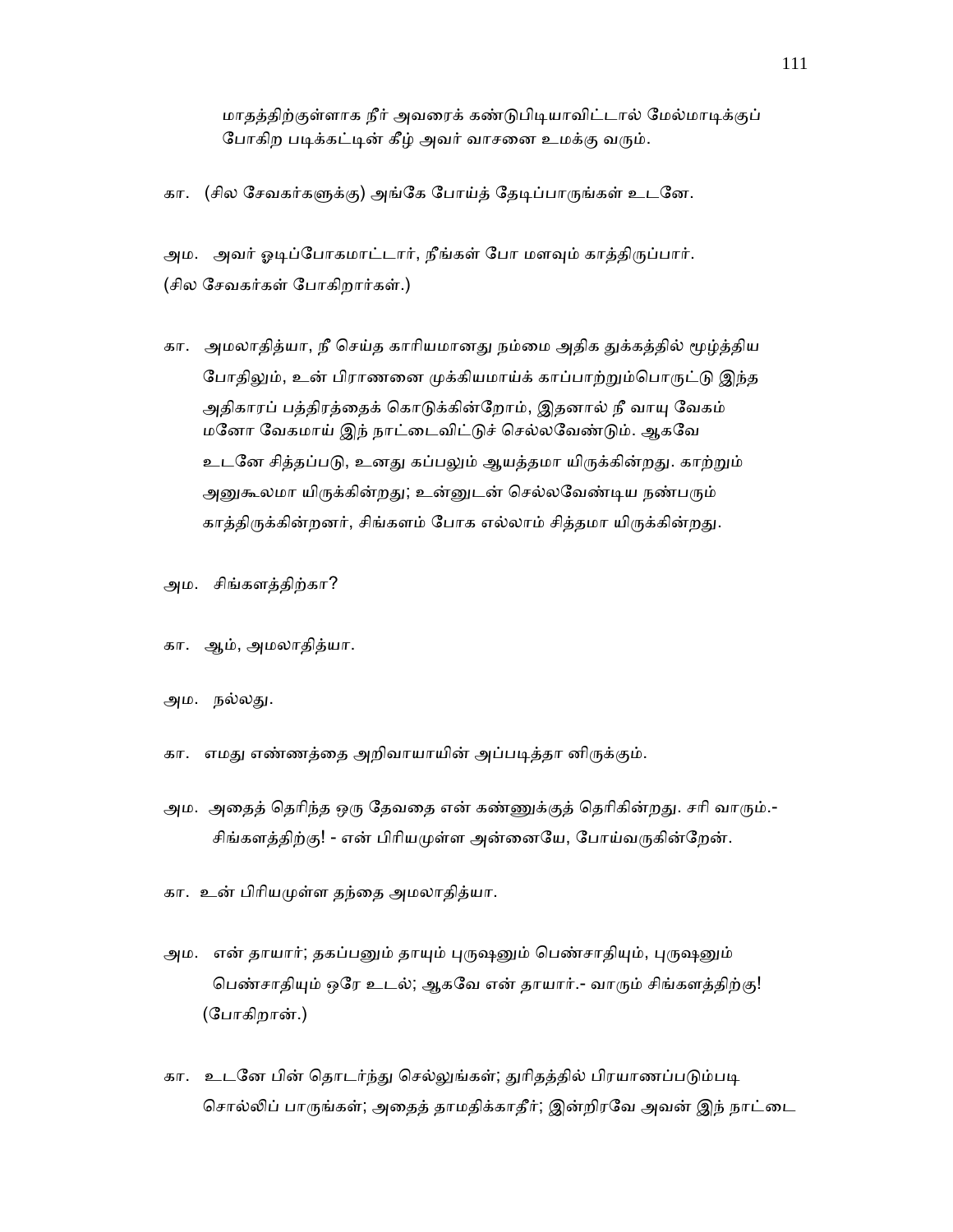விட்டுச் செல்லவேண்டு மென்பது என் கருத்து. புறப்படுங்கள்! இதைச் சாரந்த விஷயங்களெல்லாம் தீர்மானிக்கப்பட்டு ஏற்பாடா யிருக்கின்றன; உங்களைக் கேட்டுக் கொள்ளுகிறேன், துரிதப்படுங்கள். (ராஜகாந்தனும் கிரிதரனும் போகிறார்கள்.)

சிங்களமே! குர்ஜரத்தின் வாளாயுதத்தினால் உனக் குண்டான வடு இன்னும் ஆறாது பச்சைப் புண்ணாய்ச் சிவந் திருக்கின்றது. - ஆகவே எனது புஜபல பராக்கிரமம் உனக்கு அறிவைப் புகட்டி, நேரி லில்லாக் காலத்தும் பயத்தை

யுண்டு பண்ணி, எனக்குக் கீழ்படிந்து நடக்கச் செய்கிறது; இச் சமயத்தில் நீ எனது பிரியத்தை ஒரு பொருட்டாகப் பாவிப்பதானால் நமது திருமுகத்தைக் பராமுகமாய் அசட்டை பண்ணமாட்டாய்! நிருபங்களின் மூலமாய் அமலாதித்யனை அரை க்ஷணத்தில் கொல்லவேண்டு மென்று

தெரிவித்திருக்கின்றேன் முற்றிலும்; சிங்களமே! அதன்படி செய்வையால்! அவனது ஆரவாரத்தால் நான் அடங்கா ஜுரம் பிடித்தவன்போ லிருக்கின்றேன். நீதான் சுவஸ்தப்படுத்த வேண்டும் என்னை. அது முடிந்தது என்று நான் அறியு

மளவும் எனக்கு என்ன நேர்ந்த போதிலும், என்னுடைய சந்தோஷமானது ஆரம்பியாது.

(ேபாகிறான்.)

காட்சி முடிகிறது.

------------------------

# நான்காவᾐ அங்கம்: நான்காம் காட்சி.

குர்ஜரத்தி ேலார் சம நிலம்.

பார்த்திபநேசனும், ஒரு ராணுவத்தலைவனும் வருகிறார்கள். படைவீரர்கள் ரங்கத்தைக் கடந்து செல்கின்றனர்.

 பா. ராᾎவத் தைலவேன, நான் அᾔப்பியதாக குர்ஜர மன்னனிடம் ேபாய்ப் பாரும். பார்த்திபநேசன் தனது சைனியங்கள் அவரது இராஜாங்கத்தின் வழி கடந்து செல்ல, முன்பு வாக்களித்தபடி இப்பொழுது உத்தரவைக் கேட்பதாகச் சொல்லும் அவரிடம். வந்து சேரவேண்டிய இடம் உமக்குத் தெரியுமே. – மகாராஜா அவர்கள் நம்மிடம் ஏதாவது நேரில் கூற வேண்டின், அவரது கண்முன் நமது கடமையைத் தெரிவிப்போம்; அதையும் அவர் அறியும்படி செய்யும்.

ராணு. அப்படியே செய்கிறேன் அரசே.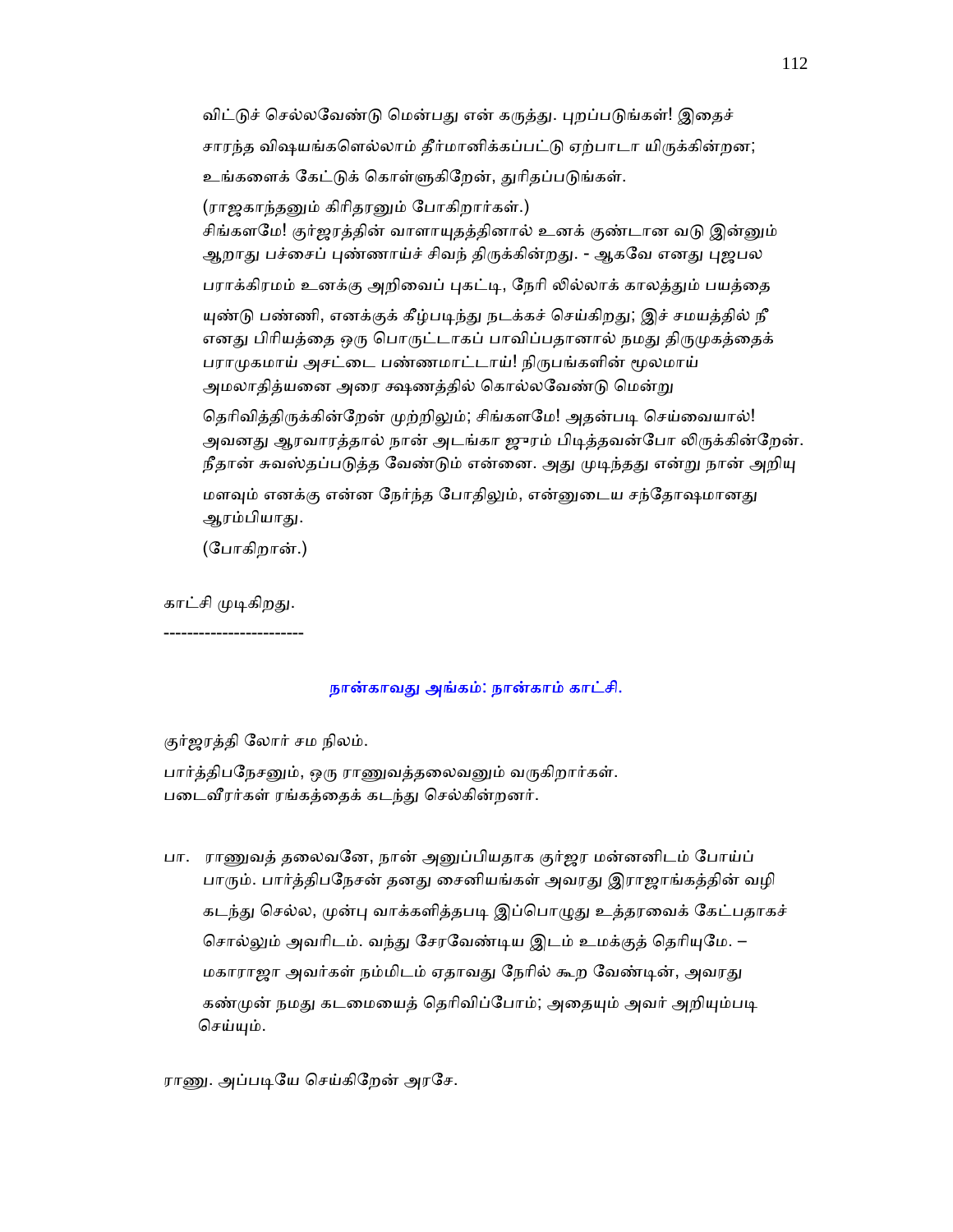பா. போம் மெல்ல.

(பார்த்திபநேசனும் படைவீரரும் போகிறார்கள்.) அமலாதித்யன், ராஜகாந்தன், கிரிதரன் முதலானோர் வருகின்றனர்.

அம. ஐயா, யாருடைய னைனியங்கள் இவை?

ரா]. பாஞ்சாலன் படைகள் இவை.

அம. ஐயா, உம்மைக் கேட்டுக் கொள்ளுகிறேன், எதை நோக்கிப் போகின்றன இவைகள், கூறுவீரா?

ராணு. பாலை நாட்டின் ஒரு பகுதியை நோக்கி.

அம. இந்த ைசனியத்திற் கதிபதி யார்?

ராணு. இளம் பாஞ்சாலன் பார்த்திபநேசன்.

- அம. பாலை நாட்டைக் குறித்தே போகிறதா இது, அல்லது ஏதாவது எல்லைப் பிரேதசத்திற்குப் ேபாகிறதா?
- ராணு. ஐயா, ஒன்றும் பூசி மெழுகாமல் உண்மையை உள்ளபடி உரைக்குமிடத்து, பெயர் ஒன்று தவிர பலன் ஒன்று மில்லாத அவ்வளவு துண்டு பூமி யொன்றை அடைவதற்கே போகிறோம். அந்தப் பூமிக்கு ஐந்து பொன்கூட நான் கொடுக்க மாட்டேன் குடிவாரத்தின் பொருட்டு; அப்படியே விற்ற போதிலும் பாலை நாட்டாருக்காவது, பாஞ்சால வாசிகளுக்காவது அதற்குமேல் ஒன்றும் தராது அது.

அம. அங்ஙனமாயின் பாலை நாட்டார் அதைப் பாதுகாக்க முயலார்கள்.

- ராணு. அன்று, முன்னமே அவ்விடம் சைனியங்களைச் சேகரித்து ைவத்திᾞக்கின்றனர்.
- அம. இந்தக் கவைக்கு உதவாக் காரியத்தை முடிவுக்குக் கொண்டுவர, இரண்டாயிரம் மனிதர்களும் இருபதி னாயிரம் பொன்னும் போதாததாக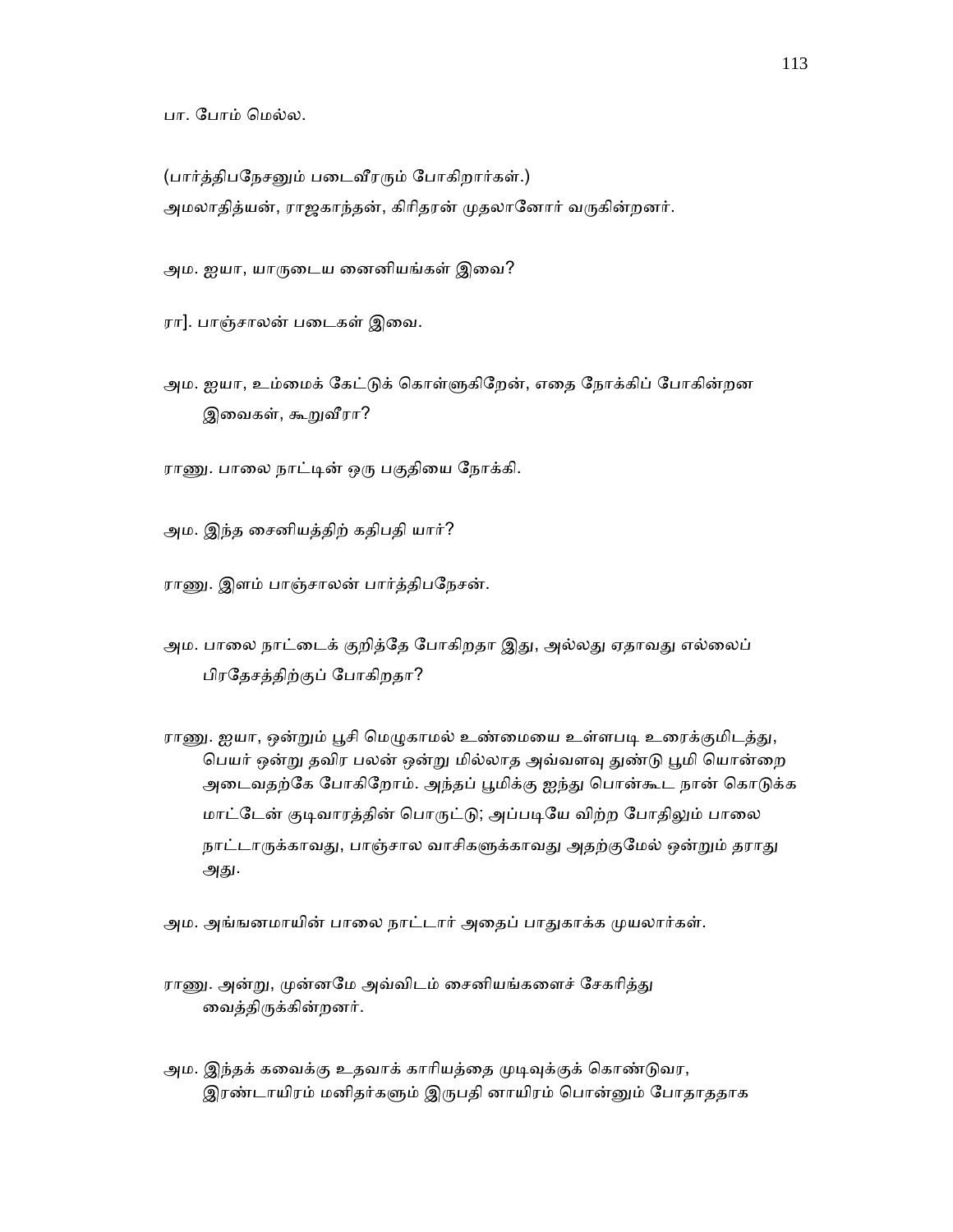இருக்கின்றது! சமாதானத்தில் சுகமாய் வாழ்ந்து, சம்பத்து அதிக மாவதினால் உண்டாம் கெடுதி இதுதான், உள்ளுக் குள்ளே உடைந்து வெளிக்கு மனிதன் மரண மடைவதற்குக் காரணத்தைக் காட்டாம லிருக்கும் கட்டியைப் ேபாலாகும். - ஐயா, உமக்கு மிகᾫம் வந்தனம் ெசய்கிேறன்.

ராணு. சுவாமி உம்மை இரட்சிப்பாராக. (போகிறான்)

ரா. அரசே, நாம் புறப்பட்டுப் போவோமா?

அம. இதோ உடனே வந்துவிட்டேன்; நீங்கள் கொஞ்சம் முன்னால் போங்கள். (ராஜகாந்தᾔம் கிாிதரᾔம் ேபாகிறார்கள்.)

ஒவ்வொரு சந்தர்ப்பமும் எப்படி என் குறையினை எடுத்துக் கூறி மழுங்கிய என்னைப் பழிவாங்கும் வண்ணம் தூண்டுகின்றது! ஒருவன் காலத்தைக் கழித்திடும் முக்கியமான வகையெல்லாம் உண்பதும் உறங்குவது மாயின், அம் மனிதன் என்னாம்? ஓர் மிருகமே, வேறன்று நிச்சயமாய். பின் சென்றவற்றையும் முன் வருபவற்றையும் ஆராய்ந் தறியத் தக்க அத்தனைப் பெரிய அறிவுடன் நம்மைப் படைத்த ஈசன் அமரர்களுக்கு கிசைந்த அந்தப் புத்தியையும் சக்தியையும் உபயோகப்படுத்தாமல் துருப் பிடித் தழிய ஈந்தாரில்லை. இப்பொழுது மிருங்கங்களுக்குக் குரிய மௌட்டீக மறதியோ, அல்லது, ஒவ்வொரு கருமத்தையும் மிகவும் ஆய்ந் தோய்ந்து ஆராய்ந்து செய்யவேண்டும் என்னும் பயமோ - ஒரு ஆலோசனையானது வகுக்கப்பட்டால் நான்கில் ஒரு பங்குதான் நன் மதி யாகு மதில், மற்ற மூன்று பாகங்களும், மூடத்தனமே யாம் - "இதை நான் செய்து முடித்தல் வேண்டும்' என்று சொல்லிக் கொண்டே நான் ஏன் உயிர் வாழ்கின்றேன் என்பதை அறிகிலேன்; நான் அதைச் செய்து முடிப்பதற்கு, காரணமு முண்டு, மனமு முண்டு, பலமு முண்டு, கருவிகளு முண்டு என்னிடம். இரு நிலத்தைப்போல ஏராளமான உதாரணங்கள் என்னை உந்துகின்றன. இதோ தேவர்க் குரிய பேரவாவினால் பூரிக்கப்பட்டு, இனிவரும் கண்ணுக்குப் புலப்படாக் கருமத்தை எண்ணாது ஏளனம் செய்யும், இந்த மெல்லிய அரசிளங்குமரனால், போருக்குச்

செலுத்தப்பட்ட

வீரம் பொருந்திய இப் பெரும் சைனியத்தைப் பார். நிச்சய மில்லா அநித்யமாம் இவ்வுடலை, அதிர்ஷ்டத்திற்கும் மானத்திற்கும் அபாயத்திற்கும் கேவலம் ஒரு கலவடையின் பொருட்டு ஆளாக்குகிறார்களே ? பெருங் காரண மொன் றின்றி பிரயத்தினத்திற் காரம்பியா திருப்ப தன்று பெருங் குணம்,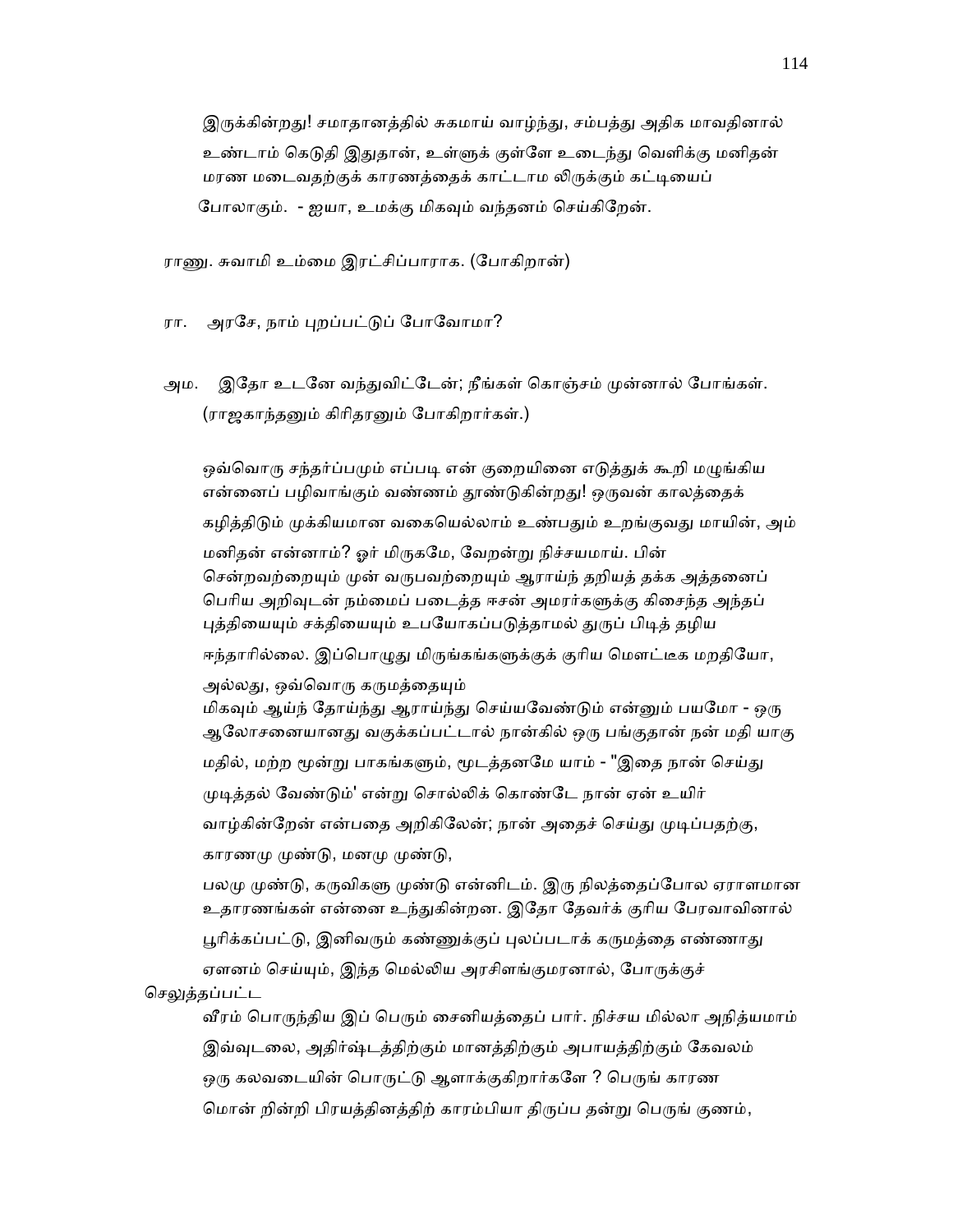மானத்திர்கோர ஹானி வருங்கால், ஒருவைக்கோலிலும் ஒருபெரும் வழக்கினைக் கண்டுபிடிப்பதே யாம். என் புத்தியும் இரத்தமும் கொதிப்படையச் செய்யும்படி, என் தந்தை கொல்லப் பட்டு என் தாயார் கெடுக்கப்பட் டிருக்க, எல்லாவற்றையும் உறங்கவிடும், என் ஸ்திதியை என்னென் றிகழ்வேன் ? இதோ நான் நாண மடையும்படி, இருபதி னாயிரம் மனிதர், புகழ் என்னும் கேவலம் ஓர் மருட்சியின்பொருட்டு, மடியச் சித்தமாய்ச் சயனத்திற்குப் போவதுபோல் அக் காட்டிற்குப் போகிறதை, என் கண்ணாரப் பார்க்கிறேன். இரு கட்சிகளும் எதிர்த்து நின்று போர் புரியவும் விஸ்தீரண மற்ற, மடிந்தவர்களை மறைத்து அடக்கம் செய்யவும் இட மில்லா, ஒரு அற்ப நிலத்தின்பொருட்டு யுத்தம் செய்யப் போகிறார்கள். - ஆ! இதுமுதல் என் எண்ண மெல்லாம் இரத்தம் சொரிவதாயிருக்கவேண்டும், அன்றேல் அது அணுவளவும் பயன் படாதாம்.

(ேபாகிறான்.)

காட்சி முடிகிறது.

------------------------

### நான்காவது அங்கம்: ஐந்தாவது காட்சி.

சீலனபுரம். அரண்மனையி லோர் அறை.

கௌரீமணியும், ஹரிஹரனும், வருகிறார்கள்.

கௌ. நான் பேசமாட்டேன் அவளுடன்.

ஹ. அவள் பிடிவாதம் செய்கின்றாள், பயித்தியம் பிடித்திருக்கின்றது போலும். அவளுடைய ஸ்திதியைப் பார்ப்பீ ராயின் கட்டாயமாய்ப் பரிதாபப்படுவீர்கள்.

ெகௗ. அவள் என்ன ேவண்ᾌ ெமன்கிறாள்?

 ஹ. அவள் தகப்பனாைரப்பற்றி அதிகமாய்ப் ேபசுகின்றாள்; உலகத்தில் மோச மிருப்பதாய்க் கேள்விப்படுகிறதாகக் கூறுகிறாள்; கையைப் பிசைகிறாள்; மார்பின்மீது அடித்துக் கொள்கிறாள்; வைக்கோலைக் கண்டு பொறாமைப்படுவதேபோல் வைது தள்ளுகிறாள்; அர்த்தம் அறை குறையா யிருக்கும் விஷயங்களைப்பற்றி சந்தேகப் படுவதுபோல் பேசுகிறாள்; அவள் வர்த்தையில் ஒன்று மில்லாவிட்டாலும், அவள் ஒழுங் கின்றிப் பேசுவது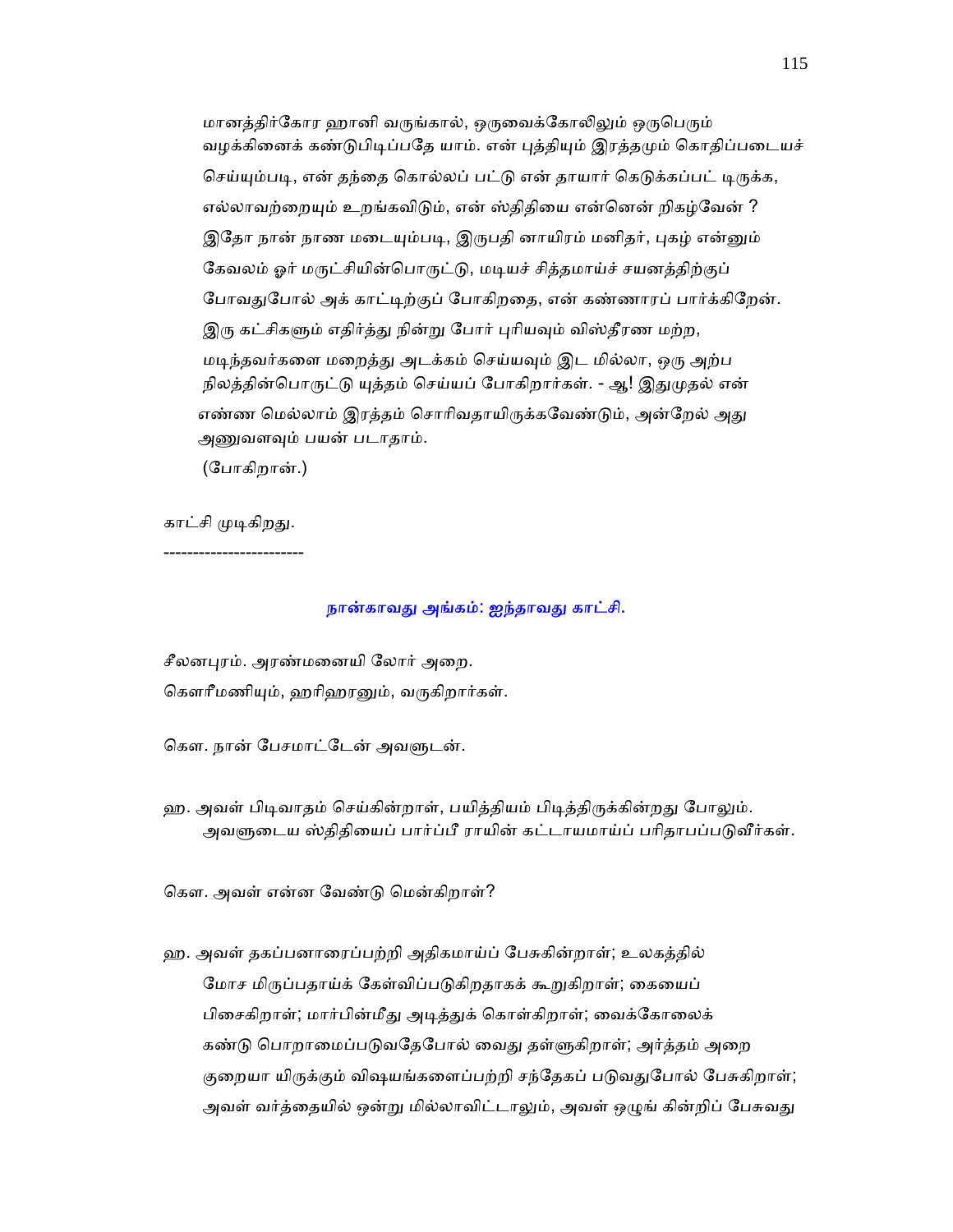கேட்பவர்கள் அவள் வார்த்தைகளை யெல்லாம் ஒன்றாய்ச் சேர்த்து அர்த்தம் செய்யும்படி உந்து கின்றது; அவர்கள் அதைக் கவனித்து, தங்கள் எண்ணத்திற்குத் தக்கபடி அதைக் கோர்த்துக் கொள்ளுகிறார்கள். அவள் கண் கொட்டி தலை யசைத்துச் செய்யும் சைகைகள் தெரிவிக்கின்றபடி, நிச்சயமாய் அறியாவிட்டாலும், இதில் ஏதோ துக்கமான அரத்த மிருக்கிறது என்று அனைவரையும் சந்தேகங் கொள்ளச் செய்கிறது. அவளுடன் நேராகப் பேசிப் பார்ப்பதே நலமாம்; தீமையே விளைக்கும் குண முடையார் மனத்தில் அவள் வார்த்தைகள் விழு மாயின் அபாயகரமான ஆலோசனைகளை உண்டாக்கினு ᾙண்டாக்கும்.

கௌ. ஆனால் உள்ளே வரட்டு மவள். (ஹரிஹரன் போகிறான்.)

பிணியுற்ற என் மனத்திற்கு, பாபத்தின் உண்மையான சுபாவப்படி, ஒவ்வொரு அற்ப விஷயமும் இனி வரப்போகின்ற பெருந் தீமைக்குப் பீடிகையைப்போல் தோற்றுகின்றது ! குற்றமுள்ள நெஞ்சில் சந்தேகம் நிரம்பவும் குடிகொண்டிருக்கின்றமையால் எங்கே வெளியாகின்றதோ என்று எந்நேரமும் பயப்படுவதினாலேயே குற்றம் தன்னைத் தானே வெளியாக்கிக் கொள்ளுகின்றது.

ஹரிஹரன், அபலையுடன் வருகிறான்.

அப. குர்ஜர நாட்ᾌ அழகிய அரசி எங்ேக ?

ெகௗ. என்ன விேசஷம் அபலா ?

அப. [பாடுகிறாள்.] காதல் நீ உண்மையில் என்மீது கொண்டது கண்டறிவ ெதங்ஙனம் ? பாதத்தில் ரட்ைசயால் பக்கத்தில் கட்ைடயால் பகுத்தறிய லாகுமே !

கௌ. ஐயோ ! கண்ணே ! அபலா, இப்பாட்டின் பொரு ளென்ன ?

அப. என்ன சொல்லுகிறீர் ? அப்படி யல்ல, வேண்டிக் கொள்ளுகிறேன் கவனியும்.

 [பாᾌகிறாள்.] மாண்ேட ேபானாேர மன்னனவர் அம்மணி மடிந்தே போனாரே மண்மீதில் காண்பாய் நீ தலையருகில் கட்டாந் தரையுமே காலருகில் கல்லொன்று கண்படுமே !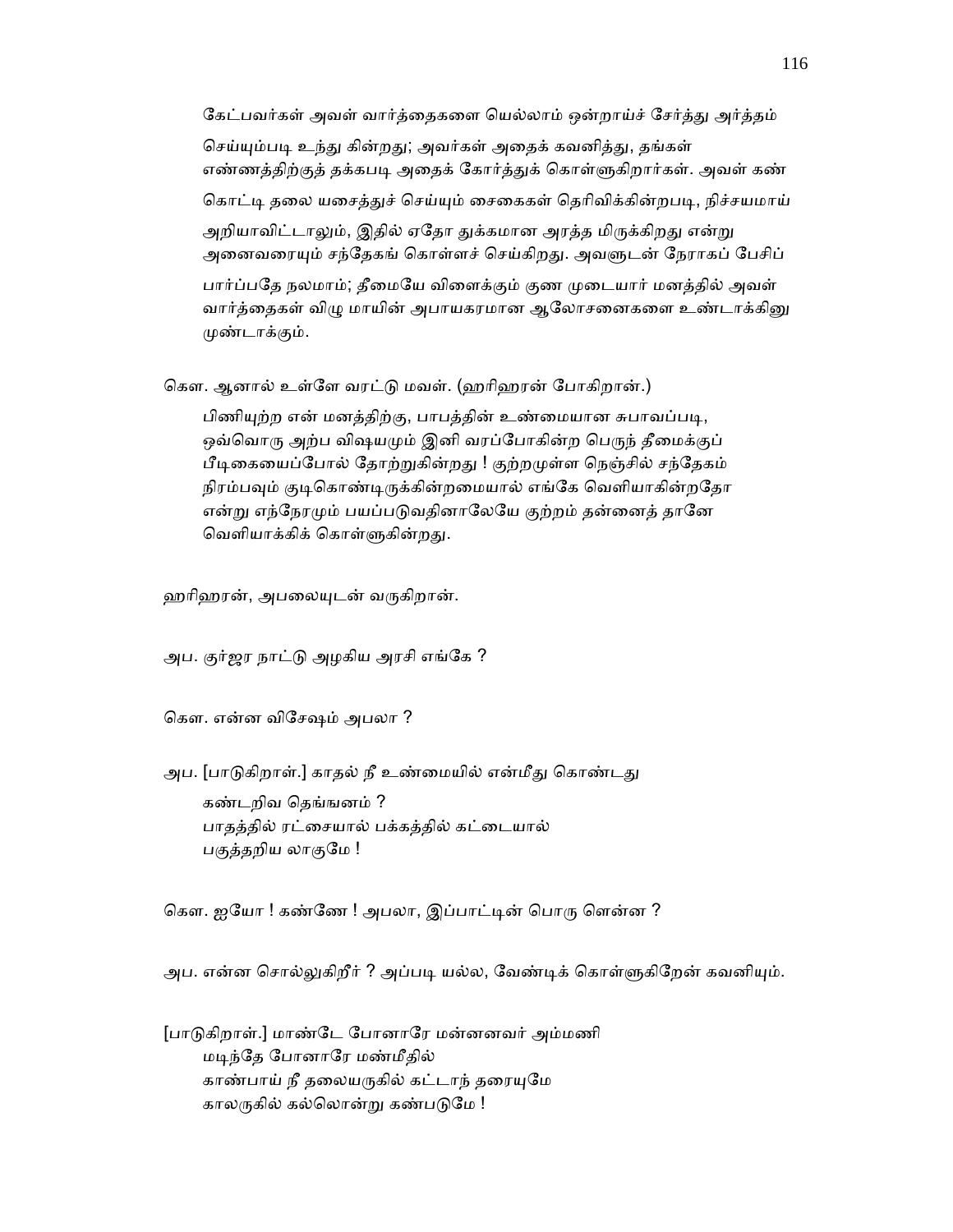ஆஹா ! ஆஹா !

ெகௗ. அதல்ல, அபலா. -

அப. கேட்டுக் கொள்ளுகிறேன், கொஞ்சம் கவனியும்-[பாடுகிறாள்.] வெண்ணிலாவைப்போல் இருந்ததே ெவள்ைளச் சல்லா அவர் தனக்கு -

காலதேவன் வருகிறான்.

கௌ. ஐயோ ! இதோ பாரும் பிராணநாதா !

- அப. [பாடுகிறாள்.] அழகிய புஷ்பமதால் அலங்கரித்தார் அவர்தன்னை, அழுகையுடன் சென்றனவே அவைகளிடுகாட்டிற்கே, மழைபோலப் பொழிந்தனரே மந்தாரம் வானவரும்.
- கா. அழகிய அபலா, என்னமா யிருக்கின்ற துனக்கு ?
- அப. நன்றாய், ஈசன் உமக்கு வெகுமானம் செய்வாராக ! அப்பம் சுடுகின்றவள் பெண்ணாம் ஆந்தை என்கிறார்களே ! ஐயோ சுவாமி ! நா மிருக்கும் ஸ்திதி நமக்குத் தெரியும், நாம் ஆகப் போகின்ற ஸ்திதி ஆருக்குத் தெரியும் ? – சுவாமிக்கு நிவேதனம செய்து புசியுங்கள் ஆகையால்.
- கா. தன் தகப்பனாரைப்பற்றியே நினைவு.
- அப. உம்மை வேண்டிக்கொள்ளுகின்றேன், இதைப்பற்றி இனி வார்த்தை வேண்டாம். அதற்கு அர்த்த மென்ன வென்று அவர்கள் கேட்கும்பொழுது இதைச் சொல்லுங்கள் நீங்கள்.
- [பாடுகிறாள்.] வசந்தன் பூசை வரும் நாளையே ைவகைறயில் நாᾔேம வாசலருகில் வருவேன் நானுன் வாசந்திைகயாகேவதான். கலைதரித்தான் எழுந்திருந்து கதைவ நன்றாய் திறந்திட்டான் கன்னியவள் உட்ெசன்றாள்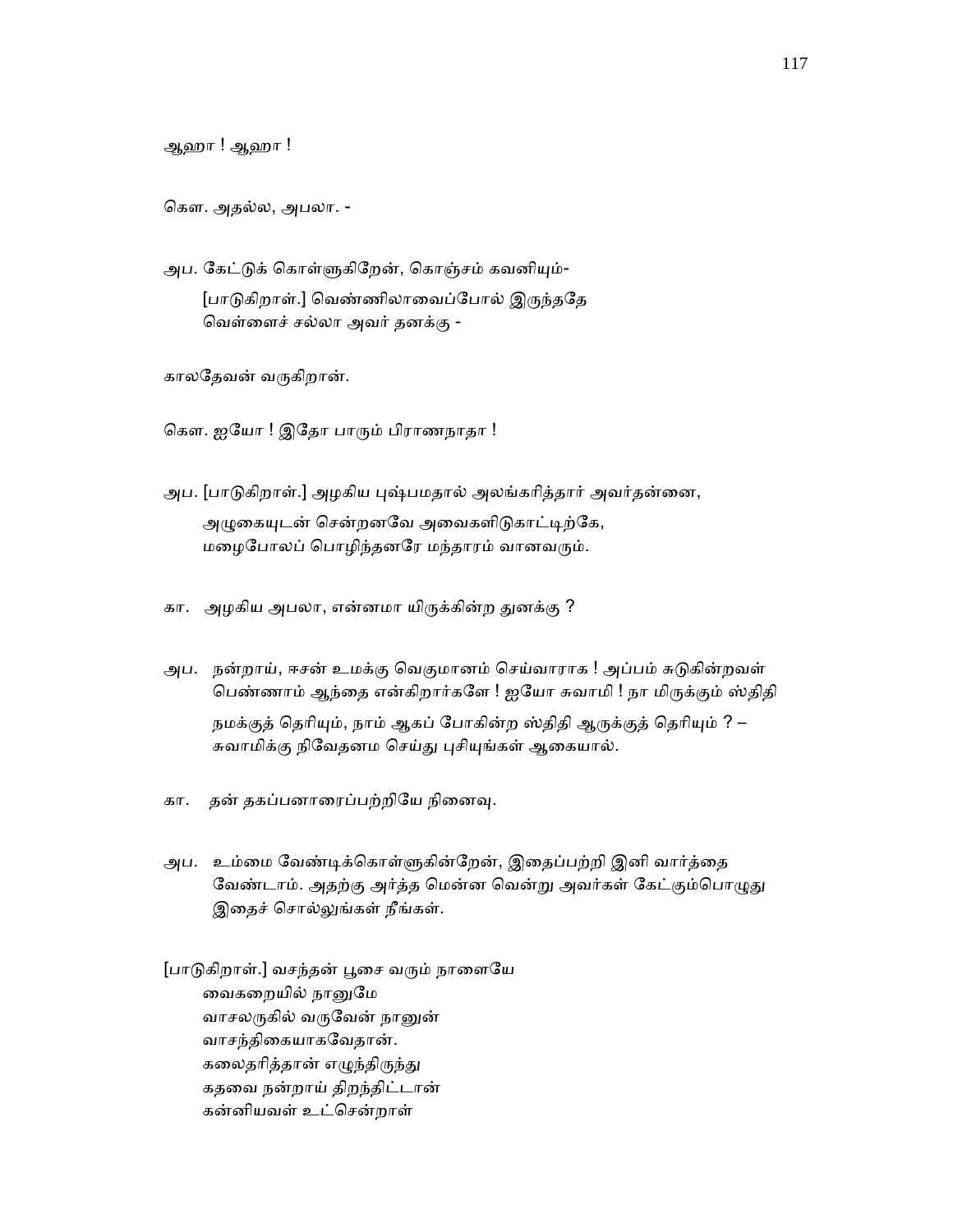கன்னிகையாய் வாராளே !

### கா. அழகிய அபலா !- அவள் எத்தனை நாளாக இப்படி இருக்கின்றாள் ?

- அப. எல்லாம் சுபமாய் முடியுமெனக் கோருகிறேன். நாம் பொறுமையுடன் இருக்கவேண்டும். ஈர பூமியில் அவரைப் புதைத்ததை எண்ணினால் எனக்கு அழுகை வராம லிருக்குமா ? என் தமயனுக்குத் தெரிவிக்க வேண்டுமதை. - ஆகவே நீங்கள் எனக்குக் கூறும் புத்திமதிக்காக உங்களுக்கு வந்தனம் செய்கின்றேன். எங்கே என் வண்டி ? வருகிறேன் அம்மா ? வருகிறேன் அம்மா ! நான் போய் வருகிறேன் அம்மணி ! நான் வருகிறேன், வருகிறேன் ! [போகிறாள்.]
- கா. விடாது கூடே போங்கள். அவளை ஜாக்கிரதையாகப் பார்த்துக் கொள்ளும்படி உம்மை வேண்டுகிறேன். [ஹாிஹரன் ேபாகிறான்.]

முடிவிலாத் துயரத்தால் மூண்டது இப் பித்தம்; அவள் தந்தையின் மரணமே இதற்ெகல்லாம் ஆதி காரணம். - ஹா! ெகௗாீமணி! ெகௗாீமணி! இைதப் பார்! துயரம் சம்பவித்தால் ஒற்றர்கள்போல் ஒவ்வொன்றாய் வருவ தில்லை; அணி யணியாகத்தான் வரும். முதலில் அவள் தந்தை கொல்லப் பட்டார்; பிறகு உனது மகன் போனான் - அவனது கொடுஞ் செய்கையேஅவனை நாட்டைவிட்டு நியாயப்படி துரத்தும்படி செய்தது, - ஜனங்கள் எல்லாம் குழம்பி யிருக்கின்றார்கள்; உத்தமனான பாலநேசன் மரணத்தைப்பற்றி தகாத கெட்ட எண்ணங்களெல்லாம் கொண்டு, இரகசியமாகப் பேசிக் கொள்ளுகிறார்கள்; அறிவின்மையால் நாமும் அவனை அவசரமாய் ஒருவரும் அறியாதபடி அடக்கம் செய்துவிட்டோம்; எந்த அறிவு இல்லாவிடில் நாம் அனைவரும் சித்திரங்களுக்குச் சமான மாகிறோமோ அல்லது மிருகங்களென மதிக்கப்படுகிறோமோ, அப்படிப்பட்ட ஒள்ளிய அறிவினின்றும், பேதை யாகிய அபலை பிரிக்கப்பட்டாள். முடிவில் இவைகள் எல்லாவற்றையும்விட முக்கியமான விஷயம், இவளது சகோதரன் இரகசியமாய் பிராணேசபுரத்தி லிருந்து வந்திருக்கிறான். அவன், ஆச்சரியத்தை யுட்கொண்டவனாய் அந்தர்த்தானமானதுபோல் மறைந் திருக்கின்றான். அவன் தந்தை மடிந்ததைப் பற்றி அவன் காதில்

இரகசியமாய்த் துர்ப்போதனை செய்யும் கோட்சொல்லிகளுக்குக் குைறவில்ைல.

அதற்குக் காரணம் கூறவேண்டி ஜனங்கள், உண்மை யொன்று மறியாமையால்,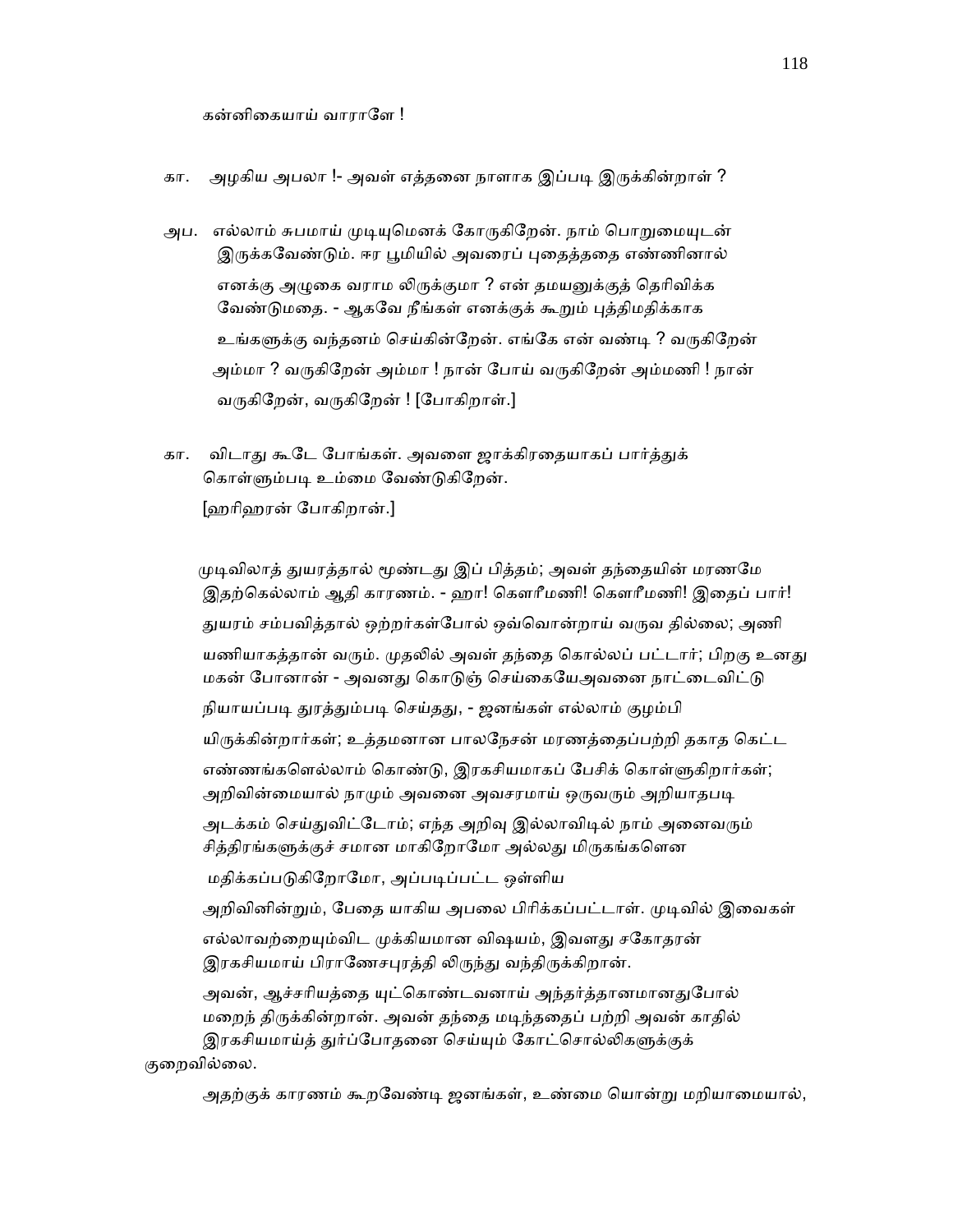என்மீதே பழி சாற்றி, எல்லோர் காதிலும் ஓத அஞ்ச மாட்டார்கள். ஹா! ெகௗாீமணி!

கௌரீமணி!இது ஆயிர முக அஸ்திரத்தைப்போல் என் ஆருயிரை அநேக விடங்களில் அனாவசிமாய் அழிக்கின்றேத!

(உள்ேள சப்தம்.)

கௌ. ஐயோ! என்ன சப்தம் இது?

- கா. எங்கே என் மகாராஷ்டிரப் போர்வீரர்கள்? வயிலைக் காக்கட்டும் அவர்கள்! ஒரு மந்திரி வருகிறான். என்ன சமாசாரம்?
- ம. மகாராஜா! தங்களைக் காப்பாற்றிக்கொள்ளும்; சமுத்திரமானது கரைபுரண்டு சம பூமியை அழிப்பதேபோல் நமது சேவகர்களை யெல்லாம் பறக்கடித்து, சில கலகச் சைனியங்களுடன் இளம் வீரன் லீலாதரன் பிரவேசித் திருக்கின்றான். மூட ஜனங்கள் அவனைத் தமது தலைவனென அழைக்கின்றனர். இப்பொழுதுதான் உலகம் ஆரம்பிப்பது போல், புராதனம் என்பதை மறந்து, வழக்க மென்பதை யறியாதவராய், அவர்கள் "நாங்கள் கோருகிறோம், லீலாதரன் எங்கள் அரசனாக வேண்டும்"என்று கூவுகிறார்கள்; "லீலாதரனே எங்கள் அரசனாக வேண்டும், லீலாதரனே அரசன்' என்று கைகொட்டி, மேக மண்டலம் அதிர்ந்திட ஆரவாாிக்கின்றனர்.
- ெகௗ. அேதா அந்த நன்றி யற்ற குர்ஜர நாய்களின் கூச்சல்! தவறான மார்க்கத்தில் என்ன சந்தோஷத்துடன் குலைக்கின்றன!
- கா. கதவுகள் உடைக்கப்பட்டன. (உள்ளே சப்தம்.)

லீலாதரன், உருவிய கத்தியுடன், சைனியங்கள் பின் தொடர வருகிறான்.

- லீ. எங்கே இந்த மகாராஜா?- ஐயா! நீங்கள் எல்லாம் சற்று வெளியே நில்லுங்கள்.
- ைச. மாட்ேடாம்! நாங்கᾦம் உள்ேள வᾞகிேறாம்!
- லீ. நான் உங்களைக் கேட்டுக்கொள்ளுகிறேன், எனக்கு மாத்திரம் உத்தரவு கொடுங்கள்.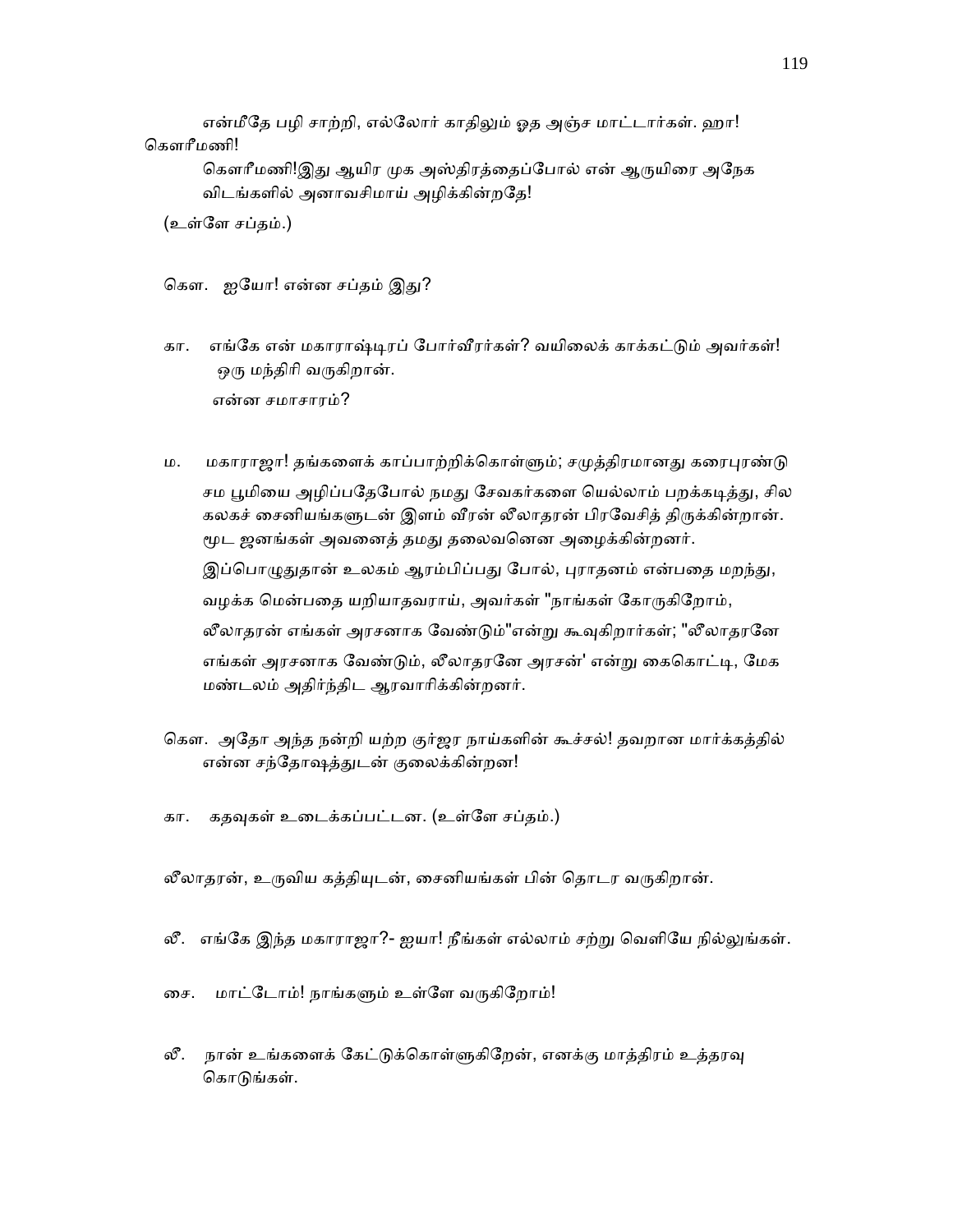ைச. அப்பᾊேய ஆகட்ᾌம்! அப்பᾊேய ஆகட்ᾌம்! (சைனியங்கள் கதவுக்கு வெளியே போகின்றன.)

லீ. சந்தோஷம், கதவைக் காருங்கள்.- மாபாதகனான மன்னனே! என் தந்தையை எனக்கு ஒப்புவியும்!

ெகௗ. ெமல்ல அப்பா, லீலாதரா.

- கா. என்ன காரணம்பற்றி லீலாதரா, உன் கலகமானது இத்தனைப் பெரியதுபோல் தோற்றுகிறது?- கௌரீமணி, போகவிடு அவனை! நம்மைப்பற்றி நீ பயப்பட வேண்டாம். துரோகம் தலை நீட்டிப் பார்ப்பதொழிய விரும்பியது வேறொன்றையும் முடிக்க முடியாதபடி அரசனைச் சுற்றி அப்படிப்பட்ட தெய்வீகம் காக்கின்றது.- லீலாதரா, நீ இவ்வாறு கொண்டிருக்கும் கோபத்திற்குக் காரணத்தை என்னிடம் கூறுவாய். விடு அவனை கௌரீமணி.-ேபசு அடா! அப்பா!
- லீ. எங்கே என் தந்தை?
- கா. மடிந்துபோனார்.
- கௌ. மகாராஜாவா லல்லவே.
- கா. அவன் மனம் பூரண மாகுமளவும் கேட்கட்டும்.
- லீ. எப்படி மடிந்தார் அவர்? என்னிடம் கதை யெல்லாம் உதவாது, நான் நரகம் போவதானாலும் சரி! சத்தியம் செய்திருக்கின்றேன், கோரமான சபதம் செய்திருக்கின்றேன்! தயையும் பச்சாத்தாபமும் பாதாள லோகத்திற்குப் பறக்க விட்டேன்! பஞ்சமா பாதகத்திற்கும் துணிந்திருக்கின்றேன்! இதைவிட்டு நான் ெபயரப்ேபாகிற தில்ைல, இகேலாக பரேலாக சாம்பிராஜ்ஜியம் எனக்கு வேண்டியதில்லை; வருவது வரட்டும்; என் தந்தை மாண்டதற்கு எப்படியாவது நான் பூரணமாய்ப் பழி வாங்க வேண்டும்!
- கா. உன்ைனத் தைட ெசய்வᾐ யார்?
- லீ. என் மனம் ஒன்றே! அன்றி இம் மண்ணுலகம் எல்லாம் ஒன்றாய்க்\* கூடினும் முடியாது. எனக் கிருக்கும் துணை சிறிதாயினும் ஜாக்கிரதையாய் உபயோகித்து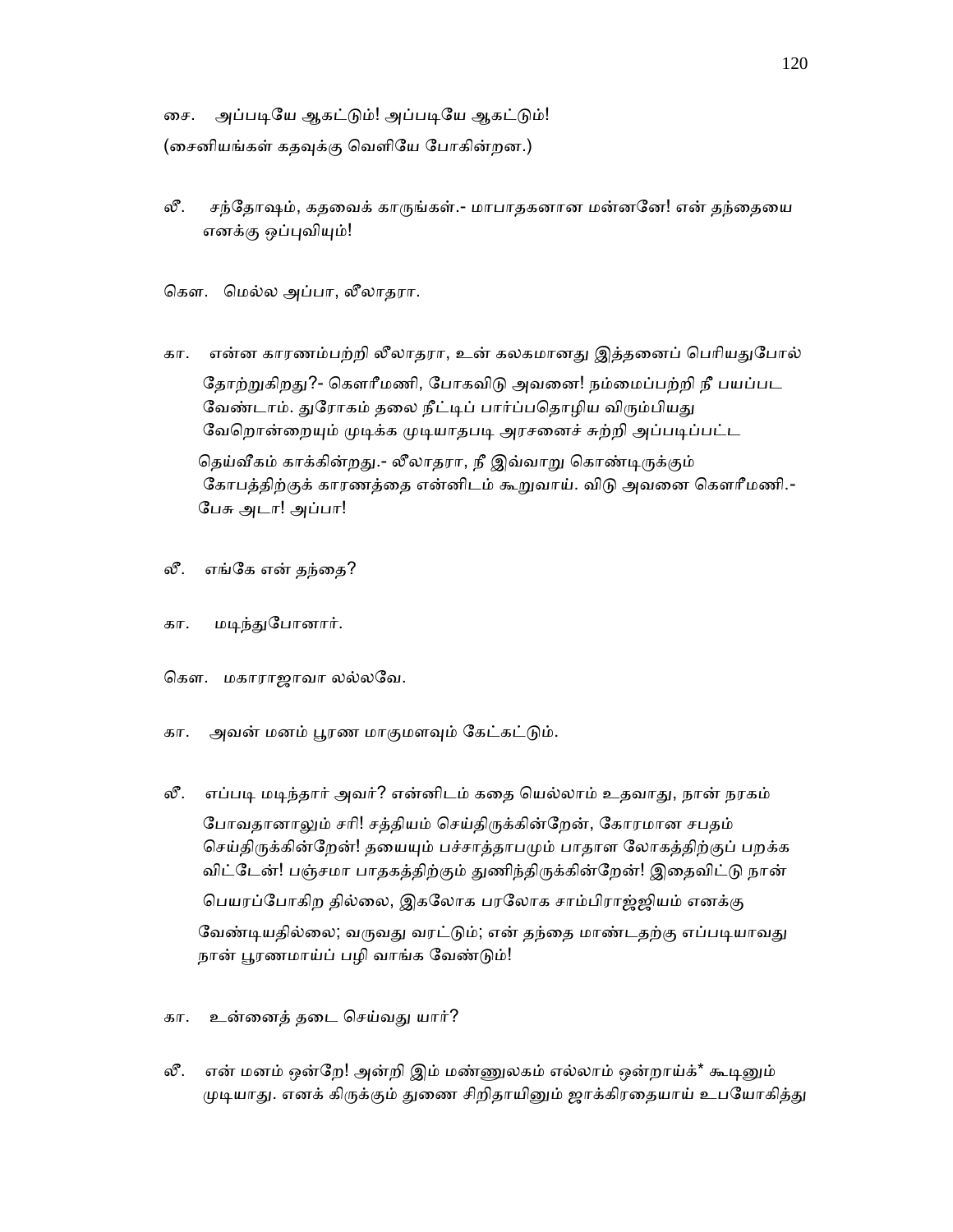அதைக்கொண்டு அனைத்தையும் முடிவுபெறச் செய்வேன்.

- கா. அப்பா, லீலாதரா, உன் தகப்பனார் உயிர் ᾐறந்த விதத்ைத உண்ைமயாய் அறியவேண்டி உனக்கு விருப்ப மிருந்தால் மித்திரர்களையும் அமித்திரர்களையும் எல்லோரையும் ஒன்றாய் அழிக்கவேண்டுமென்று உன் பழி வாங்கும் நீதியில் வரைந்திருக்கின்றதோ?
- லீ. என் தந்தையின் பகைஞரை யன்றி மற்றெவரையும் நான் தீண்ட மாட்டேன்.
- கா. ஆனால் அப் பகைவரை அறிய விரும்புகின்றாயா?
- லீ. அவரது ஆப்த நண்பர்களை நான் இங்ஙனம் ஆலிங்கனம் செய்துகொண்டு, புறவிற்காகத் தன்னுயிரைக் கொடுத்துக் காத்த சிபியைப்போல் என்னுயிரைக் கொடுத்தாவது காப்பாற்றுவேன்.
- கா. ஆ ! இப்பொழுதுதான் நல்ல பிள்ளையைப்போலும் உத்தம குணமுடையவனைப் போலவும் பேசுகின்றாய். உன் தந்தை மடிந்ததற்கு நான் உத்தரவாதம் அல்ல வேன்பதும், அதன் பொருட்டு நான் மிகவும் துயரப்படுகிறேன் என்பதும், சூரியனது ஒளியைப்போல் உனது கண்ணுக்குப் புலப்படும்படி, நான் நிரூபித்து காட்டுகிறேன்.
- ைச. [உள்ளிᾞந்ᾐ] வரட்ᾌம் உள்ேள ! வரட்ᾌம் உள்ேள !
- லீ. என்ன ? என்ன சப்தம் அது ?

அபலை மறுபடியும் வருகிறாள்.

அந்தோ ! வெப்பத்தினால் என் மூளை வறண்டு போகாதா ? கண்ணீராவது உப்பினும் ஏழுமடங்கு கருத்து என் கண்களைக் கருக்கிப் பொட்டையாய்ப் போகச் செய்யாதா ? ஜகதீசன்மீ தானைப்படி உனக்கு இந்தப் பயித்தியத்தை விளைத்தவன்மீது ஒரு பங்குக்குப் பதின் மடங்கு பழி வாங்காது விடுவதில்லை ! வசந்த வஞ்சியே ! ஆருயிர் அணங்கே ! பிரியசோதரி ! அபலா ! அபலா ! – ஈசனே ! ஈசனே ! இப்படியும் ஆகுமா ? தளர் வெய்திய வயோதிகனாருயிரைப்போல் இவ்விளந்தையலின் மதியும் அத்தனை எளிதில் பாழாகுமா ? அவனியில் மிகவும் அரிய பொருளாம் ஆசை ! ஆசை வைத்த பொருள் அழியுங்கள் அதனுடன் கொண்டுபோகின்றது அறிவிற் கொஞ்சம்.-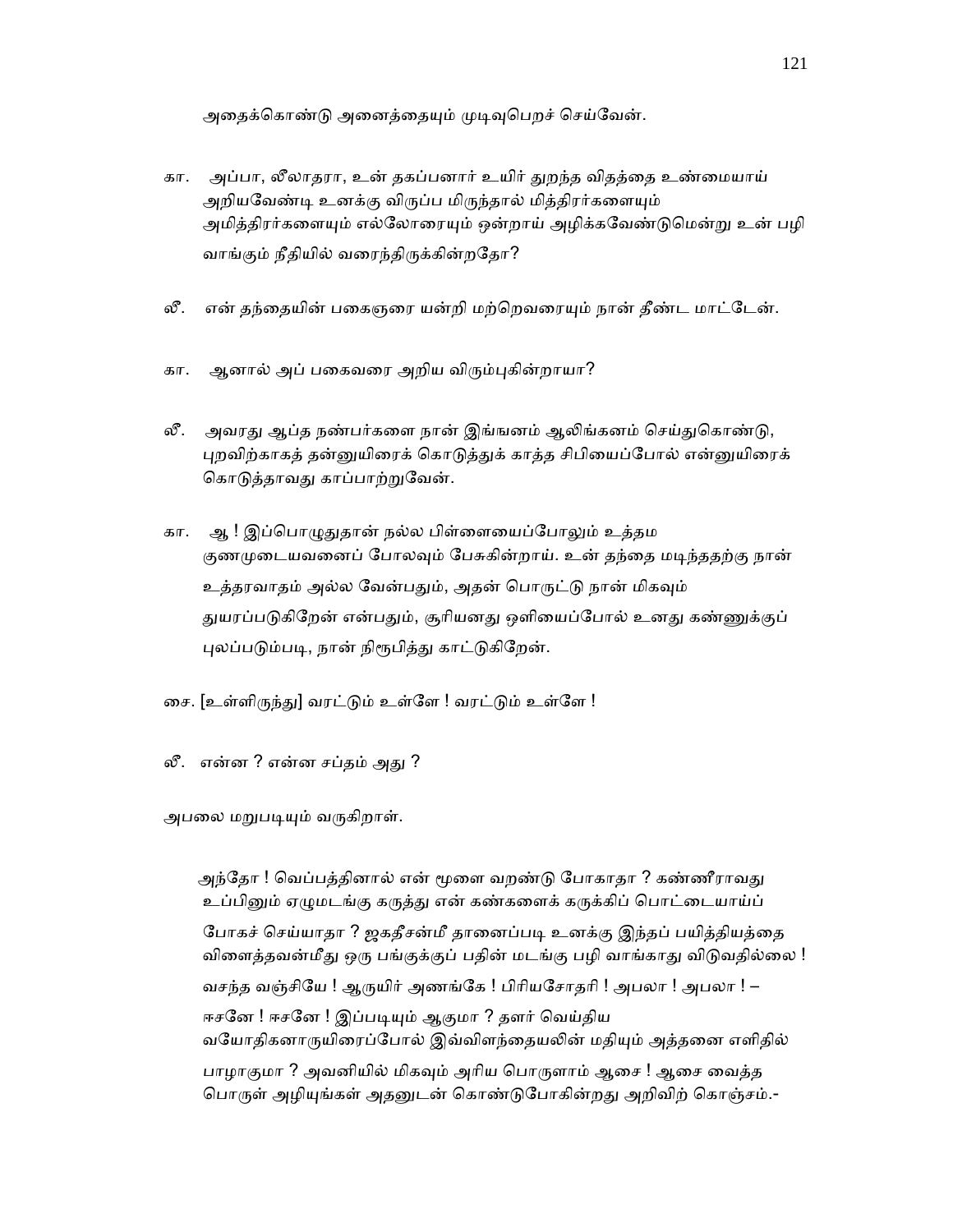அப. [பாடுகிறாள்.] பாடை கட்டினாரே, பாவிக ளவருக்கு ! நானா, நன்னானா, நான ன்ன, நன்னானா கண்ணீரால் நனைந்ததுவே, காஷ்டமா தவருக்கு.

பஞ்ச வர்ணக் கிளியே ! போய் வருகிறாயா ?

- லீ. உன் அறிவு சரியா யிருந்து, என்னைப் பழிவாங்க உந்துவதாயினும் இவ்வாறு என்னைத் தூண்டாதே !
- அப. [பாᾌகிறாள்.] டிண்டிண்டும் பாடவேனும் டிண்டிண்டும் என்றழைத்து.
- தவளைக்குச் சரியான தாளம் !- எசமான் பெண்ணை இழுத்துக்கொண்டு போனவன் எவ்வளவு கெட்ட வேலைக்காரனா யிருக்கவேண்டும் ?
- லீ. அர்த்த மிருக்கும் வார்த்தைகளைவிட இவ் வர்த்த மில்லா வார்த்தைகள் அதிகமாய்க் குறிக்கின்றன.
- அப. இேதா ராஜமல்ᾢ, இᾐ கியாபகத்திற்காக !- ஆகேவ காதலா மறவாதீர்,- இேதா பாதிாி பட்சத்திற்காக.
- லீ. பயித்தியத்திலும் புத்திமதி !- எண்ணமும் கியாபகமும் ஒத்திருக்கின்றது.
- அப. இதோ உமக்குப் புன்னையும் குவளையும். உங்களுக்கு இதோ தும்பை யிருக்கின்றது. எனக்குங் கொஞ்சம் இருக்கின்றது. இவைகளைச் சூரியனுக்கு உரித்தான புஷ்பங்கள் என்று கூறலாம், ஞாயிற்றுக் கிழமைகளில்- ஆனால், உங்களுடையதை நீங்கள் கொஞ்சம் வித்தியாசத்தோடு அணியவேண்டும். இதோ ஒரு சூரியகாந்தி. உமக்குக் கொஞ்சம் நீலோற்பலம் கொடுப்பேன் ; ஆனால் அவைகள் எல்லாம் உலர்ந்து போயின என் தந்தை மடிந்தபொழுது. – அவர் சுகமாய்த்தான் மடிந்ததாகச் சொல்லுகிறார்கள்.

(பாடுகிறாள்.) 'அழகிய ராமன், என்னிதய சோமன்.'

லீ. ஏக்கம், துக்கம், கோபம், எல்லாவிதப் பாழையும், ஓர்வித அருமையும் அழகுமாய்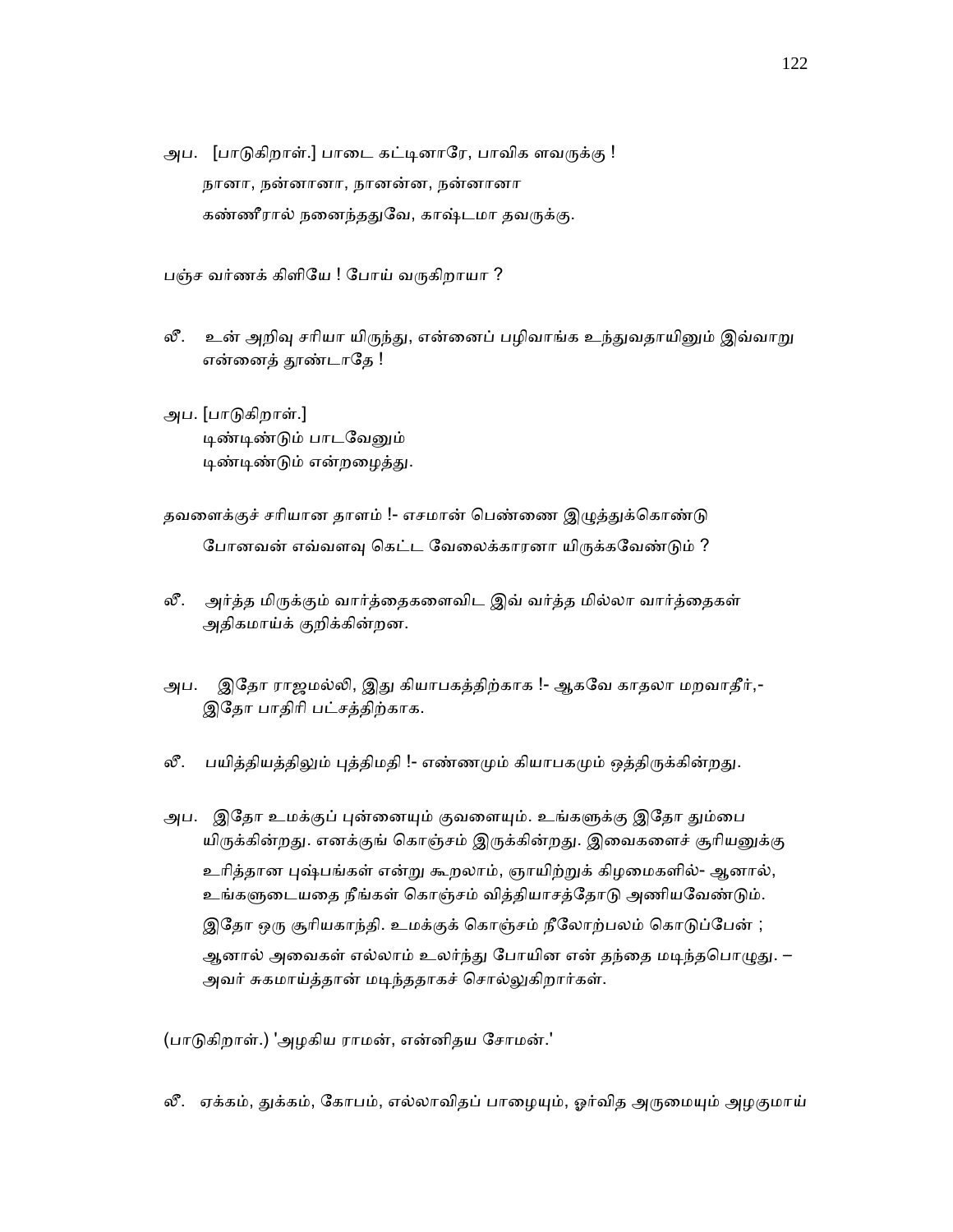மாற்றிவிᾌகின்றனள்!

 அப. (பாᾌகிறாள்.) திரும்பி வாராரோ அவர்? திரும்பி வாராரோ? வாரார் அவர் ேபானாேர! மடிந்தே நீயும் போவாயே! திரும்பி அவர் வாராரே? நரைத்ததே தலையும் பால்போல், வெளுத்ததே சல்லாவுமே ேபானார் ேபானாேர வீணாய் அழுவானேன்? ஈசனார் காத்திடுவாரே!

- சுவாமி இருக்கிறார்.- நம்மெல்லோரையும் காப்பாற்ற.- நான் ஈசனைப் பிரார்த்திக்கின்றேன். ஈசன் உமக்குத் துணை செய்வாராக! (போகிறாள்.)
- லீ. ஈசேன! ஜகதீசேன! இைதக் கண்ணால் பார்க்கின்றீரா?
- கா. லீலாதரா, உனது துயரத்தை நானும் பாகித்துக் கொள்ள வேண்டும். இல்லாவிடின் எனது சுதந்திரத்தை மற்த்தவனாவாய். சற்றே விலகிப்போய், உனது புத்திமான்களான நண்பர்களில் எவரையாவது ஏற்பாடு செய்; அவர்கள் நம்மிருவரையும் கேட்டு நியாயம் கூறட்டும். நேராகவாவது சுற்று வழியிலாவᾐ நாம் இதில் சம்பந்தப்பட்டதாக அவர்கள் தீர்மானித்தால் நாம், நமது இராஜ்ஜியம் மகுடம், உயிர், எமது என்று கூறும்படியான எல்லாவற்றையும் உனக்குத் திர்ப்தியாகக் கொடுக்கிறோம். இல்லாவிடின் நாம் சொல்லுகிறபடி பொறுமையுடன் நமக் கடங்கி யிருப்பாயாயின், உன்னுடன் நாமும் உழன்று உன் மனத்தைத் திர்ப்தி செய்கிறோம் வேண்டிய விதத்தில்.
- லீ. அப்படியே ஆகட்டும். அவர் மடிந்த விதம், ஒருவரு மறியாதபடி அவரை அடக்கம் செய்தது, கர்மாக் கிரியைகள் ஒன்றும் செய்யாதது, அவரைப் புதைத்த இடத்தில் சமாதி முதலியன ஒன்றும் காட்டாதது, துக்கமும் பாராட்டாதது, ஆகாயவாணி பூமிதேவி யறிய அழுகை யொன்றுமில்லாதது, இதற்கெல்லாம் தக்க காரணம் நான் அறியவேண்டும்.
- கா. அப்படியே கேள், கேட் டறிந்து, குற்ற முள்ள விடத்தில், பெருங் கோடாலியால்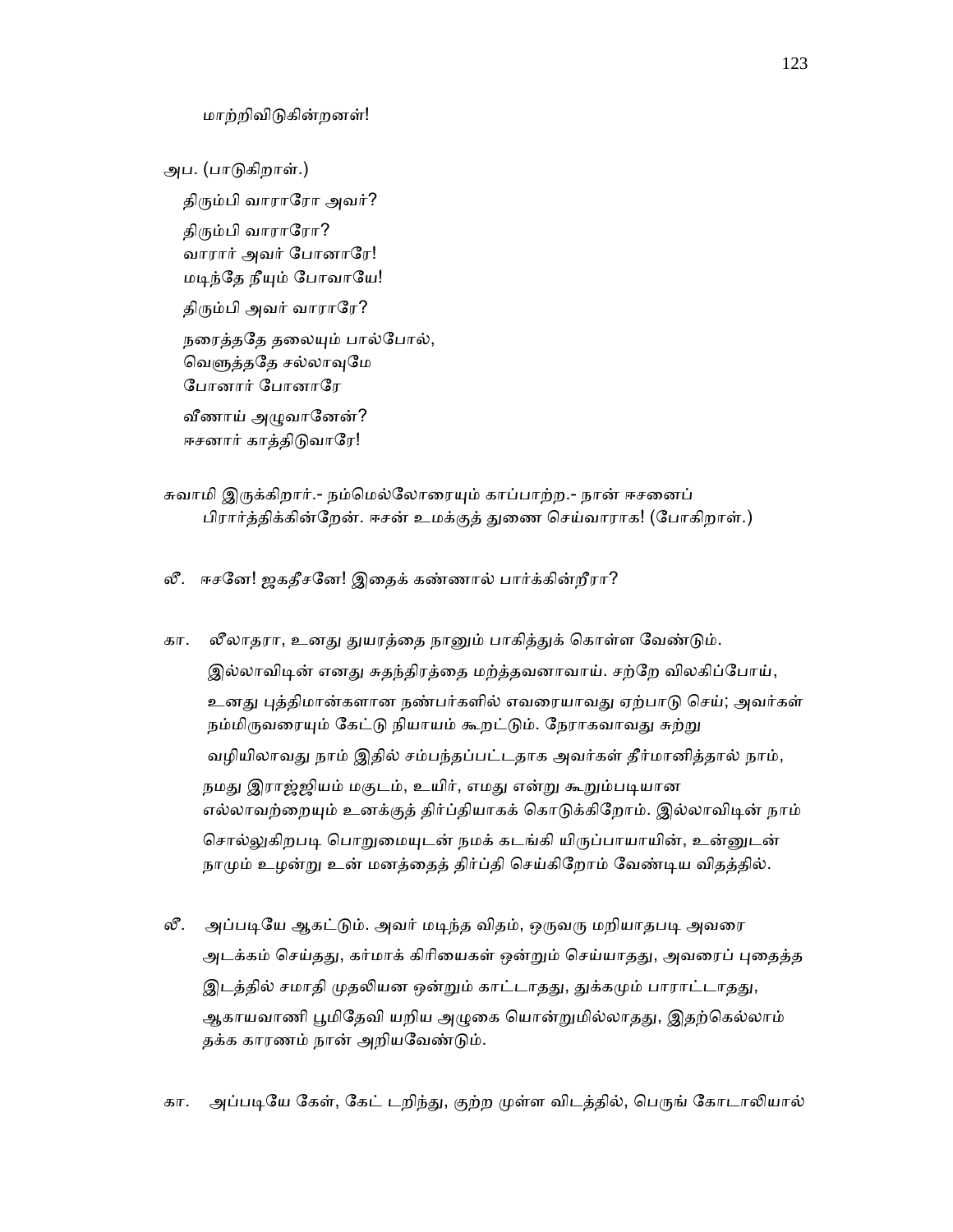வெட்டு, வா என்னுடன் சொல்லுகிறேன். [போகிறார்கள்.]

காட்சி முடிகிறது.

---------------------

#### நான்காவது அங்கம்: ஆறாவது காட்சி

அரண்மனையில் இன்னொரு அறை. ஹரிஹரனும் ஒரு வேலைக்காரனும் வருகிறார்கள்.

- ஹ. யார் அவர்கள் என்னுடன் பேச விரும்புவோர் ?
- சே. ஐயா, அவர்கள் மாலுமிகள், உமக்கு ஏதோ நிருபம் கொண்டு வந்திருப்பதாகக் கூறுகின்றனர்.
- ஹ. வரட்ᾌம் அவர்கள் உள்ேள. [ேவைலக்காரன் ேபாகிறான்.] அரசகுமாரனாம் அமலாதித்யரிடமிருந் தன்றி, இவ்வுலகின்கண் வேறெந்தப் பக்கமிருந்து எனக்கு நிருபம் வரக்கூடுமென உணர்கிலேன்.

மாலுமிகள் வருகின்றனர்.

- ᾙ-மா. ெஜகதீசன் உம்ைம இரட்சிப்பாராக.
- ஹ. உன்ைனᾜம் இரட்சிப்பாராக.
- மு-மா. அப்படியே ஆகும் அவர் திருவுளம் வைத்தால். ஐயா, இதோ உமக் கொரு கடிதம் இருக்கின்றது; சிங்களத்திற் கனுப்பப்பட்ட ராயபாரியிட மிருந்து வருகின்றது இது.- நான் அறிவிக்கப்பட்ட வண்ணம், உமது பெயர் ஹாிஹரராயின்.
- ஹ. [வாசிக்கிறான்.] "ஹரிஹரா, நீ இதைப் படித்துப் பார்த்த பிறகு, இந்த ஆசாமிகள் அரசனைப் பார்க்கும்படி செய்; அவருக்கு அனுப்பிய நிருபங்கள் அவர்களிடம் இருக்கின்றன. திரைகடல் கடக்கத் தின மிரண்டு கழியுமுன், கடற் கொள்ளைக் கப்பல் ஒன்று எங்களைத் துரத்தியது. எங்கள் கப்பல் அதிக வேகமாய்ச் செல்லாததைக் கண்டு, நாங்கள் மனத்தைக் தைரியப்படுத்திக் கொண்டு அவர்களை எதிர்த்தோம். இரண்டு கப்பல்களும் மோதியபொழுது நான்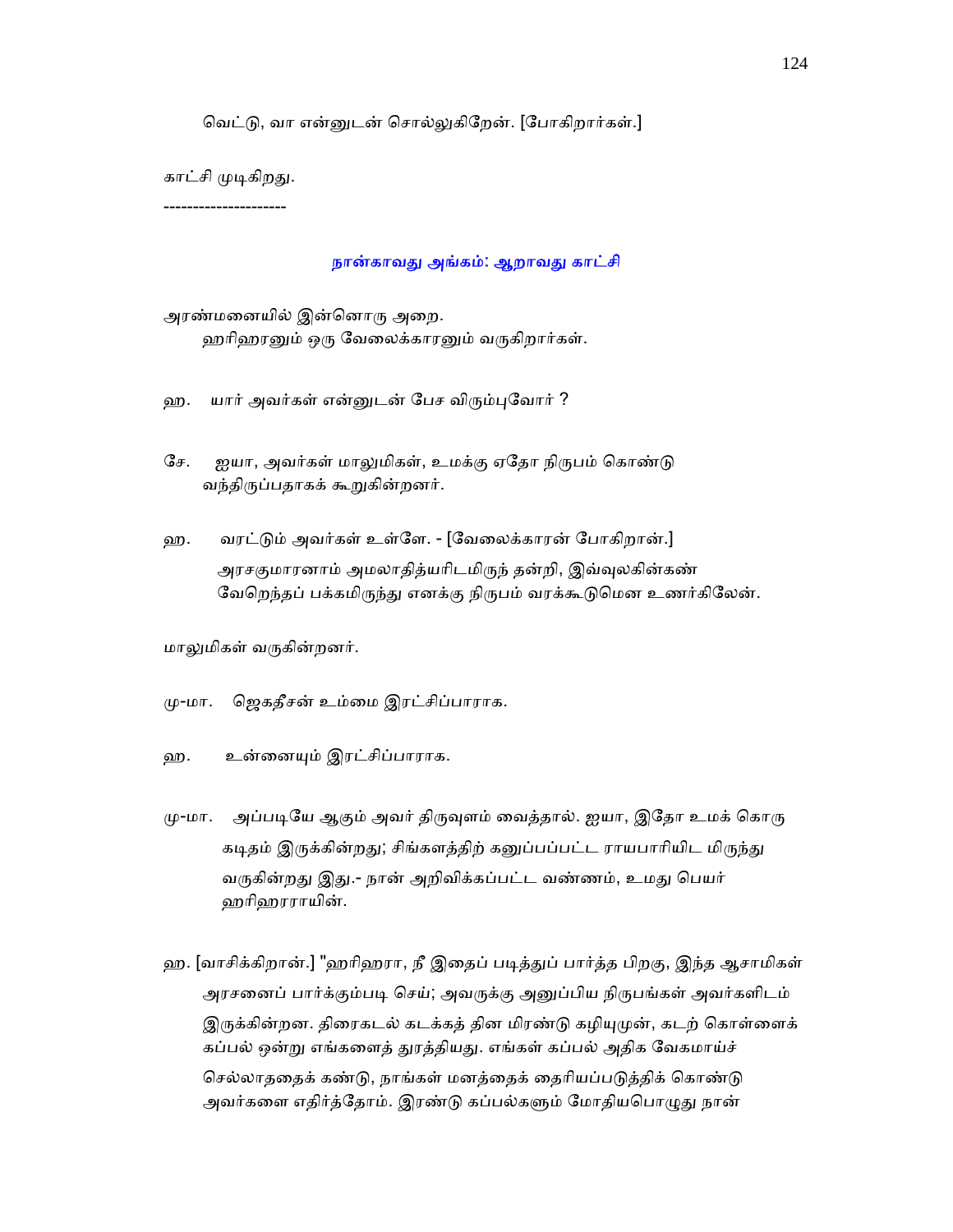அவர்களுடைய கப்பலில தாவிப் பாய்ந்தேன். அந்த க்ஷணம் அவர்கள் நமது கப்பலை விட்டுப் பிரிய, நான் தனியாக, அவர்கள் சிறையானேன். திருடர்களாயினும் அவர்கள் கருணை யுடையவர்களாகவே என்னைக் கௌரவப் படுத்தினார்கள், ஆனால் அவர்கள் செய்தது இன்னதென அவர்களுக்குத் தெரியும்; அவர்களுக்கு நான் பிரதி உபகாரம் செய்யவேண்டியவனா யிருக்கிறேன். நான் அனுப்பிய நிருபங்களை அரசர் அடையட்டும். யமனிடமிருந்து என்ன வேகமாய் ஓடுவையோ அத்தனை வேகமாய் என்னிடம் ஓடி வந்து சேர். நான் உனது ெசவியில் கூற வேண்டிய வார்த்தைகள் சில உள, அவைகளைக் கேட்க, உன் வாயடைத்துப் போம். அங்ஙன மிருந்தும் அவ்விஷயத்தைத் தாங்கி நிற்கச் சக்தி யற்றணவாய் அத்தனை இலேசானவை. இந்த நல்ல ஆசாமிகள் உன்னை நானிருக்குமிடம<mark>்</mark> அழைத்துக்கொண்டு வந்து சேர்ப்பார்கள். ராஜகாந்தனும கிரிதரனும்

 சிங்கள த்திற்குப் ேபாய்க்ெகாண்ᾊᾞக்கின்றனர். அவர்கைளப்பற்றி உன்னிடம் அதிகமாய்க் கூறவேண்டி யிருக்கிறது. நீ சுகமாய் இருப்பாயெனக்

கோருகிறேன். இங்ஙனம், உன் உள்ள மறிந்தபடி உனக்குச் சொந்தமான அமலாதித்யன்."

வாருங்கள். உங்களுடைய இந்தக் கடிதங்களைச் சேர்ப்பிக்க நான் வழியினைக் காட்டுகிறேன். யாரிட மிருந்து அவைகளைக் கொண்டுவந்தீர்களோ அவரிருக்குமிடம் என்னைக் கொண்டு போகவேண்டி அதைத் துரிதமாய்ச் செய்து முடிக்கிறேன். [போகிறார்கள்.]

காட்சி முடிகிறது.

------------------------

### நான்காவᾐ அங்கம்: ஏழாம் காட்சி.

அரண்மைன யிேலார் அைற.

காலதேவனும், லீலாதரனும் வருகிறார்கள்.

 கா. உத்தமனான உன் பிதாைவக் ெகான்றவேன என் உயிாிற்கும் உைல ைவக்கப் பார்த்தான் என்பதை, நீ காதரக் கேட்டறிந்த பிறகு இனியாவது உன் மனத்தில் என்னைக் குற்ற மற்றவனெனக் கருதினவனாய், உன் னிதயத்தில் என்னை உன் நண்பெனன உᾠதியாய் மதித்திடல் ேவண்ᾌம்.

லீ. அப்படித்தான் விளங்குகிறது நன்றாய்-உமது க்ஷேமத்தைக் கருதுங்காலும்,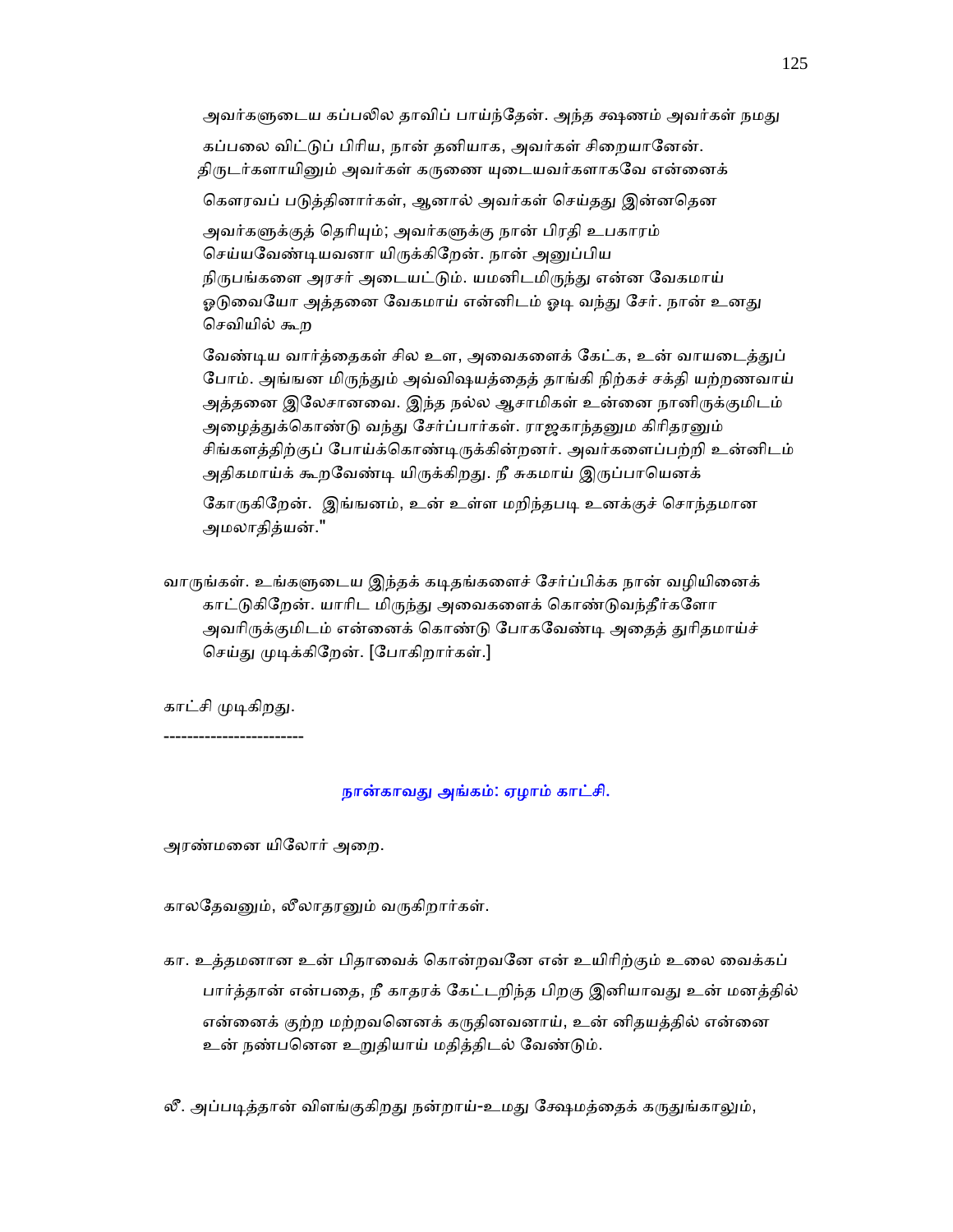உமது அறிவைக் கொண்டு யோசிக்குமிடத்தும், மற் றெல்லா விஷயத்தாலும், உமக்கு மிக்க கோபம் விளைத்த, சுபாவத்திலேயே பெருங் குற்றமா யிருக்கப் பெற்ற, இந்தத் துர் நடத்தைகளை ஏன் விசாரணைக்குக் கொண்டுவராது விட்டீர்?

- கா. ஓ! இரண்டு முக்கியமான காரணங்களைப்பற்றி; அக் காரணங்கள் ஒரு வேளை உனக்கு அலட்சியமாய்த் தோற்றலாம், ஆயினும் என்வரையிலும் அவைகள் அதிக பல முடையனவே. இராணியாகிய அவன் தாயார், அவனது கண் பார்வையாலேயே ஆ ருயிர் தரிக்கின்றாள். நானோ - அது என் நற் குணமோ தீக்குணமோ ஏ தாயினு மாகுக - நட்சத்திரமானது தன் மண்டலத்தை விட்டு எங்ஙனம் வெளியில் சரியாதோ அங்ஙனமே, என் உயிரிற்கும் வாழ்க்கைக்கும் இன்றியமையாத அவளை விட்டுப் பிரிந்து உயிர் தரியேன். இதைப் பயிரங்கமாய் நான் விசாரணைக்குக் கொண்டு வராததற்கு மற்றொரு காரணம், பாமர ஜனங்கள் அவனிடம் வைத்திருக்கும் பெரும் பட்சமே. அவர்களோ, அவனது பெருங் குற்றங்களை யெல்லாம் தங்கள் பே ரன்பினில் மூழ்கச் செய்தவராய், மரத்தைக் கல்லாக்கும் ஊற்றினைப்போல் அவனது விலங்குகளையே சிலம்புகளாகக் கருதுவார்கள். ஆகவே எனது பாணங்கள் அவர்கள் பட்சமென்னும் பெருங் காற்றைத் தாங்கப் பலமில்லாததாய், நான் எய்த குறியிடம் செல்லாது எறிந்த வில்லிடமே வந்து சேரும்.
- லீ. ஆகவே உத்தமரான என் தந்தையைத் தாரைவார்த்தேன்; அவளது அருமை, புகழானது பின் திரும்பிப் போ மாயின், குன்றின்மீ தேறி எந்தக் காலத்திலும் ஈடு இல்லையென எதிர்த்துப் பேசத் தக்க, குறை யொன்று மில்லாக் கோமளமுடைய என் தங்கை தன் மதி யிழந்து கடும் கதியடைந்தாள் - ஆயினும் நான் பழிவாங்கும் சமயம் வரும்.
- கா. இதன்பொருட்டு கண் விழித்து உன் நித்திரையைக் கெடுத்துக் கொள்ளாதே. அபாயமானது நம்மைக் கிட்டி, தாடியைப்பற்றி, ஆட்டியபோதிலும் அதை விளையாட் டென விட்டுவிடும் படியான, அத்தனை சாரமும் ரோஷமு மில்லா ஜன்மமென, நம்மை நீ மதித்திட லாகாது. உனக்கு விரைவில் இன்னும் உரைத்திடுவேன். உன் தந்தைமீது பட்சம் வைத்திருந்தேன், என் உயிரின்மீதும் உண்டு எனக்கு இச்சை; ஆகவே, நான் கோருவது, நீ அவ்வாறு எண்ணும்படி கற்பிக்க-

ஒரு தூதன் வருகிறான்.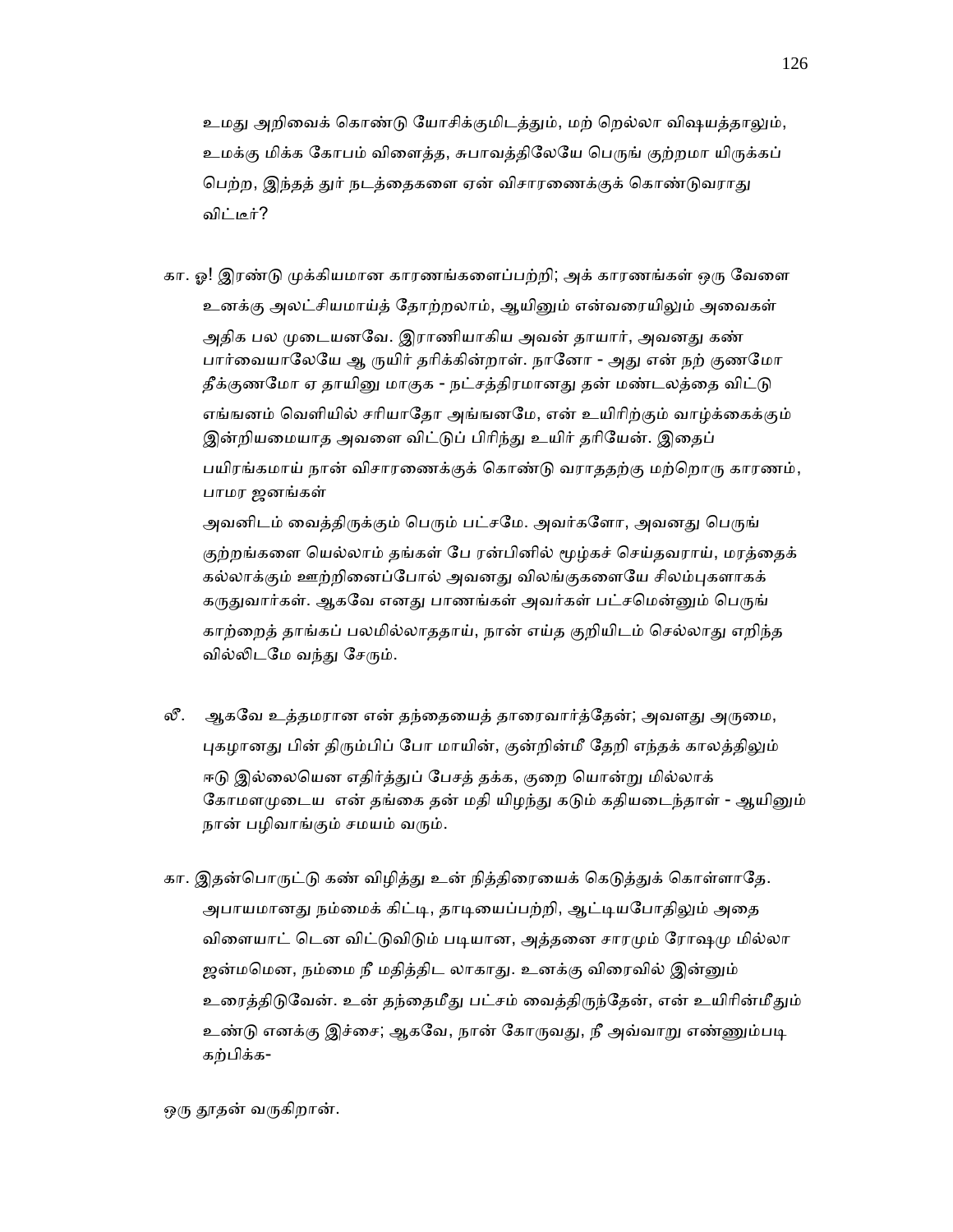என்ன, இப்பொழுது! என்ன சமாசாரம்?

- தூ. அரசே, அமலாதித்யரிட மிருந்து நிருபங்கள்; இது மகாராஜா அவர்களுக்கு, இது மகாராணிக்கு.
- கா. அமலாதித்யனிட மிருந்தா! யார் இவைகளைக் கொண்டு வந்தது?
- தூ. அரசே, மாலுமிகள் யாரோ கொண்டு வந்ததாகக் கூறுகின்றனர். நான் அவர்களைப் பார்க்க வில்லை. கலாதீரன் என்னிடம் கொடுத்தான், அவைகளைக் கொண்டு வந்தவனிடமிருந்து அவன் பெற்றான்.
- கா. லீலாதரா, அவைகளை படிக்கக் கேட்பாய் நீ உத்தரவு பெற்றுக்கொள். [ᾑதன் ேபாகிறான்]

 [வாசிக்கிறான்.] "தாஷ்டீகமான ஆஸ்தானத்திற்கு - தாம் அறியேவண்ᾌம் நான் நிர்வாணமாய் தமது தேசத்தில் ஒதுக்கப் பட்டதை. நாளைத்தினம் உமது உத்தமமான கண்களைப் பார்த்திட உத்தரவு வேண்டுவேன். அச்சமயம், அவ் விஷயத்தில் முதலில் உமது மன்னிப்பைக் கேட்டவனாய், அகஸ்மாத்தாயும் அதிக ஆச்சரியமாயும் நான் திரும்பி வந்ததின் காரணத்தை ஆதியோடந்தமாக அறிவிப்ேபன். அமலாதித்யன்."

இதற்கென்ன அர்த்தமா யிருக்கும்? மற்றவர்க ளெல்லாம் திரும்பி வந்து விட்டார்களா? அல்லது அப்படி யொன்றுமில்லாது, இது ஏதாவது ஏளனமா?

- லீ. இந்தக் கையெழுத்தை அறிவீரா?
- கா. இது அமலாதித்யன் லிகிதமே, 'நிர்வாணமாய்'- அன்றியும் இங்கே பின்னால் வரைந்ததில் "தனியாக" எனவும் கூறுகின்றான். எனக் கேதாவது யோசனை கூᾠவாயா?
- லீ. அதில்தான் மூழ்கிக் கிடக்கிறேன் அரசே. ஆயினும் அவன் வரட்டும், என்னிருதயத்தி லிருந்த துயரத்தை யெல்லாம் போக்கி, அவன் முக மெதிரில் "இப்படித்தான் நீ செய்தாய்" என்று எடுத்துக் கூற சமயம் வாய்த்ததே என்று எனக்கு சந்தோஷ உற்சாகத்தைத் தருகிறது.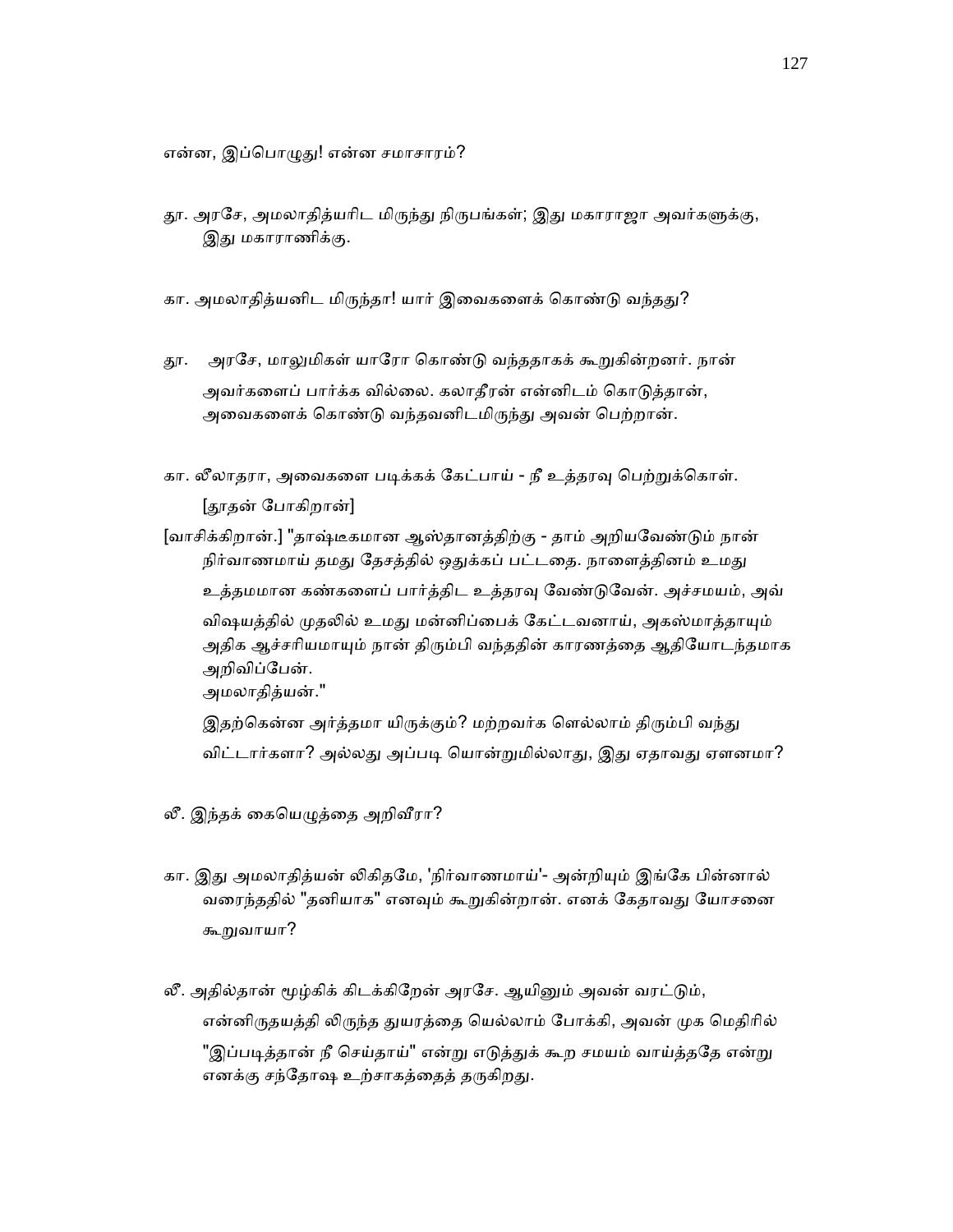- கா. அப்படி யிருக்குமாயின், லீலாதரா அது எப்படி அங்ஙனமிருக்கக் கூடும்? வேறு வித மெப்படி? - நான் சொல்லுகிறபடி கேட்பையா நீ?
- லீ. ஆம் அரசே, சமாதான மாகும்படிமாத்திரம் தாம் எனக்குக் கட்டளை யிடாதிருப்பதானால்.
- கா. உனது மனத்தின் நிம்மதியின் பொருட்டே. அவன் தன் பிரயாணத்தை நிறுத்திவிட்டு, இனி அதை மறுபடியும் மேற்கொள்வ தில்லையெனத் தீர்மானித்து, திரும்பி வந்ததாயின் நான் முடிவாய் யோசித் திருக்கும் வண்ணம், அவன் ஒரு சாஹசத்தைச் செய்யும்படி தூண்டிவிடுகிறேன்; அதில் அவன் எப்படியும் வேறு மார்க்கமின்றி மாளும்படி நேரிடும்; அவன் மரணத்தைப் பற்றித் தவறானதென ஒருவரும் மூச்சும் விடமாட்டார்கள்; அவனது தாயும், நடந்ததின்மீது குற்றம் கூறாது,ஏதோ அகஸ்மாத்தானது என்று அைறந்திᾌவாள்.
- லீ. அரசே. உமது கட்டளைக்குக் கீழ்ப்படிந்து நடக்கின்றேன். அதுவும் நான் அந்தப் பழி வாங்கும் கருவா யிருக்கும்படி சூழ்ச்சி யேதெனும் செய்திடுவீராயின் மிகவும் நலம்.
- கா. சரியாய்த்தான் வாய்த்தது. அமலாதித்யன் கேள்வியில், நீ பிரயாணம் போனபிறகு, உன்னிடம் அதிகமாய்ப் பிரகாசிக்கிறதாக ஜனங்கள் கூறுகிற ஒரு குணத்தைப்பற்றி, பேச்சு அதிகமாய் நடந்தது; அவ்வொரு குணமானது மற்றெல்லாக் குணங்களில் தொகையைவிட அவனை உன்மீது அதிக பொறாமை கொள்ளும்படி செய்தது; அந்த ஒரு குணமோ என் யோசனையில் அயலான் எதிர்க்கத் தக்கபடி எடுத்துக் கூறத் தக்கதன்று.
- லீ. அப்படிப்பட்ட குணம் என்ன அது அரசே?
- கா. அழகுறு இளமையின் அணிகலங்களுக்குள் மிக அற்பமானதொன்றும், ஆயினும் அது அவசியமானதே, எப்படி வயோதிகர் தங்கள் முதுமைக் கேற்றபடி பொறுமையாம் நடையுடை பாவனைகளை யுடையவரா யிருத்தல் தக்கதா யிருக்கின்றதோ, அப்படியே இளைஞர், இளமையில், தம் தேக ஆரோக்கியத்திற்கு தக்கபடி, எதையும் அலட்சியம் செய்யும் கவலை யில்லாக் குண முதலியன உடையவரா யிருத்தல், ஒத்ததேயாம். இரண்டு மாதங்களுக்கு முன் நாரீமணி நகரத்திலிருந்து ஓர் பிரபு இங்கு வந்திருந்தார், - அந்தப்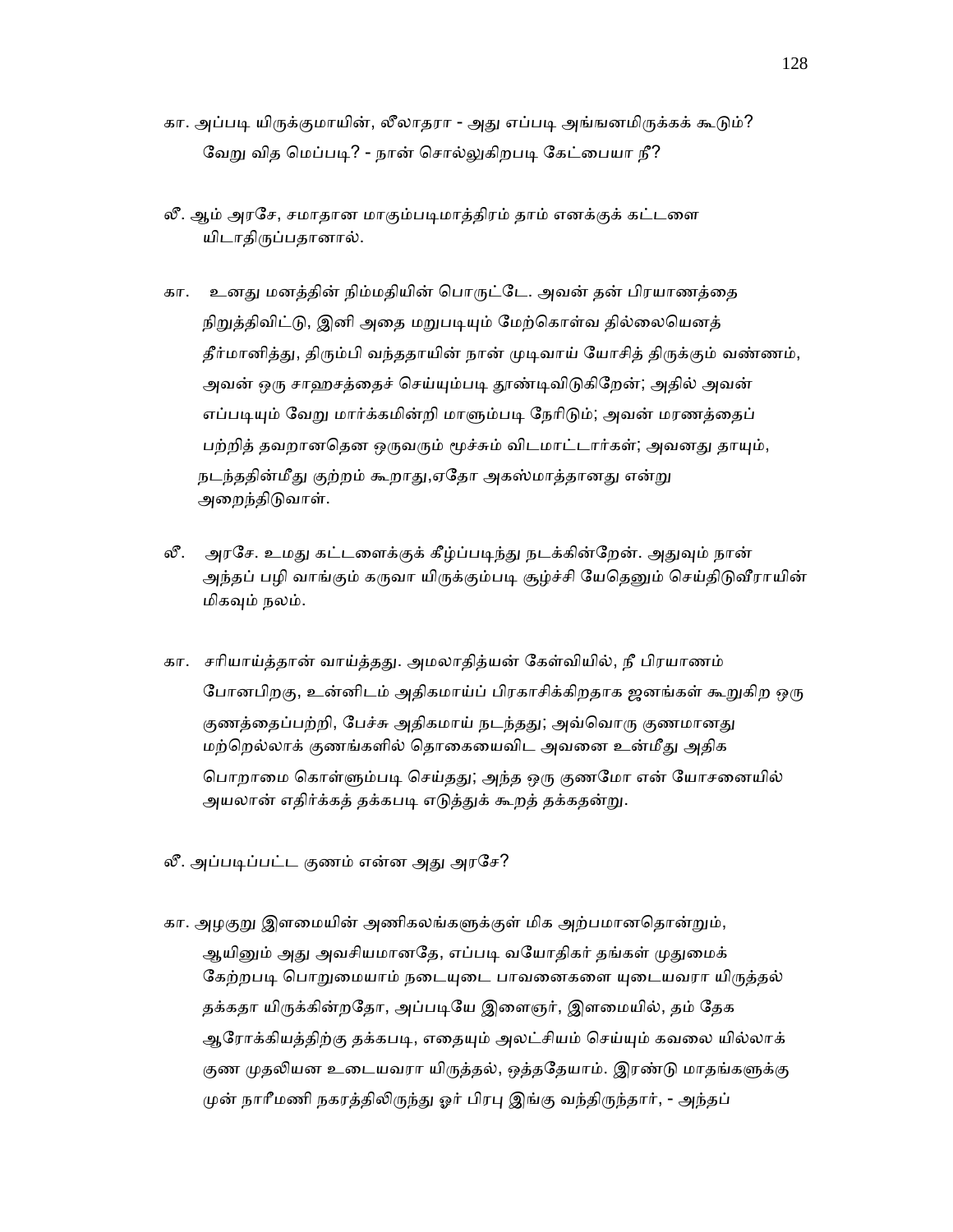பிரதேசத்து ஜனங்களை நான் பார்த்திருக்கிறேன், எதிர்த்தும் போராடியிருக்கிறேன்;

அவர்கள் குதிரைப் பழக்கத்தில் மிகவும் தேர்ந்தவர்கள்; ஆயினும் இந்த இளங்குமாரனோ அதில் மந்திரவித்தை யறிந்தவன்போல் அதிக தேர்ச்சி யுடையவனாயிருந்தான். உட்கார்ந்த இடத்தில் உற்பத்தி யானவன்போல், பலமுடை அப் பரிமாவின் பாதி குணத்தைத்தான் வகித்தவனேபோல, அதனை அத்தைன ஆச்சாியத்ைதத் தரத்தக்க விேனாதங்கைள ெயல்லாம் ெசய்வித்தான். அவனது அற்புதமான ஆடல்களை வர்ணிக்கத் தக்க வார்த்தைக ளில்லாதபடி, எனது எண்ணங்களுக்கு மேற்பட்டனவாயிருந்தன அவனது செயல்கள்.

- லீ. நாாீமணி நகர வாசியா அவன்?
- கா. நாரீமணி நகரத்தானே.
- லீ. ஆனால் என் உயிர்மீ தாணைப்படி அவன் லீலாரமணனா யிருக்க வேண்டும்.
- கா. ஆம், அவேனதான்.
- லீ. அவனை நான் நன்றா யறிவேன். அவன் அத் தேசத்தார்களுக் கெல்லாம் ஒரு நடு நாயகம் போன்ற இரத்தினமே.
- கா. அவன் உன்னைப்பற்றி சிறப்பித்துக் கூறி, உடலைக் காத்தல் என்னும் உத்தமமான வித்தையில், உன்னைவிடச் சமர்த்தன் ஒருவனுமில்லை எனப் புகழ்ந்து, முக்கியமான வாள் யுத்தத்தில், உனக்குச் சமானமான ஒருவனுடன் நீ அந்த யுத்தம் புரியுங்கால் உன்னைக் காண்டல் கண் கொண்ட காட்சியா யிருக்கு
- மென எடுத் துரைத்தான். தனது நாட்டுச் சூரர்க ளெல்லாம், நீ எதிர்ப்பையாகில் கண் ணெதிரில் நின்று தம்மைக் காத்துக் கொள்ளவும் வகை யற்றவர்களெனப் பிரதிக்ைஞ ெசய்தான். அப்பா, உன்ைனப் பற்றிய இவ் விஷயத்ைதக் கேட்டவனாய் அமலாதித்யன், தன் பொறாமை யென்னும் விஷத்தால் தகிப்பதேபோல், எப்படியாவது உடனே நீ வந்து அவனுடன் வாள் யுத்தம் புரிய வேண்டுமென விரும்பி வேண்டுவது தவிர வேறொன்றும் செய்திலன். இப்பொழுது இதைக் கொண்டு-
- லீ. இதைக்கொண்டு என் செய்வது, என் அரசே?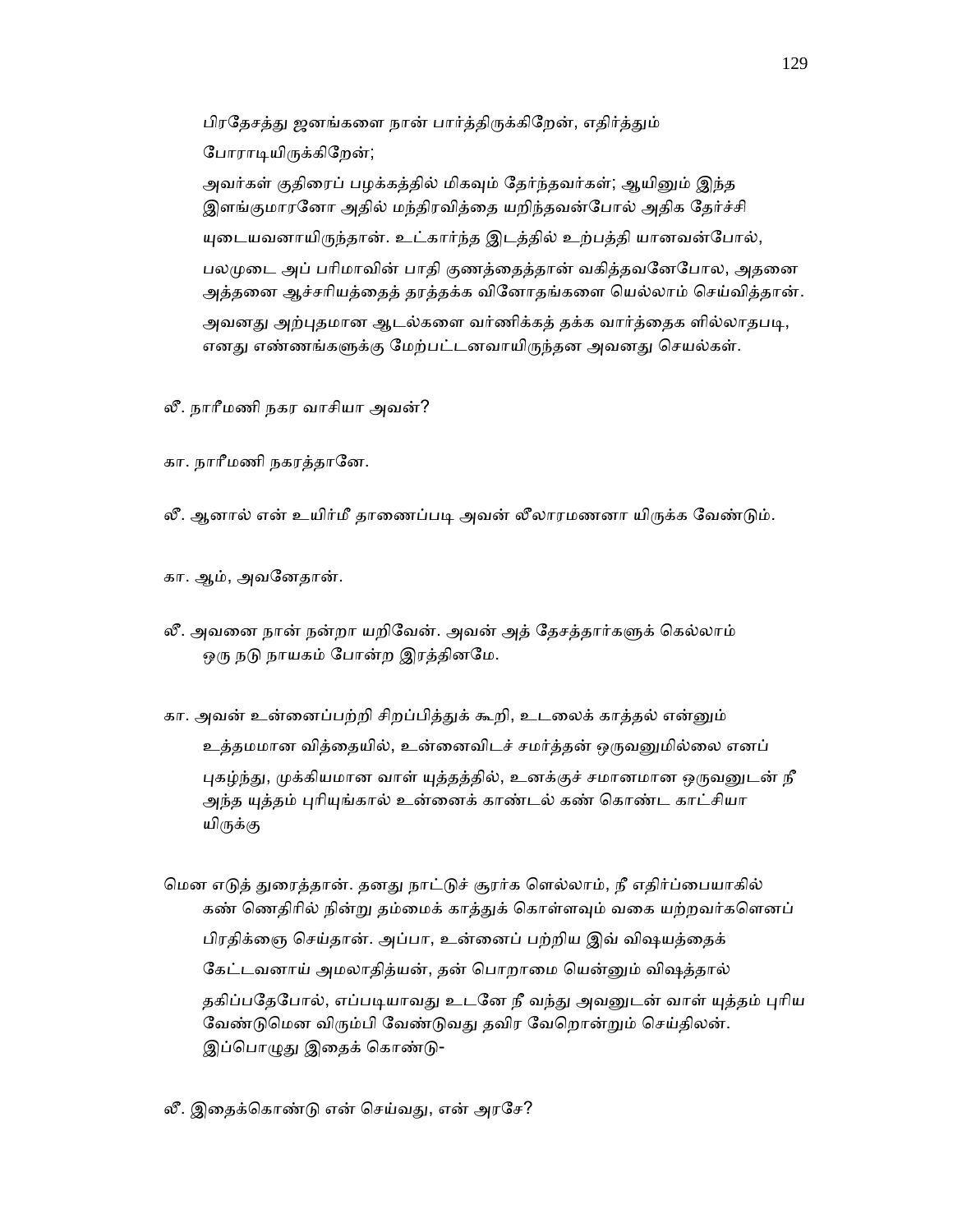- கா. லீலாதரா, நீ உன் தந்தையின்மீது அன்பு வைத்தவனா, அல்லது சித்தரித்த துக்கத்தைப்போல், முகத்தில் தோற்றுவதன்றி ஹிருதயத்தில் ஒன்று மில்லாதவனா?
- லீ. ஏன் கேட்கின்றீர் நீர் இதை?
- கா. உன் தந்தையின்மீது அன் பில்லாதவன் என்றுன்னை எண்ணியபடி யன்று. ஆயினும் காலத்தினால் காதல் உற்பத்தியான போதிலும், காலம் கழியக் கழிய காதலின் திறமும், உறமும் குன்றிக்கொண்டே வருவதை நான் நேரில் கண்டிருக்கின்றேன்.- காதல் என்னும் தீபத்தை விரைவில் எரிந்து அணைந்து போகச் செய்ய அதனிடமே ஓர் நாளாகிய வத்தி உண்டு. சமமான நன்மை யுடையதாய் எதுவும் எப்பொழுது மிராது. நன்மை அதிகரிக்கப்பட்டால், அந்த அதிகத்தினாலேயே அது மரண மடைகிறது. நாம் எதைச் செய்ய விரும்புகிறோமோ அதை, விரும்பும்பொழுதே செய்து முடித்தல் வேண்டும்; ஏனெனில் இந்த விருப்பமானது, உலகில் மனிதர்களுடைய நாவும் கைகளும் அகஸ்மாத்தாய் நேரிடும் காரணங்களும் எத்தனை உளவோ, அத்தனை முறை தடைப்பட்டு மாறுவதற் கிடமுண்டு. "செய்ய வேண்டும்" என்பது பெருஞ் செலவாளியின் பெரு மூச்சினைப் போல், நன்மை பயப்பதுபோல காட்டித் துன்ப மிழைக்கும். அதிருக்கட்டும். புண்ணின் இரணத் தருகிற் புகுவோம்.

அமலாதித்யன் திரும்பி வருகின்றான்; வாய்ச் சொற்களான்மட்டு மன்றி வலிய உன் கரத்தின் செய்கைகளால் உனது தந்தையின் மைந்தன் என்பதைக் காட்டும் பொருட்டு நீ என்ன செய்யத் துணிவாய்!

- லீ. கோயிலி லாயினும் அவனைக் கொல்கின்றேன்!
- கா. அவன் செய்த கொலைக்கு எந்த இடமும் அடைக்கல மாகக் கூடாது. பழி வாங்குதற்கு எல்லை இருக்கொணாது. ஆயினும் லீலாதரா, இது செய்கின்றாயா? உனது வீட்டிலேயே மறைவாய்த் தங்கி யிரு. அமலாதித்யன் வந்தவுடன் நீ திரும்பி வந்த செய்தி அவன் அறிவான். கேகய நாட்டான் உன்னைப் புகழ்ந்த்ததைவிட பதின்மடங்கு அதிகமாக உனது பெருமையை அதிகமாய் வர்ணித்து அவனெதிரில் கூறும்படியாக ஆட்களை ஏவுவோம். சுருக்கத்தில் உங்க ளிருவருக்கும் சண்டை மூட்டுவித்து, உங்களுக்காகப் பந்தயம் போடுகின்றோம். அவன் சூது வாது அறியாதவன், கள்ளங்கபட மற்றவன், ஆகவே அந்த அஜாக்கிரதையில் கத்திகளைப் பரிசோதித்துப்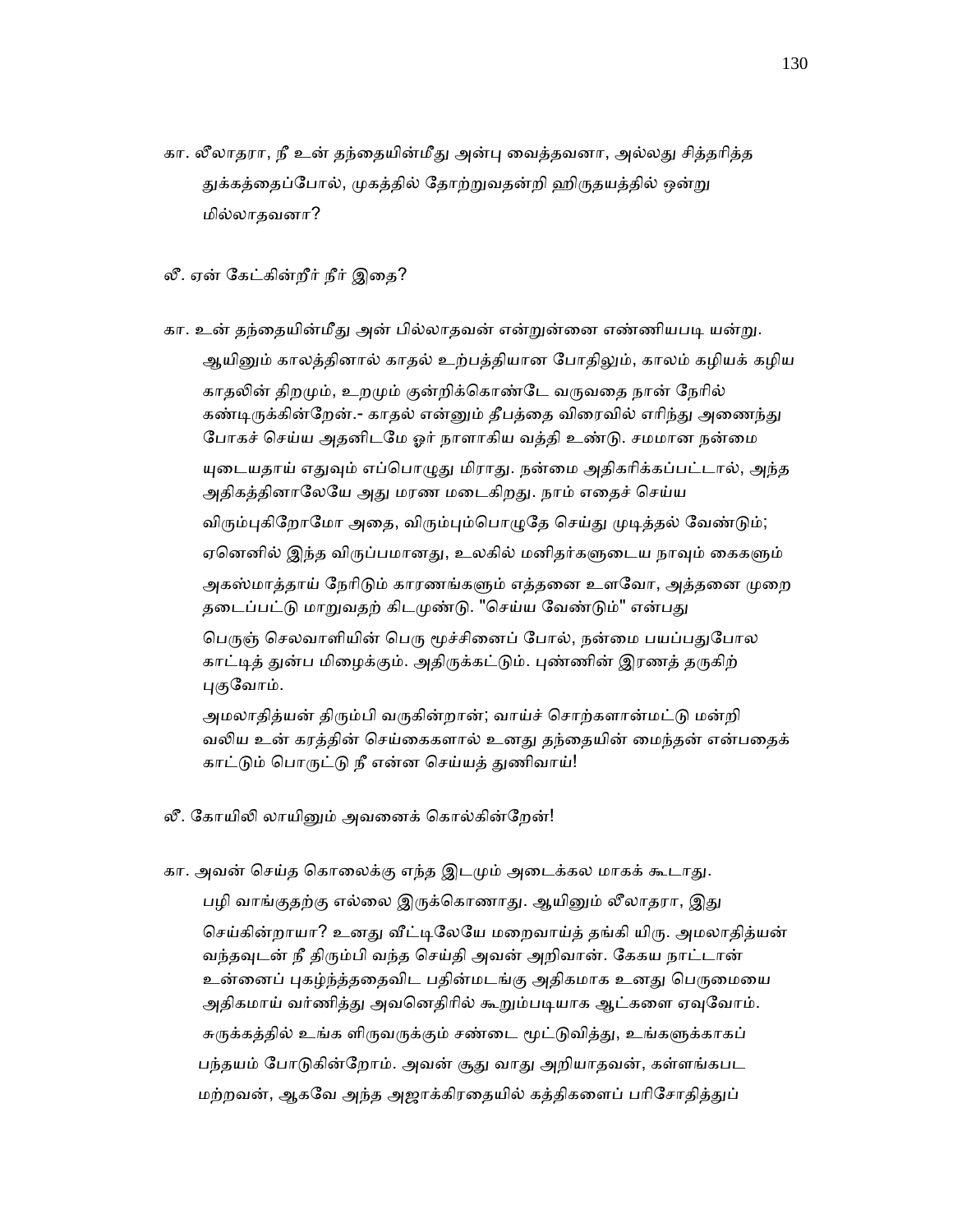பார்க்கமாட்டான். ஆகவே சுலபமாய், அல்லது கொஞ்சம் மாறுபாட்டினால், மழுக்கப்படாத கத்தி ஒன்றைப் பொறுக்கி எடுத்து அவன் ஏமாறும் சமயம் பார்த்து உன் தந்தையைக் கொன்ற பழியைத் தீர்க்கலாம் நீ அவன் மீது.

- லீ. அப்படியே செய்கிறேன். அதற்காக என் கத்தியில் கடுவிஷத்தைப் பூசி வைக்கின்றேன். விஷத் தைலம் ஒன்று வயித்தியனொருவனிடமிருந்து வாங்கி யிருக்கின்றேன்.அதில் ஒரு முறை தோய்த்த கத்தியினால், சற்றே கீறியபோதிலும், க்ஷணத்தில் மரண முண்டாக்கும் சக்தி வாய்ந்தது; இரத்தம் கண்ட இடத்தில் இவ் வுலகத்திலுள்ள விஷ கண்டக மான கிடைத்தற்கரிய சஞ்சீவி ஔஷதிகளையெல்லாம் கொண்டுவந்து அறைத்துக் கட்டினாலும், மரணத்தினின்றும் காப்பாற்ற முடியாது;எனது கத்தி முனையை இவ்விஷத்தில் தோய்த்து வைக்கின்றேன்,அவனை நான் கொஞ்சம் கீறினபோதிலும் அவன் மடிவது திண்ண மாகும்படி.
- கா. இன்னும் இதைப்பற்றி நாம் யோசிப்போம்.நம்முடைய எண்ணத்திற்கு ஏற்றபடி கைகூடும் வண்ணம் கால சந்தர்ப் பங்களையும் துணக் கருவிகளையும் சீர்தூக்கிப் பார்ப்போம். காரியமும் கைகூடாமல் நமது குறைபா டுடைய செய்கையால் நமது உட்கருத்தும் வெளியாவதைவிட இதில் நாம் காலிட்டுக் கொள்ளாததே நலம். ஆகவே ஒரு வேளை இந்தப் பிரயத்தனமானது பூர்த்தி யாகுமுன் உடைபடுமே யாகில், இதற்கு உப பலமாக,பின்னுடன் சித்தமாக வேறு இரண்டாவது பிரயத்தனம் ஒன் றிருக்கவேண்டும்.பொறு,- யோசித்துப் பார்க்கின்றேன்-உங்களுடைய சாமர்த்தியத்தைப்பற்றி நாங்கள் ஒரு சபதம் செய்கின்றோம். - ஆம்! அகப்பட்டது. உங்கள் வரிசையில் நீங்கள் களைப் படைந்த சமயத்தில் அதன் பொருட்டு சற்றே விரைவாக வரிசை வாங்கவேண்டும் - அவன் தாக சாந்தி கேட்பா னாயின் அவனுக்காக ஒரு பானகம் சித்தம் செய்து வைக்கின்றேன் சமயத்திற்கு.அதைக் கொஞ்சம் அருந்தியபோதிலும், ஒருவேளை விஷம் பொருந்திய உன் வாளின் காயத்தினின்றும் அகஸ்மாத்தாய்த் தப்பிய போதிலும் எப்படியும் நமது எண்ணம் நிறைவேறிவிடும். ஆயினும் பொறு!- என்ன சப்தம்?

கௌரீமணி விருகிறாள்.

என்ன விேசஷம் ெகௗாீமணி?

கௌ. ஒன்றின்மேல் ஒன்றாய் மிதித்துக்கொண்டு வருகின்றனவே துயரங்கள், அத்தனை விரைவில் தொடர்கின்றன. ஹா! லீலாதரா! உனது தங்கை நீரில் ᾚழ்கி மᾊந்தாள்.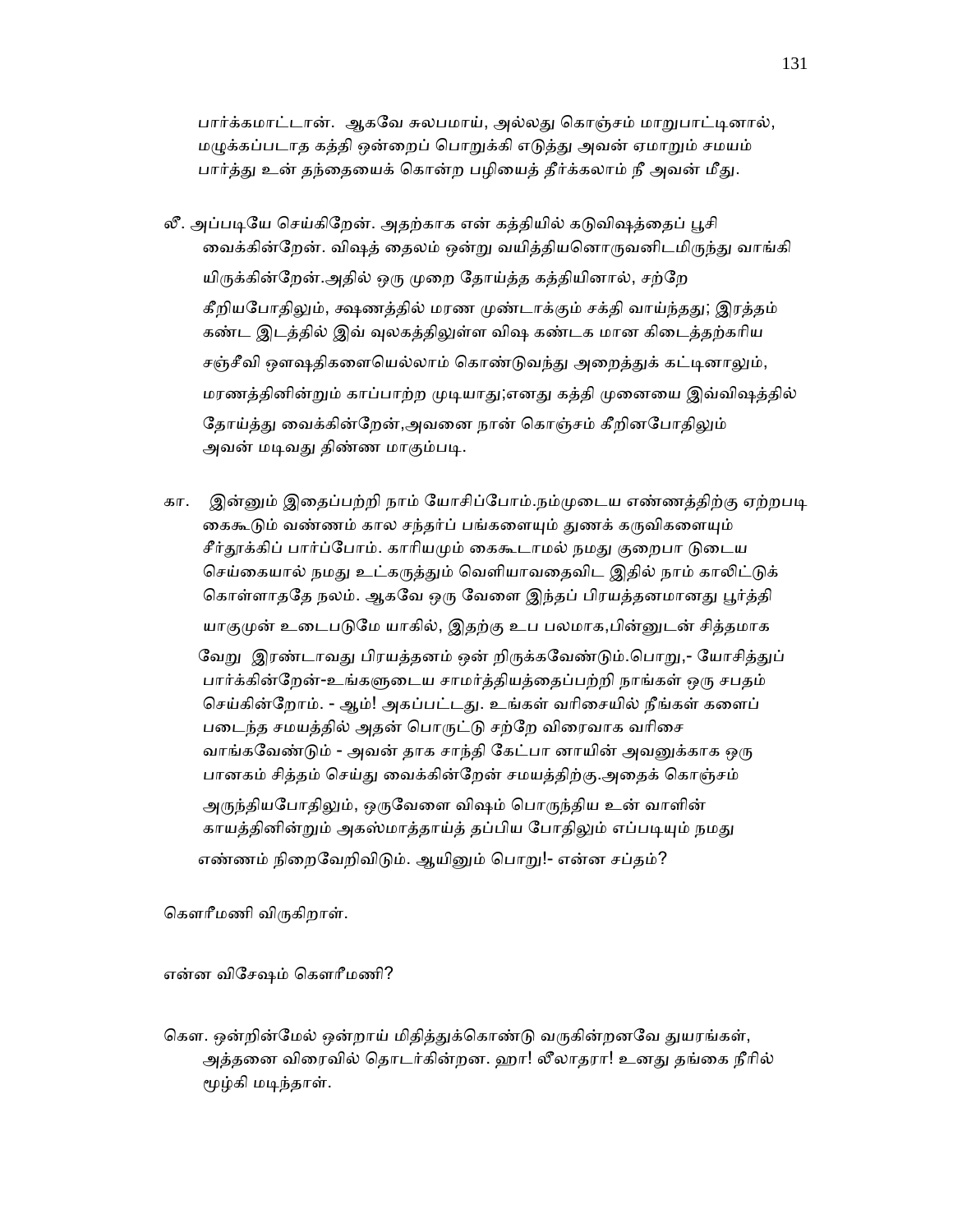லீ. நீரில் மூழ்கியா? ஐயோ! எவ்விடத்தில்?

கௌ. அங் கோரிடத்தில் ஆற்றங் கரை யோரமாக ஓர் ஆலமரம் துளிர்கள் நிரம்பிய கிளைகளெல்லாம் தெள்ளிய தண்ணீரில் பிரதி பிம்பிக்கும்படி குறுக்கே தழைத் திருக்கின்றது. அவ்விடம் ஆம்பல், அரவிந்தம், அசோகு, அரும் புன்னை என்று சொல்லப்பட்ட அநேக விதமான புஷ்ப மாலைகளை அலங்கோலமாய் அணிந்துகொண்டு வந்து அவள் வளைந் திருந்த மரக்கிளைகளின்மீது தான் மகுடம்போ லணிந் திருந்த மாலை யொன்றை மாட்டும்படி தொத்தி ஏற, பளு பொறுக்க முடியாது கிளை முறிய, அப் புஷ்ப மாலைகளுடன் அவளும் அப்படியே அரற்றும் அவ் வாற்றில் வீழ்ந்தனள். உடனே அவளது ஆடை நீரில் பரவ, அப்படியே அவளை ஆற்று நீரில் அழியாமல் தாங்கி நின்றது சற்று நேரம். அச் சமயத்தில் நீரிலேயே பிறந்து வளர்ந்த சுபாவ முடையவள்போலும், அன்றி தன் நிலையின் துயரத்தைத் தெரிந்து கொள்ளாதவள்போலும், பழய பாட்டுக்களில் அங்கு மிங்குமாக பாடிக்கொண்டிருந்தனள். அப்படி எத்தனை நேரம் இருக்க முடியும்? சீக்கிரம் ஆடை யெல்லாம் தண்ணீர் கோர்த்துக் கொள்ளவே அவள் பாடிக்கொண்டிருக்கும் பொழுதே அப்படியே தண்ணீருக்குள் இழுத்துக் கொண்டது பேதையை!

லீ. ஐயோ! அவள் முழுகிப்போய் விட்டனளா ஆனால்?

கௌ. முழுகிப் போய்விட்டாள்! முழுகிப் போய்விட்டாள்!

- லீ. ஐயோ! பேதையே! அபலா! தண்ணீரை அதிகமாய்ப் பெற்றிருக்கின்றாய், ஆகவே என் கண்ணீர் உனக்கு வேண்டியதில்லை. ஆயினும் இது நமது மனுஷ்ய சுபாவம்! மனமானது என்னதான் சொன்னபோதிலும் சுபாவத்தா லுண்டான வழக்கம் நம்மைவிட் டகலாது. இவைகள் போனவுடன் பெண்களின் பேதமை வெளிப்படும். - மகாராஜா, எனக்கு விடை யளியும்! நான் வாய் திறந்து பேசுவே னாயின் கோபத்தாற் சுட் டெரிப்பேன், இந்தத் துக்கமானது அதனை நனைக்கின்றது. (போகிறான்.)
- கா. நாம் பின் தொடர்வோம் கௌரீமணி. அவனது கோபத்தை அடக்கும்படி நான் எவ்வளவு கஷ்டப்படவேண்டிவந்தது! இப்பொழுது இது அதை மறுபடியும் மூட்டிவிடுமென்று அஞ்சுகின்றேன். ஆகவே, நாம் பின் தொடர்வோம் வா.

(ேபாகிறார்கள்)

# காட்சி முடிகிறது.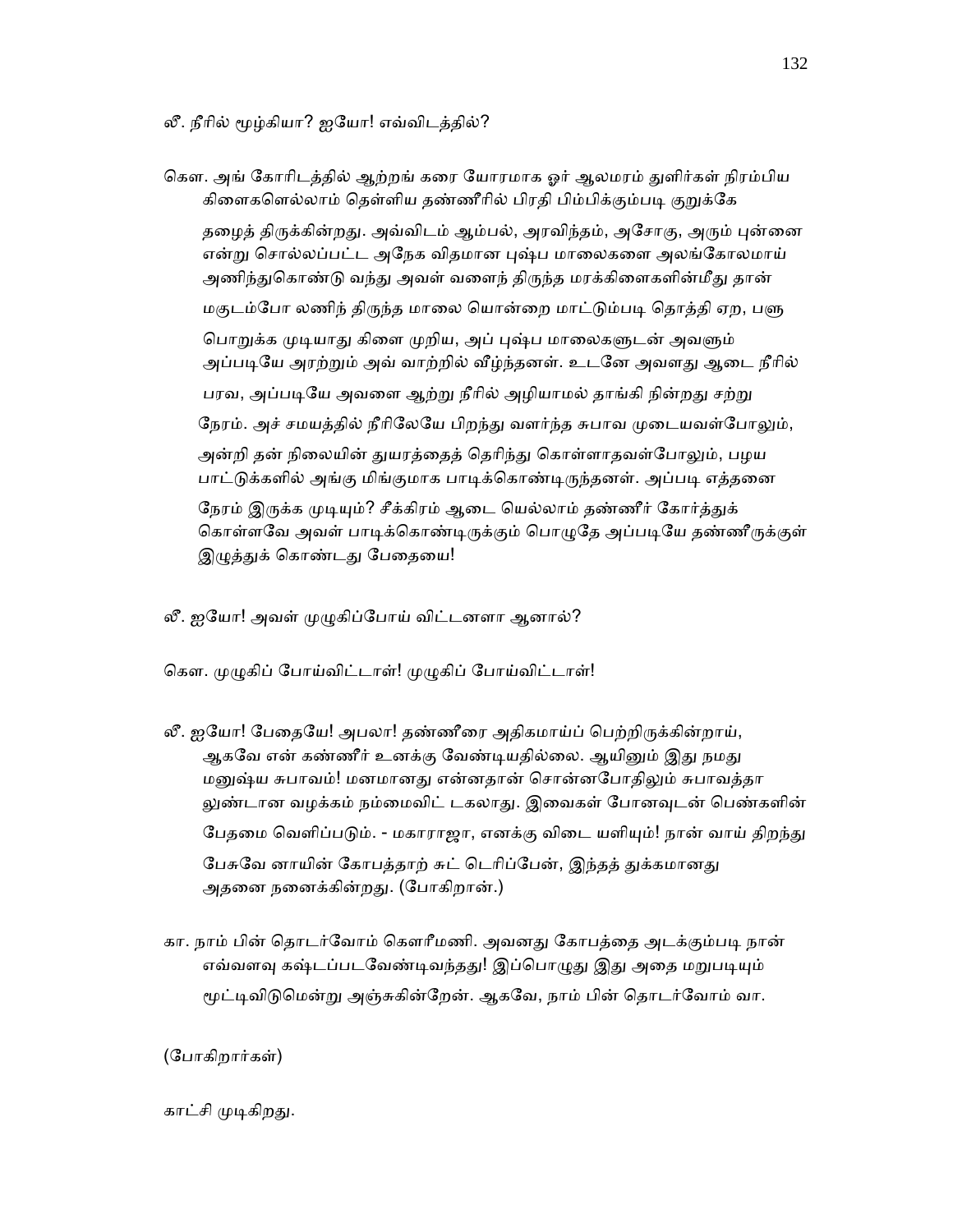### ஐந்தாம் அங்கம்: முதல் காட்சி.

ஓர் ஸ்மசானம்

--------------------

இரண்டு வெட்டியான்கள் மண் வெட்டி முதலிய எடுத்துக்கொண்டு வருகிறார்கள்.

- வெ 1. ஏன்டா மவுனே, மோசத்துக்குப் போவணும் இண்ணு தன் உசிரே தானே கொண்ணுக்கினா, அவளுக்கு சமாதி ஒண்ணு இன்னாடா?
- வெ 2. அப்படித் தாண்டா இண்ணா, நான்தான் செல்ரனே! குயியே வெட்ரா சரியா; நாசாதிபதிங் கல்லாம் நாயம் ஒக்காந்து பேசனாங்க, சமாதிதா இண்ணு தீமானம் பண்ணாங்கேள!
- வெ 1. டேயப்பா! அதெப்டிரா அது? தன் உசிரே காப்பாத்திக்கிறத்துக்கோசரம் தன்ென ெகாண்ᾎக்னாளா என்னா?
- ெவ 2. ஏண்டா, அப்ᾊத்தா தீமானம் பண்ணாங்கேள!
- வெ 1. அதென்னமோ அவமானம்தான், இன்னொண்ணு மில்லே. இதொ பாரு ஒரு நாயம்; நானா கவனம் வெச்சி தண்ணியிலே மூய்கிப்போனா, அது ஒரு 'கிரியே' ஆச்சா? அந்தா கிரியேலே மூணு பாவம் இக்குது, எடம், பொருளு, ஏவலு, ஆனத்துனாலே அவ <u>ஓணு</u> மிண்ணு முய்கிப் புட்டடா.

வெ 2. டேயப்பா! அதெப்டிரா கேக்கரே? அண்ணே, செல்லு பாக்கலாம்.

வெ 1. செல்ரேண்டா மவுனே கேளு, இந்த லெக்குலே இக்குது தண்ணி, ஆச்சா; இந்த லெக்கிலே இக்கரான் மனுசென், ஆச்சா; இந்த மனுசென் போயி தண்ணியியலே உய்ந்தா, இஸ்டம் இர்க்குதோ இல்லியோ அப்பொ அவனா போரான், தெரிஞ்சிச்சா? இந்தா தண்ணி அவங்கிட்ட வந்து முய்த்தி வுட்டூதா, அவனா முய்கிப் போவலே. ஆனத்துனாலே தன்னு சுரே தானா ேபாக்கிக்காதெதாட்ᾌ தம் ேபர்ெல குத்த மில்ேல!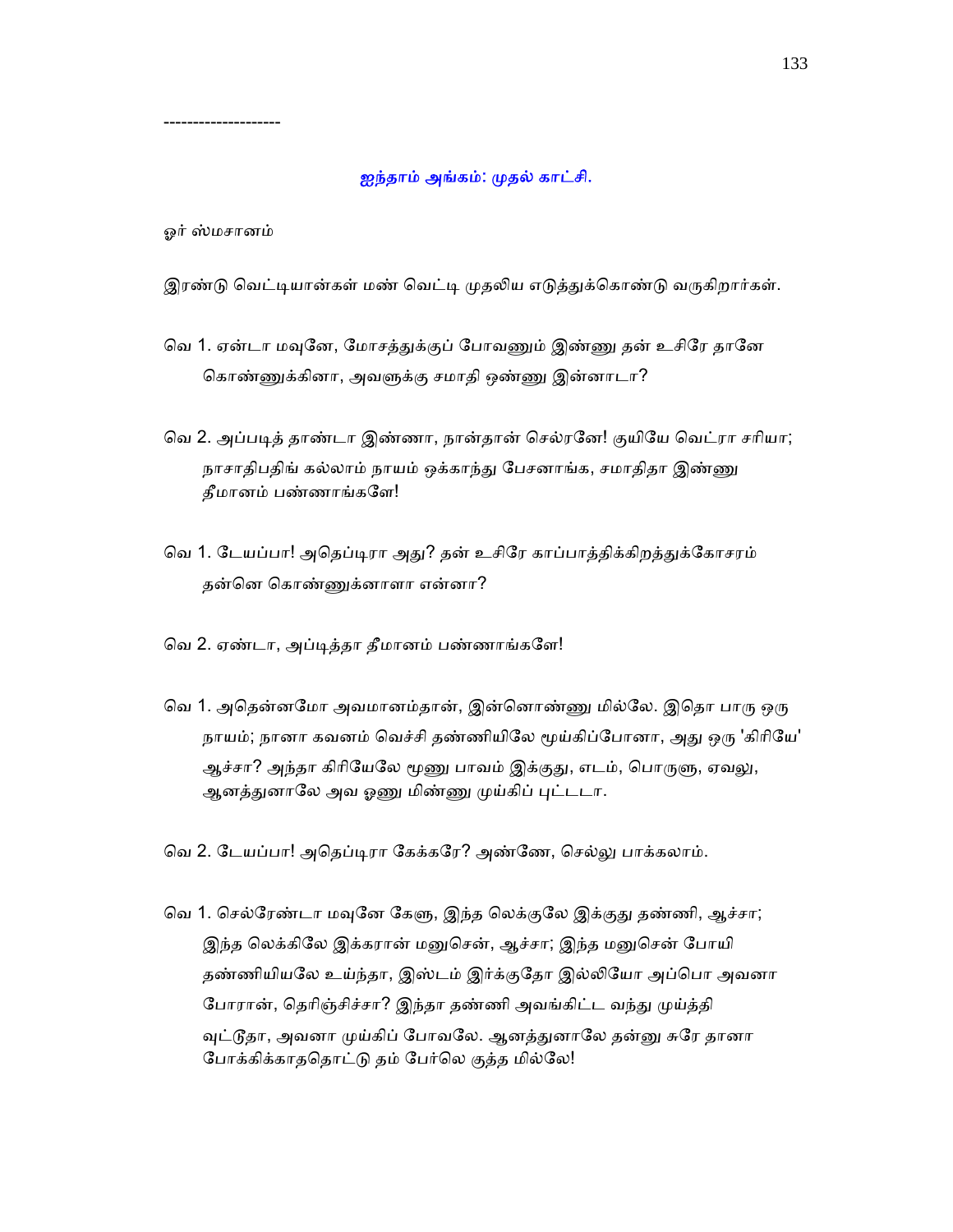ெவ 2. ஏண்டா அண்ேண, இதானா நாயம்?

ெவ 1. ஆமாண்டா ஆமாம்; இத்தான் நாசாதிபதிங்க நாயம்!

- வெ 2. டே அண்ணே, நான் ஒரு உளுமெ செல்லட்டுமா? இவ மாத்தரம் ஆண்டெங்க வங்கிசத்திலே பொறந் திருக்காப் போனா சமாதி கிமாதி அல்லாம் இல்லாதே பிரியெ கட்டி இஸ்தூட் டிர்ப்பாங்க.
- வெ 1. ஆ! மவுனே! அது சென்னியே அது சரியான பேச்சி! அதாம் கலி உகம் இண்ரது! ஆண்டெங்கொ ஓணு மிண்ணா தூக்கு போட்டுக்கலாம், மூய்கிப் போவலாம்; அவங்களே போலே மனுசரு நாம்போ செய்சோ மிண்ணா தப்பு! விட்டு கடாசிடா! மம்மட்டி எடுத்துக்கினு நம்போ வேலெயெ பாப்போம். – வெட்டியார வேலெக்கி மிஞ்சின வேலெ எதுவு மில்லெ இந்த ஒலகத்துல-

வெ 2. ஏண்டா அண்ணே அப்டி?

வெ 1. நம்போதாண்டா அல்லாரையும் மோசத்துக்கு அனுப்பிக்கரோம்!

ெவ 2. ேடயப்பா!

வெ 1. டேயப்பா! என்னாடா? நம்போ குயி தோண்டி பொதெக்காப்போனா மோசத்துக்குப் பூடுவாங்களோ? - அது போனாப் போவுது, இன்னொண்ணு கேக்ரேன் செல்லு பாக்கலாம். ஒனக்குத் தெரியாப் போனா தெரியாது இண்ணு செல்லிடு.

வெ 2. செல்லு ஆவட்டும்.

- வெ 1. ஒரு கல்லு தச்சென், ஒரு கொல்லென், ஒரு தச்சென், இவங்கோ எல்லாரே காட்டியும் ரொம்ப பெலமான கட்டடம் கட்ரவன் எவண்டா?
- வெ 2. தூக்குமரம் பண்ரவே! அவன் கட்ர கட்டடம் ஆயிரம் பேரெ கொண்ணாலும் அப்டியே ஒடியாதே இக்குதே.
- வெ 1 . ரொம்ப புத்திசாலிதான், பரவாயில்லே, தூக்குமரம் என்னமோ நல்லதுதான்.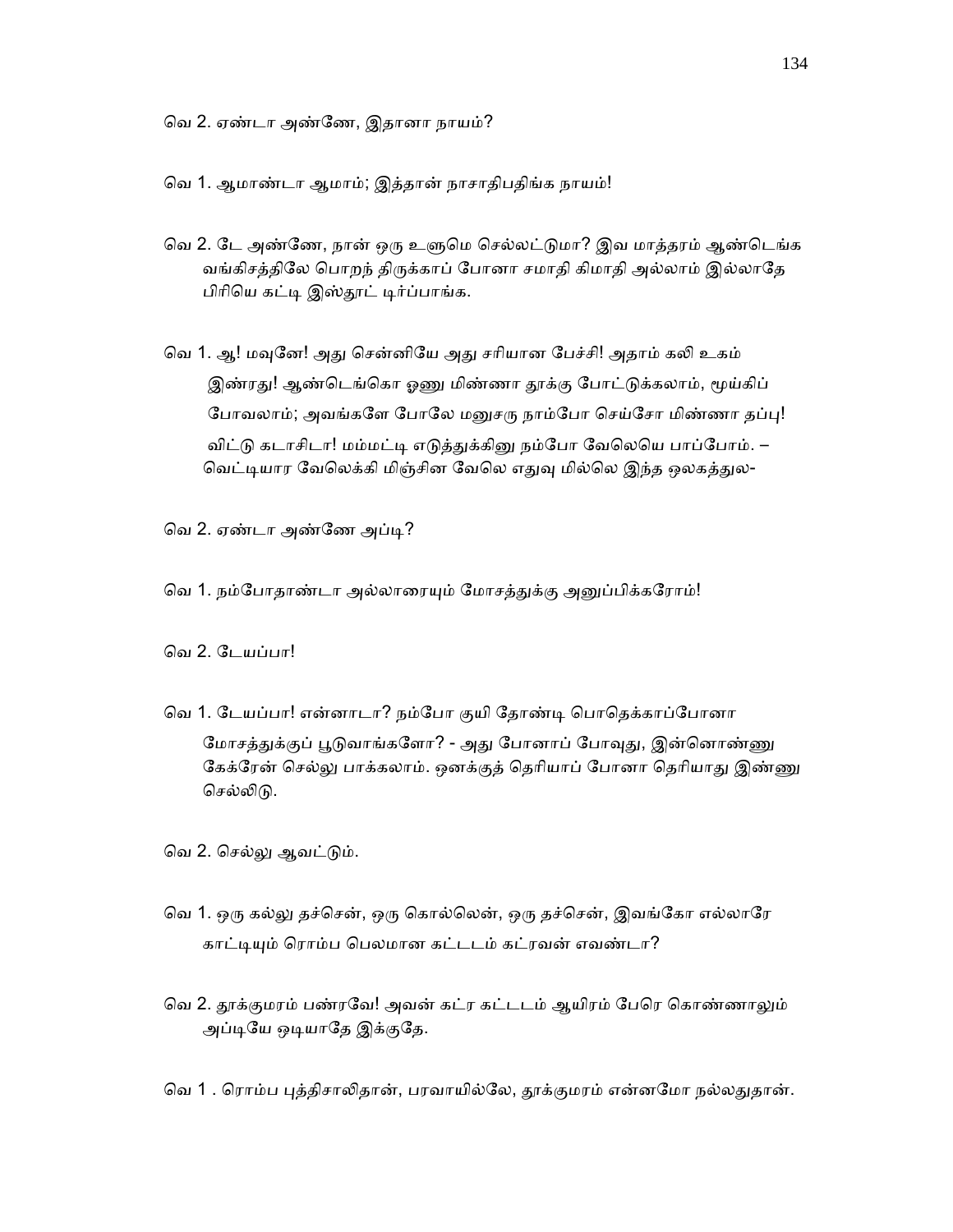எப்படி நல்லது? தப்பு செய்ரவங்களுக்கு நல்லது செய்யிது.நீ என்னமோ இப்பொ கோவுலுக்கானா தூக்குமரம் பெலமானது இண்னு சொன்னத்துலே தப்பு பண்னே, அத்தொட்டு உனக்கு நல்லது செய்யும் தூக்கு மரம் சொல்லுடா சொல்லு இன்னொருதரம்.

வெ 2. ஒரு கல்லு தச்சென்,ஒரு கொல்லென்,ஒரு தச்சென், இவங்கெல்லாரே காட்டியும் ரொம்ப பலமான கட்டடம் கட்ரவன் எவன்?

வெ 1. ஆ! அத்தெ சொல்லி விடுவி.

வெ 2. ஆ!இப்பொ சொல்ரே!

ெவ 1.ெசால்ᾤ பார்க்கலாம்.

வெ 2. டேயப்பா! சொல்ல முடியாது என்னாலே!-

அமலாதித்தியனும், ஹரிஹரனும் தூரத்தில் வருகிறார்கள்.

வெ 1. சொம்மா உம் மண்டெயெ ஒடச்சிக்காதே ! ஓடாத கைதெயெ ஒதச்சா ஓடப்போவுதா? இந்த மாதிரி யாரானா இன்னொரு தரம் உன்னே கேட்டா, "வெட்டியான்" இண்ணு பதில் சொல்லு.வெட்டியான் வெட்ர குயி ஒகாந்த காலம் வைரக்கும் அயியாᾐ. ேபாடா எம் மவேன, ஏகங் கிட்ட ேபாயி ஒரு பல்லா கள்ளு வாங்கிக்கினு வா எனக்கு!

[ இரண்டாவது வெட்டியான் போகிறான்.]

ெவ\* 1. [குழி ெவட்ᾊக் ெகாண்ᾌ பாᾌகிறான்]

காளை பருவத்தில், காதல் வழிச் சென்றக்கால் காதல் வழிச்ெசன்றக்கால், கன்னெலன் ெறண்ணிேனன் கன்னல் என் ெறண்ணிேனன், கவைலேய தின்றிேய கவலையே தின்றியே, காரணமறியேனே!

அம. செய்கிற தொழிலுக்காகச் சிறிதேனும் துக்கப்படுகிறதில்லையா இவன்?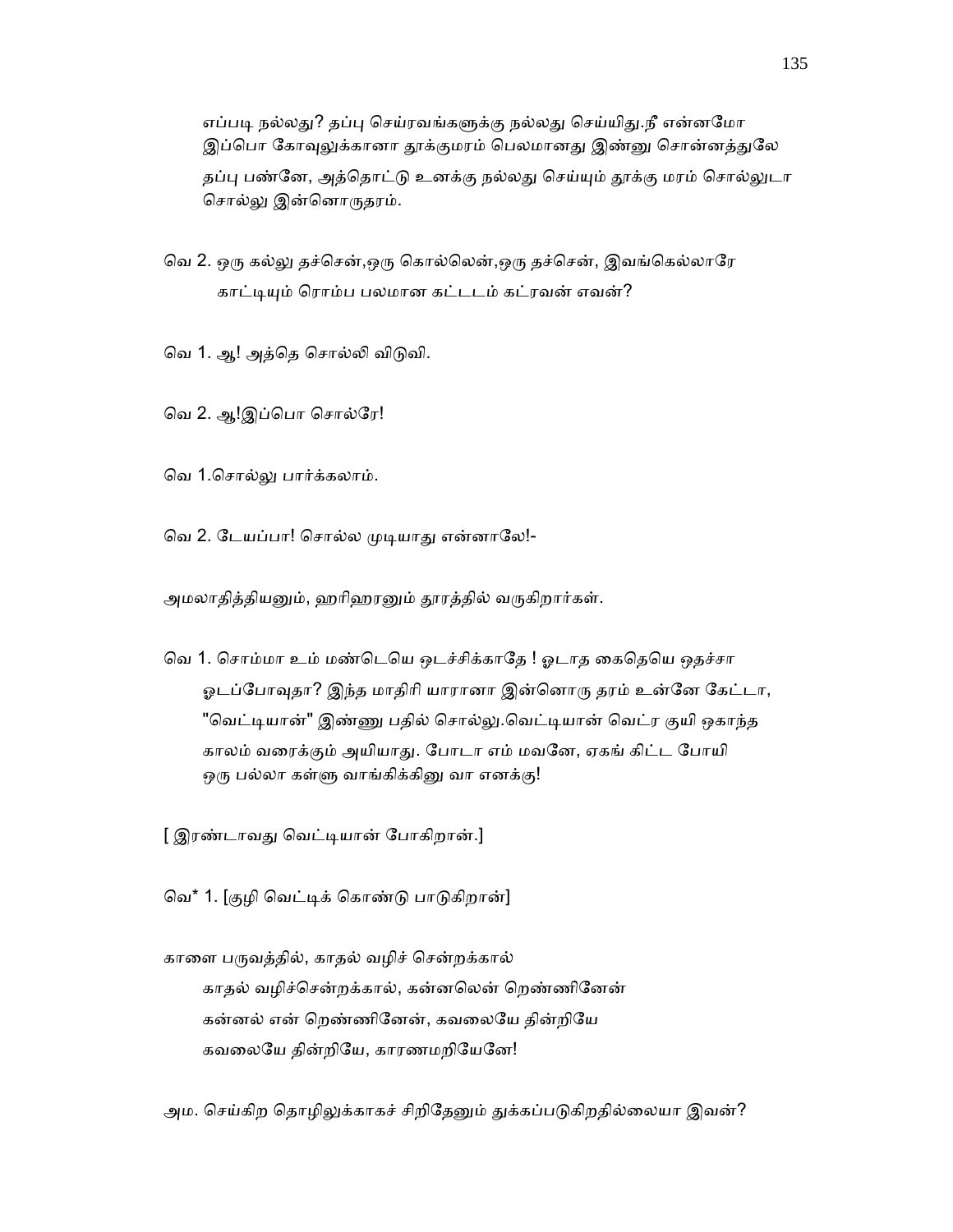சமாதி வெட்டுகிறதில் சங்கீதம் பாடுகிறானே!

ஹ. பலநாட் பழக்கமானது இதைச் சகஜமான தொழி லாக்கிவிட்டது இவனுக்கு.

அம. ஆம், அப்படித்தான்; வேலையில்லா வெறுங் கைக்கே விருப்பு வெறுப்பு அதிகம் உண்ᾌ.

ெவ. [பாᾌகிறான்.]

 காலனவன் தாᾔம், கள்ளத் தனமதாய் கள்ளத் தனமதாய், காலைப் பற்றினனே காைலப்பற்றி ெயைன, களிமண்ணா யாக்கினேன களிமண்ணா யாக்கினனே, கட்டழகன் எனை மறந்தே.

[ஒᾞ மண்ைட ஓட்ைட ெவளியில் எறிகிறான்.]

- அம. அந்தத் தலை என்பில் தசையா லாகிய நா வொன்றிருந்து நன்றாய்ப் பாடி இருக்குமே பருவ காலத்தில் ? இப்பொழுது அதை என்ன ஏழ்மையாய்ப் பாரில் மொதுகின்றான் இந்தப் படுக்காளி, ஜராசந்தன் என்பை பீமசேனன் பாரில் மோதியதுபோல் ! இது துராலோசனை செய்த ஒரு துஷ்ட மந்திரியி னுடைய மண்டையா யிருக்கலாம். இப்பொழுதோ துச்சமாய்ப் பாவிக்கின்றான் இந்தச் சண்டாளனும், ஈசனையே மோசஞ் செய்யக் கருதியவன் என்பா யிருக்க லாகாதா இது ?
- ஹ. இருக்கலாம் இளவரசே.
- அம. அல்லது ஓர் பிரபுவி னுடையதா யிருக்கலாம். "தங்களுடைய தயவு மகாராஜா ! தங்கள் சித்தம், என் பாக்கியம் மகாராஜா" என்று உயிருடன் இருந்தகாலை உளறியிருக்கலாம் பன்முறை ! அல்லது தான் பெறவேண்டி, தனது நேசனுடைய குதிரையைப் புகழ்ந்து பேசிய தயாள குணமுடைய தனவா னுடையதா யிருக்கலாம் அல்லவா ?

ஹ. ஆம், அரேச.

அம. அப்பொழுது அப்படி இருந் திருக்கலாம் ! இப்பொழுது புழுக்களுக்கு வாசஸ்தலமாய் முகவாய்க் கட்டை போய், மயானத்து வெட்டியானது,மண் வெட்டியால் மதிப் பின்றி மோதப்படுகின்றது! இச் சகத்தின் அநித்தியத்தைப்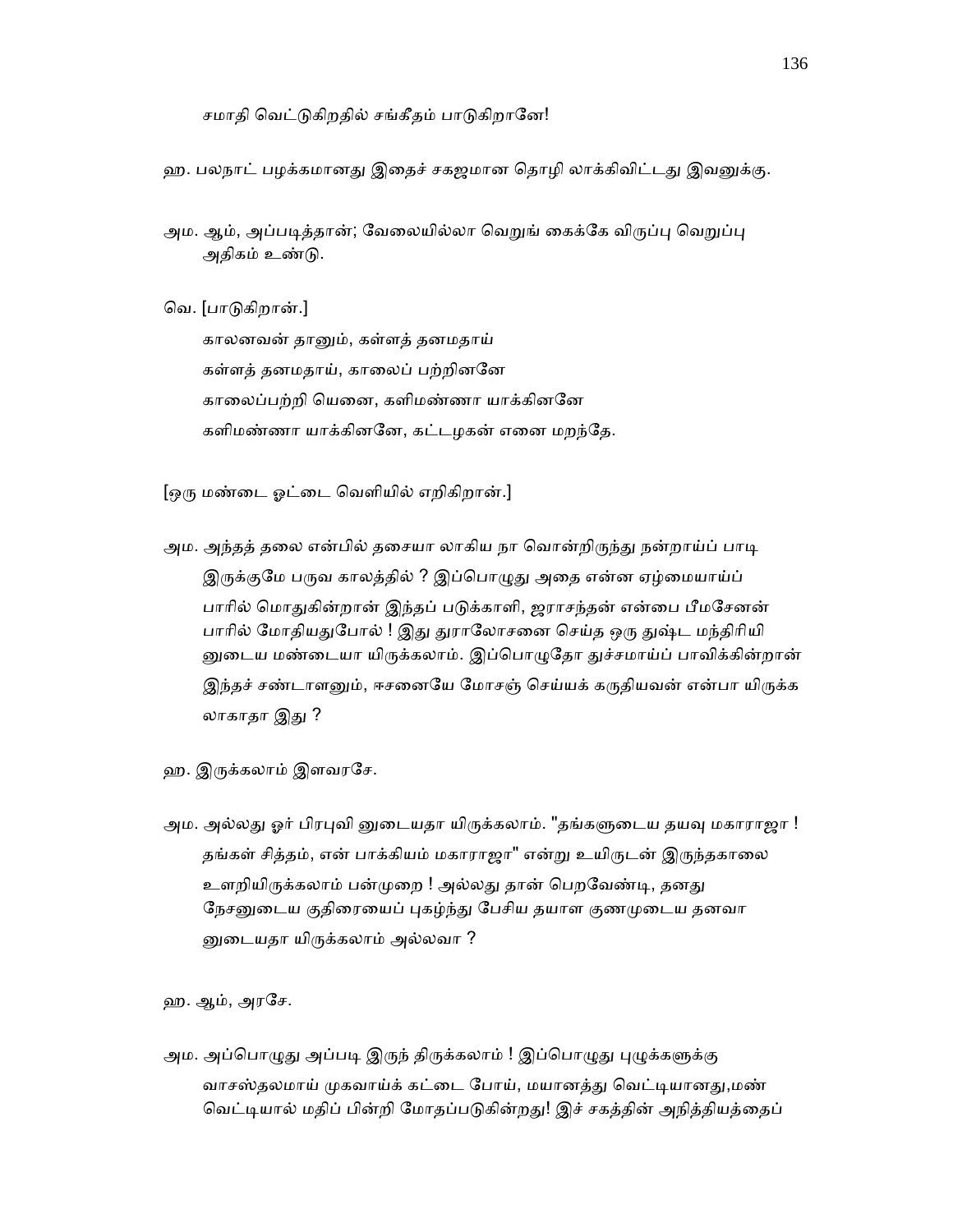பார்! இதைப் பிரத்யட்சமாகக் காணும்படியான அதிர்ஷ்டம் கிடைத்ததே

நமக்கு! ஐயோ! இவ்வாறு குரங் காட்டத்தில் எறியப் படுவதற்கோ,குவலயத்தில் இந்த எலும்புக ளெல்லாம் கஷ்டப்பட்டு வளர்க்கப்பட்டன!இதை நினைத்தாலே என் என்புகளெல்லாம் நைகின்றன!

# ெவ 1.[பாᾌகிறான்.]

கோடாலி மண்வெட்டி, கோடிச்சீலை யொன்றுமே கோடிச்சீலை யொன்றுமே, கூறிடினில் போதுமே கூறிடினில் போதுமே, குழியொன்று தானுமே, குழியொன்று தானுமே,கூத்தனார் விருந்தினர்க்கே. [ இன்னொரு மண்டை யோட்டை வெளியில் எறிகிறான்.]

- அம. அதோ இன்னொன்று! அது ஏன் ஒரு நியாய வாதியினுயுடையதா யிருக்க லாகாது? இவனது வாதங்களும், எதிர் வாதங்களும், பூர்வ பட்சங்களும், ஆட்சேபனைகளும், கோட்பாடுகளும், நியாய சட்டங்களும் எங்கே போயின இப்பொழுது? மயானக் காவலாளி மக்கிப்போன மண்வெட்டியால் தன் மண்டையில் அடித்தும் குற்றஞ் சாற்றாது குன்றியிருப்பதேன்? உம்!- இவன் காலத்தில் இவன் ஓர் பெரிய பத்திர லிகிதனாயிருக்கலாம். அத்தனைப் பத்திரங்களும் இவனைப் பத்திரமாய்க் காக்க வகை யற்றுப் போயினவே. இவன் ஜீவ காலத்தில் அநேகம் நிலங்களை வாங்கியிருக்கலாம். இப்பொழுது இவனுக்குக் கிட்டியதெல்லாம் மண்டையோடு நிறைய மண் புழுதியோ? இவனது சொத்துக்களின் மூல பத்திரங்களும் இக் குழியில் அடங்காவே ! அவைகளின் சொந்தக்காரனுக்கு இதற்குமேல் கிட்டாமல் போயிற்றா?
- ஹ. அதற்குமேல் ஒரு அணுவும் கிட்டாது ஐயனே.
- அம. தானசாசனங்கள் பித்தளையில் செதுக்கப்படுகின்றன வல்லவா?
- ஹ. ஆம், செம்பிலும் உண்டு.
- அம. அதில் நம்பிக்கை வைப்பவர்கள் பித்தர்களும் வம்பர்களுந்தான். நானிவனுடன் பேசிப் பார்க்கின்றேன்.- யாருடைய படுகுழியடா இது?
- வெ 1. என்னீது ஐயா. [பாடுகிறான்.]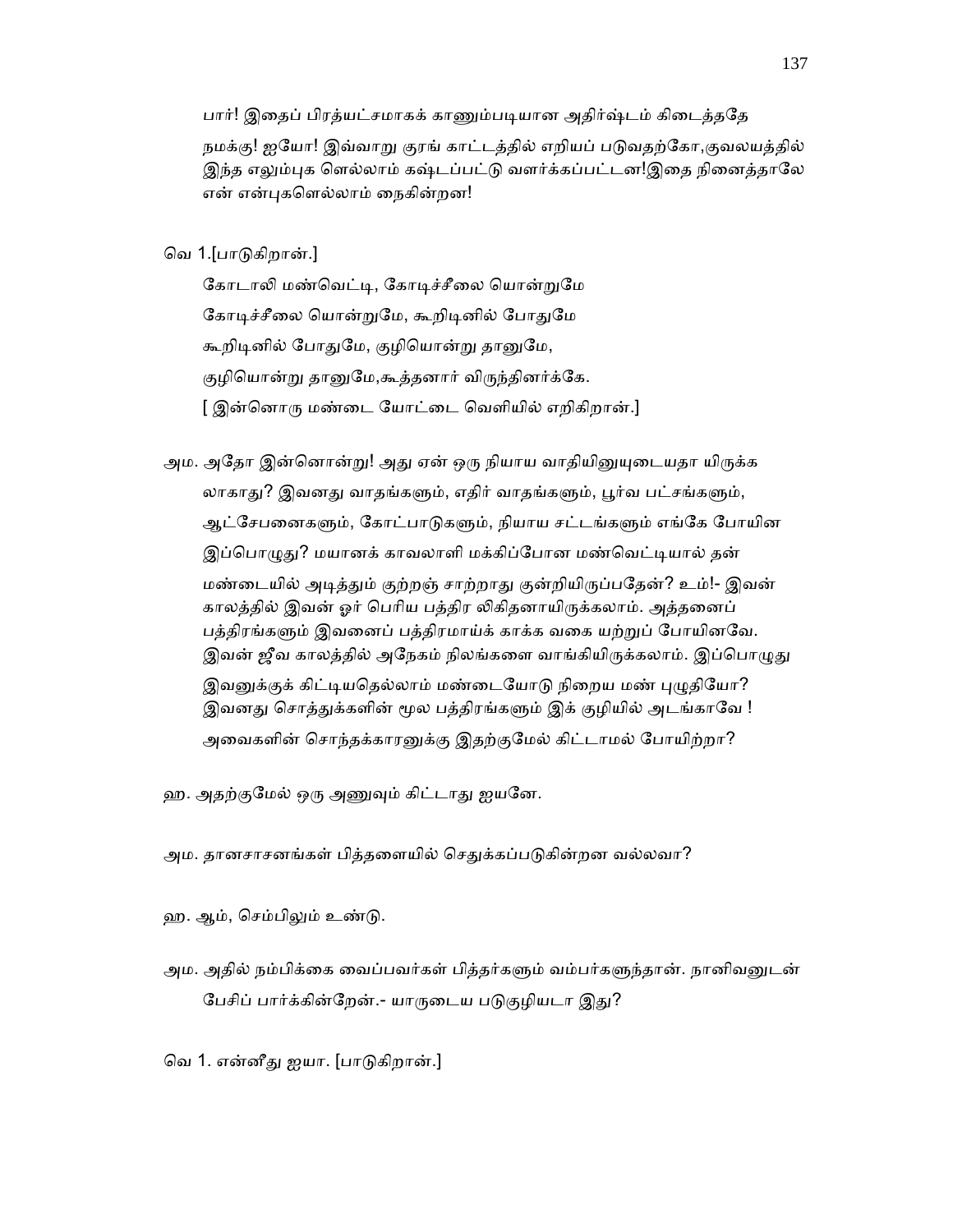கூறிடினில் போதுமே, குழியொன்று தானுமே

குழியொன்று தானுமே, கூத்தனார் விருந்தினர்க்கே.

- அம. உன்னுடைய தாகத்தா னிருக்கவேண்டுமென்று நினைக்கின்றேன்; அதில்தானிᾞக்கின்றாய் நீ!
- வெ 1. எசமான் அதுக்கு வெளிப்பரமா யிருக்கைங்கோ; அத்தொட்டு அது எசமானது அல்லா. என் வரைக்கும் நான் அதுலே இல்லாப்போனாலும் என்னீதுதான்.
- அம. அதில் இருந்துகொண்டு என்னுடையதுதான் என்பதனால் அதில் தாணிருக்க வேண்டும் நீ!- எந்த மனிதனுக்காக இதை வெட்டுகின்றாய் நீ?
- வெ 1. ஒரு மனுசனுக்கும் அல்லா ஆண்டே.
- அம. ஆனால் எந்த மᾔஷிக்காக?
- ெவ 1. எந்த மᾔசிக்கும் இல்ேல ஆண்ேட.
- அம. பிறகு யாரைப் புதைக்கப் போகின்கின்றார்கள் இகில்?
- வெ 1. மனுசியா இர்ந்த ஒண்ணே பொதெக்கப் போராங்கோ ! ஆண்டே, சாமி, ரச்சிக்கோணும், பாவம்! இப்பொ பொணம கெடக்குது அது!
- அம. என்ன கணக்காகப் பேசுகின்றான் இந்தப் புலையன்! நாம் கவனத்துடன் வார்த்தையாட வேண்டும், இல்லாவிடின் கஷ்டப்பட்டுப் போவோம்!-ஈசனாணை! ஹரிஹரா, இந்த மூன்று வருட காலங்களாக கவனித்து வருகிறேன். குடியானவனுடைய கட்டை விரல், கனவானது குதிக்கா லருகில் நெருங்கி மிதிக்கும்படி அத்தனை நாகரீகம் அதிகப்பட்டு விட்டது.-எத்தனை நாளாக மயானத்து வெட்டியானா யிருக்கின்றாய் நீ?
- வெ 1. வர்சத்திலே இக்கர நாள்லே எல்லாம் நம்போ பயய ராசா, பார்த்திபநேச ராசாவே செயிச்சாரே அந்த நாளு மொதலா, ஆண்டே-

அம. அது நடந்து எத்தனை கால மாயது?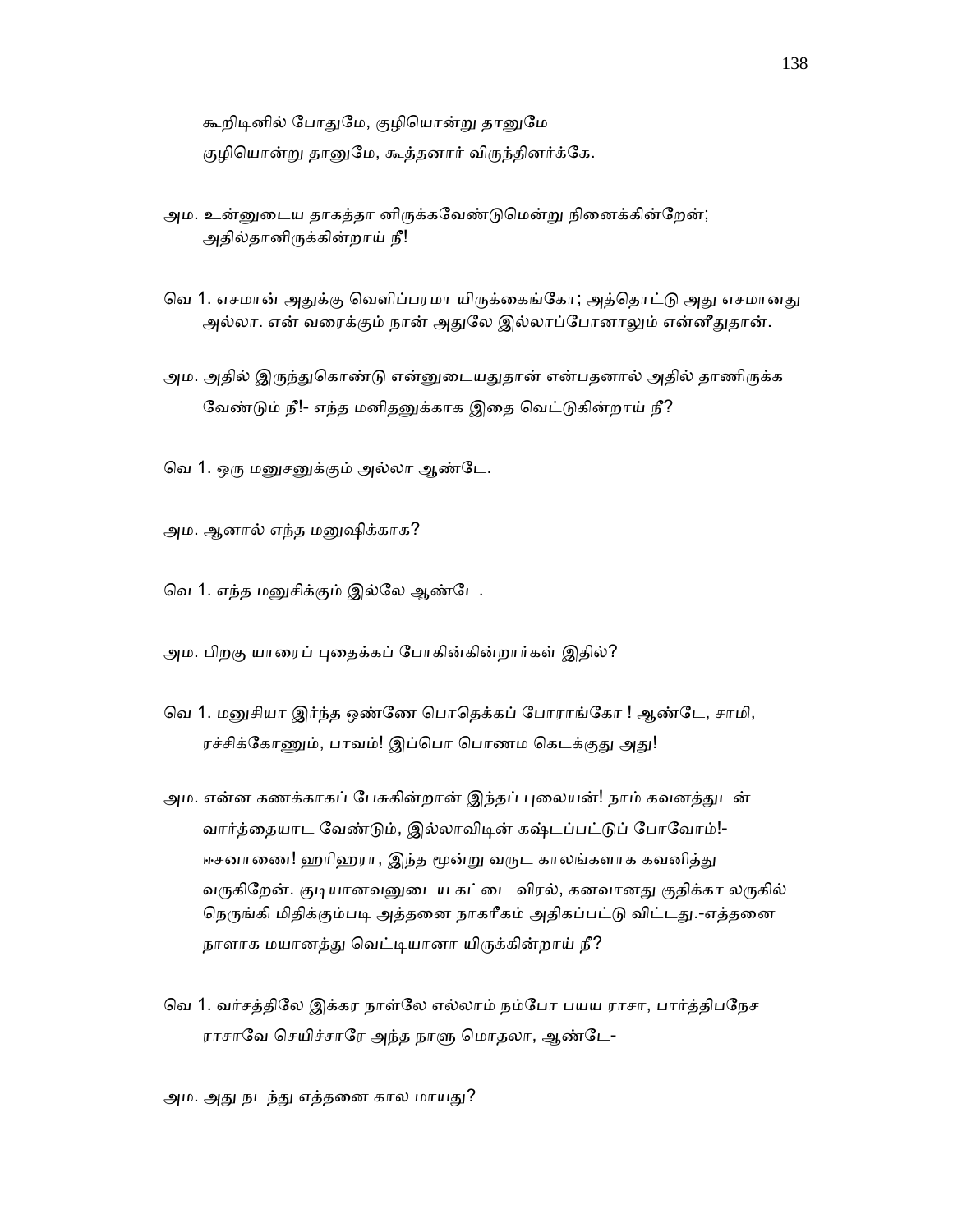வெ1. அது தெரியாதா ஆண்டே ஒங்களுக்கு? மடையங்ககூட செல்லூடுவாங்களே! நம்போ எலவரசர் இர்க்குறாரே அவரு பொறந்த நாளு அது-இப்போ பயித்யம் புடிச்சிப் போயி சீமெக்கி அனுப்பிச்சூட்டாங்களே அவரு-

அம. ஆம் சரிதான்;அவரையேன் அனுப்பினார்கள் சீமைக்கு?

வெ 1. ஏனா? பயித்யம் புடிச்சிப் போச்சி இண்ணு; அங்கே போனா அவருக்கு புத்தி சரியா பூடுமிண்ணு; அப்படி சரியா போவாபோனாக்கூட அங்கே அவ்ளவு பரவாயில்ேல-

அம. ஏன்?

வெ 1 . அது அவ்ளவா தெரியாது அங்கே!அந்த ஊர்லே இர்க்கரவங்கல்லாம் அவரெப் போலேயே பயித்யம் புடிச்சவங்க, அதுலே வித்யாஷம் தெரியாது!

அம. அவருக்கு எப்படிப் பயித்தியம் பிடித்தது?

வெ 1. அது ரொம்ப ஆச்சரியமா உண்டாச்சி இண்ணு செல்ராங்கோ.

அம. எப்படி ஆச்சரியமாக?

வெ 1. புத்தி பூட்டுதாம், பயித்யம் வந்தூட்டுதாம்!

அம. எந்த விதத்தில்?

- வெ 1. இந்த வெடத்திலேதான், குர்ஜரத்துலே;நான்தான் முப்பது வர்சமா புள்ளெ ஆயி, மனுச நாயி, வெட்டியனா இர்க்கரேனே இங்கே!
- அம. ஒரு மனுஷன் எத்தனை காலம் இருப்பான் பூமியில், மக்கி மண்ணாய்ப் போவதன்முன்?
- வெ 1. இப்போ வர்ரொ பொணங்கல்லா, நோவு புடிச்சதுங்க, பூமியிலே வெக்காத்துக்கு முன்னேயே மக்கிப் பூடுதூங்கோ ! சாவரத்துக்கு மின்னியே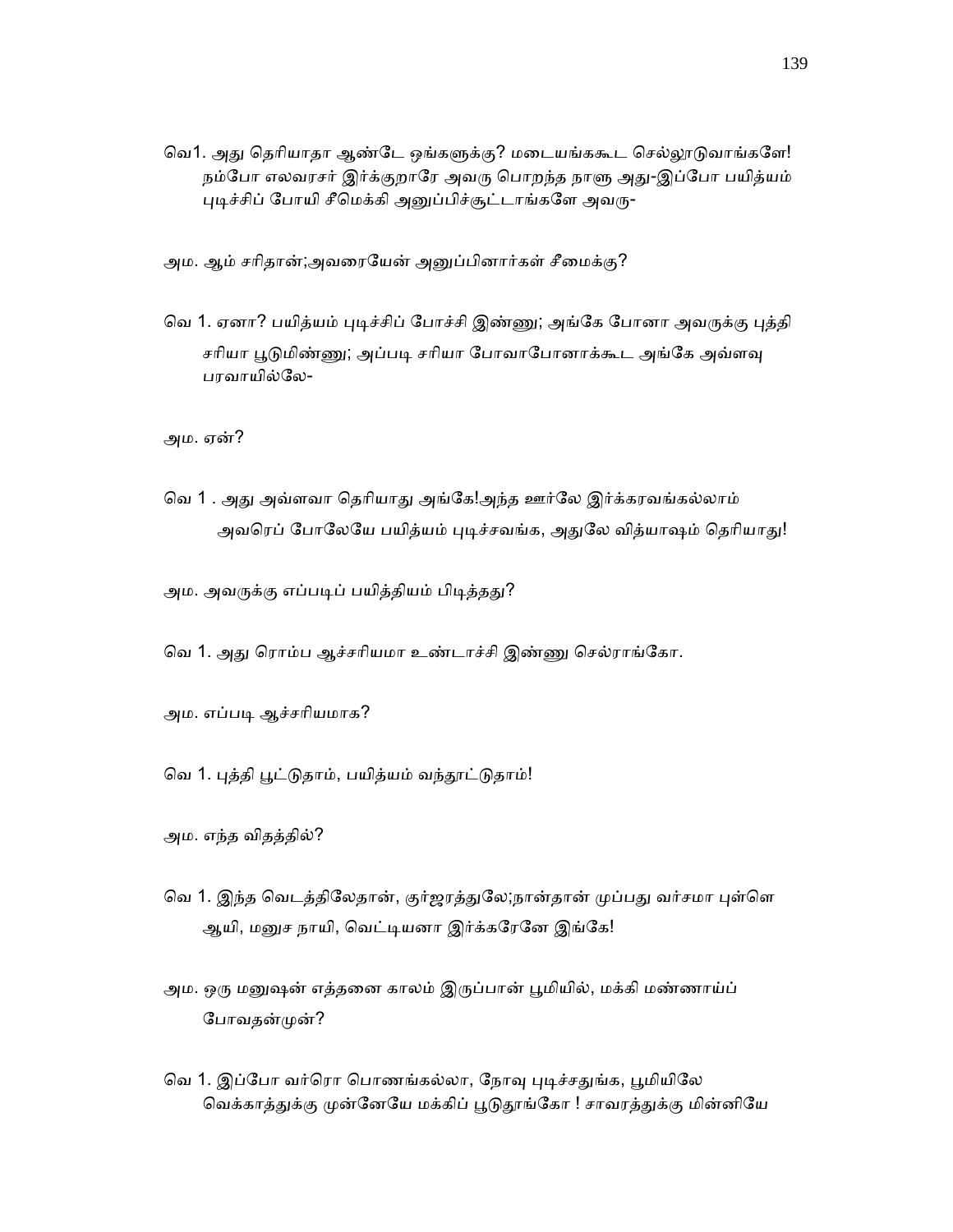ஒருத்தன் மக்காப்போனா, ஒரு சுமாரு ஒம்பது எட்டு வர்சம் தாங்குவான்.-வாணிய ஒடலு ஒம்பது வர்சம் தாங்கும் நண்ணா.

அம. மற்றவர்கைளவிட அவன் மாத்திரம் ஏன் அதிகம் ?

வெ 1. அவென் உடம்புளே எண்ணெ ஊறி ஊறி நண்ணா பதெனிட்டு போயிருக்கும், அத்தொட்டு தண்ணி கோத்துக்காது சீகரத்துலே ; பொணத்தெ கெடுக்கறது இந்த தண்ணிதாம் சாமி சீகரத்துலே. இந்தா பாரு ஆண்டே, இந்தத் தலெ யெலும்பே, இது வந்து, ஒரு சுமாரு, இருவத்தி மூணு வர்சம் மண்லே இந்துக்குது !

அம. யாருடையது இது ?

வெ 1. அது ஒரு பித்தம் புடிச்சவன்து-யார்து இண்ணு நெனக்ரே ஆண்டே இது?

அம. உம்,உம், எனக்குத் தெரியாது.

வெ 1. அவன் எயவேடுக்க பித்தம் புடிச்ச படுக்காளி ! என் தலெ மேலெ ஊத்தனா ஆண்டே ஒரு மொந்தெ கொயும்பு சாராயத் தே ஒரு தரம் ! இந்த மண்டெ ஓடு நம்ப ராசாகிட்ட அவஸ் யக்காரன் இருந்தானே, அருகே, அவன்து ஆண்டே -

அம. இᾐவா ?

ெவ 1. அத்தா !

அம. எதோ பார்க்கலாம் [கையி லெடுத்துக்கொண்டு] ஐயோ ! அருகா ! அருகா !-ஹரிஹரா, அவனை நான் நன்றா யறிவேன். அபாரமான விகட முடையவன் ! அதி சூட்சுமமான புத்தியுடையவன். அவன் தன தோட்களின்மீது என்னை ஆயிரம் முறை தூக்கி யிருக்கின்றான். இப்பொழுது அதை நினைத்தாலும் என் மனம் என்ன வெறுப் படைகின்றது ! எனக்கு வாந்தி வரும்போ லிருக்கின்றது. கணக்கிடக் கூடாதபடி நான் எத்தனையோ முறை முத்தமிட்ட உதடுகள் இங்குதானிருந்தன.- இப்பொழுது உன் விளையாட்டுக ளெங்கே? விநோதங்க ளெங்கே? ஆடல்களெங்கே? பாடல்க ளெங்கே? சபையோரை யெல்லாம் சந்தோஷத்தால் ஆரவாரிக்கச் செயும் உனது சாதுர்ய மொழிக ளெங்கே?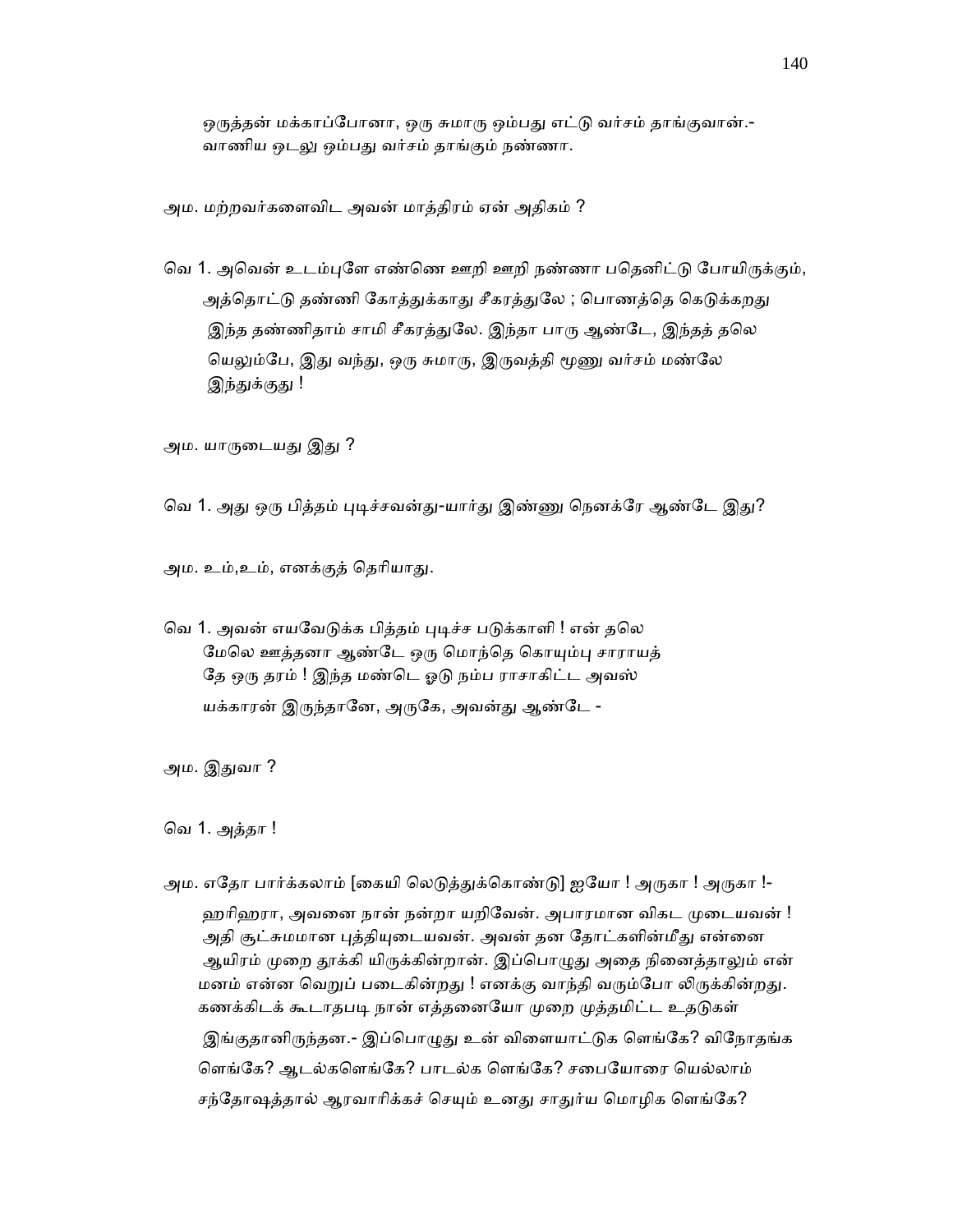உனது இளிப்பையாவது ஏளனம் செய்ய ஒன்றையாவது கூறமாட்டாயா? உன் முகவாய்க் கட்டை அடியுடன் அற்றுப் போயதா? இப்பொழுது நீ புறப்பட்டு என் காதலியின் கிருஹத்துக்குப் போய் கண்ணுக்கு அஞ்சனம் அரை அங்குலம் தீட்டிய போதிலும் அவளும் உன் கதிக்குத்தான் கடைசியில் வரவேண்டுமென்று சொலலி வா;

அதைக் கேட்டு அவள் நகைக்கும்படி செய்.- அப்பா, ஹரிஹரா, எனக்கு ஒரு சமாசாரம் ெதாியேவண்ᾌம்.

ஹ. என்ன அᾐ அரேச?

அம. விக்கிரமாதித்யன் இவ்வாறுதான் ஆயினானெ நினைக்கின்றாயா, மடிந்தபின் மண்மீது?

ஹ. அப்படித்தா னாயிருக்க வேண்டும்.

அம. இவ்வாறு துர்க்கந்தமாய்? அப்பா! (மண்ைட ேயாட்ைடக் கீேழ ைவக்கின்றான்.)

ஹ. ஆம், அதற்குச் சந்ேதக மில்ைல ஐயேன!

- அம. நாம் மடிந்தபிறகு என்ன என்ன அற்ப விஷயங்களுக்கு உபயோகமாகும்படி மாறுகின்றோம், ஹரிஹரா, விக்கிரமாகிக்யனுடைய உக்கமமான உடல் சாளரத் ᾐவாரத்ைத அைடக்கும் மண்ணாம்வைரயில் அதன் மாறதல்கைள நாம் ஏன் நமது மனத்தால் எண்ணிப் பார்க்க லாகாது?
- ஹ. அவ்வாறு யோசித்தால் அவ்வளவு உசிதமா யிராது.
- அம. அல்ல, அணு வளவும் அல்ல; அந்த மார்க்கத்தி லெல்லாம் நாம் மரியாதையுடன் பின் தொடர்கிறோம் அவரை! ஒரு வேளை அதே மார்க்கத்தில் நாமும் போக வேண்டிவரினும் வரும். இந்தப் பிரகாரம்; விக்கிரமாதித்யன் மரித்தான், விக்கிரமாதித்யன் மண்ணில் புதைக்கப்பட்டான், விக்கிரமாதித்யன் மண்ணானான் மறுபடியும், அந்த மண்தான் புழுதி, புழுதியைச் சேறாக்குகின்றோம், சேற்றிலிருந்து களிமண் எடுக்கின்றோம், முன்பு விக்கிரமாதித்யனா யிருந்து பின்பு களிமண் உருண்டையாய் மாற்றப்பட்ட அதைக்கொண்டு மது பாண்டத்தின் ஓட்டையை ஏன் அடைக்க லாகாது ?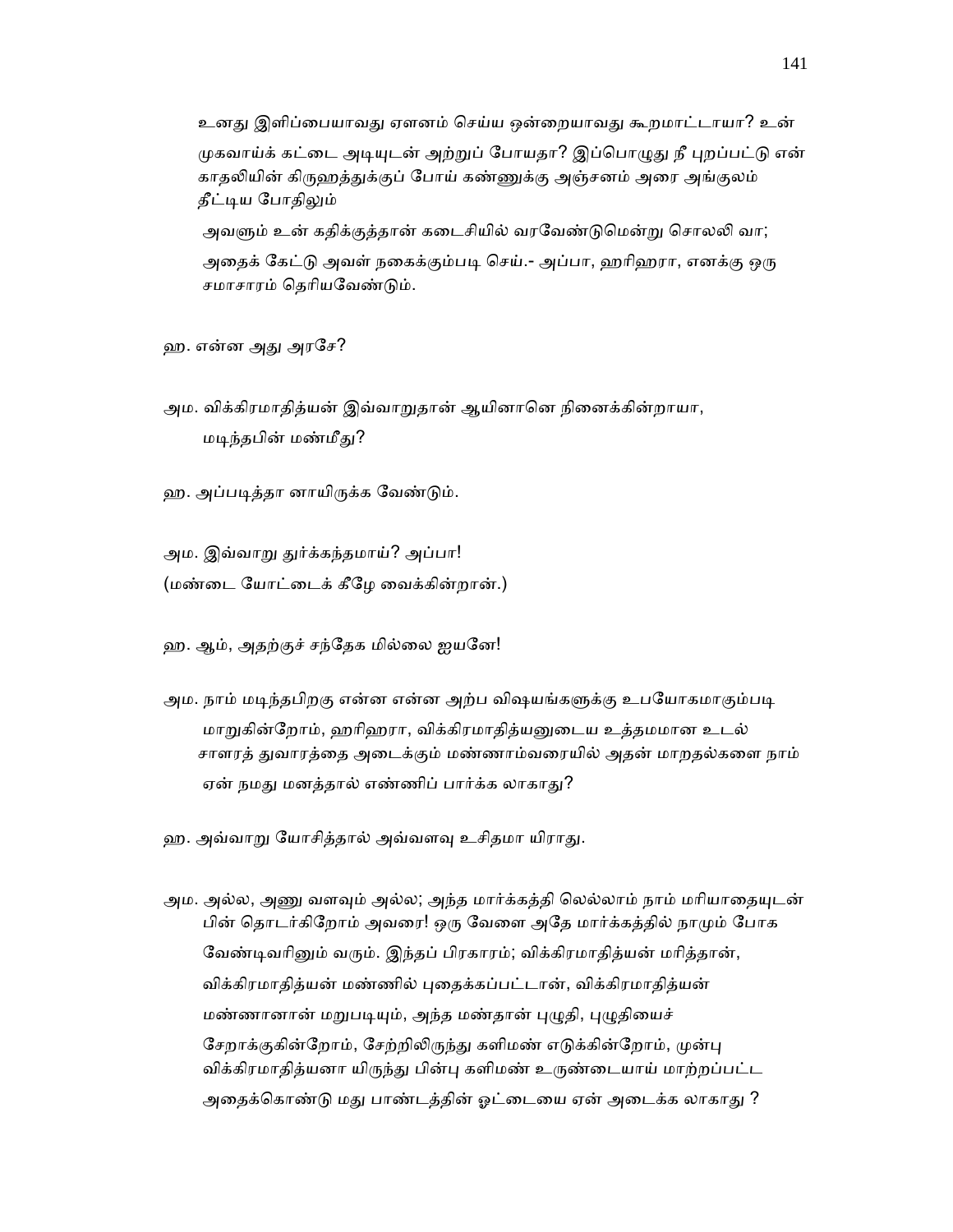மன்னர்தம் மன்னவனாம் விக்கிரமா தித்தியனும் மடிந்து மண்ணாய்த் தென்றலுமே புகாவண்ணம் மூடற்கா னானந்தோ தெருவின் சந்தை என்றுமிம்மண் டலமெல்லாம் மதித்திடச்செய் யவன்மண்ணும் எய்து கின்ற இன்றுமழைக் குளிர்மாற்றும் மட்சுவரை அடைத்திடவே யியைவ தென்னோ ?

பொறு ! பொறு ! ஒரு புறம ! - இதோ மகாராஜா வருகிறார்.

- பண்டாரங்கள் முதலானோர் தேவாரம் பாடிக்கொண்டு வருகிறார்கள். அபலையின் பிரதம் கொண்டுவரப்படுகின்றது. லீலாதரன், காலதேவன், கௌரீமணி, முதலானோர் வருகின்றனர்.
- அம. மகாராணி ! பரிஜனங்கள் ! யாருடைய சாபத்தை இவ்வாறு பின் தொடர்ந்து வருகின்றார்கள் ? சமாதிச் சடங்குகளும் பின்னப்பட்டிருக்கின்றன. இதனால் இவர்கள் பின் தொடரும் சவமானது தன்னுயிரைத் தன கையால் போக்கிக் கொண்ட பிராணியி னுடையதா யிருக்க வேண்டுமென்று தெரிகிறது. யாரோ கொஞ்சம் அந்தஸ்தி லிருந்தவர்களுடையதா யிருக்க வேண்டும். நாம் பதுங்கி யிருந்து சற்றே பார்ப்போம்.

[ஹாிஹரᾔடன் ஒᾞ ᾗறமாக ஒᾐங்கி நிற்கின்றான்.]

- லீ. இன்ᾔம் என்ன சடங்குகள்?
- அம. அதோ அவன்தான் லீலாதரன், மிக்க உத்தமமான இளைஞன் ; கவனி.
- லீ. இன்ᾔம் என்ன சடங்குகள்?
- ப. அந்த அம்மாளுடைய சமாதிக் கிரியைக ளெல்லாம் நாங்கள் எவ்வளவு செய்ய உத்தரவு வுண்டோ அவ்வளவு செய்து முடித்தோம். மடிந்த வித மென்னமோ கொஞ்சஞ் சந்தேகத்திற் கிடமானது. நடக்க வேண்டிய ஒழுங்கைப் பெரிய இடத்து ஆக்கினை மாற்றி யிராவிட்டால் இந்த அம்மாள் சமாதி என்பதையே பெறாது சர்ம பூமிக்கு வெளியாகச் சாதாரணமாய்ப் புதைக்கப் பட்டிருக்க

வேண்டும். கடை யுகம் வரையில். விபூதிக்குப் பதிலாக வெறுங் கல்லையும் கட்டியையுமே போட்டிருக்க வேண்டும். இப்பொழுதோ கன்னிகைக் கோலமாய்க் கடிமலர் புனைந்து சர்வ மங்கள வாத்தியத்துடன் ஸ்மசான பூமிக்கு கொண்டுவந்து சேர்த்தோம்!

லீ. செய்யக் கூடியது வேறொன்று மில்லையா?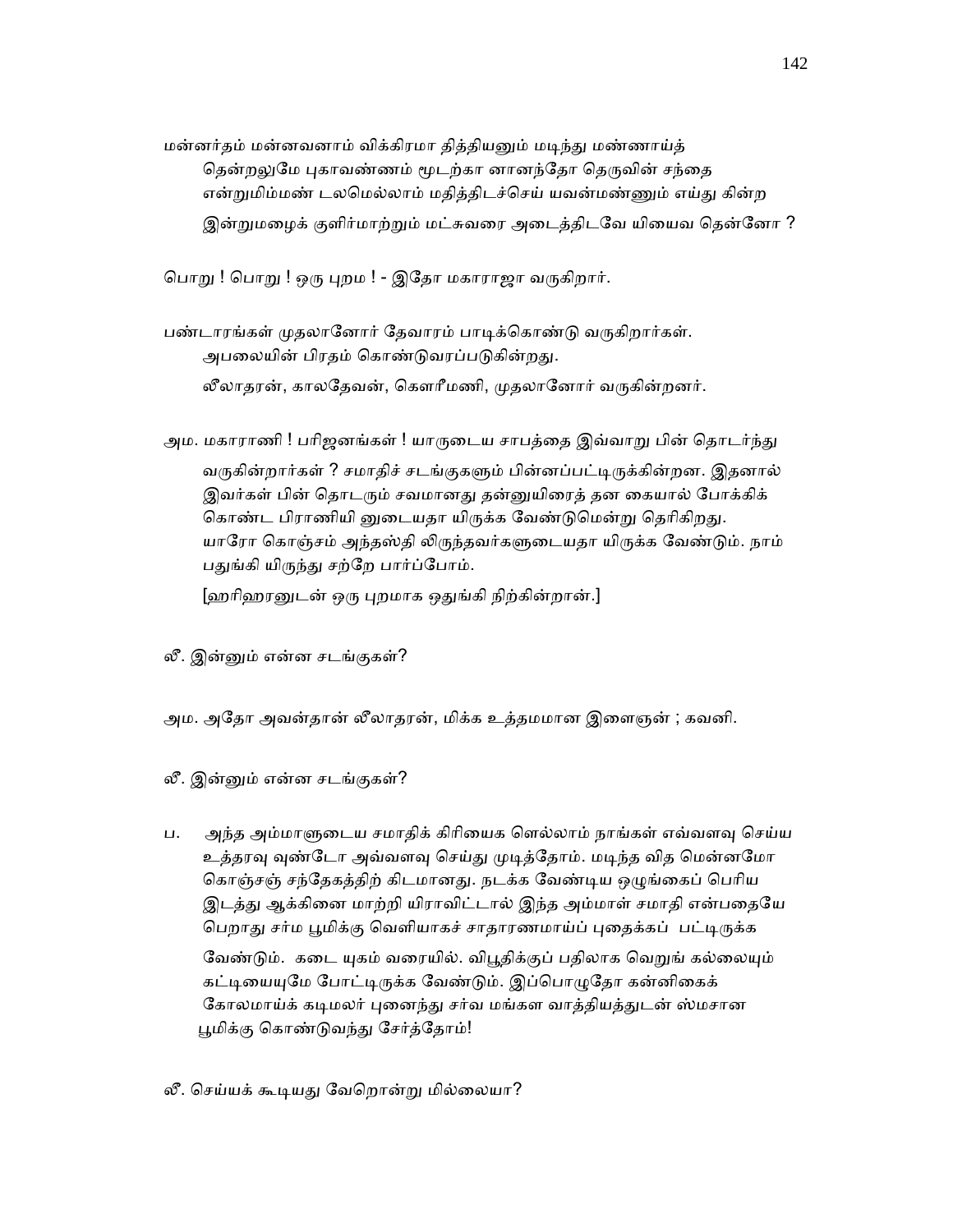- ப. அதற்குமேல் செய்ய லாகா தொன்றும். சாதாரணமாக சமாதி நிஷ்டையில் உயிர் துறந்தவர்களுக்குச் செய்யும் சடங்குகள் இங்கு செய்வோமாயின் அது சமாதிச் சடங்கிற்கு ஒருபெரிய அபவாத மாகும்.
- லீ. ைவᾜங்கள் ைசவத்ைதச் சமாதியில் ; பாிசுத்தமான அவள் அழகிய உடலினின்றும் பாரிஜாத மலர் உற்பத்தி யாகுமாக !- பண்டாரப் பதரே! நான் சொல்வதைக் கேள். நீ நரகத்தில் நாறிக் கிடக்கும்பொழுது என தங்கை சுவர்க்கத்தில் சுகமாய் வசித்துக்கொண் டிருப்பாள்!

அம. என்ன! அழகிய அபைலயா?

கௌ. கண்ணே! என் கண்ணின் கருமணியே! கண்வளராய்! கண்வளராய்! (புஷ்பங்களைத் தூவுகிறாள்) என்றன் மகன் மனையாவாய் என்றெண்ணி யிருந்தேன்நான் இன்னவிதம் உனைக்காண எதுபாவம் செய்கேனோ? நின்சயன மிைசமலைர நிைனத்திட்ேடன் பரப்பிடேவ அன்னமேயிப் பாடைமிசை அமர்ந்திடப்பாழ்ங் காலமிதோ.

லீ. உத்தமமான உன் மதியைக் கெடுத்து, உத்தமியே, உன்னை இக்கதிக்குக் கொண்டுவந்த பாதகனுக்கு உனக்கு நேர்ந்ததினும் பதினாயிர மடங்கு கேடான

கதி சம்பவிக்குமாக!- பொறுங்கள் சற்றே மண்ணைத் தூவாது; என் தங்கையைக் கடைசி முறா என் கரத்தாலு கட்டி யணைக்கின்றேன்!

## (சமாதிக்குள் குதிக்கின்றான்)

இப்பொழுது போடுங்கள் மண்ணை, இறந்த பிணத்தின்மீதும் இருக்கும் பிணத்தின் மீதும் ஒன்றாக, இந்தச் சம நிலமானது வானத்தை யளாவும் நீலகிரியினும் பழமையான இமயமலையினும் அதிக உன்னதமாம் மலை யொன்றாகும்படி, எங்கள் தலைமீது.

அம. (முன்வந்து) அவ்வளவு அதிகமாய் எடுத்துச் சொல்லத்தக்க துயரம் உடையவன் யார் அவன்? ஆருடைய அடங்காத் துக்கத்தைக் கண்டு ஆகாயத்திற் செல்லும் கிரஹங்களும் அசைவற்று நின்றுபோய் ஆச்சரிஇயப்படுகின்றன? இதோ நான் அமலாதித்யன்!

# (சமாதிக்குள் குதிக்கின்றான்)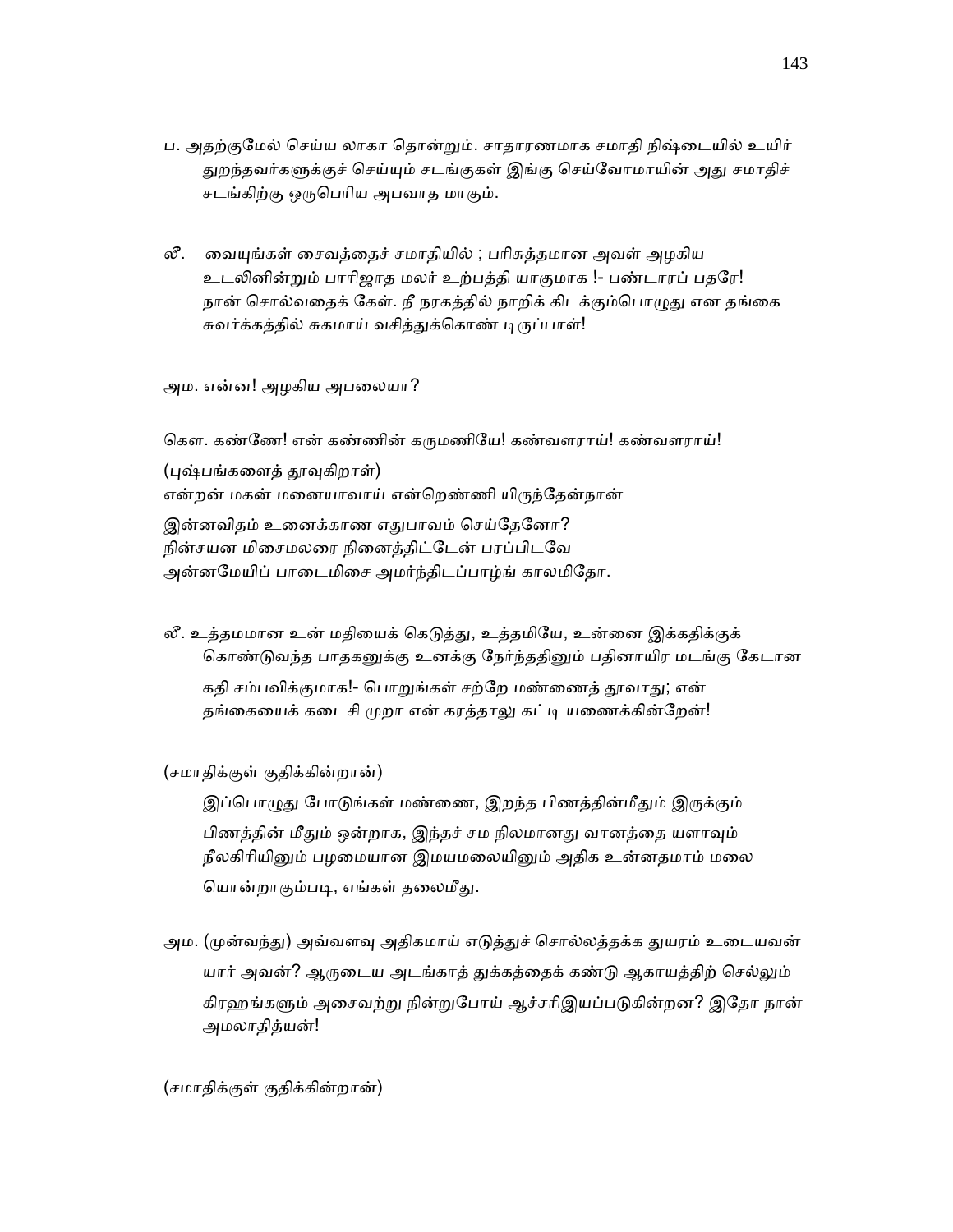லீ. யமன் உன்ᾔயிைரக் ெகாண்ᾌ ேபாக!

(அவனைக் கட்டிப் பிடித்து)

 அம. உனக்கு ஆசீர்வாதம் ெசய்யத் ெதாிய வில்ைல. நான் ெசால்வைதக் ேகள், எடு உன் கையை என் கழுத்தினின்றும். நான் ஆத்திரமும் அடங்காக் கோபமில்லாதவ னாயினும் என்னிடம் அபாயகரமான குண மொன் றிருக்கின்றது, பத்திரம், அதற்காகப் பய மிருக்கட்டும் உன்னிடம் சற்றே! எடு உன் கையை!

கா. அவர்களைப் பிரித்துவிடுங்கள்!

ெகள. அமலாதித்யா! அமலாதித்யா!

எல்ேலாᾞம். ஐயா! ஐயா!

ஹ. என் அரசே , சற்றே சாந்தப்படுத்திக் கொள்ளும்.

[சேவகர்கள் அவர்களைப் பிரித்துவிட, அவர்கள் சமாதியினின்றும் வெளியே வருகிறார்கள்.]

அம. ஏன்? என் கண் இமைக்குஞ் சக்தி யற்றுப்போகிற வரையில் இவ்விஷயமாக அவனுடன் நான் சண்டை செய்கிறேன் !

ெகள. ஐேயா! என் கண்ேண! என்ன விஷயத்திற்காக?

அம. நான் அபலைமீது காதல்கொண் டிருந்தேன். பதினாயிரம் அண்ணன் தம்பிகளுடைய ஆசையை ஒருங்கு சேர்த்தாலும் என் காதலின் காற் பங்கு ஆகாது.- அவள் பொருட்டு என்ன செய்வாய் நீ ?

கா. ஐயோ, அவனுக்குப் பித்தம் பிடித்துவிட்டது லீலாதரா.

கௌ.உங்களுக்குப் புண்ணிய மாகும், யாராவது தடுங்கள் அவனை !

அம. ஈசன்மீ தாணை ! உன்னால் என்ன செய்ய முடியுமோ காட்டு பார்ப்போம்.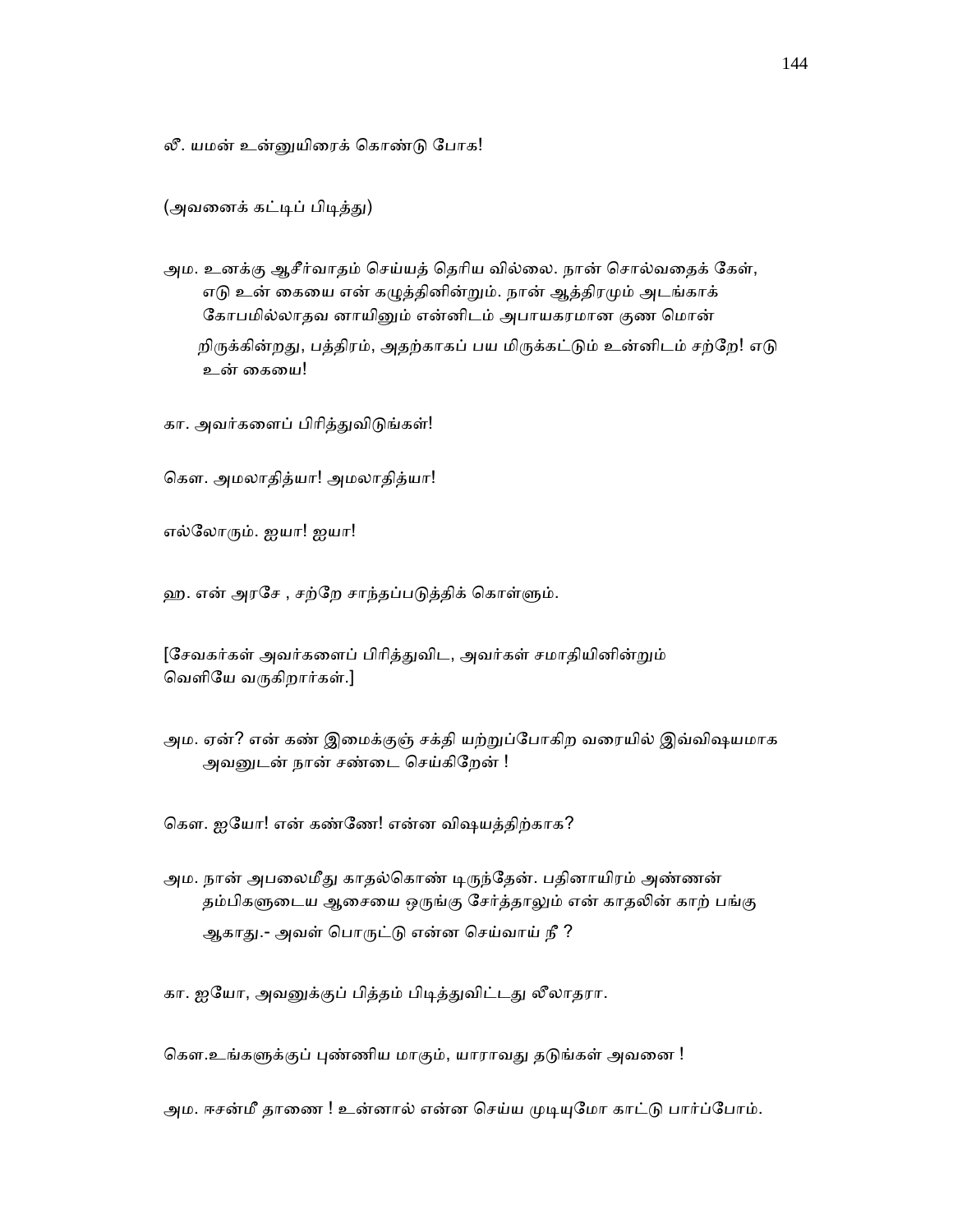கண்ணீர் விட் டமுகிறாயா? கையால் சண்டை போடுகிறாயா? பட்டினி யிருக்கின்றாயா? பல துண்டமாக உன்னுடலைக் கிழித்துக் கொள்ளுகிறாயா? காடிச் சாராயம் குடிக்கின்றாயா? முதலையை விழுங்குகின்றாயா? அதை நானும் செய்கின்றேன்! கூக்குர லிடவா இங்கு வந்தாய்? அவளுடைய சமாதியிற் குதித்து என்னை ஏளனமா செய்யப் பார்க்கிறாய்? உயிருடன் உன்னையும் புதைக்க உடன்படுகின்றனையா உன் தங்கையுடன்? அவ்வாறே நானும் செய்கின்றேன். குன்றுகளைப்பற்றி வாயாடுவதனால், நம் மிருவர் மீதும் மலை மலைகளாக அடுக்கி, பூமியை உயர்த்தி, பானுவின் மண்டலமதை மூட்டி, சிகரம் கரிந்து, இமயமலையே எறும்புப் புற்றென மதிக்கச் செய்யட்டும்! அல்லது வீணாக வார்க்கை யாடுவகானால் சொல், உன்னைப்போல் நானும் வாயாடுகின்றேன்!

- கௌ. ஐயோ ! இது வெறும் பயித்தியம் ! பித்தம் அதிகரித்து விட்டால் இவ்வாறுதான் கொஞ்சம் நேரம் பிதற்றுவான், பிறகு முட்டை யிட்ட பெட்டைப் புறாவைப்போல் தலை வணங்கி முகம் வாடிப் பேசாது வாளா இருப்பான்.
- அம. ஏன் ஐயா? என்னை யேன் இவ்வாறு அவமதிக்கின்றாய்? உன் மீது நான் எப்பொழுதும் பிரியம் வைத்திருந்தேனே!- சரி பெரிதல்ல, பீமசேனன் எதிர்த்துப் பேசிய போதிலும், பூனை கத்தித்தான்தீரும், நாய் குலைத்துத்தான்தீரும். [ேபாகிறான்.]
- கா. அப்பா, ஹரிஹரா, அவனைப் பின் தொடர்ந்து செல். [ஹாிஹரன் ேபாகிறான்.]

------------------------

[லீலாதரனுக்கு] நேற்றிரவு நாம் கூறியதைக் கொண்டு உனது சாந்தத்தைச் சற்றே திடப்படுத்திக் கொள் ; அந்த விஷயத்தை நாம் உடனே முடிவுக்குக் கொண்டு வருவோம். - கண்ணே, கௌரீமணி, உனது மகனை ஜாக்கிரதையைப் பார்த்துக் கொள்ளும்படி யாரையாவது திட்டம் செய்து வை. இந்தச் சமாதியை என்றும் மறவா வண்ணம் சாஸ்வதமான கட்டடம் ஒன்று கட்டுவோம். சீக்கிரம் கவலை யெல்லாம் நீங்கிச் சுகமாய்க் காலம் கழிப்போம்; அதுவரையில் நமது காரியமெல்லாம் சாந்தமாகத்தா னிருக்கவேண்டும்.  $\lceil$ எல்லோரும் போகிறார்கள்.]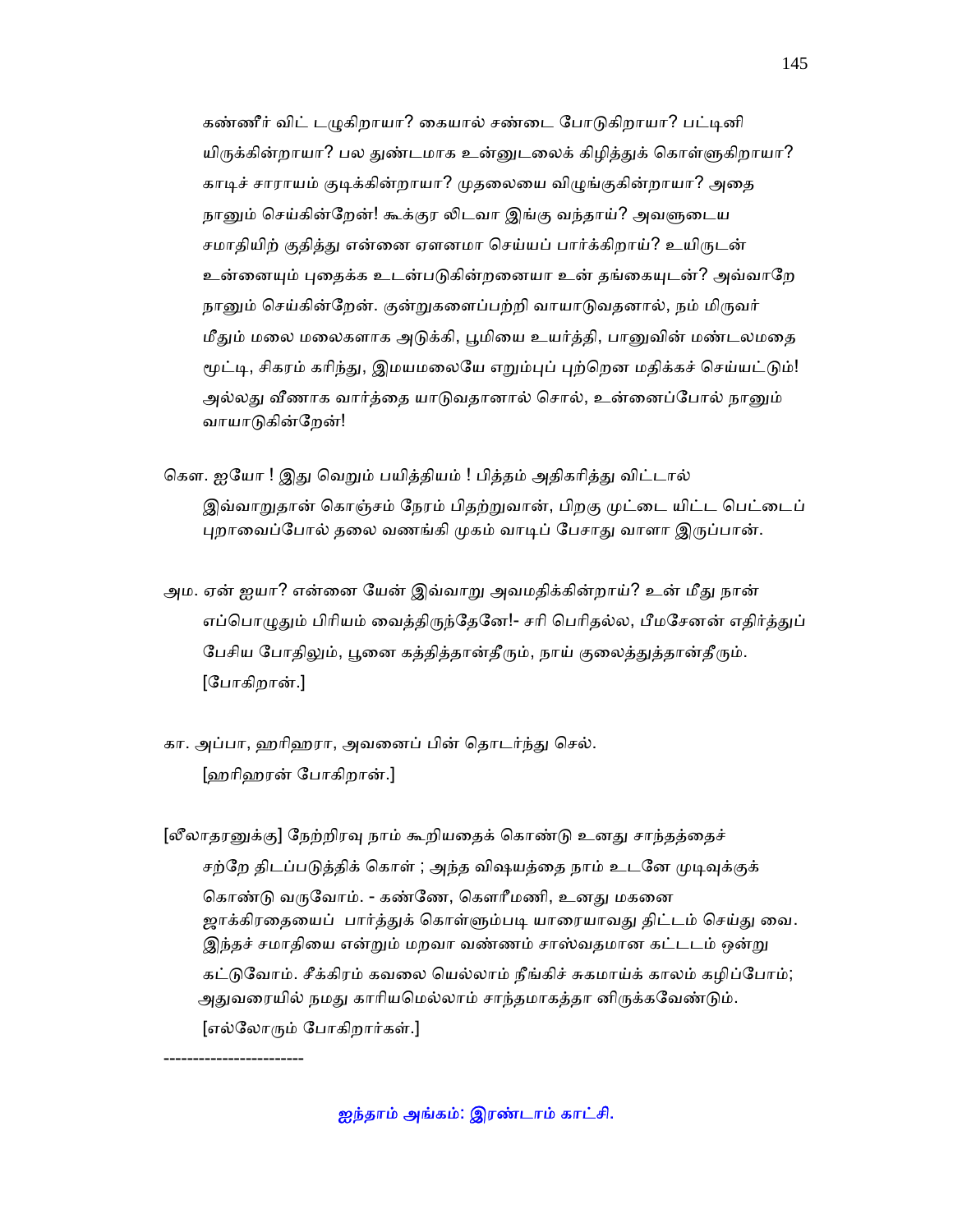அரண்மைனயி ேலார் மண்டபம்.

அமலாதித்யனும், ஹரிஹரனும் வருகிறார்கள்.

- அம. அப்பா, இதைப்பற்றி அவ்வளவு; இனி மற் றொன்றைப் பற்றி எடுத்துரைக்கின்றேன் உனக்கு - அதைச் சார்ந்த விஷயங்களெல்லாம் கியாபாக மிᾞக்கின்ற தல்லவா உனக்கு ?
- ஹ. கியாபகம் இருக்கின்றதா என்றோ கேட்கின்றீர் அரசே !
- அம. அப்பா, என்னைக் கண் ணுறங்க விடாதபடி என் மனக்கில் ஓர் விதமான கலக்க மொன் றிருந்தது. கடு விலங் கிடப்பட்டகப்பற் றிருடர்களைப் பார்க்கிலும் என் கதி அதிக கஷ்டமாய்த் தோன்றிய தெனக்கு. நான் முன் பின் யோசியாது முரட்டுத்தனமாய்-அதனையும் புகழ வேண்டி யிருக்கின்றது. அேநக சமயங்களில்,

நான் ஆய்ந்து செய்யும் கருமங்க ளெல்லாம் பயன் படாது பாழாகிப் போக, சில சமயங்களில் ஆராய்ந்து பாராது அவசரப்படுவதே அனுகூலத்தைத் தருவதாகின்றது நமக்கு என்பதை நாம் அறியவேண்டும். நம்மிச்சைப்படி நமது கருமங்களை நாம் எவ்வளவுதான் முடித்திட முயன்றபோதிலும், தன்னிச்சைப்படி முடித்திடும் தயாபரன் சங்கற்ப மொன் றிருக்கிறது தரணியின் மீது, என்பதை அது நமக்குக் கற்பிக்கின்றது.

ஹ. அது மிகவும் நிச்சயமே.

அம. எனது கப்பல் அறையினின்றும் எழுந்தவனாய் கறுப்புக் கம்பள ஆடையால் உடன் முழுதும் போர்த்தவனாய், கருக்கிருட்டில் அவர்க ளிருக்கு மிடத்தைக் கண்டுபிடிக்க அடிமேல் அடி வைத்துச் சென்றேன்; இச்சைப்படி நேர்ந்தது ; அவர்களுடைய பைக்குள் பைய என் கையை விட்டுப் பார்த்தேன் ; பிறகு முடிவில் விரைவாக என் சொந்த அறைக்குத் திரும்பினேன். அப்புறம், எனக் கிருந்த பயத்தில், நன்னடத்தையை மறந்தவனாய், தைரியங் கொண்டு அவர்களுடைய சாசனங்களின் முத்திரையை உடைத்துப் பார்த்தேன். அங்கே யான் கண்டது அப்பா ஹரிஹரா!-என்ன அரசனது அக்கிரமம்!- குர்ஜரத்தின் கேஷமத்தின் பொருட்டும், சிங்களத்தின் க்ஷேமத்திற்காகவும், இன்னும் இப்படிப்பட்ட அநேக விதமான காரணங்கள் பொருட்டும், அதைப் பார்வையிட்டவுடன், கால தாமதம் கொஞ்சமேனு மின்றி, வெட்டுக் கத்தியைக்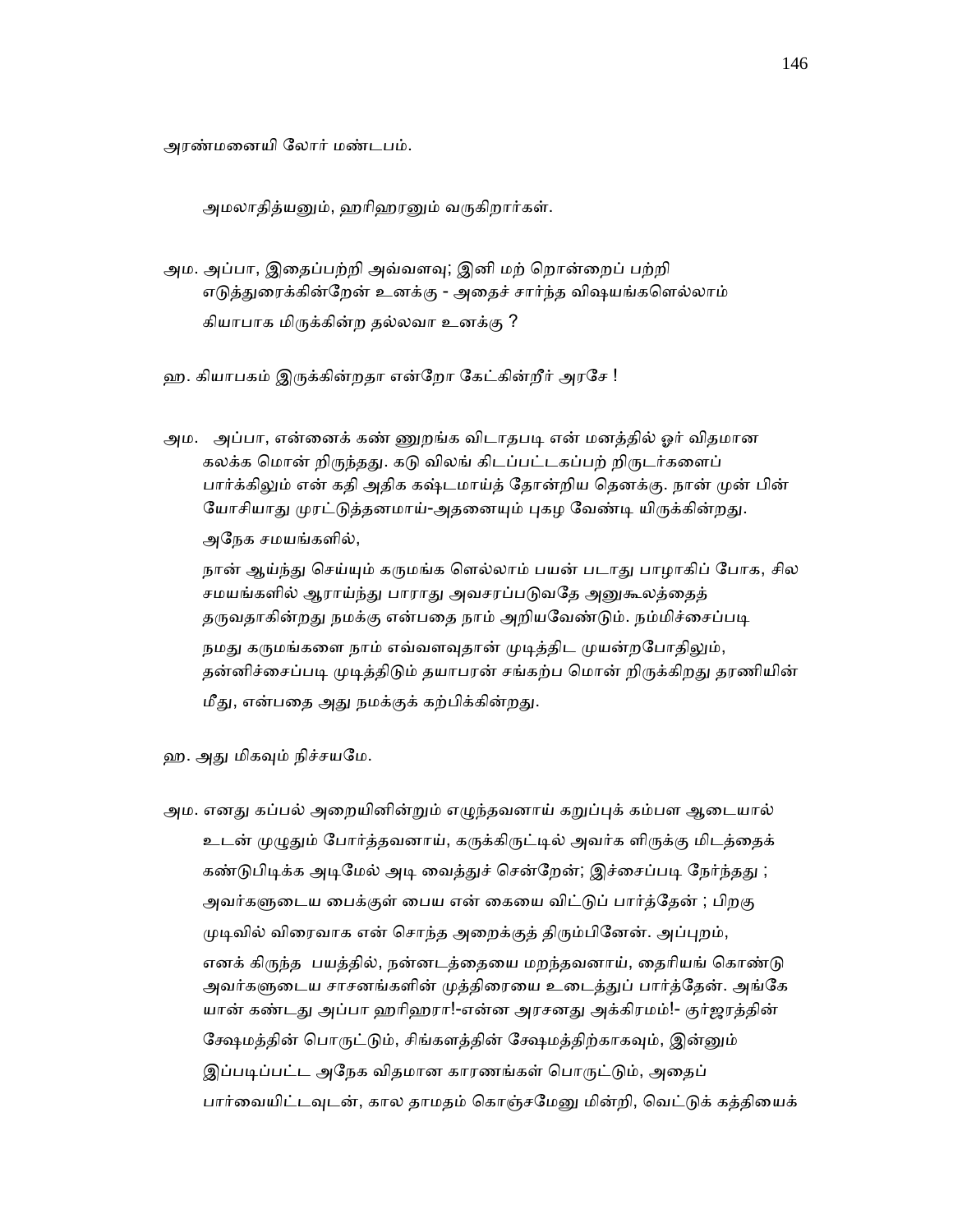கூராக்கவும் விருதாவில் காலம் கழிக்காது, என்னைச் சிரச் சேதம் செய்துவிட வேண்டுமென்று உத்தரவு ஒழுங்காய் வரைந் திருந்தது.

ஹ. இப்படியும் இருக்குமா!

- அம. இதோ அந்தச் சாசனம், அவகாசம் அதிகமா யிருக்குங்கால் ஆதியோடந்தமாய்ப் படித்துப்பார் அதை. பிறகு நான் என்ன செய்தேன் என்பதைக் கேட்க விரும்புகிறாயா?
- ஹ. ஆம், நான் வேண்டிக்கொள்ளுகிறேன்.
- அம. கபடத் தனத்தால் நான்கு புறமும் இவ்வாறு கவரப்பட்டவனாய்- நான் நாந்தி பாடி முடிவதன்முன் அவர்கள் நாடகத்தையே ஆரம்பித்துவிட்டார்கள்.- ஆகவே நான் உட்கார்ந்து வேறொரு சாசனத்தை உற்பத்தி பண்ணினேன். பிறகு அதை ஒழுங்காய் வரைந்தேன். நமது அரண்மனை உத்தியோகஸ்தர்கள் எண்ணுவதுபோல் நானும், ஒரு சமயம் அழகாய் எழுதுதல் அற்பத்தனமென எண்ணி, அவ்வித்தையை மறந்திட அதிகமாய் முயன்றேன். ஆயினும் அது இச்சமயத்தில், எனக்கு மிகவும் பிரயோஜனப்பட்டது.- நான் எழுதியதின் தாற்பரியத்தை அறிய விரும்புகிறாயா?

ஹ. ஆம், என் அரேச.

அம. மகாராஜா அவர்கள் மிகவும் வற்புறுத்தி வேண்டுவதாக, சிங்களத் தரசன் தனக்கு நம்பிக்கையுடைய நண்ப னானபடியாலும், தங்க ளிருவருக்குள் அன்பானது தாளிப் பனைபோல் தழைத் தோங்க வேண்டியபடியாலும், சமாதானமாய் எங்கும் சம்பா நன்கு விளைய வேண்டியபடியாலும், இருவருடைய நட்பும் இணை பிரியா திருக்க வேண்டியபடியாலும், இவ்விதமாகப் பெருத்த விஷயங் களடங்கிய, 'படி' களையெல்லாம் அதிகமாய் அடுக்கி, - இதில் வரைந்ததைப் பார்த் தறிந்தவுடன், மேலொன்டும் யோசித்துப் பாராமல், ஏறக் குறைய ஈசனைத் தியானிக்கும் காலமும் விடாது, இதைக் கொண்டு வருபவர்களை உடனே கொன்றுவிட வேண்டுமென்று, வைரந்ேதன்.

ஹ. இதை எப்படி முத்திரை செய்தீர்?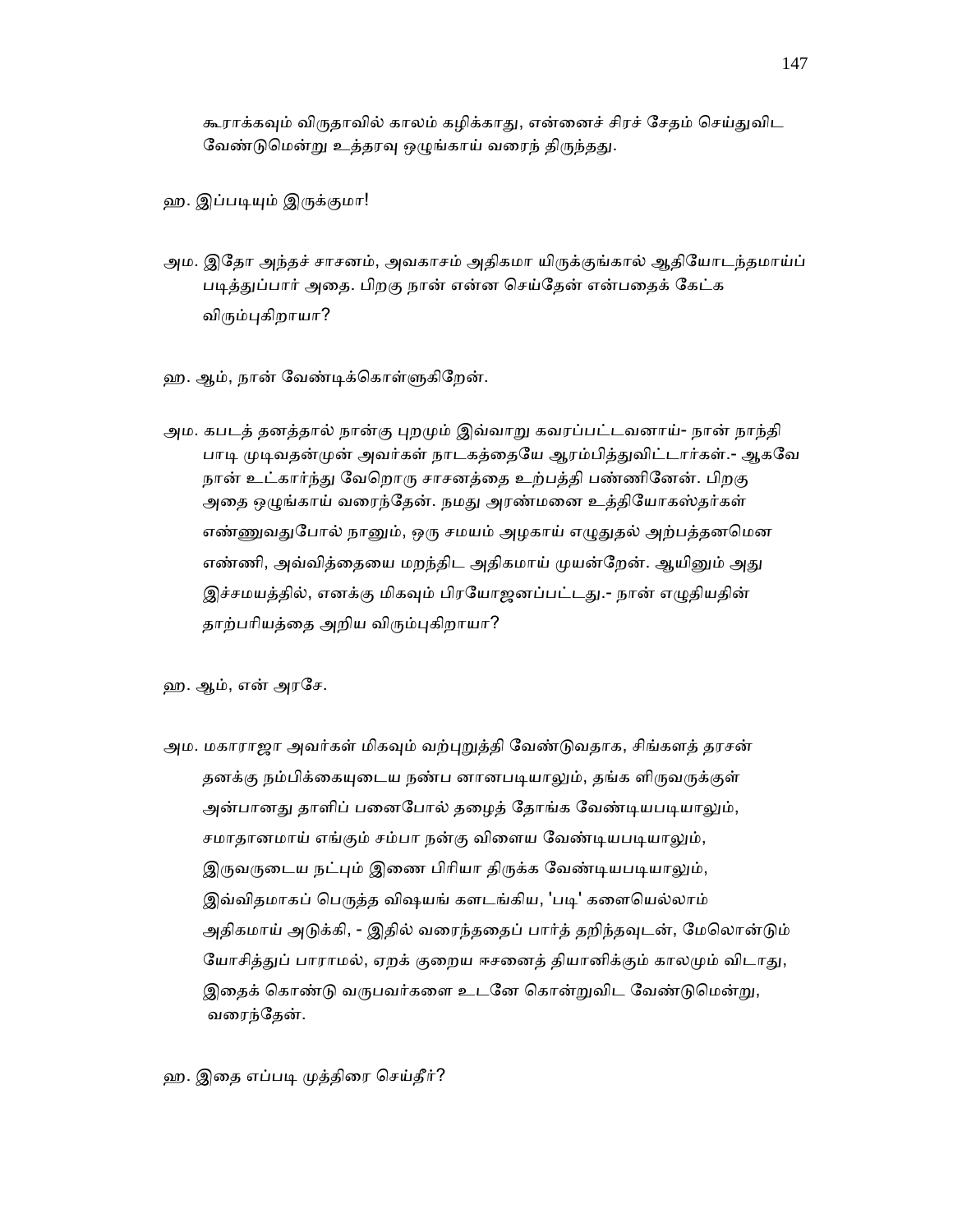- அம. ஏன், ஈஸ்வர சங்கற்பம் இதிலும் ஒத்திருந்தது. என் பையில் என் தந்தையின் முத்திரை மோதிர மிருந்தது, அதினின்றும்தான் அச்சு வார்க்கப்பட்டது அந்த குர்ஜரத்தின் முத்திரை. பிறகு அந்தச் சாசனத்தைப்போல் மடித்து மேல் விலாசம் எழுதி முத்திரை யிட்டு, பக்குவமாய் வைத்து விட்டேன், மாற்றியதை மற்றெவரும் அறியாதபடி. பிறகு, மறுநாள்தான் நாங்கள் சமுத்திரத்தில் சண்டை போடும்படி நேர்ந்தது; அதன் பிறகு நடந்ததை நீ முன்பே அறிந்திருக்கின்றாய்.
- ஹ. ஆகவே கிரிதரனும் ராஜகாந்தனும் அக்கதிக்குத்தான் போயிருக்கவேண்டும்.
- அம. ஏன், அப்பா, அவர்களே அத்தொழிலிற்கு அத்தனை ஆசைப் பட்டார்களே; அவர்கைளப்பற்றி மனத்தில் எனக்குக் கவைல ெயான்ᾠ மில்ைல. அவர்கள் செய்கையாலேயே அவர்களுக்கு மரணம் சம்பவித்தது. இரண்டு ஆட்டுக் கடாக்கள் முட்டி மோதிச் சண்டையிடுங்கால் இடையில் இரத்தம் குடிக்க வந்த நரியின் கதியைப்போல், பல முடை இருவர் பொரும் சமயம் மத்தியில் வரும் மடையர்கள் கதி அபாயகரமானதே!
- ஹ. ஐேயா! இெதன்ன அரசன் இவன்!
- அம. உனக்குத் தோற்ற வில்லையா? இப்பொழுது என் கடைமையன்றா இவனை நான்- எனது தந்தையைக் கொன்று, என் தாயாரை வேசை யாக்கி, நான் கோரிய அரசாட்சிக்கும் எனக்கும் இடையில் வந்து முளைத்தவனாகி, என் உயிரைக் கொள்ளத் தூண்டி லிட்ட இவனை-அதுவும் அத்தனை வஞ்சக வழியில் - இப்படிப்பட்டவனை என் கையினால் கொல்லவேண்டியது அவசியமான தர்ம மன்றோ? மனுஷ்ய ஜன்மத்தையே கெடுக்கப் பிறந்த இக் கொடும் பாபி இன்னும் கெடுதி செய்ய விடுதல் பாதகம் அன்றோ?
- ஹ. அங்கே நடந்த விஷயத்தின் முடிவு அவனுக்குச் சிங்களமிருந்து சீக்கிரம் தெரிந்து போகுமே.
- அம. ஆம் சீக்கிரமே, அதுவரையில் காலம் என்னுடையது. ஒன்று என்று எண்ணுவதன்முன் ஒரு மனிதன் உயிர் போகுமல்லவா? ஆயினும் அப்பா ஹரிஹரா, லீலாதரனிடம் நான் என்னை மறந்து பேசினேன் என்பது எனக்கு மிகவும் வருத்தத்தைத் தருகிறது. எனக் கிருக்கும் காரணத்தின் உருவைக் கொண்டு அவனுடைய மாரணமும் இப்படிப்பட்டதென்று நான் பார்த்தறிகின்றேன். நான் அவனது மன்னிப்பைக் கேட்கிறேன். ஆயினும், அவன் துக்கத்தைப் பாராட்டிய தைரியமானது எனக்கு உன்னதமான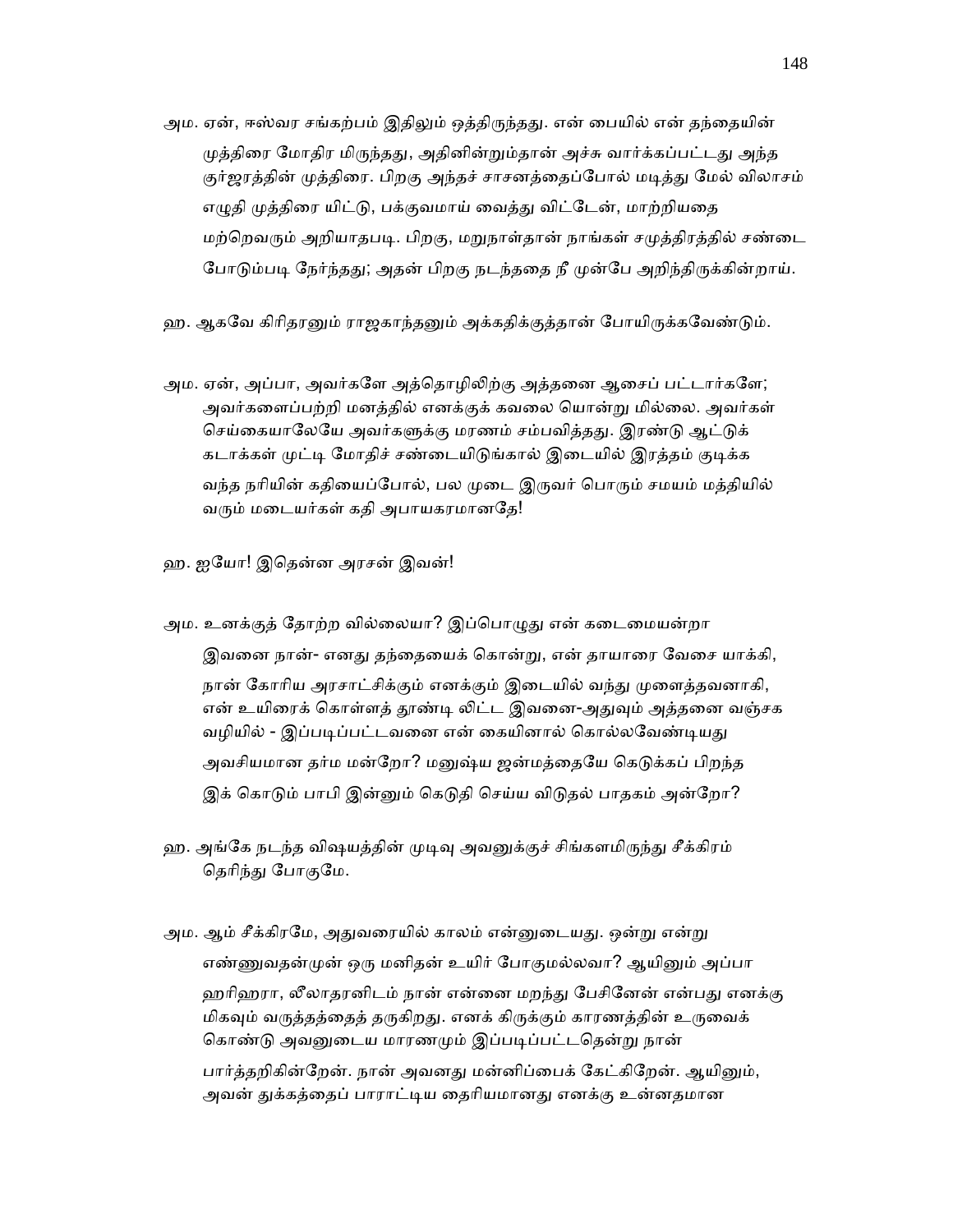கோபம் விளைத்தது.

- ஹ. பொறும்.- யார் இங்கு வருவது?
- அரசன் வᾞகிறான்.
- அ. இளவரசர் க்ஷேமமாய் குர்ஜரம் திரும்பியது எங்களுக் கெல்லாம் மிகுந்த சந்தோஷத்தைக் கொடுக்கின்றது.
- அம. உமக்கு மிகவும் வந்தனஞ் செய்கிறேன் ஐயா, இந்த வெட்டுக் கிளியைத் தெரியுமா உமக்கு?

ஹ. ெதாியா தரேச.

- அம. மிகவும் மெச்சத் தக்கதே உமது மன நிலைமை, ஏனெனில் இவரைத் தெரிந்திருத்தலே ஒரு துர்க்குணமாம். இவருக்கு ஏராளமான நிலங்க ளுண்டு, அதுவும் வளமை யுடையன. ஒரு மிருகமானது மற்ற மிருகங்களுக் கெல்லாம் தலைமையதாக இருந்தால் அரசன் போஜனம் கொள்ளு மிடத்தில் அதற்கும் உண வளிக்கப்படும். அது ஒரு அண்டங் காக்கைதான், ஆயினும் அதற்குப் புழுதி அளவற்ற துண்டு, புரண்டு கிடக்க.
- அ. என் இனிய அரசே, உமக்குச் சாவகாசமா யிருந்தால், மகாராஜாவிடமிருந்து உமக்கு ஒᾞ விஷயம் ெதாிவிப்ேபன்.
- அம. ஐயா, அதை நான் மிகுந்த கவன முள்ள மனத்தினனாய்ப் பெற்றுக் கொள்ளுவேன். உமது தலைப் பாகையைத் தவறான வழியிலுபயோகப் படுத்தாதீர், அது தலைக்கே உரித்தானது.
- அ. அரசே, என்னை மன்னிக்கவேண்டும், மிகவும் ஒடுக்கமா யிருக்கிறது.
- அம. இல்லை. என்னை நம்பும், மிகவும் குளிர்ச்சியா யிருக்கிறது, காற்று வடக்குப் புறம் அடிக்கிறது.
- அ. ஆம், ஒருவாறு குளிர்ச்சியாகத்தா னிருக்கிறது அரசே.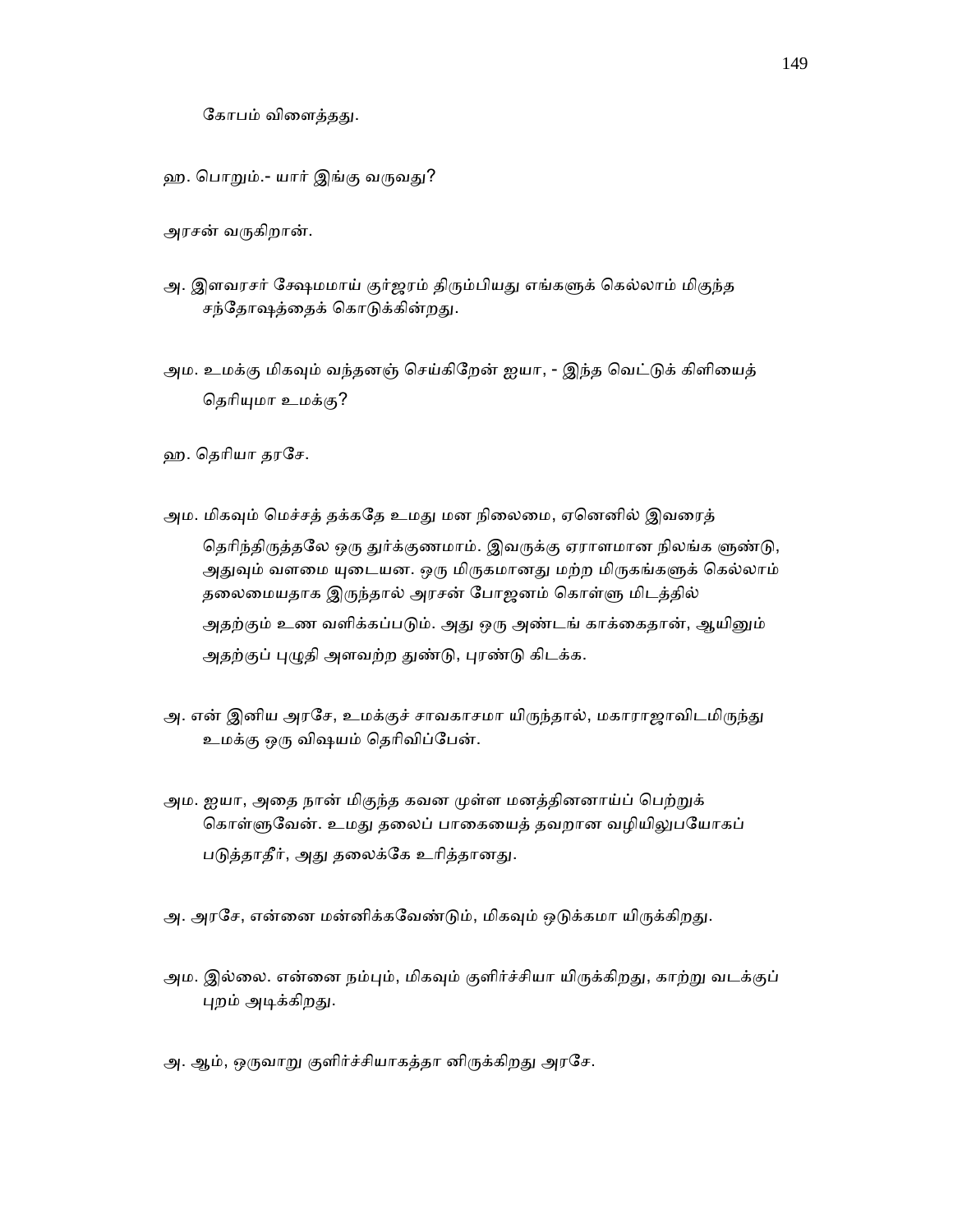- அம. ஆயினும் எனக்குத் தோற்றுகிறது மிகவும் புழுக்கமா யிருப்பதாக; என் முகமெல்லாம் வியர்க்கின்றது.
- அ. ஆம், அதிகமாய், அரசே; மிகவும் புழுக்க மாய்த்தா னிருக்கிறது இப்படி எப்படி என்று என்னால் கூற முடியாது- அரசே, மகாராஜா அவர்கள் தங்கள்மீது ஒரு பெரும் பந்தயம் வைத்திருப்பதாகத் தெரிவிக்கச் சொன்னார் உம்மிடம். அரேச, அதன் விஷயம்-

அம. உம்மை நான் வேண்டிக் கொள்ளுகிறேன்-கியாபக மிருக்கட்டும்-(அமலாதித்யன் அவரைத் தலைப்பாகையை அணியும்படி செய்கிறான்.)

- அ. இல்லை, உண்மையாகவே, என் சவுக்கியத்தின்பொருட்டே, வாஸ்தவத்தில். அரசே, லீலாதரர் இப்பொழுதுதான் அரண்மனைக்குத் திரும்பி வந்திருக்கின்றார்; என் வார்த்தையை நம்பும், உத்தமமான கனவான், நானாவிதமான நற்குணங்கள் பூரணமாய்க் குடிகொண் டிருப்பவர், மிகவும் மிருதுவான சுபாவ முடையவர், வெளிக்கு வெகு கம்பீர முடையவர், பிரியமா யவரைப்பற்றிப் பேசுங்கால், உத்தம புருஷர்களுடைய இலட்சணங்களுக் கெல்லாம் அவரை யோர் களஞ்சிய மெனக் கூறவேண்டும், உத்தம புருஷனுக் குரிய குணங்களில் எதைக் காண வேண்டினும் அவரிடம் ஏராளமாய்க் காணலாம்.
- அம. ஐயா, அவருடைய இலட்சணங்களை அடுக்கிக் கூறுவதில் உம்மிடம் அவதூறு கிடையாது. அவரது குணங்களை யெல்லாம் கணக்கிடுவ தென்றால் மனத்திற்கே மயக்கத்தைத் தரும் என்பது நான் அறிந்திருக்கிறேன். உயர்த்திக் கூறும் உண்மையில் அவரை உத்தமமான வஸ்துவை யுடையவோர் உயிரென உள்ளத்தில் எண்ணுகிறேன்,. கிடைத்தற் கரிய குணமும் அருமையும் அவரிடம் குடிகொண் டிருப்பதால், அவரைப்பற்றி உண்மையை உரைப்பதாயின் அவருக்குச் சமானத்தைக் காட்டுவது அவரது கண்ணாடியே; அங்ஙனமின்றி அவரது உருவத்தை வர்ணிக்கப் புகுபவர்கள் அவரது அருவத்தையே வர்ணிக்கக்கூடும், அவ்வளவே.
- அ. இளவரசர் அவரைப்பற்றி எடுத் துரைப்பதில் இம்மி யளவும் தவறில்லை.
- அம சங்கதியின் சம்பந்தம் என்ன ஐயா? என்ன காரணம்பற்றி நமது புன்மையான நாவினால் இந்தப் பெரிய மனுஷனை பூசி மெழுகுகின்றோம்?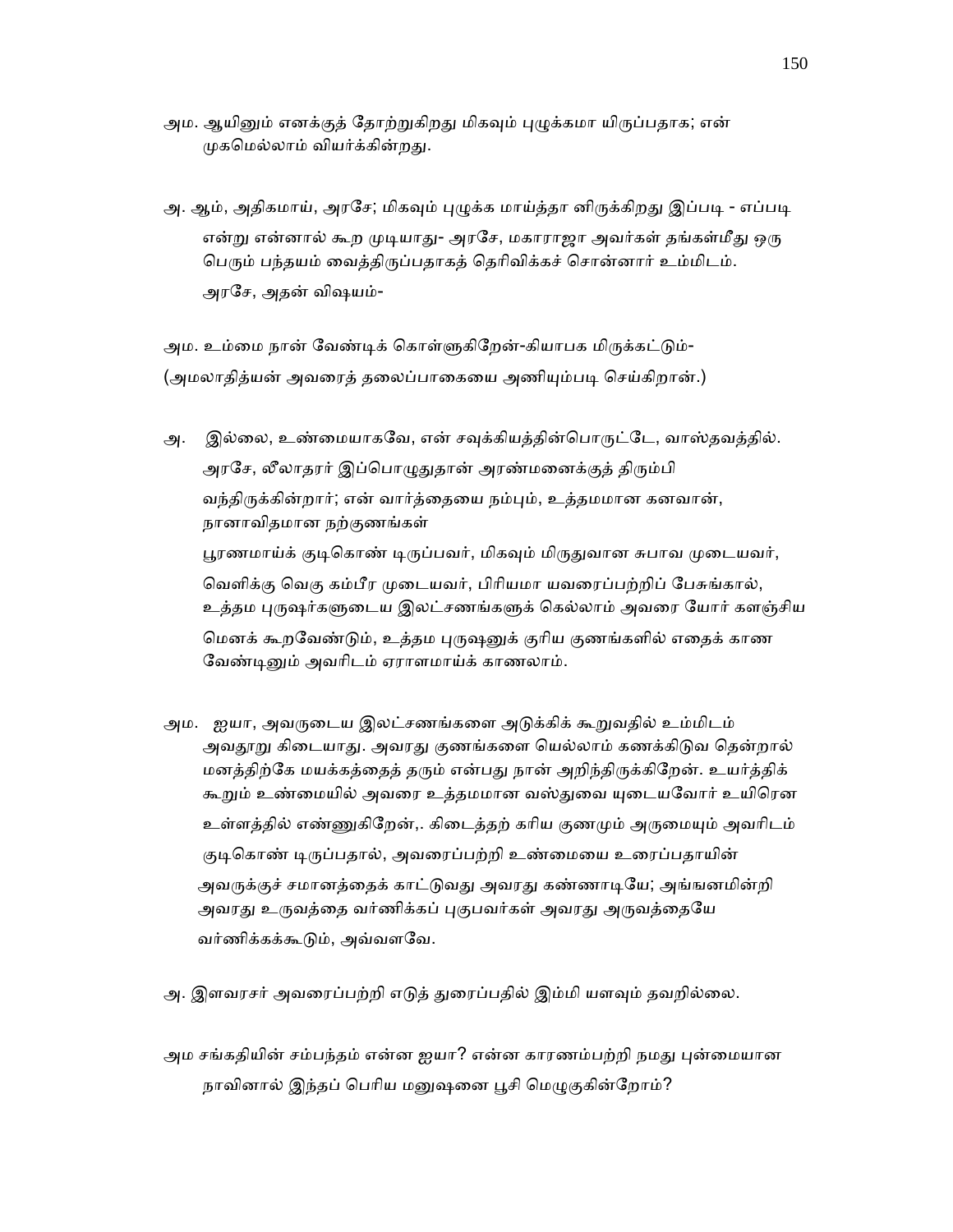அ. ஐயா?

- ஹ. வேறு வார்த்தையால் இந்த விசேஷத்தை யறிய முடியாதா? ஐயா, கொஞ்சம் முயன்று பாரும் உண்மையில்.
- அம. எதற்காக இந்தப் பெரிய மனுஷ்யருடைய பெயரை எடுத்துரைத்தது?
- அ. லீலாதரைரயா?
- ஹ. அவரது பெட்டி இதற்குள் காலியாய்விட்டது, நாணயமாம். அவரது வார்த்தைகள் எல்லாம் செல வழிந்து போயின.
- அம. அவைரப்பற்றித் தான் ஐயா.
- அ. நீர் அறியாதவ ரல்ல, என்று எனக்குத் தெரியும்----
- அம. ஐயா, அதை நன்றா யறிவீராக எனக் கோருகிறேன் நான். ஆயினும் அப்படிச் செய்வீராயின், அது எனக்கு உசிதமாயிராது----நல்லது ஐயா.
- அ. நீர் அறியாத விஷயமன்று. லீலாதரர் எவ்வளவு கெட்டிக்காரர் என்பது.
- அம. அதை ஒப்புக்கொள்ள எனக்குத் தைரிய மில்லை, ஏனெனில் பிறகு, சிறந்த குணத்தில் என்னையும் அவரையும் சீர்தூக்கிப் பார்க்கவேண்டி வரும்; ஆயினும், ஒரு மனிதனை நன்றாயறிவ தென்றால், தன்னைத் தான் அறிதலே யாம்.
- அ. நான் சொல்ல வந்தது அவருடைய ஆயுதப் பழக்கத்தைப் பற்றி; ஆனால் அவரைப்பற்றி அவர்கள் எடுத் துரைக்கும் புகழ்ச்சியில் அவர் சரி சமானம் இல்லாதவரே.

அம. அவருடைய ஆயுதம் என்ன?

அ. உடைவாளும், கட்கமும்.

அம. அவை அவரது இரண்டு ஆயுதங்களாம் நல்லது அப்புறம்.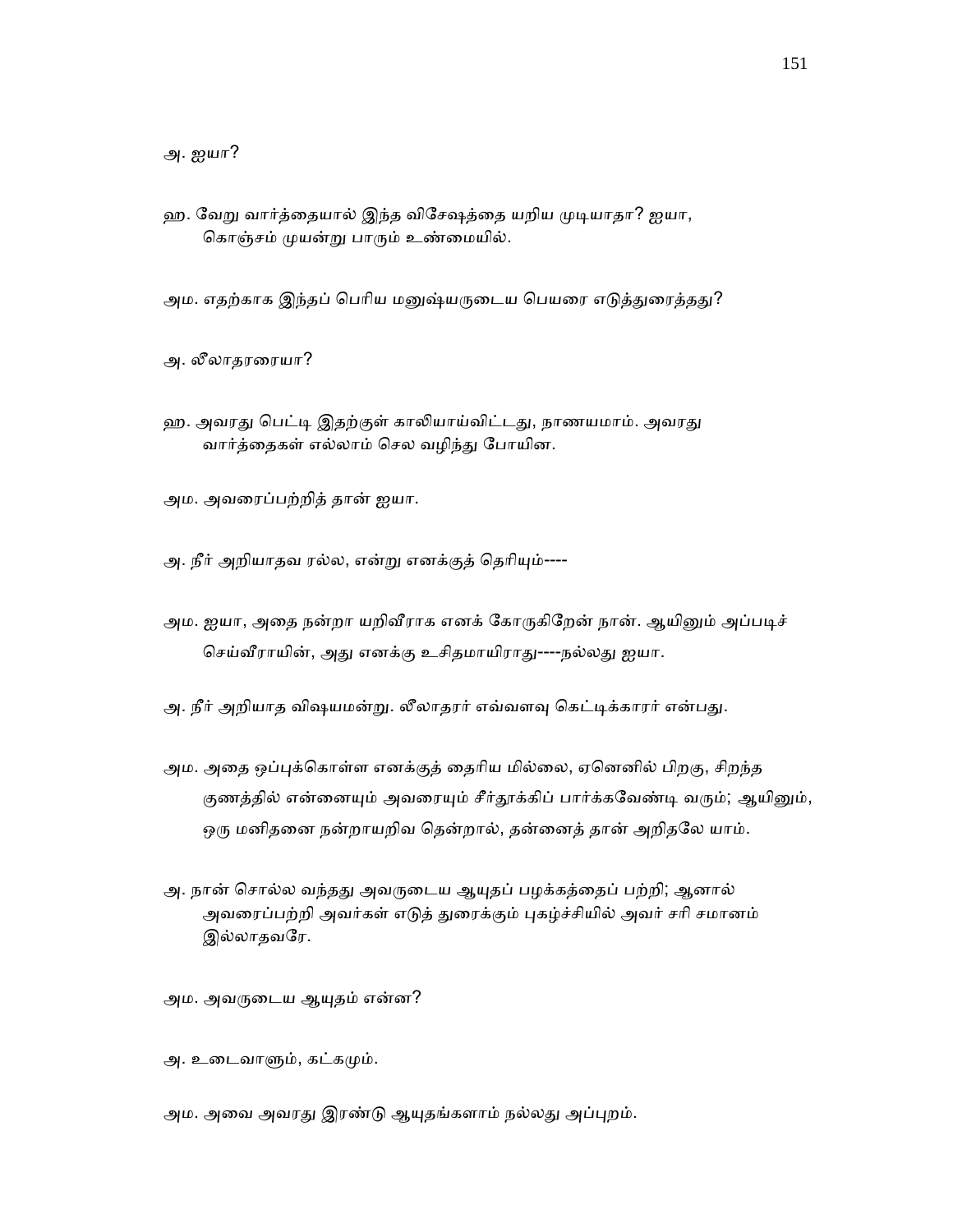- அ. அரசே, மகாராஜா அவர்கள் அவருடன் ஆறு அரபிக் குதிரைகள் பந்தயம் வைத்திருக்கின்றார். இதற்கு எதிராக அவர், நா னறிந்தபடி ஆறு கேகய நாட்டு வாட்களையும் கட்கங்களையும் அவைகளுக் குரிய முஸ்தீப்புகளுடன், பந்தயம் வைத்திருக்கின்றார். அவற்றுள் மூன்றின் முஸ்தீப்புகள் மிகுந்த அழகிய வேலைப்பாடுள்ளன, கையிற் பிடிப்பதற்கு அழகாய் அமைந்தன, அதிக விலை ᾜயர்ந்தன.
- அம. எதை முஸ்தீப்புகள் என் றழைக்கின்றீர்?
- ஹ. நீர் பேசி முடியுமுன் இப் பே ரறிஞனால் போதிக்கப்படவேண்டு மென்று முன்பே தெரியு மெனக்கு.
- அ. ஐயா, முஸ்தீப்புகள் என்றால் தொங்கட்டங்கள் முதலியன.
- அம. பீரங்கிகளை நமது பக்கலில் தூக்க முடியுமாயின், அவ் வார்த்தையானது விஷயத்திற்கு ஏற்றதா யிருக்கும். அது வரையில் அது தொங்கலாகவே யிருக்குமெனக் கோருகிறேன். ஆயினும் அப்புறம் சொல்லும். ஆறு அரபிக் குதிரைகளுக்கு எதிராக மிகுந்த அழகிய வேலைப் பாடு அமைந்த விலை யுயர்ந்த தொங்கட்டங்களுடைய ஆறு கேகய நாட்டு உடைவாட்கள், அது குர்ஜரப் பந்தயத்திற் கெதிராக கேகய நாட்டுப் பந்தயம். நீர் கூறுகிறபடி, இந்தப் பந்தயம் ஏன் கட்டப்பட் டிருக்கிறது?
- அ. மகாராஜா அவர்கள் நீங்கள் இருவரும் லாகவம் பழகுவதில், பனிரண்டு முறையில், மூன்று தரத் துக்குமேல் உம்மை அவர் குறிப்படுத்த முடியாதென்று பந்தயம் வைத்திருக்கிறார். பண்ணிரன்டிற்கு ஒன்பதாகப் பந்தயம் வைத்திருக்கிறார். இளவரசர் இதற் குடன்பட்டால் இது உடனே பரீட்சைக்கு அனுப்பும்.

அம. நாம் மாட்டேன் என்றாலோ?

- அ. நன் சொல்ல வந்தது வாள் பரீட்சையில் நீர் அவரை எதிர்ப்பதாயின் என்றே.
- அம. ஐயா, நான் இங்கு மண்டபத்தில் உலாவிக் கொண்டிருக்கின்றேன். பகலில் இதுதான் எனக்குச் சாவகாசமான சமயம் என்று அரசருக்கு இஷ்ட மிருக்கு மாயின் அறிவியும் அவரிடம். ஆயுதங்கள் கொண்டு வரப்படட்டும், அச்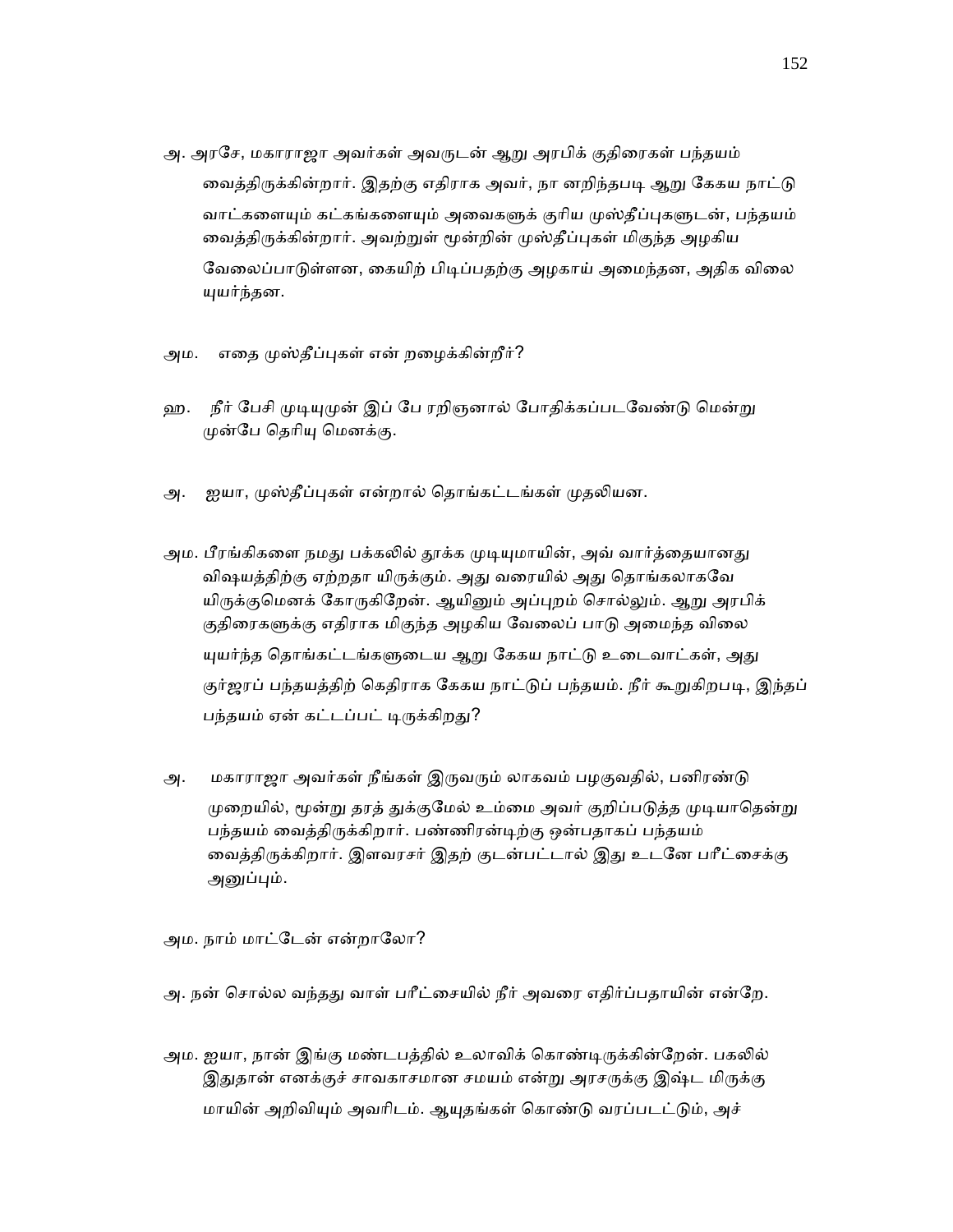சீமானும் இசைவதாய், நமது கோமானும் கூறிய வாக்கின்படி நிற்பதாயின், என்னா லியன்றபடி அவர்பொருட்டு ஜெயிக்கின்றேன், இல்லாவிடிலோ, நான் அடையும் லாப மெல்லாம் வெட்கமும் அதிக வெட்டுக்களுமே யாம்.

அ. நீர் உரைத்த வண்ணம் அப்படியே நான் உரைப்பதா?

அம. அந்த அர்த்தம் ஆகும்படி அறைந்திடும், அதற்குமேல் அலங்காரம் எல்லாம் உமது அறிவைப் பொருந்தியது.

அ. இளவரசருடைய சித்தம் என் பாக்கியம்.

அம. தங்களுடையதே எல்லாம்.

(அரசன் ேபாகிறான்.)

அதை அவன்தான் கூறவேண்டும், இல்லாவிடின் அப்படிக் கூறுவார் வேறொருவரு மில்லை.

ஹ. இந்தக் கோழிக் குஞ்சு குடம்பாயும் கொண்டு ஓடுகின்றது தன் தலைமீது.

அம. முன்னால் உத்தரவு பெற்றே முலைப்பா லருகி யிருப்பானிவன். இவனும்,

இவனை யொத்த அநேகரும், நான் அறிந்தபடி காலத்திற்குத் தக்கபடி தாளமும், சமயத்திற்குத் தக்கபடி வேஷமும் புனைந்து, புவியில் புன்மக்களால் புகழப் படுகிறார்கள். சில அடுக்கு வார்த்தைகளைக் கற்று அதைக்கொண்டு அவர்கள் மூடத்தனத்தை மூட்டிப் பொதிந்தவராய் வாழ்ந்து வருகின்றனர். அவர்களைச் சற்று ஆழமாய் ஆராய்ந்து பார்த்தாலோ, அவர்களது அற்பத்தன மெல்லாம் அரைக் கணத்தில் நீர்க் குமிழியைப்போல் அழிந்துபோம்.

பிரபு ஒருவன் வருகிறான்.

- பி. அரசே, மகாராஜா அவர்கள் வாலிபனாகிய அரசனை உம்மிடம் அனுப்பியதற்கு, அவன் தாங்கள் மண்டபத்தில் மகாராஜாவை எதிர் பார்ப்பதாக பதில் கொண்டு வந்தான். லீலாதரருடன் இப்பொழுதே கத்தி விளையாடுவதற்கு உமக்கு இச்சை யிருக்கின்றதோ அல்லது கொஞ்சம் காலம் கழித்துச் செய்வதற் கிஷ்டமோ என அறிந்து வரும்படி அனுப்பினா ரென்னை.
- அம. எனது தீர்மானங்களி னின்றும் நான் மாறுவ தில்லை, அவைகளோ அரசரது இச்சையைப் பின் தொடர்கின்றன. அவர் உத்தரவு செய்ய சித்தமா யிருந்தால் நான் செய்வதற்குச் சித்தமா யிருக்கிறேன். என் தேக பலம் இப்பொழு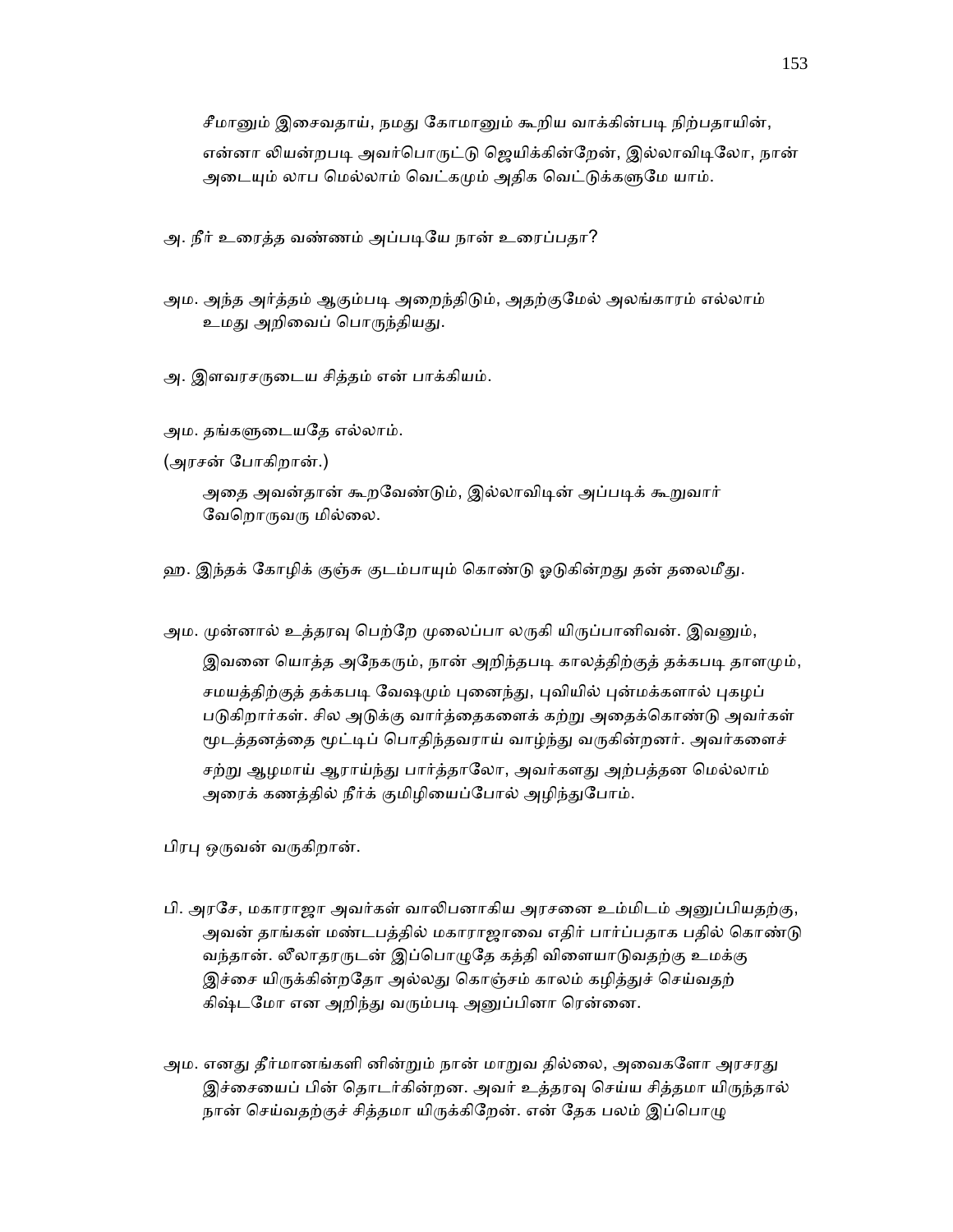திருப்பதுபோல் இருந்தால், இப்பொழு தானாலுஞ் சரியே எப்பொழுதானாலும் சாிேய.

பி. மகாராஜா, மகாராணி, எல்லோரும் வருகிறார்கள் இங்கு.

அம. சாியான சமயம்.

பி. கத்தி விளையாட்டு ஆரம்பிக்குமுன் லீலாதரருடன் தாங்கள் நல்ல வார்த்தை ஏதாவது பேசவேண்டு மென்று மகாராணி அவர்கள் விரும்புகிறார்கள்.

அம. அவர்கள் எனக்குக் கூறும் புத்திமதி உசித மானதே.

[பிரᾗ ேபாகிறான்.]

ஹ. இளவரேச, இந்தப் பந்தயத்ைத நீர் இழப்பீர்.

- அம. நான் அவ்வாᾠ நிைனக்கவில்ைல. ேககயத்திற்குப் ேபானபின் நான் இடைவிடாது அப்பியாசம் செய்து வந்திருக்கின்றேன்; நான் எப்படியும் ஜெயிப்பேன் என் மனத்தில் எவ்வளவு சஞ்சலம் குடிகொண் டிருக்கிறது என்பதை அறிகிலை நீ---- ஆயினும் அது ஒரு பெரிதல்ல.
- ஹ. இல்லை, இளவரசே, அப்படி யாயின்----
- அம. இது மூடத்தனமாம்; பெண்கள் மனத்தைக் கலக்க வல்ல ஓர் பேதமைக்குச் சமானமாம்.
- ஹ. உமது மனமானது ஏதேனும் ஒன்றை வெறுத்திடின் அதற்குக் கீழ்ப்படிந்து நடவும். இங்கு அவர்கள் வருமுன் அவர்களை நான் கண்டு, உமக்குத் தேகம் சௌக்கியமில்லை யென்று கூறிவிடுகின்றேன்.
- அம. வேண்டா மப்படி, சகுனத்தை நாம் கவனிப்ப தில்லை. ஊர்க்குருவி விழுவதற்கும் திரு உள்ளத்தின் நியமம் வேண்டும். இந்தச் சமயம் வருவதாயின் எப்படியும் நேர்ந்தே தீரும்; இச்சமயம் நேரிடாததா யிருந்தால் எப்படியும் நேரிடாது. வருவது எப்படியும் வந்தே தீரும், நாம் சித்தமா யிருக்க வேண்டியதுதான் முக்கியம், விட்டுப் போவதை ஒருவரும் கொண்டு போவ தில்லை, அங்ஙன மிருக்க எவ்வளவு சீக்கிரம் போனால் தானென்ன? ----வரட்ᾌம்..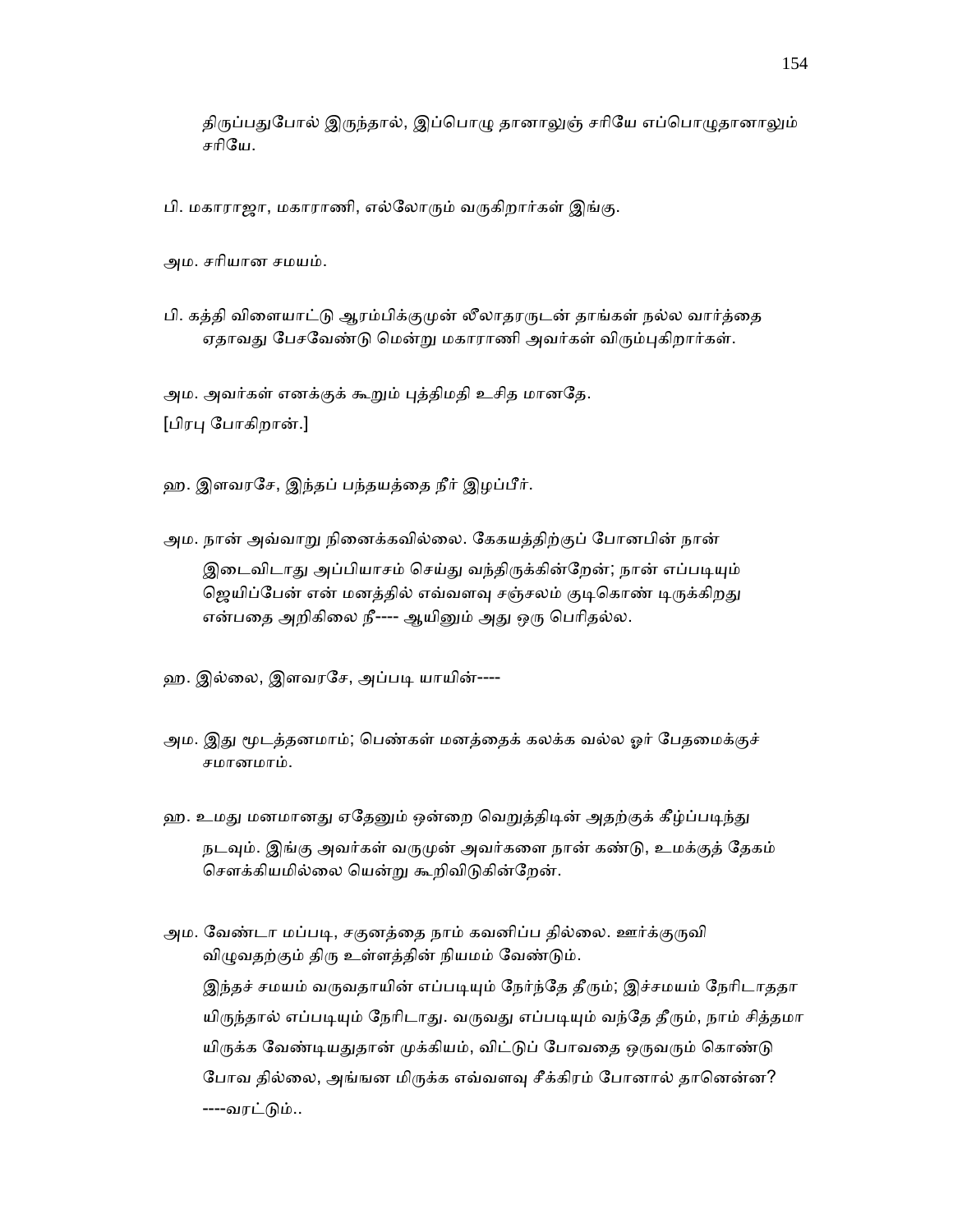- காலேதவன், ெகௗாீமணி, லீலாதரன், அரசன், மந்திாிகள். கத்தி கேடயங்களுடன் சேவகர்கள் வருகின்றனர்.
- கா. வாராய் அமலாதித்யா, வா இங்கு; இந்தக் கரத்தை என்னிடமிருந்து பெற்றுக்கொள்.

[காலேதவன், லீலாதரன் கரத்ைத அமலாதித்யன் கரத்தில்ைவக்கின்றான்.]

- அம. ஐயா, என்னை மன்னிக்க வேண்டும் தாங்கள், தங்களுக்கு நான் தவறிழைத்தேன். தாம் பெருந் தன்மையுடையவர் ஆதலால் அதனை க்ஷமிக்கவேண்டும். இங்கு சமூகத்திற்குத் தெரியும், தாமும் கேள்விப் பட்டிருக்க வேண்டும், பெரும் பயிக்கியக்கினால் நான் பீடிக்கப்பட் டிருக்கின்ற விஷயம். நான் செய்ததில் எது எது தமது சுபாவத்திற்கும், பெருமைக்கும், ஆட்சேபனைக்கும், முரட்டுத்தனமாய் விருத்தப் பட்டதோ அதையெல்லாம் எனது பயித்தியத்தினா லுண்டானது எனப் பகிரங்கமாய்ச் சொல்லுகின்றேன். அமலாதித்யனா லீலாதரரை அவமானப் படுத்தியது? ஒருகாலும் அமலாதித்யனன்று. அவனிடமிருந்து அமலாதித்யனை எடுத்து விட்டால், அவன் அமலாதித்யனா யில்லாத காலத்தில், லீலாதரரை அவமானப் படுத்தினால், அப்பொழுது அமலாதித்யன் அங்ஙனம் செய்ய வில்லையே; அமலாதித்யன் தான் செய்ய வில்லையென்று மறுக்கின்றான், பிறகு யார் செய்கிறது? அவனுடைய பயித்தியம். அவ்வா றானால் அமலாதித்யன் அவமானம் ெசய்யப்பட்ட கட்சியில் ேசர்கின்றான். அவனுடைய பயித்தியமே அமலாதித்யனுடைய பகைவன் பாபம்! ஐயா, இந்தச் சபை முன்பாக நான் தீர்மானித்துத் தீங்கிழைத்தபடி யன்று என்று உறுதியாய்க் கூறுவதானது. தமது தயாளமான யோசனையில், வீட்டிற் கப்புறம் நான் விற்கொண்டு எய்ய, அந்த அம்பானது என் அண்ணன்மீது அகஸ்மாத் தாய்ப் பட்டதுபோல், என்னைக் குற்றத்தினின்றும் நீங்கினவனாகக் கருதல் வேண்டும்.
- லீ. உலக விஷயத்தைக் கருதும் பட்சத்தில், நான் உம்மீது உடனே பழிவாங்க வேண்டிய காரண முடையவனா யிருந்தபோதிலும், நான் திர்ப்தி அடைந்துவிட்டேன். நான் எனது கௌரவத்தைக் கருது மிடத்து, இவ்விஷயங்களெல்லாம் நன்றா யறிந்த ஆன்றோர்கள், உனது பெயர் ஒன்றுங் கெடவில்லை, நீ சமாதானமாய்ப் போதல் ஒழுங்குதான், இப்படி நடந்த துண்டு, என்று எடுத்துக்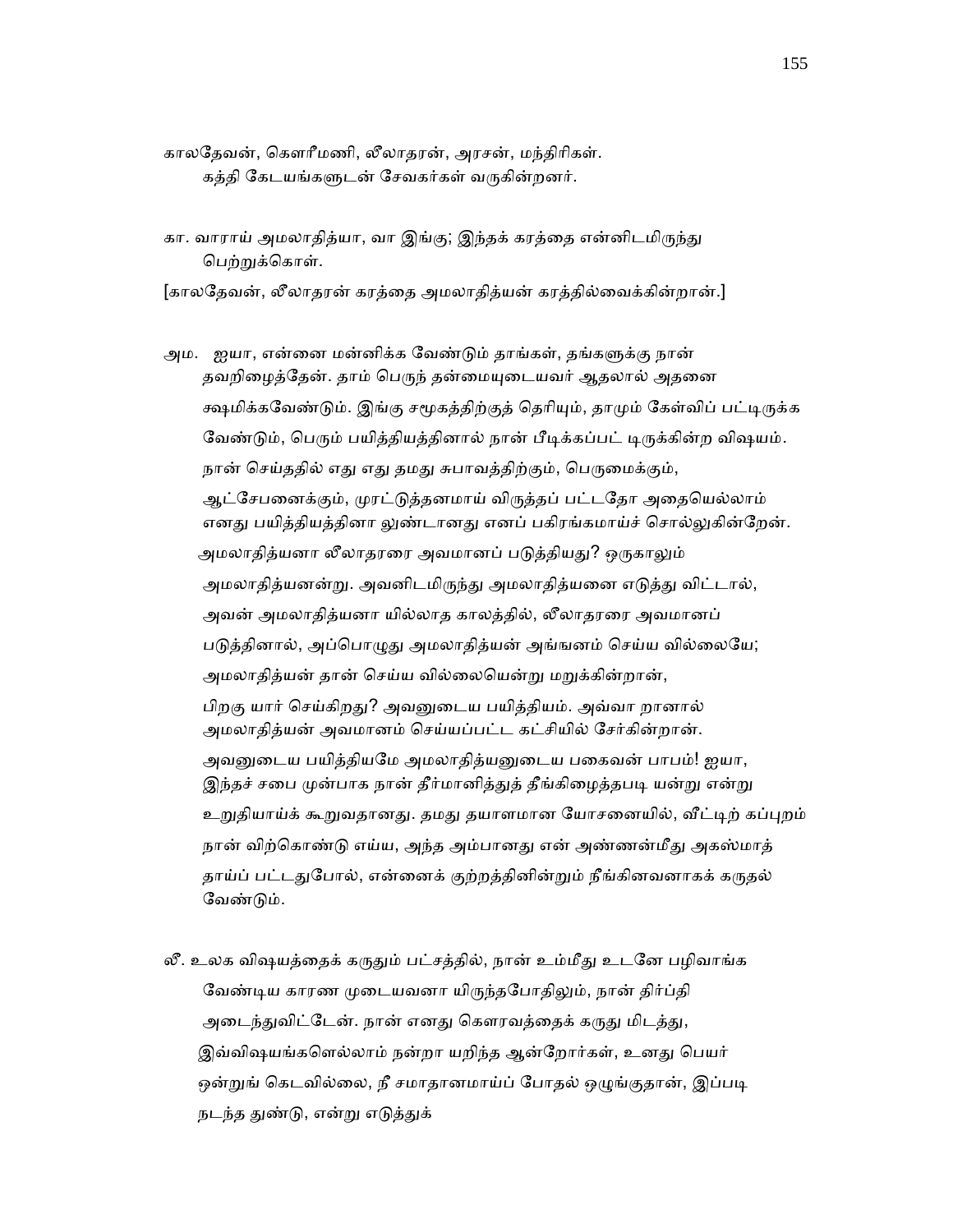கூறும் வரையில், உம்முடன் ஒற்றுமைப்படாதுதான் தனியா யிருக்க வேண்டி வருகிறது. அக்காலம் சம்பவிக்கும்வரையில் நீர் இப்பொழுது என்னிடம் பாராட்டுகின்ற அன்பை அன்பாகப் பாவிப்பேன், அதனை அவமதியேன்.

- அம. அதை நான் மனப் பூர்வமாக ஒப்புக்கொண்டு இந்தச் சகோதரர்கள் பந்தயத்தை மனத்தில் ஒன்றுமின்றி, விளையாடுகின்றேன்.-கொடுங்கள் எங்களுக்கு வாட்களை- வாரும்.
- லீ. ஏேதா, எனக் ெகான்ᾠ.
- அம. லீலாதரரே, வாள் யுத்தத்தில் என் அறியாரையானது கருக்கிருளானது நட்சத்திரத்தின் காந்தியை எடுத்துக் காட்டுந் தன்மைபோல், உமது அதிவீரத்தை அதிகமாய் எடுத்துக் காட்டும்.
- லீ. ஐயா, என்ைன ஏளனம் ெசய்கின்றீர் நீர்.
- அம. இந்தக் கைமீ தாணை, அப்படி யல்ல.
- கா. அவர்களுக்கு வாட்களை கொடு அசரா, அப்பா, அமலாதித்யா, பந்தயம் இன்னதென்று தெரியு மல்லவா உனக்கு?
- அம. நன்றாய்த் தெரியும் அரசே, தாங்கள் பலஹீனமான பட்சம் விட்டுக் கொடுக்கும்படி செய்திருக்கிறீர்கள்.
- கா. நான் அவ்வாறு பயப்படவில்லை. நான் உங்களிருவரையும் பார்த்திருக்கின்றேன். இப்பொழுது அவன் தேர்ச்சி யடைந்திருப்பதனால் உனக்குக் கொஞ்சம் விட்டுக் கொடுக்கும்படி ஏற்பாடு செய்தோம்.
- லீ. இது அதிக பளுவா யிருக்கின்றது, இன்னொன்று பார்க்கின்றேன்.
- அம. இது எனக்கு வாட்டமா யிருக்கின்றது. இந்த வாட்களெல்லாம் ஒரே நிகள மிᾞக்கின்றனவா?

(வாள் ᾜத்தம் ெசய்ய ஆயத்தமாகிறார்கள்)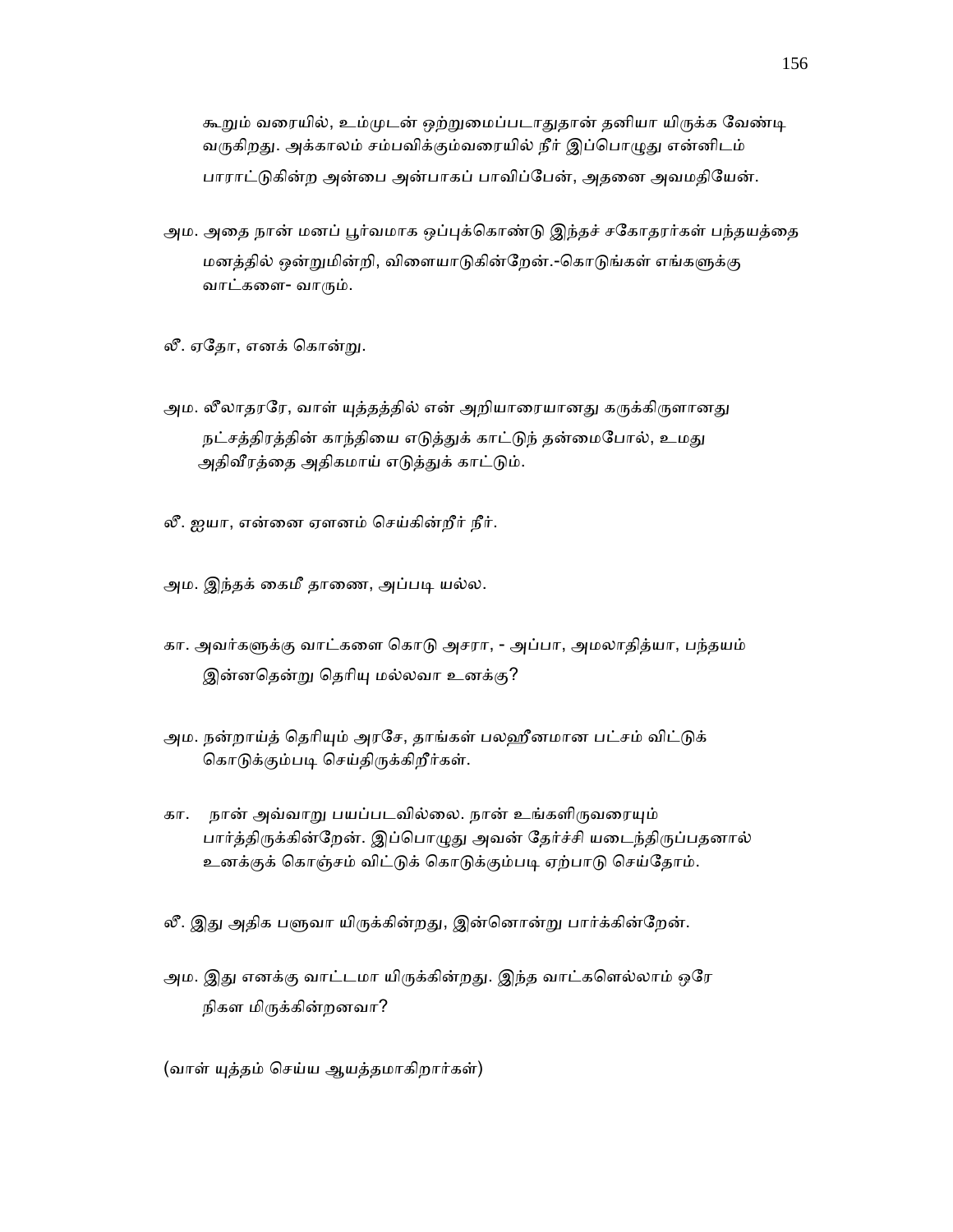அச. ஆம், என் ஐயேன.

கா. அதோ அந்த மேஜையின் மீது மதுபானக் குவளைகளை வையுங்கள். அமலாதித்யன் முதல் வெட்டு அல்லது இரண்டாம் வெட்டில் ஜெயித்த போதிலும் அல்லது மூன்றாம் வெட்டில் சரிசமானமாய்ப் போனபோதிலும், நமது கொத்தளங்களிலுள்ள பேரிகைக ளெல்லாம் முழங்கட்டும். மகாராஜா அமலாதித்யன் ஜெயிக்க வேண்டி மதுபானம் செய்வார். நான்கு தலை முறையாக குர்ஜர மன்னர் கிரீடத்தி லணிந்திருந்த முத்தைப் பார்க்கிலும் விலை யுயர்ந்த ஒன்றை அந்தக் குவளையிலிட்டுக் குடிப்பார். கொடுங்கள் என்னிடம் அந்தக் குவளைகளை, 'இப்பொழுது மகாராஜா அமலாதித்யன் பொருட்டு மதுபானம் செயிகிறார்' என்று கைமேளம் குழலுக்குக் கூறட்டும், குழலானது வெளியிலிருக்கும் பேரிகைக்காரனுக்குத் தெரியச்செய்யட்டும்; பேரிகைகள் ஆகாயத்திற்கும், ஆகாயமானது பூமிக்கும் தெரியப்படுத்தட்டும்.- வாருங்கள், ஆரம்பியுங்கள்.- மத்தியஸ்தர்களே, நீங்கள் ஜாக்கிரயாகக் கவனியுங்கள்.

அம. வாᾞம், ஐயா.

லீ. வாரும், அரசே. (அவர்கள் விளையாடுகிறார்கள்.)

அம. ஒன்ᾠ!

லீ. இல்ைல!

அம. தீர்மானம்.

அச. வெட்டுதான், நல்ல வெட்டு.

லீ. சரி-வாரும் மறுபடியும்.

கா. பொறுங்கள், கொடுங்கள் மதுவை என்னிடம்-அமலாதித்

யா, இந்த முத்து உன்னுடையது!- இதோ உனக்கு ஜெய முண்டாகுக! (குழல் சப்திக்கின்றது, உள்ளே பேரிகை முழங்குகின்றது.) கொடுங்கள் அவனிடம் இந்தக் குவளையை.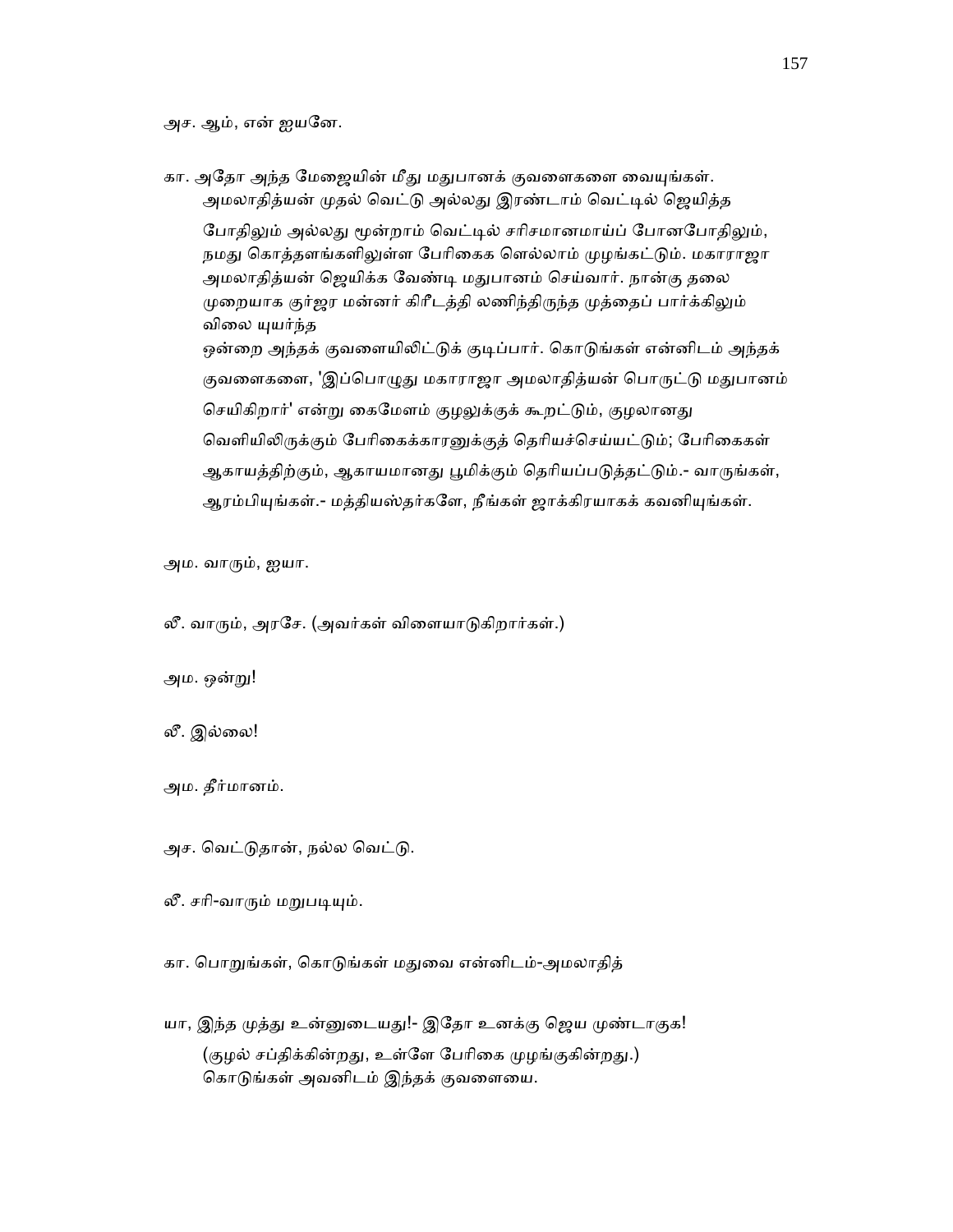- அம. இம்முறை வரிசையை முன்பு முடிக்கின்றேன்; அப்படி ஒரு புறமாய்க் கொஞ்சம் வைத்து வையுங்கள் அதை.-வாரும். (அவர்கள் விளையாடுகிறார்கள்.) இன்னொரு வெட்டு.-என்ன சொல்லுகின்றீர்?
- லீ. சும்மா தொட்டது, தொட்டது, ஒப்புக் கொள்ளுகிறேன்.
- கா. நமது மகன்தான் ஜெயிப்பான்.
- கௌ. உடல் பெருத் திருப்பதால் அவனுக்கு பெருமூச்சு வாங்குகின்றது.- இதோ அமலாதித்யா, என் குட்டையை வாங்கி உன் முகத்தைத் துடைத்துக்கொள். மகாராணி உனᾐ ெஜயத்ைதக் ேகாாி மᾐபானம் ெசய்கின்றாள், அமலாதித்யா-
- அம. சந்ேதாஷம் அம்மணி!
- கா. (ஒருபுறமாக) கௌரீமணி, குடியாதே!
- கௌ. நான் குடிப்பேன் பிராணநாதா, என்னை மன்னியும், நான் வேண்டிக் கொள்ளுகின்றேன்.
- கா. (ஒரு புறமாக) விஷங் கலந்த குவளை யது! இனி மிஞ்சிவிட்டது!
- அம. இதற்குள் மதுபானஞ் செய்யத் தைரிய மில்லை அம்மணி; சற்றே பொறுத் தாகட்டும்.
- கௌ. இப்படி வா, உனது முகத்தைத் துடைக்கின்றேன்.
- லீ. அரசே, இப்பொழுது அவரைக் குறிப்படுத்துகின்றேன்.
- கா. நான் நினைக்க வில்லை அப்படி.
- லீ. (ஒரு புறமாக) ஆயினும் இது என் மனோசாட்சிக்கு விரோதமாகும்.
- அம. வாரும் மூன்றாம் தரம் லீலாதரரே. நீர் வேடிக்கை பண்ணுகின்றீர், உமது பல முழுவதுங் கண்டு வீசும், நான் கேட்டுக் கொள்ளுகின்றேன்; எனக் கொன்றும்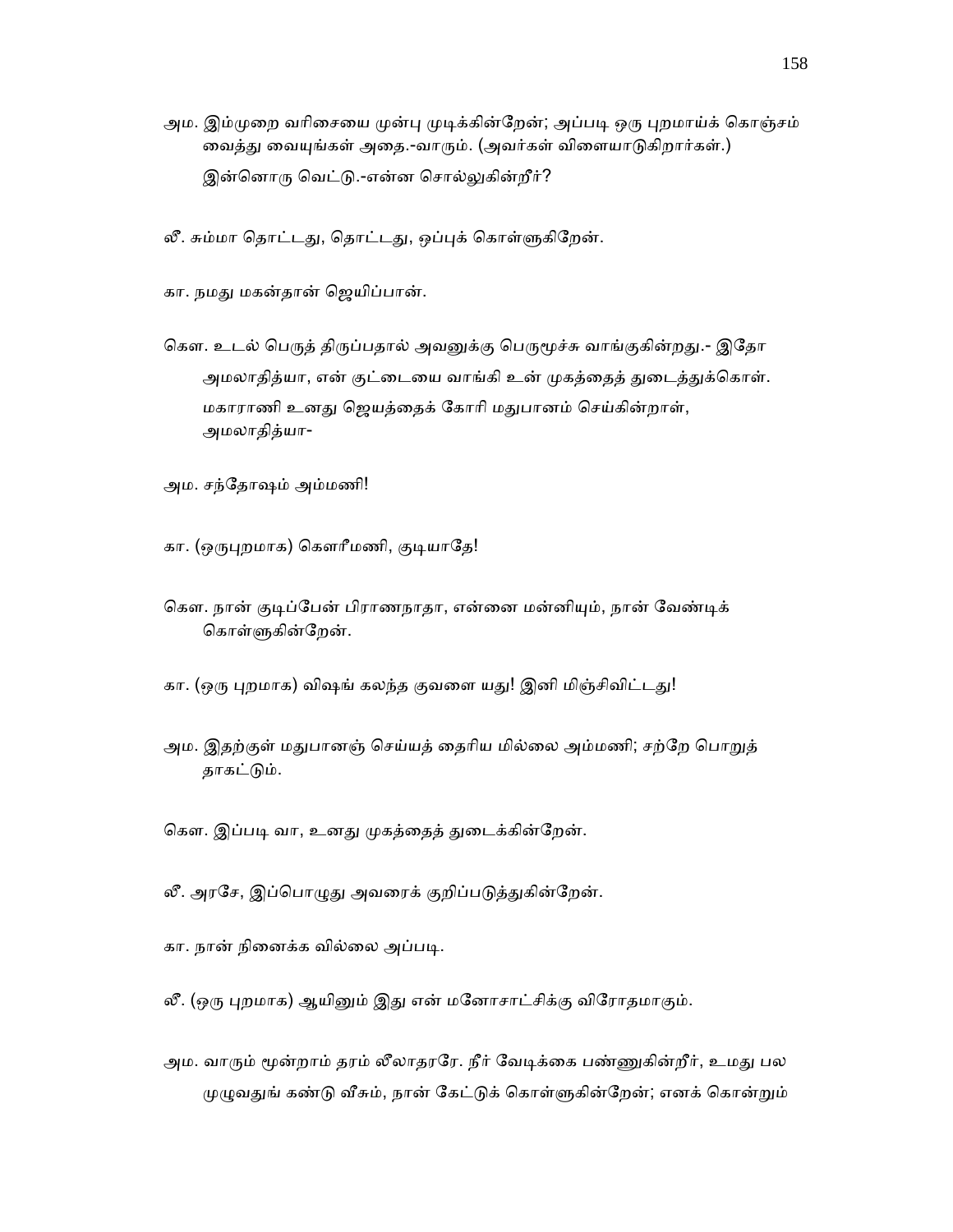தெரியாதென்று ஏளனம் செய்கிறீர் என எண்ணுகின்றேன்.

லீ. அப்படியா சொல்லுகின்றீர்? ஆனால் வாரும். (விைளயாᾌகிறார்கள்.)

அச. ஒன்று மில்லை இரு புறமும்.

லீ. ஆனால் இதை வாங்கிக் கொள்ளும்!

(லீலாதரன் அமலாதித்யனைக் காயப்படுத்துகிறான், பிறகு பிரிக்கப்படும்பொழுது அவர்கள் கத்திகளை மாற்றிக் கொள்ளுகிறார்கள்.)

கா. விலக்குங்கள் அவர்களை! அவர்களுக்குக் கோபம் மூண்டுவிட்டது.

அம. இல்லை- வாரும் மறுபடியும்!

(அமலாதித்யன் லீலாதரனைக் காயப்படுத்துகிறான்; மகாராணி கீழே விழுகிறாள்.)

அச. அதோ! மகாராணியைப் பாருங்கள்!-நிறுத்துங்கள்!

ஹ. இருவருக்கும் காயம்பட்டு இரத்தம் வடிகின்றது!-அரசே, எப்படி யிருக்கின்றது?

- அச. லீலாதரரே, எப்படி யிருக்கின்றது?
- லீ. ஏன்! நான் வைத்த புலனுக்கு நானே இரையாய் அகப்பட்டேன் அசரா; என்னுடைய மோச காரியத்தால் நான் தர்மத்தின்படி கொல்லப்படுகின்றேன்.
- அம. மகாராணி எப்படி யிருக்கிறார்கள்?

கா. அவர்களுக்கு இரத்தம் வருவதைக் கண்டு மூர்ச்சை யாயினாள்.

- ெகௗ. இல்ைல! இல்ைல!- அந்தப் பானம் பானம், கண்ேண! அமலாதித்யா! அந்தப் பானம் - பானம்!- எனக்கு விஷம் கொடுத்துவிட்டார்கள்! [மடிகின்றாள்.]
- அம. ஹா! மோசம்!- ஆஹா! சாற்றுங்கள் கதவை! இந்த மோசத்தை உடனே கண்டு பிடிக்க வேண்டும்!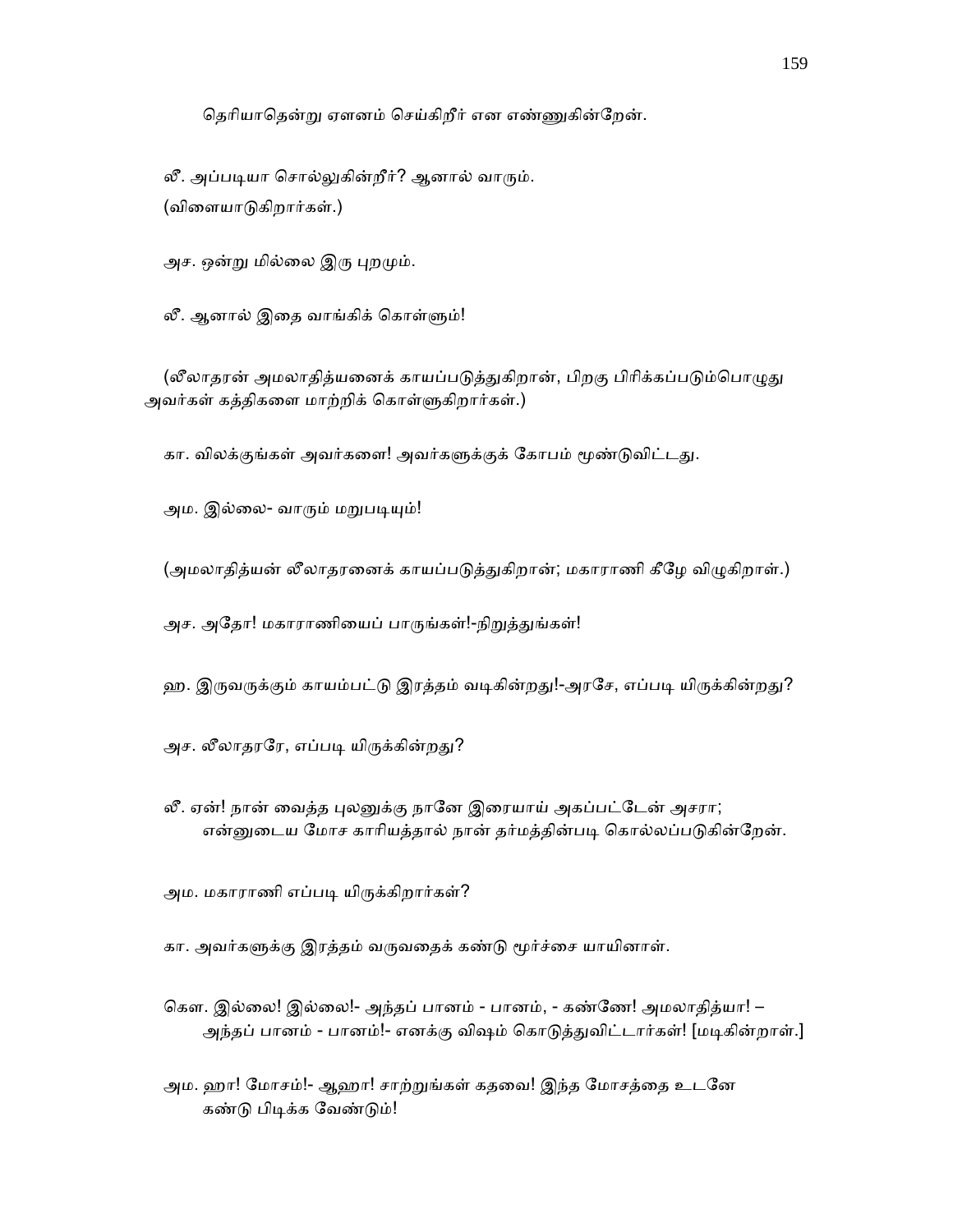லீ. இதோ இருக்கின்றது அது அமலாதித்யா! அமலாதித்யா, நீ கொல்லப்பட்டாய்! உலகத்திலுள்ள எந்த ஔஷதமும் உன்னைக் குணப்படுத்தாது. உன் உயிர் இன்னும் அரை நாழிகையும் நிலைத் திராது. மோசம் விளைத்த ஆயுதம் உன் கரத்திலிருக்கின்றது, கூர் மழுங்கப்படாது - விஷம் தடவப்பட்டு!- நான் செய்த சூது என் மீதே திருப்பிக்கொண்டது. ஐயோ! இதோ நான் வீழ்ந்து கிடக்கின்ேறன்.- இனி எழப்ேபாகிற தில்ைல. உன் தாயார் விஷத்தினால் கொல்லப்பட்டாள்! – இனி என்னால் முடியாது.- அரசன்!- அரசன்தான் அத்தைனக்குங் காரணம்!

அம. முனையில் விஷம் இருக்கின்றதா! ஆனால் விஷமே! உன் வேலையைப் பார்! [மகாராஜாவைக் குத்திக் காயப் படுத்துகின்றான்]

எல்லோரும். இராஜத்துரோகம்! துரோகம்!

- கா. ஐேயா! என்ைனக் காப்பாற்ᾠங்கள்! நண்பர்கேள!- எனக்குக் காயம் பட்டிருக்கின்றது!
- அம. இதோ பழிக் கஞ்சா விபசாரக் கொலைபாதகனான குர்ஜரனே! குடி இந்தப் பானத்தை! உன்னுடைய முத்தம் இருக்கின்றதா இங்கு? போ என் தாயாரைப் பின் தொடர்ந்து!

[அரசன் இறக்கின்றான்]

- லீ. அவனுக்குத் தக்க கதியே கிடைத்தது! அது அவனால் சித்தஞ் செய்யப்பட்ட கொடு விஷமே! அமல ஆதித்யா! நாம் ஒருவரை யொருவர் மன்னித்துக் கொள்வோம்.- என்னையும் என் தந்தையையும் கொன்ற பழி உன்னைப் பீடிக்காதிருக்குமாக! உன்னைக் கொன்ற பழி என்னைத் தொடரா திருக்குமாக! (இறக்கின்றான்.)
- அம. ஈசன் அப்பழியினின்றும் உன்னை விடுவிப்பாராக! நானும் உன்னைத் தொடருகின்றேன்-நானிறந்தவனே!ஹரிஹரா!- துரதிர்ஷ்டம் பிடித்த அரசியே! எனக்கு விடை யளியும். ஐயோ! இங்கு நடந்த்தை யெல்லாம் கண்டு, முகம் வெளுத்து, நடு நடுங்கி, வாய் திறவாது, வாளா பார்த்து நிற்கும் உங்களுக்கு – எனக்குக் காலம் மாத்திரம் இᾞக்குமாயின்!- ஐேயா! எல்லாம் நான் எடுத்துரைப்பேன்!-காலன் கால் நிமிஷமும் காத்து நிற்கமாட்டானே!-அது இருக்கட்டும். ஹரிஹரா, நான் இறந்தவனே, நீ ஜீவித் திருக்கின்றாய், திர்ப்தி அடையாதவர்களுக்கெல்லாம் என்னைப்பற்றியும் நான் மேற்கொண்ட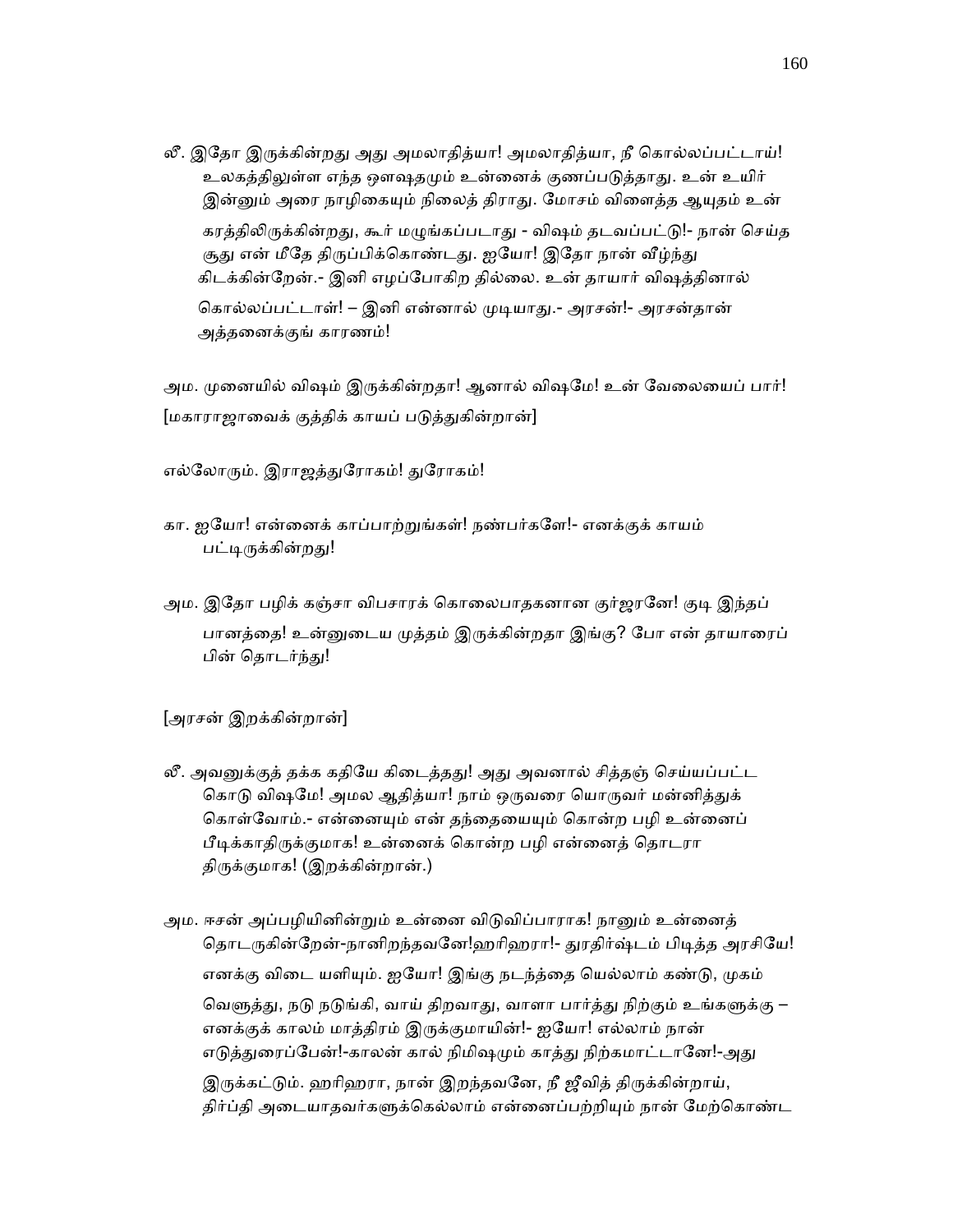காாியத்ைதப் பற்றிᾜம் உண்ைமைய எᾌத்ᾐைரப்பாய்.

- ஹ. அதை நம்பவேண்டாம் ஒரு பொழுதும், நீர் இறந்தபின் நான் இருப்பேன் என்று எண்ணாதீர், குர்ஜரத்தானாயினும் நான் ஒரு க்ஷத்திரியனே, இதோ இன்னும் கொஞ்சம் மது இருக்கின்றது!
- அம. நீ ஒரு ஆண் பிள்ளையானால்-அந்தக் குவளையைக் கொடு என்னிடம்!-விடு அைத!-ஈசன் தᾌத்தாᾤம் அைத நான் ெபறேவண்ᾌம்!-அப்பா, ஹாிஹரா, இவ்விதேம, இவ் விஷயங்களின் உண்ைம ெவளியாகாவிட்டால் எனக்குப் பிற்காலம் என் பெயர் எவ்வளவு புண்பட்டதாய் யிருக்கும்! உனது ஹிருதயத்தில் என்னை உனது நண்பனென நீ பாவித்தது உண்மையானால்,

உலக சுகங்களினின்றும் சற்றே விடை பெற்றவனாய் எனது சரித்திரத்தைக் கொடுமையான இவ்வுலகத்திற்குத் தெரிவிக்கும் கஷ்டத்தை மேற்பூணுவாய்.-[வெளியில் யுத்த கோஷம், பேரிகை முழக்கம்] என்ன யுத்த முழக்கம் இது ?

- அச. பாலை நாட்டி னின்றும் பார்த்திபநேசன் ஜெயத்துடன் வந்தவனாய் சிங்களத்திளிருந்து வந்த ராயபாரிகளுக்கு இந்த யுத்த முழக்கத்தைத் தருகின்றான்.
- அம. ஆ ! நான் சாகின்றேன் ! ஹரிஹர ! அக்கொடிய விஷமானது என் ஆவியைக் குன்றச் செய்கின்றது. சிங்களத்திலிருந்து வந்த சமாசாரத்தைக் கேடுகுமளவும் என் உயிர் நிலைத் திராது ! ஆயினும் பார்த்திபநேசனைத்தான் ஜனங்கள் கோருவார்களென்று எனக்குத் தோற்றுகிறது. சாகும்பொழுது என் வாக்கினால் அதை நான் ஒப்புக்கொண்டதாக அவனிடம் சொல்லுவாயாக,- நடந்த விஷயங்களையும், அதிகமோ குறைவோ, அவைகளின் காரணத்தையும்,-மற்ற ெதல்லாம் ெமௗனம ! [மாிக்கின்றான்.]
- ஹ. அந்தோ ! உடைகின்றதே உத்தமமான ஓர் ஹிருதயம் !- என் இனிய அரசே, ஏகுவீர் சுவர்க்கம், இந்திரன் முதலிய தேவர் உம்மை எதிர்கொண்டழைத்துச் செல்வாராக தெய்வ லோகம் !- யுத்த பேரிகை இங்கேன் முழங்கி வருகின்றது ? [உள்ளே படைவீரர் நடை யொலி.]

பார்திபநேசன், சிங்களத்து ராயபாரிகள், மற்றவர்கள் வருகிறார்கள்.

பா. எங்ேக யிந்தக் ேகாலம ?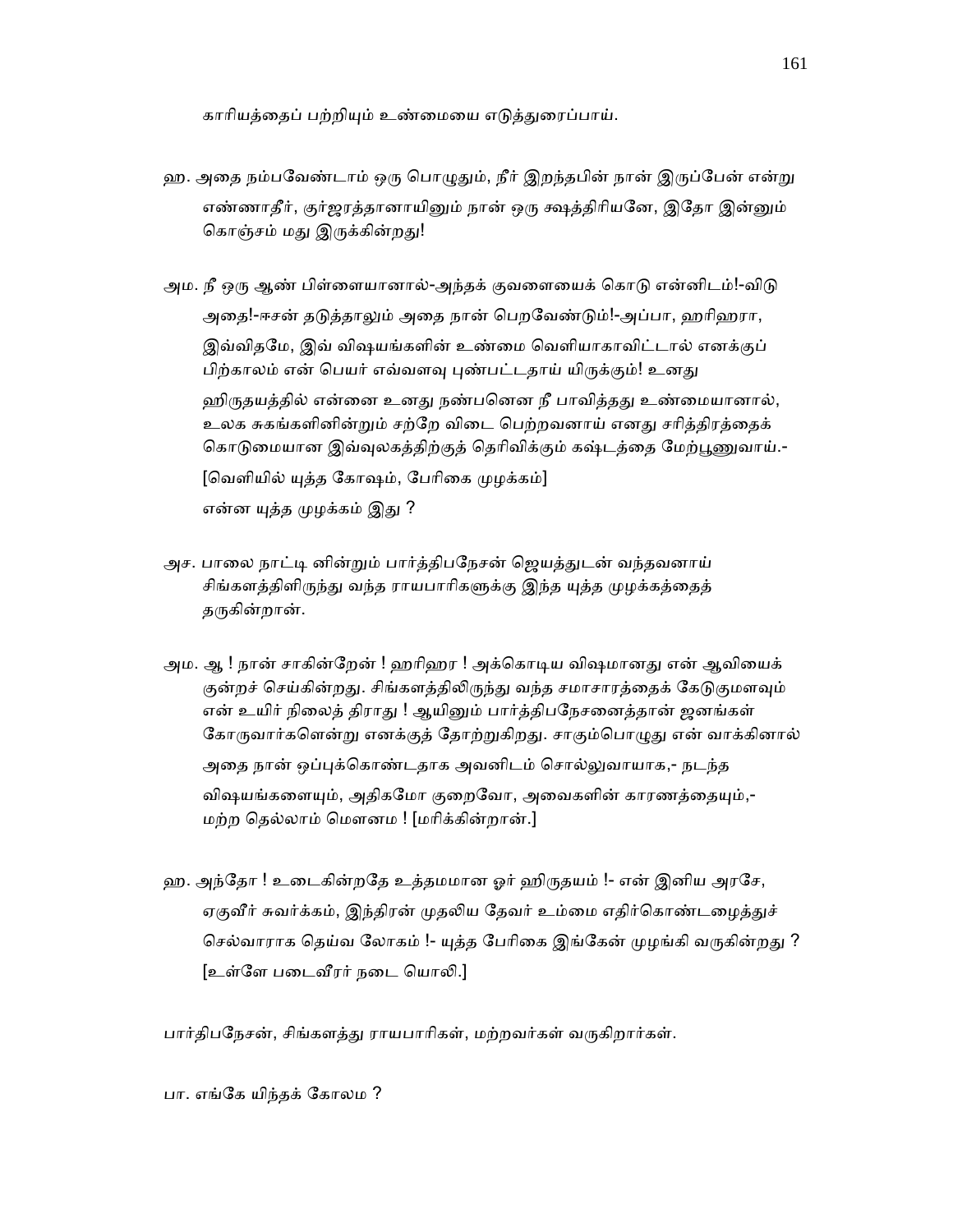- ஹ. எதைக் காண விரும்புகிறீர்கள் ? அவலமும் ஆச்சர்யமுமான விஷயமாயின், அதைத் தேடுவதை இனி விடலாம்.
- பா. படுக்கலாம்போல் பட்டுக் கிடக்கின்றனரே !- கடுநெஞ்சுடை நமனே ! அழிவிலா உனது ஊரில் நடக்கும் எந்த விருந்தின் பொருட்டு இத்தனை அரச வம்சத்துயிர்களை ஒரே அடியில் உதிரம் சிந்த அடித்து அழைத்துக் கொண்டு போயினை ?
- மு-ரா. பார்ப்பதற்கே பயங்கரமா யிருக்கின்றது. சிங்களத்திலிருந்து செய்தி காலம் கடந்து வந்து சேர்ந்தது. அவரது கட்டளை பூர்த்தி செய்யப்பட்டு ராஜகாந்தனும், கிரிதரனும் மடிந்தனர் என்கிற விஷயத்தை கேட்கத்தக்க செவிகள் கேட்குஞ் சக்தியற்றுக் கிடக்கின்றன. நாங்கள் வந்தனம் பொறுவ தெவ்விட மிருந்து?
- ஹ. உங்களுக்கு வந்தனம் செய்ய வல்லமை வாய்ந்த்தாயினும், அவரது வாயினின்றும் அதைப் பெறமாட்டீர் நீர். அவர்களைக் கொல்லம்பட்டி அவர் கட்டைள யிடேவ யில்ைல. சாக்காடாம் இவ் விஷயத்தில், சாியான சமயத்தில், நீங்கள் பால தேசத்துச் சண்டையி னின்றும், நீர் சிங்களத்தி னின்றும், இங்கு வந்து சேர்ந்திருக்கிறபடியால், உயர்ந்த வோ ரிடத்தில் பலரு காணும் வண்ணம், இப் பிரேதங்களை வைத்திடும்படி உத்தரவு செய்யும். இவைகளெல்லாம் எங்ஙனம் நேர்ந்ததென இன்னும் அறியாத உலகத்தினர்க்கு நான் தெரிவிக்கின்றேன். அப்பொழுது நீங்கள் பிரகிர்திக் கேலாத கோரமான கொடுஞ் செய்கைகள், அகஸ்மாத்தாய் நேரிட்ட கொடுங் கொலைகள், தெய்வீகமாய் நடந்தேறிய பழி தீர்ப்பு, கபடத்தால் இழைக்கப்பட்ட மரணங்கள், உந்தப்பட்ட காரணங்களால் உண்டான உயி ரழிவுகள், இந்தக் களேபரத்தில் எண்ணங்கள் சரியா யறியப்படாது உண்டுபண்ணினவன் தலைமீதே உடைந்து வீழ்ந்த விஷயங்கள், முதலியவையெல்லாம் கேட் டறிவீர்; இவற்றை யெல்லாம் நான் உண்மையாய் உரைக்கக் கூடும்.
- பா. அதைக் கேட்டிட நாம் விரைந்திடுவோம்; அதன் பொருட்டு எல்லா உத்தம சீலர்களையும் வரவழைப்போம். என் விஷயத்தில், எனக்கு நேரிட்ட அதிர்ஷ்டத்தை நான் விசனத்துடனேயே வகிக்கின்றேன்; இந்த இராஜ்யத்தில் எனக்குக் கியாபகமிருக்கிறபடி எனக்குச் சில சுதந்தரங்கள் உண்டு; என் அதிர்ஷ்டமானது அதை நான் அடையும்படி என்னை இப்பொழுது வரிக்கின்றகு.